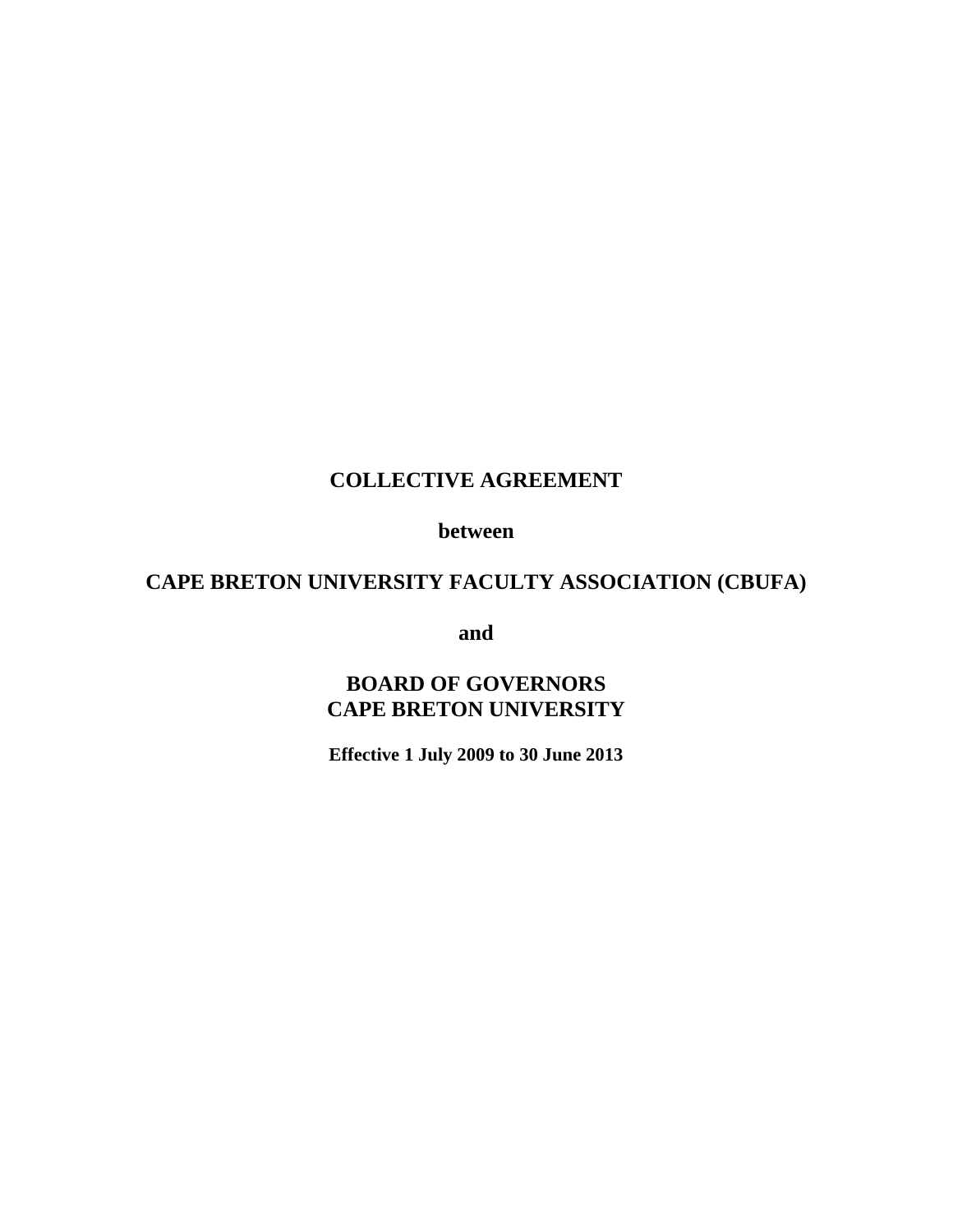# **TABLE OF CONTENTS**

| 1                       |                                                                   |
|-------------------------|-------------------------------------------------------------------|
| $\boldsymbol{2}$        |                                                                   |
| 3                       |                                                                   |
| $\overline{\mathbf{4}}$ |                                                                   |
| 5                       |                                                                   |
| 6                       |                                                                   |
| 7                       |                                                                   |
| 8                       |                                                                   |
| 9                       |                                                                   |
| 10                      |                                                                   |
| 11                      |                                                                   |
| 12                      |                                                                   |
| 13                      |                                                                   |
| 14                      |                                                                   |
| 15                      |                                                                   |
| 16                      |                                                                   |
| 17                      | <b>ENTRY OR RE-ENTRY OF ADMINISTRATORS TO THE BARGAINING UNIT</b> |
| 18                      | <b>GENERAL EMPLOYMENT RESPONSIBILITIES OF FACULTY MEMBERS 18</b>  |
| 19                      |                                                                   |
| <b>20</b>               |                                                                   |
| 21                      |                                                                   |
| 22                      |                                                                   |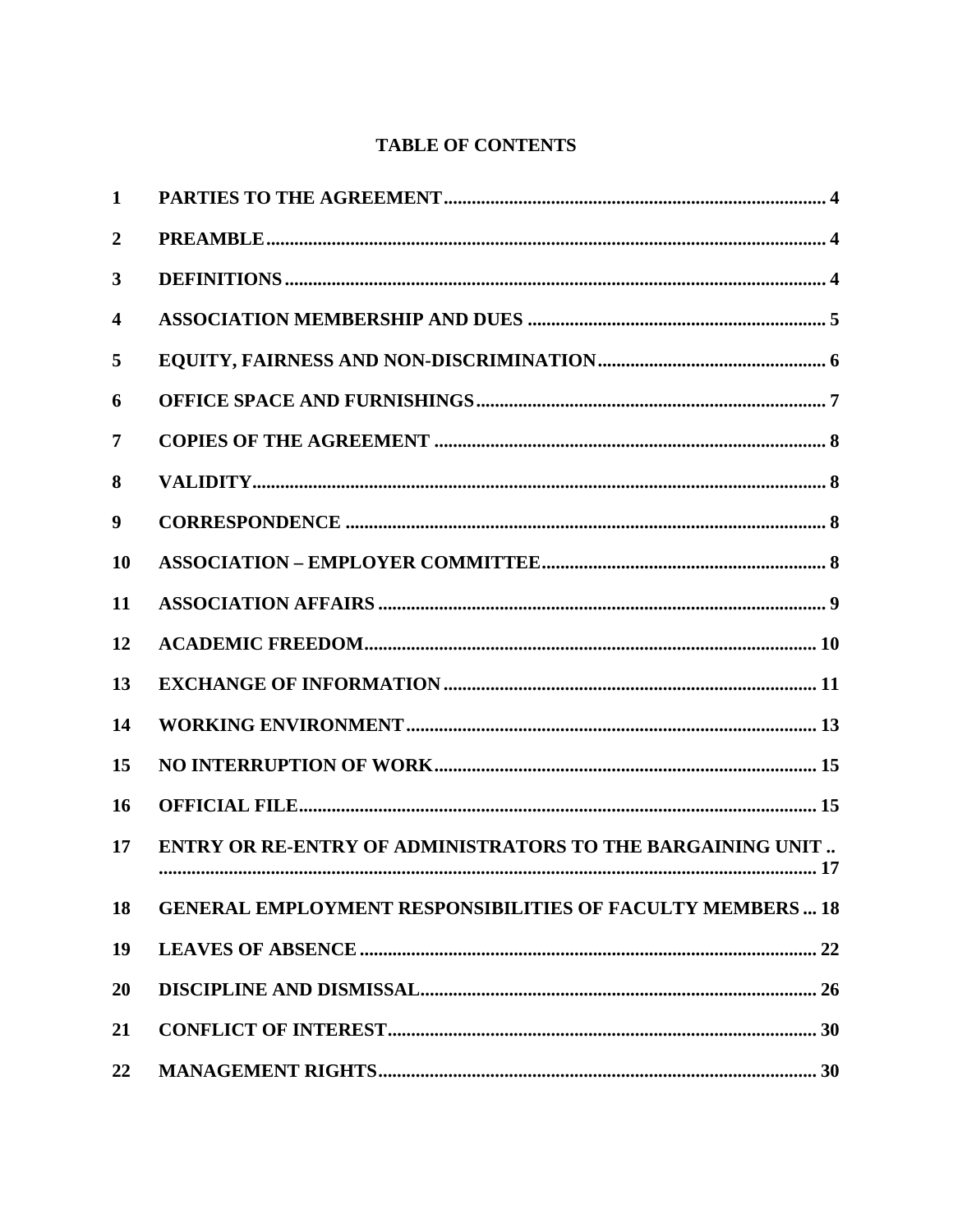| 23 |                                                                 |  |
|----|-----------------------------------------------------------------|--|
| 24 |                                                                 |  |
| 25 |                                                                 |  |
| 26 |                                                                 |  |
| 27 |                                                                 |  |
| 28 |                                                                 |  |
| 29 |                                                                 |  |
| 30 | NURSING PRACTICE EDUCATOR RESPONSIBILITIES AND WORKLOAD 63      |  |
| 31 |                                                                 |  |
| 32 |                                                                 |  |
| 33 |                                                                 |  |
| 34 | PERMANENT APPOINTMENT AND PROMOTION OF LIBRARIANS 108           |  |
| 35 |                                                                 |  |
| 36 | RETIREMENT, PENSION, GROUP BENEFITS, AND PARKING 125            |  |
| 37 |                                                                 |  |
| 38 |                                                                 |  |
| 39 | <b>BONA FIDE FINANCIAL OR ACADEMIC REASONS CAUSING EMPLOYEE</b> |  |
| 40 |                                                                 |  |
| 41 |                                                                 |  |
| 42 | <b>FRAUD OR MISCONDUCT IN ACADEMIC RESEARCH OR SCHOLARLY</b>    |  |
| 43 | SALARIES, OVERLOADS, SPRING/SUMMER STIPENDS  149                |  |
| 44 |                                                                 |  |
| 45 |                                                                 |  |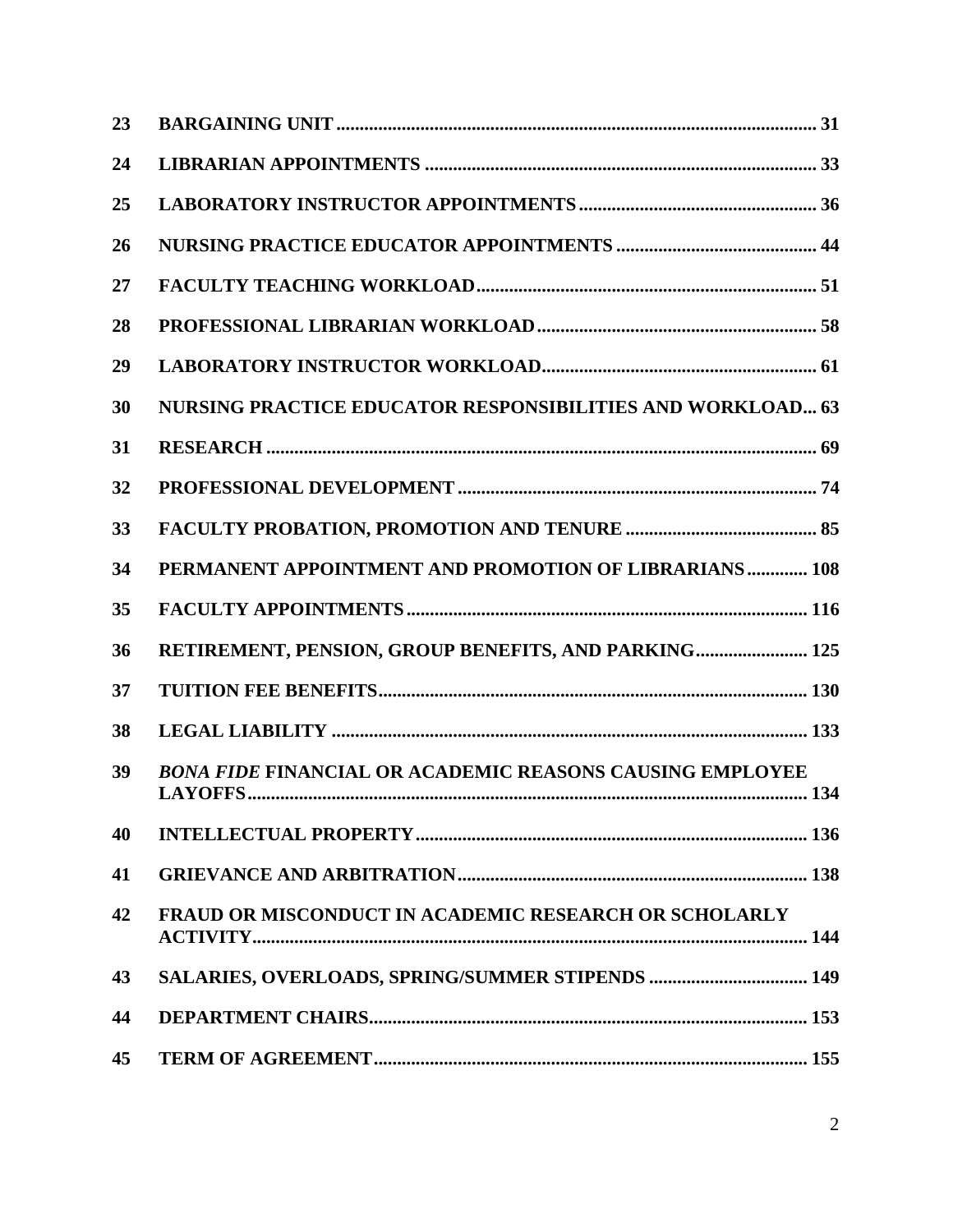| APPENDIX B - PRESERVATION OF RESEARCH MATERIAL AND RELATED          |
|---------------------------------------------------------------------|
| <b>APPENDIX C - FACULTY PROFESSIONAL ACTIVITIES REPORT  161</b>     |
| <b>APPENDIX D - LIBRARIAN PROFESSIONAL ACTIVITIES REPORT  161</b>   |
|                                                                     |
| SCHEDULE B - PERSONS IN THE BARGAINING UNIT ON 17 MARCH 2000  167   |
| <b>SCHEDULE C - UNIVERSITY RESEARCH GRANT IN LIEU OF SALARY 170</b> |
| <b>SCHEDULE D - APPLICATION FOR DEPENDENTS' TUITION SCHOLARSHIP</b> |
|                                                                     |
|                                                                     |
|                                                                     |
|                                                                     |
|                                                                     |
|                                                                     |
|                                                                     |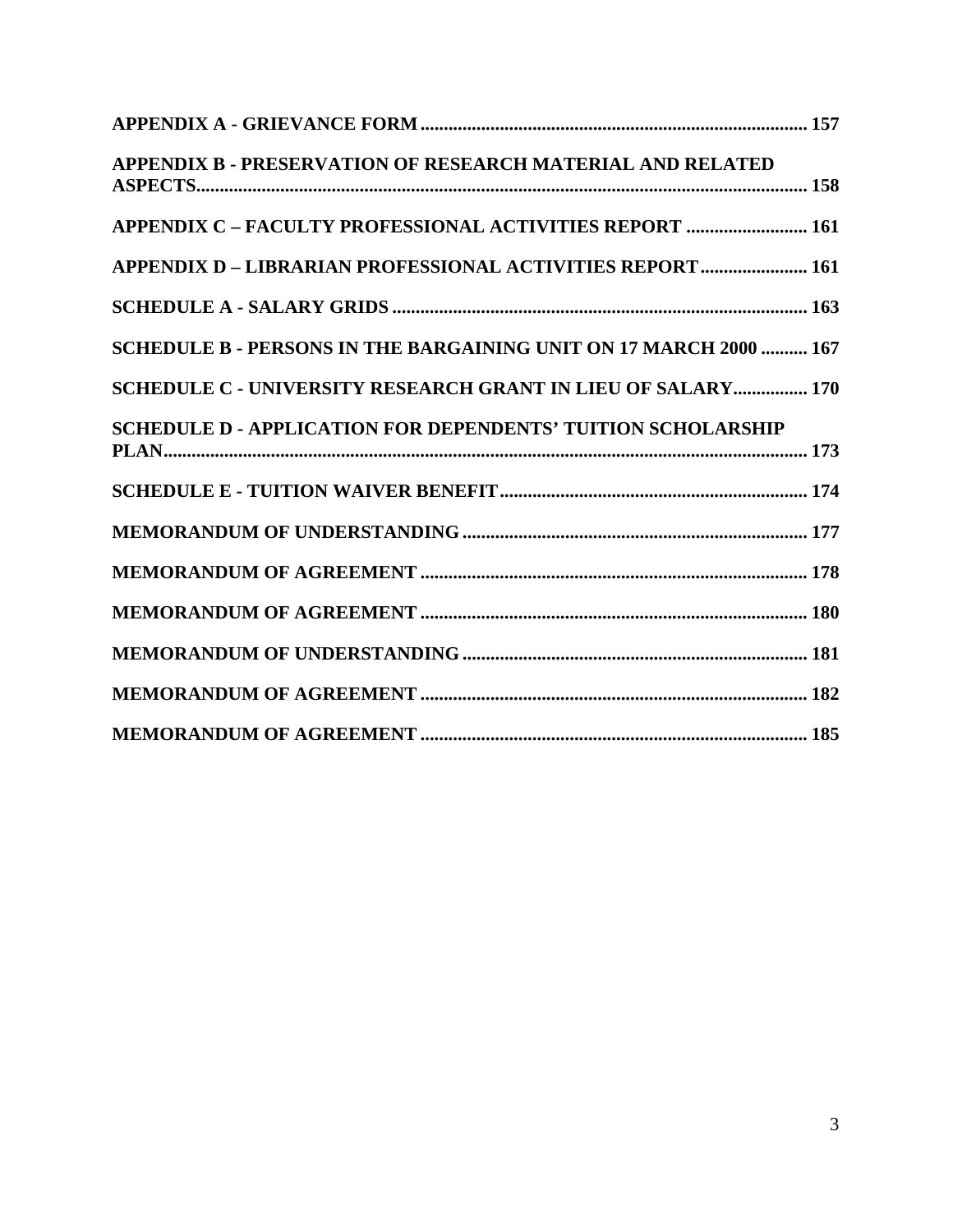## 1 **PARTIES TO THE AGREEMENT**

1.1 This Collective Agreement, hereinafter referred to as the "Agreement", is entered into this  $2<sup>nd</sup>$  day of November 2009, by and between the Board of Governors of the Cape Breton University, a body corporate, incorporated under the laws of the Province of Nova Scotia, hereinafter referred to as the "Employer", and the Cape Breton University Faculty Association, hereinafter referred to as the "Association".

### ARTICLE 2

#### 2 **PREAMBLE**

- 2.1 The Parties acknowledge that those objectives and purposes of the University, as an institution of higher learning, which are relevant to their relationship, are the attainment of high standards of academic excellence, the advancement of learning, and the pursuit, dissemination and application of knowledge.
- 2.2 The Parties and the individuals whom they represent recognize and agree that they each, collectively and individually, have a responsibility to encourage within the University climate of intellectual freedom, responsibility, and mutual respect which are conducive to the achievement of these objectives and purposes. The Parties agree that consultation, openness and transparency are important to encourage such a climate.
- 2.3 The Parties agree that the purposes of this Agreement are to establish specific contractual provisions, to promote and maintain harmonious and fair relationships between the Parties, and to provide means acceptable to both parties for settling disputes which may arise between them from time to time.
- 2.4 This Preamble may be used as a guide to interpretation of this Agreement but, of itself, has no independent validity as a source of rights or obligations. As such, it cannot, in itself, be the subject of any grievance.

# ARTICLE 3

#### 3 **DEFINITIONS**

- 3.1 In this Agreement, the following words will mean:
	- (a) 'Day', unless otherwise stated, means Monday through Friday except where any of those days is a recognized holiday at the University.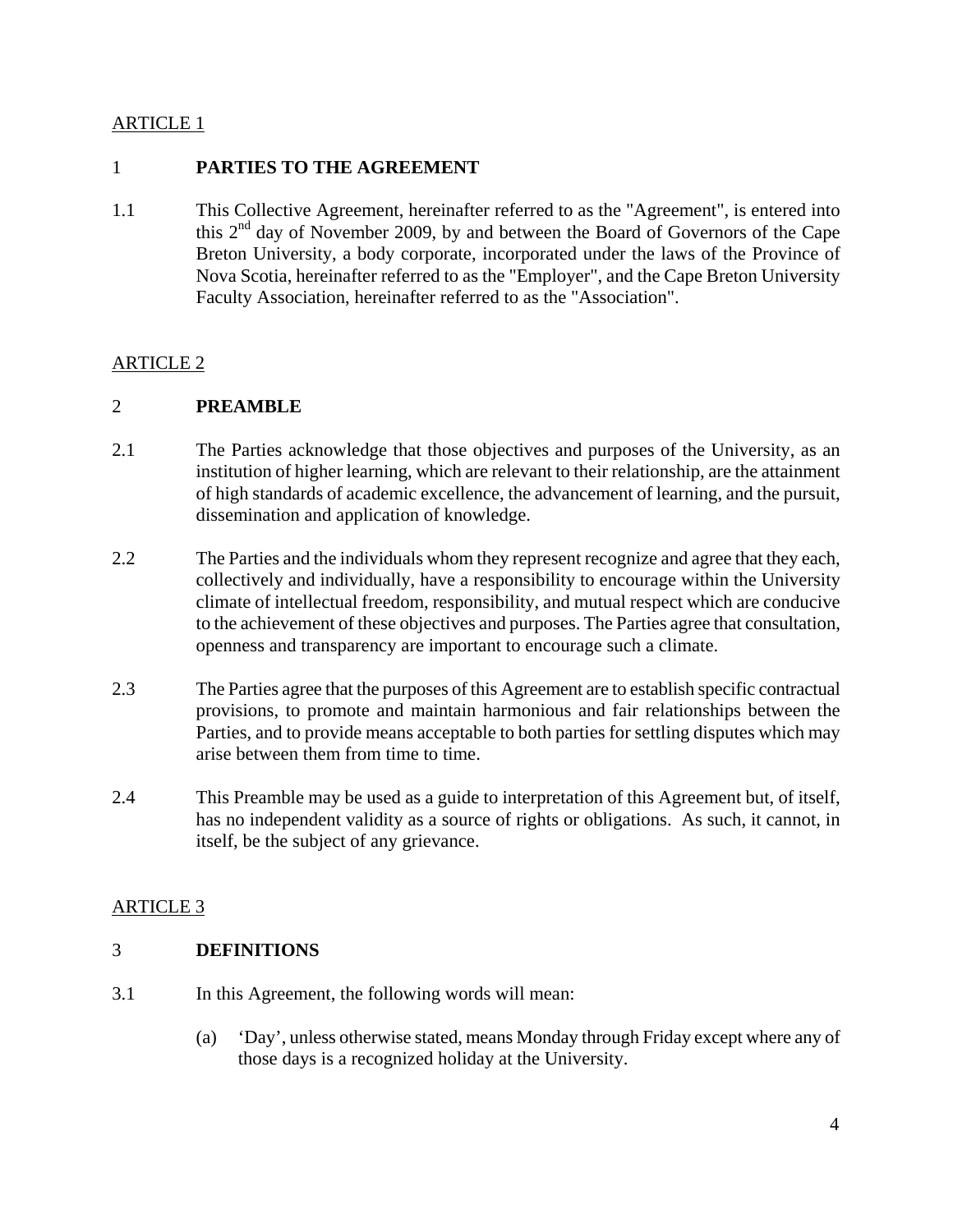- (b) 'Same Sex and Common Law Spouse' means a person who, for at least a one continuous year period, lives with an employee in an intimate relationship publicly held out as 'marriage-like'.
- (c) "Academic Administrators" designates the Vice-President, Academic  $\&$ Research, Dean of a School or the Office of Research, Director of Library.
- (d) "Administrator" designates all administrative offices at the level of Dean or above.
- (e) "Administrative Employee" designates the non-union position of Coordinator, Director or Associate Dean.
- (f) "Accredited" designates a university that has full membership in its national association of universities or equivalent.

# 4 **ASSOCIATION MEMBERSHIP AND DUES**

- 4.1 Employees in the bargaining unit are not required to join the Association. However, whether or not such employees are members of the Association, they shall pay to the Association the equivalent of dues, in accordance with the Rand formula.
- 4.2 Any employee in the bargaining unit may file, in writing, with the Employer a notice stating that he/she does not, on conscientious or religious grounds, desire to be a member of the Association. The Rand formula will continue to apply. In such cases, the affected employee must make an application to the Nova Scotia Labour Relations Board (LRB), stating his/her desire that Association dues not be deducted from his/her pay, and providing particulars of those grounds. If the LRB rules that the member has *bona* fide religious reasons for not paying dues to the Association, the Employer shall deduct from his/her pay an amount equivalent to the Association's regular membership dues and pay such sums deducted on behalf of the employee to the Association. The Association will annually pay an amount equivalent to the employee's annual dues to the CBU Scholarship Fund. The Association shall provide a copy of each such notice to the Employer.
- 4.3 The Employer shall deduct the dues or their equivalent referred to in 4.1 and 4.2 in an amount certified by the Association President or Treasurer of the Association as the required monthly dues, on each pay day and shall remit the amounts deducted in accordance with this article to the Association or the alternative payee no later than the 15th day of the following month. The Employer shall provide to the Association, at least every six (6) months, notification of the amounts deducted from each employee's pay.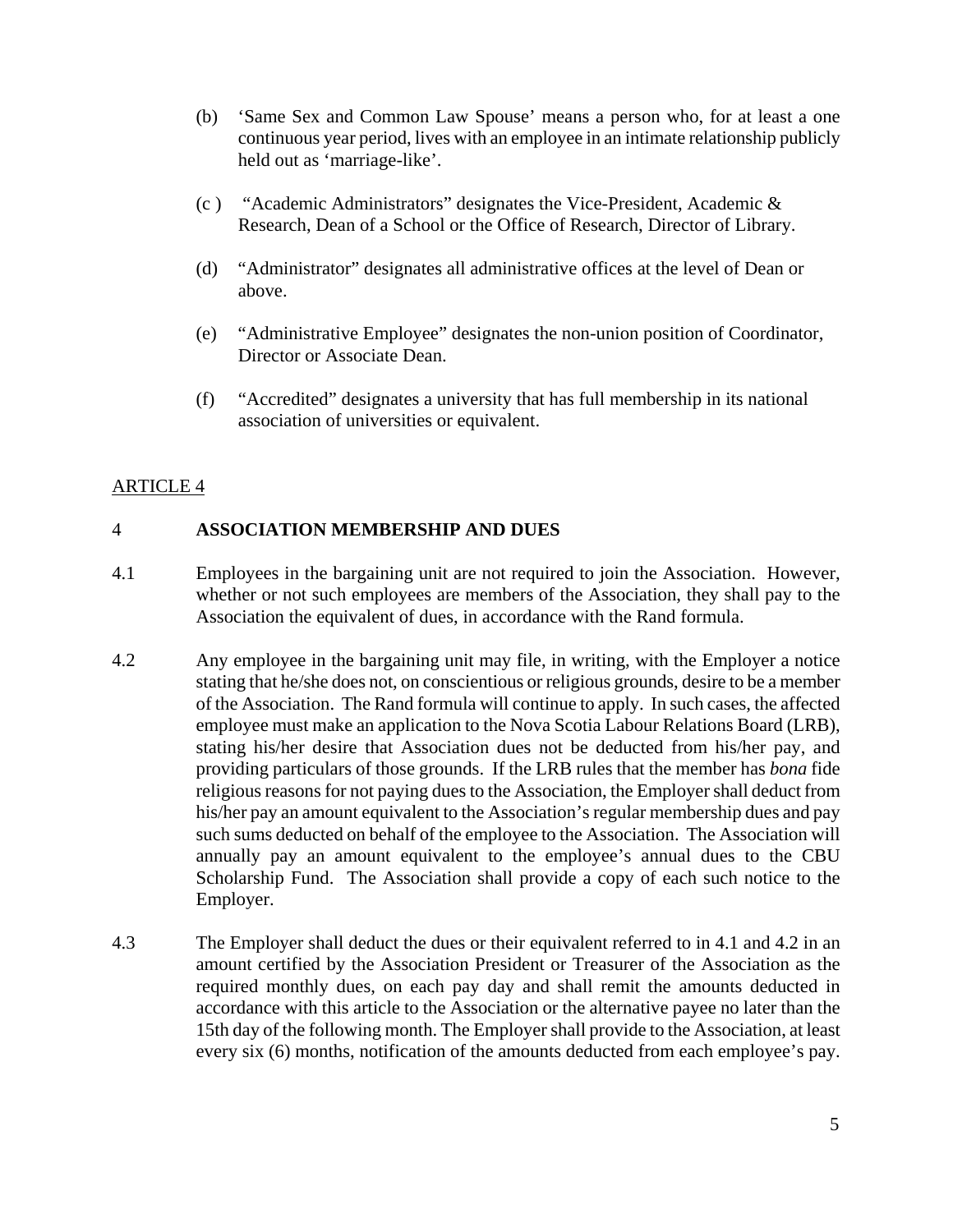4.4 Without prejudice to its rights under this article, the Association shall indemnify and save the Employer harmless from any and all claims or liability whatsoever arising from the deductions referred to in 4.2 and 4.3.

# ARTICLE 5

## 5 **EQUITY, FAIRNESS AND NON-DISCRIMINATION**

The Parties to the agreement recognize the need for fairness in the administration of this agreement. The parties acknowledge that CBU Policy on Harassment and Discrimination (the Policy) is relevant to the freedoms and responsibilities outlined in this Agreement. The Association will participate in the processes that review and amend the Policy from time to time.

5.1 The Parties agree that there will be no discrimination on the basis of:

race religion colour gender sex national origin creed marital status (including same sex spouses as defined in Article 3.1(b) family status age political belief, affiliation or activity physical or mental disability ethnic or aboriginal origin sexual orientation place of residence HIV status first language source of income membership, non-membership or activity in the Association

except where any of the aforementioned bases as recognized by the *Nova Scotia Human Rights Act*, is either a *bona fide* qualification, or reasonably precludes performance of the employee's duties and responsibilities, or as recognized by the *Canadian Charter of Rights and Freedoms*, is a reasonable limit prescribed by law as can be demonstrably justified in a free and democratic society, subject, however, to the Parties' relevant duties to accommodate.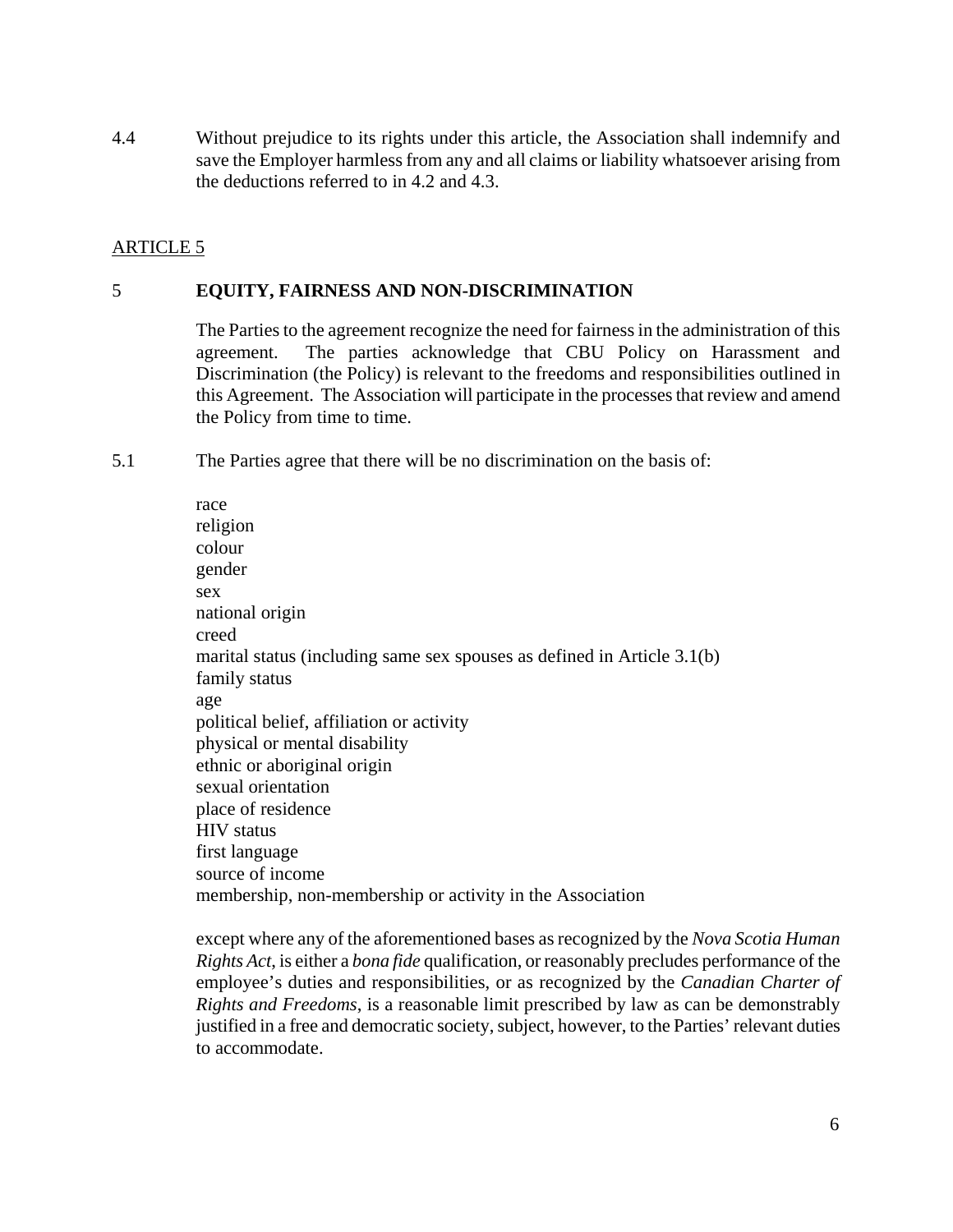- 5.2 The parties to the Agreement and the affected employee(s) agree that they each have a shared obligation in finding and implementing a reasonable accommodation, to the point of undue hardship, for an employee having a physical or mental disability. The Member shall cooperate with the Employer and the Association, within the limits of his/her disability, in the development of the accommodation plan. They agree that factors relevant to what undue hardship is, include, but are not limited to, the financial cost of the accommodation, health and safety, the impact of the accommodation on the work obligations of the employee and immediate colleagues, and the degree of difficulty with effecting the accommodation. Accommodation measures may include modification of an existing accommodation.
- 5.3 They further agree that the employee seeking an accommodation must provide verification of the disability, by satisfactory medical documentation with reasonable specificity to allow for identification of a proposed accommodation plan. Once the aforementioned documentation is provided, the Parties may consult jointly with individuals having appropriate expertise in order to identify the proposed accommodation plan. Any documentation provided under this clause will remain confidential among the parties negotiating the plan. Notwithstanding this provision, the documentation referred to herein may be submitted to an arbitrator if the matter is submitted to arbitration under this Collective Agreement and/or to the Nova Scotia Human Rights Commission if the matter is subject to a complaint under the *Nova Scotia Human Rights Act*.
- 5.4 Where such accommodation can be effected, it is agreed that the Employer, the employee and the Association have a joint obligation to cooperate to ensure that it succeeds in allowing the employee to be able to reasonably discharge his/her employment responsibilities/duties in accordance with the Collective Agreement.

# 6 **OFFICE SPACE AND FURNISHINGS**

6.1 The Employer agrees that it will provide to the Association a reasonable office with a telephone (including installation and local call costs only) and furnishings (desk, desk chair, two other chairs, filing cabinet, large bookcase, a computer with compatible printer and free basic Internet access and email). All other costs and expenses in maintaining or running this office and its contents shall be borne by the Association.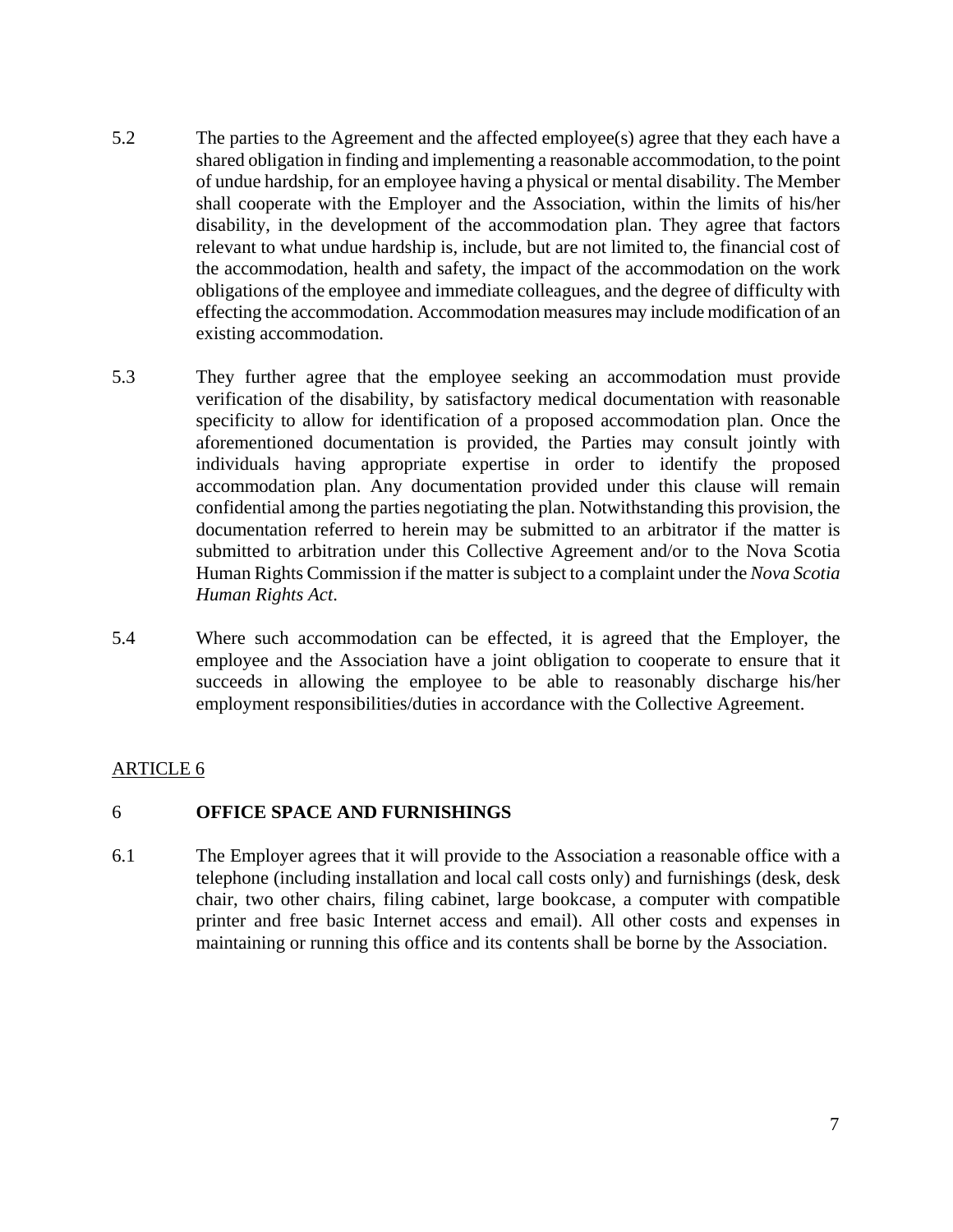## 7 **COPIES OF THE AGREEMENT**

- 7.1 The Employer shall provide sufficient true copies of the signed Agreement and shall distribute one such copy of the Agreement to each Member within thirty (30) days of the date of signing of the Agreement and to each new Member upon hiring.
- 7.2 Within thirty (30) days of signing the Agreement, the Employer shall provide the Association with ten (10) copies of the Agreement and one copy of the Agreement electronically.

# ARTICLE 8

# 8 **VALIDITY**

8.1 All provisions of this Agreement are subject to applicable laws now or hereafter in effect. If any proclamation, regulation, federal or provincial law now existing or hereafter enacted invalidates any portion of the Agreement, the remainder of the Agreement shall not be invalidated.

# ARTICLE 9

# 9 **CORRESPONDENCE**

9.1 Except where otherwise specified in this Agreement, all correspondence between the Employer and the Association required by the Agreement shall be initiated between the President of the University and the President of the Association. Either President may delegate particular matter(s) and will inform the other in writing when such delegation is to occur.

# ARTICLE 10

# 10 **ASSOCIATION – EMPLOYER COMMITTEE**

10.1 The Association-Employer Committee, consisting of three (3) employee representatives of the Association, one of whom shall be a member of the Association Executive, and three (3) representatives of the Employer, one of whom shall be a member of the Board of the University and who is not a member ex-officio or through faculty or student appointment shall continue. The parties may change their representatives from time to time, but every reasonable effort shall be made to maintain continuity.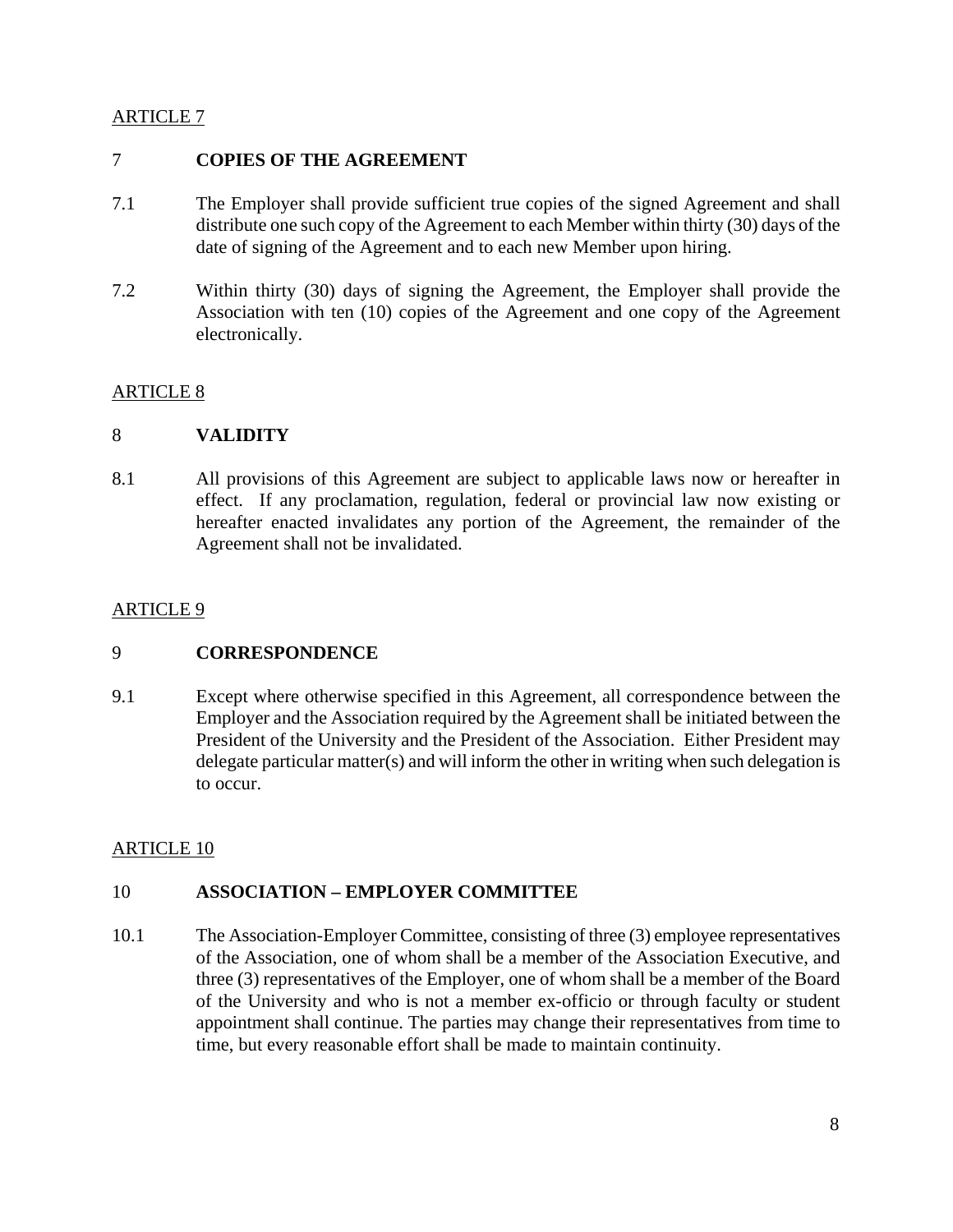- 10.2 The Committee shall attempt to foster good communications and effective working relationships between the parties and a spirit of cooperation and goodwill between them. The Committee shall consider matters of mutual concern and shall not substitute for, nor interfere with, regular procedures and decision-making mechanisms. The Committee shall not have the power to add to, modify or amend this Agreement.
- 10.3 The Committee shall determine its own operating procedures. However:
	- (a) the Committee shall meet at least once each academic semester;
	- (b) the Association Executive member will act as Co-Chair on behalf of the Association, with the Employer members electing their Co-Chair;
	- (c) the responsibility for the agenda and minutes rests with the Co-Chairs; at each meeting, one will act as meeting Chair and one will take minutes, with these roles alternating;
	- (d) minutes of each meeting of the Committee shall be prepared and signed by the Co-Chairs and circulated to the members of the Committee and to the Presidents of the University and the Association as soon as reasonably possible after adjournment.

# 11 **ASSOCIATION AFFAIRS**

- 11.1 The Employer agrees to provide reasonable access to the University's premises to representatives of Association of Nova Scotia University Teachers (ANSUT), Canadian Association of University Teachers (CAUT), National Union of CAUT (NUCAUT), Canadian Labour Congress (CLC), Cape Breton District Labour Council (CBDLC), or legal counsel (or other resource people invited by the Association), provided that:
	- (a) such access does not interfere with the normal operations of the University;
	- (b) such access shall not include the right of such invited person to call meetings on the University's premises;
	- (c) such access is for the purpose of assisting the Association in carrying on its business as representative of members of the bargaining unit; and
	- (d) such representatives comply with all University regulations generally applicable to visitors to the University premises.
- 11.2 Subject to availability, the Employer shall provide the Association with suitable rooms for Association meetings as required, free of charge, provided this can be done without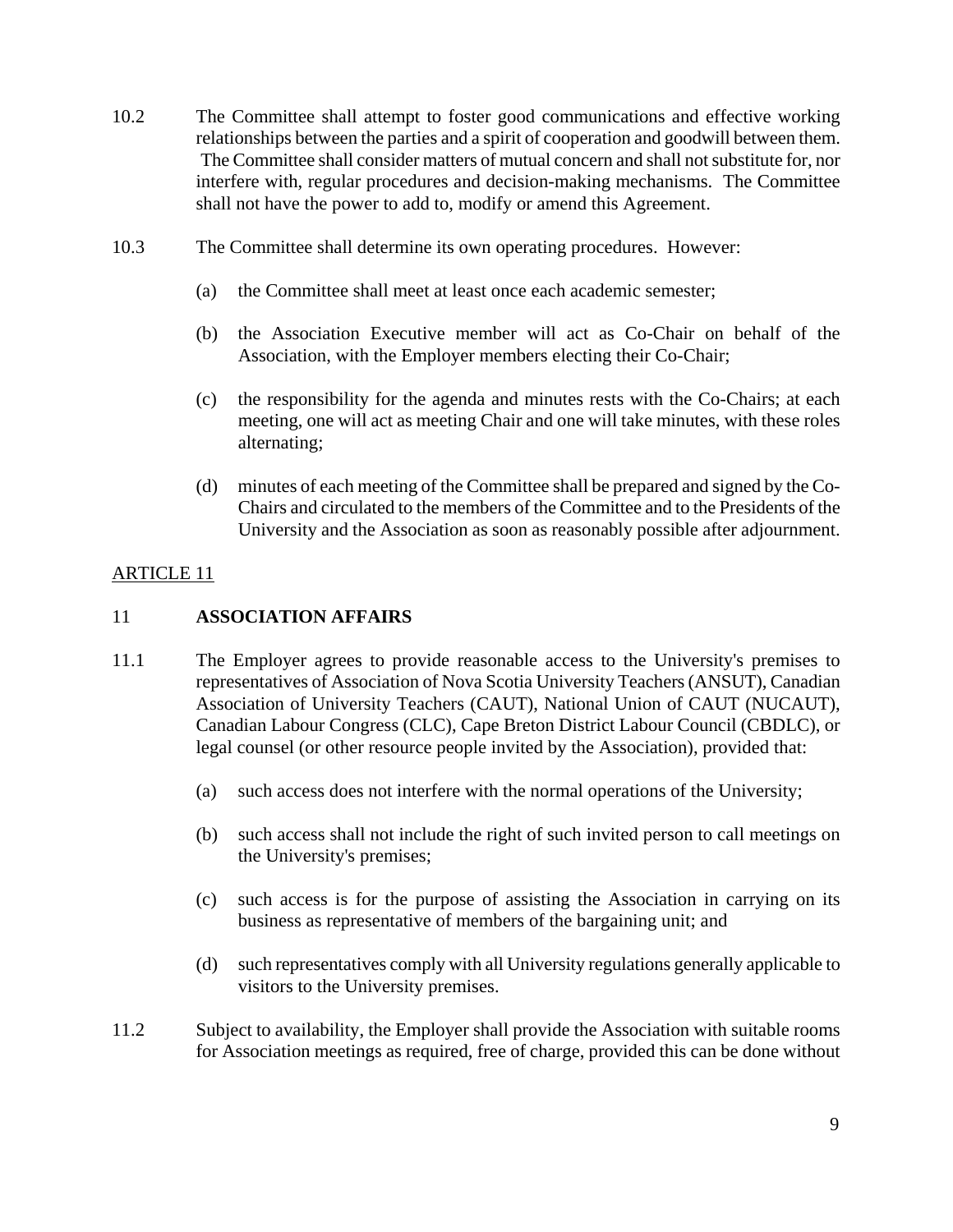interfering with the normal operations of the University and that all University regulations generally applicable to meetings at the University are complied with during such use.

- 11.3 The Association may hold or sponsor educational functions such as lectures, seminars and workshops for members of the University community on the University premises, subject to availability of space, and to the University regulations generally applicable to such events.
- 11.4 Where operational requirements permit and with reasonable notice, the Employer shall grant time off with pay for the purpose of attending:
- 11.4.1 Contract negotiation meetings with the Employer;
- 11.4.2 Grievance meetings;
- 11.4.3 Association-Employer Committee meetings;
- 11.4.4 Joint Occupational Health and Safety Committee meetings; and
- 11.4.5 Other meetings with the Employer while serving as a representative of CBUFA.

Such permission shall not be unreasonably requested nor unreasonably withheld.

### ARTICLE 12

#### 12 **ACADEMIC FREEDOM**

- 12.1 The common good of society depends upon the search for knowledge and its free expression. Academic freedom in universities is essential to both these purposes in the teaching function of the university as well as in its scholarship and research. Academic freedom does not require neutrality on the part of the individual; rather, academic freedom makes commitment possible.
- 12.2 The Parties agree that Members are entitled, regardless of prescribed doctrine, to freedom in the practice of their professions of teacher and scholar and librarian, freedom in carrying out research and in publishing the results thereof, freedom of teaching and discussion, freedom of creative activity, freedom to select, acquire, disseminate, or use information (including the selection and use of teaching and support materials) in the exercise of their professional responsibilities, freedom to criticize the University and the Association, and freedom from institutional censorship. When expressing opinions in any public forum external to the University, Members shall not purport to speak for the University unless so authorized.
- 12.3 The Parties agree that Members have a responsibility to respect the academic freedom and rights of other members of the University community. The Parties agree that they will not infringe or abridge the academic freedom of any Member. Academic freedom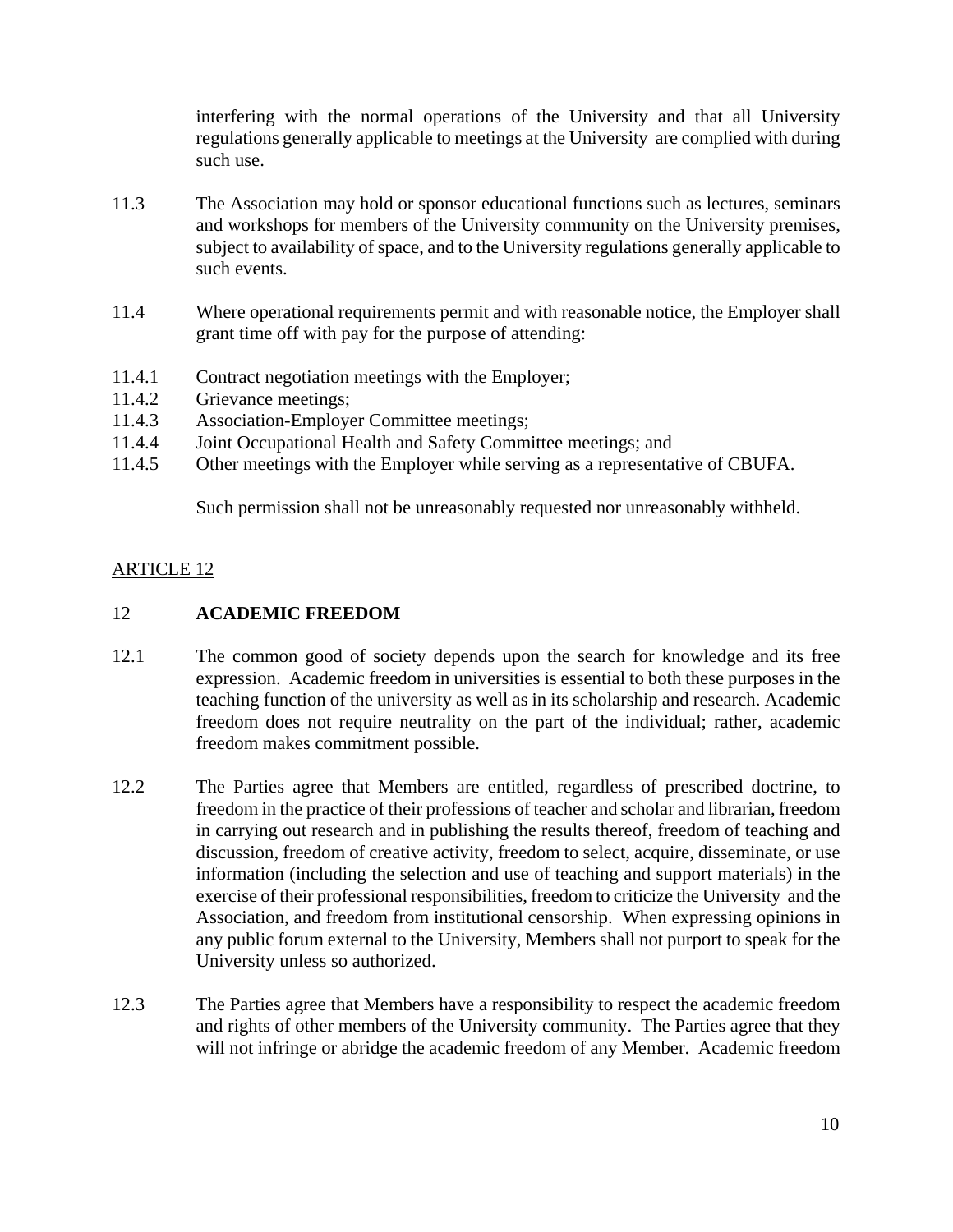does not confer legal immunity, nor does it diminish the obligations of Members to meet their employment duties and responsibilities to the University. Members have a duty to exercise academic freedom responsibly and in a manner that is consistent with their academic and other obligations as teachers, and scholars, and librarians.

12.4 The Parties agree that the censorship of information is inimical to the free pursuit of knowledge. The collection, organization, and dissemination of knowledge by Members will be done freely and without bias in support of the research, teaching and study needs of the University community. The Parties agree that no censorship based on moral, religious, or political views shall be exercised or allowed against any material which a Member desires to be placed in the library collections of the University.

# ARTICLE 13

### 13 **EXCHANGE OF INFORMATION**

- 13.1 The University agrees to provide to the Association, on a confidential basis (except when the document is in the public domain), for purposes of information only:
	- (a) the names, ranks, salaries and, where applicable, the starting dates of all Members within thirty (30) days following their first pay in each academic year;
	- (b) the names of all Members whose employment has been terminated and the dates of such termination within thirty (30) days of termination;
	- (c) the names, new ranks and, where applicable, the new salaries of Members who have received promotions, and the effective dates of such promotions, not later than thirty (30) days after the effective dates or within thirty (30) days after their approval, as appropriate;
	- (d) on July 30th of each year, or within thirty (30) days of their approval, whichever is sooner, a list of all Members granted leaves for the current academic year, or part thereof, the type of leave granted and the percentage of leave granted and the percentage of salary while on leave;
	- (e) a copy of all benefit and pension plans applicable to Members and the rates charged to Members for those plans;
	- (f) within four (4) weeks following the start of each of the Fall, Winter, Intersession and Summer Session terms of each year, a report showing the number of students enrolled in each of the credit courses offered by the Employer, together with the name of the person teaching each course and each section of each course. Notwithstanding the foregoing, the University will endeavour to provide such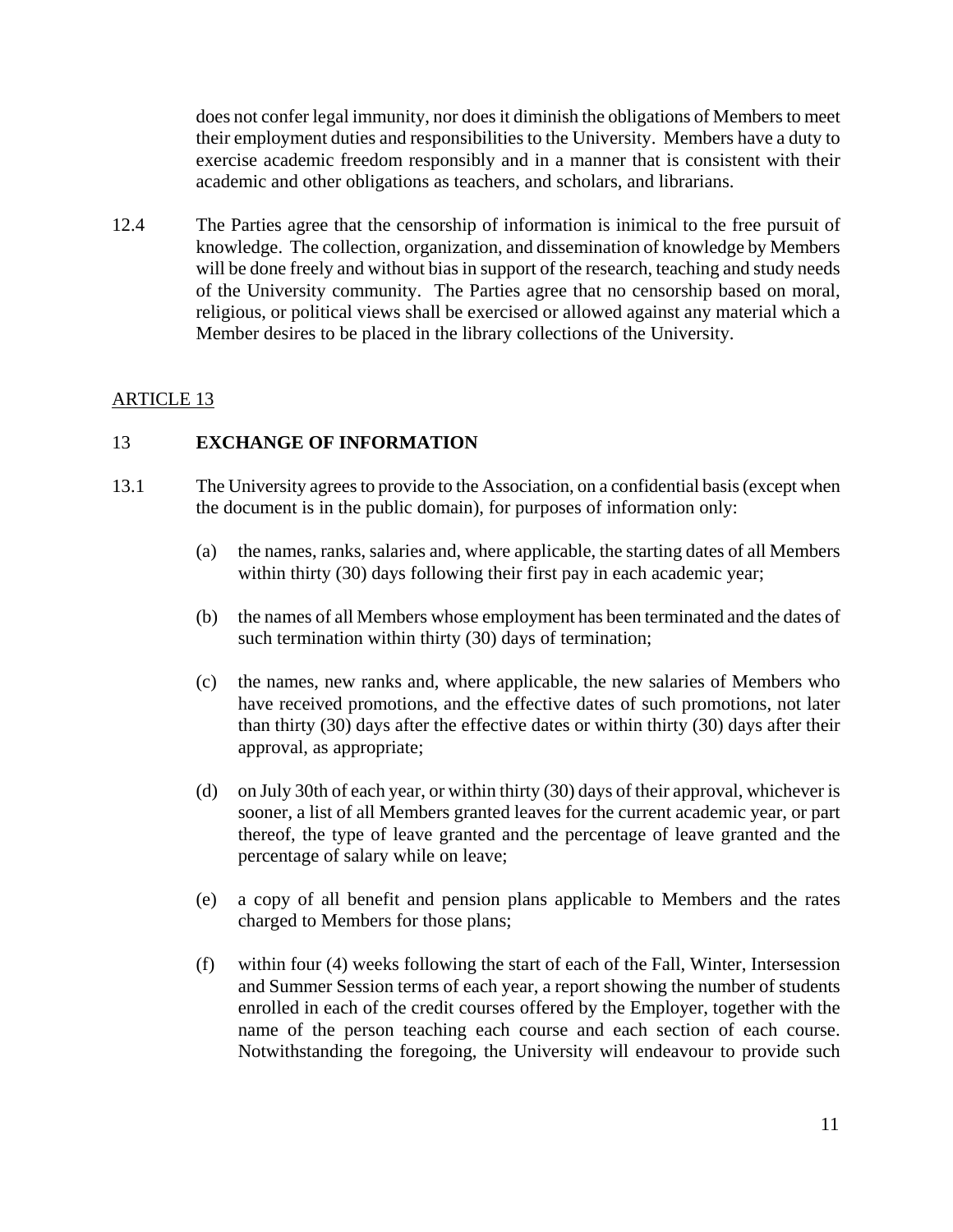reports by the end of two (2) weeks if reasonably possible with respect to the Intersession and Summer Session terms;

- (g) a copy of the Annual Report and audited financial statements of the Employer as and when approved for release by the Board of Governors within ten (10) days following such approval;
- (h) a copy of all official press releases made by the Employer, if reasonably practicable, at the time of release to the public;
- (i) if reasonably practicable, at the time of its release to the public, a copy of any official public representation or brief made in writing by Cape Breton University to any governmental agency, department or representative;
- (j) at the time of their distribution, a copy of the agenda, and any documents supporting the agenda (other than those documents which are either privileged or for the confidential information of the Board), and the minutes, all with respect to any open meetings of the Board of Governors or open portions thereof. This will include a copy of the President's written report;
- (k) the names of all persons appointed or elected to positions on the Board of Governors or committees thereof, together with any terms of reference of those committees;
- (l) such other information access to which is set out elsewhere in this Collective Agreement; and
- (m) a copy of the annual University budget as and when approved for release by the Board of Governors within ten (10) days following its such approval.
- 13.2 Cape Breton University agrees to authorize Statistics Canada to release to the Association, on an annual basis, the following tables based on the Salary Analysis System for full-time University Teachers, concerning Cape Breton University only, according to the major categories in the official Statistics Canada request for, that is: Tables 1, 2, 3, and 4 to the level of disaggregation regarding appointment category, sex, discipline, rank and administrative function. It is understood that Table 1 categorizes by age, Table 2 by years since award of first degree, Table 3 by years since award of highest degree and Table 4 by years since nomination to present rank. It is agreed that the data will not be presented in such a way that individual employees can be identified.
- 13.3 The Association agrees to provide to the Employer, on a confidential basis (except when the document is in the public domain), for purposes of information only:
	- (a) an up-to-date copy of the Association's Constitution and By-Laws;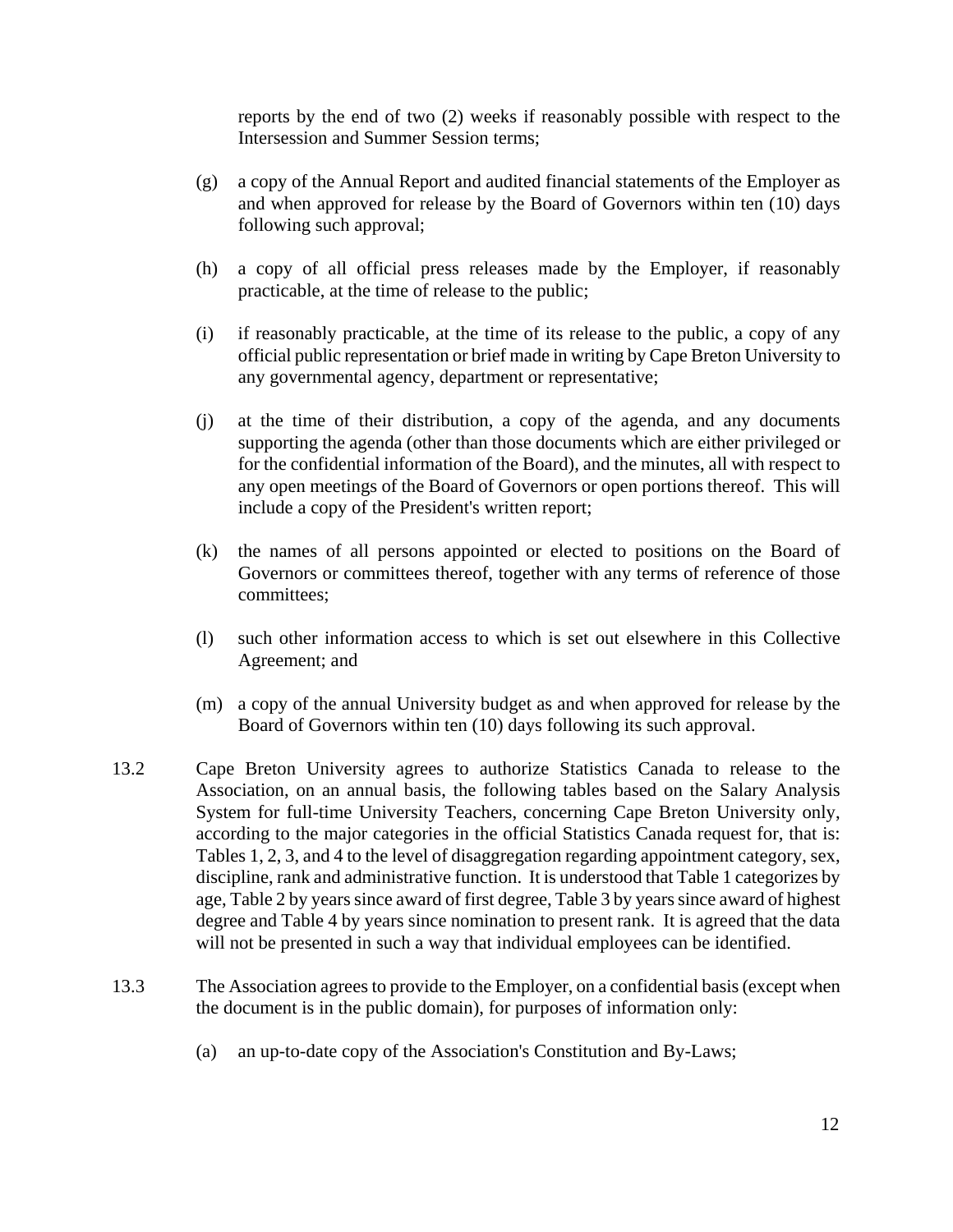- (b) a copy of all official press releases made by the Association, if reasonably practicable, at the time of release to the public;
- (c) if reasonably practicable, at the time of its release to the public, a copy of any official public written representation or brief made by the Association to any governmental agency, department or representative;
- (d) a copy of minutes of open meetings of the Association or open portions thereof within a reasonable time following their approval for release by the Association;
- (e) such other information access to which is set out elsewhere in this Agreement, or as mutually agreed upon by the parties;
- (f) the names of all employees appointed or elected to positions in the Association or to positions on committees thereof, together with any terms of reference of those committees;
- 13.4 In providing the information referred to in clauses 13.1 and 13.3 above, the Employer and the Association shall only be required to produce same in the form in which it already exists.

#### 14 **WORKING ENVIRONMENT**

- 14.1 The Employer acknowledges the importance of maintaining appropriate levels of facilities, supplies and services so that Members can effectively carry out their employment responsibilities. The Employer agrees that services, supplies and facilities provided to Members in varying individual degrees and circumstances, will be maintained insofar as is practicable and reasonable within the limits of the budget of the University. Included in such supplies, facilities and services are:
	- (a) library resources;
	- (b) computer services;
	- (c) office space, including computers, office software, access to the Internet and email;
	- (d) secretarial services;
	- (e) duplicating, printing and fax services;
	- (f) laboratory space and equipment;
	- (g) telephone services, including voice-mail (or other messaging service);
	- (h) technical services;
	- (i) teaching and research assistance; and
	- (j) office supplies.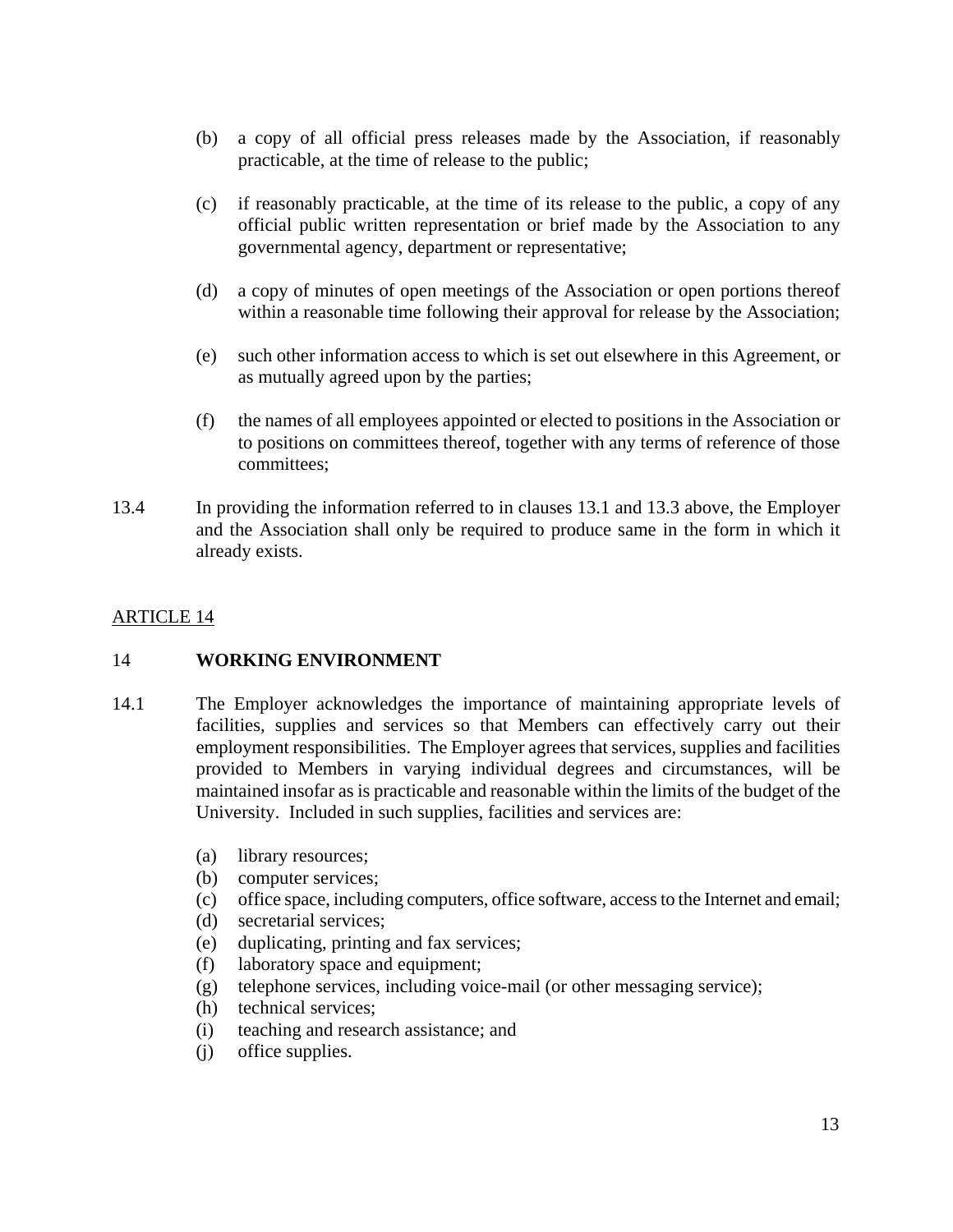#### 14.1.1 Reassignment of Office and Laboratory Space to Members

Any reassignment of office or laboratory space shall be discussed with the Member directly affected as soon as the need for reassignment has been determined. Where a Member objects to the reassignment of office or laboratory space, the relevant Chair(s) and Dean(s) will endeavour to meet with the Member to find suitable alternative arrangements. Should it prove impossible to reach a reassignment arrangement that is acceptable to the affected Member, suitable office space or laboratory space may be reassigned after 30 calendar days from the initial notice to the Member.

- 14.2 (a) The Employer, the Association, and the Members acknowledge their individual and collective responsibilities under the Nova Scotia *Occupational Health and Safety Act* to maintain a safe and healthy working environment, and to comply with their respective obligations under that *Act*.
	- (b) The Employer will provide those facilities, supplies, procedures, training and services required by the *Act* to protect the health and safety of Members as they carry out their employment responsibilities on the Employer's premises.
	- (c) The Employer shall provide, and the Members shall make use of, protective equipment, whenever such equipment is required by the *Act* or its Regulations for the safe performance of their employment responsibilities. Protective equipment shall include, but not be limited to, protective safety eyewear, where necessary. This can include the type of goggles that fit over prescription eyewear. Requests for prescription safety glasses will be considered on a case-by case basis for Chemistry Lab Instructors who have nine (9) or more teaching contact hours per week in chemistry labs requiring safety glasses. For a Lab Instructor who has been approved for prescription safety glasses, new glasses will be provided no more than once every three (3) years and only then if there has been a change in the prescription. The maximum amount payable under this provision will be \$400. Replacement will not be made unless there is a change in prescription (as noted above) or if damaged due to a laboratory incident.
	- (d) The Employer shall provide training required by the provincial health and safety legislation. Such training shall include but not be limited to WHMIS and right to refuse.
- 14.3 The Employer agrees to maintain and the Parties agree to participate in the University Health and Safety Committee under the Nova Scotia *Occupational Health and Safety Act*. Such participation will include the appointment by the Association of two (2) Members to the Joint Occupational Health and Safety Committee (JOHS).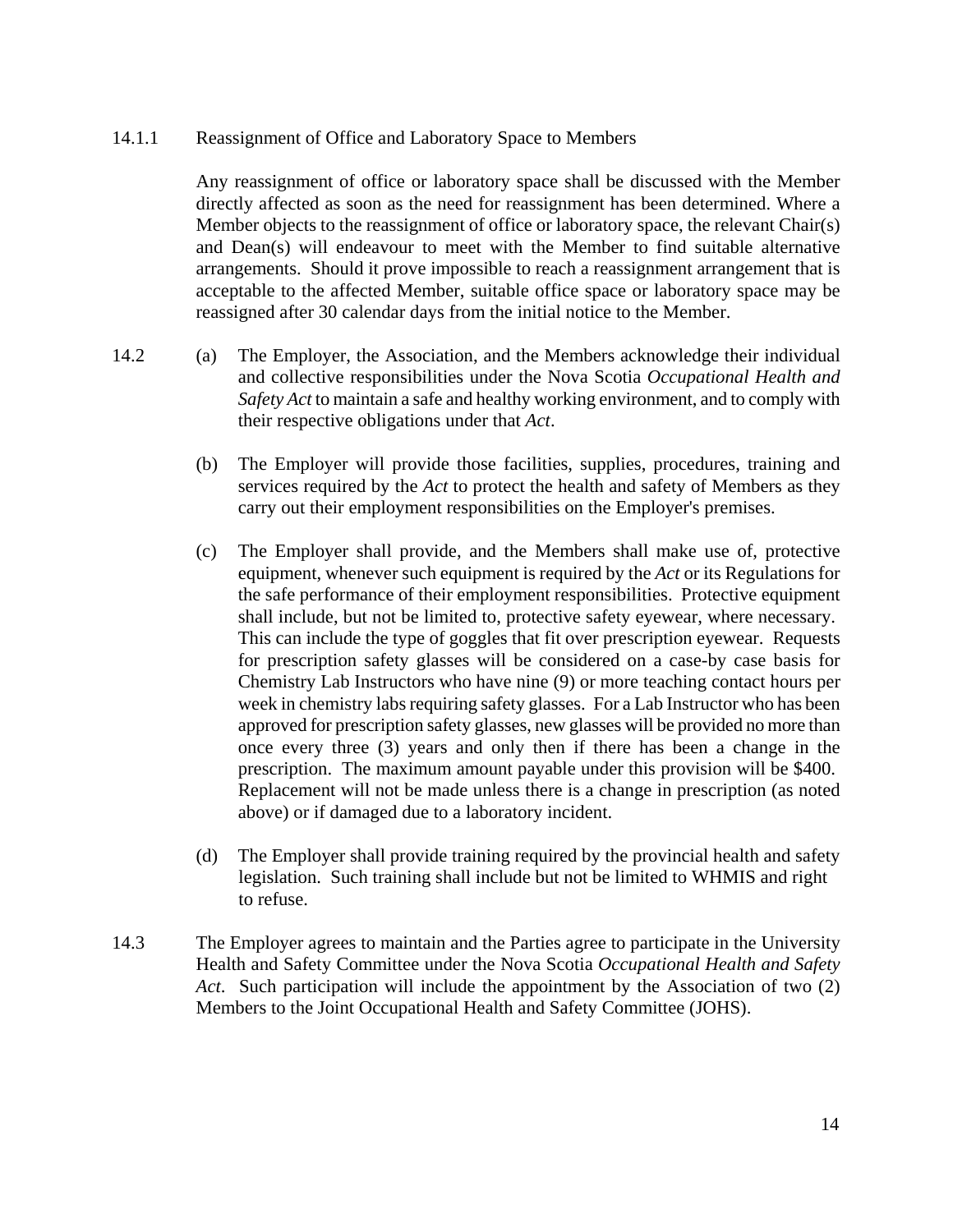- 14.4 (a) Subject to (b), the University agrees to make reasonable efforts to maintain reasonable standards of heat, ventilation, light level and noise level in those parts of the premises ordinarily used by Members in fulfilling their duties.
	- (b) The Parties agree that the physical environment within the University, and in particular, heat, ventilation, light level and noise level, may be subject to a number of circumstances which, from time to time, may adversely affect the standards of such matters and delay remedy of such conditions. The Employer will undertake reasonable remedial measures to deal with such circumstances as soon as reasonably practicable.

# 15 **NO INTERRUPTION OF WORK**

15.1 It is agreed that there shall be no strikes, work stoppages, slow downs, or job action (collectively referred to as "strike") by employees in the bargaining unit and/or by the Association during the currency of this Agreement. The Employer agrees that it will not lockout any Member or Members during the currency of this Agreement.

# ARTICLE 16

#### 16 **OFFICIAL FILE**

- 16.1 There shall be only one official file for each Member, referred to herein as the "Member's file", maintained and regulated by the office of the Director, Human Resources. This file shall have two (2) separate folders:
	- (a) a folder containing relevant documents relating to administrative matters, e.g. available information on salary, benefits and related topics;
	- (b) a folder containing relevant documents relating to employment matters, e.g. a current curriculum vitae; available documents pertaining to a Member's appointment, re-appointment, tenure/permanence, promotion, or leaves; university transcripts; the results of teaching evaluations provided for in Articles 18 and 33; referees' and assessors' reports; notices of awards for teaching and scholarly achievements; letters of recommendation and commendation; annual reports including Faculty Professional Activities Report or Librarian Activities Report (Appendices C and D); and documents, together with reasons, arising from personnel decisions involving the Member. It is the Member's responsibility to submit any revisions to his/her curriculum vitae no later than 1 September of each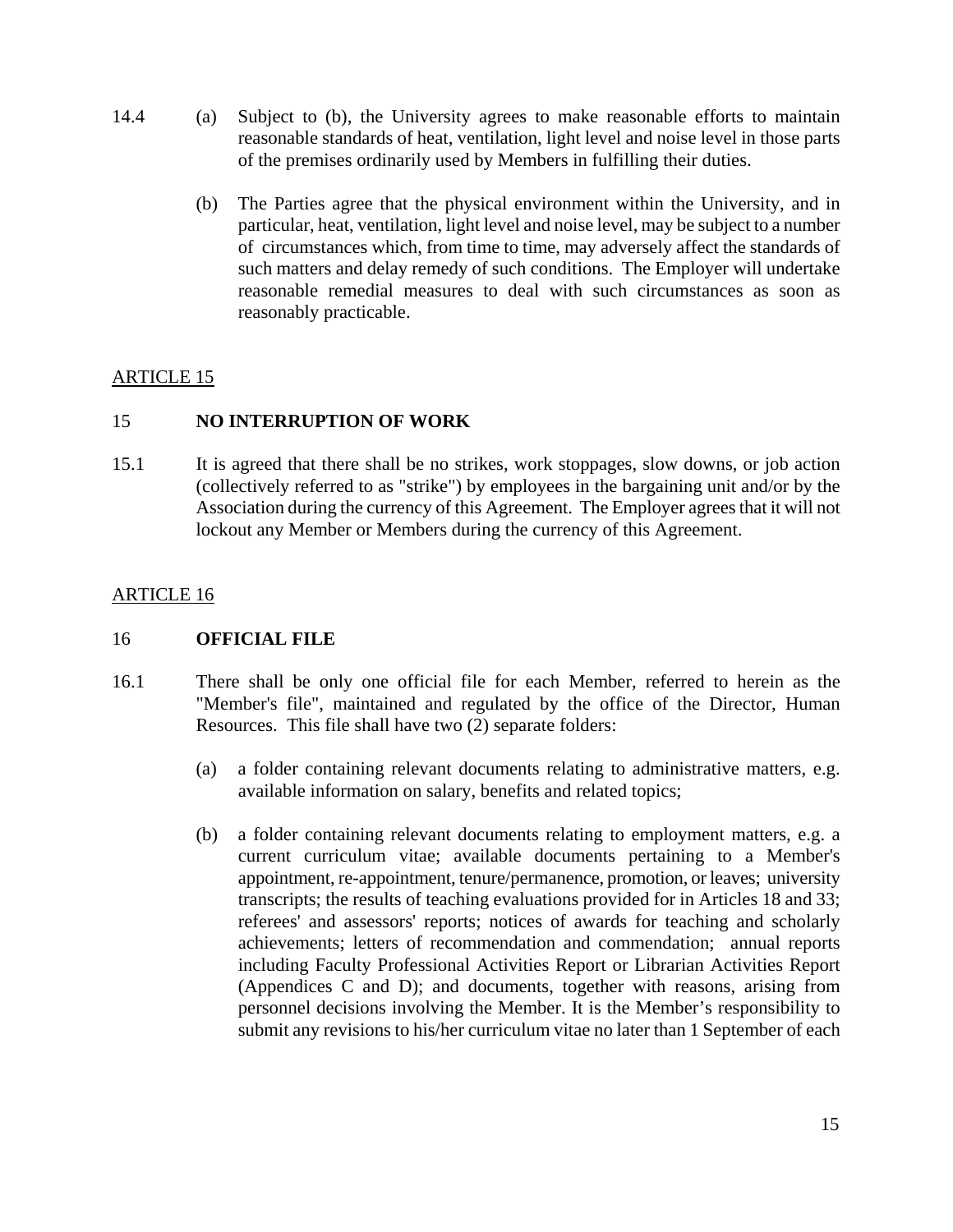year. The purpose of this part of the Member's file is to fairly represent significant details of her/his employment history.

- 16.2 Material which contains praise or criticism of a Member's performance or behaviour shall be contemporaneously provided to the Member at the time of its inclusion in the Member's file.
- 16.3 (a) After reasonable notice, a Member or his/her grievance officer, legal counsel, or such other person as the Member may authorize in writing, shall have the right to a supervised examination of the contents of his/her file during normal business hours. This right, with respect to confidential material, shall be limited in that the Member shall be permitted to examine only a copy of the body of any such material, excluding any references therein which could identify its author or his/her affiliation or address.
	- (b) After reasonable notice, a Member shall have the right to receive a copy of his/her file, or part thereof, except confidential or anonymous documents. Once a copy of a particular document has been supplied to a Member, no further copy of that document will be supplied to her/him for a period of two (2) years thereafter, except where such copy has been lost or has been significantly damaged.
	- (c) As per clause 16.3(a), a Member may visit the Human Resources Department to review his/her file. The Member may request an updated inventory sheet. If a review of the file reveals omissions or exclusions from the official file according to Article 16.1, then a correction to the contents of the file may be requested in writing.
- 16.4 Access without notice to the Member's employment folder shall be limited to the following individuals:
	- the President, the Vice-President, Academic & Research, the Member's Dean or other supervisor, the Director, Human Resources and his/her staff, and the Dean of Research.

Access without notice to the Member's administrative folder shall be limited to the following individuals:

- the Director, Human Resources and his/her staff, who may provide to other employees of the University access to such file information as may be required for the performance of their jobs.

On request, the Member shall provide a copy of his/her current CV for the purpose of complying with requests of accrediting and licensing bodies who are involved in the assessment of CBU Programs.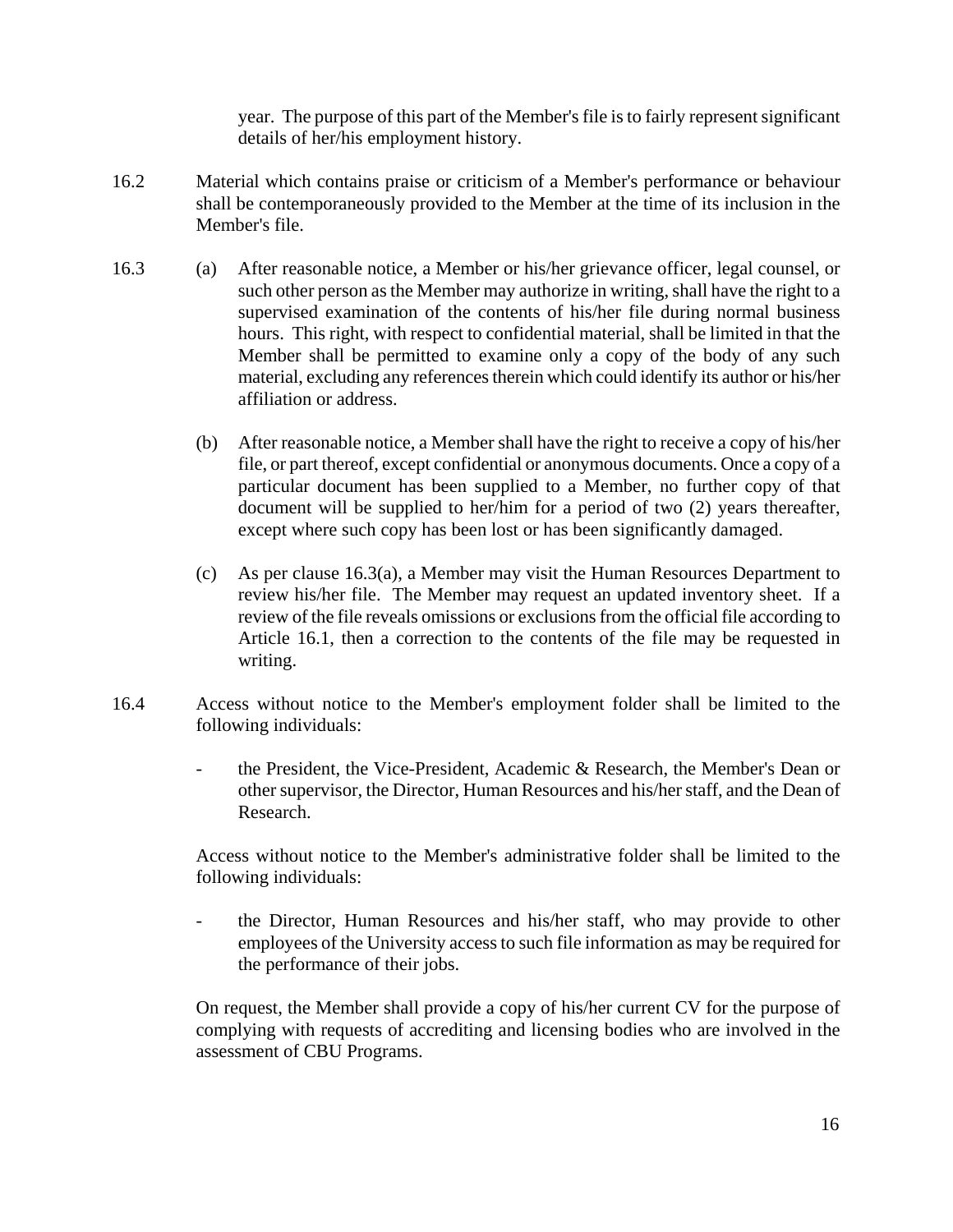- 16.5 No anonymous or confidential documents shall be kept in the Member's file except for the following:
	- (a) tabulations of the results of teaching evaluations as provided for in Articles 18 and 33;
	- (b) external assessor's reports on grant applications and scholarly and/or professional works submitted for publication or publication grants; and
	- (c) material which this Agreement specifies be anonymous or confidential.
- 16.6 (a) Members have the right to request removal of material from or correction of material in their Official File which is alleged to be false, inaccurate, or irrelevant to the purposes for which the Official File is kept.
	- (b) Requests pursuant to paragraph (a) shall be made in writing, with supporting justification, by the Member to his/her Dean or the Director of Library Services, as appropriate, who, together with the Director, Human Resources, shall decide within thirty (30) working days, after having given each of the Member and the author of the impugned document a reasonable summary opportunity to present to them his/her position on the matter, whether there is justification to either remove or correct such material. In the event that the author of the document in question is the Member's Dean, the Director, Human Resources, or the Director of Library Services, the Employer will provide an appropriate substitute for such person(s).
	- (c) A Member shall have the right to include in his/her file written comments pertaining to the accuracy, relevance, meaning or completeness of any documents considered relevant by the Member.

#### 17 **ENTRY OR RE-ENTRY OF ADMINISTRATORS TO THE BARGAINING UNIT**

- 17.1 Academic Administrators who held or who are given faculty or librarian appointments at the time of their appointment as such administrators shall, at the cessation of their appointments as administrators, be entitled to automatic entry or re-entry into the bargaining unit.
- 17.1.1 Faculty shall have 40% representation on all Academic Administrator hiring committees with the exception of the Presidential Hiring Committee and the Director of Library. Where such 40% includes faculty member(s) from outside the CBUFA bargaining unit, CBUFA members will form at least half of faculty representation. In the case of the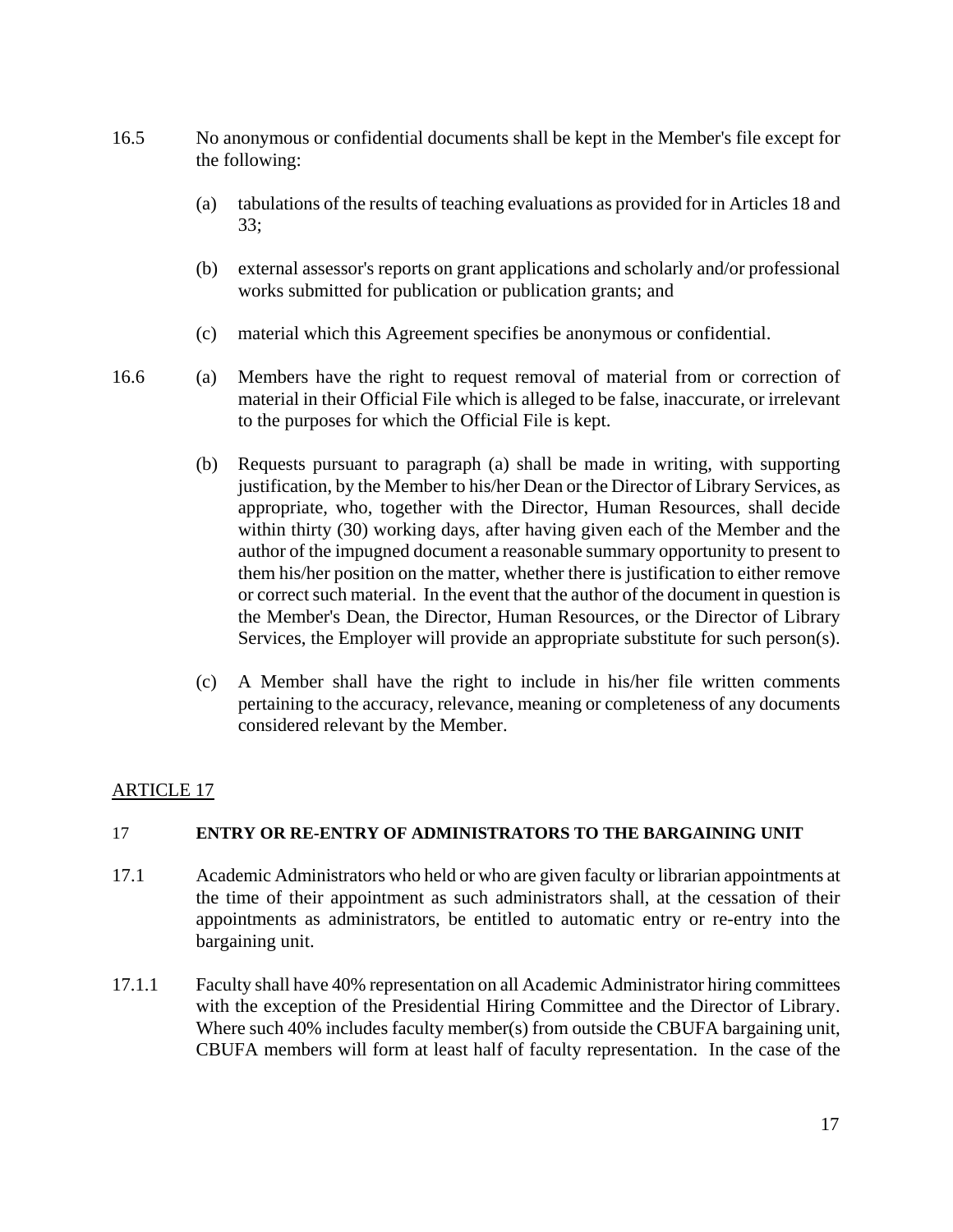Director of Library, Librarians may provide CBUFA representation on the Hiring Committee rather than Faculty.

CBUFA will be invited to put forward the names of members whose field of expertise is in keeping with the position being filled and who would be willing to serve. The President may choose from those nominated or may request other faculty/librarian members instead. CBUFA will be advised of his/her decision. Failure of Committee members to attend meetings or interviews will not result in a delay of the process.

17.1.2 In order to expedite the hiring process, the Hiring Committee for an Academic Administrator may recommend to PP&T that the candidate(s) being considered for the position be reviewed for rank and/or tenure. The Human Resources Department will arrange to send the CV of all candidates seeking this category to the PP&T Committee chair for such consideration.

> Should PP&T Committee be unable to convene and make its recommendation within ten (10) working days, the Hiring Committee may make its recommendation directly to the President.

- 17.1.3 The letter granting rank and/or tenure/permanence to an Academic Administrator shall be copied to the Association at the time he/she is hired.
- 17.1.4 A non-member appointed as an Academic Administrator who was given rank based upon his/her academic qualification pursuant to 35.1.5, after notification of the appropriate Dean and the Department at the time of his/her appointment as such, shall become a member pursuant to Article 35.6.1.
- 17.2 Academic Administrators or Administrative Employees who held a position inside the bargaining unit at the time of their administrative appointment shall, at the cessation of their administrative terms, be entitled to automatic re-entry into that position in the bargaining unit.
- 17.3 Administrators excluded from the bargaining unit may engage in research, counseling, creative and scholarly activities, and reasonable amounts of teaching or library services (notwithstanding Article 28.6) at the University.
- 17.3.1 Time spent in such administrative positions shall be deemed equivalent to time spent in the bargaining unit for all time specific purposes and procedures governed by this Agreement.

# ARTICLE 18

#### 18 **GENERAL EMPLOYMENT RESPONSIBILITIES OF FACULTY MEMBERS**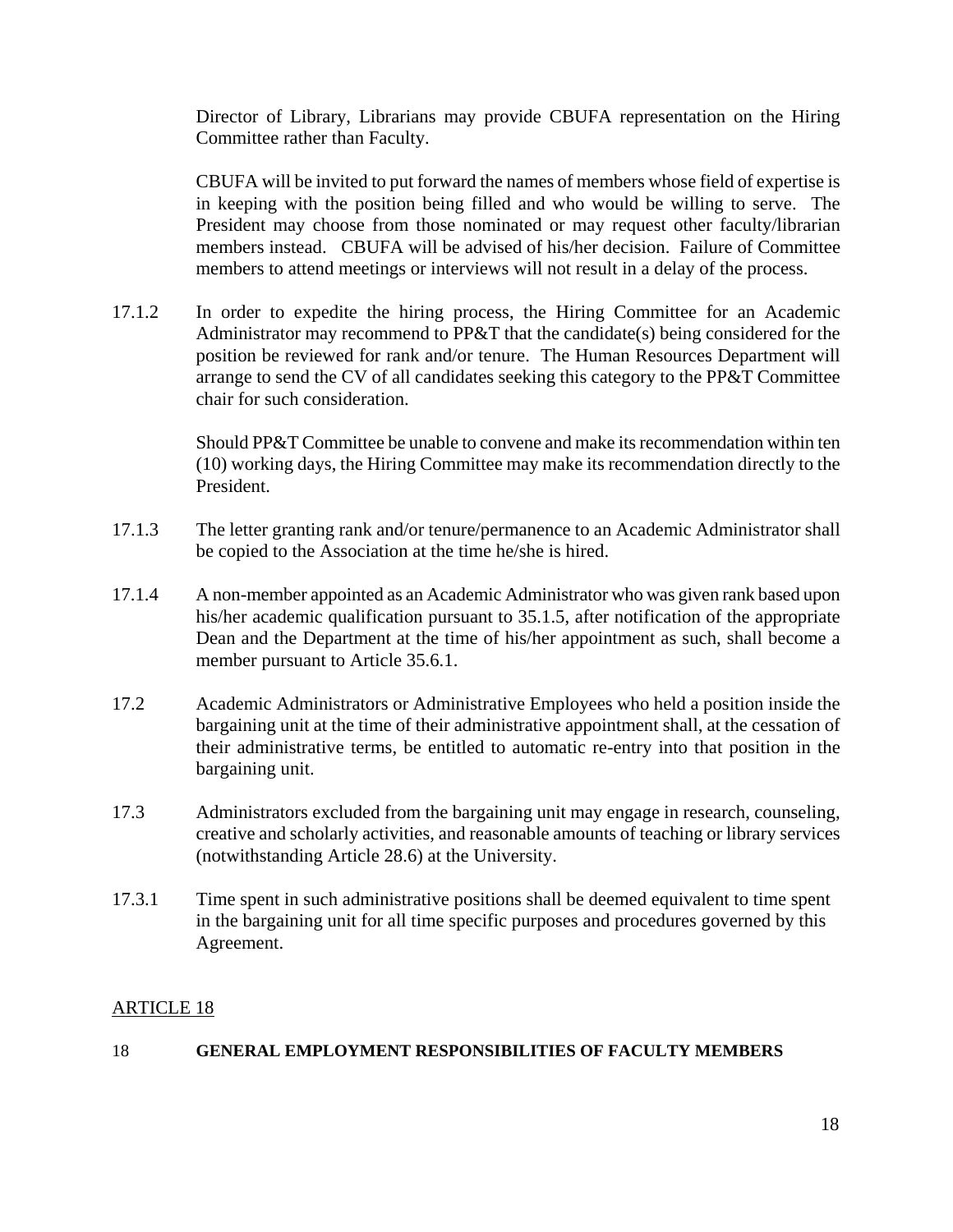- 18.1 Faculty Members are expected to engage in:
	- (a) Teaching:

This shall be teaching, conduct of laboratories (as provided in Article 27), and student counseling;

- (b) Research/creative/scholarly activities: This shall be scholarly work, such as applied and basic research (as provided in Articles 31 and 33);
- (c) Service to the University: This shall be participation in work at the Department, School, or University wide levels in such things as committee and like work (as provided in Article 33);
- (d) Community and Professional Service (if applicable): This shall be activities that are grounded in a faculty Member's special field of knowledge, other contributions to the faculty Member's profession (as provided in Article 33), performance in an extra-academic field, and appropriate contributions to the community at large.

These activities are expected for probationary-tenure-track and tenured faculty Members as well as limited term faculty Members in the bargaining unit as specified in Article 35 and who have an employment contract of 8 months or longer. Part-time limited term faculty Members in the bargaining unit are primarily expected to concentrate on teaching.

18.1.1 Accountability for one's professional activities can be expressed in many ways. However, better understanding of professional activities is achieved through a minimum of common denominators in the reporting mechanisms. A "Faculty Professional Activities Report" (Appendix C) is to be used as a template which outlines minimum reporting requirements for Faculty Members. This report is to be completed annually with a copy submitted to the Dean's Office and a copy submitted to Human Resources to be included in the Member's personnel file. In lieu of the Member completing section 2 of the "Faculty Professional Activities Report", the Member may opt to append to the Report a standardized CV (using the format as approved by Senate for internal purposes). The Faculty Professional Activities Report is meant to help make the Dean become aware of the activities the faculty member is involved in and promote positive discussion related to career development. Such report will not be used in a disciplinary manner.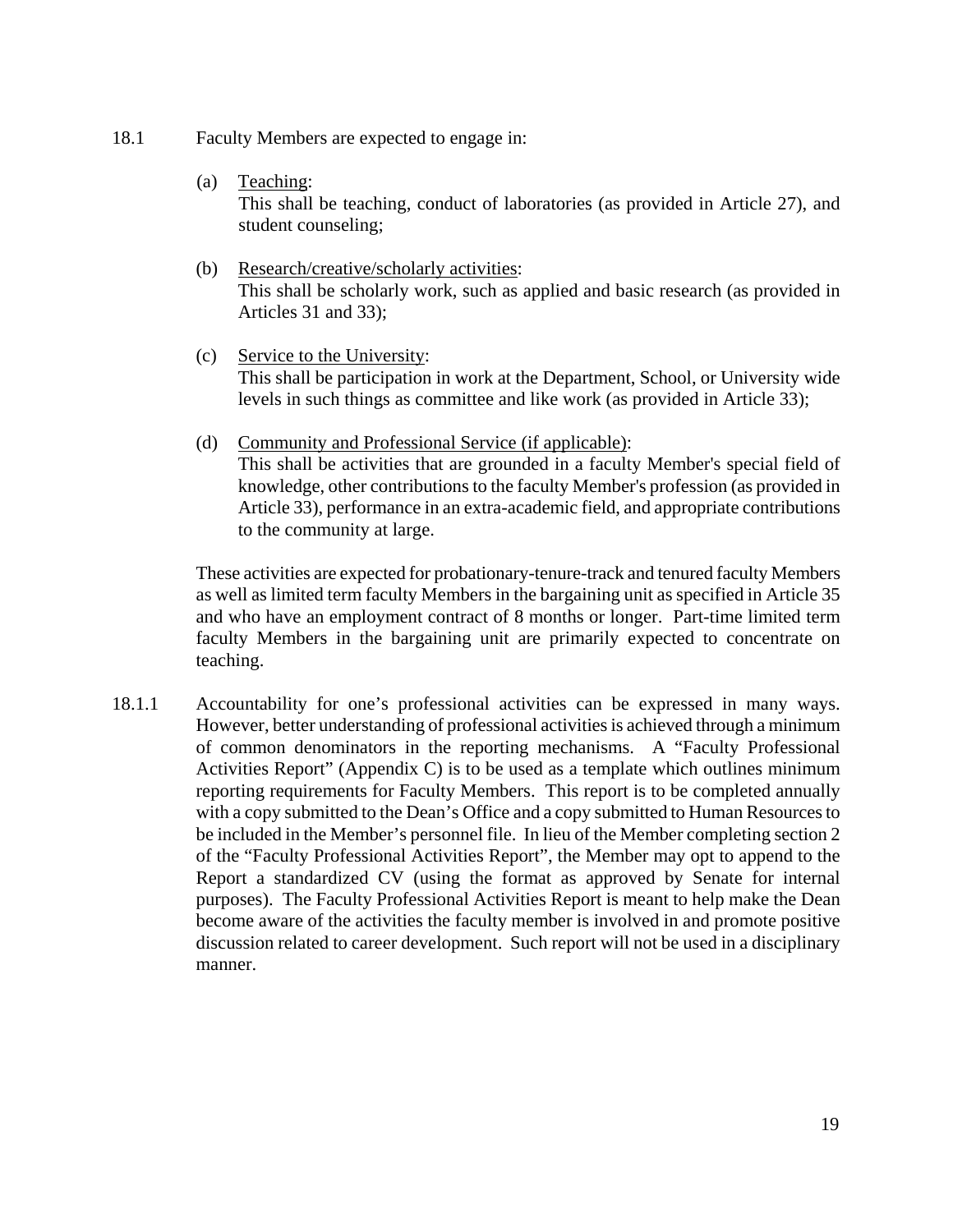#### 18.2 **Teaching**

Faculty are required:

- (a) to maintain scholarly competence and effectiveness as teachers;
- (b) to prepare and organize their teaching subject matter and revise that subject matter to maintain current relevance;
- (c) to participate in teaching performance appraisals (as provided in clause 33.8.2);
- (d) to establish and publish office hours in accordance with Article 27 and be available for consultation with students during those hours;
	- to supervise examinations, tests and other means of student assessment in sections of courses taught by the faculty Member;
	- to be available for course assignment, course counseling and academic counseling as provided in Article 27.

the above activities shall be done in consultation with the faculty Member's Department Chair and Dean;

- (e) to conduct their classes in accordance with all legal requirements, eg. health and safety laws, and within the context of the principles of Academic Freedom (as provided in Article 12);
- (f) to provide a course syllabus and to inform students of the methods of instruction and evaluation in their courses at the beginning of each term and to consult with students where circumstances cause changes to such methods of instruction and evaluation. The Dean shall be provided with electronic copies of such information, (including distance education courses) and any changes thereto to be submitted as part of the Faculty Professional Activities Report or with the standardized CV if that option is chosen;
- (g) to comply with all procedures and deadlines concerning the reporting, review or appeal of student grades;
- (h) to cancel classes or laboratories only for good cause and, where possible, to give prior notification to the office of the faculty Member's Dean. If possible, faculty shall also participate in giving their students notice of such cancellation and shall make a reasonable effort to compensate for such missed class or laboratory in such manner as the faculty Member considers appropriate;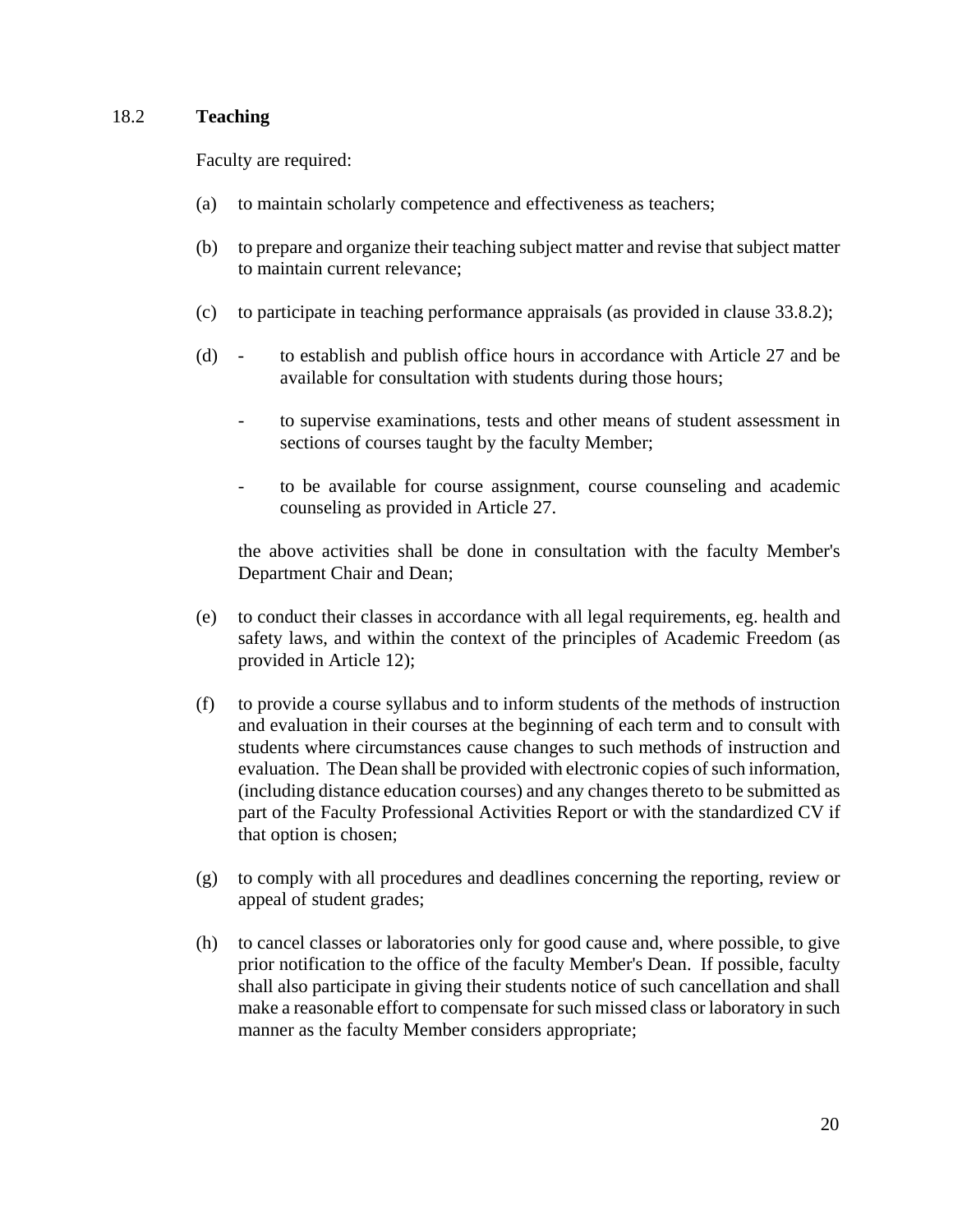- (i) to be accessible during the examination period and the period leading up to Spring convocation;
- (j) to fulfill their normal teaching load (as provided in Article 27).

## 18.3 **Research/Creative/Scholarly Activities**

As provided for in Article 31 (Research Article), these activities involve basic or applied research, the creation of knowledge, the creative use of existing knowledge, the organization and synthesis of existing knowledge, or creative expressions such as music, art, or drama, in the faculty Member's area of expertise.

(a) Faculty are expected to devote a reasonable portion of their time (as provided in Article 31) to research, scholarly or other creative activities, related to their area(s) of expertise.

### 18.4 **Service to the University**

- (a) Faculty have the responsibility to participate in work of the University (as provided in Article 33) through membership on appropriate bodies such as Senate and university-wide committees.
- (b) Faculty Members have the responsibility to participate in the functioning of their Departments, Schools and the University (as provided in Article 33), including attendance at Department and School meetings. Such participation includes the development of content and other requirements for academic programs.

# 18.5 **Service to the Community and Profession (if applicable)**

Faculty are encouraged and expected to engage in community and professional service (where applicable). Such service, if it be of a lasting nature (greater than 6 months), must be reported to the faculty Member's Dean through the Faculty Professional Activities Report. Such service includes participating in community activities, and activities of professional and academic organizations outside the University, where the faculty Member's academic and/or research interests and competencies form the basis for such participation.

#### 18.6 **Faculty Members' Research Activities**

The above provisions will not be used in a punitive manner against those faculty Members (see Schedule B) employed on or before 17 March 2000 (and for the term of this Collective Agreement) whose research activities are not being currently maintained at the appropriate level, but this deficiency will be taken into account in the consideration of such faculty Members for tenure, promotion, or other matters covered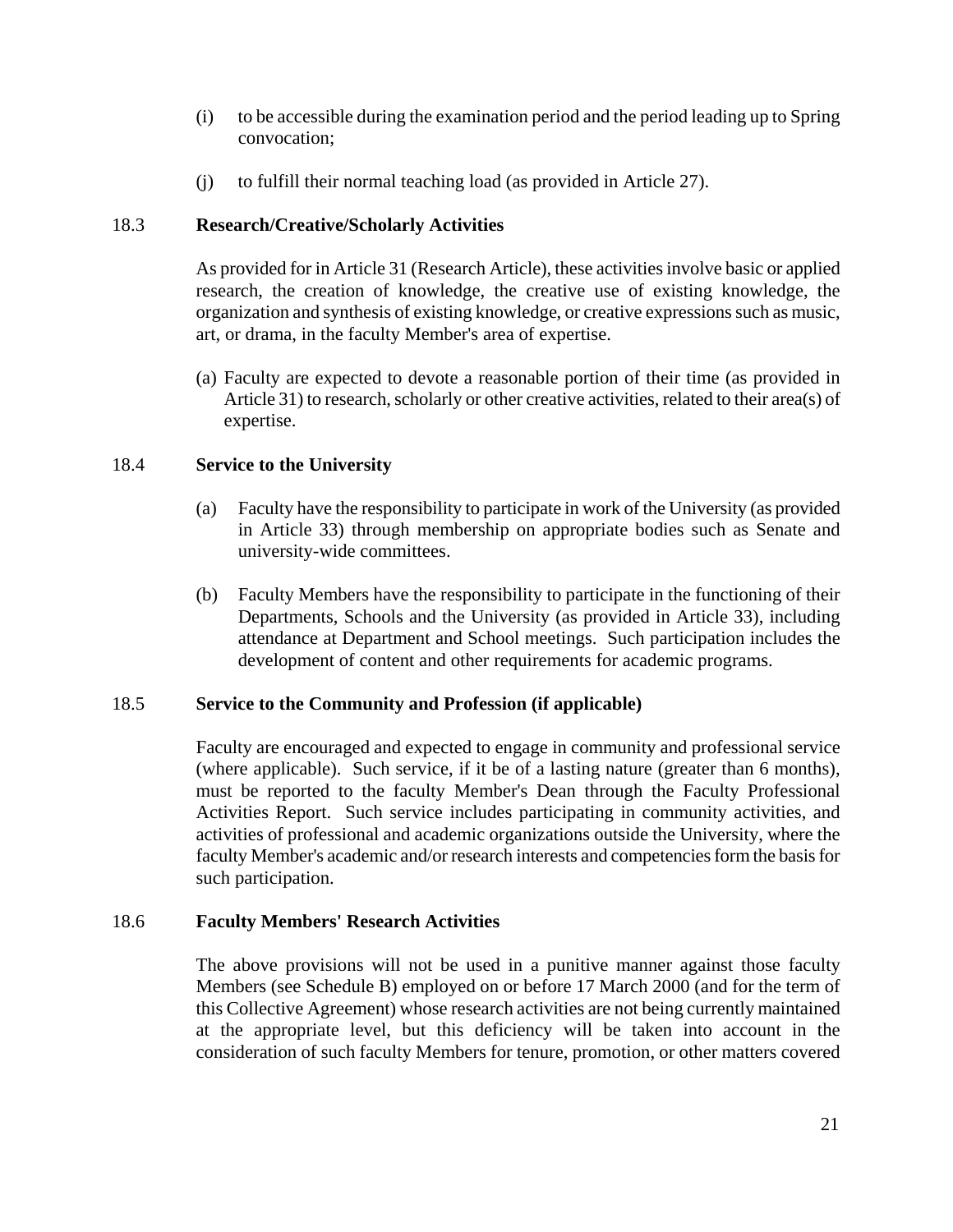by this Agreement where appropriate research is a factor required to be taken into account.

The Employer and CBUFA agree that research is an important function of academia. The Employer and CBUFA, therefore, agree to encourage those members whose names appear on Schedule B to remain, or re-engage, in research/scholarly activity.

## ARTICLE 19

#### 19 **LEAVES OF ABSENCE**

#### 19.1 **Sick Leave Benefits**

- (a) Except as noted in 19.1 (e), a full time Member shall not lose the full pay and benefits which he/she could have earned up to one hundred five (105) continuous calendar days as a result of a non-compensable illness or injury. Should such absence continue beyond the said one hundred five (105) days caused by the same illness or injury, the Member must apply for long term disability benefits at least 5 weeks prior to the expiry of his/her pre-long term disability sick leave. Qualification for long term disability will be based on satisfying the requirements of the long term disability plan.
- (b) In the event of an absence under this Article of three (3) days or less, the Member shall notify his/her Dean's office or the Director of Library Services(referred to in this Article as the "appropriate person"). For absences in excess of three (3) days, the Member shall also notify the appropriate person of the probable duration of the absence and may be required to submit a medical certificate(s) with respect to such absence. Where shorter absences show unusual patterns or are frequently repeated, a medical certificate(s) may be required for absences of three (3) days or less.
- (c ) A Member who requires time off to attend a medical, dental, or other similar health related appointment shall be entitled to a reasonable leave of absence with full pay and benefits.
- (d) Term employees shall be entitled to three (3) days sick leave at commencement of their contract and shall earn sick leave at a rate of 1 day for each month in which an employee has worked at least fifteen (15) days (vacation will be counted as days worked for this purpose), to a maximum accumulation of 63 days. These credits shall accumulate on a pro-rated basis for part-time employees.
- (e) Sick time accumulation for Nursing Practice Educators will be at the rate of 1.5 days per month with a maximum accumulation of 75 days. Should an absence continue beyond fifteen (15) weeks caused by the same illness or injury, the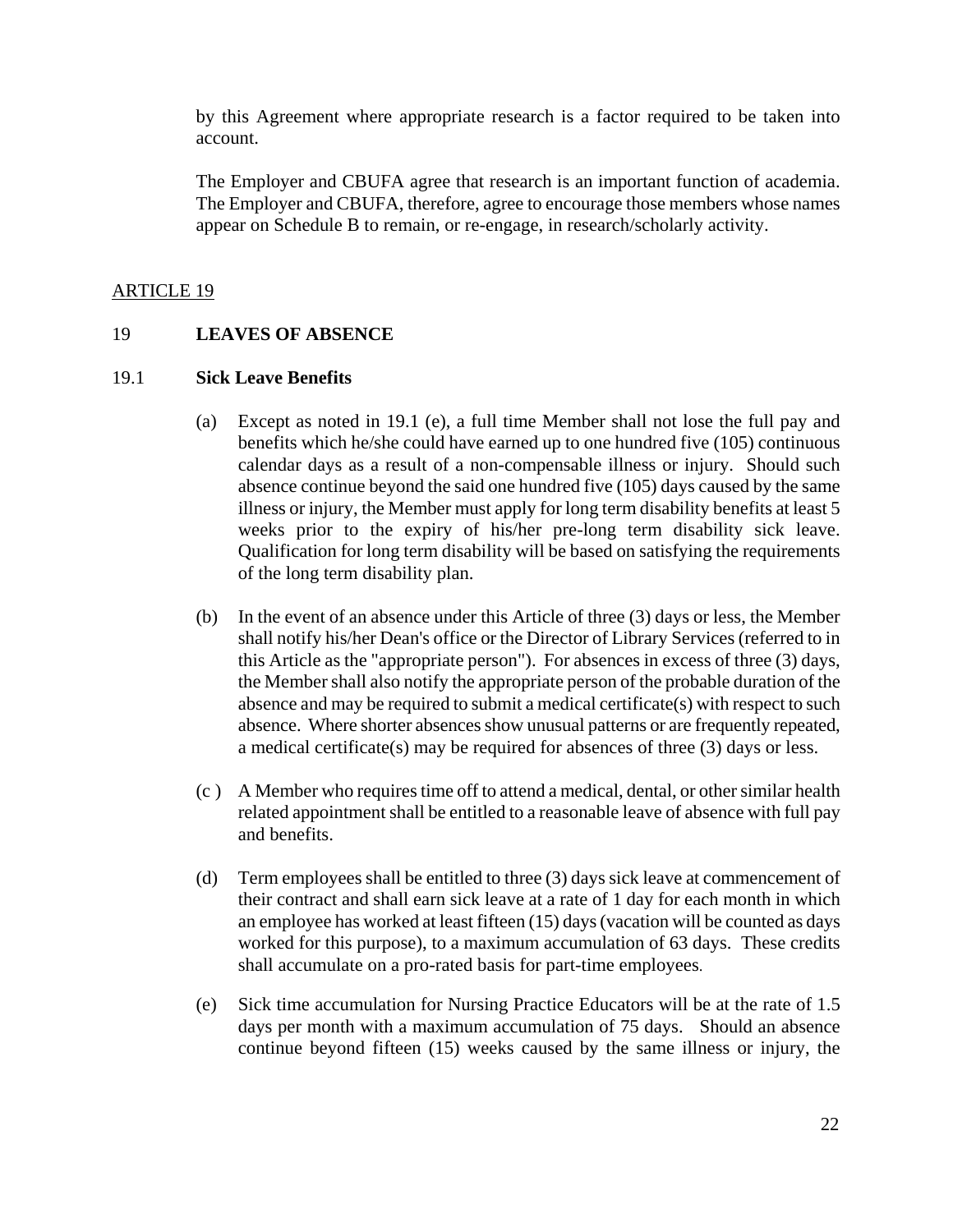Member must apply for long term disability benefits at least 5 weeks prior to the expiry of his/her pre-long term disability sick leave. Qualification for long term disability will be based on satisfying the requirements of the long term disability plan.

## 19.2 **Bereavement/Compassionate Leave**

- (a) When there is a death of an immediate family member of a Member, the Member concerned shall be entitled to up to five (5) days of bereavement leave with full pay and benefits. Where there is a death of a Member's grandparent, grandchild, brother-in-law or sister-in-law, the Member shall be entitled to up to three (3) days of bereavement leave with full pay and benefits. Additional days absence, with full pay and benefits, may be arranged by the Member with the appropriate person where this is necessary for travel, religious requirements or similar good reasons. The Member shall notify the appropriate person when such leave, basic or extended, will be taken.
- (b) It is recognized that certain emergencies, such as critical illness, may arise in a Member's personal or family life which may require his/her absence from the University for a reasonable, limited period of time. Before departing, notice of such emergency shall be given to the appropriate person who may authorize such leave for an appropriate period.
- (c) The phrase "immediate family member" means the spouse (for the purpose of this Article, this will include a common law spouse or same sex partner, both defined as a person who, for at least a one continuous year period, lives with a Member in an intimate relationship publicly held out as "marriage-like"), children, parents, father-in-law, mother-in-law, brother or sister of the Member.

# 19.3 **Alternative Arrangements**

In cases of absence pursuant to clauses 19.1 and 19.2 above, unless he/she is incapacitated and unable to do so, the Member shall endeavour to consult with his/her Dean or the Director, Library Services in order to make suitable alternative arrangements to look after his/her teaching or other job responsibilities.

#### 19.4 **Special Leaves**

(a) Special leaves, which are leaves not otherwise covered by other provisions of this Agreement, without pay or benefits, may be granted by the Employer upon terms and conditions prescribed in writing by the Employer. A copy of such leave arrangements shall be contemporaneously provided to the Member and the President of the Association.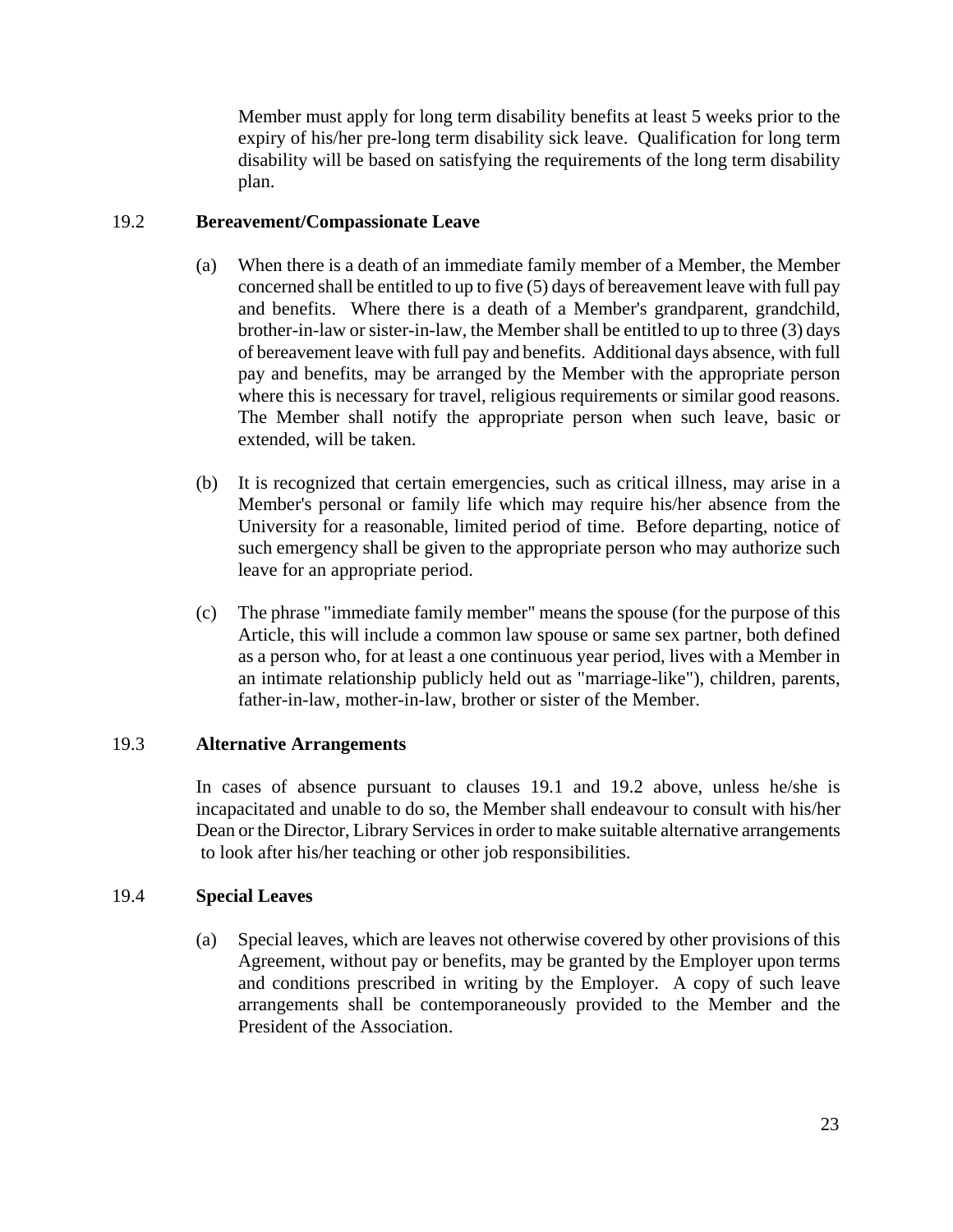(b) A Member shall normally give six (6) months written notice in requesting a special leave. A special leave shall normally not exceed one (1) year in duration.

#### 19.5 **Secondments**

A leave may be granted for a secondment to a Member, upon application by the Member, with or without pay or benefits, upon terms and conditions prescribed in writing by the Employer. A copy of such leave arrangement shall be contemporaneously provided to the Member and the President of the Association.

### 19.6 **Political Service Leave**

- (a) Members are free to run for election to any Canadian municipal, regional school board, provincial, or federal office.
- (b) Members running for office shall be entitled to leave of absence with full pay and benefits during an election campaign as follows:
	- (i) for election to the Parliament of Canada or Legislature of Nova Scotia, thirty one (31) consecutive calendar days in the period between the issuance of the writ and the election itself;
	- (ii) for election as Mayor of the Cape Breton Regional Municipality, any thirty one (31) consecutive calendar days in the period ending no later than the date of the election;
	- (iii) for election as councilor of the Cape Breton Regional Municipality, or as a member of a regional school board, any seven (7) consecutive calendar days in the period ending no later than the date of the election.
- (c) It is agreed that a Member running for office shall give reasonable assistance to his/her Dean or the Director of Library Services in making arrangements satisfactory to the Employer to look after his/her teaching or other job responsibilities during the period of such leave.
- (d) If elected to any of the said offices, except as a municipal councilor or member of a regional school board, the Member shall go on leave of absence without pay or benefits for the initial term of office. However, election or re-election to municipal council or to a regional school board shall have no employment consequences for a Member provided his/her responsibilities in such offices do not interfere with his/her employment responsibilities at the University. Should he/she be re-elected to another term of office, except as a municipal councilor or regional school board member, immediately following the initial term of office that will bring the total period of consecutive elective office beyond six (6) years, then his/her employment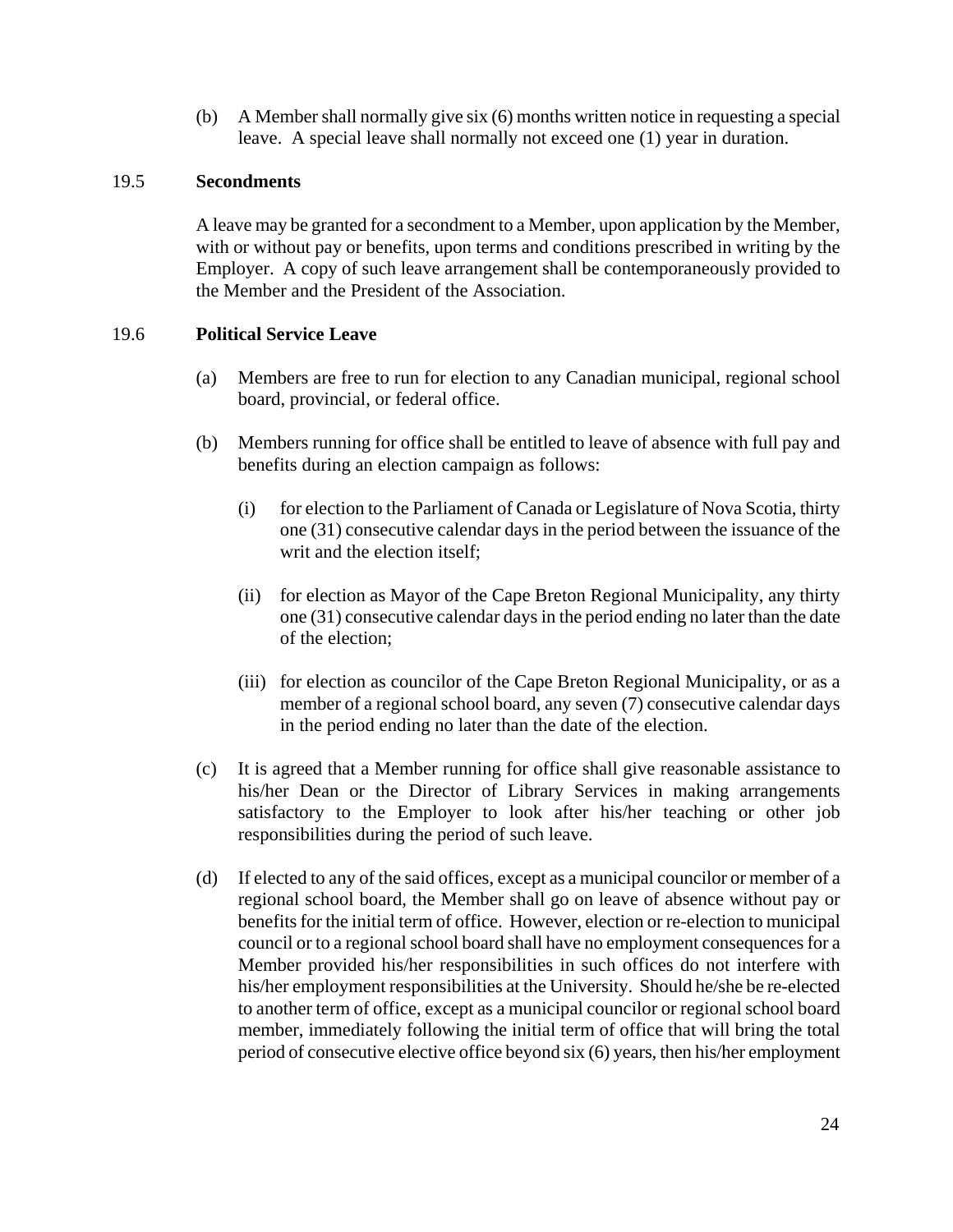at the University shall automatically terminate after the sixth (6th) year of office. If following the end of the said second consecutive term of office, the Member ceases to hold elective office, he/she may apply for any appropriate vacancy at the University in his/her area of competence at which time he/she will be given due consideration for such vacancy, subject to all applicable provisions of the Collective Agreement between the Parties then in existence.

- (e) During the period of any of the leaves specified in (b) or (d) above, unless prohibited by law or unless there is available to the Member a pension plan and/or benefit plans reasonably comparable to those of the University, the Member may continue to make payments to the University Pension Plan and benefit plans in which he/she was a member prior to commencing political leave (by making both his/her and the University's portions of such payments), if, and only to the extent, the said plans permit such participation.
- (f) Nothing in this Article shall be construed as precluding the Member from making other mutually agreeable arrangements with the University during a period of political leave, such as, but not limited to, teaching or other employment on a part time basis.
- $(g)$  The terms and conditions of employment of a Member returning to employment at the University following any of the leaves provided for in (b) or (d) above shall be those in effect for him/her at the time he/she commenced such leave under this Article or as may have been amended under the existing Collective Agreement.

#### 19.7 **Court Leave**

Members shall be entitled to leave of absence with full pay and benefits if subpoenaed to attend as a witness or if serving as a juror in a legal proceeding.

#### 19.8 **Maternity and Parental Leave**

Members shall be entitled to Maternity Leave and/or Parental Leave in accordance with the Nova Scotia Labour Standards Code R.S.N.S. 1989, c. 246, ss59-60, and as further amended unless increased leave or benefits are provided by this Collective Agreement or the existing University policy.

#### 19.8.1 **Parental Leave with Supplementary Benefits**

Members entitled to Parental Leave in accordance with CBU policy shall receive for the first ten (10) weeks of Parental Leave an amount equal to the difference between the Employment Insurance benefits received by the Member and 95% of the Member's regular salary in accordance with their current grid placement.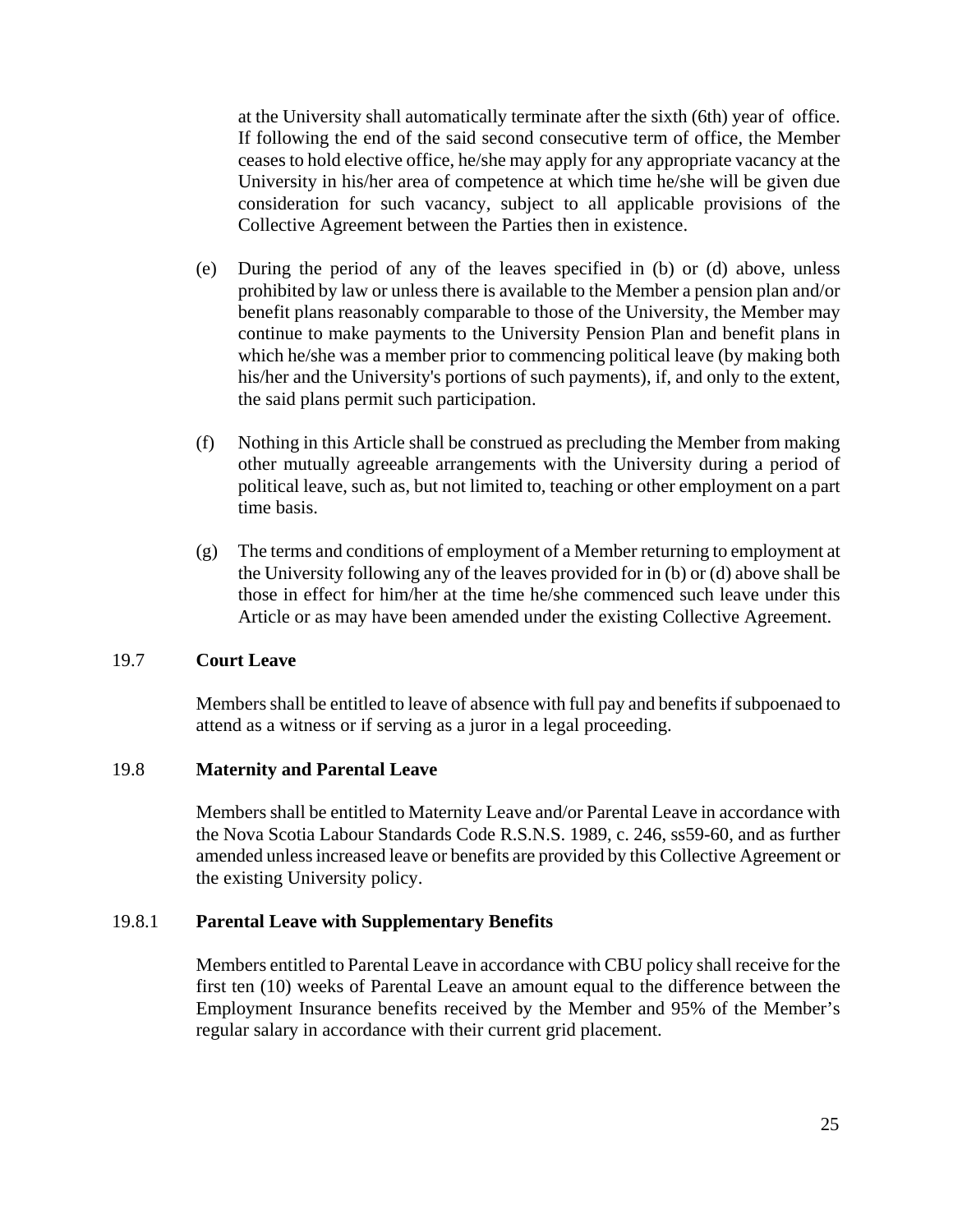#### 20 **DISCIPLINE AND DISMISSAL**

#### 20.1 **General**

Discipline, up to and including dismissal, will be only for just and sufficient cause and shall be appropriate having regard to the seriousness of the reason(s) for such action. The Employer shall bear the onus of proving such cause in the event any such discipline is arbitrated. In the event the Employer disciplines a Member, the Member shall be notified in writing of the disciplinary decision and the reasons therefore. Any action of the Employer intended to be disciplinary which is not confirmed in writing to the Member within a reasonable time after it was taken shall not form part of a Member's official file nor be introduced into evidence at arbitration by the Employer. All references in this article to "days" shall mean "working days".

#### 20.2 **Forms of Discipline**

Subject to other forms of discipline identified in other provisions of this Agreement, disciplinary sanctions shall include an oral warning, a letter of reprimand, suspension with or without pay and benefits, and dismissal.

#### 20.3 **Dismissal**

Dismissal means the termination of an appointment by the Employer, without the consent of the Member, before the end of the appointment period. Non-renewal of a probationary or limited term appointment or denial of tenure or full-time continuing status, does not constitute dismissal. Subject to Article 39, termination of a non-tenured appointment during the course of its term and termination of a tenured appointment at any time other than normal retirement (see Article 36), early retirement or other similar arrangement, constitutes dismissal.

#### 20.3.1 **Dismissal of Term Employees**

A limited term employee may be dismissed due to unsatisfactory performance provided that the employee is given notice or pay in lieu of notice as follows: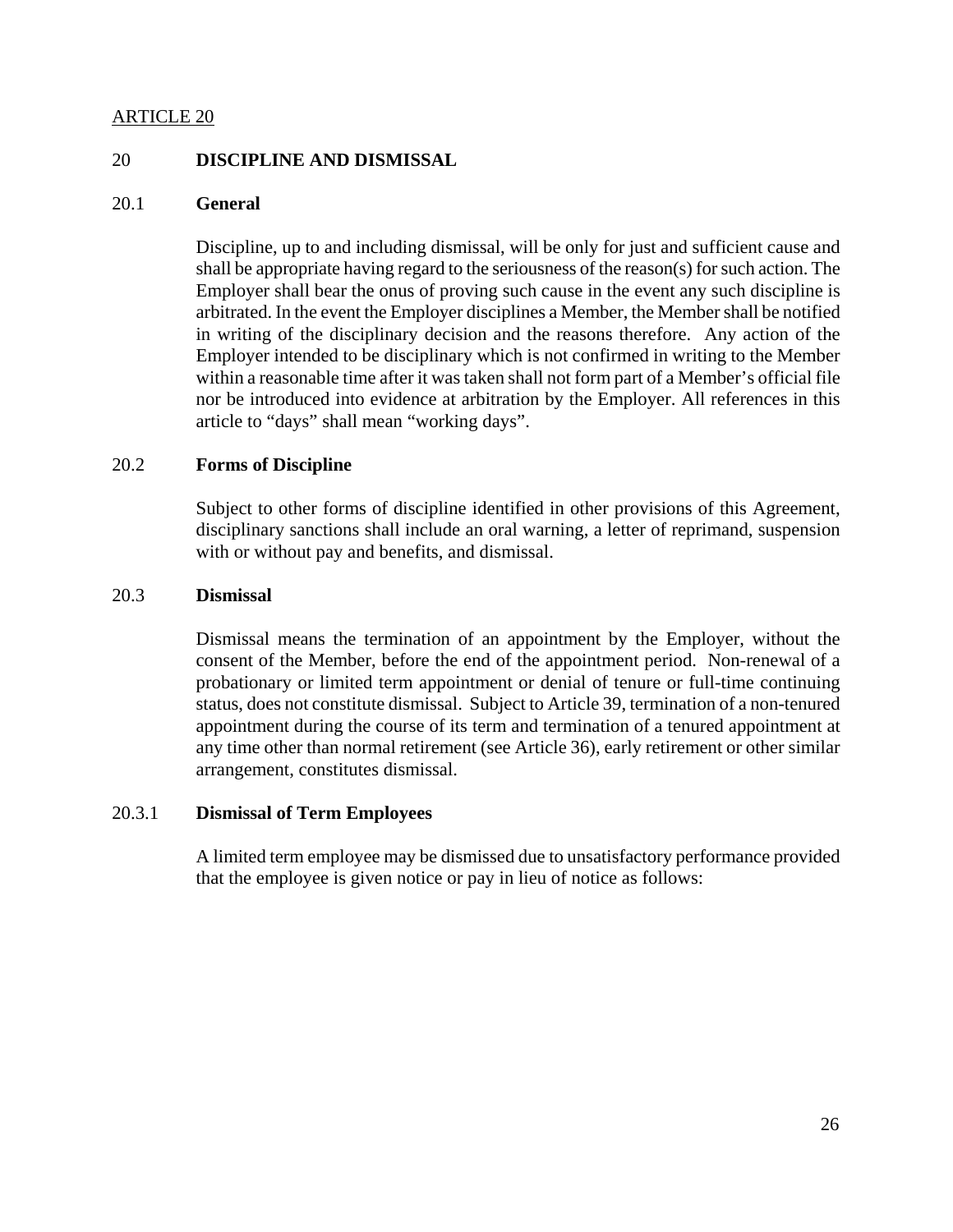| Employed for a Period of:           | Notice or Pay in Lieu of:                                 |
|-------------------------------------|-----------------------------------------------------------|
| 4 months to one year                | One month or balance of contract whichever<br>is less.    |
| Over one year but less than 3 years | Two months or balance of contract whichever<br>is less.   |
| Three years or longer               | Three months or balance of contract<br>whichever is less. |

The Union will be notified by the Employer of the intent to dismiss prior to notifying the employee. In the case of dismissal during a term, the processes and procedures as identified under Article 20.5 will not apply.

#### 20.4 **Contemporaneous Other Processes**

If dismissal procedures are in progress at the same time as the Member is being considered for tenure or full-time continuing status, or renewal of a probationary appointment, the Employer or the Member may request that such matters be deferred until the dismissal process has been concluded. If the outcome of such dismissal procedures results either in a decision not to dismiss or a decision to reinstate the Member, such deferred matters shall be reactivated at the same stage and time frame as if the period of time necessary to conclude the dismissal procedures had not occurred.

#### 20.5 **Process and Procedures**

#### 20.5.1 **Discipline Other Than Dismissal**

Subject to 20.5.2(b) below, the Director of Library Services (for Members reporting to her/him), each School Dean (for Members reporting to him/her) and each Director (for Members reporting to him/her), and with respect to each of such positions anyone functioning in acting capacity (provided such person has been delegated authority to make substantive decisions), in consultation with the Vice-President, Academic and Research and /or the Director, Human Resources, have authority for the discipline of a Member up to, but not including, dismissal. The Vice-President, Academic and Research in consultation with the Director, Human Resources may also initiate disciplinary procedures of a Member up to, but not including, dismissal.

#### 20.5.2 **Meeting**

(a) The President shall initiate dismissal procedures by notifying the Member to meet with her/him in the presence of the Member's Dean/Director of Library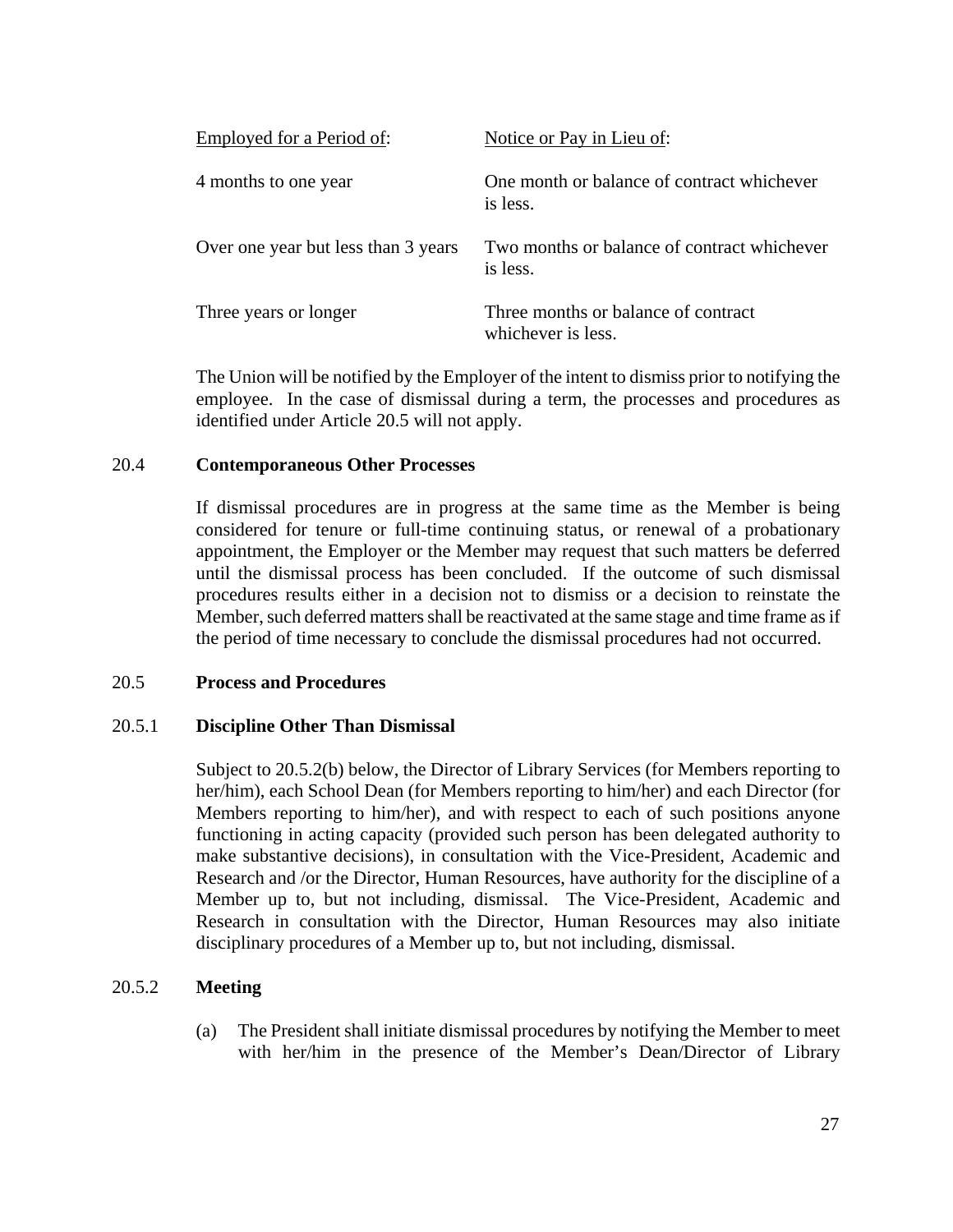Services/Director and an Association representative. The President and the Member may also each have a representative present at this meeting. This meeting shall take place within twenty (20) days of the Member being notified of the meeting. Such notification shall be in writing delivered personally or sent by verifiable mailing to the Member's last address he/she provided to the Employer. The Member shall be given at least seven (7) days notice of the time and place of this meeting. The notification shall state the reasons for the intended dismissal. An attempt shall be made at the meeting to resolve the matter in a manner satisfactory to all concerned.

(b) In a non-dismissal discipline case, the Member shall be notified of a meeting with her/him in the presence of the Vice-President, Academic and Research and/or the Director of Human Resources, the Member's Dean/Director of Library Services /Director and an Association representative. In the case of disciplinary action initiated by the Vice-President, Academic and Research, the Dean's attendance at the meeting will not be required. The Member may request his/her Dean to be present at said meeting. The Vice-President, Academic and Research and/or the Director, Human Resources and the Member may also each have a representative present at this meeting. This meeting shall take place within twenty (20) days of the Member being notified of the meeting. Such notification shall be in writing delivered personally or sent by verifiable mailing to the Member's last address he/she provided to the Employer. The Member shall be given at least seven (7) days notice of the time and place of this meeting. The notification shall state the reasons for the intended discipline. An attempt shall be made at the meeting to resolve the matter in a manner satisfactory to all concerned.

#### 20.5.3 **Final Decisions**

If no satisfactory solution is reached at the meeting provided for in 20.5.2 above, the President, in the case of dismissal, and the Vice-President, Academic and Research in the case of non-dismissal discipline, shall advise the Member in writing of the final decision and the reasons therefore. This notice shall be provided to the Member in the same manner as described in 20.5.2 within twenty (20) days of the meeting provided for in 20.5.2 above.

#### 20.5.4 **Meeting in 20.5.2 Dispensed With**

- (a) If the Member's whereabouts are unknown to the Employer and the Association, the meeting contemplated in 20.5.2 above shall be dispensed with and the President may immediately give notice of dismissal in the same manner as described in 20.5.2.
- (b) In cases where there is reasonable cause to conclude that there is an immediate threat by the Member to an individual(s) at the University or to University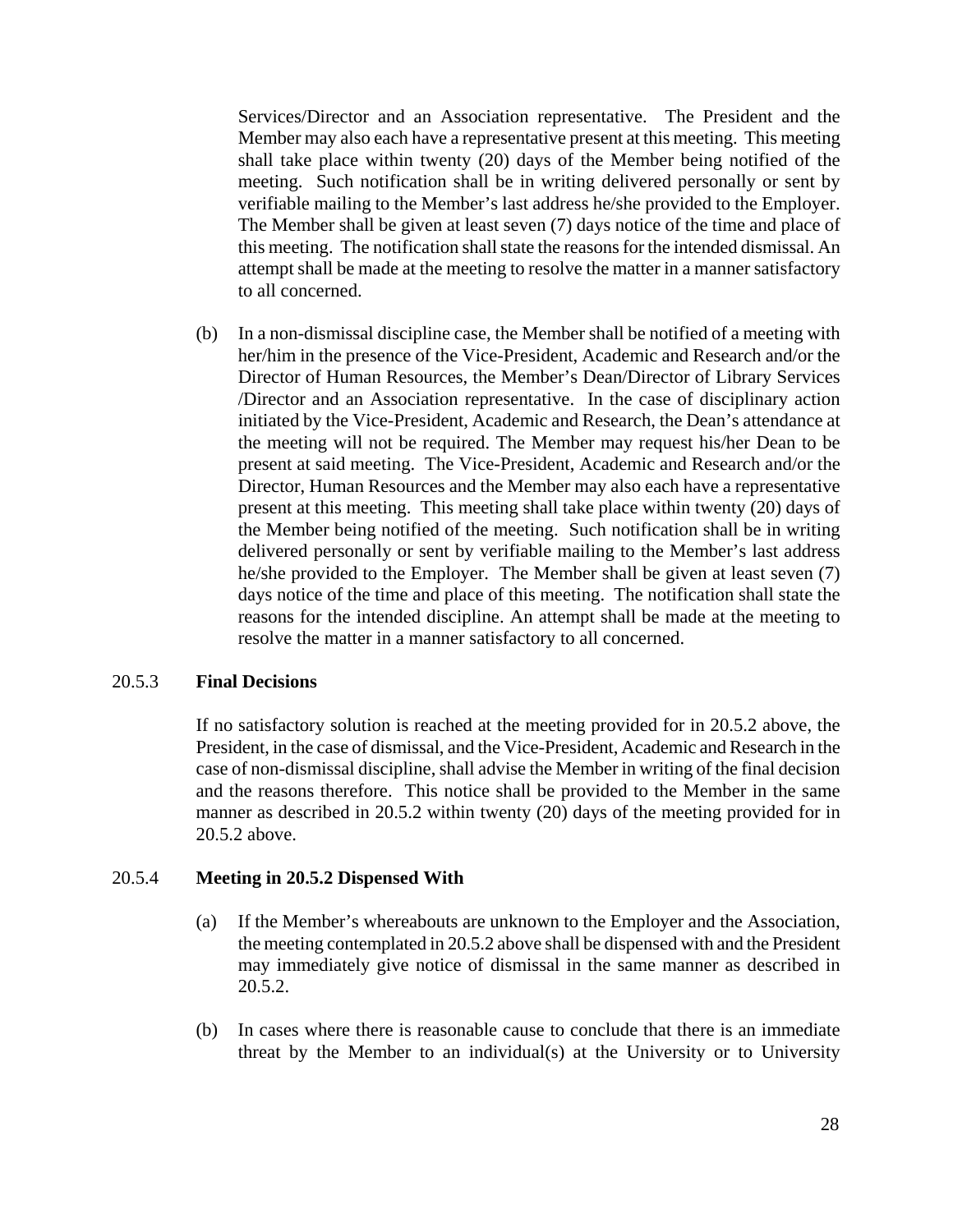property, or an immediate or serious threat to the functioning of the University, the Employer retains the right to immediately suspend a Member until the matter can be dealt with under clause 20.5.2, any such suspension to be with pay and benefits.

#### 20.6 **Member Grieves Discipline Or Dismissal**

#### 20.6.1 **Time to Grieve**

If a Member wishes to grieve his/her discipline, the Member must, within, and not later than, ten (10) days after receiving written notice of discipline, (or, in the case of the Member being notified as provided for in 20.5.4(a) above, within fourteen (14) days of the notification provided therein), give the Employer notice that the discipline is being grieved pursuant to and in accordance with the requirements of Article 41, beginning at Step 2 of the grievance procedure in cases of discipline other than dismissal and at Step 3 in the case of a dismissal. The time to grieve a dismissal is as set forth in Article 41.5(c).

#### 20.6.2 **Pay and Benefits During Grievance and Arbitration**

- (a) Members, who have satisfied at least one of the following conditions:
	- (i) the Member holds permanent appointment or an appointment with tenure;
	- (ii) the Member holds a probationary appointment which has been renewed at least once;
	- (iii) at the time of the alleged offense, the Member has been employed by the University for a period of at least nine (9) months during which no disciplinary action has been taken against the Member which has not been withdrawn by the Employer or otherwise eliminated by grievance settlement or arbitration decision;

and who have been disciplined by suspension or dismissal and who grieve and/or arbitrate such action shall receive full pay and benefits (less any mitigating amounts received by the Member during the period she/he receives such pay and benefits from the Employer) while relieved of their duties or dismissed, until the earlier of the date of the settlement of such grievance or the date of the decision of the Arbitration Board referred to in clause 20.6.3, provided the Member, the Association where applicable, and the Employer fully comply with all time and other requirements of the grievance and arbitration procedures of this Agreement.

(b) where a Member, suspended without pay and benefits, grieves and receives pay and benefits pursuant to paragraph (a) above, and subsequently withdraws or settles his/her grievance, any portion of such suspension during which the Member, pursuant to such withdrawal or settlement, is not entitled to such pay or benefits, shall repay such amounts at such time and by such payments as he/she and the Employer may agree. If, however, the parties to arbitration [including a Member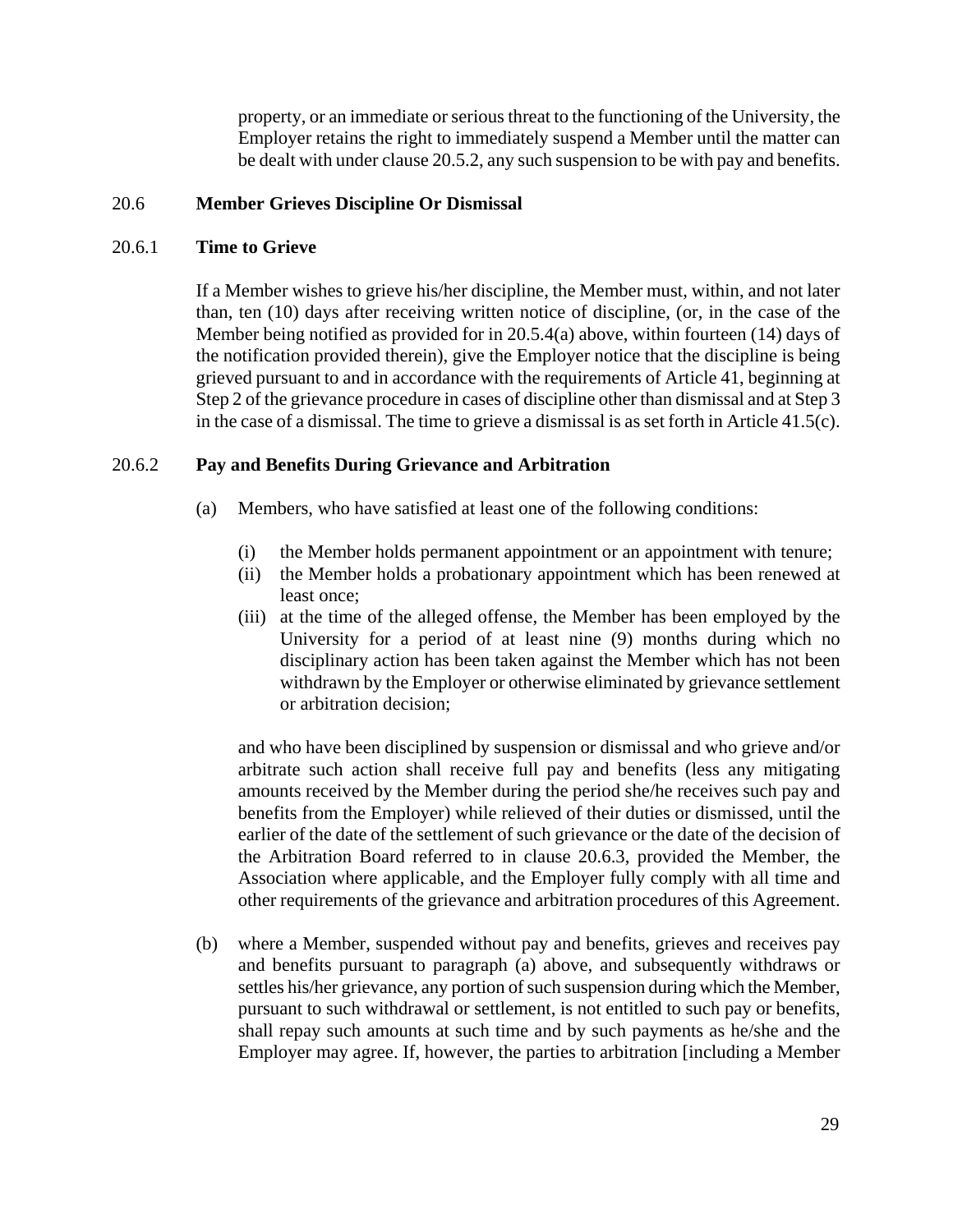pursuant to clause 41.5.2, Step II (b)], all waive the provisions of clause 3.3, pay and benefits shall continue until the end of any extension to the time frame in that clause to which such parties agree.

#### 20.6.3 **Expeditious Handling of Arbitration**

All parties to the grievance shall cooperate fully to expedite processing of cases of denial of tenure, suspension or dismissal. In all such cases, all Arbitration Board members must agree to hear the case and render their decision no later than three (3) months after the Board is fully constituted.

# ARTICLE 21

# 21 **CONFLICT OF INTEREST**

- 21.1 No employee of the University shall participate in any procedure leading to a decision affecting terms or conditions of employment pursuant to any of the provisions of this Agreement affecting his/her own position or that of an individual with whom that employee has or has previously had a marital, familial, sexual, significant financial or similar relationship. Employees having such conflict(s) of interest shall notify, in writing, his/her School Dean or the Director of Library Services, the Chair(s) of the relevant Committee, or the Director, Human Resources of such conflict of interest.
- 21.2 The School Dean, Director of Library Services, the relevant Chair of the Committee, or the Director, Human Resources shall immediately forward advice of the conflict to the Vice-President, Academic and Research. The Vice-President, Academic and Research will discuss the matter with the employee concerned. If the Vice-President, Academic and Research decides that there is even an appearance of a conflict of interest, it is agreed that the employee will withdraw from any further participation in the aforesaid procedures. The Vice-President, Academic and Research's decision is final.

# ARTICLE 22

# 22 **MANAGEMENT RIGHTS**

22.1 The Employer has the right and responsibility to manage and operate the University in all respects except as specifically abridged or modified by this Agreement and subject to the right of any Member to lodge a grievance in the manner and to the extent provided in Article 41 (Grievance and Arbitration).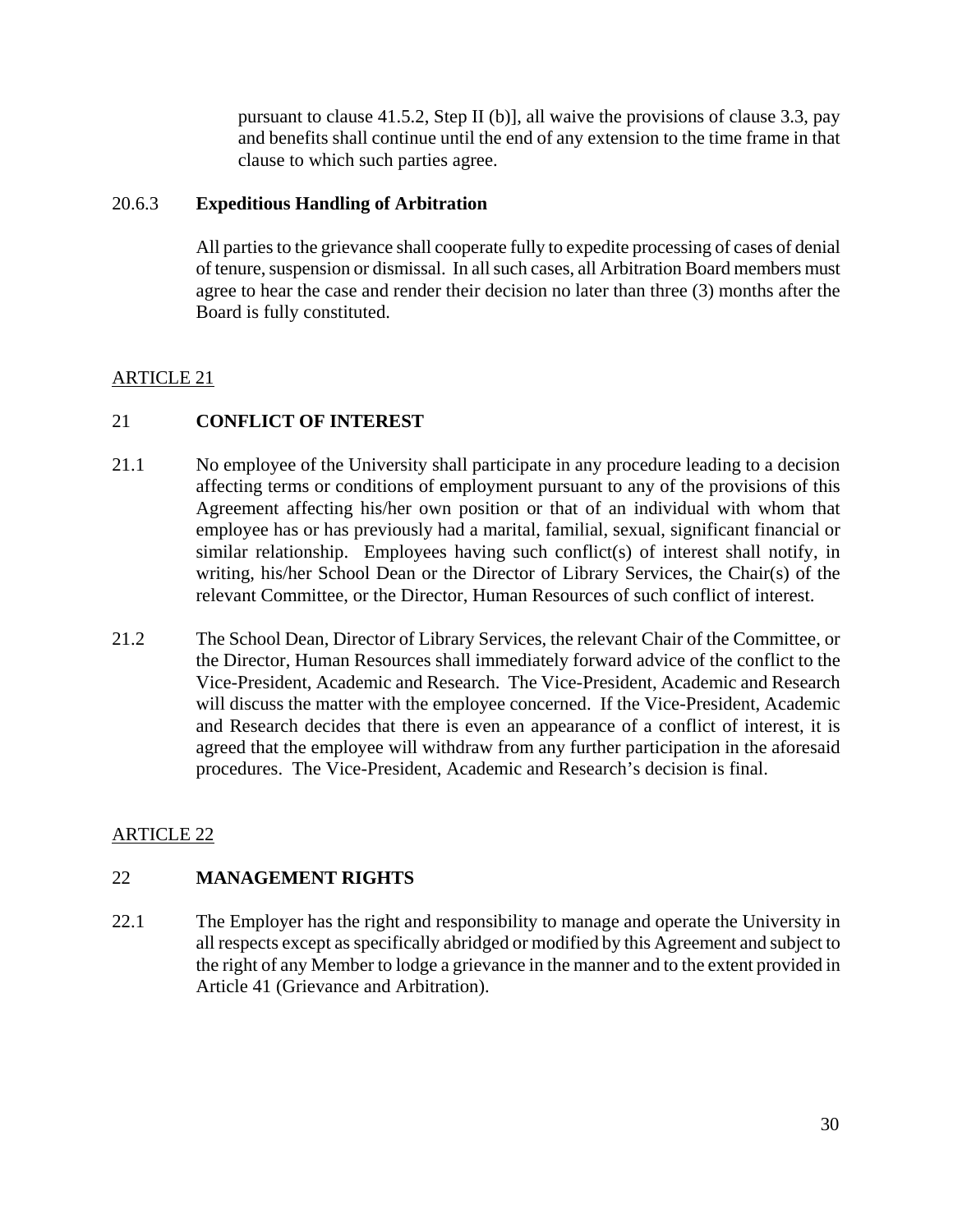22.2 The Employer shall exercise its management rights in a manner that is consistent with the provisions of this Agreement. Failure to do so shall be, in itself, grounds for a grievance as defined under Article 41 (Grievance and Arbitration).

# ARTICLE 23

## 23 **BARGAINING UNIT**

- 23.1 The "Bargaining Unit" shall consist of Faculty, Librarians, Laboratory Instructors**,**  Nursing Practice Educators (NPE), Writing Centre Coordinator (WCC) and Research Chairs. The fact that any person occupying any of the above positions is enrolled in a course(s) at the University or elsewhere shall not in any way affect her/his Bargaining Unit status.
- 23.1.1 **Faculty:** "Faculty" are persons whose primary employment responsibilities at the University are as full-time or regular part-time faculty members in the ranks of Lecturer, Assistant Professor, Associate Professor and Full Professor holding tenured, probationary tenure-track or limited term appointments of greater than four (4) months duration.

For greater certainty, regular part-time faculty members are persons, not engaged as ICAs (as noted below in Article 23.3) or on a limited term appointment, but who are employed on an ongoing basis, and whose primary employment responsibilities at the University are similar to those of full-time faculty members although, from time-to-time, their employment responsibilities may not include performing all of the responsibilities specified in clause 18.1 (General Employment Responsibilities Article) but their workload is less than that of full-time faculty members as specified in Article 27 (Faculty Teaching Workload).

Limited term faculty appointments engaged to teach twelve (12) credits in the regular academic year will be paid the stipend for a six credit course, multiplied by two (2), plus 12%. The Employer will make every effort to provide such part-time limited term appointees with access to University email, voice mail as well as shared office space for the period of their term.

- 23.1.2 Librarians:"Librarians" are persons, employed on a full-time or regular part-time basis, whose primary job responsibility is to carry out the responsibilities of librarians in connection with the operation of the University Library.
- 23.1.3 Laboratory Instructors: "Laboratory Instructors" are persons, employed on a full-time or regular part-time basis, whose primary job responsibility is to instruct laboratories and perform related functions in connection with courses in degree, certificate, or diploma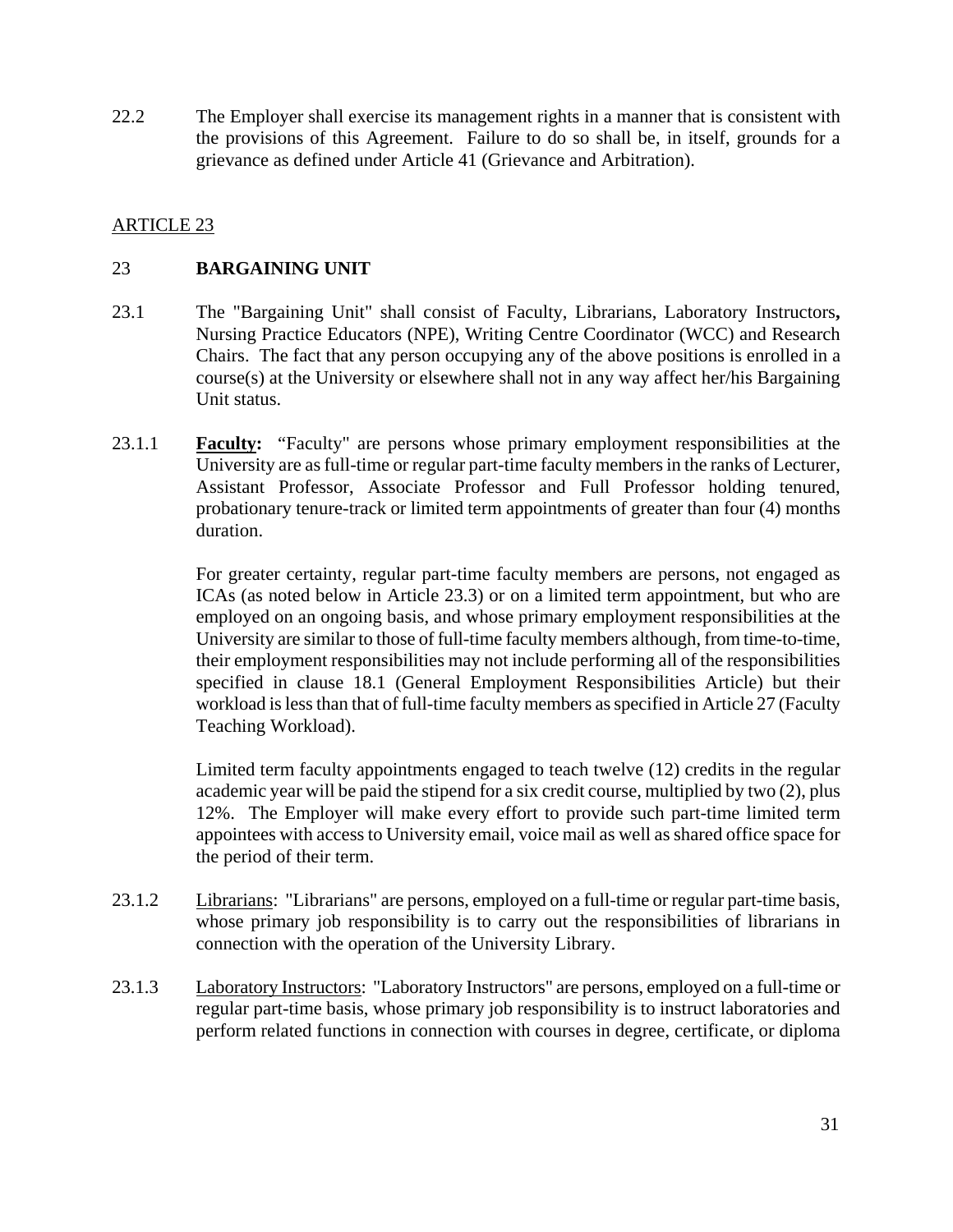programs of the University but shall not include persons performing similar functions in another bargaining unit at the University.

- 23.1.4 Nursing Practice Educators (NPE): "Nursing Practice Educators" are Registered Nurses employed in the Nursing Department on a full-time, part-time or limited term basis in excess of four (4) months whose primary job responsibilities are outlined in Article 26.
- 23.1.5 Writing Centre Coordinator, (WCC): "Writing Centre Coordinator" is a person employed in the Student Service Centre to coordinate the activities of the Writing Centre and to teach writing skills to students. The current duties and responsibilities for the position are outlined in the June 2009 job description. Changes to the job description during the term of the Collective Agreement will require the consent of the Employer, the Association and the WCC. Such changes shall not be unreasonably requested, nor shall they be unreasonably refused.

Salary scale for the WCC position shall be equivalent to that of Assistant Professor. The terms and conditions of employment of WCC shall be as contained in her/his current contract in effect on the date of signing of this Agreement, provided, however, that all provisions of this Agreement shall also apply to her/him, with the following exceptions:

Articles 18 (General Employment Responsibilities of Faculty Members), 24 (Librarian Appointments), 25 (Lab Instructor Appointments), 26 (Nursing Practice Educators Appointments); 27 (Faculty Teaching Workload; 28 (Professional Librarian Workload), 29 (Laboratory Instructor Workload), 30 (Nursing Practice Educator Responsibilities and Workload) 31.1.1, 31.3.1, 31.5.1, 31.5.2, 31.5.3 (Research), 33 (Faculty Probation, Promotion and Tenure), 34 (Permanent Appointment and Promotion of Librarians), 35 (Faculty Appointments).

23.1.6 Research Chairs: "Research Chairs" whether externally or internally funded, are persons whose primary responsibilities at the University are to conduct research. Research Chairs coming to CBU from another institution shall apply to the PP&T for rank and tenure upon appointment. Research Chairs may engage in reasonable amounts of teaching and service if (a) permitted by the funder(s) of the chair and (b) consistent with the collective agreement.

> Where Research Chairs are funded by external agencies and the Chair sponsor allows for salary levels that exceed the salary scales of CBUFA members at rank, the Chair salary negotiated may not necessarily be in keeping with regular salary scales of Schedule A. The amount and terms associated with the salary will be negotiated with the candidate at the time of hire. The Association will be advised on a confidential basis of the terms of the agreement.

23.2 The following shall be excluded from the Bargaining Unit: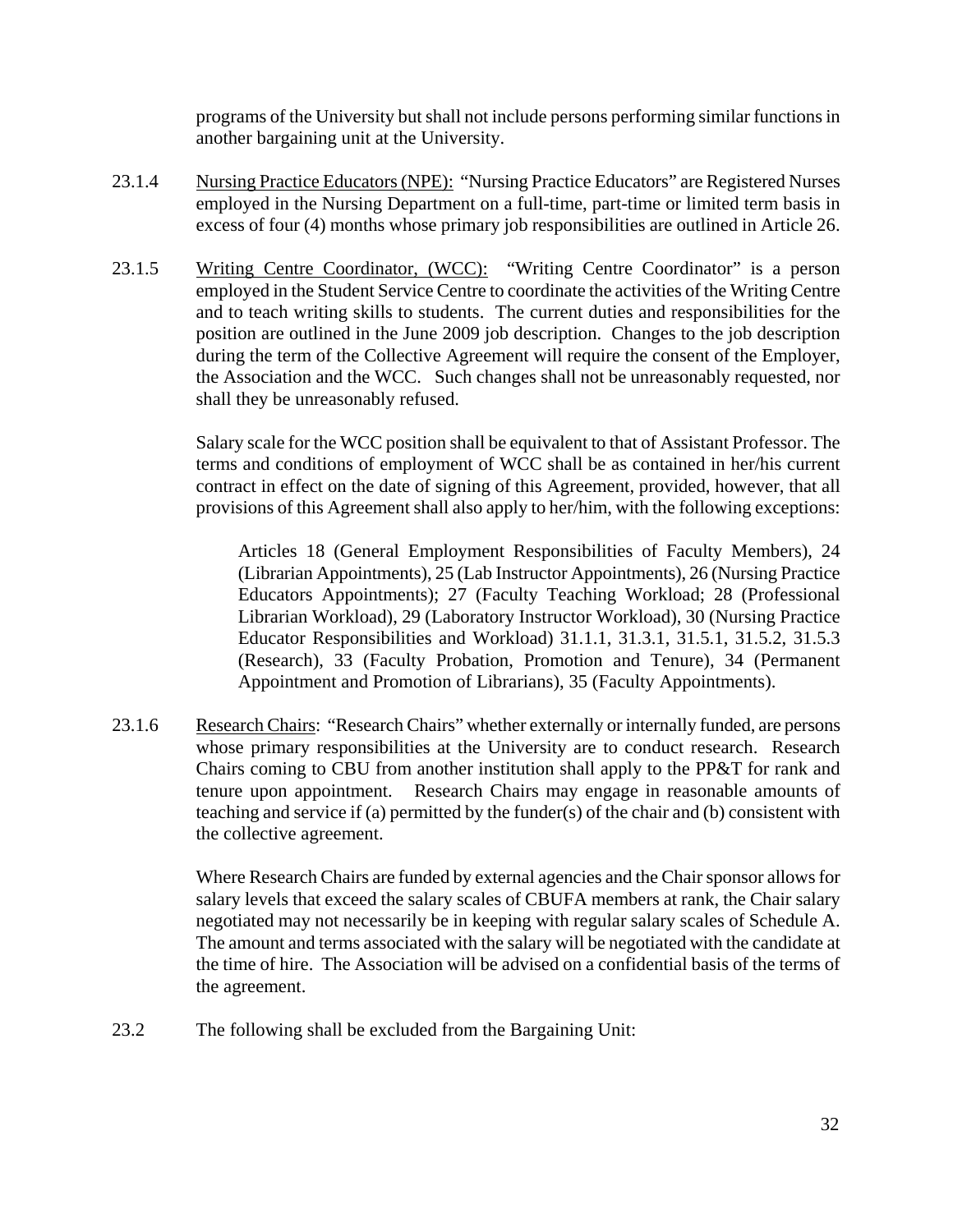- i) persons employed by another University but teaching courses at the University for which credit will be given by that other University;
- ii) part-time individual course limited term appointments as defined in clause 23.3 below;
- iii) persons whose primary responsibilities at the University are managerial/administrative;
- iv) any employee who is a member of another bargaining unit at the University;
- v) any other employee of the University whose primary work responsibilities do not include teaching or academic research or nursing practice; and
- vi) subject to clause 23.1 above, students, including those who perform certain limited functions similar to those performed by Members of the Bargaining Unit.
- 23.3 "Part-time Individual Course Limited Term Appointments" or "ICAs" are persons who are engaged only to teach an individual credit course(s) and whose total teaching load of credit courses in any contiguous Fall and Winter (or the reverse) terms is not greater than one half (1/2) of the teaching load of credit courses for regular full-time faculty in the relevant programs as specified in Article 27 (Faculty Teaching Workload), provided, however, that no ICA shall have such a teaching load in either of those terms which equals the full teaching load for regular full-time faculty in such relevant programs. Any proposed exceeding of these limits shall require the prior written consent of the President of the Association, which consent will not be unreasonably withheld. Such persons shall be entitled to the benefit of those provisions of this Agreement as may be mutually agreed by the Parties.

# 24 **LIBRARIAN APPOINTMENTS**

#### 24.1 **General**

- 24.1.1 Librarian appointments shall be to one of the following ranks (see Article 34):
	- (a) Librarian I;
	- (b) Librarian II; or
	- c) Librarian III;
	- d) Librarian IV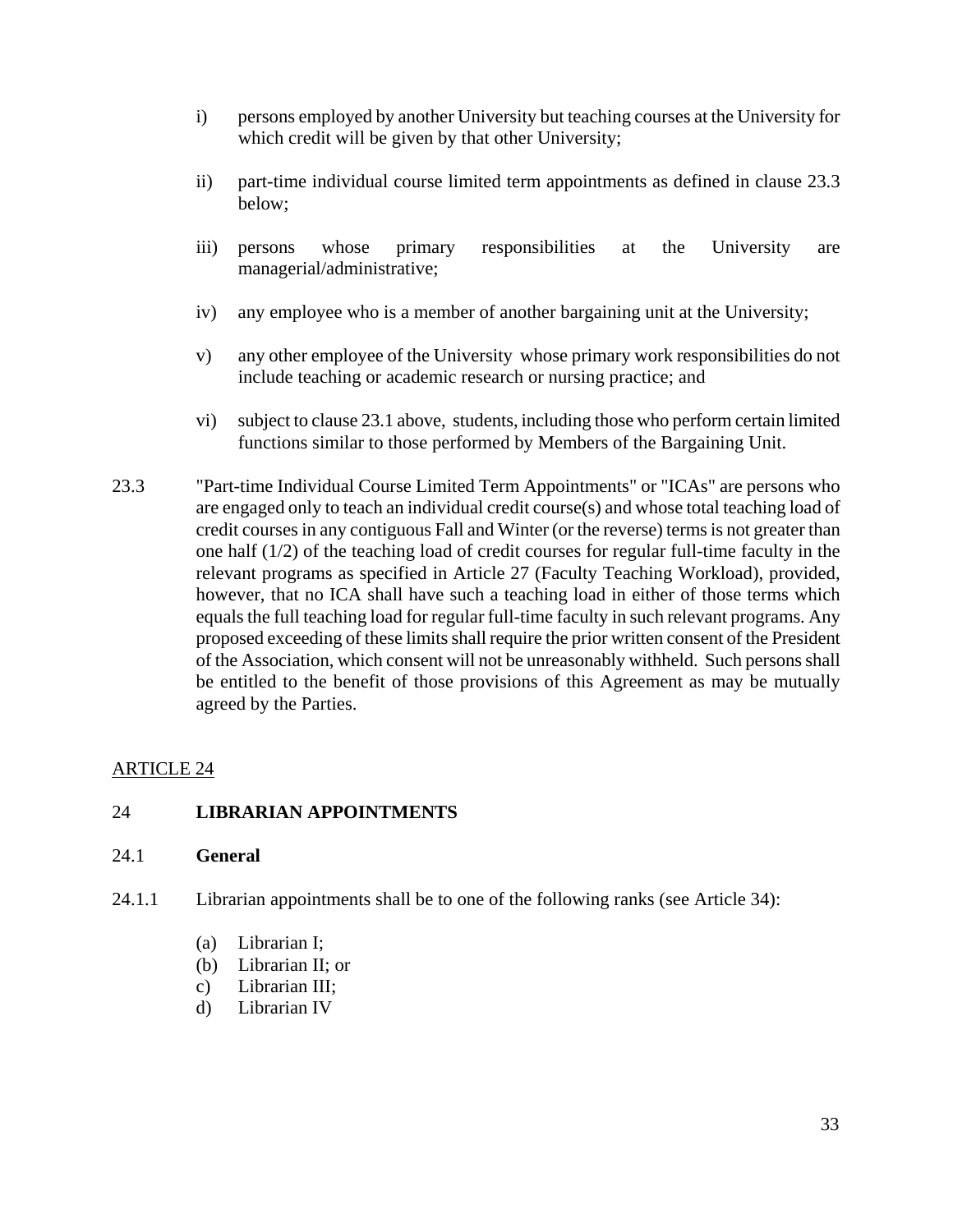- 24.1.2 Librarian appointments shall be either full-time or part-time [as defined in clause  $24.2.1(d)$ ] and shall be either of probationary, limited term, or permanent status.
- 24.1.3 Librarians shall be appointed in accordance with the procedures in this Article.
- 24.1.4 When it is determined that a Librarian be appointed, the Director of Library Services, after meaningful consultation with the Librarians in the bargaining unit, shall determine the type and nature of the appointment to be made.

#### 24.2 **Types of Appointment**

#### 24.2.1 (a) **Probationary Appointment**

- (i) Ordinarily, a new Librarian shall be appointed to a probationary appointment. In exceptional circumstances, the Director of Library Services may appoint a new Librarian to a permanent appointment but only after the applicant's materials are provided to the Librarians' Review Committee (see clauses 24.1.4, 24.2.3 and appropriate provisions of clauses 34.5 through 34.10) and it makes a recommendation to the Director of Library Services on the appropriateness of making such an appointment.
- (ii) The probationary appointment will be 24 months commencing with the first day of actual employment, provided that this period may be extended for up to an additional six (6) months if agreed to between the Director of Library Services, the affected employee and the Association. Approximately 12 months following the date of appointment, the Committee referred to in Article 34 (Permanent Appointment and Promotion of Librarians) will conduct a review of the Librarian Member's progress. One (1) to two (2) months prior to the end of the probationary period, an application for permanency, if made, will be considered pursuant to Article 34.3.
- (b) **Limited Term** A limited term appointment is one for a specified duration and carries no implication of renewal of appointment beyond the specified term nor that the appointee is on probation for a permanent appointment. Such appointments shall be for the purposes of replacing Librarians on leave for a significant period of time ("replacement appointments"), to provide staffing flexibility, or where the Employer determines that a probationary or a permanent Librarian appointment is not appropriate. The number of persons holding such appointments, other than replacement appointments, shall at no time exceed two (2) without the written consent of the Association. A Librarian may hold limited term appointments, or a full-time Librarian position may be filled by limited term appointment(s), for a maximum of three  $(3)$  consecutive years. If at the beginning of the fourth Academic Year in which either situation exists, the Employer decides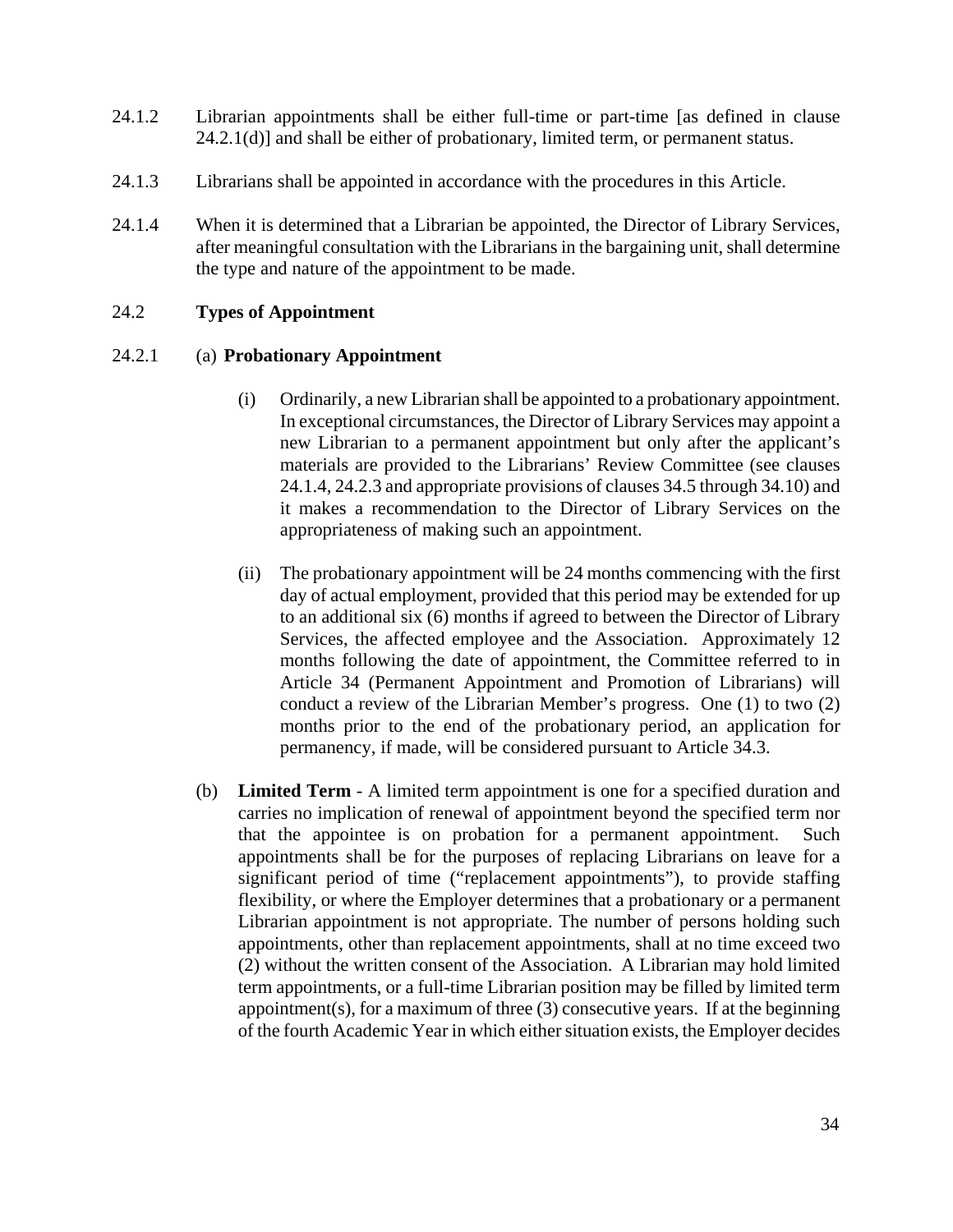that there is a need to make an appointment of a probationary or permanent nature, it shall be filled in accordance with the appointment procedures below.

- (c) **Permanent** A permanent appointment means a full time continuing appointment. A Librarian may receive a permanent appointment on hiring as provided for in clause 24.2.1(a)(i), or upon successful completion of her/his probationary period.
- (d) **Part-Time** A part-time appointment means a Librarian appointed to a position whose normal hours of work are less than those of a full-time Librarian as specified in clause 28.7, but no more than twenty (20) hours in a work week.

#### 24.2.2 **Appointment Procedures**

- (a) The Director of Library Services, in consultation with the LSC (Library Search Committee) and the Office of the Director, Human Resources, shall prepare the advertisement and determine the extent of advertising.
- (b) The Librarians Search Committee shall consist of:
	- (i) the Director of Library Services, who shall chair the Committee but not have a vote except if necessary to break a tie;
	- (ii) three (3) University Library full-time employees (two of whom shall be Librarians in the bargaining unit) selected by the Director of Library Services after meaningful consultation with the Librarians in the bargaining unit, or by the Librarian Members if this function is delegated by the Director of Library Services;
	- (iii) up to two (2) additional employees of the University selected by the Director of Library Services, after meaningful consultation with the Library employee representatives on the Committee, or by the Librarian Members if this function is delegated by the Director of Library Services, one of whom shall be a person whose expertise is relevant to the particular library expertise being sought; and
	- (iv) a student selected by the Students' Union.

Members of the Committee will be required to make a genuine commitment to the business of the Committee.

The LSC shall select a secretary who shall record minutes of its meetings, and keep a file of all documents supplied to the Committee. The secretary will also record the recommendation of the Committee and the rationale for it.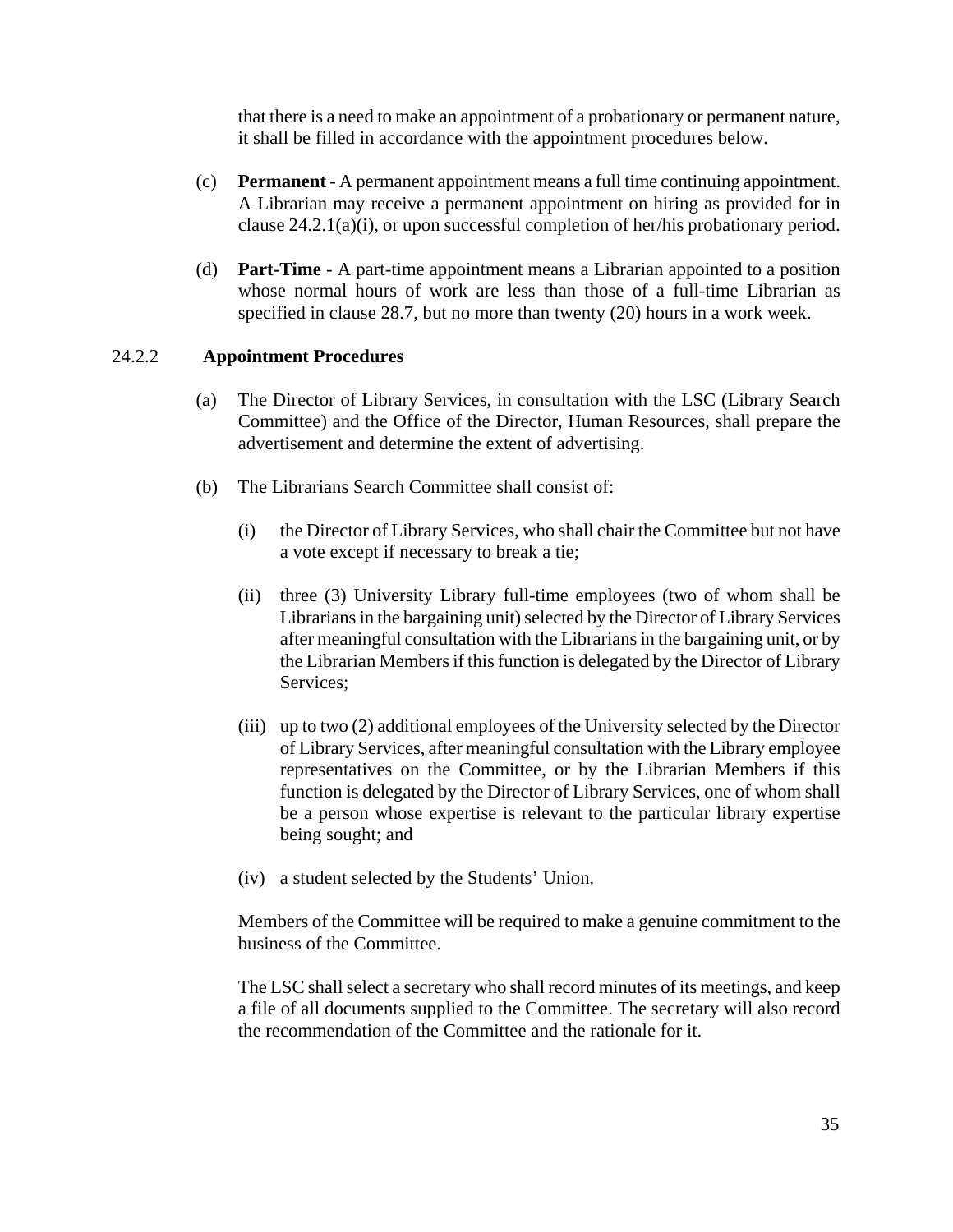- (c) The Committee and the Director of Library Services shall examine all applications and supporting documents submitted to the Office of the Director, Human Resources (treating same as confidential material), and together they shall develop a short list of applicants to be interviewed.
- (d) The Chair, in collaboration with the Office of the Director, Human Resources shall arrange for the applicants' interviews.
- (e) The Committee shall make a recommendation, with supporting rationale, in writing, that a specific applicant(s) is suitable for the appointment and if in its view, more than one applicant is recommended, shall list them in order of priority. The Committee may recommend that none of the short listed applicants be appointed. If the Committee recommends the appointment of an applicant(s), the Committee may also suggest rank, salary scale level, and any special conditions for the appointment.
- (f) Should the Director of Library Services disagree with the Committee's recommendation, she/he shall meet with the Committee to discuss the matter. If, following that meeting, the Director of Library Services still disagrees with the Committee's recommendation, she/he shall provide, in writing, the rationale for his/her decision to the Committee.
- 24.2.3 The Director, Human Resources after consultation with the Director of Library Services, shall provide each new Librarian, (with copies to the Director of Library Services, the Association President, and the new Librarian's official file) with a letter of appointment which shall include the following:
	- (a) effective date of the appointment;
	- (b) the type of appointment (see clause 24.2.1);
	- (c) if a probationary appointment, the end date thereof;
	- (d) if a limited term appointment, its beginning and end dates;
	- (e) the rank and salary scale level;
	- (f) any special conditions including years (or part years) credit for those items of this Agreement for which years of service are relevant, any criteria to obtain permanent appointment and/or promotion, should those differ from the standard requirements contained in this Agreement; and
	- (g) a statement that the appointment is subject to the terms and conditions of this Agreement.

# ARTICLE 25

# 25 **LABORATORY INSTRUCTOR APPOINTMENTS**

25.1 **General**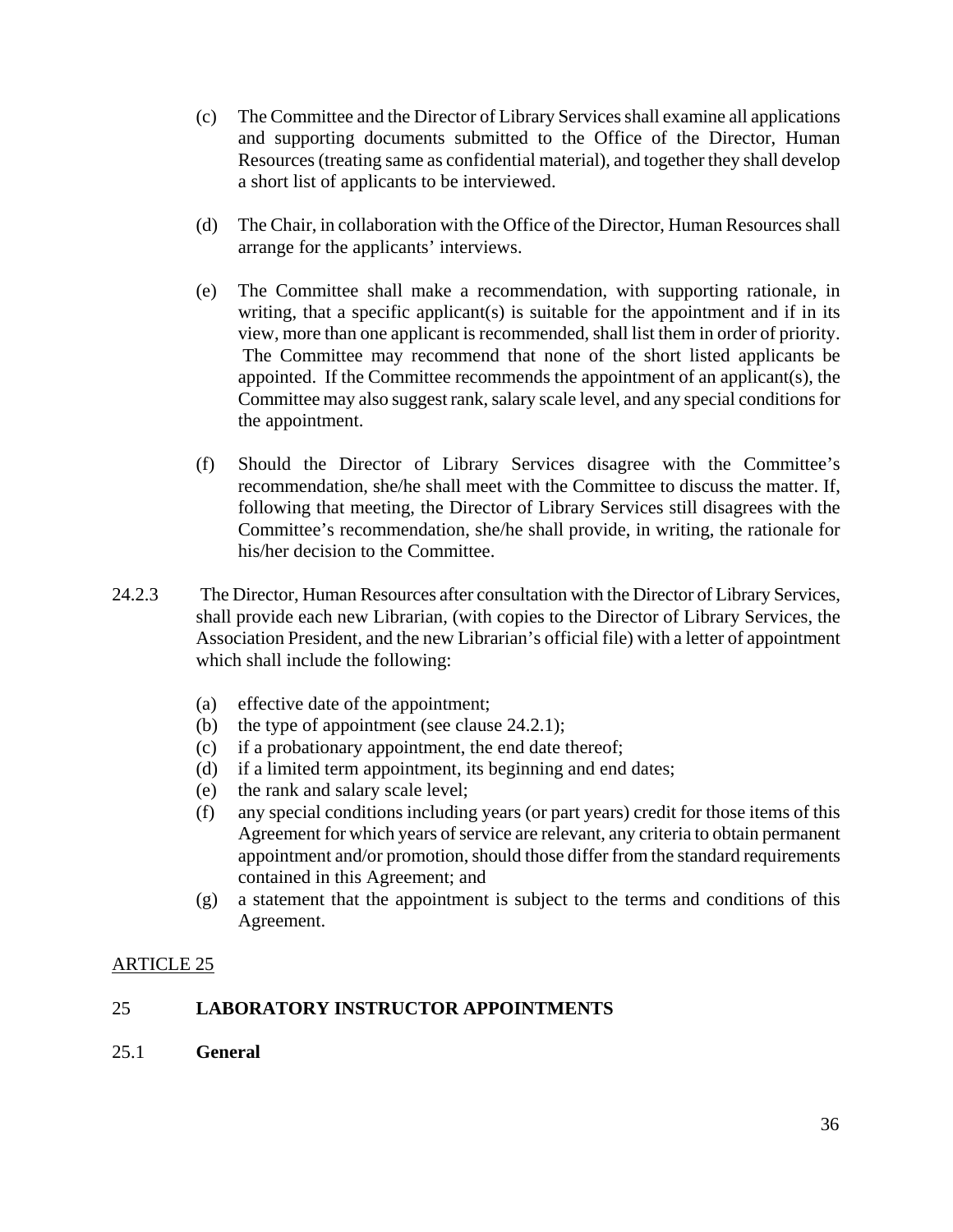- 25.1.1 There shall be four types of appointment for Lab Instructors:
	- (a) Probationary
	- (b) Permanent
	- (c) Limited Term
	- (d) Part-time
- 25.1.2 Among the duties all Lab Instructors may be responsible to:
	- (a) Supervise students in the laboratory and ensure that correct and safe laboratory procedures are followed, pursuant to the *Occupational Health and Safety Act;*
	- (b) Prepare reagents and/or lab specimens and set up laboratory equipment to perform experiments, i.e. prepare laboratories for instruction;
	- (c) Deliver pre-laboratory lecture;
	- (d) Assist in the preparation/modification of the laboratory manual as required;
	- (e) Perform routine maintenance of laboratory and related equipment, supplies and specimens as required in order that varied experiments can be performed;
	- (f) Complete an annual inventory of laboratory equipment identifying equipment in need of repair or replacement;
	- (g) Requisition necessary equipment and supplies;
	- (h) Ensure that all students are informed of, and follow, safe laboratory procedures, including the proper use of safety glasses and lab coats when required;
	- (i) Prepare and lead the classes in problem solving session (in lieu of laboratories when necessary);
	- (j) Mark lab assignments;
	- (k) Maintain a record of students' lab marks and take attendance in the labs when required;
	- (l) Maintain order and neatness of the laboratory and lockers including cleaning and stocking of lockers at the end of each term;
	- (m) Participate in safety inspections of laboratories.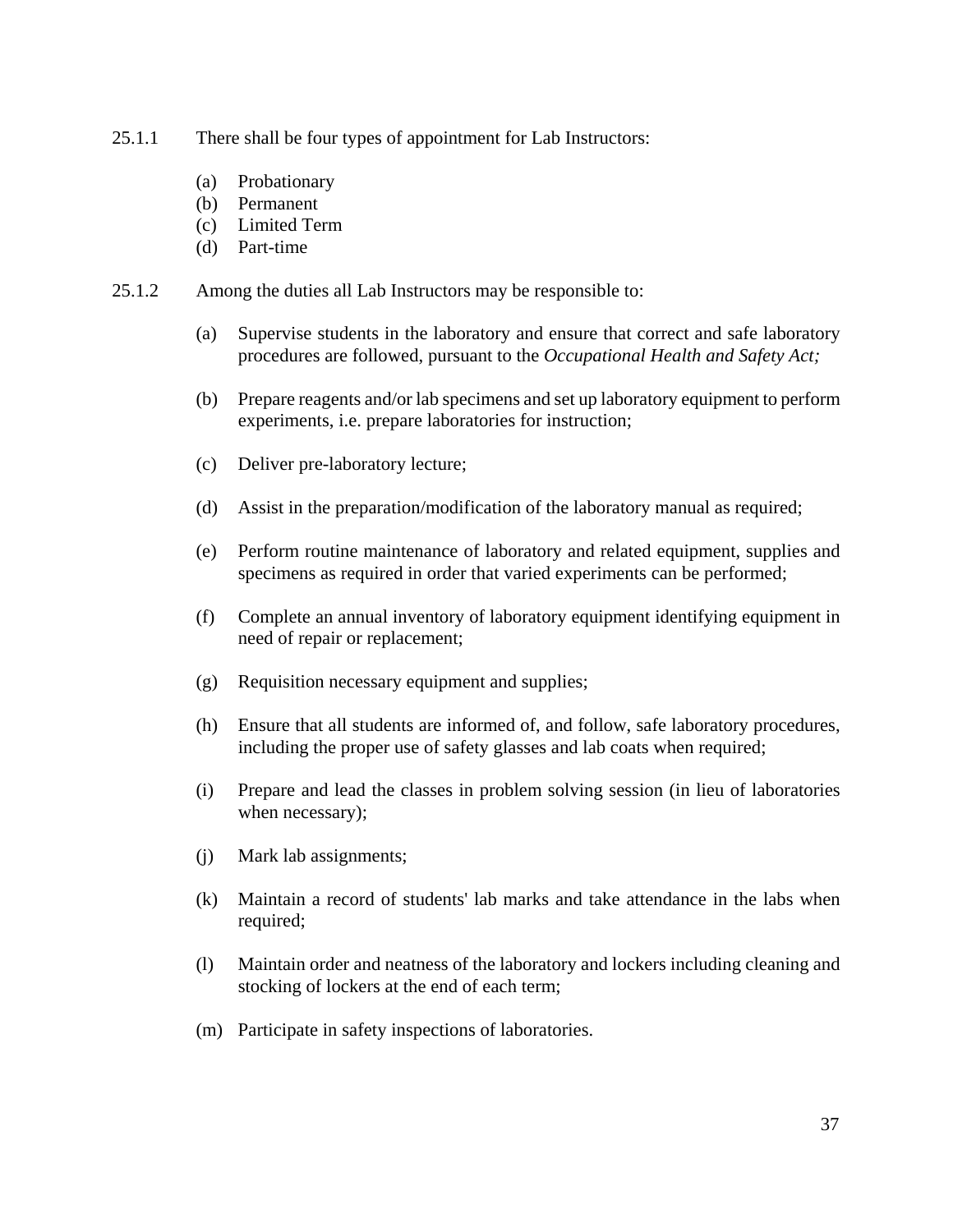- (n) Assist the Department during academic counseling and specifically with the scheduling of lab sections; and
- (o) Perform duties related to or associated with the foregoing duties.
- 25.1.2.1 Among the duties the Senior Lab Instructor may be responsible to:
	- (a) Perform all of the above duties of the Lab Instructor position;
	- (b) Develop new laboratory experiments and procedures;
	- (c) Assist in the development of lab manuals and handouts;
	- (d) Supervise laboratory assistants (paid or volunteer); may be involved in selection and hiring of laboratory assistants;
	- (e) Supervise laboratory markers;
	- (f) Supervise field trips;
	- (g) Assist in development of laboratory programs
	- (h) Orientation of probationary Lab Instructors with laboratory programs.
	- (i) Perform duties related to or associated with the foregoing duties.
- 25.1.3 A Lab Instructor shall, as a minimum requirement, possess the relevant Bachelor's Degree but a Master's Degree is preferred. Other degrees, certificates or diplomas or relevant work experience may be recognized as equivalent to the Master's Degree.
- 25.1.3.1 Where completion of a degree (or other educational qualification) is made a condition of employment, the requirement shall be included in the letter of appointment. A Laboratory Instructor shall not be considered for permanence if the condition(s) is/are not met. In such cases, extension of the probationary period may be considered under Article 25.4.4.

### 25.2 **Types of Appointments**

### 25.2.1 **Probationary**

The probationary period shall be two (2) years.

### 25.2.2 **Permanent**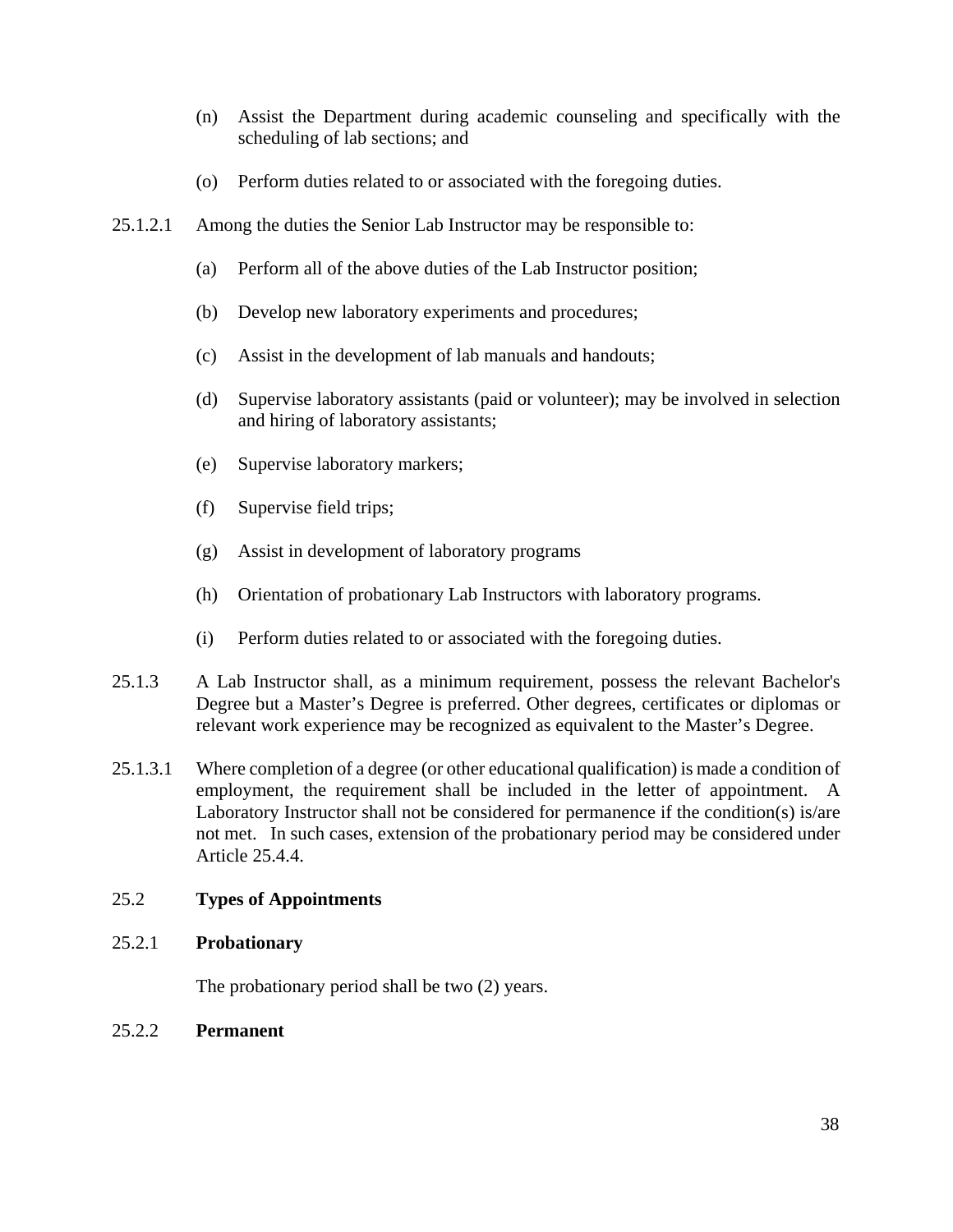A permanent appointment means a full-time continuing appointment. Ordinarily, a new Lab Instructor shall be appointed to a probationary appointment. In exceptional circumstances, the appropriate Dean may appoint a new Lab Instructor to a permanent appointment but only after the applicant's materials are provided to the selection committee referred to in clause 25.4.2 and it makes a recommendation to the Dean on the appropriateness of making such an appointment.

### 25.2.3 **Limited Term**

A limited term appointment is one for a specified duration and carries no implication of renewal of appointment beyond the specified term or that the appointee is on probation for a permanent appointment.

Such appointments shall be for the purposes of replacing a Lab Instructor(s)/Senior Lab Instructor on leave for a significant period of time ("replacement appointments"), to provide staffing flexibility, or where the Employer determines that a probationary or a permanent Lab Instructor appointment is not appropriate, such as, for budgetary reasons. The number of persons holding such appointments, other than replacement appointments, shall at no time exceed three (3) without the written consent of the Association.

### 25.2.4 **Part-time Appointments**

A part-time appointment means a Lab Instructor appointed to a position whose normal hours of work are less than seventy-five percent (75%) of those of a full-time Lab Instructor pursuant to Article 29.

# 25.3 **Advertising**

- 25.3.1 Advertising of available positions shall be done in a manner designed to maximize successful recruiting, taking into account the type of appointment, time and other constraints, and exceptional circumstances.
- 25.3.2 All vacancies within the bargaining unit shall be posted internally.
- 25.3.3 All vacancies shall be advertised locally in the print media. Other forms of advertising for such positions are not precluded.
- 25.3.4 The advertisement shall state the School, the Department, the general and the more specific relevant qualifications, skills, abilities, and responsibilities of the position, and that the applications and supporting documents be directed to the Office of the Director, Human Resources. The proposed final copy of the advertisement shall be available in the Human Resources Department for members of the Department to review before it is submitted for publication.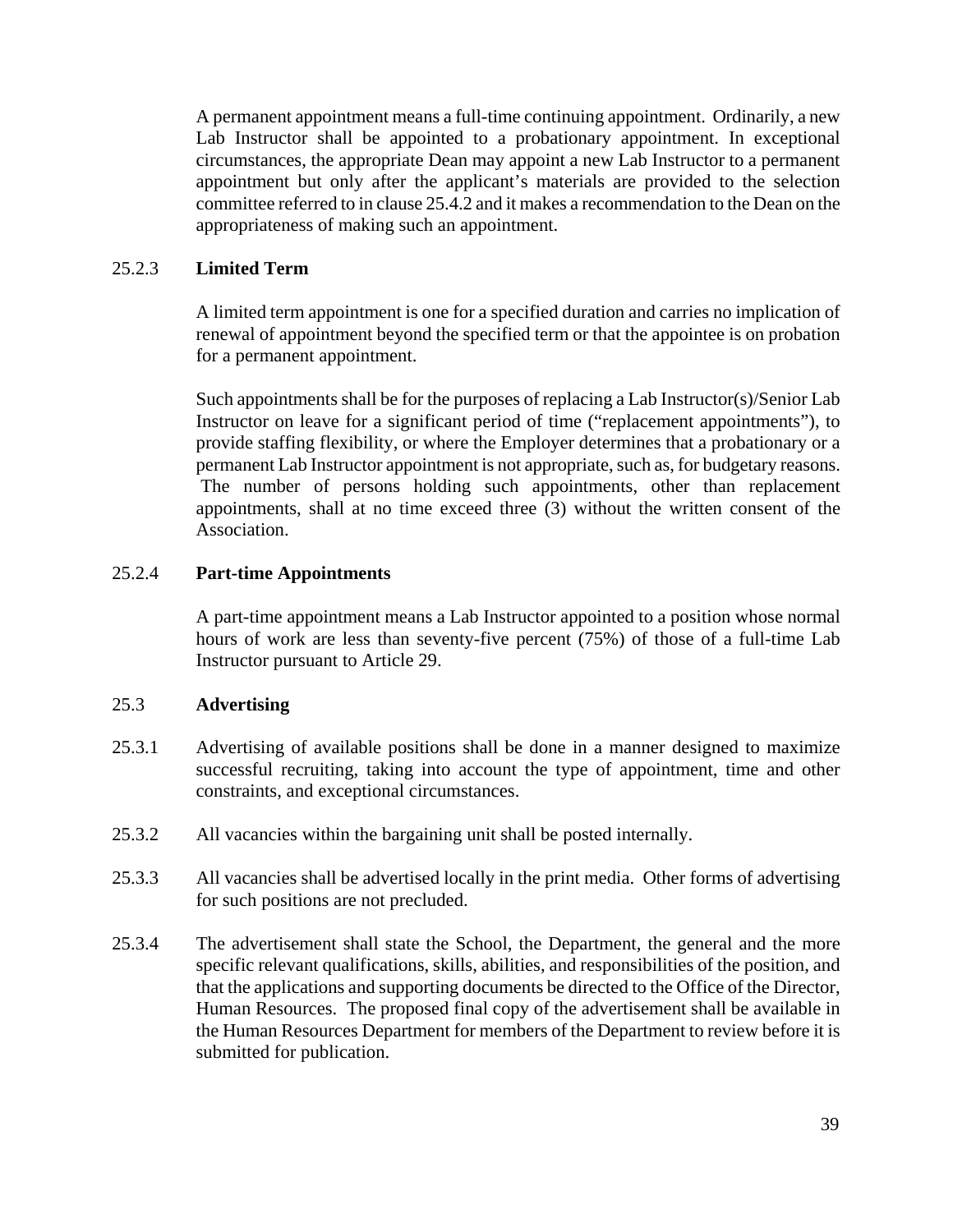### 25.4 **Appointment Procedures, Probationary Review, Permanence, and Senior Lab Instructor Promotion**

### 25.4.1 **Selection Committee**

There shall be a Selection Committee made up of the following:

- (a) the relevant Dean (all references in this clause 25.4.1 to the "Dean" shall include his/her designate), who shall chair the Committee but have no vote:
- (b) a Senior Lab Instructor;
- (c) a Lab Instructor from the Department concerned (or if there is no such Lab Instructor, a Lab Instructor from a cognate Department), selected by the relevant Dean, in consultation with the Chair of the Department;
- (d) up to two additional employees of the University, selected by the relevant Dean, one of whom shall be a faculty Member in the relevant Department, and one of whom shall be a person having expertise relevant to the vacancy being filled; and
- (e) a student selected by the Students' Union.

Members of the Committee will be required to make a genuine commitment to attend faithfully to the timely discharge of their duties.

### 25.4.2 **Selection Procedure**

- (a) The Committee and the relevant Dean shall examine all applications and supporting documents submitted to the Office of the Director, Human Resources (treating same as confidential material), and together they shall develop a short list of applicants to be interviewed.
- (b) The Committee Chair, in collaboration with the Office of the Director, Human Resources shall arrange for the applicants' interviews.
- (c) The Committee shall make a recommendation, with supporting rationale, in writing, that a specific applicant(s) is suitable for the appointment and if in its view, more than one applicant is recommended, shall list them in order of priority. The Committee may recommend that none of the short listed applicants be appointed. If the Committee recommends the appointment of an applicant(s), the Committee may also suggest rank, salary scale level, and any special conditions for the appointment.
- (d) If the Dean disagrees with the Committee's recommendation and proposes to hire another applicant, she/he shall meet with the Committee to discuss the matter. If following that meeting, the Dean still disagrees with the Committee's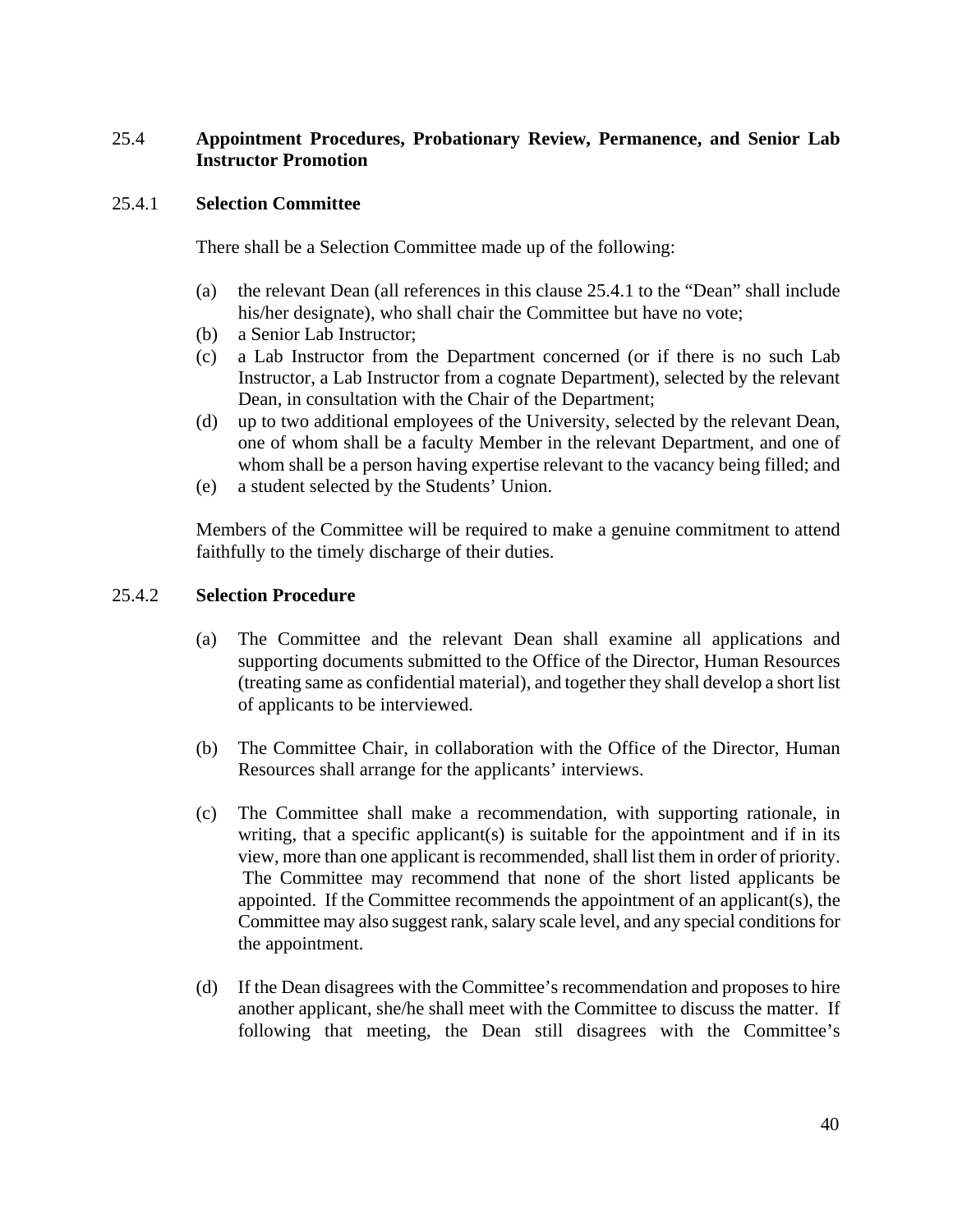recommendation, he/she shall decide which applicant is to be hired and inform the Committee of his/her decision together with a written rationale for it.

### 25.4.3 **Probationary Review**

After completing two (2) terms of teaching, in either April or December, depending on the date of hire for the Lab Instructor, the bargaining unit members of the Department will conduct a review of the Lab Instructor's progress taking into account the factors referred to in paragraphs (a), (b) and (c) of clause 25.4.4 and will make a recommendation in writing to the appropriate Dean using the overall ratings noted below.

If the Dean disagrees with the Department's recommendation, he/she shall meet with the Department to discuss the matter. If following that meeting, the Dean and Department still disagree, the Dean shall decide the matter and inform the Department of his/her decision together with a written rationale for it.

The Dean will advise the Lab Instructor in writing of the decision no later than two weeks following the review.

The Lab Instructor's overall performance will be given a single overall rating as follows:

- a) Satisfactory Individual performs all tasks in an acceptable manner. Requires little or normal supervision.
- b) Fair Individual performs most tasks satisfactorily but not all and/or requires more than normal supervision.
- c) Unsatisfactory Individual fails to perform many tasks. Requires close and frequent supervision.

A single overall evaluation for a probationary candidate which is reported as "unsatisfactory" shall be considered as grounds for ending the probationary contract.

A single overall evaluation for a probationary candidate which is reported as "Fair" shall require the lab instructor to be informed, in writing, of those areas needing remediation.

### 25.4.4 **Permanent Appointment**

Two (2) months prior to the end of the probationary period (in either April or November depending on the end date of the probationary period), the bargaining unit Members in the relevant Department shall consider whether the Lab Instructor should be given a permanent appointment and shall make a recommendation to the relevant Dean using the rating as noted in Article 25.4.3 and based on the following: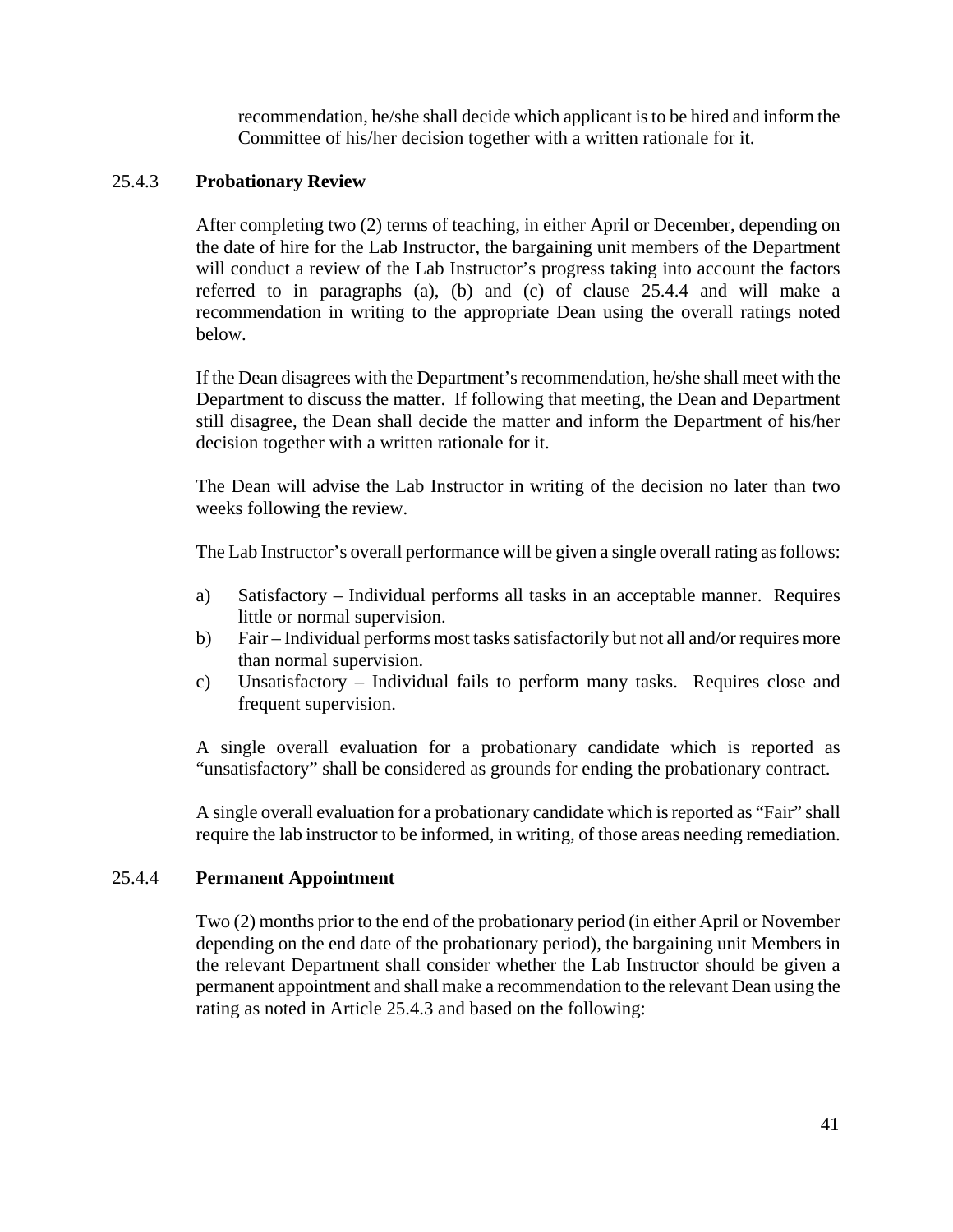- (a) job performance, with an emphasis on demonstration of judgment, initiative and the ability to communicate and interact effectively;
- (b) competent fulfillment of the duties and responsibilities of the Lab Instructor's position (see 25.1.2 and 25.1.2.1 above);
- (c) service to the University and the community;

Upon receiving the recommendation of the Department, the Dean, if he/she agrees with that recommendation, shall determine whether the Lab Instructor should:

- (i) be given a permanent appointment at the conclusion of the probationary period. A permanent appointment will be made if the Lab Instructor has had an evaluation of satisfactory in both assessments.
- (ii) have his/her appointment conclude at the end of the probationary period. The appointment will conclude if there has been an assessment of unsatisfactory or if there has been an evaluation of fair in both the first and second assessments.
- (iii) be given a one-and-only-one further one year probationary appointment commencing immediately following the end of his/her probationary period. A oneyear extension will be made if the Lab Instructor has had an evaluation of satisfactory and fair during the probationary period.
- (iv) be given a one-and-only-one further one year probationary appointment commencing immediately following the end of his/her probationary period. A oneyear extension will be made to allow for completion of an educational requirement included as a condition of appointment.

The Dean shall decide on the matter and inform the Lab Instructor in writing, with copies to the President of the University, the Association President, and the Lab Instructor's official file. If the Dean disagrees with the Department's recommendation, he/she shall meet with the Department to discuss the matter. If following that meeting, the Dean and Department still disagree, the Dean shall decide the matter and inform the Committee of his/her decision together with a written rationale for it. The Candidate shall be advised of the outcome of the review by the end of May if the review was conducted in April and by the end of December if the review was conducted in November.

# 25.4.5 **Senior Lab Instructor**

A Lab Instructor may apply to be promoted to be a Senior Lab Instructor any time after completing his/her first year of permanent appointment, provided that he/she, on a significant and regular basis, performs, in addition to his/her regular duties as described in clause 25.1.2, most of the duties described in clause 25.1.2.1 and has satisfactorily performed all of such duties in accordance with paragraphs (a) and (b) of clause 25.4.4. Application shall be made to the Department Chair. The bargaining unit Members in the relevant Department shall consider such application and make a recommendation thereon to the relevant Dean who shall decide whether to grant such application.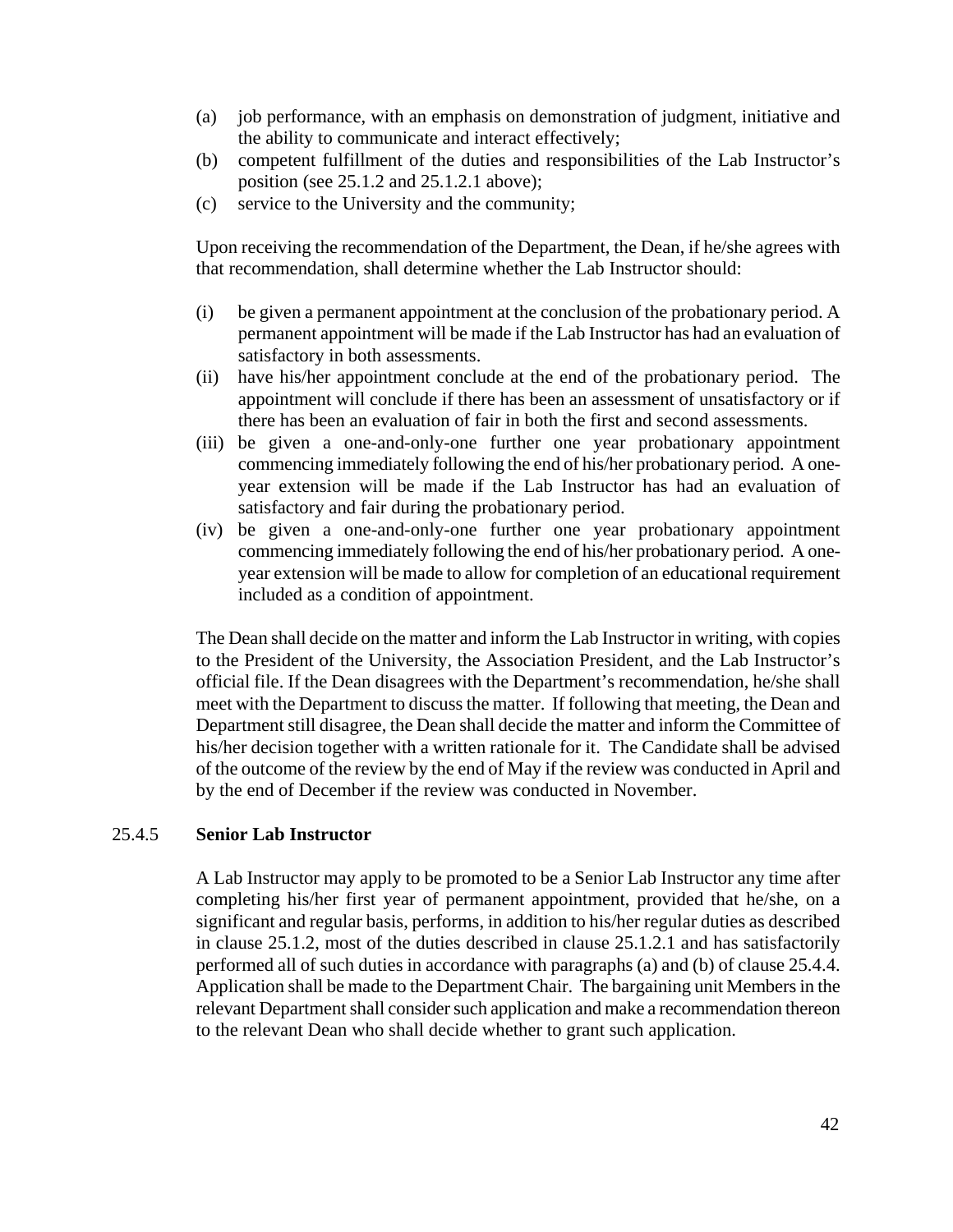25.4.6 All decisions on permanent appointment, and promotion, under this clause 25.4 shall be subject to the provisions of Article 41 (G&A) beginning at Step II. The powers of the Arbitration Board in such cases shall be the same as described in Clause 41.11.

#### 25.5 **Letters of Appointment**

- 25.5.1 The Director, Human Resources, after consultation with the relevant Dean, shall provide each new Lab Instructor (with copies to the relevant Dean, the Association President, and the new Lab Instructor's official file) with a letter of appointment which shall include the following:
	- (a) The type of appointment;
	- (b) The Department(s) to which the appointment is made;
	- (c) The individual's classification;
	- (d) The individual's salary and grid step pursuant to Article 43;
	- (e) The date on which the appointment commences and if appropriate terminates;
	- (f) The dates for probationary assessments and/or consideration for permanence.
	- $(g)$  A statement that the appointment is subject to the terms of this Agreement.
	- (h) In those instances where a Lab Instructor's or Teaching Assistant's duties and responsibilities are substantially different from those described in clause 25.1.2, a statement of the principal duties and responsibilities required of the employee, provided it is recognized that such statement is not intended to be a precise or exclusive description of all duties or responsibilities that the employee may be required to discharge.
- 25.5.2 A copy of the Agreement shall be included with the Letter of Appointment, and if the offer is acceptable to the individual, he/she shall sign and provide copies of the Letter to the Director, Human Resources and the Office of the Association.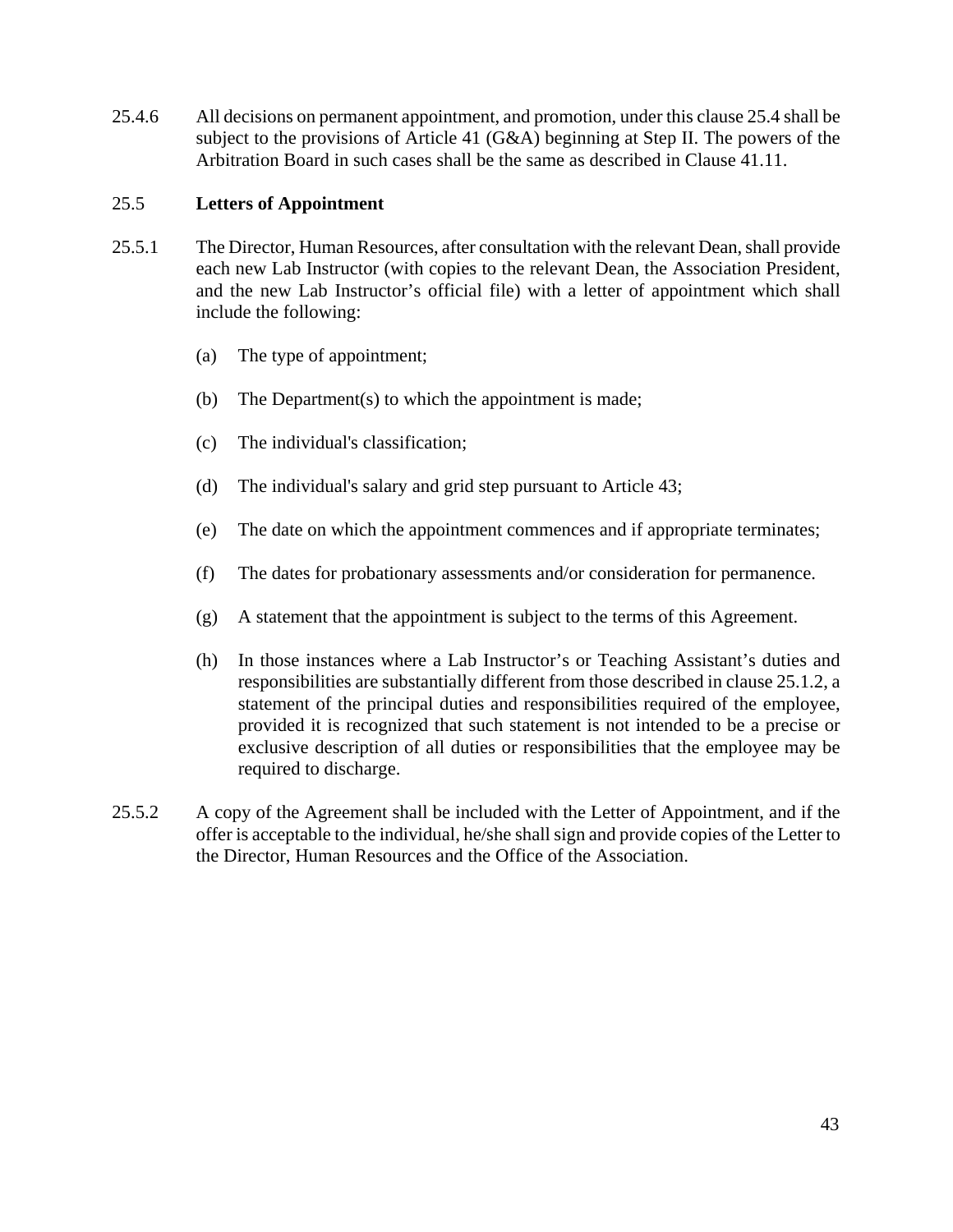### ARTICLE 26

### 26 **NURSING PRACTICE EDUCATORS APPOINTMENTS**

### 26.1 **General**

- 26.1.1 Nursing Practice Educators may be appointed to positions that are:
	- a) Probationary;
	- b) Permanent full-time or permanent part-time;
	- c) Limited term.
- 26.1.2 Any reference to the "Dean" may include his/her designate.

#### 26.2 **Types of Appointments**

#### 26.2.1 **Probationary**

The probationary period shall be two (2) years.

#### 26.2.2 **Permanent**

A permanent appointment means a full-time continuing appointment. Ordinarily, a new Nursing Practice Educator shall be appointed to a probationary appointment. In exceptional circumstances, the appropriate Dean may appoint a new Nursing Practice Educator to a permanent appointment but only after the applicant's materials are provided to the Selection Committee referred to in clause 26.4.1 and it makes a recommendation to the Dean on the appropriateness of making such an appointment.

### 26.2.3 **Limited Term**

A limited term appointment is one for a specified duration of up to 12 months and carries no implication of renewal of appointment beyond the specified term.

The number of persons holding such appointments shall not exceed three (3) without the written consent of the Association.

Such appointments shall be for the purposes of replacing an Nursing Practice Educator on leave for a significant period of time ("replacement appointments"), to provide staffing flexibility, or where the Employer determines that a probationary or a permanent Nursing Practice Educator appointment is not appropriate, such as, for budgetary reasons.

Where it is known that the term appointment is needed for a period in excess of twelve (12) months, the Employer will request permission from the Union to advertise the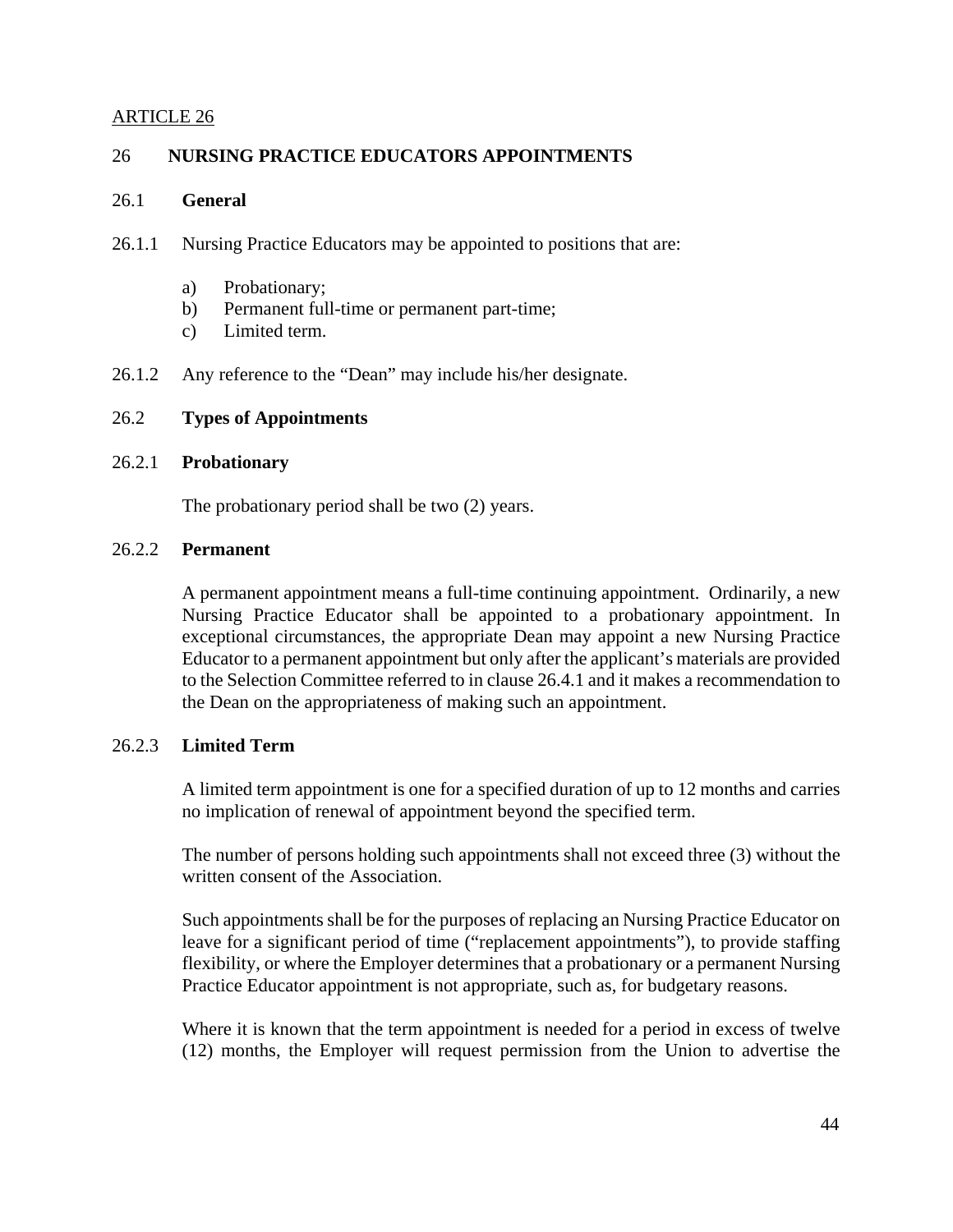position for a period in excess of twelve (12) months as noted above. Permission will not be unreasonably withheld.

If the Nursing Practice Educator is awarded a Probationary or Permanent position while she/he is in a Limited Term position or within three (3) months of completing a Limited Term position and receives a satisfactory evaluation (as per Article 26.4.4), time spent in the Limited Term position shall count towards time as a Probationary employee.

# 26.2.4 **Part-time Appointments**

A part-time appointment means a Nursing Practice Educator appointed to a position whose normal hours of work are less than two-thirds (66%) of those of a full-time Nursing Practice Educator pursuant to Article 30.3.1.

# 26.3 **Advertising**

- 26.3.1 Advertising of available positions shall be done in a manner designed to maximize successful recruiting, taking into account the type of appointment, time and other constraints, and exceptional circumstances.
- 26.3.2 All vacancies within the bargaining unit shall be posted internally.
- 26.3.3 All vacancies shall be advertised locally in the print media. Other forms of advertising for such positions are not precluded.
- 26.3.4 The advertisement shall state the School, the Department, the general and the more specific relevant qualifications, skills, abilities, and responsibilities of the position, and that the applications and supporting documents be directed to the Office of the Director, Human Resources. The proposed final copy of the advertisement shall be available in the Human Resources Department for Members of the Department to review before it is submitted for publication.

# 26.4 **Appointment Procedures**

# 26.4.1 **Selection Committee**

There shall be a Selection Committee made up of the following:

- (a) the Dean;
- (b) two (2) Nursing Practice Educators selected by the Department;
- (c) two additional employees of the University, selected by the relevant Dean, one of whom shall be a faculty Member in the Nursing Department, and one of whom shall be a person having knowledge relevant to the vacancy being filled; and
- (d) a student selected by the Students' Union.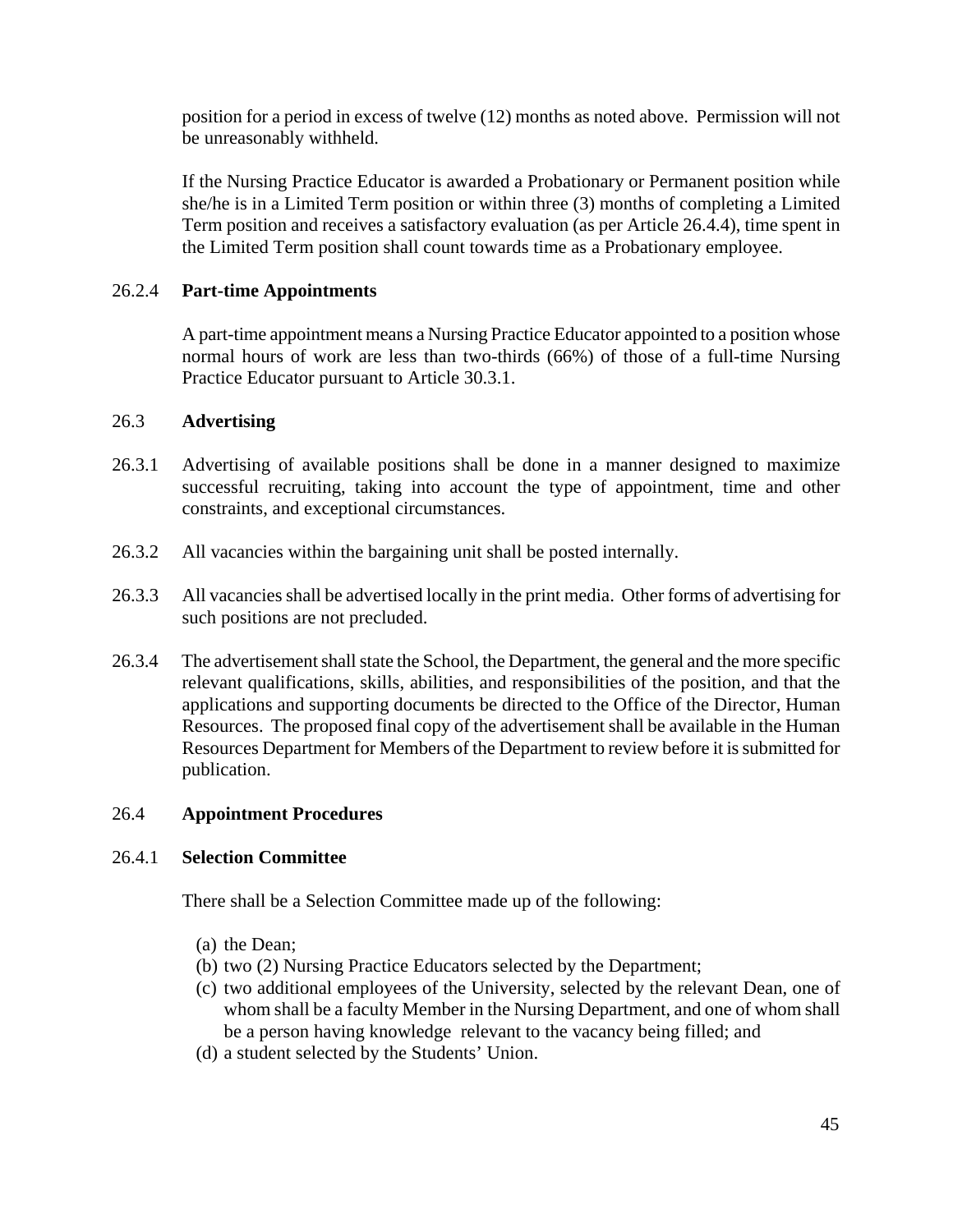The Committee shall elect a chair who will have no vote, except in the event of a tie.

 Members of the Committee will be required to make a genuine commitment to attend faithfully to the timely discharge of their duties.

Where Members serve on the selection committee, Article 21 will apply.

# 26.4.2 **Selection Procedure**

- (a) The Committee and the Dean shall examine all applications and supporting documents submitted to the Office of the Director, Human Resources (treating same as confidential material), and together they shall develop a short list of applicants to be interviewed.
- (b) The Committee Chair, in collaboration with the Office of the Director, Human Resources shall arrange for the applicants' interviews.
- (c) The Committee shall make a recommendation, with supporting rationale, in writing, that a specific applicant(s) is (are) suitable for the appointment and if in its view, more than one applicant is recommended, shall list them in order of priority. The Committee may recommend that none of the short listed applicants be appointed. If the Committee recommends the appointment of an applicant(s), the Committee may also suggestsalary scale level, and any special conditions for the appointment.
- (d) If the Dean disagrees with the Committee's recommendation and proposes to hire another applicant, she/he shall meet with the Committee to discuss the matter. If following that meeting, the Dean still disagrees with the Committee's recommendation, he/she shall decide which applicant is to be hired and inform the Committee of his/her decision together with a written rationale for it.

# 26.4.3 **Letters of Appointment**

The Director, Human Resources, after consultation with the relevant Dean, shall provide each new Nursing Practice Educator (with copies to the relevant Dean, the Association President, and the new Nursing Practice Educator's official file) with a letter of appointment, which shall include the following:

- (a) The type of appointment;
- (b) The Department(s) to which the appointment is made;
- (c) The individual's classification;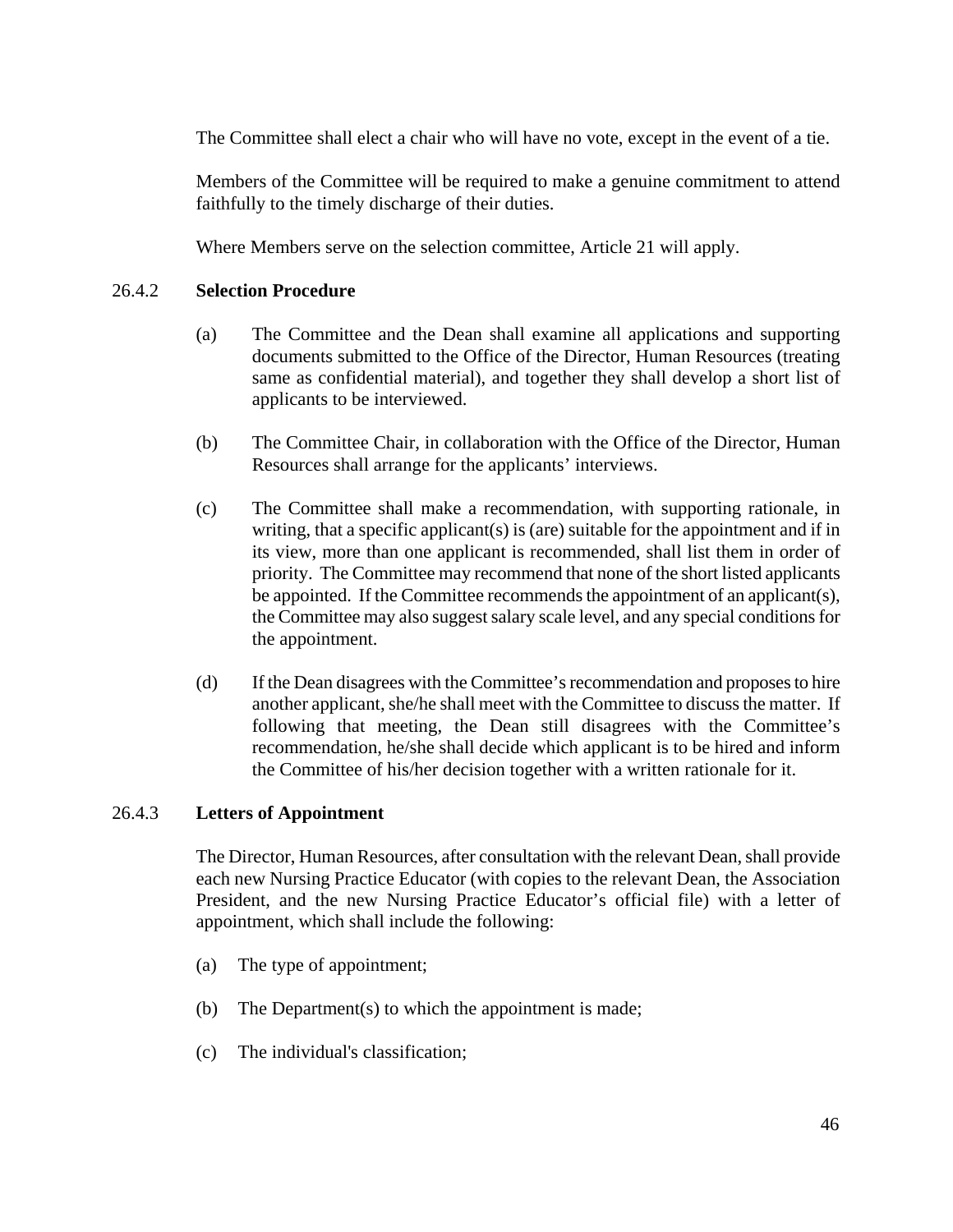- (d) The individual's salary and rank grid step;
- (e) The date on which the appointment commences and if appropriate terminates;
- (f) A statement that the appointment is subject to the terms of this Agreement.
- (g) All other terms and conditions of the appointment which have been agreed upon by the Member and the University (e.g. a requirement for completion of an educational requirement).
- (h) In those instances where a Nursing Practice Educator's duties and responsibilities are substantially different from those described in Article 30, a statement of the principal duties and responsibilities required of the employee, provided it is recognized that such statement is not intended to be a precise or exclusive description of all duties or responsibilities that the employee may be required to discharge.
- (i) Where completion of a degree (or other educational qualification) is made a condition of employment, the requirement shall be included in the letter of appointment. A Nursing Practice Educator shall not be considered for permanence if the condition(s) is/are not met. In such cases, extension of the probationary period may be considered under Article 26.4.5.
- (j) The dates for the probationary review and/or consideration for permanence.

 A copy of the Agreement shall be included with the Letter of Appointment, and if the offer is acceptable to the individual, he/she shall sign and provide copies of the Letter to the Director, Human Resources.

# 26.4.4 **Probation and Permanence (P&P)**

After completing two (2) terms of teaching, in either April or December, depending on the date of hire for the Nursing Practice Educator, the P&P Committee of the Department will conduct a review of the Nursing Practice Educator's progress taking into account the factors referred to in paragraphs (a), (b) and (c) of clause 26.4.5 and will make a recommendation in writing to the appropriate Dean using the overall ratings noted below.

There shall be a P&P Committee made up of the following:

- (a) Department Chair, who shall chair the Committee, but have no vote except to break a tie.
- (b) Three (3) Nursing Practice Educators selected by the Department.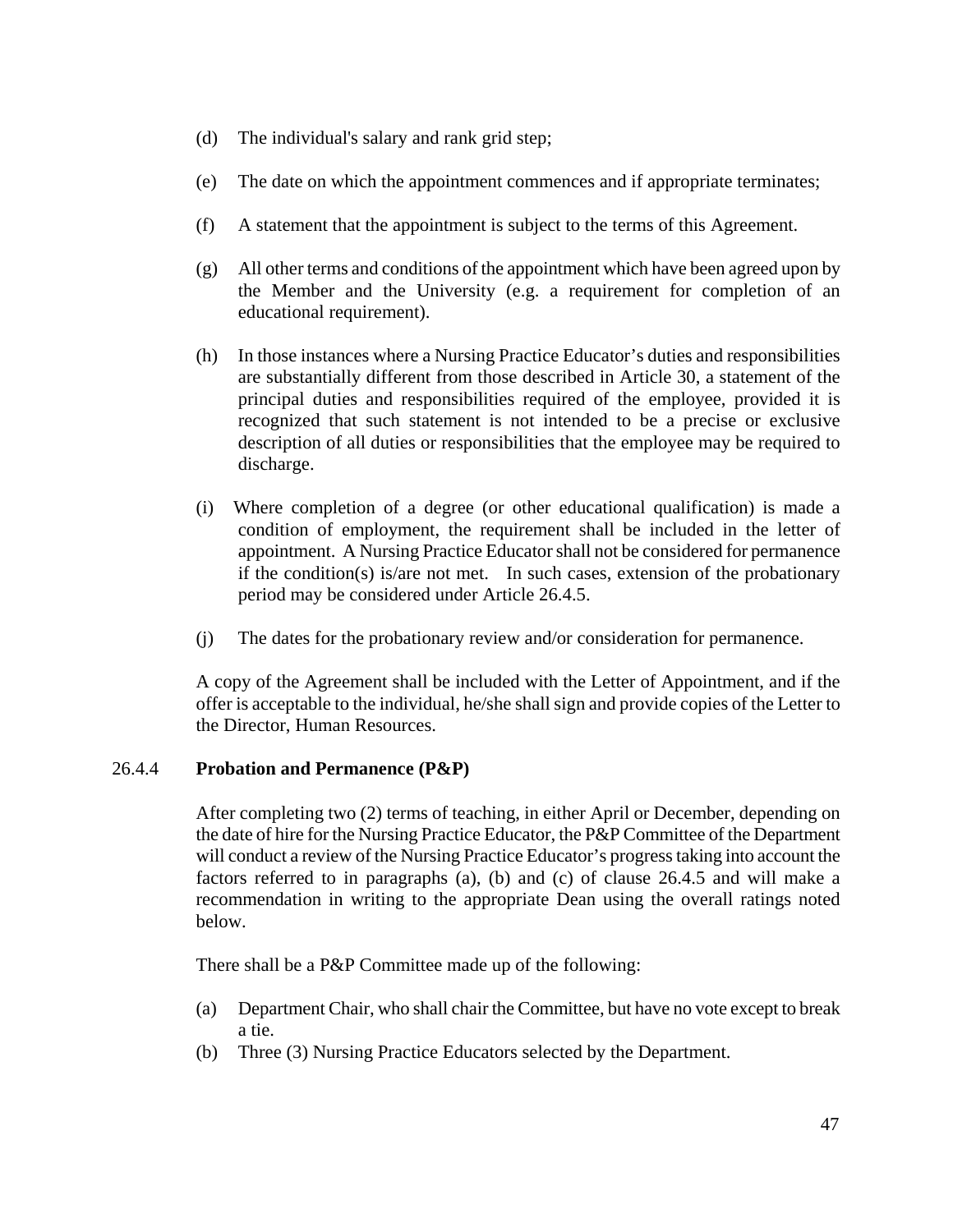(c) Two (2) Nursing Faculty selected by the Department.

Committee members will not be permitted to abstain from voting.

If the Dean disagrees with the Committee's recommendation, he/she shall meet with the Committee to discuss the matter. If following that meeting, the Dean and Committee still disagree, the Dean shall decide the matter and inform the Committee of his/her decision together with a written rationale for it.

The Dean will advise the Nursing Practice Educator, in writing of the decision no later than two weeks following the review.

The Nursing Practice Educator's overall performance will be given a single overall rating as follows:

- (d) Satisfactory Individual performs all tasks in an acceptable manner.
- (e) Fair Individual performs most tasks satisfactorily but not all.
- (f) Unsatisfactory Individual fails to perform many tasks.

A single overall evaluation for a probationary candidate, which is reported as "unsatisfactory", shall be considered as grounds for ending the probationary contract.

A single overall evaluation for a probationary candidate which is reported as "Fair" shall require the Nursing Practice Educator to be informed, in writing, of those areas needing remediation.

Tasks shall include nursing practice and classroom teaching, maintaining nursing practice competence, and service to the University. Nursing Practice Educator's service to his/her community and profession may be considered along with certification, student evaluations and contribution to nursing practice or theoretical content.

A probationary Nursing Practice Educator will continue to have an annual review as noted above for the duration of the probationary appointment.

### 26.4.5 **Permanent Appointment**

 To obtain a permanent appointment, the candidate shall submit to the Dean and copied to the Department Chair a file containing a current curriculum vitae, teaching evaluations, a listing of both internal and external service, evidence of activities that support maintenance of nursing practice competence and any other material that the candidate believes is relevant, three months prior to the end of the probationary period.

Two (2) months prior to the end of the probationary period (in either April or November depending on the end date of the probationary period), the P&P Committee (described in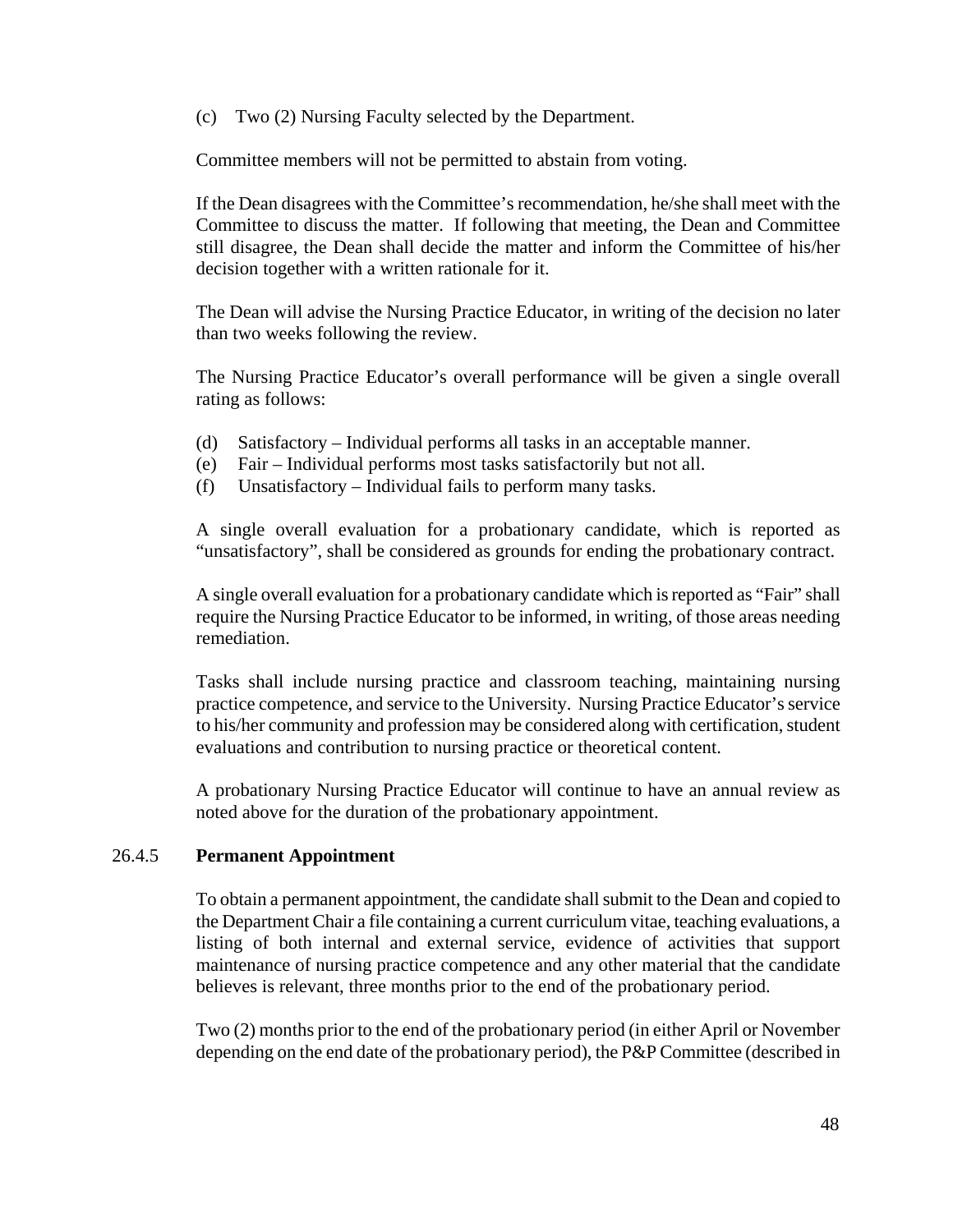Article 26.4.4 shall consider whether the Nursing Practice Educator should be given a permanent appointment and shall make a recommendation to the relevant Dean using the rating as noted in Article 26.4.4 and based on the following:

- (a) job performance, with an emphasis on demonstration of judgment, initiative and the ability to communicate and interact effectively;
- (b) competent fulfillment of the duties and responsibilities of the Nursing Practice Educator's position (see Article 30);
- (c) service to the University and the community.

Upon receiving the recommendation of the Committee, the Dean, if he/she agrees with that recommendation, shall determine whether the Nursing Practice Educator should:

- (i) be given a permanent appointment at the conclusion of the probationary period. A permanent appointment will be made if the Nursing Practice Educator has had an evaluation of satisfactory in both assessments.
- (ii) have his/her appointment conclude at the end of the probationary period. The appointment will conclude if there has been an assessment of unsatisfactory or if there has been an evaluation of fair in both the first and second assessments.
- (iii) be given a one-and-only-one further one year probationary appointment commencing immediately following the end of his/her probationary period. A one-year extension will be made if the Nursing Practice Educator has had an evaluation of satisfactory and fair during the probationary period.
- (iv) be given a one-and-only-one further one year probationary appointment commencing immediately following the end of his/her probationary period. A one-year extension will be made to allow for completion of an educational requirement included as a condition of appointment.

The Dean shall decide on the matter and inform the Nursing Practice Educator in writing, with copies to the President of the University, the Association President, and the Nursing Practice Educator's official file. If the Dean disagrees with the Committee's recommendation, he/she shall meet with the Committee to discuss the matter. If following that meeting, the Dean and Committee still disagree, the Dean shall decide the matter and inform the Committee of his/her decision together with a written rationale for it. The Candidate shall be advised of the outcome of the review by the end of May if the review was conducted in April and by the end of December if the review was conducted in November.

### 26.4.6 **Professional Activities Report**

Accountability for one's professional activities can be expressed in many ways. However, better understanding of professional activities is achieved through a minimum of common denominators in the reporting mechanisms. A "Faculty Professional Activities Report" (Appendix C) shall be used as a template, which outlines minimum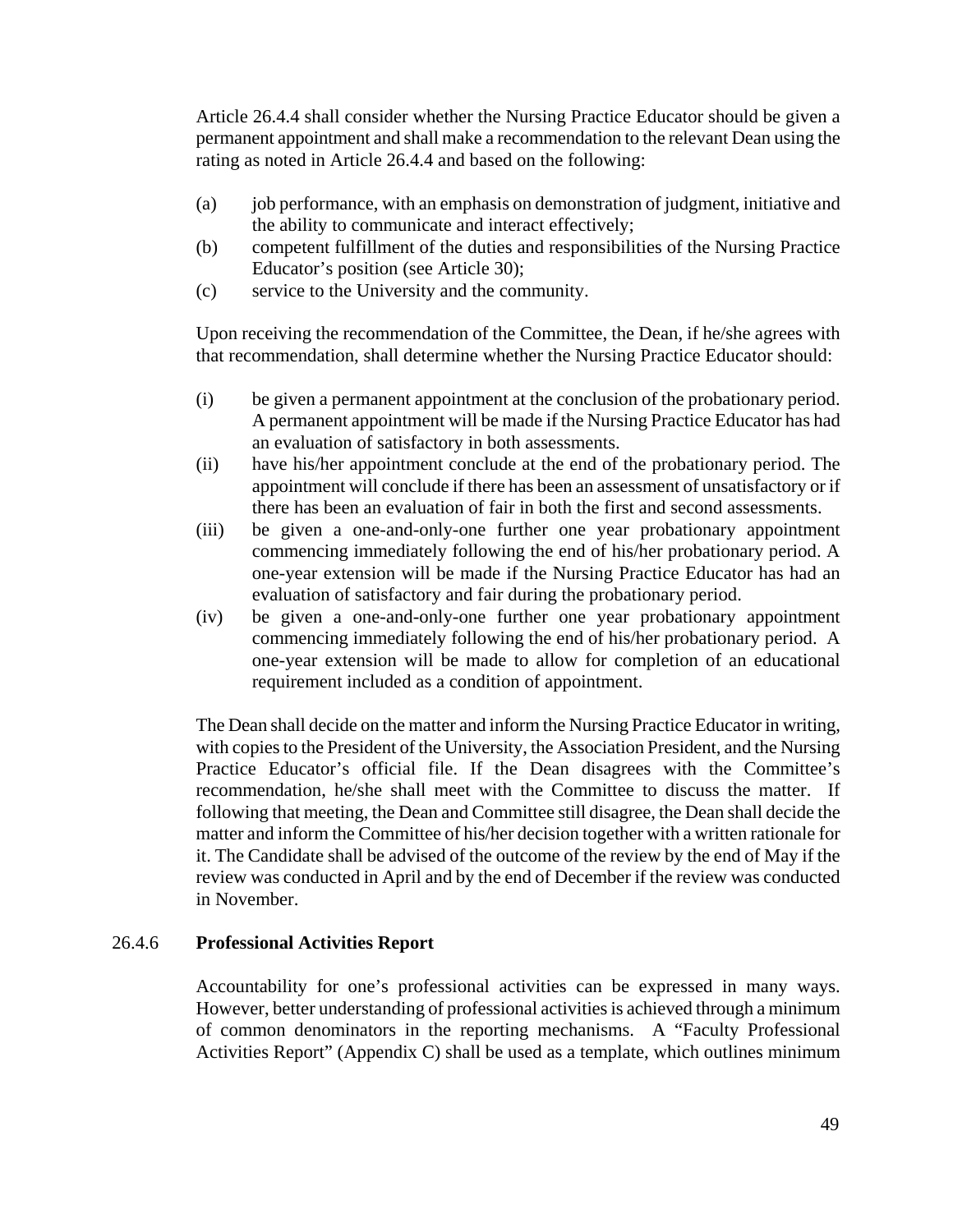reporting requirements for Nursing Practice Educators. Given that research is not a requirement for the Nursing Practice Educator, Section (c) is optional. This report is to be completed annually with a copy submitted to the Dean's Office and a copy submitted to Human Resources to be included in the Member's personnel file. In lieu of the Member completing section 2 of the "Faculty Professional Activities Report", the Member may opt to append to the Report a standardized CV (using the format as approved by Senate for internal purposes). The Faculty Professional Activities Report is meant to help make the Dean become aware of the activities the Member is involved in and promote positive discussion related to career development. Such report will not be used in a disciplinary manner.

#### 26.5 **Nursing Practice Position Requirements**

- 26.5.1 Minimum academic preparation and qualifications shall include a baccalaureate degree in nursing; eligibility for registration with the College of Registered Nurses of Nova Scotia; evidence of a well developed area of recent practice; at least five years recent nursing practice experience in a particular specialty area (such as community, adult nursing, ICU/specialty, maternal-child, or international health). Preference will be given to those who have a Master of Nursing degree and who have had teaching experience in nursing at a university level.
- 26.5.2 Where completion of a degree (or other educational qualification) is made a condition of employment, the requirement shall be included in the letter of appointment.

A Nursing Practice Educator shall not be considered for permanence if the condition(s) is/are not met. In such cases, extension of the probationary period may be considered under Article 26.4.5 (iv).

#### 26.5.3 **Professional Requirements**

Individuals in this position will normally pursue programs of continuing education; participate in educational conferences and professional association activities; update and maintain professional knowledge and skills related to their area of expertise.

### 26.5.4 **Licensure as a Condition of Employment**

26.5.5 As nursing professionals, Nursing Practice Educators must continue to meet all Nova Scotia *Standards of Nursing Practice* and the Canadian Nurses Association *Code of Ethics for Registered Nurses*, including completion of the Demonstration of Continuing Professional Competence Self Appraisal. Compliance is achieved by fulfilling requirements of the 'Building My Profile' document prepared by the College of Registered Nurses of Nova Scotia. This document is considered private. Inclusion of this profile in evaluation material is optional. Completion and updating of this document is requirement for practice as a Registered Nurse in Nova Scotia. All Nursing Practice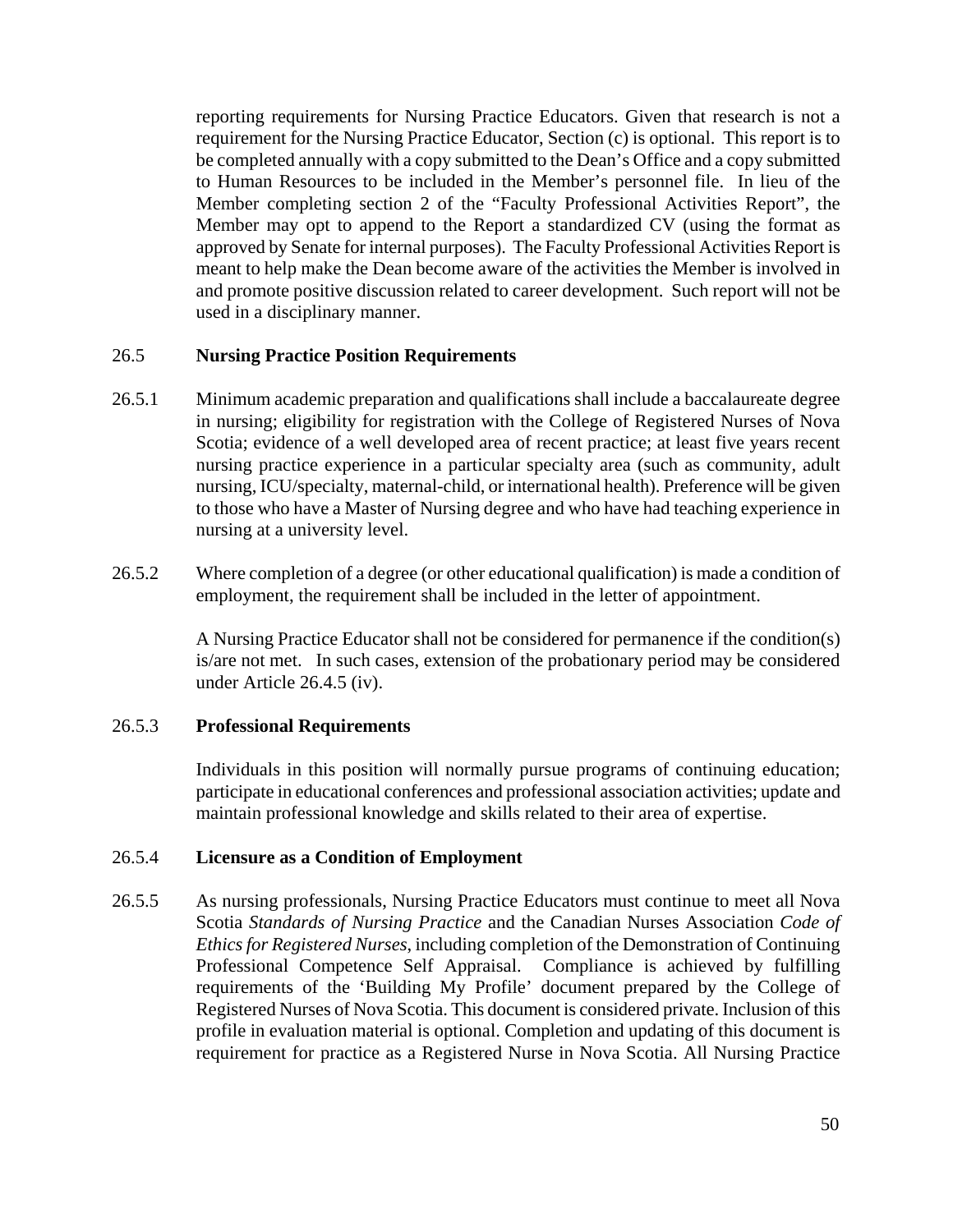Educators must hold a current license to practice as a Registered Nurse.

Evidence of Continuing Professional Competence may be provided by completing the appropriate section of the Professional Activities Report or through submission of the standardized CV. Evidence of continuing professional competence may include:

- a) Evidence of current registration;
- b) Evidence of activities demonstrating currency in professional standards;
- c) Participation in professional activities that support continued competence in area of nursing practice;
- d) Working in a professional capacity outside of CBU, or through nursing practice assignment.
- 26.5.6 Fulfillment of the Nursing Practice Educators' role requires demonstration of the highest standards of nursing practice. A Nursing Practice Educator who is a respondent in any Professional Conduct Review with the College of Registered Nurses of Nova Scotia (CRNNS) is required to notify the Dean of such action and the Dean will determine if suspension from duties is warranted. A suspension shall automatically occur in the event the College suspends, pending investigation, the license to practice. These suspensions shall be with pay.

Where a Professional Conduct Committee of the CRNNS concludes its investigation and imposes a suspension or revocation of the Registered Nurse licensure, it will be grounds for immediate dismissal.

# ARTICLE 27

# 27 **FACULTY TEACHING WORKLOAD**

### 27.1 **Course Determination and Teaching Assignment**

The determination of course offerings shall be the responsibility of the Dean and shall be made in consultation with the relevant Department Chair and the faculty.

- 27.1.1 Teaching assignments shall be the responsibility of the School Dean in consultation with the Department Chair and the faculty. Members' teaching assignments shall normally be made by June 1 for the following fall and winter terms. The following factors may be considered in the determination of teaching assignments:
	- (a) timetable demand and capacity;
	- (b) number of assigned instructional contact hours.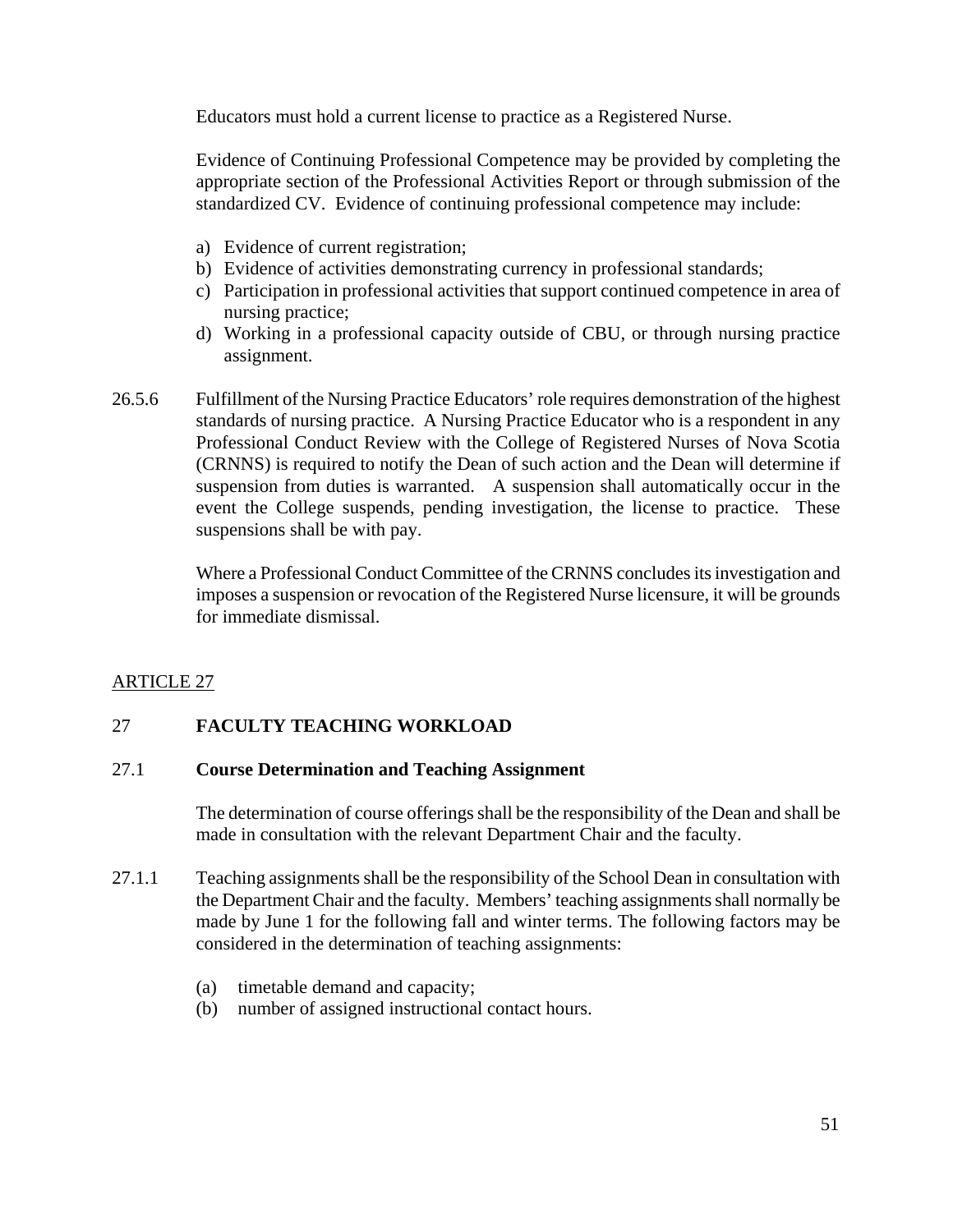- 27.1.2 Work ordinarily only performed by an employee covered by this Agreement shall not be performed by another employee of the University or by a person who is not an employee of the University. Course assignments made pursuant to Articles 17.3, 23.3, and 35.7, and courses taught by externally funded Research Chairs that have a teaching requirement and which have been awarded to non-Members, do not contravene this Article. Cross listed courses within the University may require assignment of teaching duties across the normal lines with another academic bargaining unit.
- 27.2 The following describes the teaching workload component of a faculty Member's overall duties and responsibilities as an employee of the University.

# 27.2.1 **Matters of Time**

Classes will be taught by faculty Members in a daily timetable between the hours of 8:30 a.m. and 9:45 p.m., Monday through Thursday and between the hours of 8:30 a.m. and 4:00 p.m. on Friday, in each week of the Academic Year. Employees are not required to teach more than one 3 credit course or lab per term between the hours of 4:00 p.m. and 9:45 p.m.

- 27.2.1.1 A faculty Member's classes will not be scheduled consecutively on any given day except with his/her consent. Courses will not be considered to be scheduled consecutively provided there is a sixty (60) minute break between each class. For the purposes of this clause, courses scheduled to begin to be taught after 4:00 p.m. on a given day are considered to be consecutively scheduled with courses taught during the first teaching period of the following day.
- 27.2.1.2 Class scheduling shall be arranged throughout the work week so that reasonable time is made available for the faculty Members' research and service activities which time shall equal at least two (2) half days per work week.
- 27.2.1.3 Fall and Winter academic terms, exclusive of Reading Week and the examination periods, will not be more than twelve and one half (12 1/2) weeks each. The Academic Year will not begin before the Monday following Labour Day.

# 27.2.2 **Standard Teaching Load**

The teaching load for each full-time faculty Member shall be 18 course credits per year or the equivalent. No Member shall be required to teach more than nine (9) course credits in any one term, though a Member may teach six (6) course credits in one term and a maximum of twelve (12) course credits in another term. The following are specific examples of loading that would be equivalent:

(a) In science - twelve (12) course credits plus the instruction of a laboratory section requiring faculty instruction and the direction of all other lab sections associated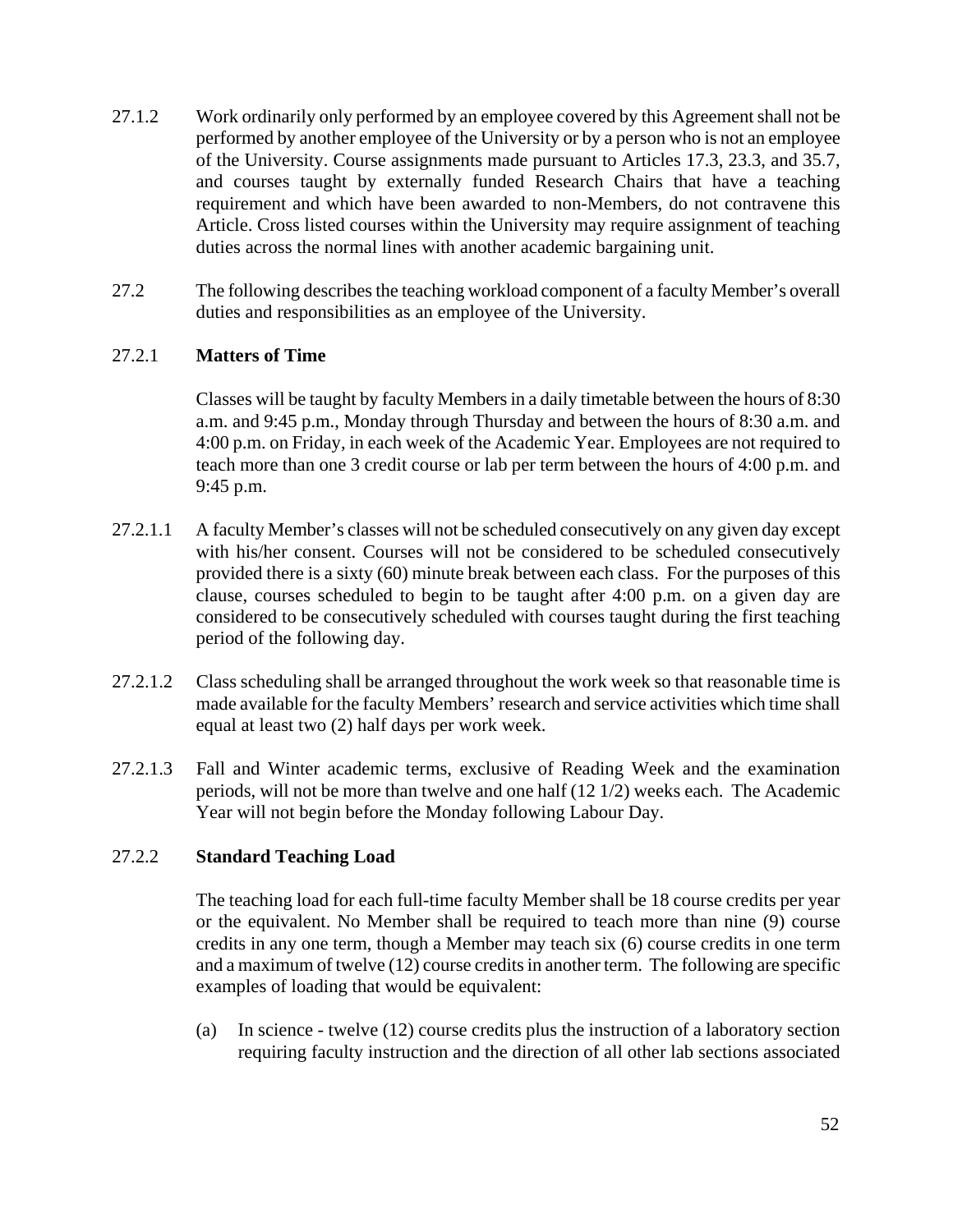with courses being taught, or the teaching of fifteen (15) course credits and the direction of associated labs.

- (b) In mathematics teaching fifteen (15) course credits and the direction of all labs in courses assigned.
- 27.2.2.1 Faculty normally should teach approximately equal loads in both Fall and Winter terms (September – April) unless such faculty Member has been hired with the provision that work assignment during Spring/Summer are to constitute a regular part of his/her teaching load. In such case, faculty normally should teach approximately equal loads in both Spring/Summer and either Fall or Winter terms (as assigned). Provisions related to overload rates will not apply to the teaching load which forms part of the regular assignment for Spring/Summer. This sub-clause defines a Faculty member's normal teaching and non-teaching terms.
- 27.2.2.2 Two faculty Members may be assigned to teach a single course as a team. Such an arrangement will be deemed an approved team teaching assignment if either: (a) the course proposal approved by the Senate explicitly provided that the course would be team taught, or (b) such an arrangement is approved by all Departments involved and by the appropriate School Dean. It is understood that all faculty Members so assigned are expected to be present at all classes of the course. Participation in an approved team-teaching assignment will count toward the teaching load of each participant involved. For purposes of calculating teaching load, the team-taught course will be considered the equivalent of one half six-credit course if taught for one term or a sixcredit course if taught for two terms.
- 27.2.2.3 Where a maximum number of students in a class, including OLCD**,** is established by a consultative process and approved by the Dean, such maxima shall be respected by the Registrar and those in that Office and others with the responsibility for registering students.
- 27.2.2.4 Direction of honors theses, directed studies courses, and tutorials (collectively referred to herein as "courses") shall be offered in consultation between the individual faculty Member, his/her Department, and his/her Dean. Remuneration for such courses shall be 95% of the tuition paid for such courses. This will also apply in situations in which the student drops a course prior to completion and has not paid full tuition. The faculty member will receive 95% of the amount of tuition owed. In cases where there is a valid academic reason critical to a student's(s') program, a Member may be requested to teach up to three (3) students in one course by tutorial and such request shall not be unreasonably refused (this will not prevent a Member agreeing to teach more than three (3) students in the one course). Courses with a compulsory lab component cannot be required as a tutorial.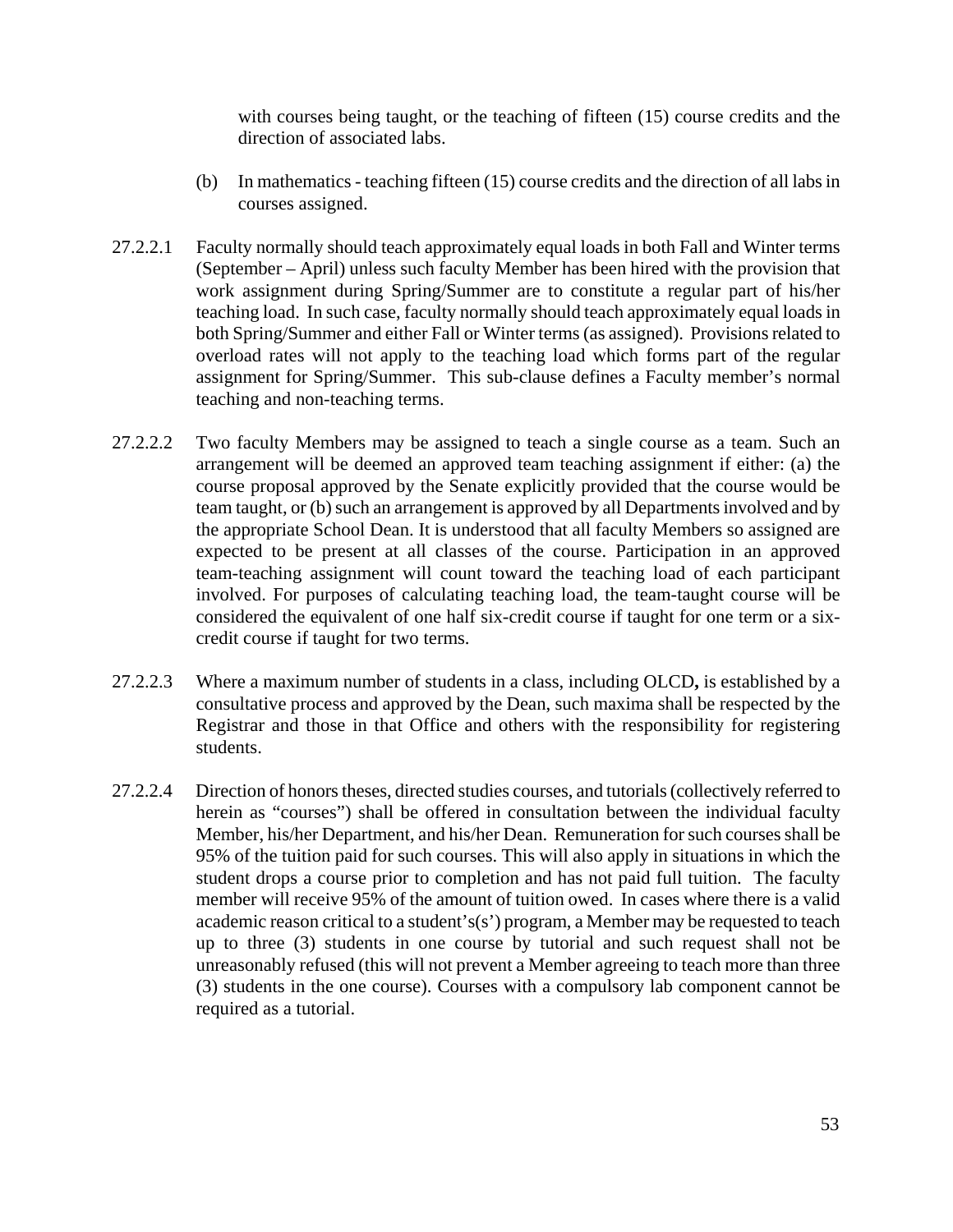27.2.2.5 Subject to 27.2.2.4, no faculty Member shall be obliged to teach more than the standard teaching load.

### 27.2.3 **Teaching Reductions**

- 27.2.3.1 Teaching reductions will be made for Members in the following positions:
	- (a) the Chair of a Department (6 credits over the Academic Year);
	- (b) the President of CBUFA (6 credits over the Academic Year for Faculty, delivery of two (2) lab sections per term or one lab section and one prep per term for Lab Instructors, one (1) assignment from Group B activities in the fall and winter terms for Nursing Practice Educators); and
	- (c) where it is determined by the Dean of Research and the faculty Member's School Dean that such Member is engaged in major research (e.g. holding external research grants awarded from SSHRC, NSERC, CIHR, or comparable body) warranting relief from some of her/his teaching responsibilities (up to 6 credits during the Academic Year).

A research grant applicant who intends to seek this teaching reduction is to make application for such teaching reduction to the Vice-President, Academic and Research with notification forwarded to her/his Department Chair, School Dean and the Dean of Research. When applying for the grant, he/she shall apply for a Release Time Stipend or similar reimbursement of teaching costs whenever possible.

The Employer will conduct an annual review of the above requests for such teaching reduction and a fund will be established with a set quantum which will be re-evaluated on an annual basis.

Requests for teaching reduction are subject to the approval of the Vice-President, Academic and Research and to budgetary and staffing restraints of the University.

For the Chair of PP&T, either a teaching load reduction of three credits or the equivalent stipend will be granted as determined by the Dean in consultation with the member and department.

The Association may purchase additional units of course relief at staff replacement cost for one or more of its members. Course relief will be granted by the Dean/Director of Library Services subject to the department's ability to provide release coverage.

In the case of a Librarian who assumes the position of President of CBUFA, the workload reduction will be equivalent to one day per week.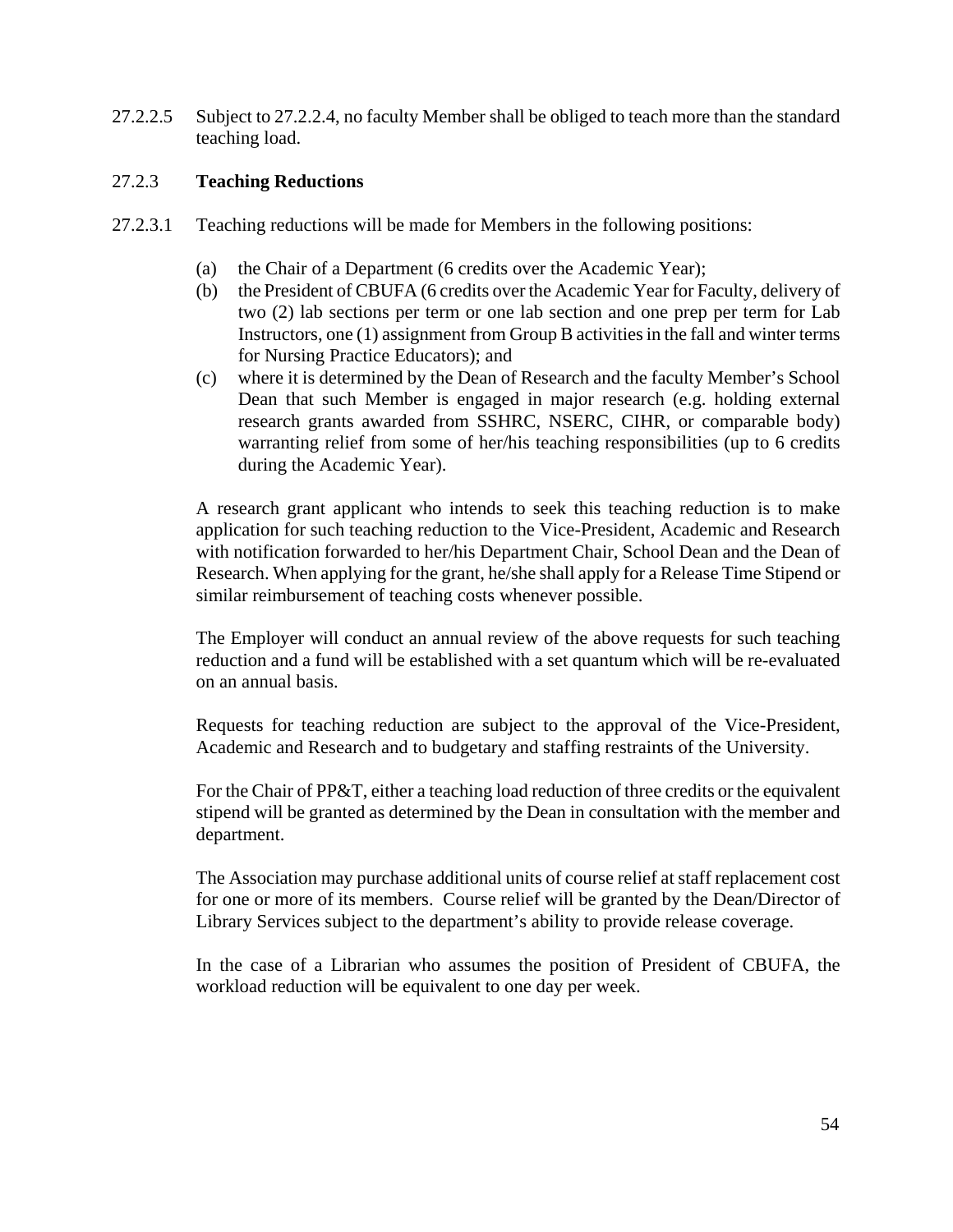Any other teaching reductions shall be as agreed among an individual faculty Member, his/her Department Chair, and his/her School Dean. The Association shall be consulted on any such reduction.

### 27.2.4 **On-Line Course Delivery (Distance)**

- 27.2.4.1 For the purposes of this article, On-line Course Delivery (Distance) (OLCD) refers to the delivery of credit courses through a virtual classroom. OLCD does not refer to classroom teaching off campus. Nor does it refer to on-campus teaching that utilizes some of the same electronic means of delivery used by OLCD courses, for example:
	- (a) Videoconferencing or live streaming video;
	- (b) Podcasts, blogs, etc;
	- (c) CD ROMs, DVDs, or other digital storage formats;
	- (d) WWW content, including websites specifically designed for a course and webbased pedagogical tools such as WebCT or Moodle;
	- (e) Email and evolving means of on-line social-networking.

Such means of delivery are used by OLCD courses as a substitute for the face-to-face interaction between students and faculty in a traditional classroom.

- 27.2.4.2 Courses with OLCD shall not be assigned without the consent of the Member and her/his Department unless such member was hired with the provision that OLCD comprised the regular teaching workload. In cases where consent is required, such consent shall not be unreasonably withheld. Assignment of OLCD courses will take into consideration factors such as the desires of Members, their familiarity with the required technology, and due regard for course content and pedagogy. When a Faculty Member teaches such a course, it shall constitute part of the Faculty Member's normal workload or overload teaching assignment in accordance with Articles 27.2.2 and 27.2.5. This may include distance courses in accordance with Article 27.2.6.
- 27.2.4.3 A demonstrable significant increase in work arising from the development of OLCD will be recognized with financial remuneration or course relief, as determined before the work is undertaken.
- 27.2.4.4 No faculty Member shall be obligated to teach a single course section combining one section of classroom delivery and one section of OLCD.
- 27.2.4.5 Members using OLCD in accordance with Article 27.2.4.2 will have appropriate professional development and technical support (within the fiscal limitations of the University) made available at no cost to the Member. Furthermore, the Member shall be notified of the resources available to him/her, associated with the course, before he/she agrees to teach the course.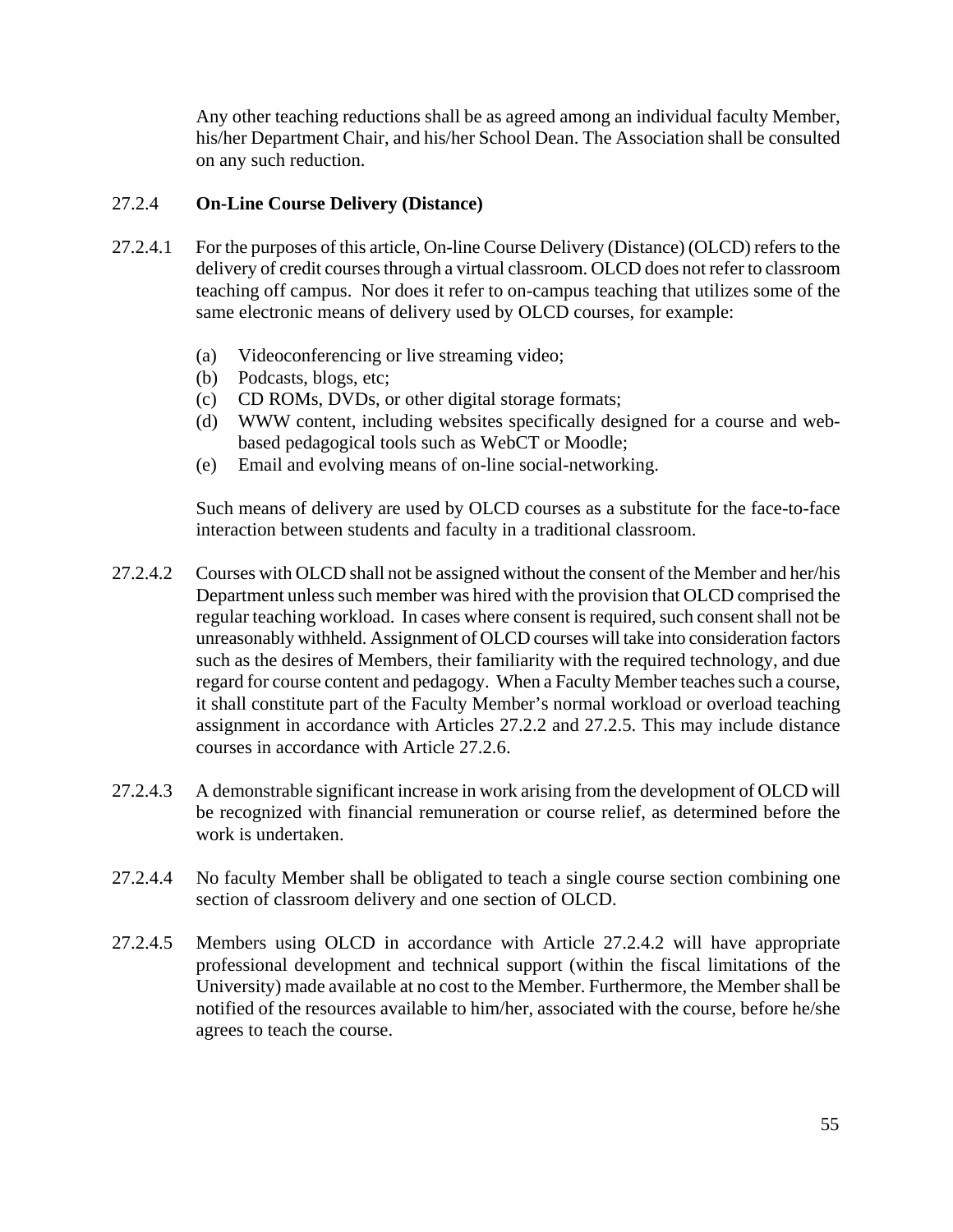- 27.2.4.6 Courses offered by means of OLCD and not developed at CBU must follow regular institutional procedures for courses/programs approval prescribed by Senate and by the Board of Governors.
- 27.2.4.7 Without limiting the application of other relevant Articles of this Agreement, Articles 12 and 40 shall apply to courses offered by Members using OLCD.

### 27.2.5 **Overloads and Spring/Summer (Non-Teaching Term)**

- 27.2.5.1 In those situations where a course must be offered and staffed on an overload basis because of reasons such as:
	- (a) a sudden surge in enrolment or other similar factor affecting course offerings;
	- (b) the sudden illness or incapacity of a faculty Member;
	- (c) the need to reallocate courses due to leaves (see Article 32 Professional Development);

a faculty Member may teach up to one and one half six (6) credit course as overload during their normal teaching terms and in their non-teaching term. All overloads and courses taught during the Faculty Member's non-teaching term are subject to the approval of the relevant School Dean following consultation with the relevant Department. Distance Course offerings are also subject to approval of the relevant School Dean following consultation with the relevant Department. A member must obtain approval from his Department Chair and Dean prior to accepting an overload outside his/her own Department.

- 27.2.5.2 Courses taught by a Member in his/her non-teaching terms, for which a stipend is owed, are subject to sufficient enrollment.
- 27.2.5.3 It shall be determined by the respective School Dean, in consultation with the Registrar, by the end of the second day of class in Spring or Summer courses whether enrolment is sufficient for the class to be offered. In the event that, due to insufficient enrolment, a Spring or Summer course is cancelled during this period, the faculty Member and/or Laboratory Instructor shall be compensated for  $1/12^{th}$  of the stipend for such a course or lab as provided in Article 43.
- 27.2.5.4 Spring or Summer courses which have insufficient enrolment may be offered as a tutorial. Faculty Members teaching such tutorial classes shall receive 95% of the tuition paid by each student. The respective School Dean, in consultation with the Registrar, must approve such a tutorial offering.
- 27.2.5.5 No faculty Member shall be obligated to teach either an overload or a course during their non-teaching term.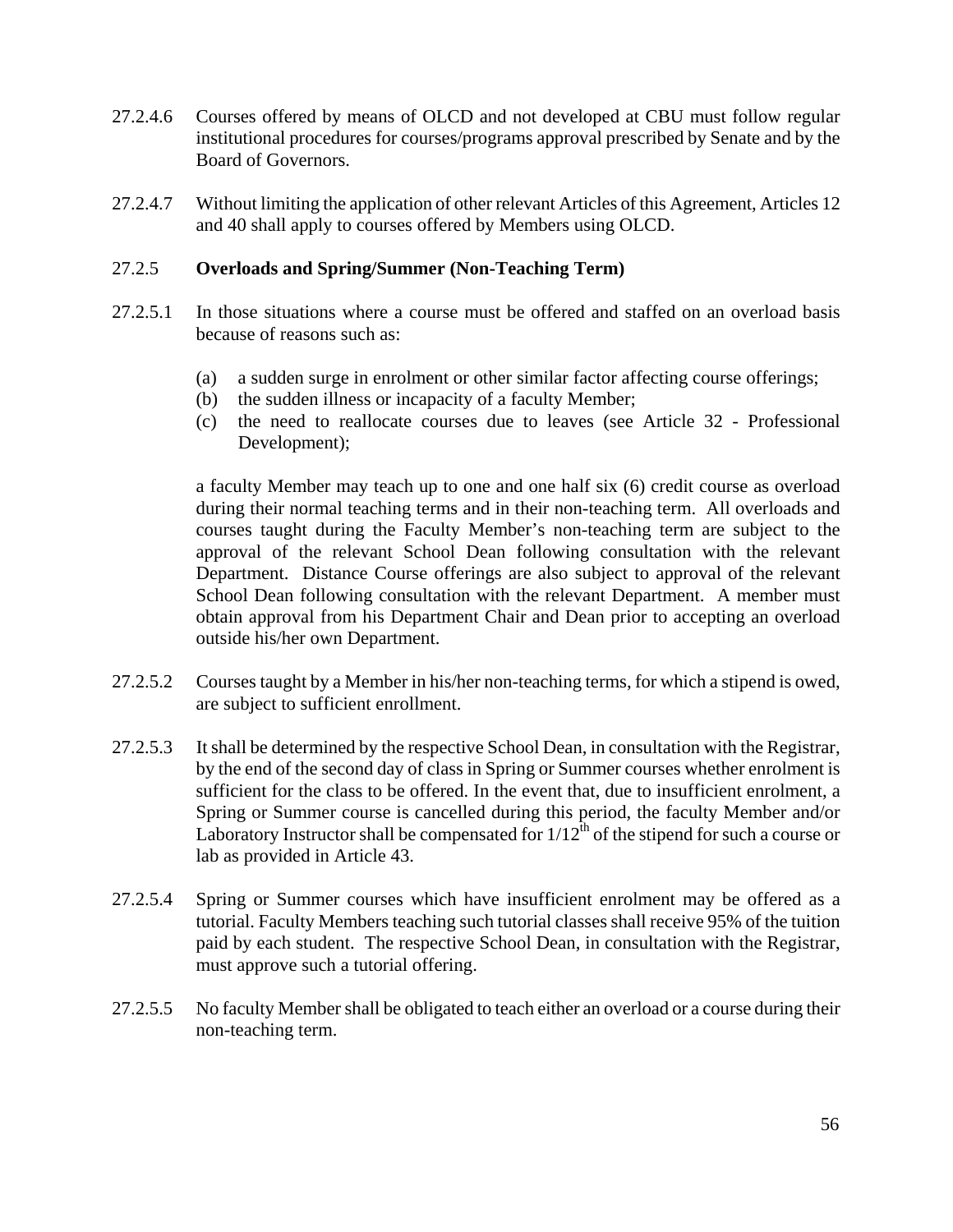- 27.2.5.6 All overloads and Spring/Summer session courses must be offered first to qualified fulltime faculty Members. In the event that no full-time Member is willing to teach such a course, the person hired to teach it must be qualified and approved by the Department in which the course is being offered.
- 27.2.5.7 Remuneration for overloads and Spring/Summer courses shall be as provided in Article 43.

### 27.2.6 **Distance-Related Delivery**

- 27.2.6.1 For purposes of this article distance-related delivery refers to credit courses developed for and/or delivered to a student clientele predominantly "at-a-distance", that is, where the instruction is received outside the CBU campus classrooms and laboratories. These courses may include OLCD courses, independent print based courses or a combination thereof.
- 27.2.6.2 Distance-related credit courses may be taught as part of regular load or overload. Distance related courses shall not be assigned without a Member's and her/his Department's consent unless such member was hired with the provision that distance delivery was to be part of the regular teaching workload. In such cases where consent is required, such consent shall not be unreasonably withheld.

Distance-related credit courses assigned and/or agreed to as overload do not fall within the maximum overload limits set per faculty member for regular courses, i.e. 9 course credits overload from September to April (Article 27.2.5.1) and 9 credits overload May to August (Article 27.2.5.2).

- 27.2.6.3 Approval for new distance-related courses/programs follows regular institutional procedures for credit course/program approval prescribed by Senate and by the Board of Governors.
- 27.2.6.4 Departments, under the respective Dean(s), are responsible for quality assessment issues with regard to curriculum and course delivery for distance-related courses. Regular Departmental process for vetting and approving all candidates for the teaching of distance-related courses apply. Distance related courses not developed at CBU must follow regular institutional procedures for course /program approval prescribed by Senate and by the Board of Governors.
- 27.2.6.5 If no current institutional department encompasses the area of specialization of a course/program, provisions for a structure to handle departmental issues will be proposed for approval by Senate and the Board of Governors.
- 27.2.6.6 Expenses recoverable from the Employer include, but are not limited to, mailing, travel, meals and accommodation, telephone costs, special materials; the agreement on the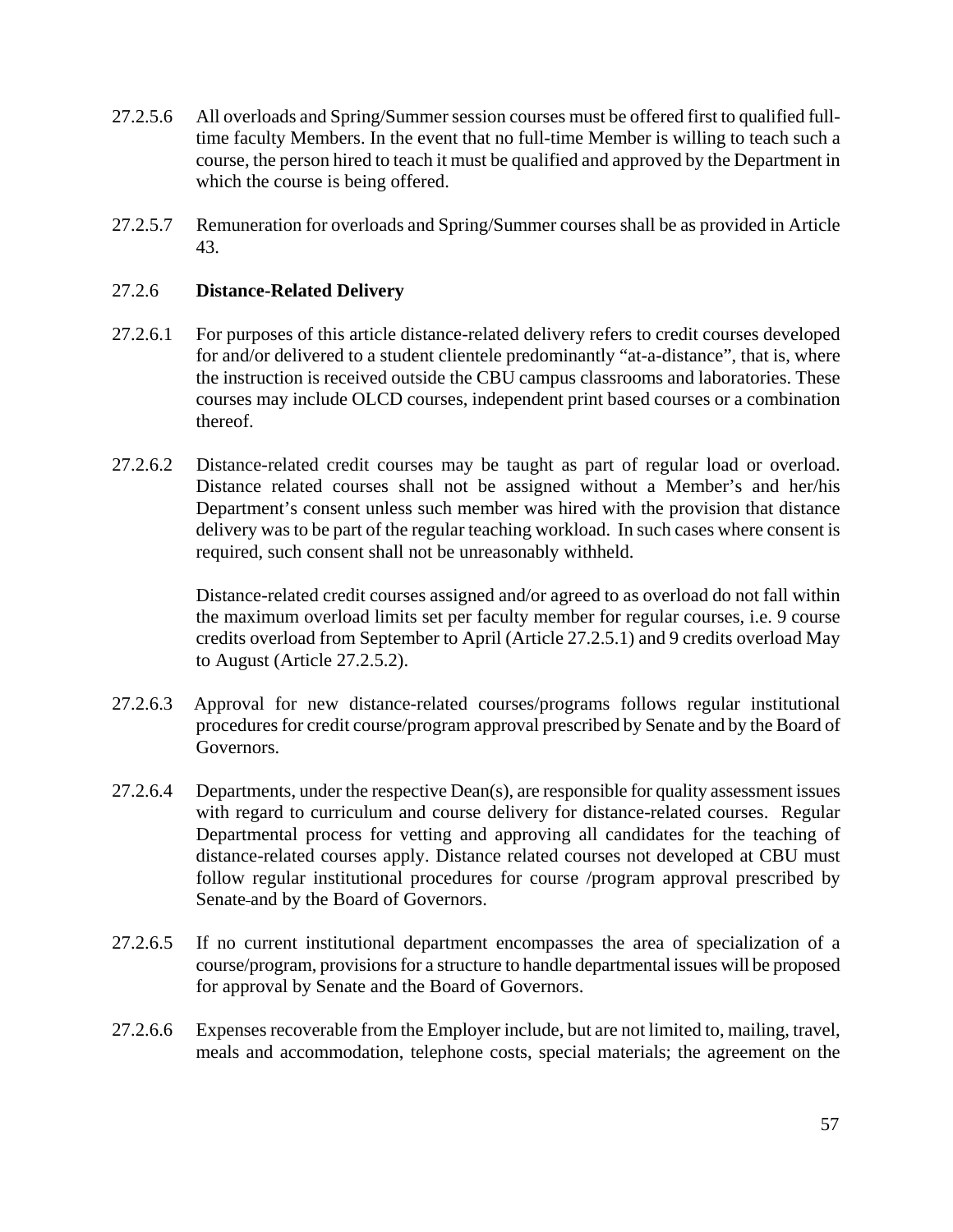recovery of these and other related costs will be determined by the Member with the Dean(s) at the time of course assignment.

- 27.2.6.7 No faculty Member shall be obligated to teach a single course section combining one section of classroom delivery and one section of distance delivery.
- 27.2.6.8 Without limiting the application of other relevant Articles of this Agreement, Articles 12 and 40 shall apply to courses offered by Members using distance-related delivery.

### 27.2.7 **Student Advising**

- 27.2.7.1 It is understood that a Member's responsibilities as a teacher extend beyond the classroom and include student advising, academic counseling, supervision of tests and examinations, evaluation of student performance, and grading.
- 27.2.7.2 A full-time faculty Member shall set aside at least five (5) hours a week in his/her office for student advising and consultation. The hours of availability shall either be posted on the faculty Member's office door and/or be contained on the course syllabi handed out to students.
- 27.2.7.3 Unless there are extenuating circumstances**,** Faculty Members shall comply, with the deadlines and procedures established by Senate for reporting the grades of their students. If a faculty Member is unable to meet these deadlines or comply with these procedures, within 24 hours of the deadlines, they shall notify, in advance and in writing wherever practicable, their Department Chair and Dean stating the nature of the extenuating circumstances and propose a plan for reporting grades.
- 27.3 The Association will promote to its membership the importance of participating in recruiting initiatives, both internal and external. The Association will recommend that its Members participate in recruiting initiatives that arise from time-to-time including, but not limited to, "CBU for a Day", "Open House", and contributing to regular publications.

# ARTICLE 28

# 28 **PROFESSIONAL LIBRARIAN WORKLOAD**

- 28.1 Consistent with existing practice and the primary role of professional Librarian Members to support the academic and related programs of the University, the following describes Librarian Members' normal work load.
- 28.2 All Librarian Members are responsible for the provision of information services (which includes reference) and for collections development. In addition, individual Librarian Members will be responsible for other duties including supervisory and administrative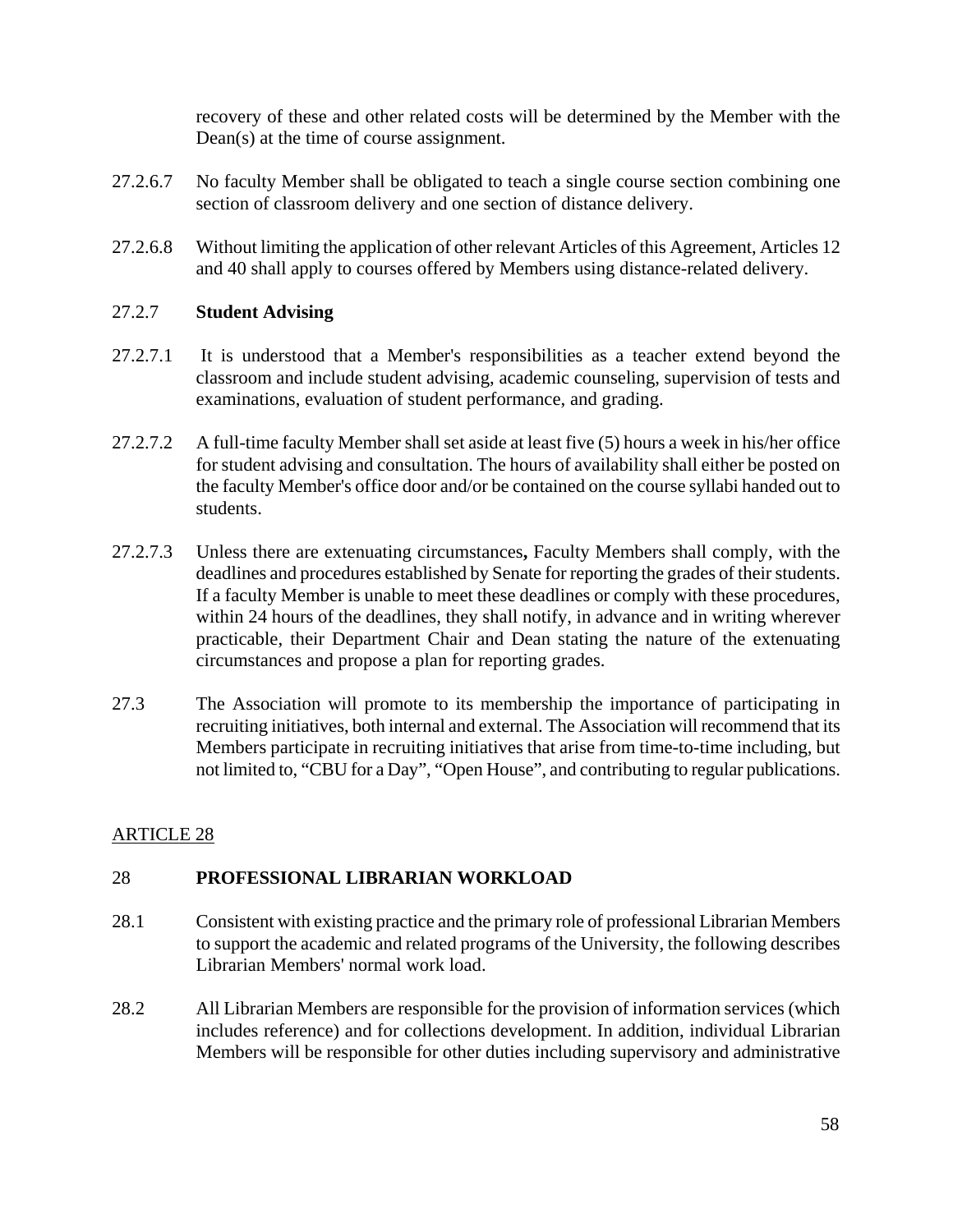responsibilities as delegated by the Director of Library Services, technical services, and other duties related to the organization and dissemination of information resources held within the University Library or accessed by it.

- 28.3 In recognition of the fact that Librarian Members are partners with faculty Members in contributing to the scholarly and intellectual functions of the University, Librarian Members shall participate in the University community and the external community through such activities as membership on committees, research activities, professional and community service as specified in Article 34.
- 28.4 In particular, Librarians, as information professionals in a university setting, face a unique challenge in increasing the access of patrons to changing sources of information. It is the responsibility of each Librarian to self-identify their professional, personal skills and knowledge needed for current and anticipated responsibilities; to continuously assess their skills, aptitudes and knowledge; and to identify personal learning strategies that anticipates and complements the evolving information needs of CBU and our community.

Accountability for one's professional activities can be expressed in many ways. However, better understanding of professional activities is achieved through a minimum of common denominators in the reporting mechanisms.

Each Librarian Member shall complete, on an annual basis prior to June 1, a Librarian Professional Activities Report (Appendix D), or provide a letter detailing what the candidate has accomplished in the areas of academic qualifications, performance of her/his Librarian duties and responsibilities, scholarly activity, professional development, and University, professional, and community service, together with any supporting documentation. The Activities Report will be submitted to the Director of Library Services and a copy to Human Resources to be included in the Member's personnel file. An annual review will conducted by the Director of Library Services.

 For the first Annual Review, the Librarian Member may choose to document accomplishments within the previous five (5) years, or choose to concentrate on accomplishments in a longer or shorter period. For subsequent Annual Reviews, activities within the last year will be reviewed.

- 28.5 Duties shall be assigned by the Director of Library Services in collaboration with the Librarian Members.
- 28.6 Only those Members of the bargaining unit holding graduate degrees in Library and Information Science (or equivalent) shall perform the duties assigned to Librarian Members. However, it is agreed that other Library employees who are qualified by virtue of their education and/or training, may, under the general supervision of Librarian Members, perform reference service duties otherwise carried out by Librarian Members.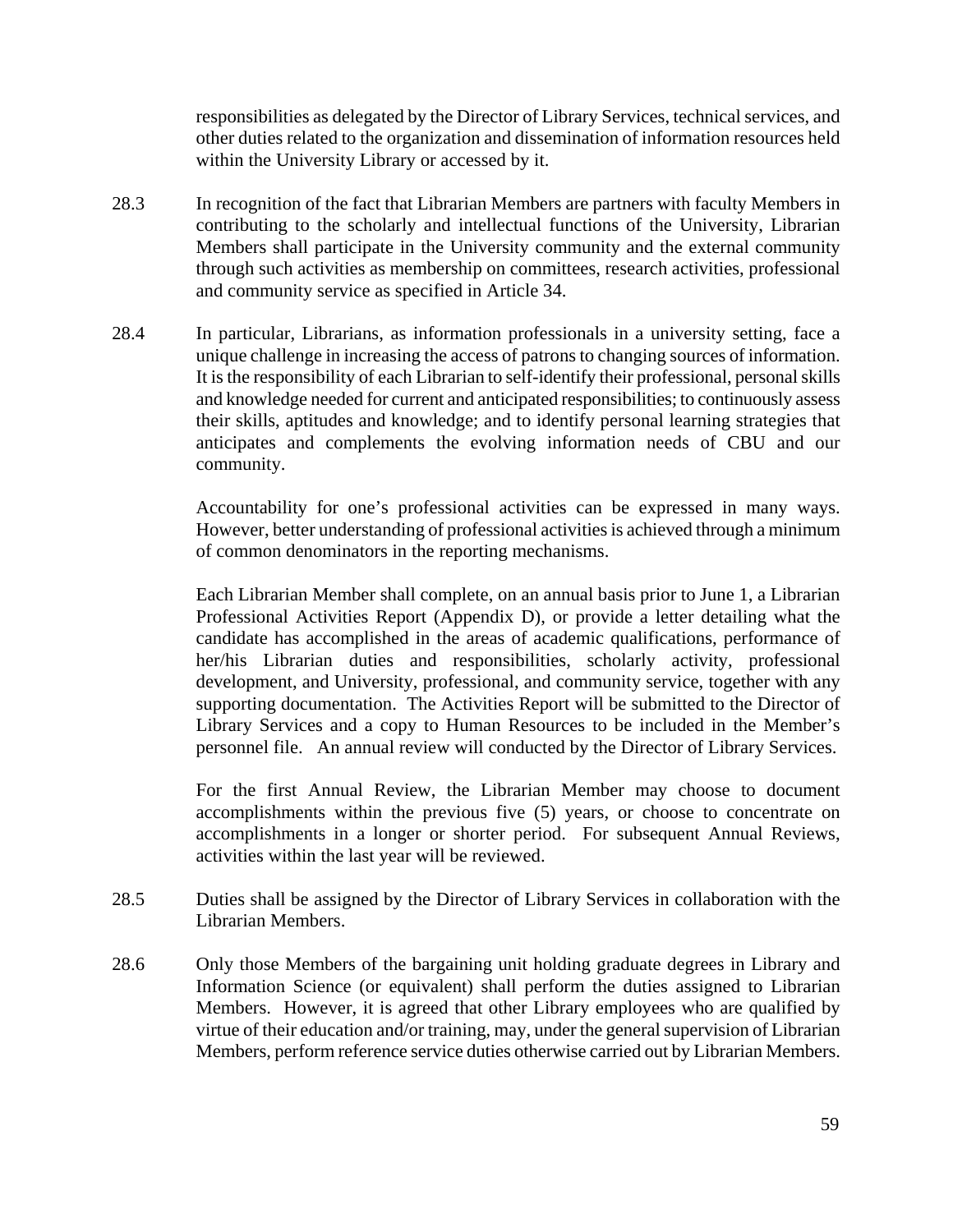### 28.7 **Hours of Work and Reference Desk Scheduling**

 A Librarian Member's regular work week shall be thirty-two and a half (32.5) hours worked.

- 28.8 The duties of professional librarians include both providing information services to library users and the necessary technical services to make this provision of information possible. Reference desk hours will be governed according to student and faculty requirements, and the operational needs of the university library. The Director of Library Services will determine shifts to be covered by Librarians and qualified Library employees (as in Article 28.6) will assist the Librarians in providing coverage.
- 28.9 The normal daily work shift shall be seven and a half (7.5) consecutive hours, inclusive of a meal period. During those times in the calendar year when classes are scheduled, the schedule shall include one (1) evening shift per week of no greater than six (6) consecutive hours worked, which shift shall end not later than 10:00 p.m. In addition, during that same period of the year, each Librarian Member shall work one (1) weekend reference desk shift of five (5) consecutive hours worked, every four (4) weeks. These shifts shall be compensated as follows: one (1) weekend shift shall be equivalent to one (1) day's release time which shall normally be scheduled for the following Friday. One holiday shift shall be the equivalent to one and one-half (1.5) day's release time.

 Where a member may be required to work a second weekend shift, the scheduling shall be carried out in a collegial manner by the Director of Library Services and the Librarians. In the event that a solution cannot be reached, the Director of Library Services shall assign shifts in an equitable manner. Compensation for second or further weekend shifts shall be equivalent to one day's release time and a shift differential of \$25.00.

28.10 The Director of Library Services shall collaborate with Librarian Members and the President of the Association if any variance in the above clauses is sought.

### 28.11 **Annual Vacation**

- 28.11.1 The vacation year for Librarian Members is from 1 April in one year through 31 March in the next following year. Vacations which are earned in one vacation year shall be taken in the next vacation year. Librarian Members shall receive in each vacation year, 20 work days vacation, 25 work days for Librarian Members who have completed fifteen (15) years service at the University, during which time regular pay and benefits shall continue.
- 28.11.2 In the first year of their employment new Librarian Members shall receive such vacation pro-rated based on the amount of service given in the preceding vacation year, e.g. a new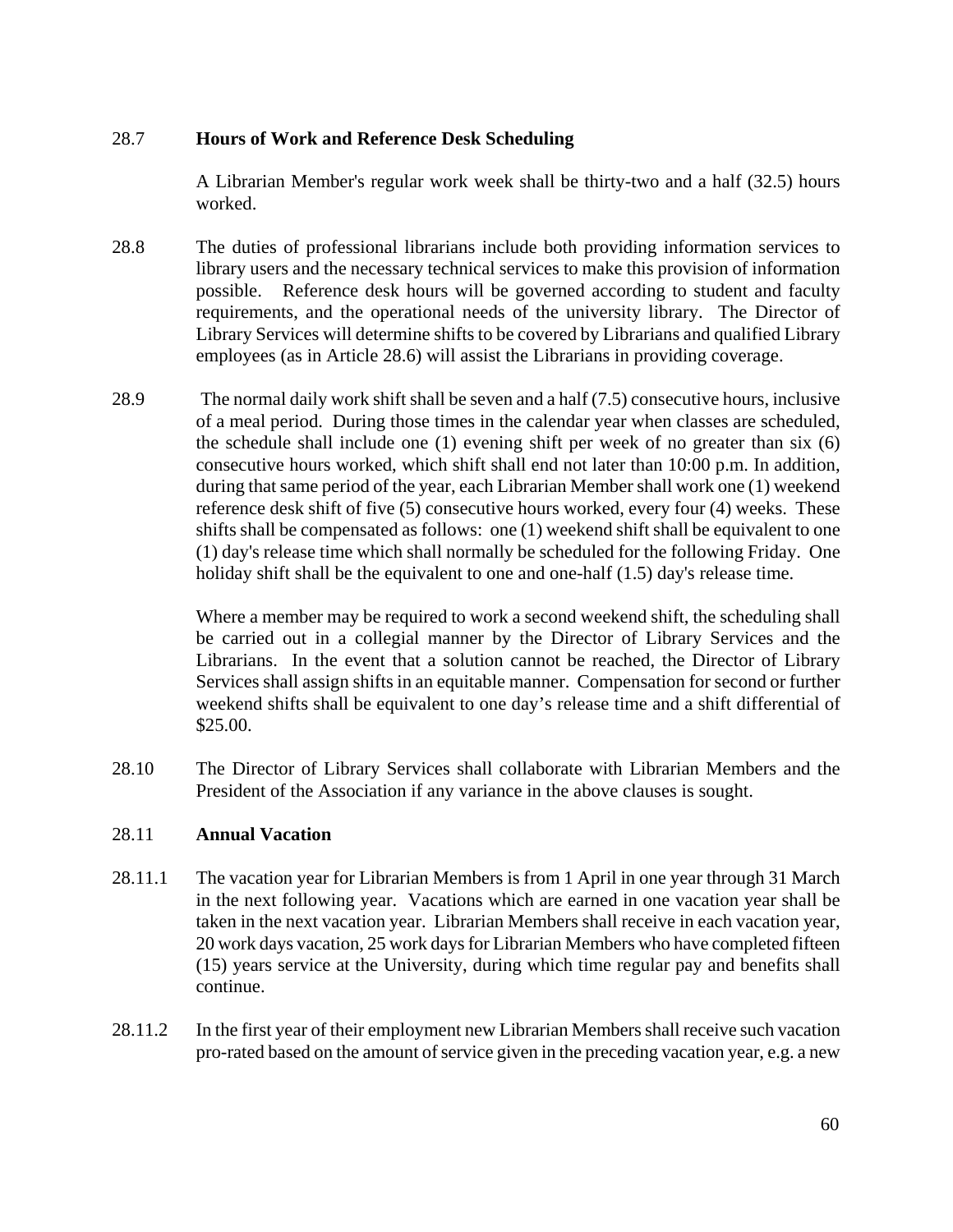Librarian Member who is hired on 1 January in a year shall be entitled to receive in the vacation year beginning that 1 April, one work week's (5 work days) vacation having worked one quarter (1/4) of the preceding vacation year.

28.11.3 A Librarian Member, upon separation from the Employer, shall compensate the Employer for vacation taken but to which he/she was not entitled. Likewise, the Employer will compensate such Member for any earned but unused vacation to the date of separation.

### 28.12 **University Holidays and Library Closures**

Paid University holidays include:

- (a) New Year's Day
- (b) Good Friday
- (c) Easter Monday
- (d) Victoria Day
- (e) Canada Day
- (f) Civic Holiday (first Monday in August)
- (g) Labour Day
- (h) Thanksgiving Day
- (i) Remembrance Day
- (j) December 25
- (k) December 26

A Member working any of the above holidays will receive, in addition to her/his regular pay, one and one half (1.5) days paid release time to be taken when scheduling reasonably permits.

28.13 Librarian Members shall receive 2.5 days paid release time during the Christmas break and 2.5 days paid release time for the Study Break, all of such release time to be taken when scheduling reasonably permits.

# ARTICLE 29

# 29 **LABORATORY INSTRUCTOR WORKLOAD**

29.1 Consistent with existing practice, and the primary role of Lab Instructor Members, to provide laboratory instruction and related duties as are more particularly specified in clauses 25.1.2 and 25.1.2.1 of Article 25 (Laboratory Instructor Appointments), the following describes their normal workload.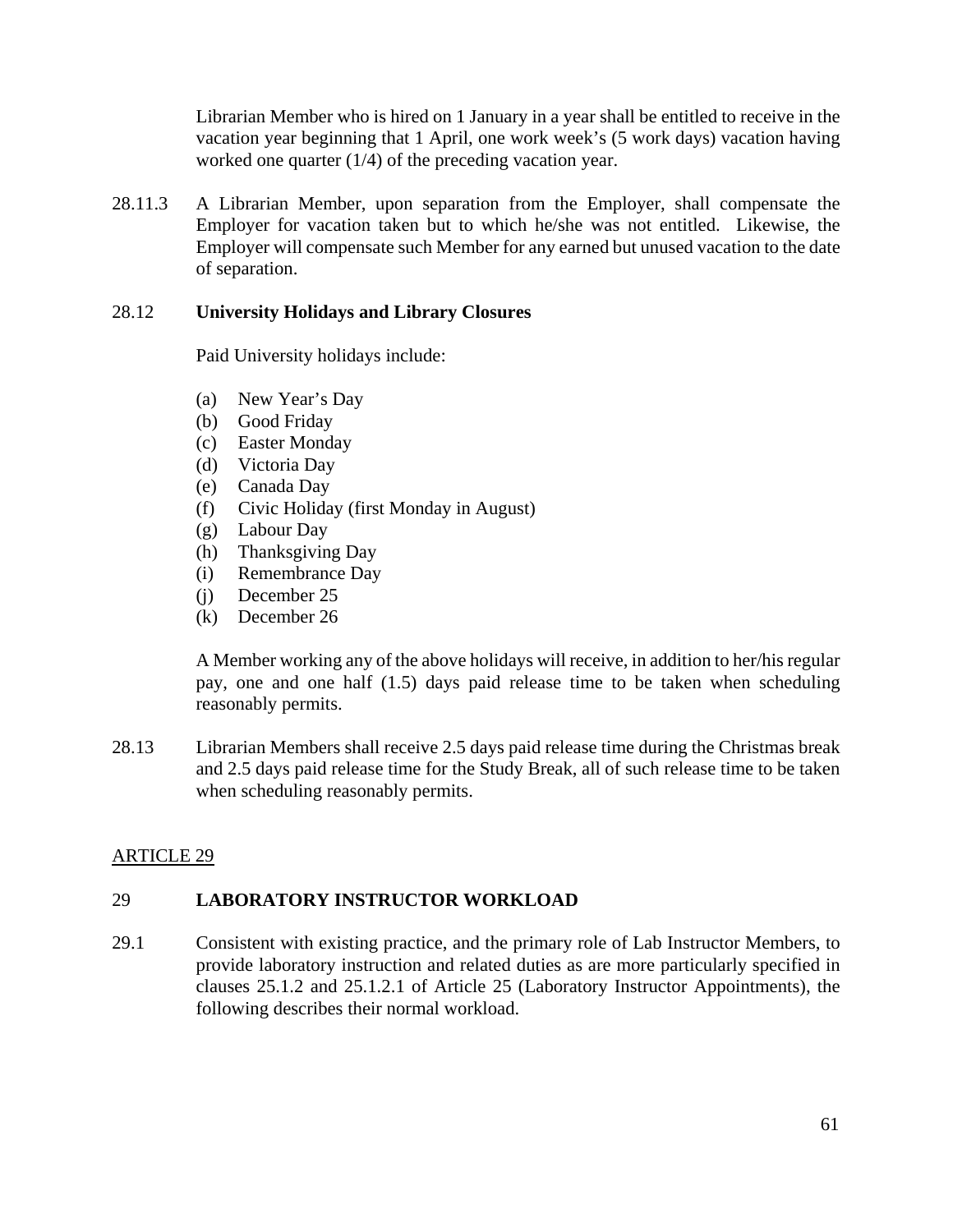- 29.2 A Lab Instructor's regular work week shall be Monday through Friday, both days inclusive.
- 29.3 A Lab Instructor's daily teaching contact hours shall normally be contained within a continuous eight (8) hour period including one hour for lunch. A Lab Instructor's teaching load will not be scheduled consecutively on any given day except with his/her consent. Labs separated by more than sixty (60) minutes will not be considered consecutive. For the purposes of this clause, labs/courses scheduled to be taught after 4:30 p.m. on a given day are considered to be consecutively scheduled with labs/courses taught during the first period of the following day.
- 29.4 The normal instruction year for Lab Instructors shall be between September 1 and April 30, both dates inclusive. Any instruction performed between May 1 and August 31 shall be compensated as overload in accordance with Article 43.5.
- 29.5 While Lab Instructors have no required laboratory instruction duties during the period from May 1 through August 31, they shall, however, be required to perform other noninstruction duties during the work days and weeks in that period except for a vacation period of 20 working days and for Members who have completed fifteen (15) years of service, 25 working days to be taken in that period at a time mutually arranged between the Lab Instructor and his/her Dean or Department Chair.
- 29.6 The number of Lab Instructor instructional contact hours and laboratory preparations will vary depending upon the particular discipline and laboratory instruction needs in any given semester. The normal number of contact hours for a Lab Instructor in a work week will be as follows:

Eighteen (18) hours with one distinct preparation; Fifteen (15) hours with two distinct preparations; Twelve (12) hours with three distinct preparations.

Preparation by a member for multiple laboratory sections for the same course in a given academic term shall be counted as one (1) distinct preparation.

The actual number of contact hours may be less for a given Lab Instructor where his/her instructional or related duties and responsibilities are agreed by the Employer to be equivalent to the normal number of contact hours, such reductions requiring the approval of the Member's Dean following consultation with the appropriate Department(s). It is also acknowledged that preparation of chemicals and/or correcting of laboratory and related assignments are included in the Lab Instructor's time commitments in performing his/her job.

29.7 If a Lab Instructor has appropriate qualifications, he/she may be given an assignment that includes course delivery in the classroom and evaluation of students. The assignment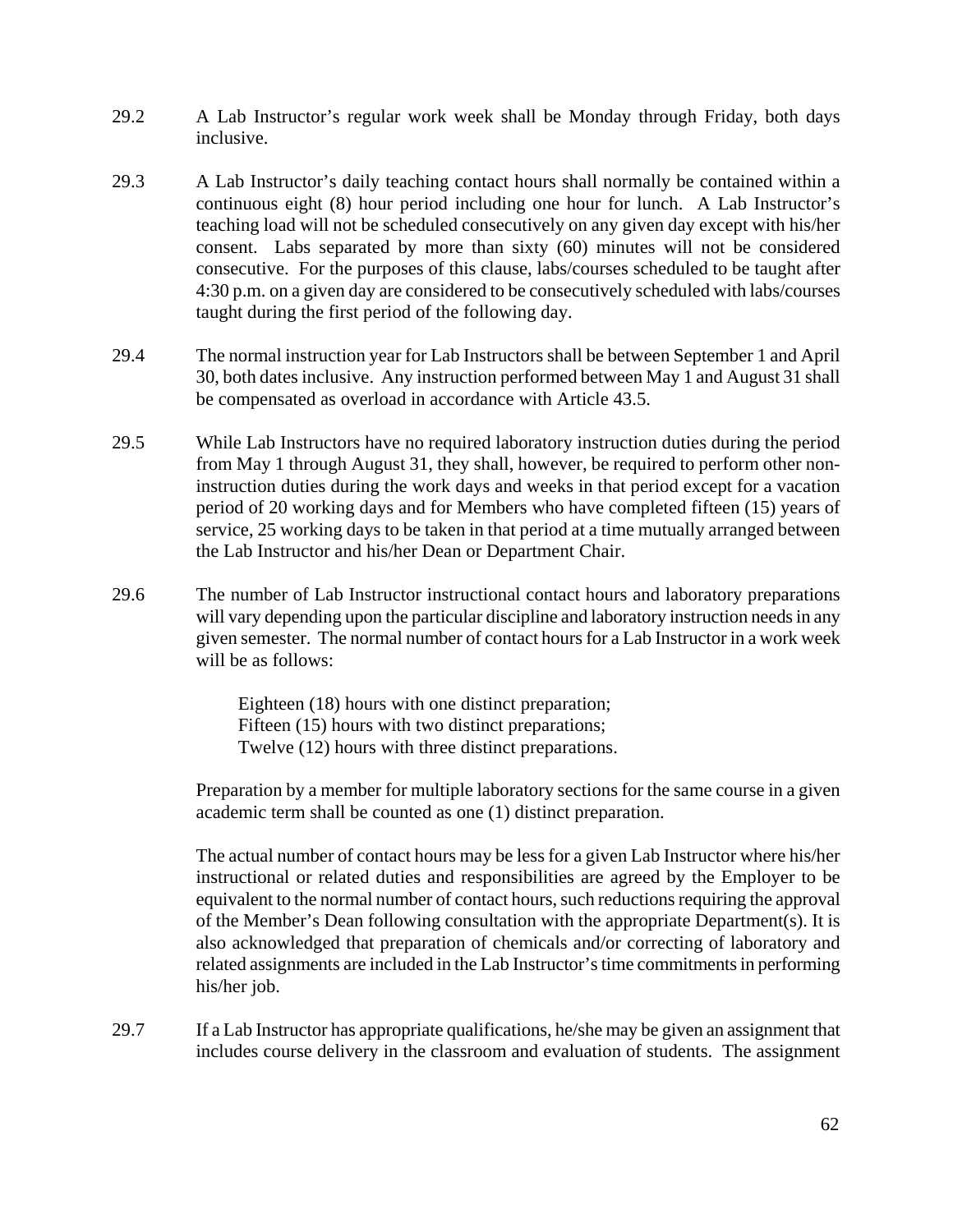will normally be a class at the introductory level. Each assignment shall count towards the Lab Instructor's instructional contact hours in a work week as three (3) hours and a distinct preparation as in Article 29.6.

### ARTICLE 30

### 30 **NURSING PRACTICE EDUCATOR RESPONSIBILITIES AND WORKLOAD**

#### 30.1 **Position Scope**

 Key responsibilities for Nursing Practice Educators include planning, implementing and evaluating learning experiences for nursing students in classroom and nursing practice settings (on campus or off, such as hospitals, on-campus nursing practice setting or other health care settings), service to the University, community and/or profession. As Registered Nurses, Nursing Practice Educators promote excellence in students' nursing practice through exhibiting and fostering consistent, safe, effective and ethical practice by providing students opportunities to recognize and reflect on their nursing practice experiences, and discussing those experiences with others. In addition, Nursing Practice Educators are expected to investigate new opportunities for nursing practice, collaborate with other health care providers/professionals, as well as potential and actual clients/patients.

- 30.2 Nursing Practice Educators responsibilities may include:
	- a) Nursing practice development, organization, supervision and evaluation;
	- b) Classroom teaching;
	- c) Service and Program Support;
	- d) Maintaining nursing practice competence.

### 30.3 **Teaching Workload**

30.3.1 Workload for Nursing Practice Educators includes a combination from the following groupings:

| Group A Activities | (a) 12 hour supervised nursing practice in acute care<br>(b) 12 hour preceptored nursing practice in acute care                                                                                             |
|--------------------|-------------------------------------------------------------------------------------------------------------------------------------------------------------------------------------------------------------|
| Group B Activities | (a) 2 laboratory assignments totaling 3 hours weekly<br>(b) 12 hour preceptored community nursing practice<br>(c) Class totaling 3 hours weekly<br>(d) 5 hour supervised nursing practice in long term care |
| Group C Activities | (a) Supervised intersession nursing practice                                                                                                                                                                |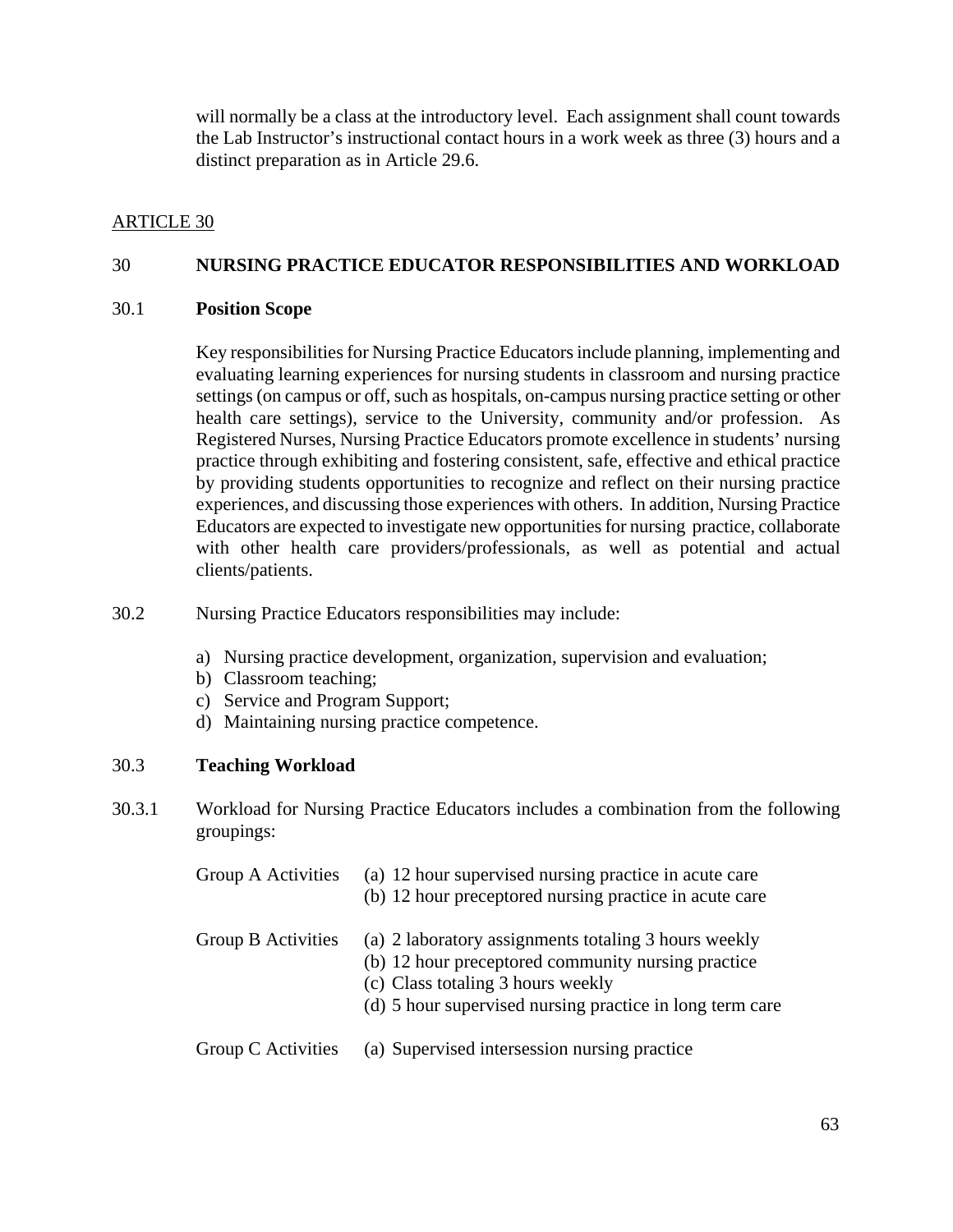### (b) Coordination of intersession, co-op program, WHIMIS training, immunization and CPR monitoring.

Where hours are noted, it refers to "per week".

The standard teaching workload for full-time Nursing Practice Educators shall include:

One (1) assignment from Group A and one (1) assignment from Group B for each fall and winter term, and one  $(1)$  assignment from Group C for the spring term. In the event that an Nursing Practice Educator agrees to two (2) assignments from Group A in one term (either fall or winter), there will be a reduction in workload from Group B in the following fall or winter term unless there is a mutual agreement for some other arrangement. A double assignment from Group A Activities can occur only once during a fall/winter term.

- 30.3.2 In the nursing practice setting where Members directly supervise students, the ratio of Member to student shall normally not exceed 1:7. In the acute nursing practice setting where Members are supervising preceptored students, the ratio of Member to student shall not normally exceed 1:10. In the community nursing practice setting where Members are supervising preceptored students, the ratio of Member to student shall not normally exceed 1:14. Only in exceptional circumstances, such as illness or emergency, will the Member be requested to supervise additional students with a revised nursing practice assignment. Such request shall not be unreasonably made or unreasonably denied.
- 30.3.3 Nursing Practice Development, Organization, Supervision and Evaluation:

Teaching workload as noted in Article 30.3 includes nursing practice development, organization, supervision and evaluation. The related duties that follow may involve consultation and collaboration with Faculty Members or other Nursing Practice Educators who deliver the course. Such duties may overlap with responsibilities also assumed by Nursing Faculty.

- (a) Review the theoretical underpinnings of the associated course to facilitate bridging theory to practice.
- (b) Explore new assessment tools for nursing practice.
- (c) Supervision of Advanced Majors students, student projects and co-supervision of Honours student projects.
- (d) In conjunction with the course professor, participate in the development of student orientation packages for nursing practice.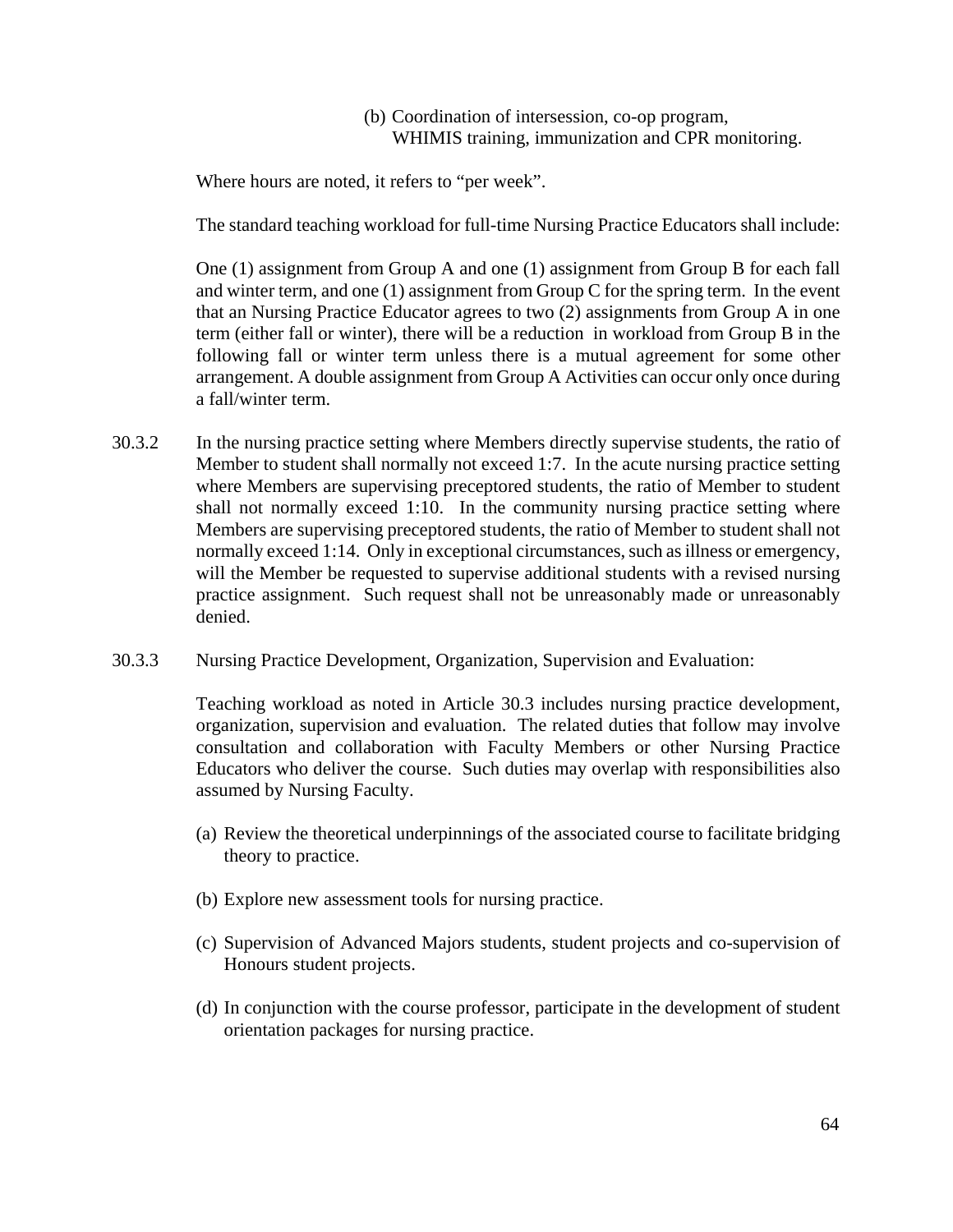- (e) Orientate students to specific nursing practice areas.
- (f) Prepare post/pre conference activities.
- (g) Collaborate with health care providers to determine appropriate student: client assignments.
- (h) Consult with preceptors in the nursing practice areas.
- (i) Collaborate with the course instructor to coordinate/develop nursing practice assignments, develop nursing practice models, procure nursing practice placements and other activities related to the practice environment.
- (j) Supervise students in nursing practice settings and ensure that students know and follow acceptable standards of practice for their educational level.
- (k) Prepare students for nursing practice sessions, including patient chart review and assignment and maintenance of nursing practice settings.
- (l) Research activities associated with specific assigned clients (such as illness, medications, treatments, etc).
- (m)Provide necessary supervision and testing during nursing practice sessions, including any pre-practice lectures and preparation of materials as required.
- (n) Student evaluation and grading, including providing individual student assessments on performance and assignments and maintaining records.
- (o) Conduct student counseling sessions (individual or group) including the scheduling of office hours for student appointments, and participate in student academic advising.
- (p) Report to Nursing Practice Committee and participate in specific procedures set out by the Committee as needed.
- (q) Explore potential nursing practice placement opportunities and coordinate activities related to agreements with said placement areas.
- (r) Coordinate nursing practice placements.
- (s) Develop rotation schedules and review with students.
- (t) Develop student orientation packages for nursing practice.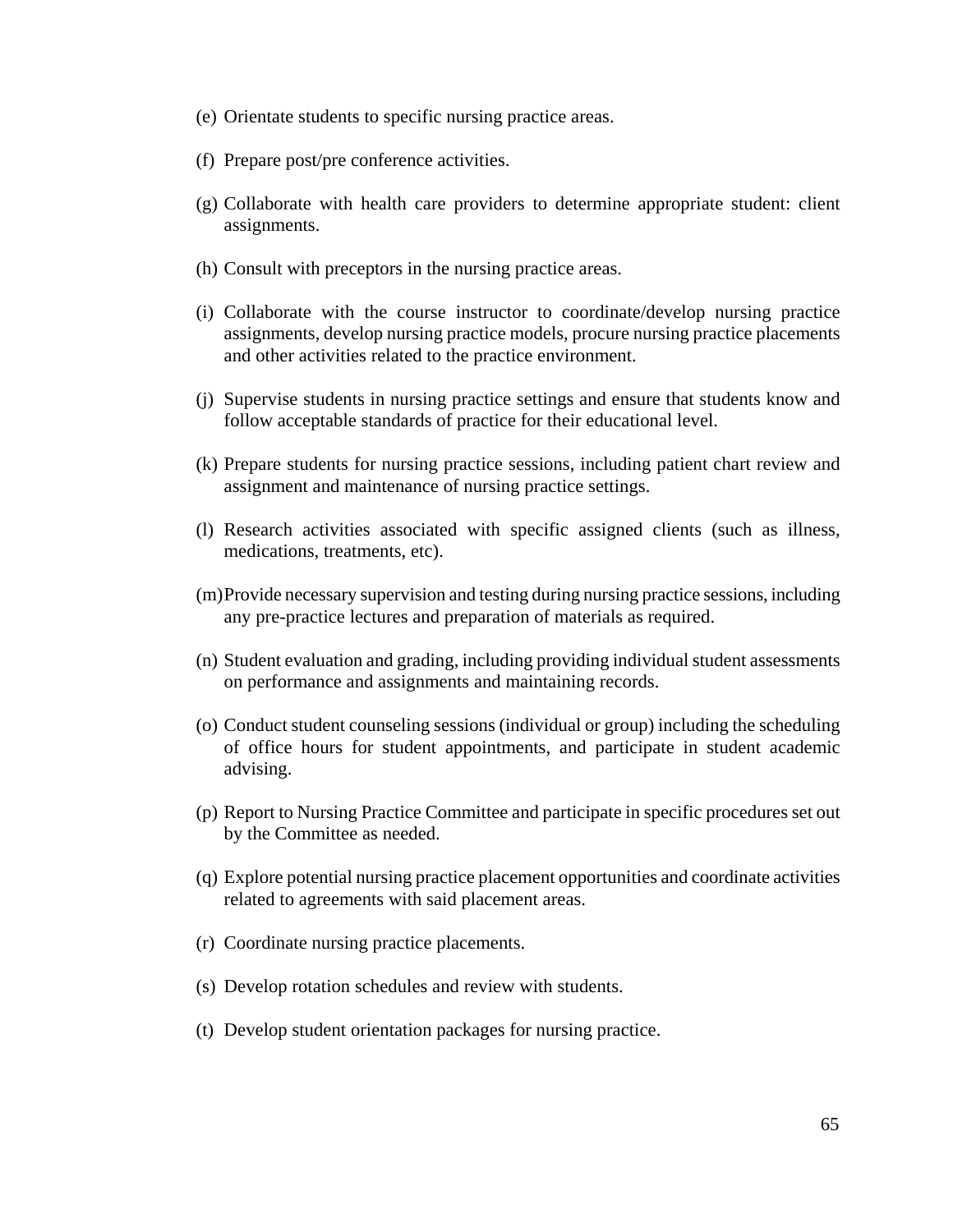(u) Curriculum development, including the development of new clinical practice sessions and related materials.

### 30.3.4 **Classroom Teaching**

If a Nursing Practice Educator has appropriate qualifications, she/he may be given a teaching assignment each term that includes course delivery in the classroom and evaluation of students. The teaching assignment will be part of the regular workload.

When teaching as the course professor, the Nursing Practice Educator will assume all academic rights and responsibilities that come with teaching a course.

#### 30.3.5 **Service and Program Support**

Service and support for the Program are a vital part of the Department Member's workload. In determining how this component of workload is covered, a collegial approach is expected. The procedure as identified in Article 30.3.6.4 will also be used when determining the assignment of service and other associated program support duties.

The related duties that follow may involve consultation and collaboration with Faculty Members or other Nursing Practice Educators who deliver the course. Such duties may overlap with responsibilities also assumed by Nursing Faculty.

While it is understood that duties (such as certification training) and/or special assignments (such as accreditation preparation) are necessary for the successful delivery of the Nursing Program, Nursing Practice Educators may be responsible for other activities. These activities (listed below) may be dynamic in nature and shall be assigned fairly based on requisite skills, the time requirement/difficulty in preparation and/or delivery. If the Program requires activities other than those listed, the decision will be made by the Dean following consultation with the Department Chair and collaboration with the Members of the Department.

- (a) Service to the University, for example, participation in the work at the Department, School or University levels in such things as committee and like work;
- (b) Participation in School and Departmental meetings;
- (c) Participate in Level Meetings to review incoming/outgoing student groups;
- (d) Coordinate and/or participate in orientation sessions for new students and/or new employees;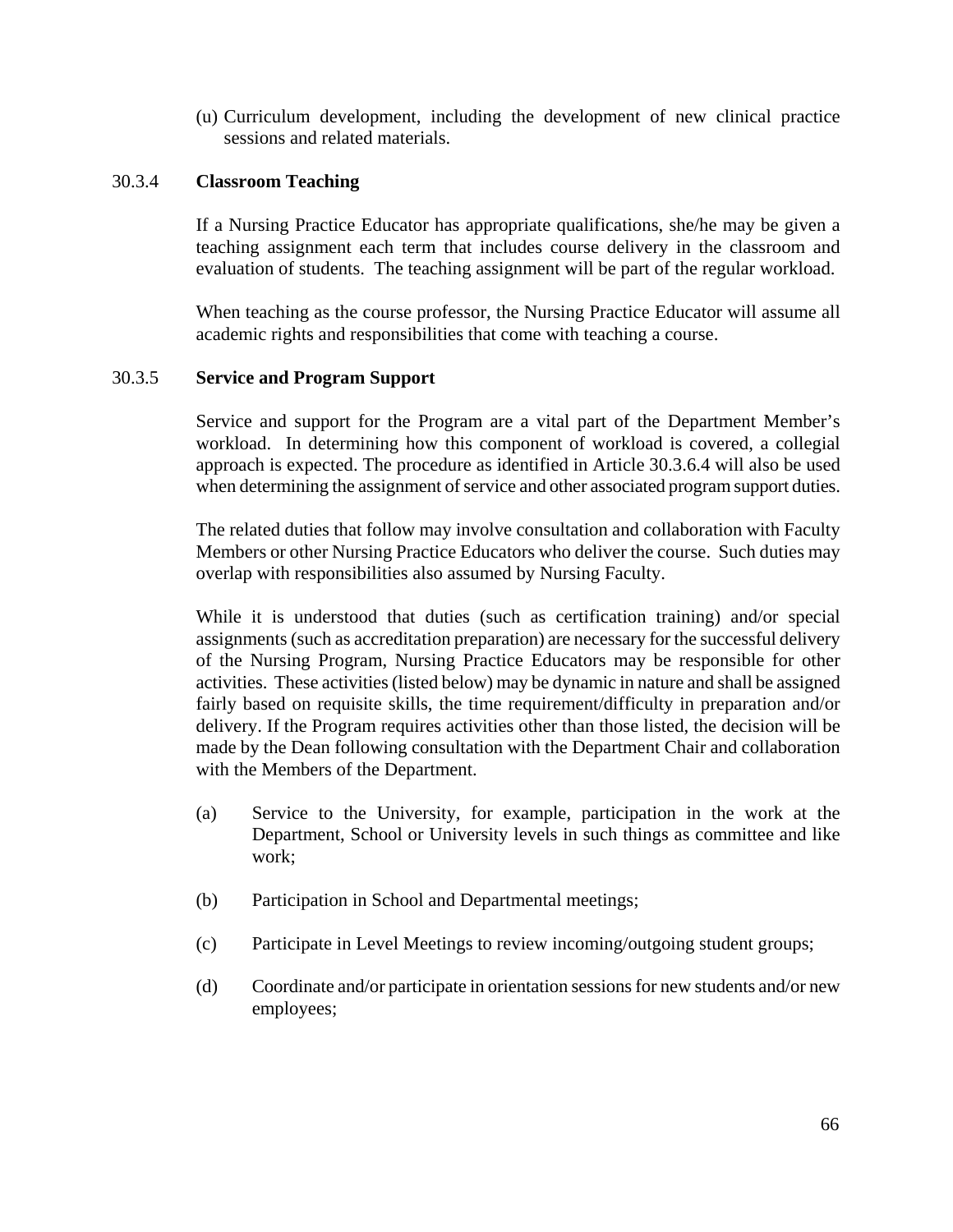- (e) Community and professional service (if applicable): Activities grounded in a Registered Nurses field of knowledge or contribution to the profession, and appropriate contributions to the community at large;
- (f) Revising and maintaining program documents such a student manuals and handbooks;
- (g) Monitoring student immunizations;
- (h) Participation in safety inspections and maintaining adequate supplies for clinical practice settings on campus;
- (i) Representing the Department and CBU in recruitment and public relations initiatives;
- (j) Lab testing Assistants;
- (k) Lab instruction for N250;
- (l) Marking 10 Consolidated/Independent Practice Binders;
- (m) Nursing Society Co-ordinator;
- (n) Level co-ordinator;
- (o) Nursing practice lab co-ordinator;
- (p) Simulation lab co-ordinator;
- (q) Lab supervisor;
- (r) Independent practice co-ordinator;
- (s) Consolidated practice co-ordinator;
- (t) Coordinate N125 Placements.

### 30.3.6 **Maintaining Nursing Practice Competence**

30.3.6.1 Nursing practice competence can be maintained in many ways including, but not limited to, attendance in continuing and/or formal education programs, workshops and/or seminars; participating in nursing practice updating skills in specialty areas; participation in presentations/publications; reviewing/developing best practice guidelines.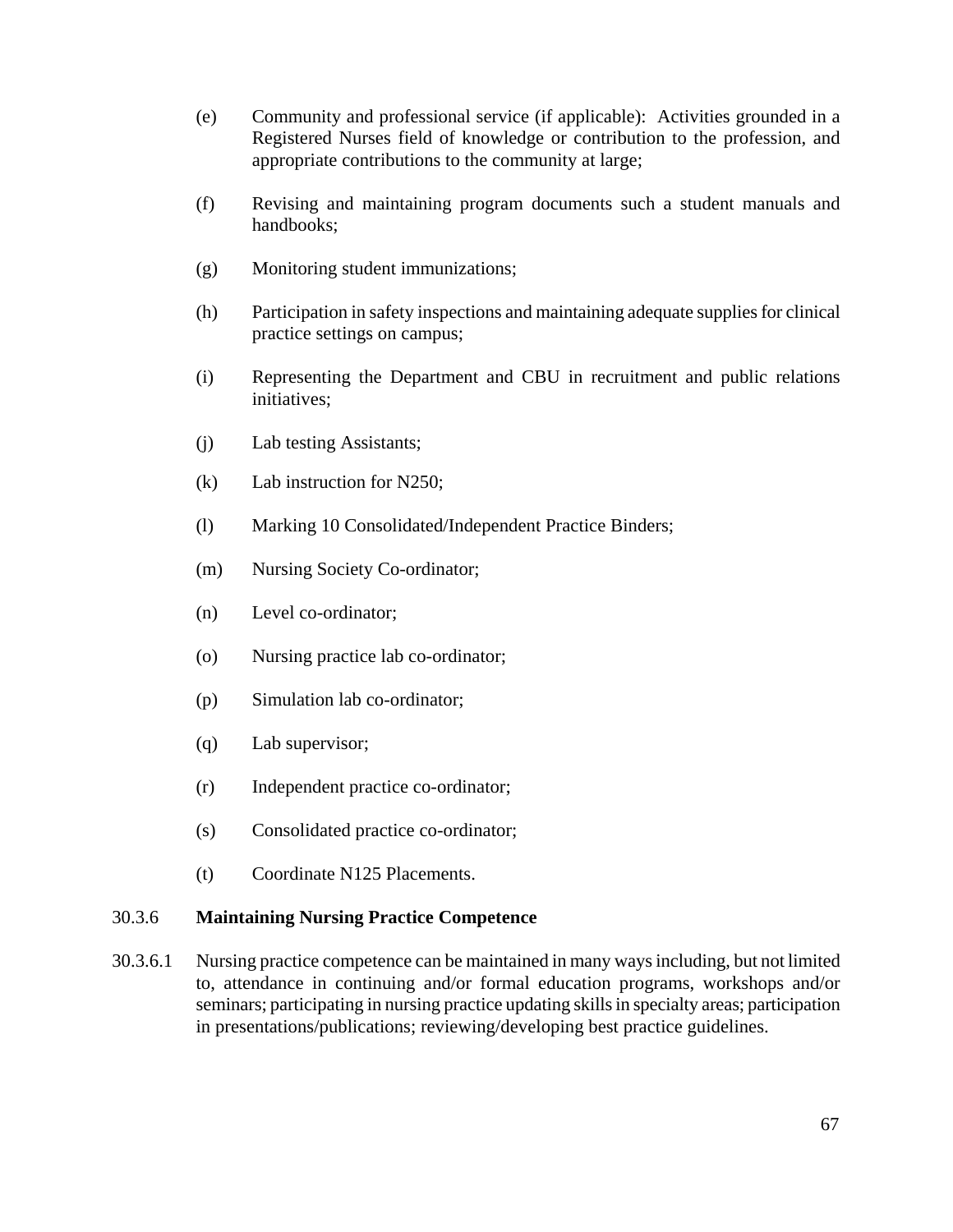- 30.3.6.2 In keeping with the need to maintain nursing practice competence, a Nursing Practice Educator may choose to work in a nursing practice setting. This is in addition to time spent in a nursing practice setting performing student supervision. Normally such work will take place during the periods when nursing practice instruction in not occurring. For greater clarity, it is understood that CBU is the primary employer of the Nursing Practice Educator and should the Nursing Practice Educator choose to work for another employer, such work may be accepted provided it does not interfere with her/his participation in and fulfillment of assigned duties within the Nursing Department.
- 30.3.6.3 For the purpose of Professional Development, Nursing Practice Educators may choose to engage in scholarly activities related to nursing practice and theory in so far as to maintain currency. While such activities do not form part of their regular workload, they may be considered in meeting the requirement to maintain professional competency as noted in Article 30.3.6. These activities may include, but not be limited to involvement in basic or applied research, the creation of new knowledge, the creative use of existing knowledge, development of policies and procedures, and/or proposal writing.
- 30.3.6.4 Development of the Department's workload assignment (i.e. Nursing Practice, Classroom Teaching, and Program Support) shall be the responsibility of the School Dean in collaboration with the Department Chair and the Members of the Department. The process shall be as follows:
	- (a) The Department shall meet to consider a fair and appropriate schedule of workload assignments in advance of the fall/winter and spring/summer semesters.
	- (b) The Department shall give a Nursing Practice Educator or Faculty Member teaching a course with an assigned nursing practice requirement priority for the associated nursing practice assignment based on expertise in the nursing practice area.
	- (c) When considering the remaining nursing practice assignments, the Department shall recognize that nursing practice education is the key responsibility of Nursing Practice Educators.
	- (d) The Chair shall forward to the Dean a schedule of workload assignments proposed by the Department.
	- (e) The Dean shall examine the proposed schedule. In the event that she/he determines that the schedule is either unfair or cannot adequately meet the requirements of the program, she/he will meet with the Chair and recommend adjustments. After meeting with the Department, the Chair will respond to the Dean regarding any recommended adjustments.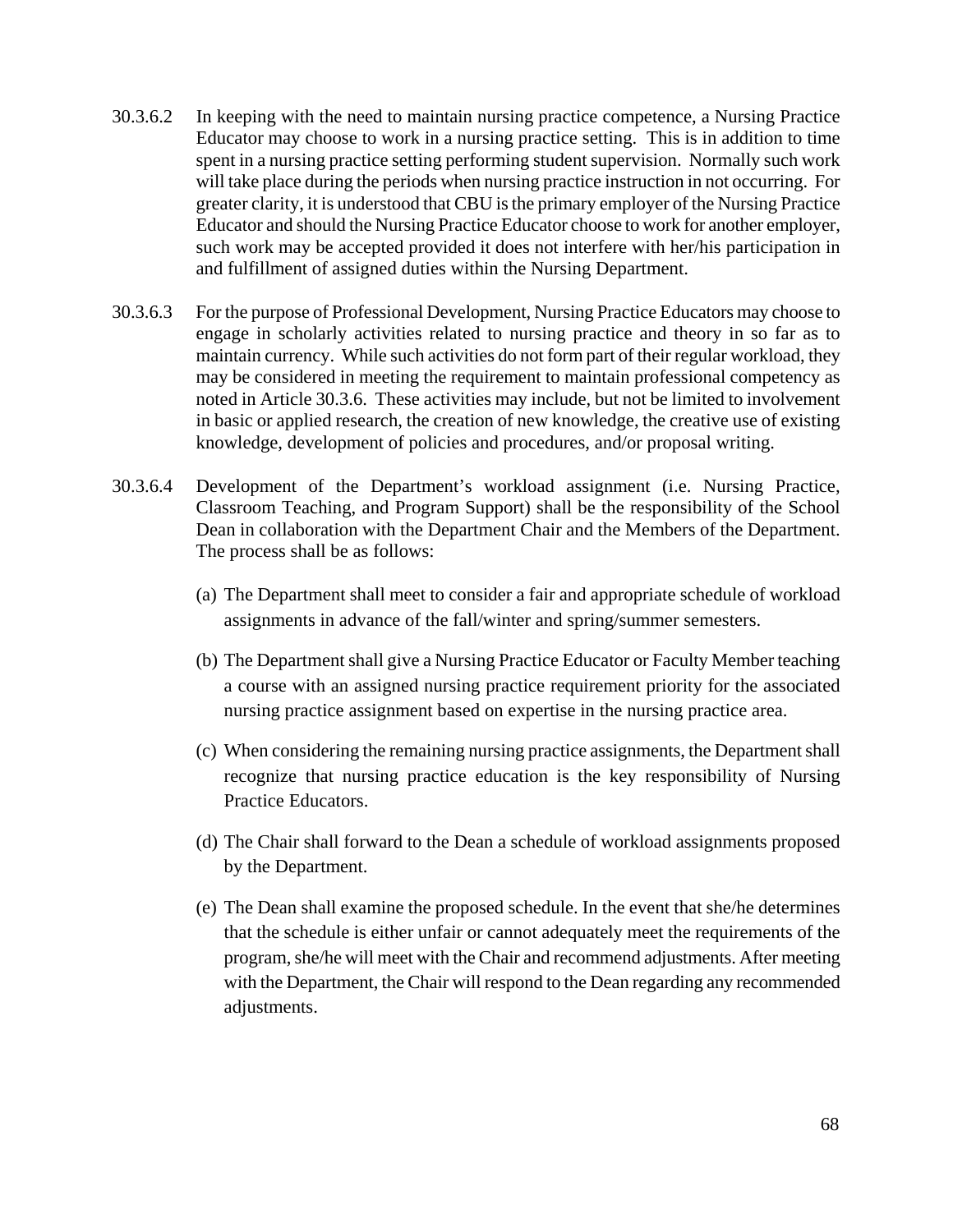- (f) The Dean shall approve the final schedule of workload assignments decided upon by the Dean by June 1 for the following fall, winter and spring or summer terms.
- 30.3.6.5 The normal work year for a Full-Time Nursing Practice Educator shall be 12 months less scheduled vacation time. The instruction year shall include:
	- o September 1 to December 31 Fall Semester
	- o January 1 to April 30 Winter Semester
	- o May 1 to mid June (approximately) Spring (S/S) Semester
	- o Mid-June to Mid August (approximately) Summer (S/S) Semester

The normal instructional year for a Nursing Practice Educator shall be comprised of the fall, winter and either the spring or summer semesters.

- 30.3.6.6 In the event changes are needed for a Nursing Practice Educator's normal instructional year, the parties agree to meet discuss the transition. The altered instructional year shall be offered first to qualified Nursing Practice Educators who may be interested, except where a specialty in nursing practice instruction is required.
- 30.3.6.7 In the event that a Nursing Practice Educator agrees to provide nursing practice/teaching assignments in a second spring or summer session in addition to their normal instructional semesters, she/he will be paid on an overload basis according to Article 43 unless there is a mutual agreement for some other arrangement.
- 30.3.6.8 Vacations which are earned in one vacation year shall be taken in the next vacation year. Nursing Practice Educators shall receive in each vacation year, 20 work days vacation, 25 work days for Nursing Practice Educators who have completed fifteen (15) years service at the University including time spent with St. FX, during which time regular pay and benefits shall continue. Unless otherwise agreed to by the Chair and Dean, this vacation is normally taken during the non-teaching term. The Nursing Practice Educator is responsible to notify the Department Chair of the dates of her vacation. The Chair will ensure that Department coverage is maintained on a twelve (12) month basis to ensure Program related duties and necessary services are adequately staffed. Vacation credits will be earned during the period of July 1 to June 30 of each year.

# ARTICLE 31

### 31 **RESEARCH**

#### 31.1 **Introduction**

31.1.1 Pursuant to Article 18 (GER), research is an essential component of a faculty Member's employment duties and responsibilities and professional development.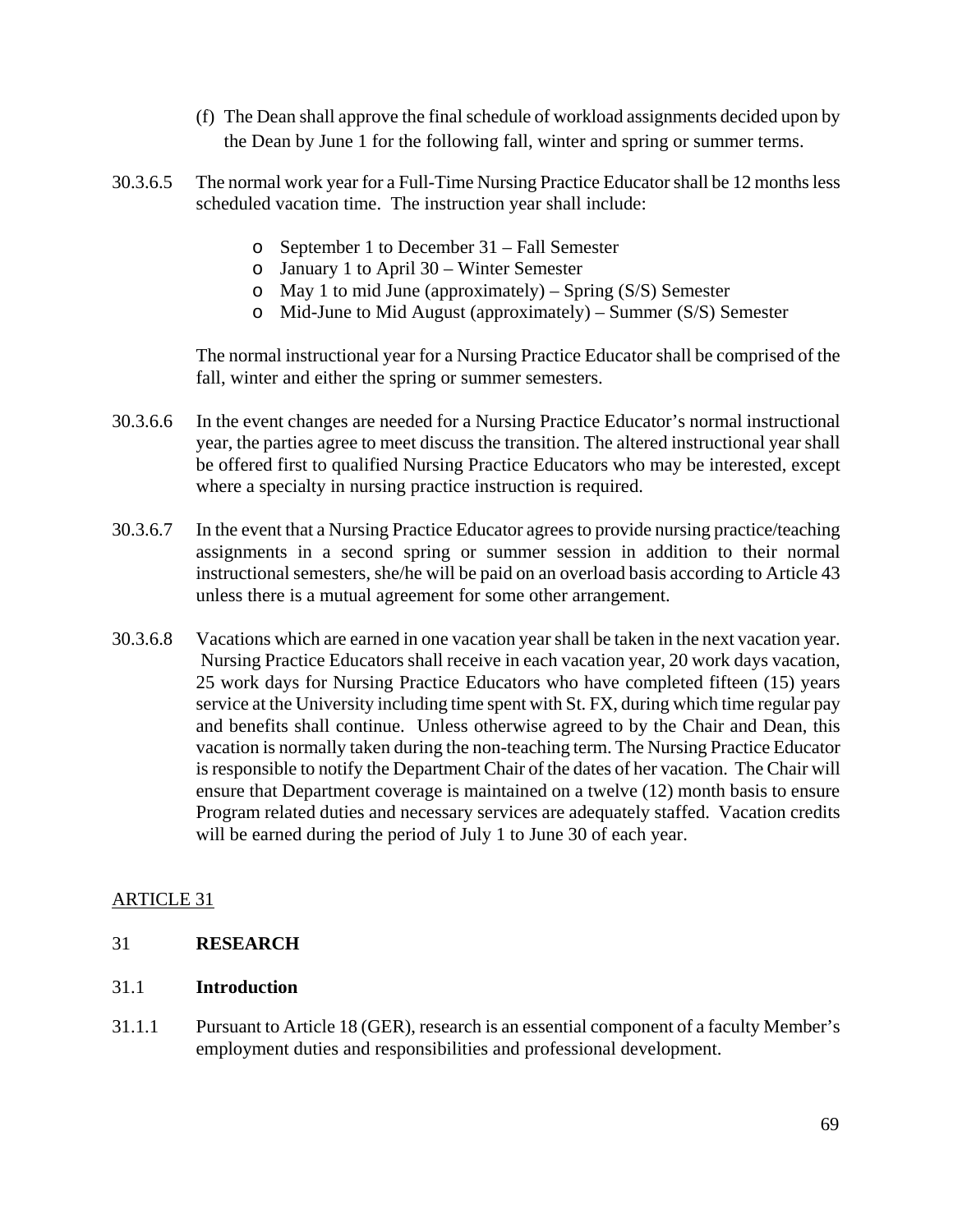- 31.1.2 The Parties agree that basic and applied research have equal value to society, to the academic community, and to the University.
- 31.1.3 Pursuant to Article 12 (Academic Freedom), the University recognizes that academic freedom is an inseparable component of all research activity.
- 31.1.4 The adoption and implementation of the Tri-Council Policy Statement entitled "Ethical Conduct for Research Involving Humans" (1998), hereinafter referred to as the "Humans Research Policy Statement" shall not be used to circumscribe the academic freedom of researchers as specified in Article 12 (Academic Freedom) of this Collective Agreement. If any conflict develops between any such Policy and academic freedom, the latter shall prevail.

#### 31.2 **Research Contribution**

- 31.2.1 Research must make a contribution to an existing body of knowledge. It must be an advance over the routine application of existing knowledge and/or interpretations.
- 31.2.2 Contributions in the sciences shall be taken to include replicative tests and studies that fail to yield evidence supporting an anticipated result.
- 31.2.3 Assigned classroom teaching shall not constitute research.

#### 31.3 **Assessment**

- 31.3.1 It is the responsibility of faculty Members to make the results of their research activity in their discipline available for review and assessment in a form in which it can be evaluated.
- 31.3.2 Internal assessments of research may be made only for the following purposes:
	- (a) pursuant to Article 33 (Probation, Promotion and Tenure);
	- (b) institutional endorsement in support of a Member's applications to external granting councils and agencies;
	- (c) the University awarding grants, contracts or non-monetary support for research projects;
	- (d) review of ethical procedures, pursuant to this Article;
	- (e) appointments to University administrative posts for which a research record is relevant;
	- (f) applications for sabbatical and other forms of leave, in accordance with the provisions of Article 32 (Professional Development);
	- (g) for such other purposes as may be agreed upon by the Association, which agreement will not be unreasonably withheld.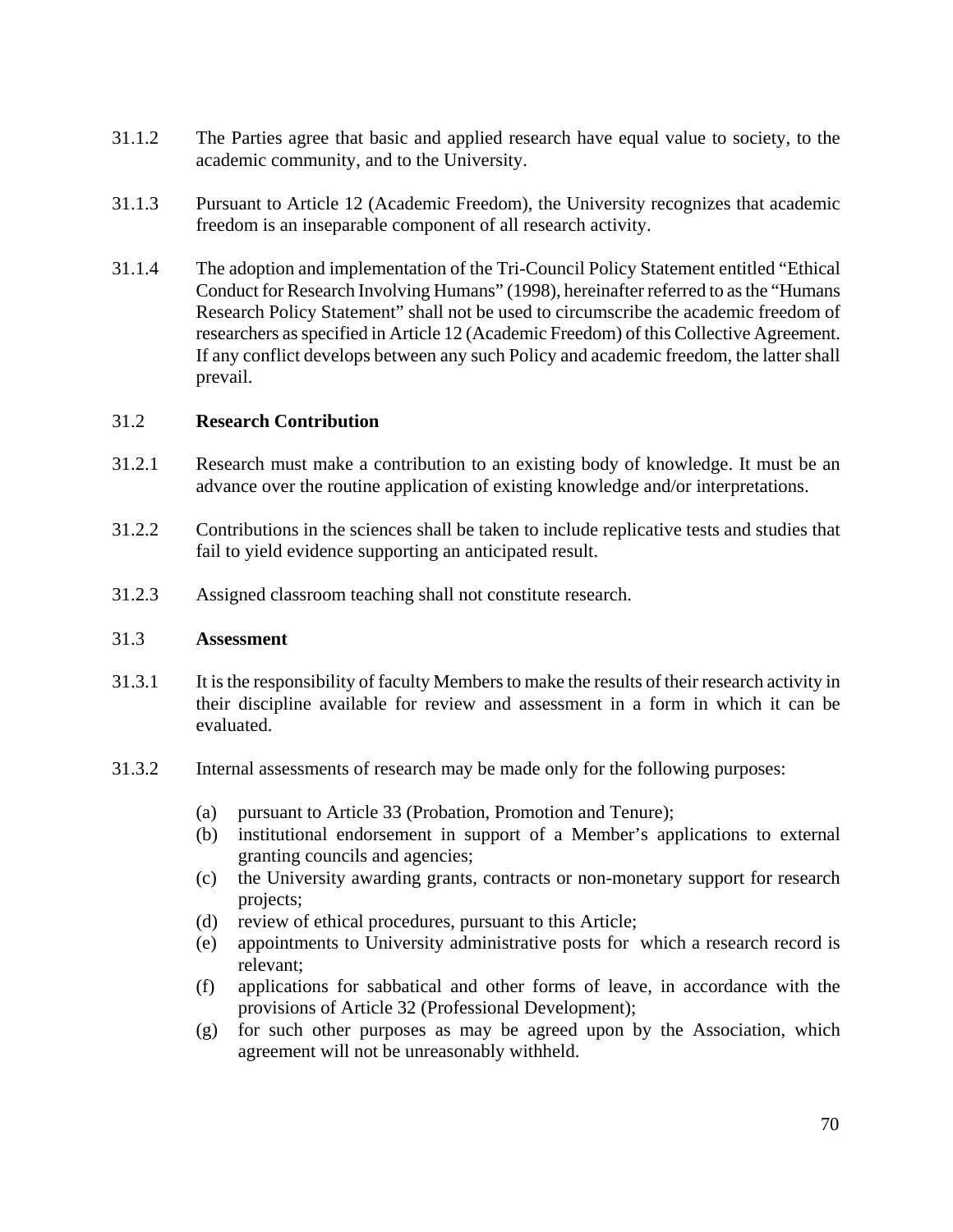- 31.3.3 The development of clinical or instructional materials or methods of an innovative sort that have application(s) beyond the Member's own courses shall be regarded as research.
- 31.3.4 It shall be the Member's responsibility to make the results of his/her research available for assessment to the fullest extent possible within the limits of any applicable restrictions. In those cases where a Member is bound by the limits of confidentiality, materials that may be provided for assessment may include the following:
	- (a) testimony from third parties who have expertise in the field and knowledge of the research;
	- (b) the Member's descriptive accounts of the methodologies and methods employed in the research and of the form of the findings;
	- (c) the Member's account of the intellectual grounding of the research.

### 31.4 **Dissemination**

31.4.1 Modes of dissemination shall not be limited to academic journals, books, or conferences (as noted in Article 33.9).

### 31.5 **General**

- 31.5.1 Members have the right and the obligation (see Article 18 (GER)) to devote time to research activities.
- 31.5.2 Members shall be provided with an opportunity to conduct research activities. Reasonable efforts will be made to provide faculty Members with adequate, appropriate and reasonable facilities for carrying out their research activities, and subject to the equitable and reasonable distribution of the resources of the University.
- 31.5.3 The opportunity and obligation to pursue research exists at all times of the year pursuant to Article 27 (Faculty Teaching Workload).
- 31.5.4 Subject to availability, the equitable and reasonable distribution of the resources of the University, and the provisions of this Agreement governing such matters, the following forms of institutional support for Members research shall normally be available:
	- (a) leaves pursuant to Article 32 (Professional Development);
	- (b) summer research stipends;
	- (c) internal research grants;
	- (d) pursuant to Article 27.2.3 (Teaching Reductions), release time from a portion of a normal teaching load.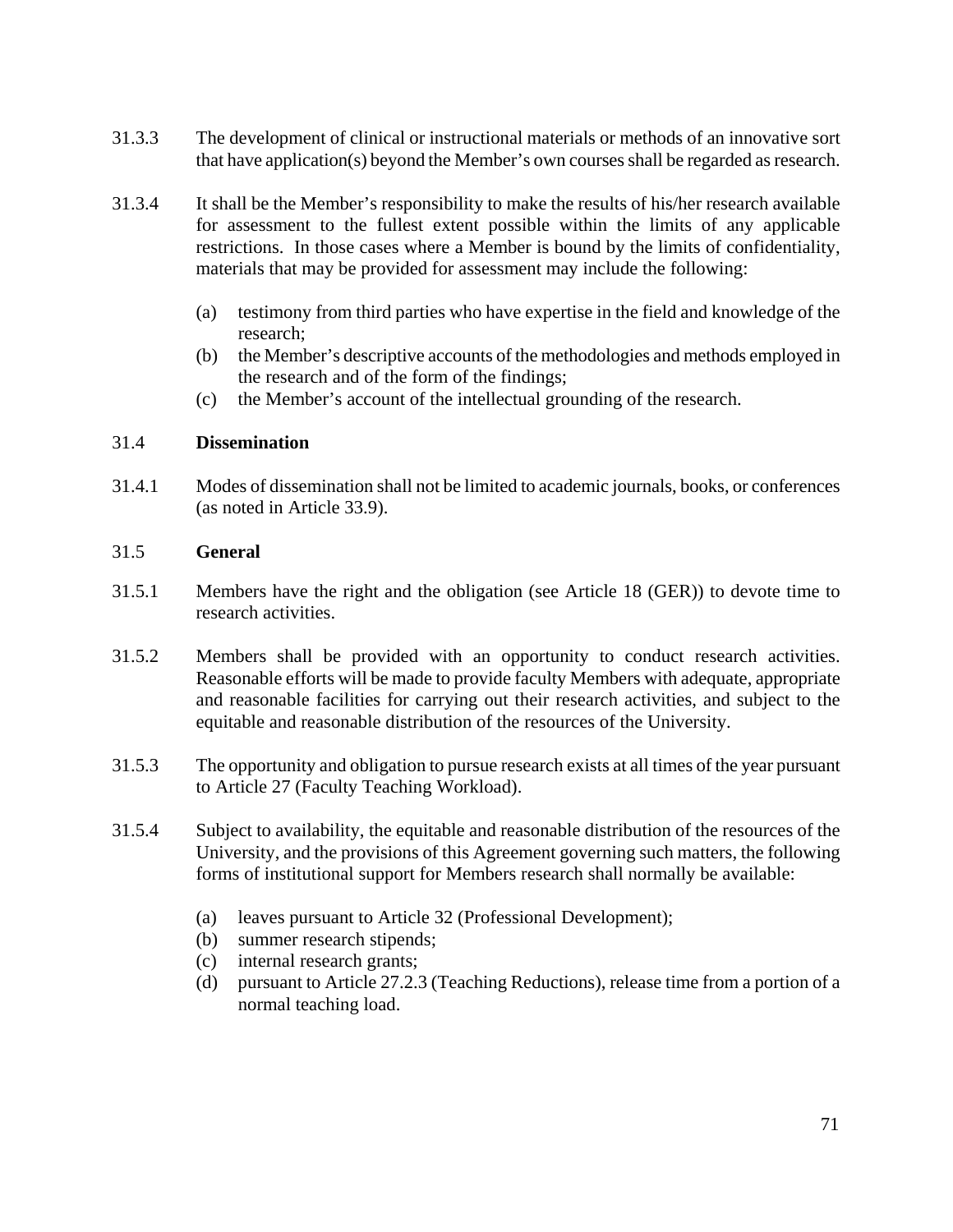Items (b) and (c) must be approved by the Dean of Research, the Dean of the School to which the Member belongs, and the Vice-President, Academic and Research of the University.

- 31.5.5 Unless for good and valid reasons it is not appropriate to do so, and subject to Article 40 (IP, etc.), in their published work(s), faculty Members shall indicate their affiliation with the Cape Breton University and give fair attribution for their reliance on the work and assistance of others.
- 31.5.6 When contract research is to be performed using University facilities, the prior written authorization of the School Dean in consultation with the Dean of Research for such use is required. Such authorization shall not unreasonably be denied.
- 31.5.7 Faculty Members may agree to delay for a specified period of time the dissemination of the results of contract research which uses University facilities only if such delay is agreed to by the Dean of Research in writing. Any such agreement may not involve an indefinite delay of the dissemination of results and may not unreasonably be withheld.

## 31.6 **Ethical Issues**

- 31.6.1 The research methodology of a given project may be subject to legislation and regulation in areas such as ethical treatment of human subjects, humane treatment of animals, storage and use of hazardous substances, and guarantees of the confidentiality for human subjects. In such cases, the research project must comply with all internal and external regulations, requirements, protocols or codes. Only research that is subject to the Humans Research Policy Statement shall require the prior written approval of the University Research Ethics Board ("REB").
- 31.6.2 In any dispute about the meaning of any Tri-Council Policy Statement, the full text, including any commentary, shall be considered.
- 31.6.3 It is the obligation of employee researchers to submit their proposed projects which are subject to any Tri-Council Policy Statement, and those where the researcher will use students as research assistants, to the REB and in reasonable time to ensure compliance with any Tri-Council Policy Statements or other externally applicable regulation.

#### 31.7 **Research Ethics Board**

31.7.1 There shall be a University Research Ethics Board ("REB") established under the provisions of the Tri-Council Policy Statement. In addition to the provisions specified in any applicable Tri-Council Policy Statement, the REB shall meet the following minimum requirements.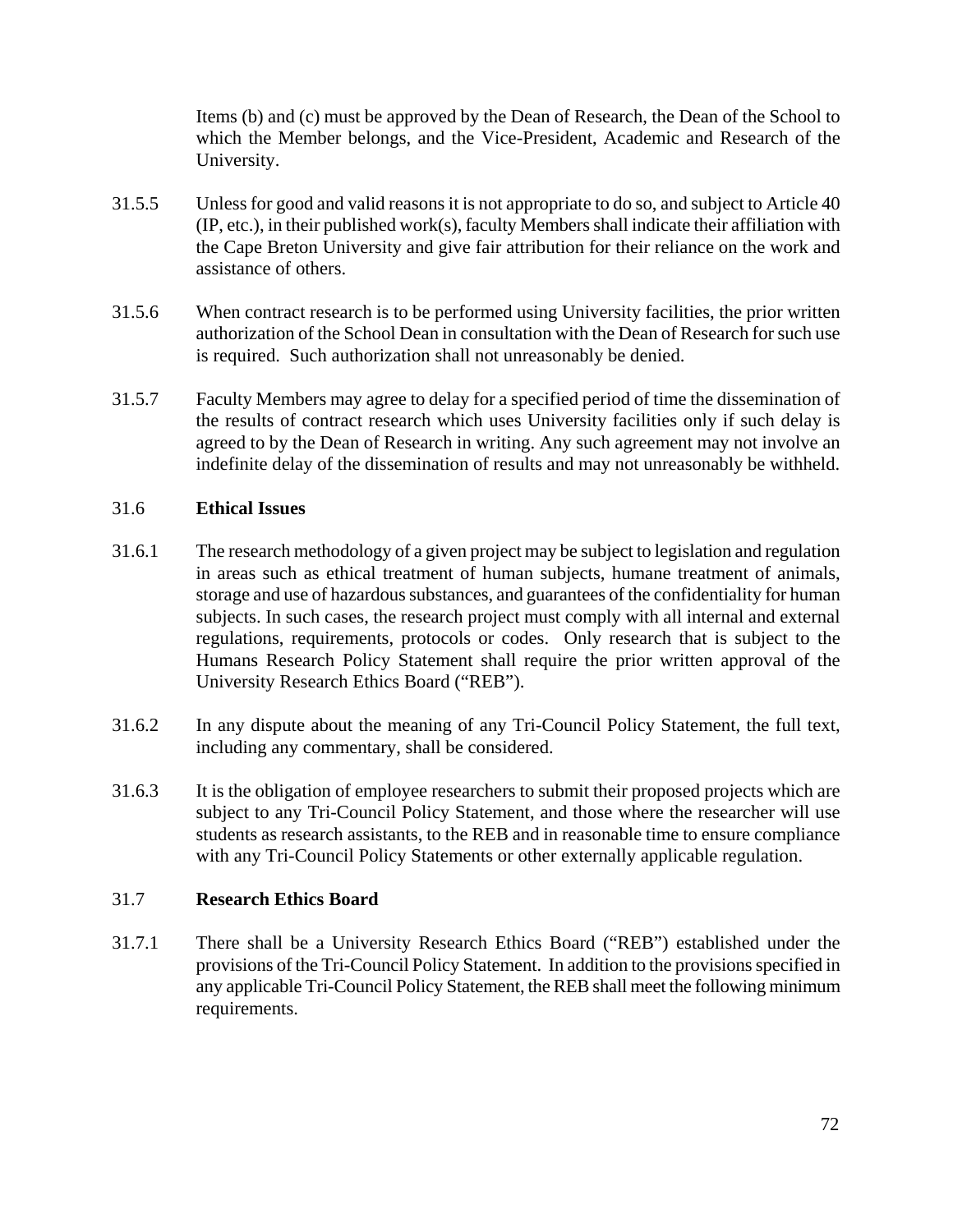- 31.7.2 The REB shall consist of at least seven (7) members, including both women and men; at least two (2) of its members shall have broad expertise in the methods or in the areas of research that are covered by the REB, and at least one member shall be knowledgeable in ethics. At least one of its members shall have no affiliation with the University and be recruited from the community served by the University.
- 31.7.3 Individuals shall be nominated for, and appointed to, the REB in accordance with the Senate's Policy.
- 31.7.4 Neither the University's nor the Association's counsel nor any lawyer employed or contracted by the University or the Association shall be appointed to, or serve as a member of, the REB.
- 31.7.5 The REB shall only have the power to review the ethics of research proposals subject to a Tri-Council Policy Statement. The REB shall not have, nor shall it assume, the ability to reject any proposal on the grounds of either its scholarly merit or pedagogical appropriateness.
- 31.7.6 The REB shall not have, nor shall it assume, the power to recommend discipline, to impose sanctions or discipline or to cause discipline to be imposed on Members, nor shall it have any power to cause to be placed in a Member's file any information related to a research proposal.
- 31.7.7 Independent graduate or undergraduate research projects or honors or masters theses must be forwarded to the REB for review.
- 31.7.8 The REB shall make an annual report to the Senate on its work, operation and decisions.

#### 31.8 **Appeal Procedure**

- 31.8.1 In accordance with the Tri-Council Policy Statement on Ethical Conduct for Research Involving Humans (the "Tri-Council Policy"), researchers may appeal decisions of the REB to an Appeal Board (the "Appeal Board").
- 31.8.2 The membership of the Appeal Board and its procedures shall meet the requirements of the Tri-Council Policy and the provisions of this Article which apply to the REB.
- 31.8.3 The Appeal Board and its Chair shall be appointed by the Senate.
- 31.8.4 The Appeal Board shall have the power to review, amend, or reverse decisions of the REB regarding the ethics of research proposals. The Appeal Board shall not have the power to be imposed on Members of the bargaining unit, nor shall it have any power to cause to be placed in the Member's personnel file any information related to the research proposal. The decision of the Appeal Board shall be communicated to both Parties.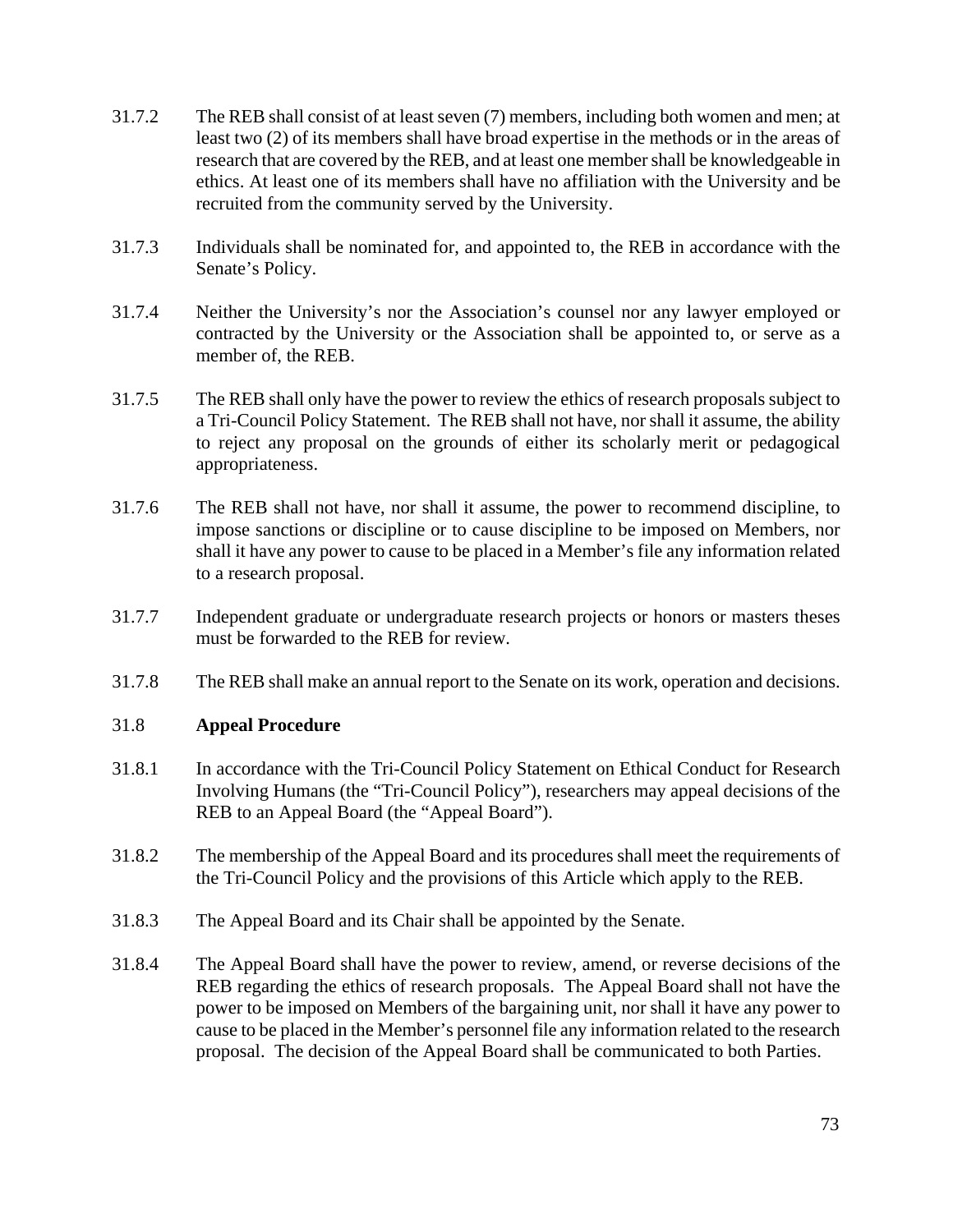## 31.9 **Relationship with Other Processes Dealing With Ethical Aspects of Research**

- 31.9.1 It is agreed that in the application of this Article, and particularly those provisions dealing with ethical aspects of research, it is necessary to have regard to the Policy Statements and other requirements of Tri-Council as such policies are implemented by other bodies in the University such as Senate. The provisions of this Article are not meant to replace, but rather complement from the perspective of collective bargaining, such other policies and the procedures arising from them. In the event there occurs a difficulty within the University dealing with such ethical aspects because of any such conflict, the Parties agree to re-open this Article with a view to agreeing upon terms to resolve such conflict.
- 31.9.2 In any and all matters contained in this Article or arising out of its implementation, it is agreed that where any of its provisions conflicts with the Policy Statements of Tri-Council or with any of the Tri-Council's other requirements regarding research or the requirements of any other body providing research grants, the Parties agree to re-open this Article with a view to agreeing upon terms to resolve such conflict.

# ARTICLE 32

## 32 **PROFESSIONAL DEVELOPMENT**

#### 32.1 **Purpose**

The Employer recognizes that it is in the interests of Members, students and the Employer that Members have opportunities to pursue professional development activities where such activities will enhance the qualifications and/or abilities of the employees to fulfill their employment and/or professional duties and responsibilities.

#### 32.2 **Professional Development Expenses Reimbursement Policy**

#### 32.2.1 **General**

32.2.1.1 Members are required to pursue professional development activities in order to remain at the forefront of their respective disciplines. These activities may vary from discipline to discipline and from employment function to employment function. Notwithstanding such variations, professional development activities may include the purchase of books, periodicals and subscriptions; memberships in learned societies and professional organizations; the purchase of equipment and intangibles associated therewith; travel expenses for leaves, conferences or related activities and other expenses related to teaching, scholarship and/or related academic activities.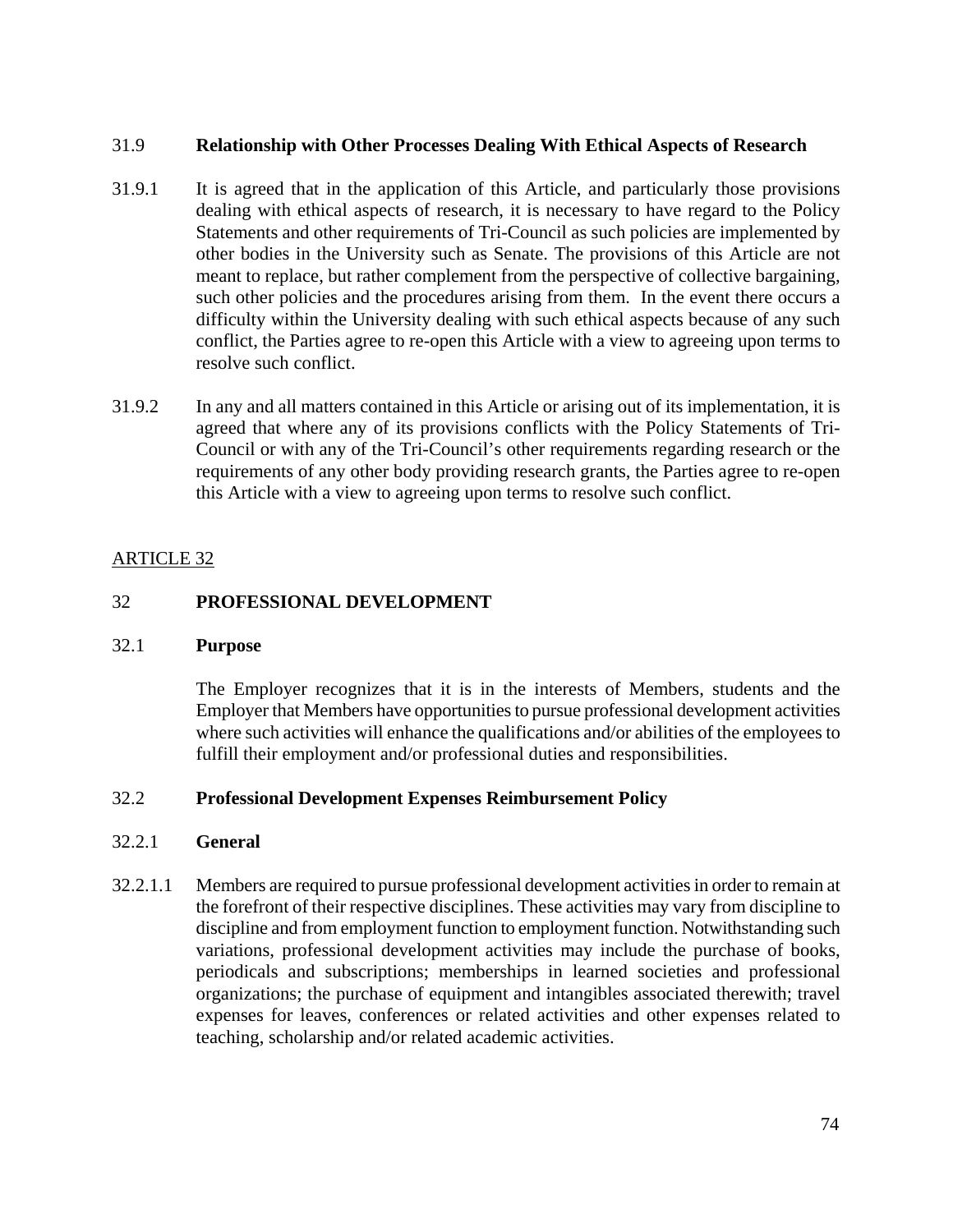# 32.2.2 **Purpose**

32.2.2.1 The purpose of the Reimbursement of Professional Development Expense Policy is to reimburse Members for pre-approved eligible professional development expenses that relate solely to those activities that enhance an individual's performance, ability or employment effectiveness.

## 32.2.3 **Eligibility**

- 32.2.3.1 Members who are employed on a full-time basis with the University are eligible for 100% of the maximum reimbursement of accountable professional development expenses (see clause 32.2.7.1).
- 32.2.3.2 Members who are employed on a part-time basis with the University are eligible for a reimbursement, the amount of which shall be prorated to coincide with the fraction of the full-time workload such Members are contracted to work.
- 32.2.3.3 Members who are on leave of absence without pay or long-term disability for an entire fiscal year are not eligible for reimbursement of professional development expenses.
- 32.2.3.4 Those persons with limited term appointments of less than 8 months duration are not eligible for PD funds. Those persons with limited term appointments of 8 months or more but less than 12 months will be eligible for 85% of the maximum reimbursement of accountable professional development expenses as described in section 32.2.5.1. Under Article 32, subsections 32.2.3.2, 32.2.4.3, 32.3, 32.4, 32.5, 32.6, 32.7, 32.8 do not apply to persons with limited term appointments.

# 32.2.4 **Annual Claims**

- 32.2.4.1 Members may submit a claim for reimbursement of professional expenses once in any fiscal year (April 1 to March 31) no later than February 28. Original receipts for eligible expenses must be submitted in support of the claim.
- 32.2.4.2 If a Member's expenses exceed the maximum reimbursement provided for in clause 32.2.7.1 (the "maximum"), the portion of such excess that was not reimbursed may be claimed in the subsequent fiscal year(s), provided that the total claim in any subsequent year does not exceed the maximum.
- 32.2.4.3 Any portion of a Member's maximum that is not claimed in a fiscal year shall be carried forward into a subsequent fiscal year. A maximum of three (3) years' amounts (i.e. two years plus the current year) may be accumulated in this manner.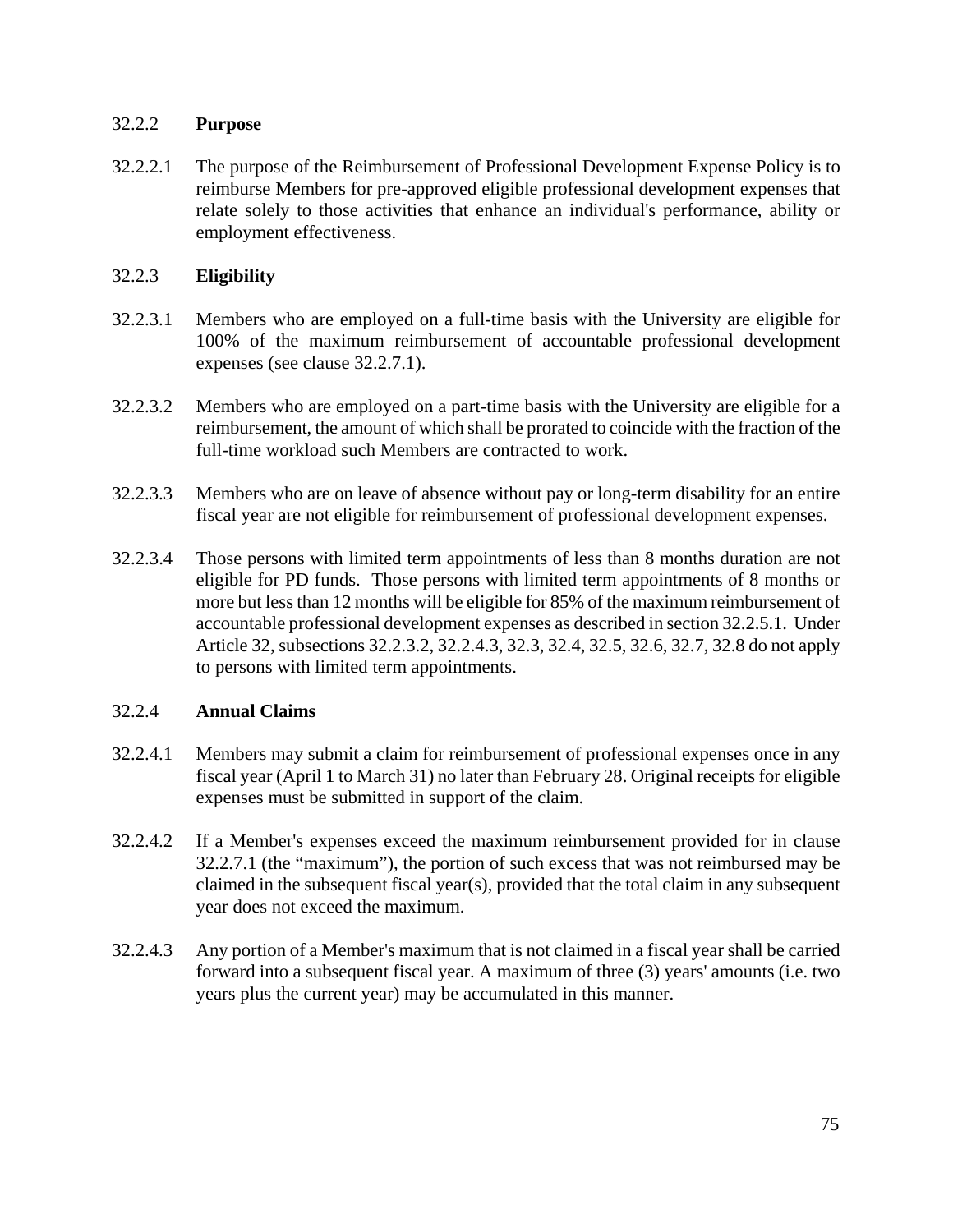- 32.2.4.4 Any unused amount in a Member's maximum at the time of the Member's retirement or termination as an employee of the University shall revert to the University's general operating budget.
- 32.2.4.5 No portion of a Member's funding for professional development may be paid to the Member as salary.
- 32.2.4.6 The parties agree to abide by any ruling of the Canada Revenue Agency (CRA) made with respect to the provisions of this article.

#### 32.2.5 **Eligible Expenses**

- 32.2.5.1 The following expenses incurred by a Member on his/her own behalf for professional development purposes are eligible to be reimbursed upon the presentation of receipts and the approval of the relevant Dean, Director of Library Services or other relevant administrator:
	- (a) registration fees, travel and associated expenses related to the cost of attending meetings, workshops, conferences, or other similar professional development activities;
	- (b) subscriptions to journals or like publications (including, where appropriate, in electronic form) and memberships in learned societies, relevant to the employee's discipline or expertise;
	- (c) purchase or lease of books, software and manuals relevant to the employee's discipline or expertise;
	- (d) other similar relevant resources purchased after obtaining the prior approval of the employee's School Dean or, for Librarian employees, the Director of Library Services.

The expenses eligible for reimbursement shall include but not be limited to the above, but all shall be reasonable and shall be in addition to any amounts received from any other funds such as travel grants used for the same purposes.

32.2.5.2 As a non-taxable benefit, all goods purchased under the terms of this Article shall remain the property of the University, but the Member shall enjoy a usufructuary right to those goods. After four calendar years from the date of purchase, the Member has the option of purchasing these items from the University at fair market value. If the Member retires or is terminated as an employee of the University prior to the expiration of this four year period, the Member will have the option of purchasing these items from the University at fair market value as at the date of such retirement or termination of employment.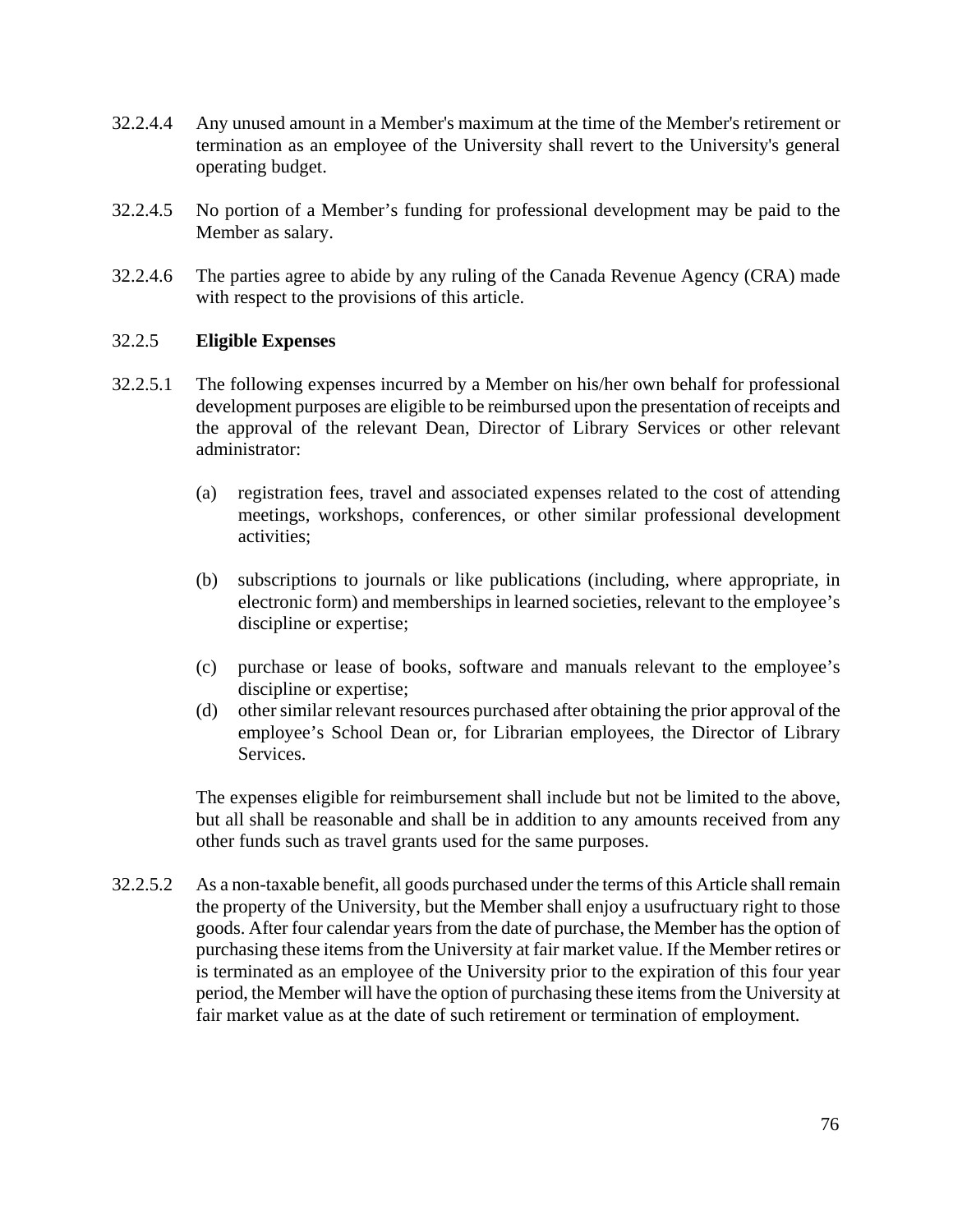## 32.2.6 **Procedure To Claim Reimbursement**

- 32.2.6.1 Eligible Members shall submit their claims to the relevant administrator, as stated in 32.2.5.1 for approval as an eligible expense, pursuant to 32.2.5.1. The claim must be accompanied by original receipts.
- 32.2.6.2 The relevant administrator shall forward the claim and receipts to the Business Office for reimbursement.

## 32.2.7 **Funding**

32.2.7.1 The funding to support reimbursement of professional development expenses referred to in the above clauses shall consist of a maximum of \$800.00 per fiscal year of the University effective April 1, 2003 for each employee (this is the maximum reimbursement amount referred to in clause 32.2.4.2 and 32.2.3.1).

### 32.3 **Process Regarding Conferences, Seminars and Workshops (for ease of reference "conferences")**

- 32.3.1 Attendance at conferences are subject to the following terms and conditions:
	- (a) The School Dean or, for Librarian employees the Director of Library Services, may grant any necessary leave (in instances where attending the conference will require that the employee be absent from his/her work duties for no more than three work days such leave shall not be required) together with financial assistance to eligible employees in his/her School or the Library to attend conferences relevant to the employee's discipline or expertise, if budgetary, operational, and other relevant factors reasonably permit.
	- (b) In assessing applications for attendance at such conferences priority shall be given to employees who are:
		- (i) presenting a paper or report at the conference;
		- (ii) participating in the organization of a conference or participating on a panel at the conference;
		- (iii) attending a conference/workshop for the purpose of changing or improving professional practice (for example, new accounting practices, new client care models, and so on) where learning is incorporated into courses or programs.
	- (c) The Dean, or for Librarian employees, the Director of Library Services, shall advise employees of the disposition of their applications as soon as is reasonably practicable. For teaching Members, the Dean shall obtain the recommendation of the relevant Departments.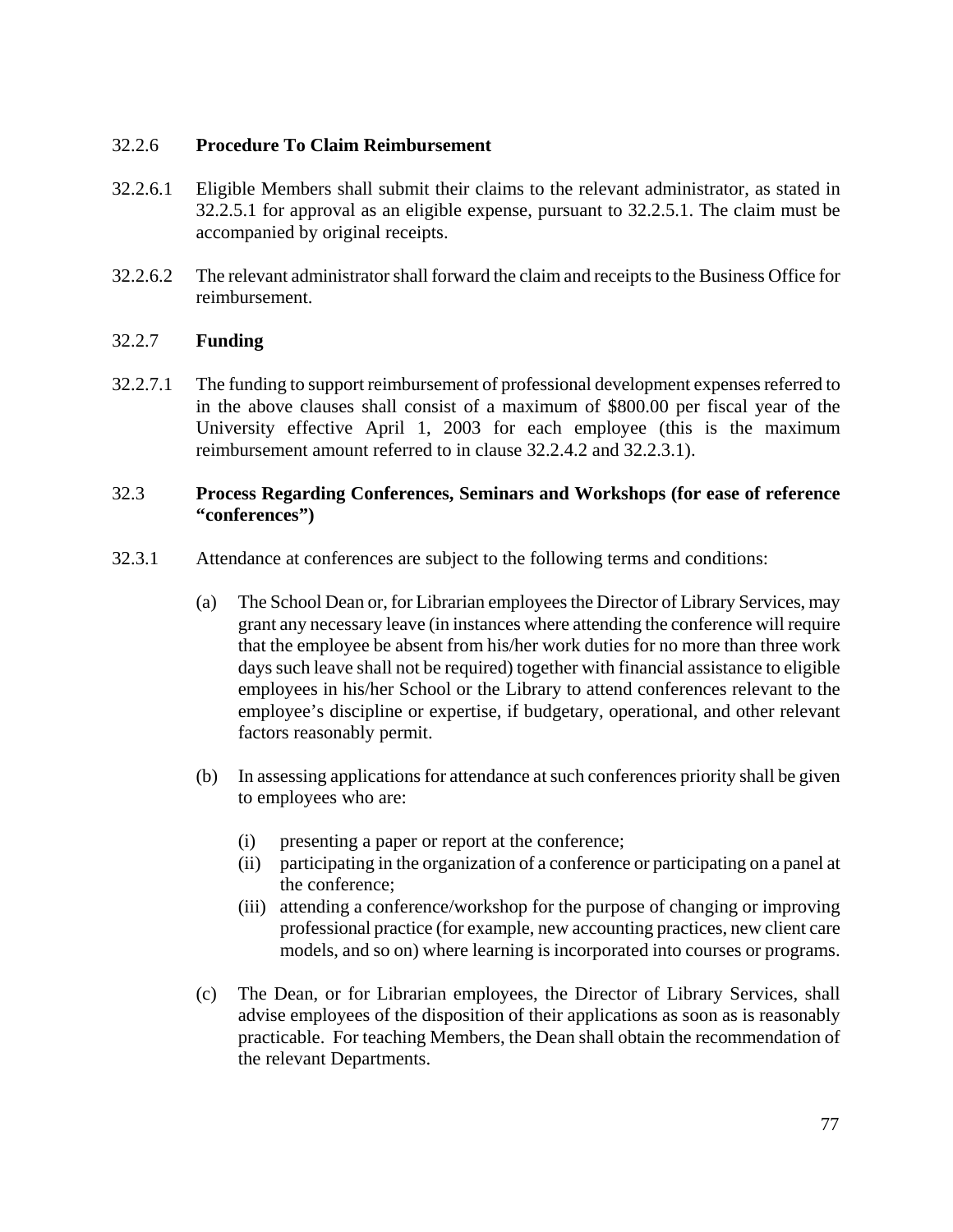(d) The successful applicants shall provide a report to their Dean, or in the case of Librarian employees to the Director of Library Services, concerning their activities and suitable receipts for expenses for which reimbursement is sought.

## 32.4 **External Educational Assistance**

- 32.4.1 Employees may apply to their School Deans, or in the case of Librarian employees to the Director of Library Services, for leave to participate in external educational activities, e.g. programs and courses offered by educational institutions other than the University. The School Dean or Director of Library Services shall consider such application and may approve if pertinent to school or institutional needs. For leaves of one academic year or of six (6) months commencing July 1st, the application shall be made before the 1st of September of the Academic Year preceding that in which he/she proposes to begin the period of leave. For leaves of one year or six  $(6)$  months beginning January 1<sup>st</sup>, the application shall be made before February  $1<sup>st</sup>$  of the preceding year. The Dean, or the Director of Library Services, shall respond no later than October  $15<sup>th</sup>$  in cases of leaves beginning July 1st and no later than March 1st in cases of leaves beginning January 1st.
- 32.4.2 External educational leaves referred to in clause 32.4.1 shall be of two types:
	- (a) for leaves of six months or less, for example, to obtain a course to upgrade information technology skills or to better discharge their duties;
	- (b) (i) for leaves up to one year designed primarily to obtain a further degree qualification, such leaves being necessary to assist faculty Members who have been or will be hired with less than the highest academic qualification in their fields in disciplines where it was or is difficult to recruit persons holding such qualification;
		- (ii) for leaves up to one year for Nursing Practice Educators**,** Laboratory Instructors' and Librarians' professional development to obtained enhanced qualification or a further degree qualification.
- 32.4.3 Members on such leaves shall receive 85% of their normal salary. Funding for the 85% salary is the responsibility of the appropriate school or department. Educational leave is available once for each of both graduate and postgraduate studies. The Association shall be informed of all Educational leaves.
- 32.4.4 Members granted such Educational leaves also may apply annually to the Vice-President, Academic and Research for financial assistance with respect to the leave. Such financial assistance if approved in whole or in part would be for tuition and required course material only.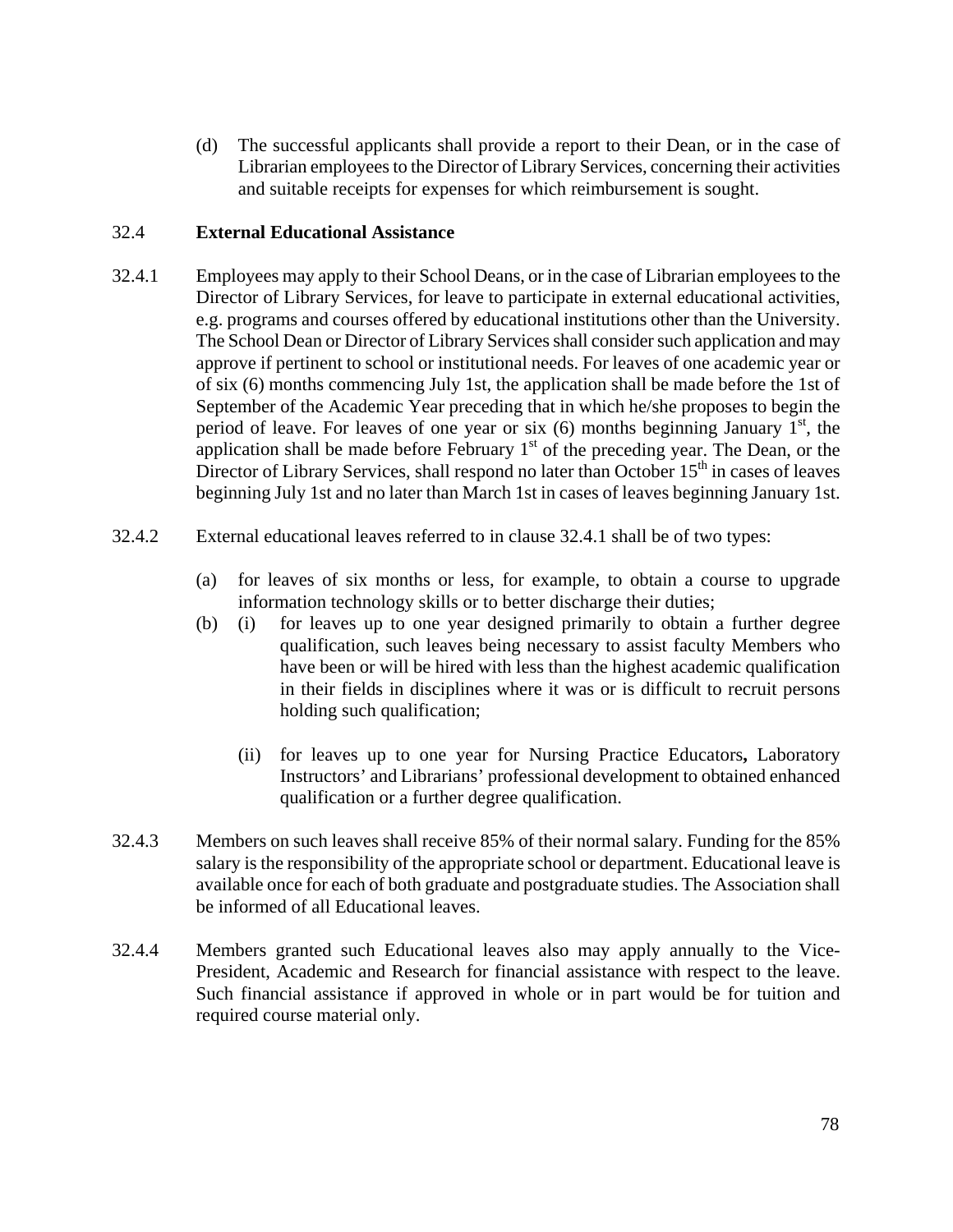- 32.4.5 Any Member receiving assistance in the form of leave, money or teaching reduction must provide, with his/her request, a "plan" with the different components of the plan outlined and timelines presented. As the Member progresses in the program and/or as additional assistance is added to support the Member, annual updates must be filed. Consideration for continued funding/support is conditional on satisfactory progress, taking into account factors affecting the Member's progress that lie outside the control of the Member.
- 32.4.6 Upon completion of the leave, the Member shall be required to return to the University for a period of time at least equal to twice the length of the leave. An employee who fails to return to the University shall reimburse the University for the compensation received from it during the leave. Should an employee return for a period of time less than twice the length of the leave, reimbursement will be calculated proportionally.

# 32.5 **Sabbatical and Professional Leaves**

#### 32.5.1 **General**

- 32.5.1.1 Sabbatical and professional leaves are necessary to enable tenured faculty Members and full time permanent Librarian Members (professional leave) to maintain academic and/or professional excellence in a variety of ways, in order to enhance their qualifications and/or abilities to fulfill their employment duties and responsibilities at the University. Such leaves are subject to approval of the proposed leave project by the Department and to budgetary and staffing restraints of the University. Members have the responsibility to make effective use of such leaves.
- 32.5.1.2 Members of Academic Departments and/or the Library will plan their leaves well in advance in order to cause the least disruption possible to their Departments or to the Library.
- 32.5.1.3 Once a leave has been granted, it is normally expected that the Member shall take the leave. Reasons for not taking such leave shall include, but not be limited to, such things as serious illness and personal financial exigency. Members not taking leave for justifiable reasons as described in this article shall receive priority in their next leave application.
- 32.5.1.4 A Member on leave is normally expected to leave the University during the period of her/his leave except, in exceptional circumstances, where a Member is expected to not leave the University during his/her leave. However, in normal circumstances, it is the responsibility of the faculty Member to satisfy their Dean that they should not have to leave the University during his/her leave. Before going on sabbatical leave, a faculty Member or Librarian Member shall provide her/his Chair and Dean (or Director of Library Services) with a forwarding address.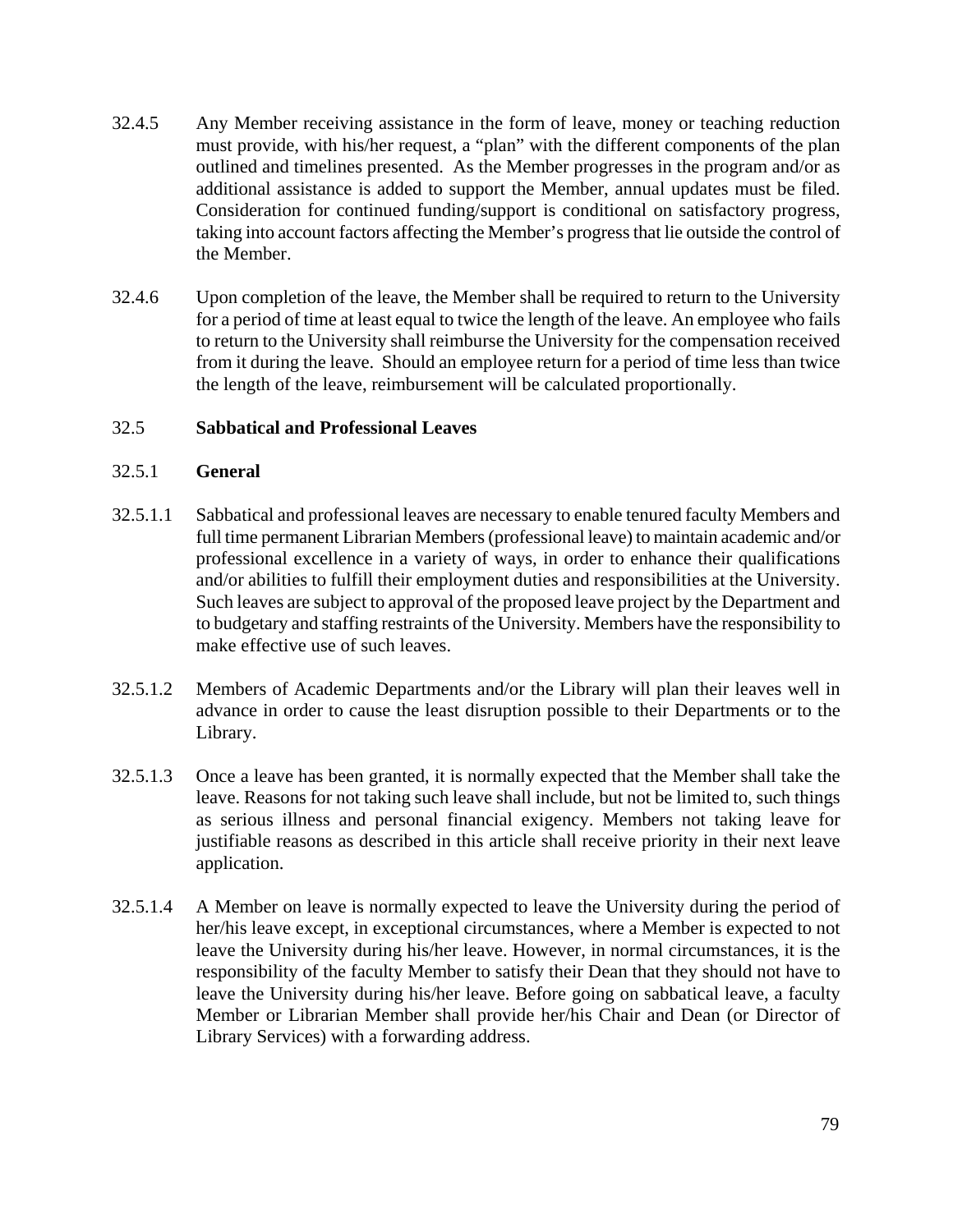- 32.5.1.5 Members leaving the University during their leave may be required to make their office available for the use of another Member during their leave should that office space be needed. A Member on leave retains returning rights on his/her office, however, and shall return to it after the leave. Members on leave shall not participate in any governance activities of the University, of his/her Department or School, except in matters pertaining to appointments should the Member so wish.
- 32.5.1.6 The SAIL Committee shall hear appeals in the event that a recommendation for approval has not been granted by a Dean and shall be comprised of the following members, all of whom have voting rights:
	- (a) Dean of Research who shall be the Committee Chair;
	- (b) One faculty member elected from each of the four Academic Schools;
	- (c) A Librarian elected by University Librarians.

The Committee shall select a secretary from among its members.

- 32.5.1.7 The term of each elected member of the SAIL Committee shall be two years. A maximum of two consecutive terms may be held by any one elected member. Expiration dates shall be arranged so that approximately one-half of the elected members will be replaced each year.
- 32.5.1.8 In no instance, shall a Member evaluate his/her own case and all Committee Members shall be subject to Article 21 (Conflict of Interest).

#### 32.5.2 **Process and Procedures (General)**

- 32.5.2.1 In order to qualify for a sabbatical leave of one academic year, a tenured member at the rank of Assistant Professor or above must meet the following conditions:
	- (a) have taught at least six (6) years since initial appointment at CBU or since returning from his/her last leave, whichever is more recent;
	- (b) make his/her leave arrangements (including satisfying programs needs arising from his/her absence) to the satisfaction of his/her Department and Dean;
	- (c) have his/her leave project approved by his/her Department and Dean.
- 32.5.2.2 In order to qualify for a sabbatical leave of six (6) months (covering one term), a tenured member at the rank of Assistant Professor or above must meet the following conditions: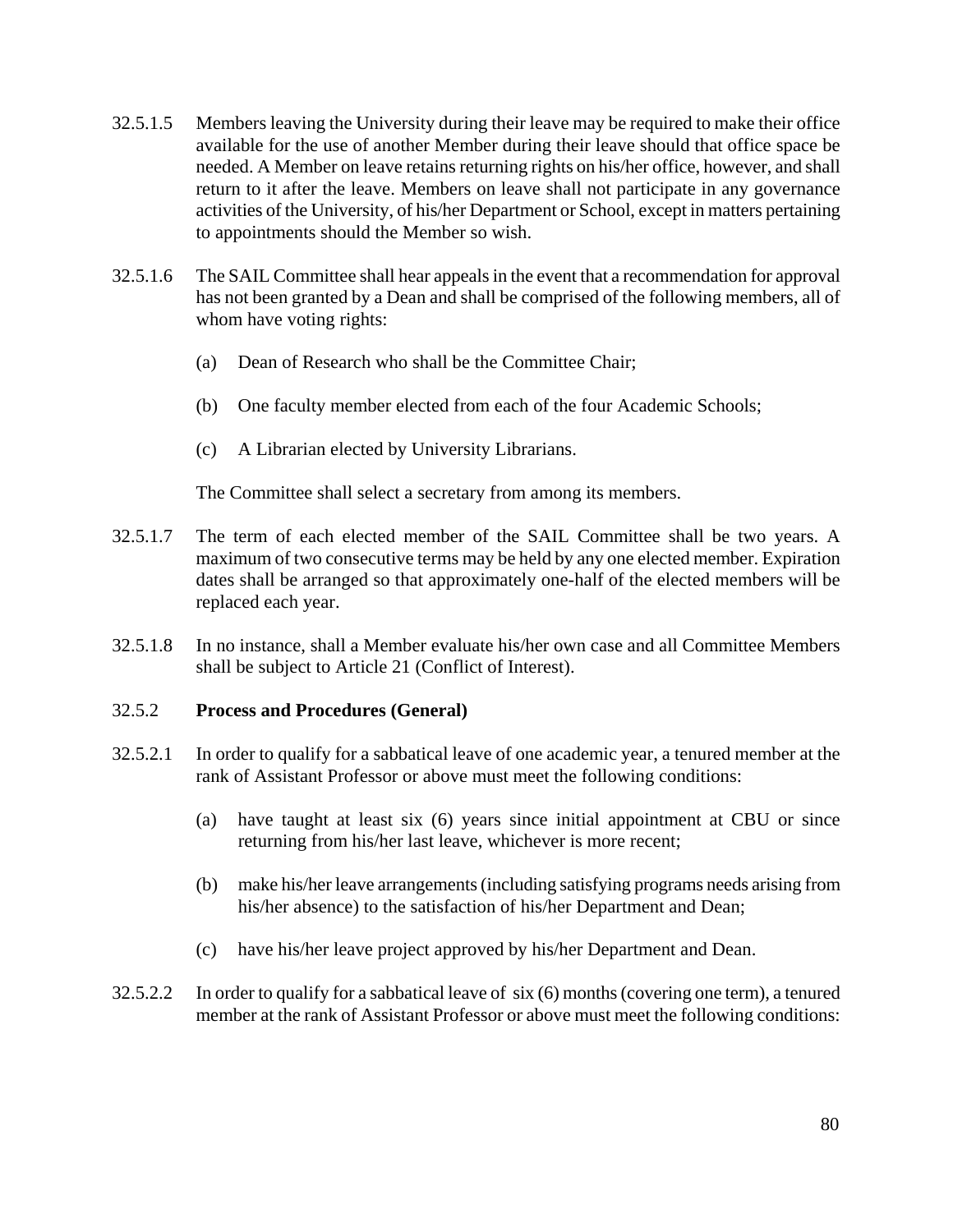- (a) have taught for the later of at least three (3) years since initial appointment at CBU or since returning from his/her last leave;
- (b) make his/her leave arrangements (including satisfying programs needs arising from his/her absence) to the satisfaction of his/her Department and Dean;
- (c) have his/her leave project approved by his/her Department and Dean.
- 32.5.2.3 Librarians are eligible for professional leaves of up to six (6) months. To be eligible for such a leave, a librarian must meet the following conditions:
	- (a) have worked at the University library for at least six (6) years since initial appointment at CBU, or since returning from his/her last professional leave;
	- (b) arrange his/her professional leave to the satisfaction of the University Librarian;
	- (c) have his/her leave project approved by the Director, Library Services.
- 32.5.2.4 A member who proposes to take a sabbatical or professional leave must make an application in writing to the appropriate Departmental Chair with a copy to his/her Dean or to the Director of Library Services. For leaves of one academic year or of six (6) months commencing July 1st, the application shall be made before the 1st of September of the Academic Year preceding that in which he/she proposes to begin the period of leave. For leaves of one year or six  $(6)$  months beginning January  $1<sup>st</sup>$ , the application must be made before February 1st of the preceding year. The Department and Dean, or the Director of Library Services for Librarian Members, shall forward their recommendations on approval of the leave project to the Member no later than September 30th in cases of leaves beginning July 1st and no later than February 15th in cases of leaves beginning January 1st.
- 32.5.2.5 Leave applications shall include, but not be limited to:
	- (a) an up to date CV;
	- (b) advice of the length of time since the applicant's initial appointment or last leave, if appropriate;
	- (c) a detailed statement of the leave project, its nature, purpose and why, if granted, it will satisfy the requirements of clause 32.5.1.1 or of clause 32.6.1, whichever is applicable.
	- (d) advice of where the applicant is planning to spend the leave.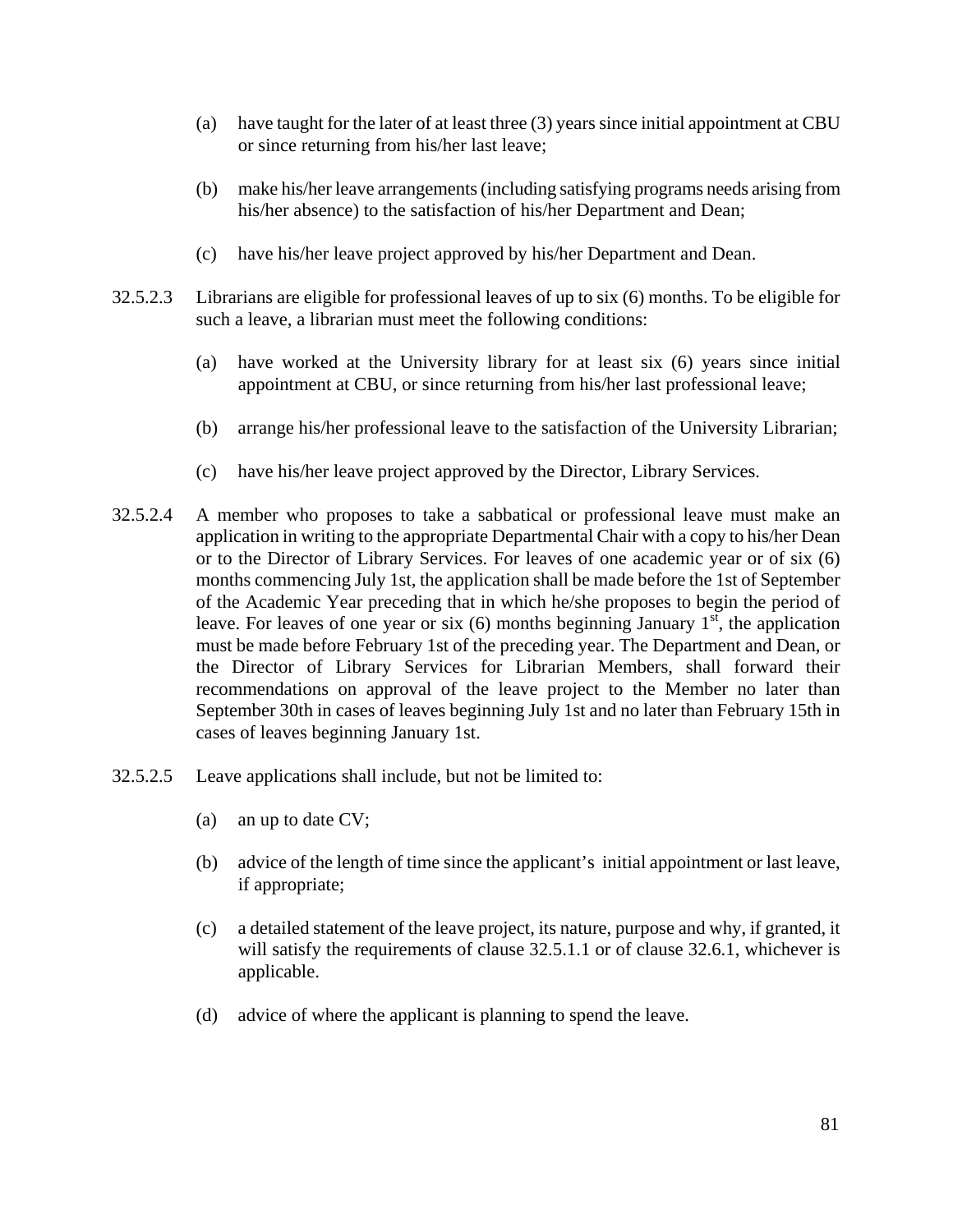32.5.2.6 The Dean shall advise the Vice President, Academic and Research by October 31 (for leaves beginning July 1) or March 30 (for leaves beginning January 1) that the Member will be going on leave. In cases where, in the view of the Vice President, Academic and Research, an approved leave cannot be accommodated at the proposed time, the leave may be deferred once, for up to one year. In the case of a deferral, the Member, the Department and the Dean will be informed by the Vice President within three weeks.

Appealing the Denial of Leave

In cases where a leave is to begin on July 1, the Dean shall, by October 31, inform each applicant of the initial advice. In cases where the application has not been accepted by the Dean, the applicant has the right to present his/her case in person before SAIL. Such a meeting shall occur by November 15. SAIL will then consider the application and the initial advice of the Dean and Department, either reaffirming or altering it, and shall forward its final advice to the Vice-President, Academic and Research by November 30. The Vice-President, Academic and Research shall inform the Member, the Department Chair and the Dean of his/her decision within three (3) weeks of receiving the advice of SAIL.

In cases where a leave is to begin on January 1, the Dean shall, by March 30, inform each applicant of the initial advice. In cases where the application has not been accepted by the Dean, the applicant has the right to present his/her case in person before SAIL. Such a meeting shall occur by April 15. SAIL will then reconsider its initial advice, either reaffirming or altering it, and shall forward its final advice to the Vice-President, Academic and Research by April 30. The Vice-President, Academic and Research shall inform the Member, the Department Chair and the Dean of his/her decision within three (3) weeks of receiving the final advice of SAIL.

In the event that SAIL and the Vice-President, Academic and Research rejects a requested leave, the Vice-President, Academic and Research shall provide to the Member written reasons for her/his decision.

- 32.5.2.7 Faculty Members proceeding on a leave shall receive:
	- (a) For a one-year leave after six years, or a six-month leave after three years (six regular terms), remuneration shall be 85% of salary;
	- (b) For a one-year leave after seven years, or a six-month leave after seven regular terms, remuneration shall be 90% of salary;
	- (c) For a one-year leave after eight years, or a six-month leave after eight regular terms, remuneration shall be 95% of salary;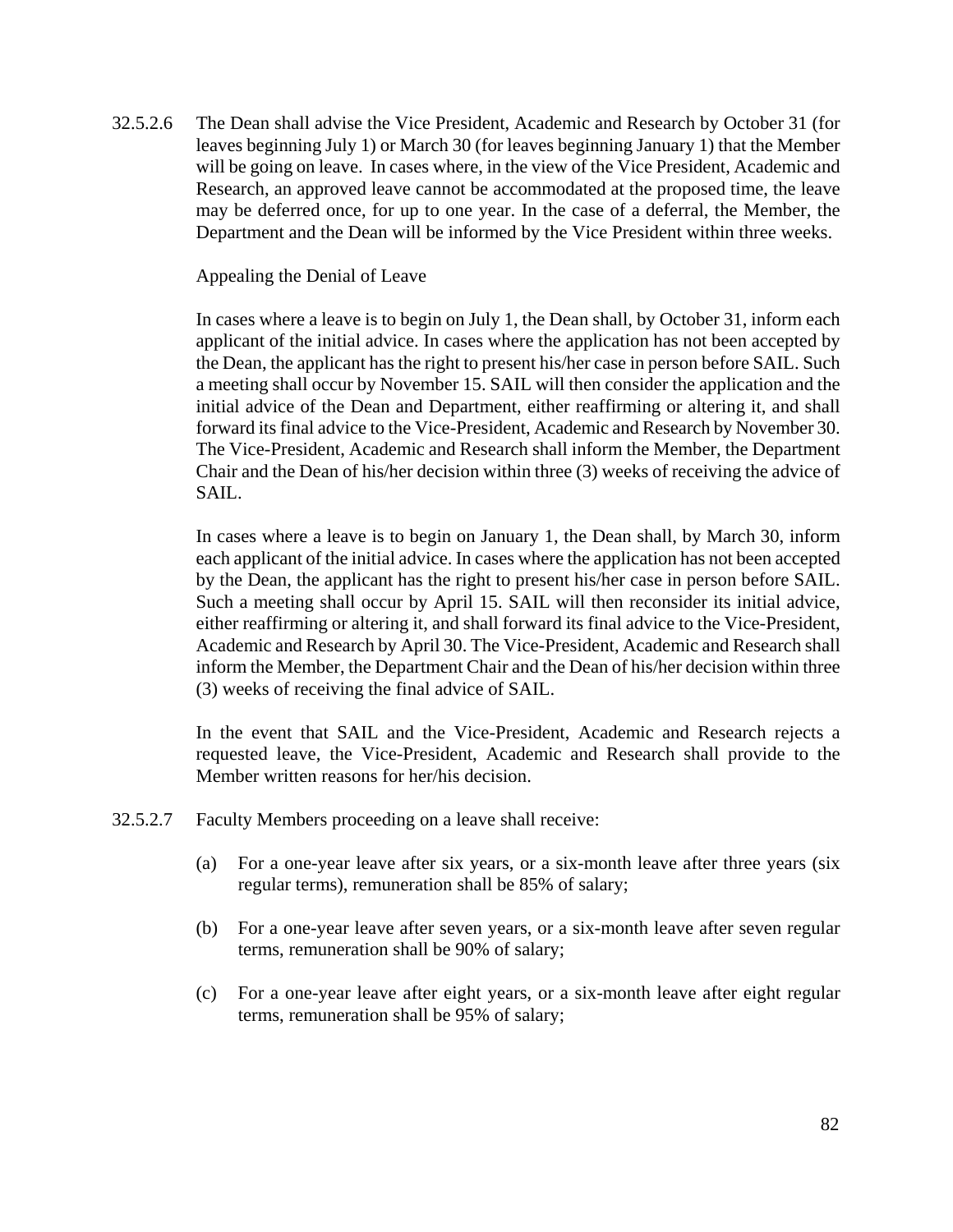- (d) For a one-year leave after nine years, or a six-month leave after nine regular terms, remuneration shall be 100% of salary;
- (e) Where the total of support to an employee from the Employer, other employers, outside granting agencies, and any other source during the term of his/her sabbatical leave exceeds one hundred and ten percent (110%) of his/her salary of record, then the Employer shall reduce its level of support by the excess. The onus is on the employee to provide the relevant information to the Employer.
- 32.5.2.8 Librarians proceeding on a six month professional leave shall receive 75% of the full salary to which they are entitled if they have worked for three (3) years since their return from a previous leave, or from initial appointment (i.e. in their first year of eligibility for professional leave) and thereafter according to the following:
	- (a) 85% for four years (i.e. in their second year of eligibility for professional leave);
	- (b) 95% for five years (i.e. in their third year of eligibility for professional leave);
	- (c) 100% for six years (i.e. in their fourth year of eligibility for professional leave).
- 32.5.2.9 At the Member's request, the University may designate a portion of the Member's salary for the support of a research grant for travel and other expenses (to a reasonable amount and which is consistent with taxation laws). Such an amount is to be deducted from the amount of the salary support to which a Member is entitled, subject to applicable tax requirements.
- 32.5.2.10 Within three months of returning from leave, Members shall submit to the Chair of SAIL, their Dean and the Vice-President, Academic and Research a written report on the work accomplished during their leave. The time for doing so shall date from January  $1<sup>st</sup>$ for leaves ending on December  $31<sup>st</sup>$  of the previous year or from July  $1<sup>st</sup>$  for leaves ending June  $30<sup>th</sup>$ . The Member shall also make a presentation to the University Community on the results/benefits of his/her leave. The SAIL shall make an initial advice whether the report is acceptable or not and so report to the Member. Should SAIL's initial view be that the report is unacceptable, the Member shall be entitled to meet with SAIL within two weeks of receiving such advice. SAIL shall reconvene within a week of such meeting and consider whether to affirm or revise its initial view. SAIL will then forward to the Vice-President, Academic and Research its final advice, with a copy to the candidate, by May 1 for leaves ending December 31 and by December 1 for leaves ending June 30. The Vice-President, Academic and Research shall determine within three (3) weeks of receiving SAIL's final advice whether the report is acceptable or not and advise the Member and the Chair of SAIL of his/her decision within that time and written reasons when the Vice-President Academic and Research determines the report is unacceptable. A report which is not accepted by the Vice-President, Academic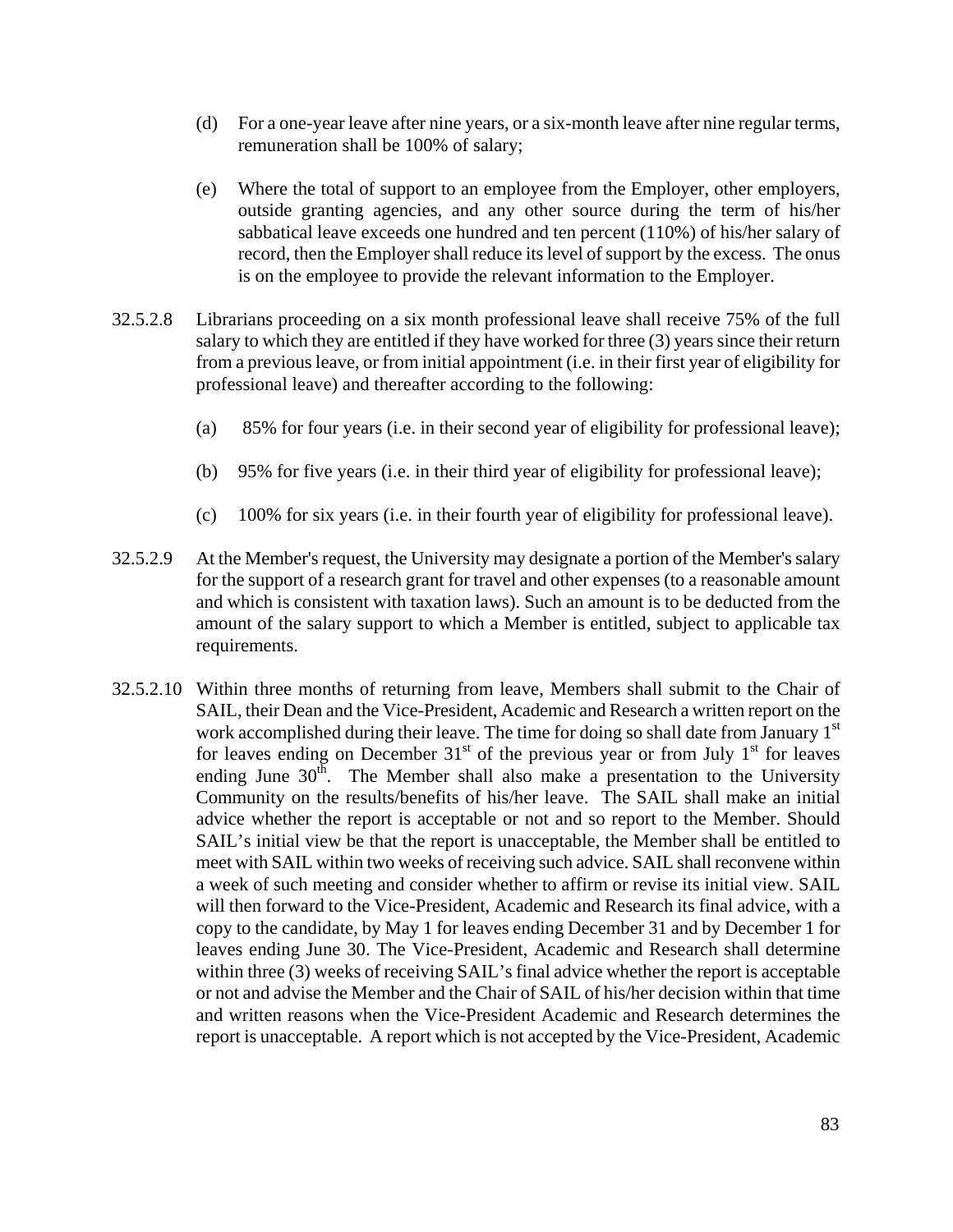and Research may be taken into account by SAIL and the Vice-President, Academic and Research when the next leave proposal from that Member is considered.

32.5.2.11 Upon completion of the leave, the employee shall be required to return to the University for a period of time at least equal to twice the length of the leave. An employee who fails to return to the University shall reimburse the University for the compensation received from it during the leave. Should the employee return for a period of time less than twice the length of the leave, reimbursement will be calculated proportionally.

## 32.6 **Industrial (Cross-Sectoral) Leaves**

- 32.6.1 The University recognizes the need for some faculty Members, Nursing Practice Educators and Laboratory Instructors to combine their academic pursuits with experience in organizations outside a university setting (e.g. industry, government, health care settings, public education administration, non-profits, and organizations in other sectors of the economy) order to increase their knowledge, qualifications or skills by interacting with colleagues, in other organizations, or furthering their research or scholarship in combination with, other organizations, in order to enhance their qualifications and skills so as to better discharge their duties and representations to the University. In such cases, industrial leaves (cross-sectoral) of either one year or six months (covering one term) beginning either January 1 or July 1 may be granted for Members holding tenured appointments at or above the rank of Assistant Professor, Nursing Practice Educators or for Laboratory Instructors and following the same procedures, as those set out in clause 32.5.2 of this Article.
- 32.6.2 Members granted an industrial (cross-sectoral) leave are normally expected to work out financial arrangements with the organization with whom they shall be working to cover at least 50% of their salary. For Members granted industrial (cross-sectoral) leaves the University will pay salary support in the same amounts as specified in clause 32.5.2.7 (e).

# 32.7 **General**

32.7.1 Members on leave as defined in this Article shall continue to receive all fringe benefits (provided they comply with any benefit plan requirements which apply to persons on leave), shall be eligible for any grid step increment to which they would have moved had they not been on leave, all salary increases on the same basis as other Members at the University, and shall suffer no loss in salary, rank, position or years of service because of such leave. A Member on leave shall also continue to be a member of the bargaining unit, and his/her Association dues shall be deducted by the University from the Member's salary during such leave. For greater certainty, the University and the Member shall maintain their respective contributions for the pension plan and premiums for other benefit plans with such contributions and/or premiums and the benefits from those plans to be based on the Member's nominal, not reduced, salary.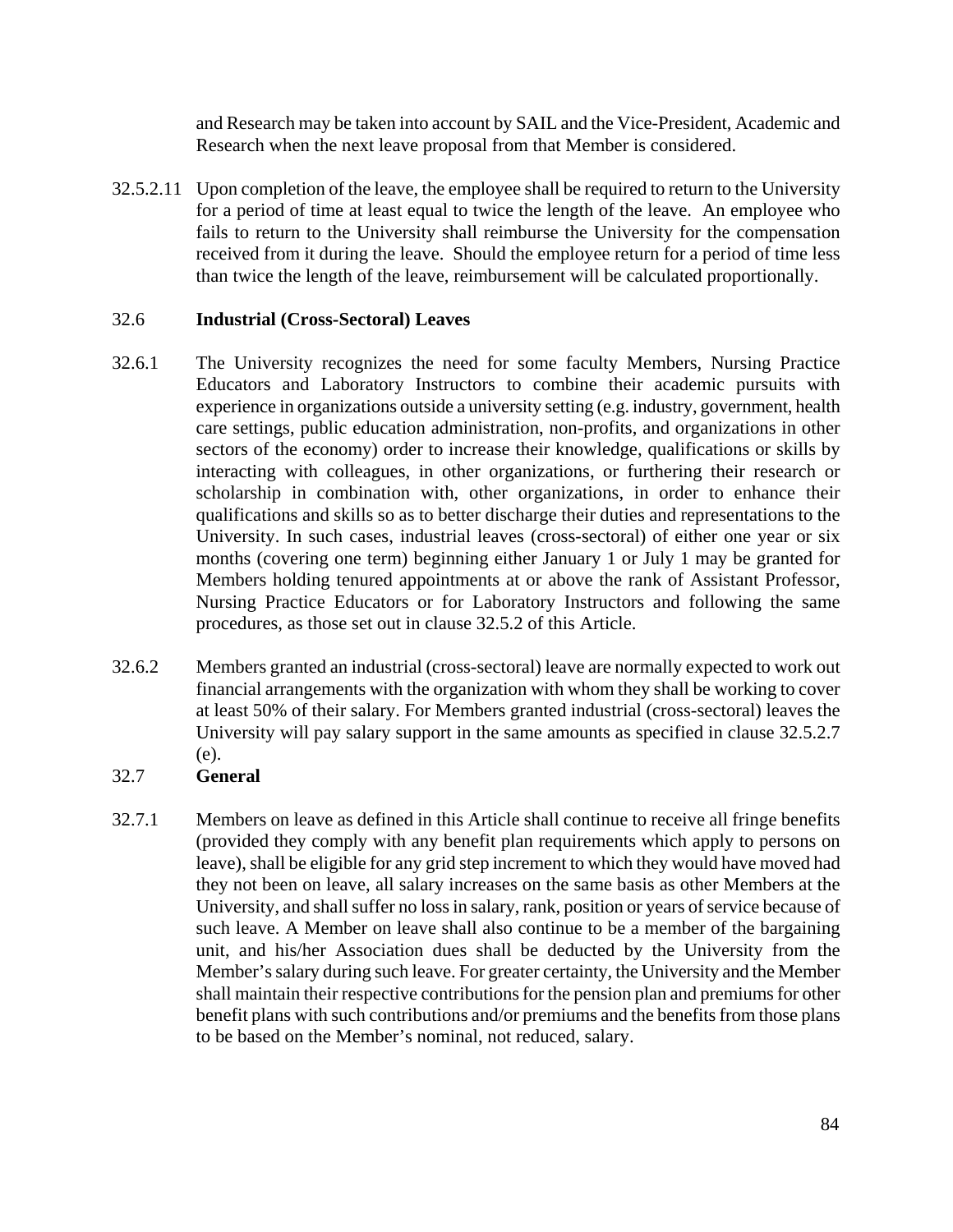#### 32.8 **Research Grant in Lieu of Salary**

This program is established to provide faculty members (tenured or tenure-track) or Librarians/Nursing Practice Educators (permanent) an opportunity to support research through grants in lieu of salary. Where another Member is collaborating as part of a research team on an approved research project at the University, this Article may apply. For greater clarity, this clause does not, in any way, alter the duties and responsibilities of the Member as set out in the Collective Agreement.

Grants are awarded through a process of peer review (Research and Academic Institutes Policy Committee (RAP) of Senate) from the salary of the successful applicant. Guidelines of RAP are appended to the Collective Agreement and may be amended from time-to-time by the Committee with agreement of the parties to the Collective Agreement.

Minimum amount of grant \$1500.

Bona fide research projects under this program are described in Research Grants Interpretation Bulletins as issued from time to time by Canada Revenue Agency (CRA).

In such cases, the regular T4 tax form will show the reduced salary and a supplementary T4A tax form will be issued in the amount of the University Research Grant for the year. The researcher must report the expenditures to CRA with their annual tax return. The researcher will administer the grant and full records of expenditures and supporting documentation must be retained. It must be emphasized that it is the researcher's responsibility to deal with CRA on tax related matters.

The University will not become involved in discussions or negotiations with CRA.

# ARTICLE 33

# 33 **FACULTY PROBATION, PROMOTION AND TENURE**

#### 33.1 **The Committee on Probation, Promotion and Tenure**

33.1.1 The Committee on Probation, Promotion and Tenure (referred to in the balance of this Article as the "Committee") exists for evaluation of teaching, research, and service, pursuant to clauses 33.8, 33.9 and 33.10, in all matters of review and renewal of probationary contracts, tenure (including appointments with tenure), and promotion (including initial appointment at the ranks of Associate Professor and Full Professor) except as provided for under Article 35.1.5 (b).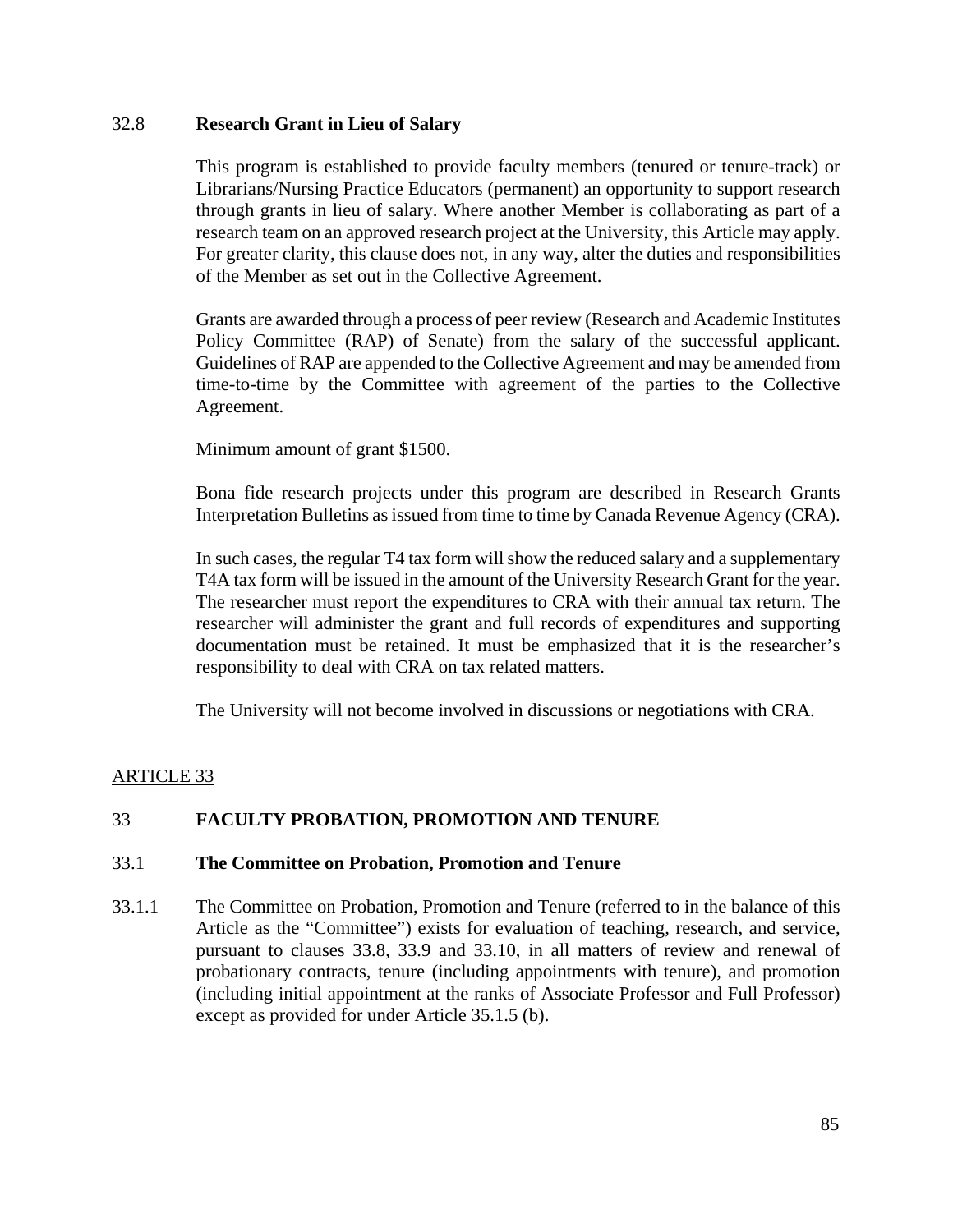- 33.1.2 The Committee shall also consider the case of any person who is to be hired from outside the bargaining unit for an Academic Administrator position, where that person is also to be appointed a professor at a rank and/or with tenure. Where the administrative position is that of the President of CBU, the Employer shall direct to whom the resulting recommendation is to be forwarded.
- 33.1.3 All work of the Committee shall be governed by the highest standards of integrity, fairness, professionalism, discretion, and equity. Further, the Committee, and each of its members, shall avoid the reasonable apprehension of bias and will give purposive interpretations of relevant provisions of this Article. In particular, the Article on Non-Discrimination of this Agreement shall apply to the work of the Committee.

Committee members will vote on all individual areas of assessment and should not abstain from voting unless there is a conflict of interest.

Committee members through the Committee Chair are responsible to identify in a timely manner all information requirements necessary to facilitate the voting process.

33.1.4 The Committee shall make recommendations to the President of the University on the matters listed in 33.1.1 in accordance with the terms of this Agreement by assessing the requirements specified in clauses 33.7, 33.8, 33.9, 33.10, 33.11, 33.12, 33.13, 33.14 and 33.16 of this Article.

#### 33.2 **Complement and Composition of the Committee**

- 33.2.1 The Committee comprises two tenured faculty Members from each of the four Schools who shall be elected by the faculty Members at rank who are members of the bargaining unit and the Dean of Research and either one of the School Deans who holds a rank pursuant to this Agreement, selected by the Employer, or the Vice-President, Academic and Research.
- 33.2.2 The faculty Members on the Committee shall have at least one from each of the ranks of Assistant Professor, Associate Professor and Full Professor, but in no case shall there be more than two Assistant Professors on the Committee.
- 33.2.3 The term of each elected member of the Committee shall be two years. A maximum of two consecutive terms may be held by any one elected individual. Expiration dates shall be arranged so that approximately one-half of the elected members will be replaced each year.
- 33.2.4 Members will be nominated at the Annual General Meeting of CBUFA from a slate of candidates brought forward by the Nominating Committee and/or nominated from the floor. The candidates' names will be forwarded to the Chair of the appropriate Schools for vetting by the School. Only those full-time faculty Members who hold tenured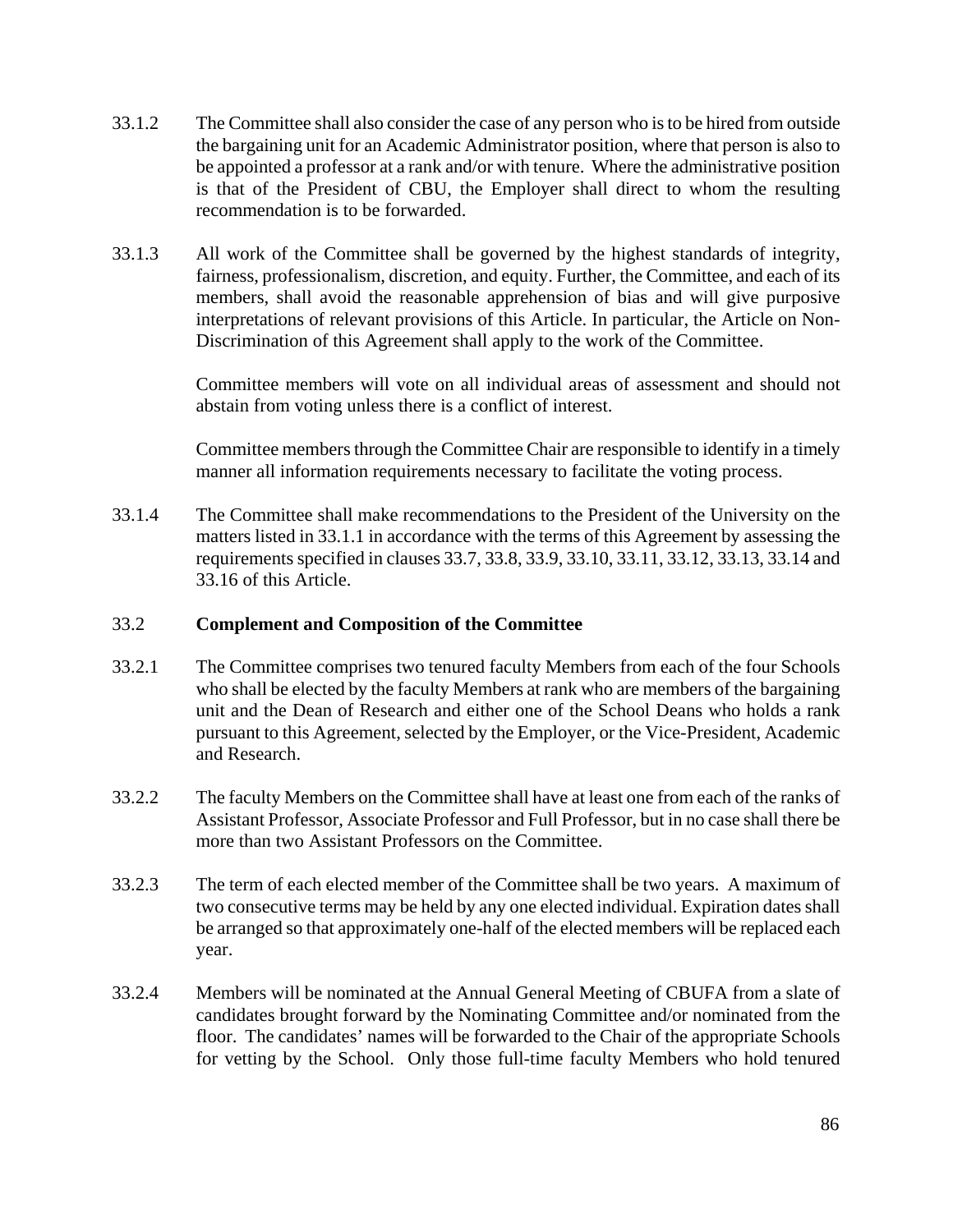appointments (not limited term appointments) and who are Members of the bargaining unit may be members of the PP&T Committee.

33.2.5 Officers of the Committee shall include a Chair and a Secretary, chosen from among the members of the Committee. The Secretary shall be responsible for keeping detailed minutes of proceedings of the Committee with particular emphasis on summarizing the essence of the key points made in discussions leading to the Committee's votes on whether candidates satisfy the criteria relevant to recommendations being made and any conclusions which the Committee determines may be useful precedents or guidelines for future deliberations by the Committee. At the conclusion of the Committee's proceedings for that year, the Secretary shall deposit a full copy of the Committee's minutes with the Office of Vice-President, Academic and Research.

> Minutes and other Committee records will be held in the Office of the President for a period of three (3) years.

> The candidate may retrieve materials submitted in support of his/her application 60 days following receipt of the decision of the President unless the President's decision has been challenged. Materials that are not retrieved within 6 months of completion of the process will be destroyed.

## 33.3 **Procedures of the Committee**

- 33.3.1 A quorum of the Committee for each case on which it deliberates shall be the Committee's full membership, reduced by any members excluded from a particular case by reason of conflict of interest, times 50%, plus two.
- 33.3.2 The Committee shall have access to the available minutes of the Committee proceedings for the three (3) Academic Years preceding the given year as well as the Department letter, the Candidate's letters and the Dean's letter related to a candidate's previous review, renewal, tenure or promotion application provided such letters were submitted within the previous three (3) Academic years preceding the given year. Such minutes and letters will be made available by the President's Office at the request of the Committee Chair.
- 33.3.3 Decisions of the Committee shall be made by majority vote.
- 33.3.4 The Chair of the Committee shall make available to members all documentation at least one week prior to a meeting.
- 33.3.5 The Committee shall have available and shall consider:
	- (a) all documentation presented by the candidate;
	- (b) the written report of the Department(s), pursuant to clause 33.5.2;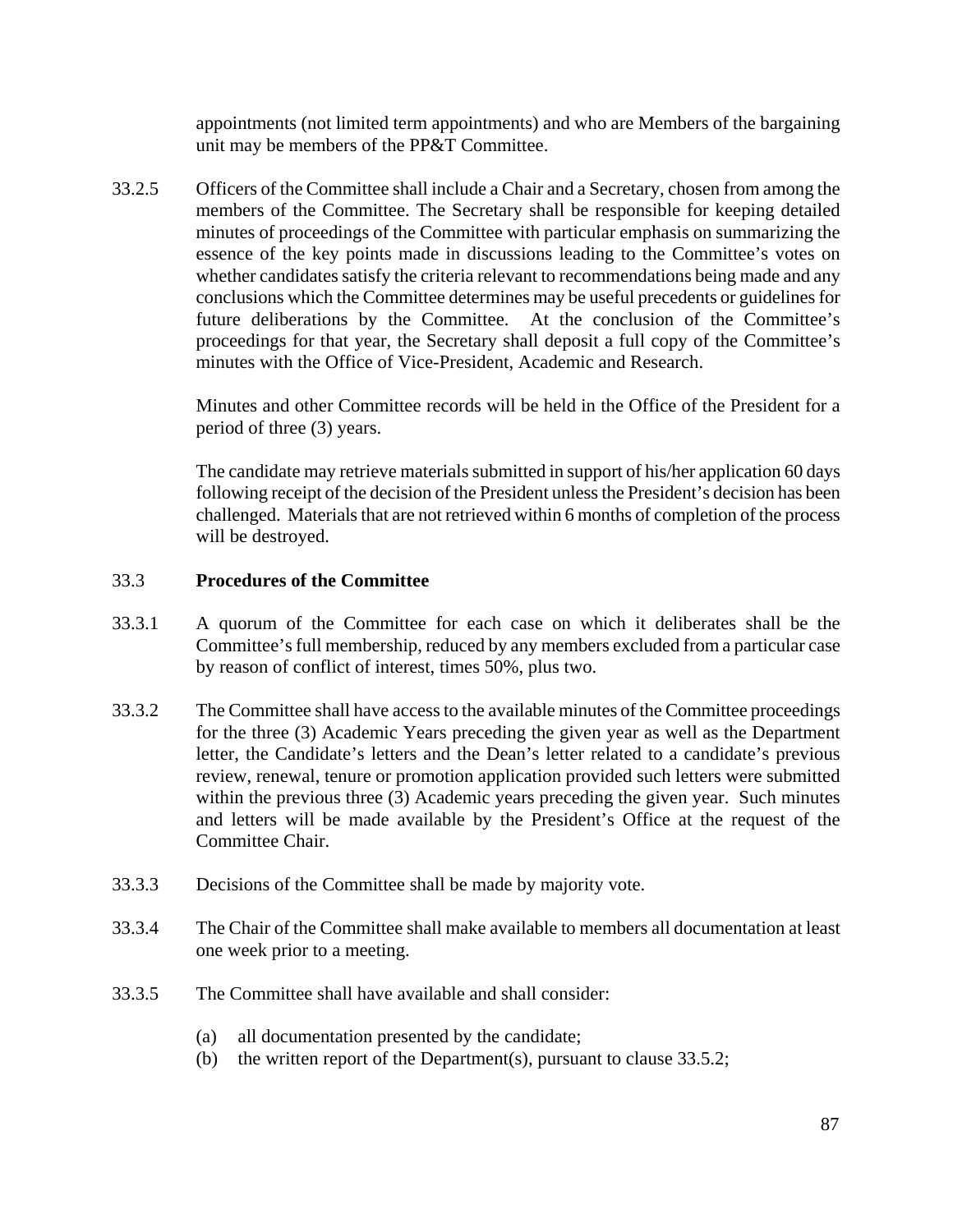- (c) the written recommendation of the candidate's School Dean(s), pursuant to clause 33.6.1 and 33.6.2;
- (d) student evaluation of teaching, pursuant to clause 33.8.2;
- (e) any other documentation provided for by this Agreement, and only such documentation.

In the case of a cross appointment, each Department concerned shall submit its report. If Departments are within the same School, the Dean's recommendation shall take into account the candidate's activities in each Department. If the Departments are in different Schools, the Dean of each School shall submit a recommendation.

- 33.3.6 The Committee shall not be bound in its decisions by the recommendations of the Department(s), the Dean(s), or by any other decision of a previous PP&T Committee.
- 33.3.7 In all cases, professional designations, degrees, certificates and diplomas equivalent to Master's and Doctoral degrees will be recognized. Business, professional or artistic experience where relevant and valuable to the discipline shall be considered by the Committee in lieu of advanced academic degrees or teaching experience, for the purpose of appointment to Associate or Full Professor or promotion to the rank of Assistant Professor, Associate Professor, or Full Professor. Degrees, certificates and diplomas offered by Members as evidence of their qualifications to hold a position at a specific rank must be earned from a recognized and accredited institution.
- 33.3.8 The Committee may provide, for the convenience and guidance of candidates, one or more standard application forms, but any failure by a candidate to use such a form will not prejudice any application, but this shall not detract from the candidate's obligations pursuant to clause 33.4. Any such form provided by the Committee shall not privilege any specific element(s) of the academic career.
- 33.3.9 The Committee will allow each candidate to review and to respond to all materials mentioned in 33.3.5 b) through e), inclusive pertinent to his/her case. All further documentation must be sent by the Candidate through the Chair.
- 33.3.10 The Committee, by majority vote, may request a meeting with any candidate at any point in its deliberations for the purpose of having a candidate respond to questions the Committee may have on matters relevant to its consideration of the application.
- 33.3.11 Upon receipt of further information from a candidate, (including responses to recommendations from the Dean(s) or Department(s), as provided for in 33.4.2) and as specified anywhere in this Agreement, or after a meeting with the candidate as provided in 33.3.10), the Committee shall reconvene to deliberate on the additional material and/or information it has received.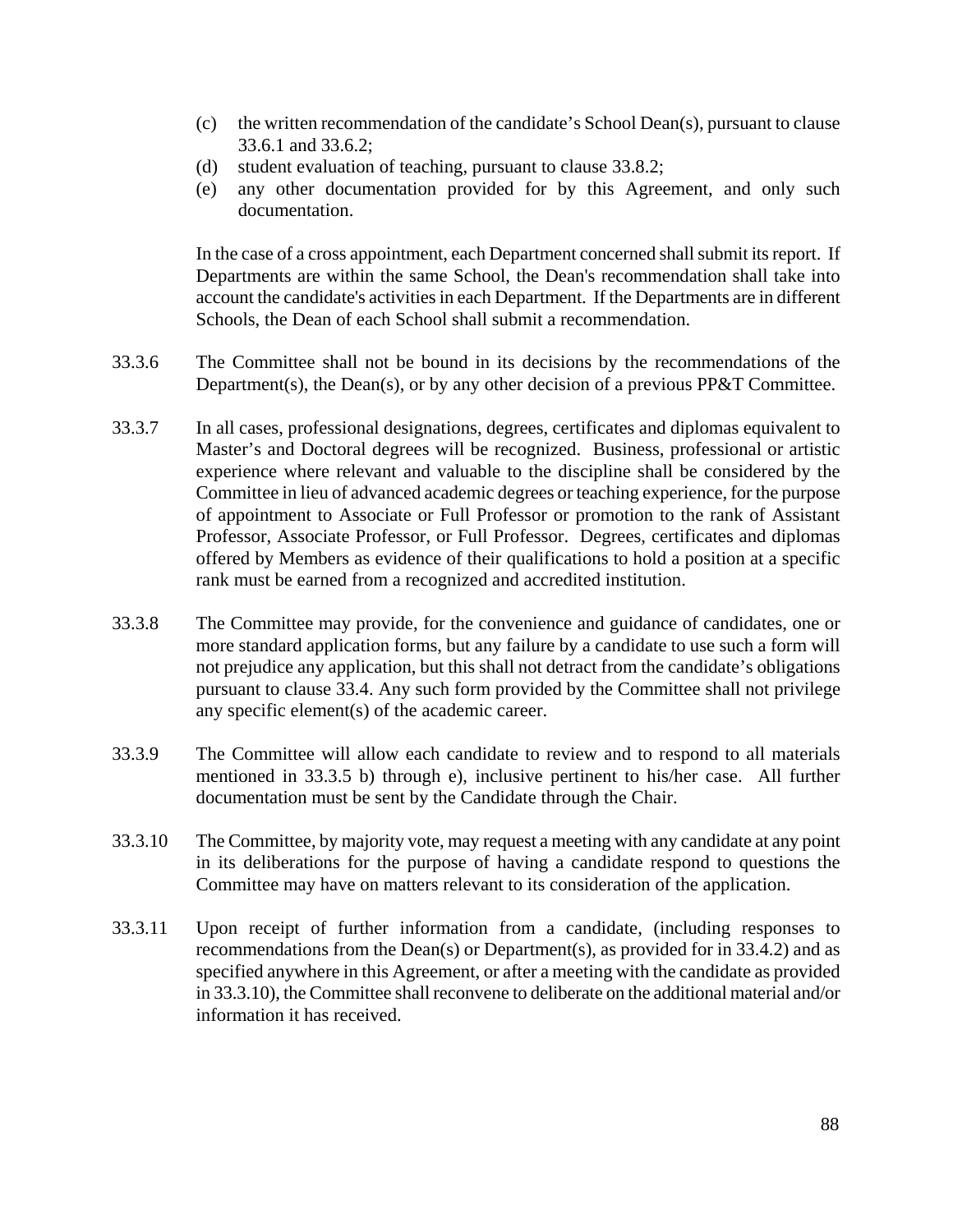- 33.3.12 In making its recommendation and/or providing feedback, the Committee shall have regard to the type of application, that is review, renewal, tenure, or promotion. In assessing the three areas of teaching, research, and service pursuant to clauses 33.8, 33.9, and 33.10, the Committee shall make a specific finding on each of those areas respecting the accomplishment of each candidate by using the ratings of (i) acceptable; (ii) unacceptable; (iii) excellent. A determination by majority vote will be made regarding the rating of each of the assessed areas and a record of these results shall be communicated to the candidate. The Committee shall make its recommendations based only on the criteria listed in this article.
- 33.3.13 In considering a recommendation for deferral, the Committee shall be satisfied that an individual may achieve minimum standards to become a candidate for tenure at the conclusion of the deferral period. Candidates will normally be considered for a one year deferral. Only in the case of extenuating circumstances will a two-year deferral be justified. Extenuating circumstances shall be supported by evidence. Under extenuating circumstances, the candidate's application may include a request that the Committee consider a deferral of one or two years. The Committee reserves the right to deny such request for deferral and will give consideration to deferral only after conducting a full review of the applicant's tenure application.
- 33.3.14 The Committee shall forward its final recommendation to the President of the University in accordance with the deadlines specified in clause 33.19. At the same time, the Chair shall send a copy of the recommendation to the candidate.

#### 33.4 **The Candidate**

33.4.1 No later than October 1 of the Academic Year in which an application for renewal, promotion or tenure is to be considered, the candidate (only faculty Members holding probationary tenure-track or tenured appointments are eligible to make an application under this Article) shall forward to the Chair of the Committee, the Chair of her/his Department(s), and to the office of the Director, Human Resources, a copy of the application, and shall at the same time advise in writing the Dean(s) of the School(s) concerned that such application has been submitted. It is the responsibility of the candidate to ensure that her/his application contains only complete and accurate information. Failure by the potential candidate to make the required application for renewal (see clause 33.11) or tenure (see clause 33.12) shall conclusively be deemed a resignation of her/his employment at the University effective the June 30 immediately following. In special circumstances, such as very serious illness, adoption or birth of a child, or in other situations where the candidate has been on approved leave of absence or is scheduled to take leave of absence, consideration will be given to relieving against strict compliance with the required application deadlines and mutually agreeable alternative dates established including the date for final decision on tenure. By no later than May 30 of the year preceding the Academic Year in which mandatory consideration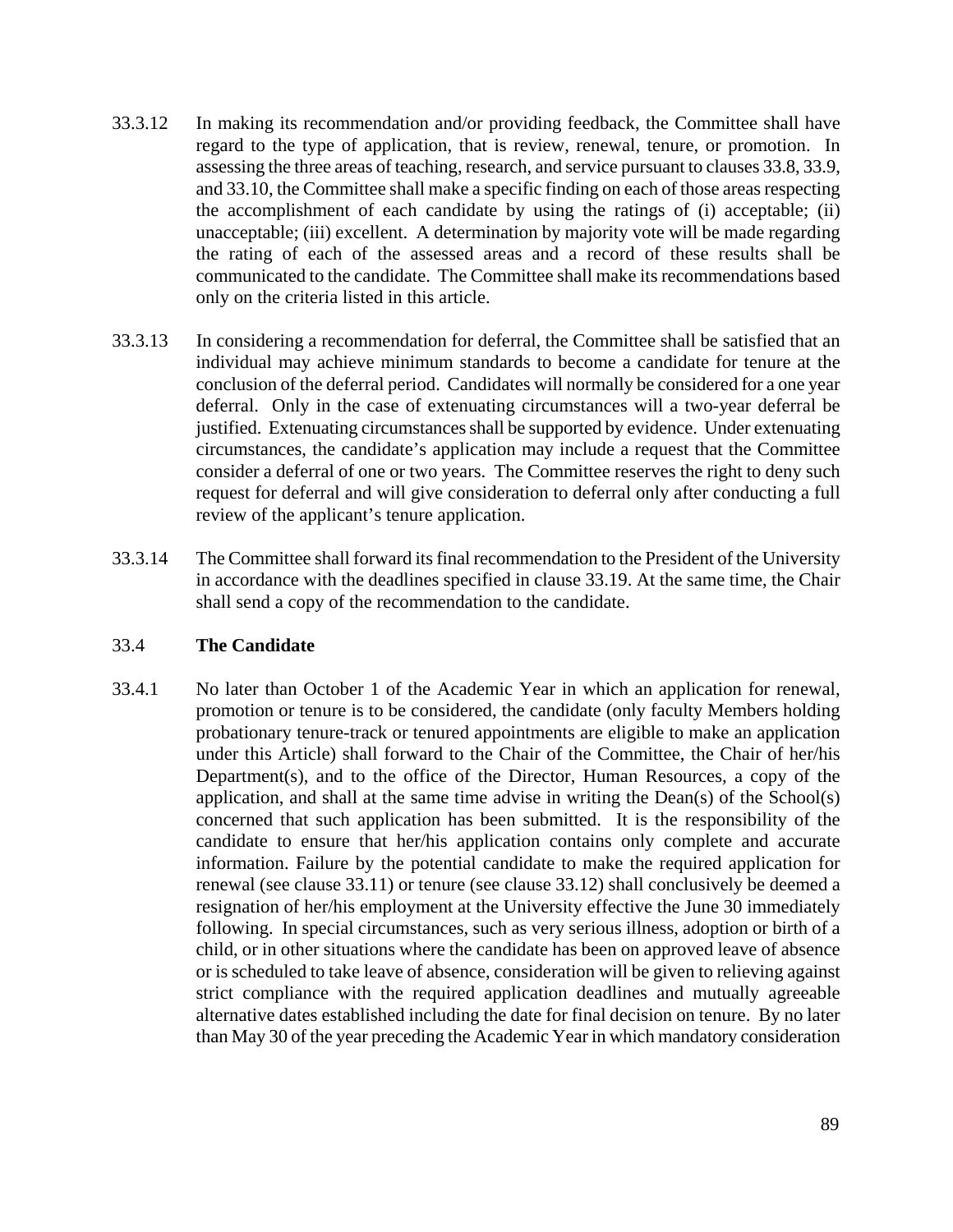for renewal or tenure is to occur, the Office of the Director of Human Resources will notify in writing each Member who is eligible for such consideration.

No member will be eligible to be granted tenure if completion of a doctoral degree is a condition of employment as stated in his/her letter of appointment and if he/she has not successfully completed the doctoral degree. The member may request a deferral and shall submit a complete application under Article 33. The Committee will consider whether or not to recommend a deferral in accordance with provisions related to deferral under Article 33.

- 33.4.1.1 It is the responsibility of the candidate to provide complete and accurate documentary evidence as specified in 33.4.1.2.
- 33.4.1.2 The candidate shall provide the following documents with his/her application:
	- (a) an up-to-date curriculum vitae;
	- (b) a statement of his/her accomplishments and objectives in teaching, research/scholarly/creative activities, and service;
	- (c) a list of university level courses she/he is teaching or has previously taught;
	- (d) representative sample of books she/he has authored or edited, reviews or critical notices of these books, reprints of articles and reviews, and similar material of a scholarly or creative nature; and
	- (e) other relevant material which the candidate wishes to place before the Committee.
- 33.4.2 Should the candidate wish to respond to the recommendation(s), no later than November 17 (see 33.19.1) following receipt of the Dean's recommendation(s) (see clause 33.6.1) and of the Department's recommendation(s) (see clause 33.5.3) to the Committee, the candidate shall forward a written response directly to the Chair of the Committee.
- 33.4.3 Failure by a candidate to respond to any recommendation made concerning her/his application shall not prejudice the substantive consideration of such application and shall only be considered as the candidate choosing not to respond.
- 33.4.4 The candidate shall provide in writing any additional responses or documentation which the Committee requires upon the specific request of the Chair of the Committee in writing. Adequate notice shall be provided to the candidate, and a specific, reasonable deadline for response stated (in no case less that ten (10) working days). Should the candidate fail to provide a timely response to the Committee, the Committee may then proceed to a decision on the case based on whatever evidence is available.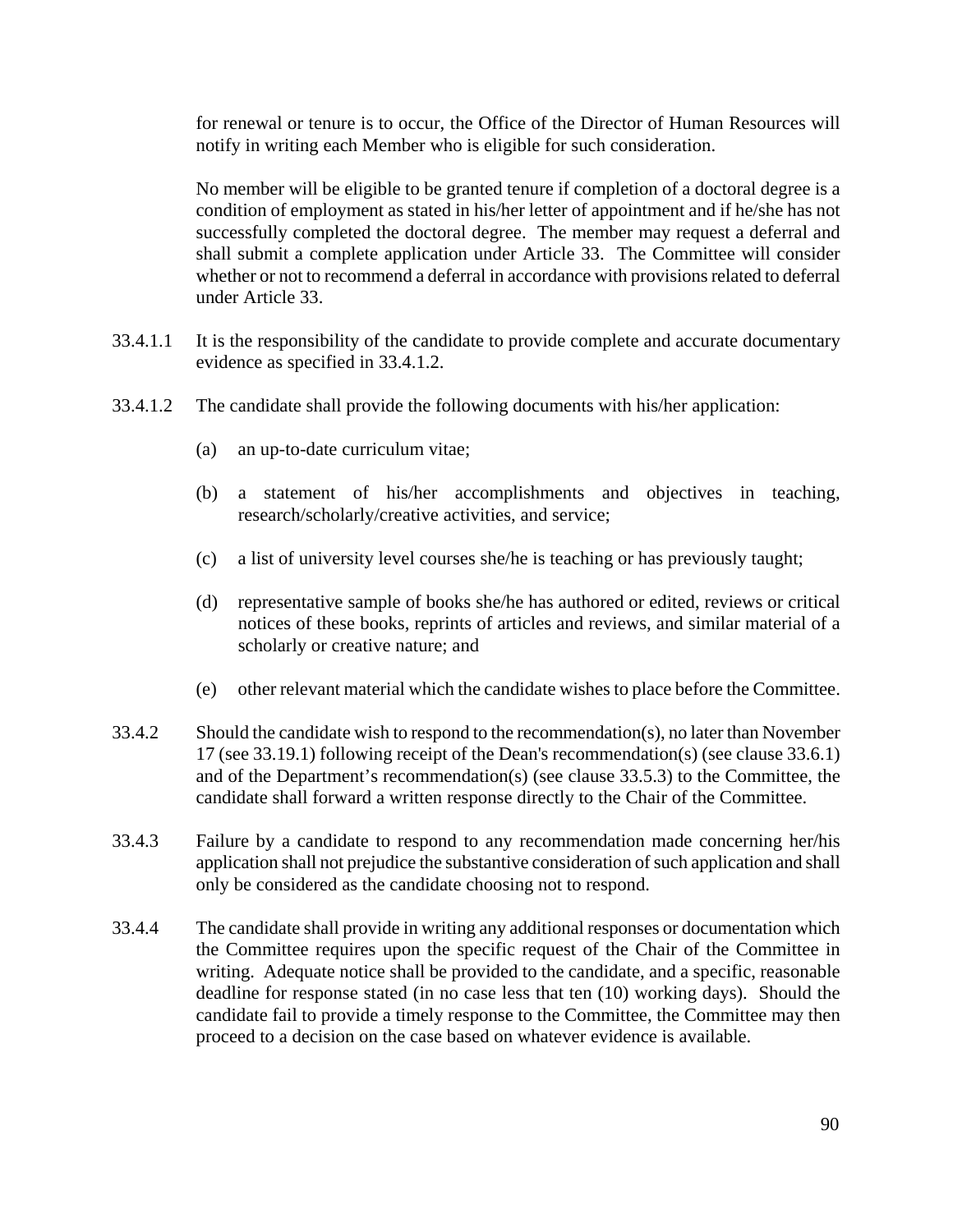- 33.4.5 The candidate shall receive a copy of the Committee's proposed recommendation to the President no later than January 10 in cases of renewal or tenure, or no later than February 21 in cases of promotion.
- 33.4.6 If the candidate wishes to respond to the proposed recommendation, she or he shall forward a written response directly to the Chair of the Committee no later than January 17 in cases of renewal or tenure, or no later than March 1 in cases of promotion.
- 33.4.7 Any candidate, upon receipt of a request for additional information as provided in 33.4.4, or upon receipt of the proposed recommendation may request, in writing, and on reasonable notice, shall be afforded an opportunity to meet with the Committee, provided that such meeting shall occur no later than January 15 in cases of renewal or tenure, or by March 1 in cases of promotion.
- 33.4.8 Following the Committee's deliberations on the candidate's response made by her/him pursuant to 33.4.6, or the meeting referred to in 33.4.7, the President of the University shall receive the final recommendation of the Committee, together with copies of the entire documentary record of proceedings of the Committee including, but not limited to, all reports, recommendations, correspondence and other documents exchanged between the candidate or any other person and the Committee, and any other document considered by the Committee in making its recommendation, no later than January 31 in cases of renewal or tenure and no later than March 15 in cases of promotion. A copy of the recommendation shall be simultaneously received by the candidate.
- 33.4.9 Except as provided in this Article, the candidate shall communicate with the Committee only through the Chair. The candidate shall not communicate with the Committee through an intermediary, nor will the Committee or any of its members accept such interventions or otherwise discuss the case with any other person except as specified in this Agreement or as may be required by law.

# 33.5 **The Department**

#### 33.5.1 **Procedures**

- 33.5.1.1 Whenever any of its members becomes a candidate for review, renewal, tenure or promotion, the Department shall assess the member in respect of the requirements specified in clauses 33.7, 33.8, 33.9, 33.10, 33.11, 33.12, 33.13, 33.14 and 33.16 below.
- 33.5.1.2 A full-time faculty Member who holds a permanent appointment (See MOU at back of Agreement) and non-faculty members who are members of the bargaining unit and the department, probationary tenure-track appointments (not limited term appointments) and who are members of the bargaining unit shall have a right to contribute to but not vote on the Department's recommendation to the Committee. Only faculty Members who hold tenured appointments and former tenured faculty members who hold Post Retirement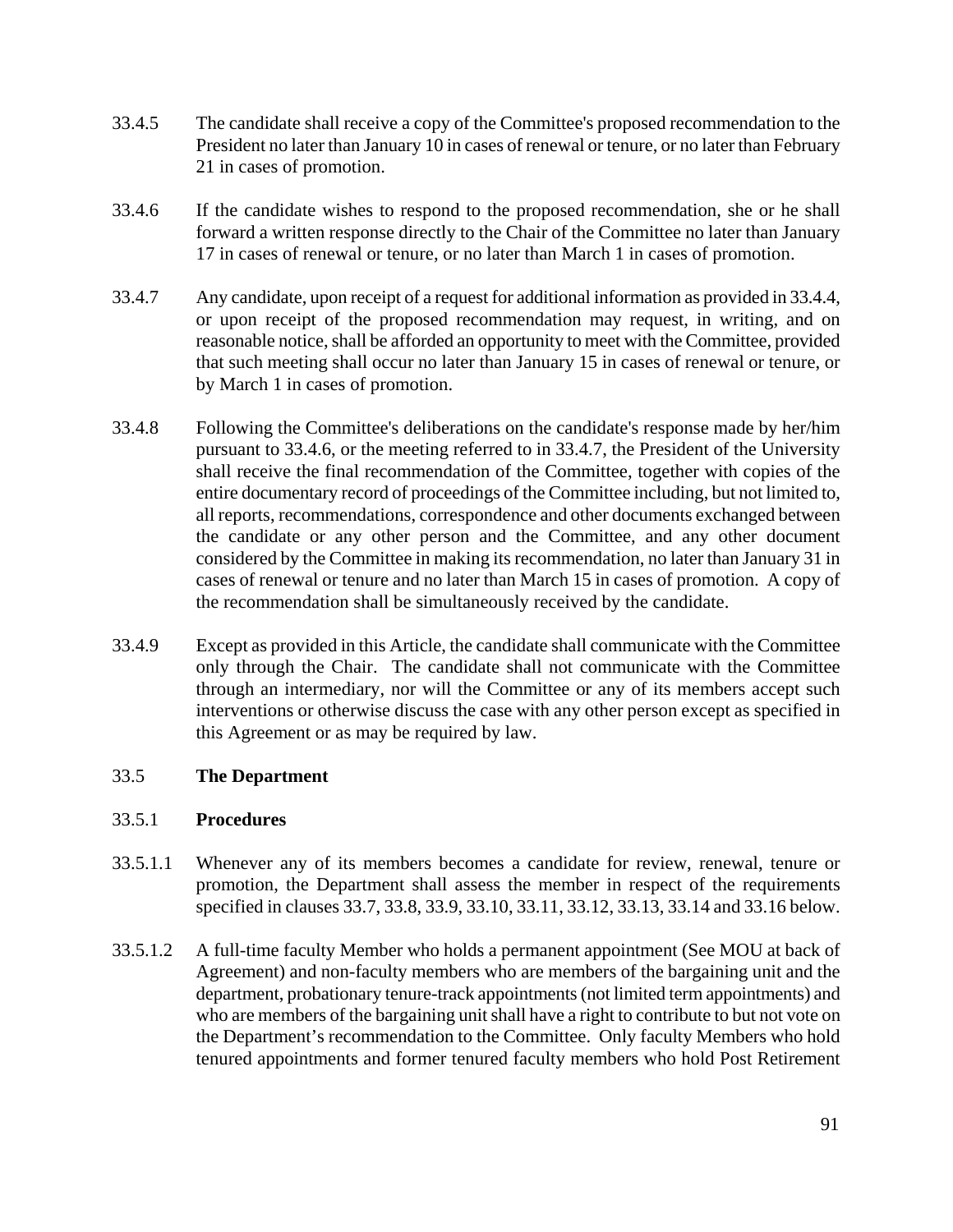Modified Workloads shall have the right to contribute and vote on the Department's recommendation to the Committee. Administrators who hold tenured faculty appointment (other than those directly involved in PP&T process) may be invited by the Department to participate and vote. The Department Chair will be permitted to vote according to their Departmental By-laws. All above noted individuals must be present at the Department meeting in order to cast his/her vote.

- 33.5.1.3 Each candidate making application for review, renewal, or promotion shall be given the opportunity to appear before the Department to speak to his/her application before the Department begins its deliberations.
- 33.5.2 The Department's recommendation to the Committee shall include a brief statement of the procedures followed that led to the recommendation and the Department's recommendation on the application that shall reflect only the requirements specified in clauses 33.7, 33.8, 33.9, 33.10, 33.11, 33.12, 33.13, 33.14 and 33.16 below and reasons for that recommendation; and an indication that the recommendation was properly approved by the Department (i.e. which no formal defect or technical irregularity invalidates). The Department's recommendation, must have due regard for the requirements of the aforesaid clauses, is required to contain the specific ratings of teaching, research and service which the Committee is required to make pursuant to clause 33.3.12, and is to be an overall evaluation of the candidate's teaching, research and service. The Department shall make a recommendation only on the criteria listed in this Article.
- 33.5.3 The Chair of the Department shall forward the recommendation of the Department to the Chair of the Committee and the candidate by October 21 except for cases of review of a probationary contract (see clause 33.16). A copy of the recommendation shall be sent simultaneously to the candidate's Dean(s).
- 33.5.4 In the event that a Department does not have at least three (3) tenured members to conduct a review of the candidate, the Employer and the Association in consultation with the candidate will put in place a proxy committee to assess the candidate.

#### 33.6 **The Dean**

- 33.6.1 The Dean shall forward a copy of her/his recommendation to the Chair of the Committee, and a copy to the candidate by November 7**.**
- 33.6.2 The Dean's recommendation shall reflect only the requirements specified in clauses 33.7, 33.8, 33.9, 33.10, 33.11, 33.12, 33.13, 33.14 and 33.16 below and reasons for that recommendation. The Dean's recommendation, must have due regard for the requirements of the aforesaid clauses, is required to contain the specific ratings of teaching, research and service which the Committee is also required to make pursuant to clause 33.3.12, and is to be an overall evaluation of the candidate's teaching, research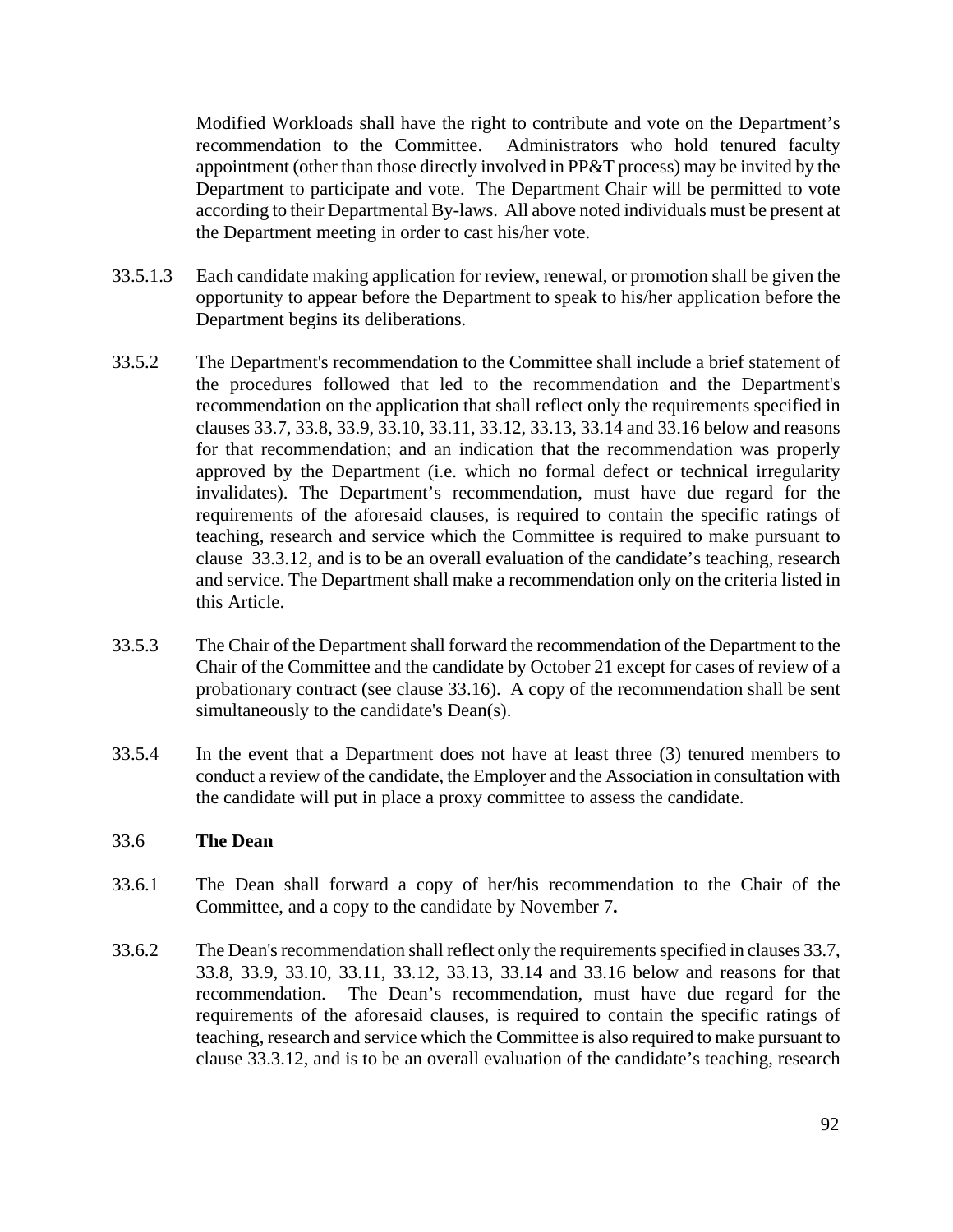and service. The Dean shall make his/her recommendation only on the criteria listed in this Article.

## 33.7 **Requirements for Probationary Contract Review and Renewal, Tenure and Promotion**

- 33.7.1 a) In assessing a candidate for purposes of probationary contract review or renewal, tenure, or promotion, the Committee, the Department and the Dean shall consider all of the following elements of a candidate's career:
	- academic and/or professional qualifications;
	- years of service at rank;
	- teaching as referred to in Article 18.2 (referred to herein as "teaching");
	- research (pure or applied)/scholarly/creative activities as referred to in Article 18.3 (referred to herein as "research"); and
	- service as referred to in Article 18.4 and 18.5 (referred to herein as "service").
	- b) Ratings for the three assessment areas will be the standard ratings of excellent, acceptable and unacceptable. It is recognized that these terms will represent different levels of commitment and achievement commensurate with tenure and the various ranks of appointment (i.e. assistant, associate, full professor).
- 33.7.2 The Committee, the Department and the Dean shall consider that teaching, research and service are not mutually exclusive; that this clause does not purport to create three disjoint areas of accomplishment.
- 33.7.3 In considering whether a Member should have his/her probationary appointment renewed, the Committee, the Department, and the Dean shall:
	- (a) assess whether the candidate has met the criteria and required standards of accomplishment referred to in clauses 33.7, 33.8, 33.9, 33.10, 33.11 and 33.14; and
	- (b) assess whether the candidate has satisfied his/her general employment responsibilities as specified in Article 18.
- 33.7.4 In considering whether a Member should be promoted, the Committee, the Department, and the Dean shall:
	- (a) assess whether the candidate has met the criteria and required standards of accomplishment referred to in clauses 33.7, 33.8, 33.9, 33.10, 33.13 and 33.14; and
	- (b) assess whether the candidate has satisfied his/her general employment responsibilities as specified in Article 18.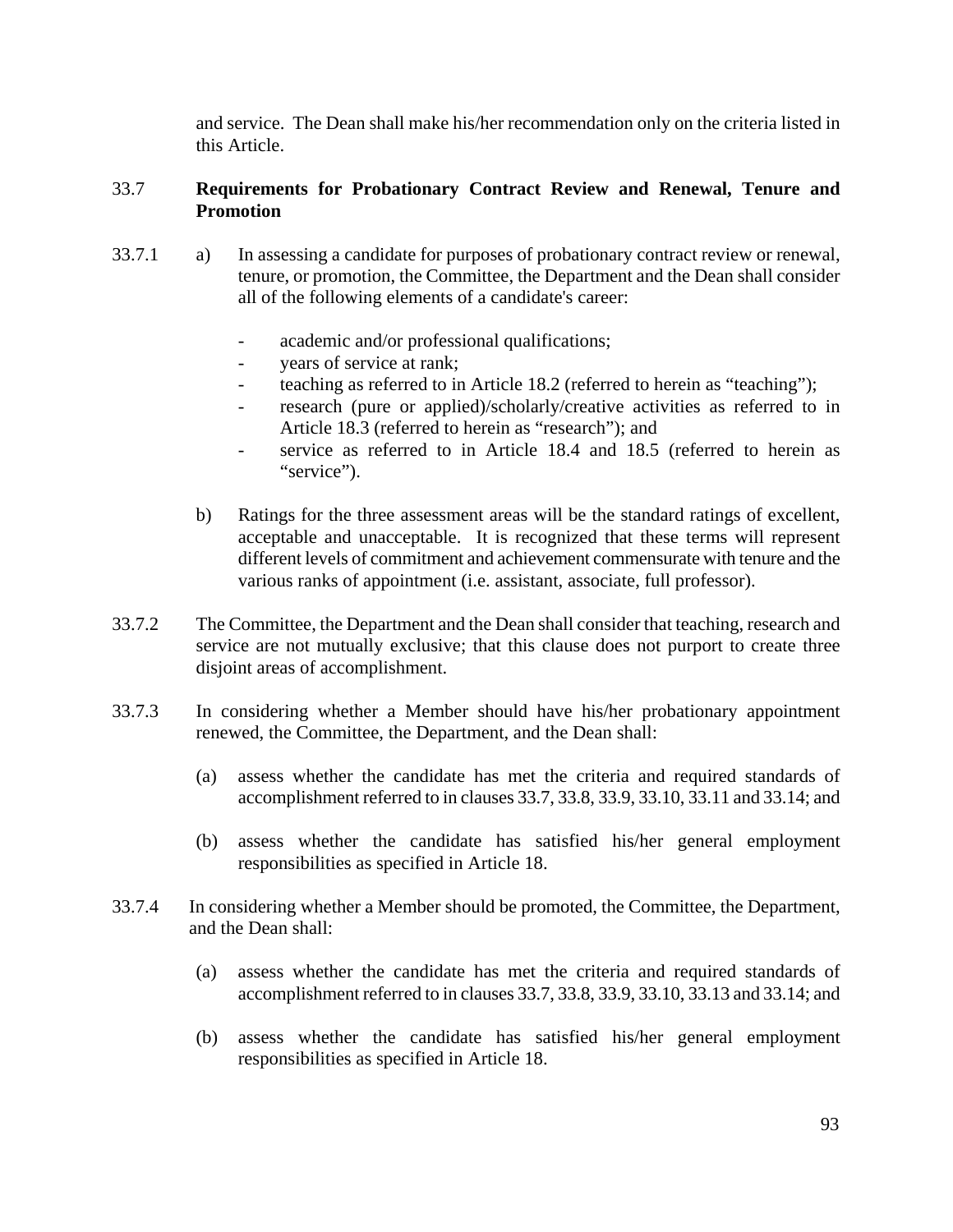- 33.7.5 In considering whether a Member should be granted tenure, the Committee, the Department, and the Dean shall:
	- (a) assess whether the candidate has met the criteria and required standards of accomplishment referred to in clauses 33.7, 33.8, 33.9, 33.10, 33.12 and 33.14; and
	- (b) assess whether the candidate has satisfied his/her general employment responsibilities as specified in Article 18.

#### 33.8 **Assessment of Teaching**

- 33.8.1 Each candidate will submit a teaching dossier as part of her/his application. The teaching dossier shall contain a statement of teaching philosophy describing the candidate's objectives, beliefs, and values in order to demonstrate how her or his teaching activities reflect the espoused philosophy. For the purposes of this Article, evidence provided on the following will be considered when a faculty Member's teaching and guidance of students is being assessed:
	- (a) calendar descriptions, course outlines, sets of goals and expectations, special features, interrelationship with other courses and program requirements;
	- (b) brief analytical description of classroom practices and techniques, laboratory components, and support materials;
	- (c) description of student evaluation, including a description of marking standards;
	- (d) course evaluation summaries and comments for all courses taught during the most recent five (5) consecutive years of teaching. Candidates with an interruption in the most recent five (5) years of teaching shall provide evaluation summaries and comments from the most recent five (5) years of teaching. Any candidate with fewer than five (5) years of teaching shall submit all evaluations summaries and comments from courses taught at CBU since the date of hire and may opt to include evaluations of courses taught elsewhere, to a maximum of five (5) years of teaching.

Such instruments will be consistent with any provision of this Collective Agreement:

- (e) teaching practices and their evolution over time;
- (f) supervision of honours and/or special topics students;
- (g) supervision of students completing practica or graduate students;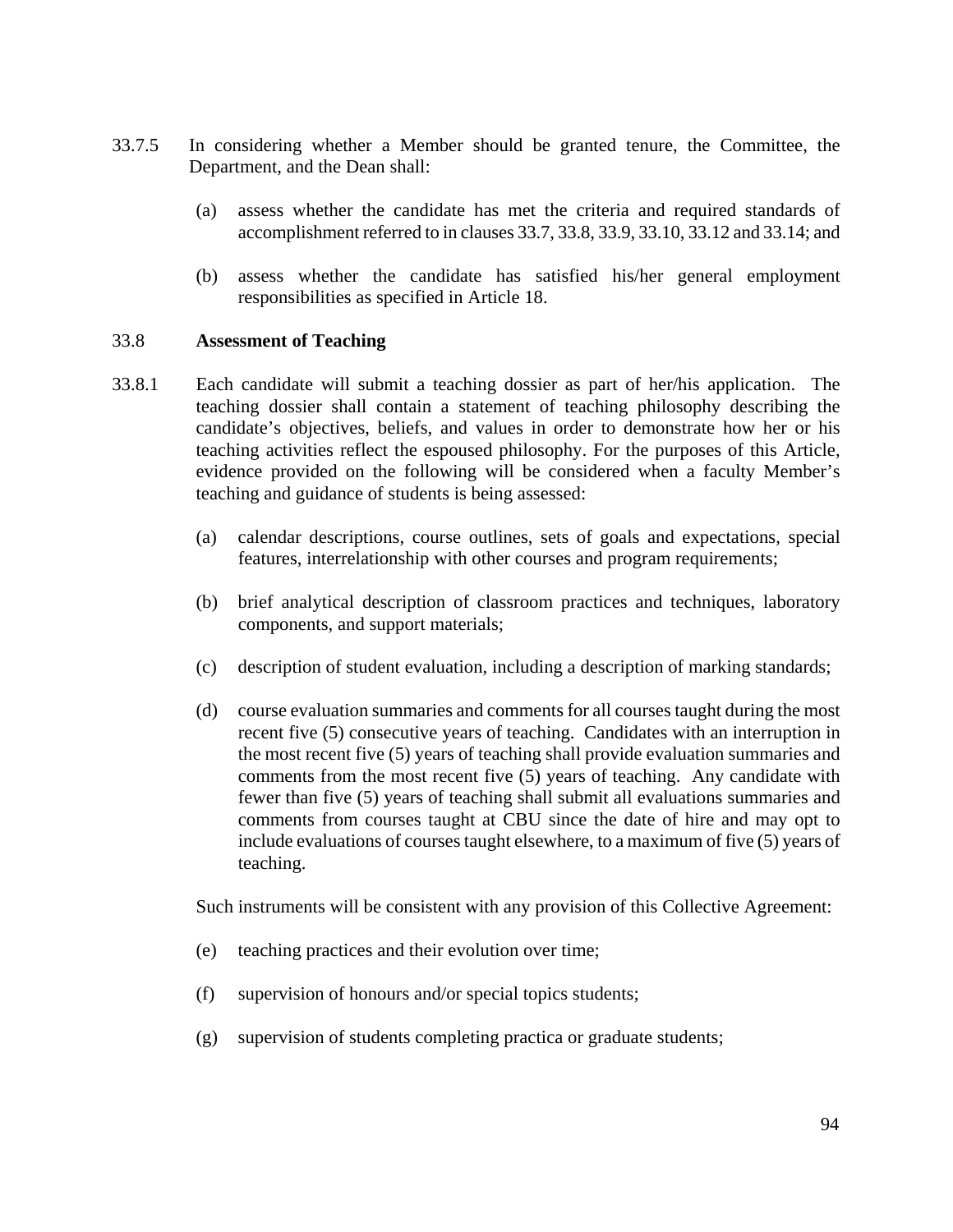- (h) organization of field trips, laboratories or clinical practica;
- (i) involvement in curriculum development and the development of new courses;
- (j) innovation in teaching pedagogy as shown by, for example, the effective use of innovative teaching aids and techniques, or the development of instructional materials for use in the candidate's own classes or elsewhere;
- (k) publication or production of original materials related to teaching effectiveness, such as books, articles, films or recordings, or presentations on teaching at conferences;
- (l) organization and direction of workshops on teaching techniques and teaching effectiveness; and
- (m) formal recognition of teaching excellence through receipt of university, regional or national teaching awards.
- (n) Student advising and academic counseling consistent with Articles 27.2.7 and 18.1(a).

All faculty Members are subject to being assessed on those of the above items and in 33.8.2 that apply to their teaching activities. It is not the intention of the Parties that they comprise an exclusive, mandatory or exhaustive list, or that they must be given equal weight, or that other evidence be excluded.

33.8.2 Faculty Members shall conduct a course evaluation of each course they instruct during the last month of regular classes. The evaluation instrument shall be approved by the Member's School Dean in consultation with the relevant Department. An evaluation shall be conducted in each section of multi-section courses. Six credit courses shall be evaluated in the Winter term. Care must be taken in the preparation, completion, and collection of evaluation instruments to ensure the anonymity of the respondents. No faculty Member shall be required to carry out any particular form of course evaluation unless such form has been developed by the Teaching, Learning and Evaluation Committee of Senate and approved by Senate. The faculty Member shall advise his/her Dean as to when the evaluation will take place so that the Dean may arrange to have the evaluations collected. The Dean shall analyze the evaluation and provide a report thereon to the faculty Member concerned, the Member's Department Chair and to the Director, Human Resources with whom the Dean shall also deposit all of the student evaluations together with a copy of the evaluation instrument to be held for a period of one year.

#### 33.9 **Assessment of Research**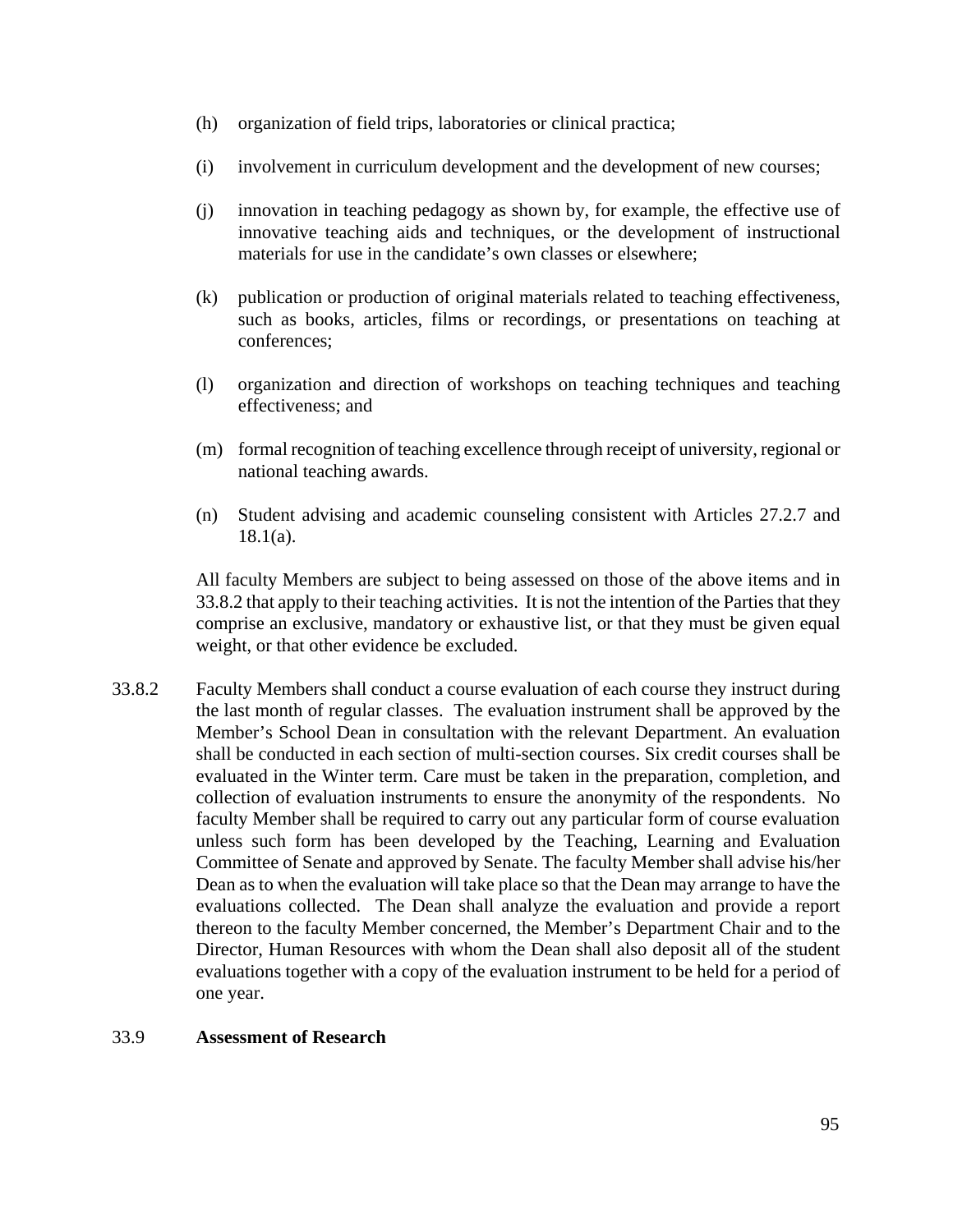Each candidate will submit a research dossier as part of her/his application. The research dossier shall contain a statement of philosophy describing the candidate's objectives, beliefs, and values in order to demonstrate how her or his research activities reflect the espoused philosophy. The onus is on the candidate to demonstrate the relevance of the material to the assessment process. For the purposes of this Article, evidence of the following will be considered in the assessment of an employee's research:

- (a) success in attracting funds in support of research;
- (b) dissemination of the results of research activities pursuant to Article 31 (Research) through:
	- (i) presentations at scholarly or professional conferences, seminars, workshops, etc.;
	- (ii) publication in conference proceedings;
	- (iii) publication in refereed journals;
	- (iv) independent (not self) publication of monographs, book chapters, books, annotated bibliographies, concordances, case studies, created software and software documentation;
	- (v) invited lectures at other universities or institutes;
	- (vi) exhibitions of one's own artistic creations;
	- (vii) independent (not self) publications of one's own literary work and musical compositions;
	- (viii) participation in industrial or business policy formation, including, but not limited to, reports and briefs which are conducted on a paid or unpaid basis and that can be accessed for external review;
	- (ix) participation in public policy formation, including, but not limited to, reports policy analysis papers, and briefs which are conducted on a paid or unpaid basis and that can be accessed for external review;
	- (x) independent (not self) publication of electronic documents and multi-media productions;
	- (xi) direction of plays;
	- (xii) publication of policy papers related to professional practice;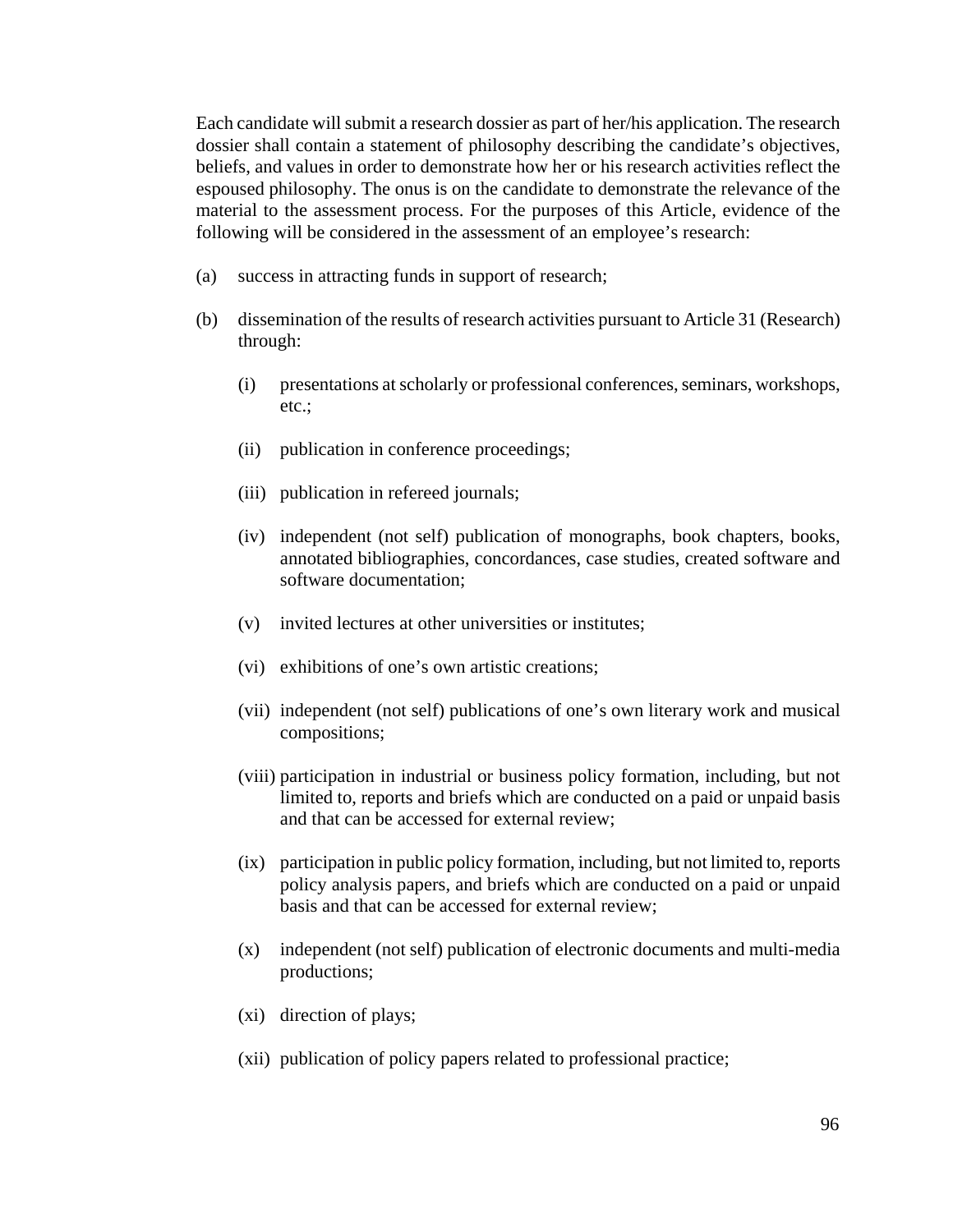- (xiii) evaluative reports of practice demonstration projects including recommendations for future implementation, consistent with Article 31.3.3.
- (c) awards or other recognition for research or creative activity, e.g., research awards; and
- (d) being selected to evaluate the work of other academics and professionals by, for example, serving on grant selection committees, serving as an external program evaluator, editing journals, reviewing articles for publication, reviewing grant applications, serving as examiners or on juries adjudicating artistic works.
- (e) being selected due to expertise for professional consultation to external groups/organizations.
- (f) development of a new interdisciplinary program to improve the health and wellbeing of society and dissemination of the same.

It is not the intention of the parties that all of the above items necessarily apply to all faculty Members, or that they comprise an exclusive, mandatory, or exhaustive list, or that they must be given equal weight, or that other evidence be excluded. Other evidence of accomplishment in research/scholarly/creative activities not listed above may be included in the research dossier and will be considered by the Committee.

To assist the committee in its deliberations, departments may prepare a "Statement Concerning Research in (Discipline)". The statement will describe the research approach generally accepted within a discipline and its sub-disciplines, highlighting priorities generally accepted by faculty within those areas. The statement will refer to research within a discipline, as enacted in the CBU research context, but should not refer to any specific candidate's research. The statement will discuss issues that might be pertinent to the committee's deliberations in evaluating a candidate's dossier, as an aide to Committee members who are unfamiliar with research in that discipline. Specific issues to be addressed may include: the priority placed on peer reviewed articles, books, conferences, public presentations, advocacy work, and other means of dissemination; differences among disciplines and sub-disciplines; qualitative and quantitative approaches; and any other issues that affect the evaluation of research dossiers within a discipline under this Article. Where it has been duly completed and accepted by the Department, the Employer, and the Association, the statement will be used by the Committee and by external referees (where applicable).

#### 33.10 **Assessment of Service**

Each candidate will submit material describing the service dossier of his/her application. The onus is on the candidate to demonstrate the relevance of the material to the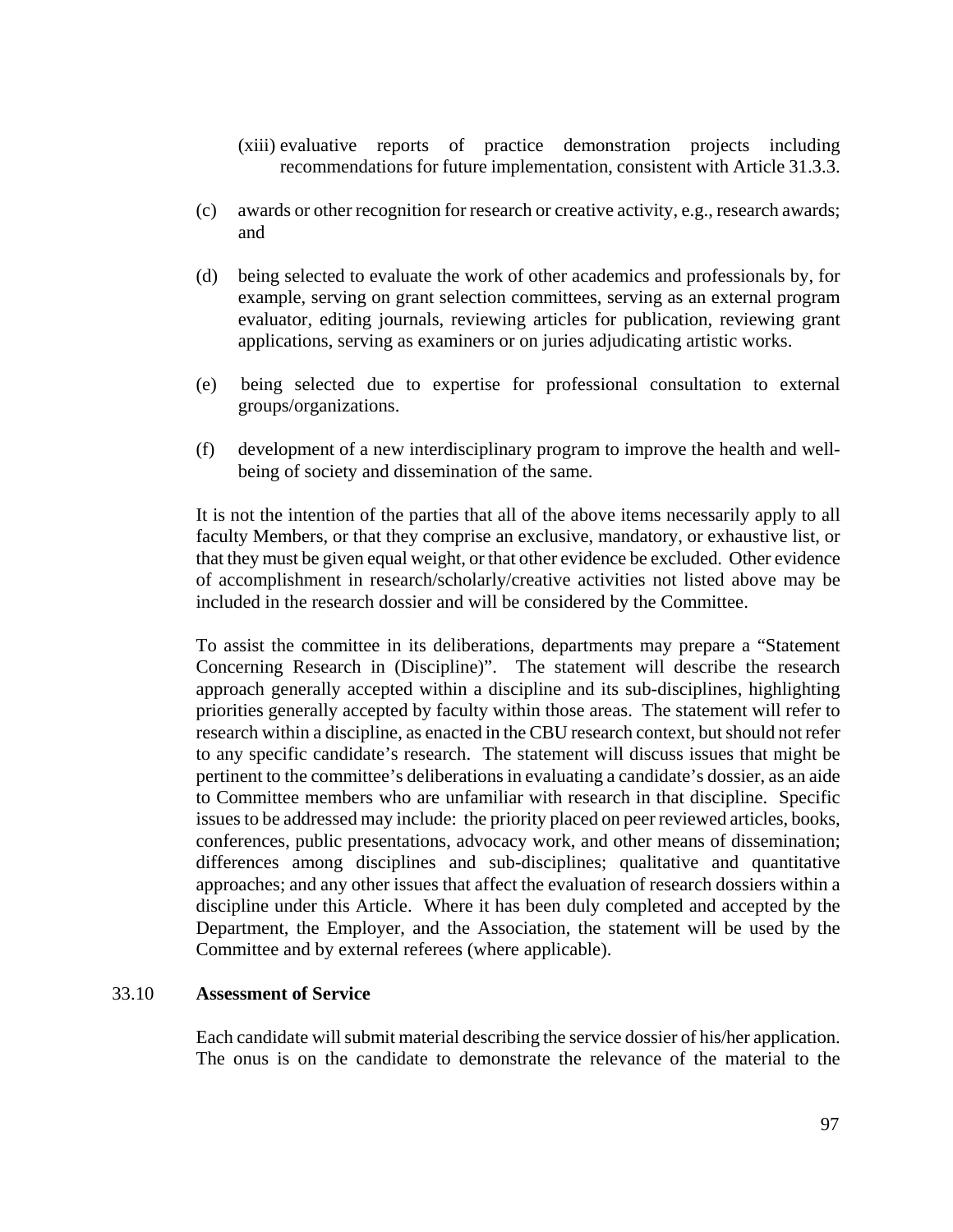assessment process. For the purposes of this Article, evidence of the following will be considered when a faculty Member's service to the University, Community, and Professional service as specified in Article 18.4 and 18.5 is being assessed:

- (a) administrative positions held, committee work and any special contributions to the administrative work of the Department, School or the University;
- (b) participation in professional, disciplinary, academic, or administrative organizations or associations, including such things as positions held, committee memberships, conferences/projects organized or administered, etc.;
- (c) service to the community at large which has relevance to the candidate's disciplinary or scholarly expertise;
- (d) service to the Association.

It is not the intention of the parties that all of the above items necessarily apply to all faculty Members, or that they comprise an exclusive, mandatory, or exhaustive list, or that they must be given equal weight, or that other evidence be excluded. Other evidence of accomplishment in service activities not listed above may be included and will be considered by the Committee.

#### 33.11 **Probationary Contracts and Renewal**

- 33.11.1 To be considered for renewal, a faculty Member who is eligible must apply in writing no later than October 1.
- 33.11.2 An initial probationary contract shall be of three years duration. The maximum term in a probationary status shall normally be five years. See Article 33.4.1.
- 33.11.3 Consideration for renewal of a probationary appointment shall occur during the final year of the initial contract term. The Committee, the Department, and the Dean, shall make their recommendations based only on the criteria specified in this Article.

 A recommendation that renewal be granted shall require a rating from the Committee of at least acceptable in both areas of teaching and research. No candidate with a rating of unacceptable from the Committee in either teaching or research shall be recommended for renewal.

The Committee will provide feedback on the candidate's service instead of a rating. Such feedback will make clear to the Candidate the expectation that service must evolve during the probationary period.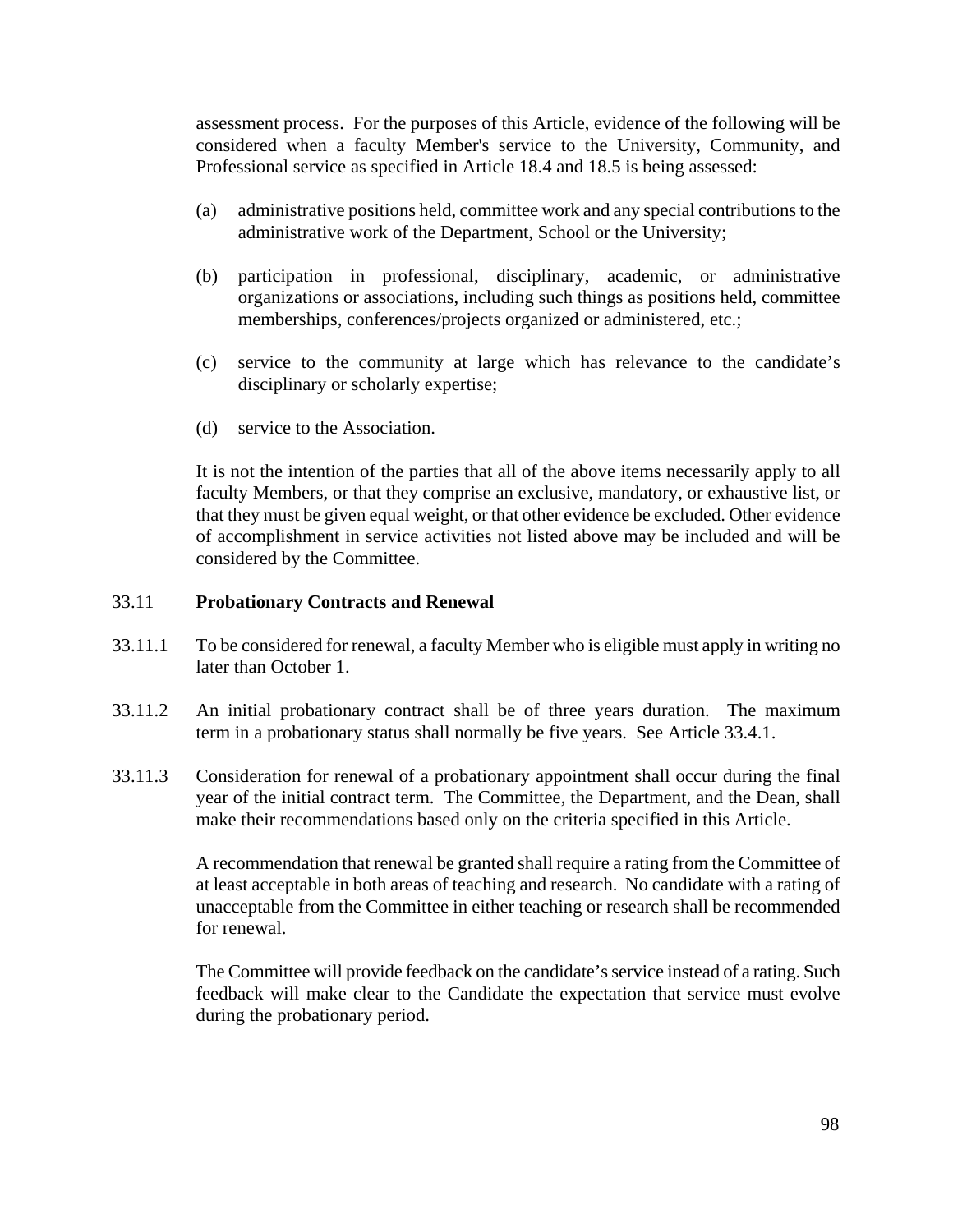The President of the University shall make her/his decision based only on the criteria specified in this Article and shall inform the candidate of her/his decision on renewal no later than February 15 of the Academic Year of the candidacy, pursuant to the timetable in clause 33.19.

### 33.12 **Tenure**

- 33.12.1 To be considered for tenure, a faculty Member who is eligible must apply in writing no later than October 1. Provisions related to timeliness of application and deferral are also covered in articles 33.3 and 33.4.
- 33.12.2 On completion of five years at rank at the University where teaching and research are required, a faculty Member on a tenure-track appointment may be granted tenure with the exception of applications under clause 33.12.5. Mandatory consideration shall take place during the fifth year of actual service at rank at the University except in the case where the candidate was approved for a deferral of one or two years.
- 33.12.3 The Committee shall recommend one of the following: (a) tenure be granted; (b) decision on tenure be deferred for one (1) year or two (2) years, at which time a definite decision must be made, or (c) tenure be denied. The Committee's recommendation for tenure can be deferred for no more than two years.
- 33.12.4 A recommendation that tenure be granted shall require a rating from the Committee of at least acceptable in teaching, research and service.

An earned doctoral degree is the preferred qualification to achieve tenure. In the absence of an earned doctoral degree, the Committee will consider whether there is a body of research sufficient to compensate for the absence of the doctoral degree. Recognition of research will include published research outputs which have been conducted as part of a doctoral study. The candidate will be expected to take advantage of supports designed to advance his/her qualifications to the doctoral level, e.g. education leave, course reduction, etc. within the parameters outlined in the Collective Agreement.

- 33.12.5 On application by the candidate, consideration for tenure may take place during the probationary period at an earlier time than specified in 33.12.2 but no earlier than in the fourth year of the candidate's employment at rank at the University where both teaching and research were required.
- 33.12.5.1 In the event of an early application for tenure, the Committee shall either recommend to grant tenure, or, by failing to do so, recommend to defer a decision on tenure until the candidate reapplies or until mandatory consideration as noted in Article 33.12.2 during her/his fifth year of actual service at the University.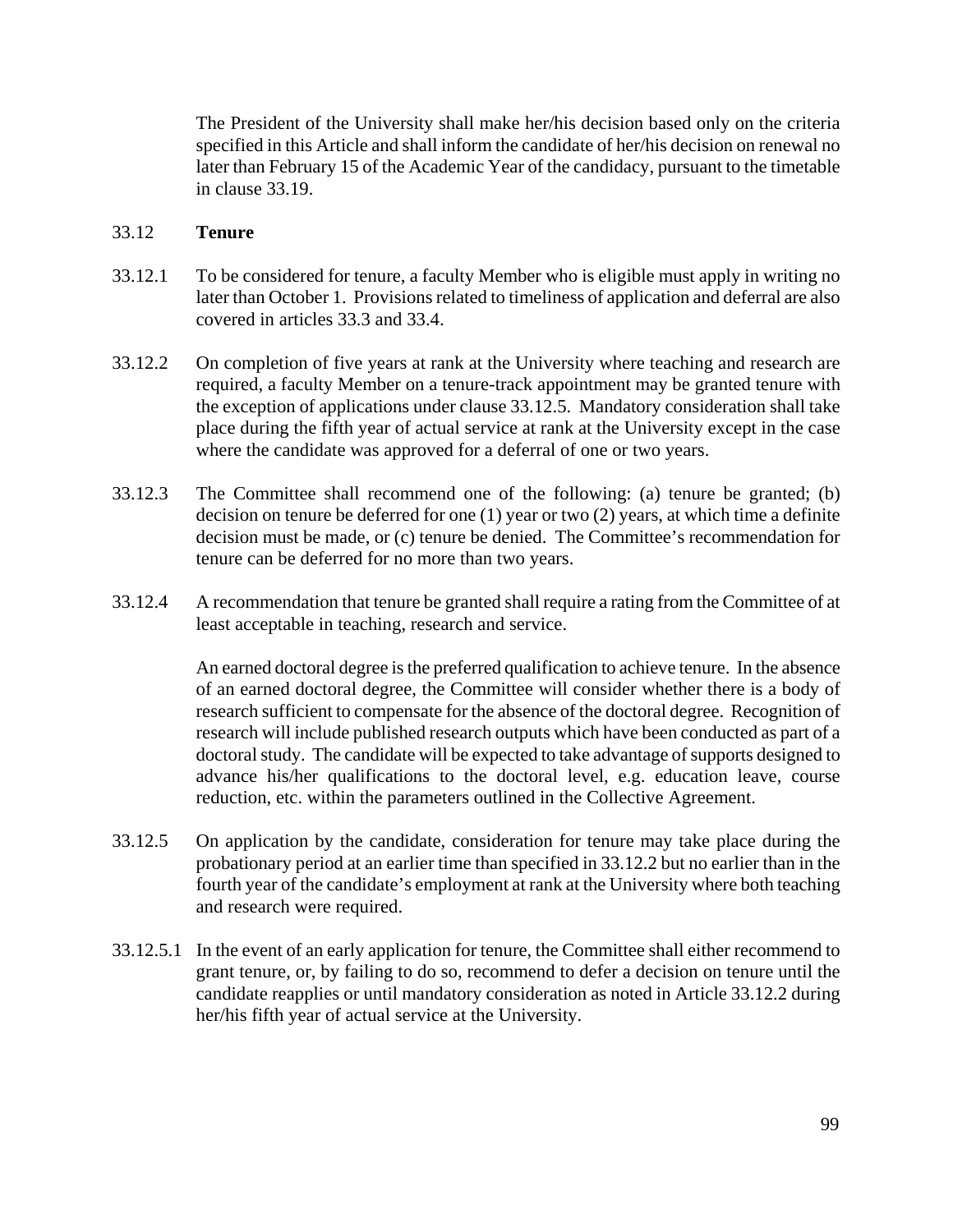- 33.12.5.2 In cases of early application for tenure, the Committee, the Department, and the Dean, shall make their recommendations based only on the criteria specified in this Article. The candidate must obtain a rating of excellent in two of teaching, research and service and acceptable in the third.
- 33.12.6 The President of the University shall make her/his decision based only on the criteria specified in this Article, and shall inform the candidate of her/his decision on tenure no later than February 15 of the Academic Year of the candidacy, pursuant to the timetable in clause 33.19.
- 33.12.7 If the President's decision is to deny tenure, and that decision is communicated to the candidate by the later of March 1 or the date which is thirty (30) days after the President receives the recommendations of the Committee, Department and the Dean, the candidate's appointment will terminate effective the June 30 immediately following such decision.
- 33.12.8 If the President's decision is to deny tenure, and that decision is communicated to the candidate after the later of March 1 or the date which is thirty (30) days after the President receives the recommendations of the Committee, Department and the Dean, the candidate shall be awarded a further one-year limited-term contract, commencing at the end of the probationary period. The candidate's appointment will terminate at the end of that limited-term contract.
- 33.12.9 Notwithstanding 33.12.8, the University may choose to pay the candidate an amount equivalent to one-half of the salary and benefits that would have been paid to him/her pursuant to 33.12.8, less required deductions, in lieu of the limited term appointment provided in 33.12.8.

# 33.13 **Ranks and Promotion**

33.13.1 Subject to clause 33.3.7, the University recognizes four ranks with the following conditions and qualifications required for each.

# 33.13.1.1 *Lecturer*

A Lecturer is a faculty Member who shall have the following minimum qualifications:

(a) A Master's degree or professional accreditation equivalent to a Master's degree, or shall have completed all of the requirements for a PhD but for an unfinished dissertation.

#### 33.13.1.2 *Assistant Professor*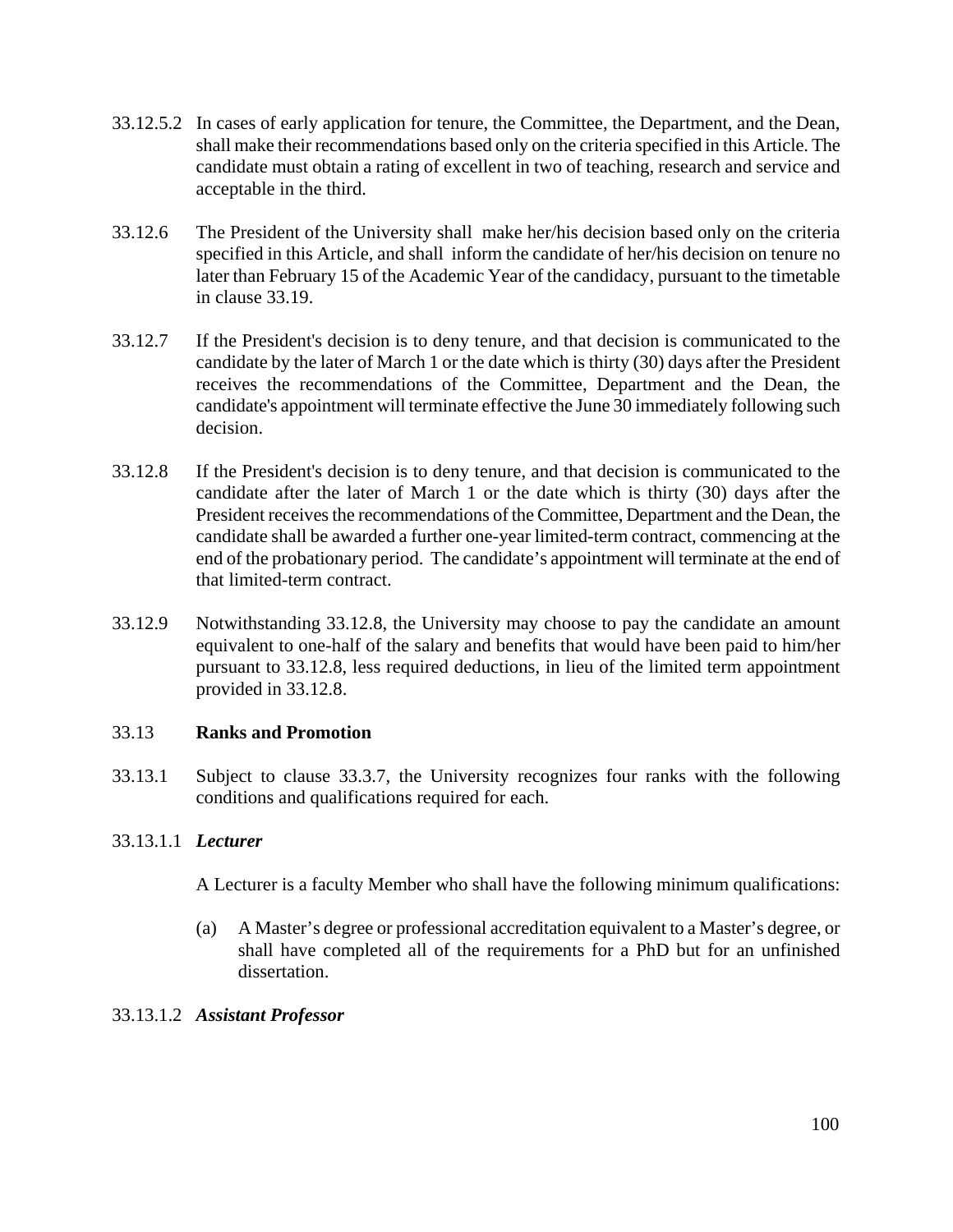An Assistant Professor is a faculty Member who shall ordinarily have the following minimum qualifications:

(a) A doctoral degree from an accredited University; The doctoral requirement may be waived if the candidate has a Master's degree and ha**s** at least three (3) years experience at the post-secondary level in positions where both teaching and research are required.

### 33.13.1.3 *Associate Professor*

An Associate Professor is a faculty Member who shall ordinarily have the following minimum qualifications:

- (a) A doctoral degree from an accredited University.
- (b) A minimum of five (5) years at the rank of Assistant Professor at an accredited university.

## 33.13.1.4 *Professor*

A Professor is a Member of the faculty of the University who, in addition to meeting the minimum qualifications specified in 33.13.1.3, has a minimum of ten (10) years of experience at the rank of Associate Professor. Application for promotion to the rank of Professor may be made in the  $10<sup>th</sup>$  year of service as Associate Professor.

- 33.13.2 A candidate for promotion to the rank of Assistant Professor who meets the qualifications specified in 33.13.1.2 must have received a minimum rating of acceptable in all of the three areas described in clauses 33.8, 33.9, and 33.10.
- 33.13.3 A candidate for promotion to the rank of Associate Professor who meets the qualifications specified in 33.13.1.3 must also satisfy the condition that he/she receives a rating of excellent in either teaching or research, and a rating of acceptable in the other area and in service.
- 33.13.4 A candidate for promotion to the rank of Full Professor who meets the qualifications specified in 33.13.1.4 must also satisfy the condition that he/she receives a rating of excellent in at least two of the areas of teaching, research and service, and have received a rating no less than acceptable in the third of these three areas.
- 33.13.5 To be considered for promotion, a faculty Member who is eligible, must apply in writing no later than October 1.
- 33.13.6 Re-application for promotion to the ranks of Assistant and Associate may be made annually, but only every two years for promotion to the rank of Professor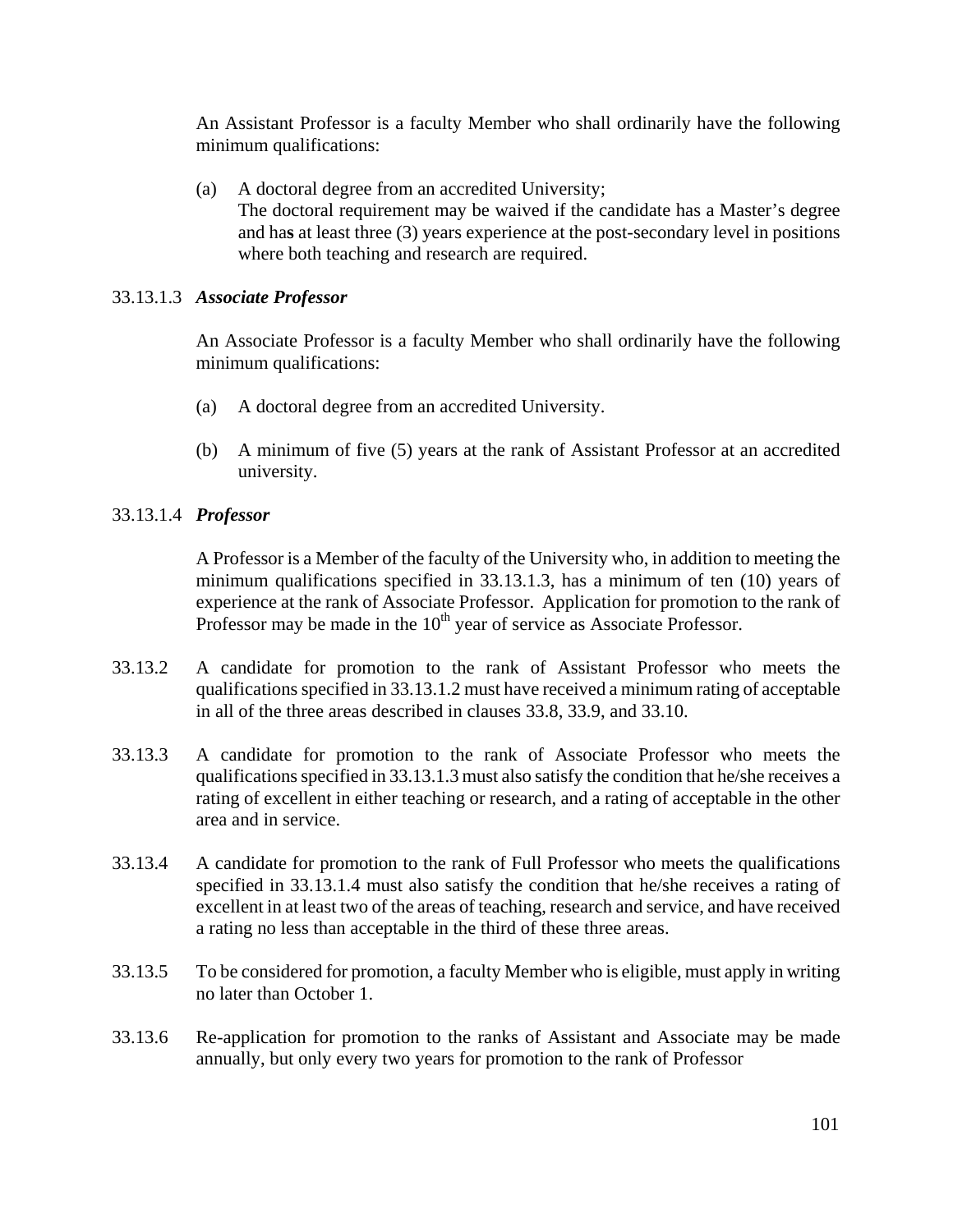- 33.13.7 Notwithstanding any other clauses of this Article, a faculty Member with fewer than the normal required number of years of service may be promoted, provided s/he notifies the Committee before October 1 that she/he will be applying under this clause for special early consideration for promotion and provided:
	- (a) in the case of promotion to the rank of Associate Professor, s/he will have three (3) academic years with the Employer in the rank of Assistant Professor and she/he receives ratings of excellent in two (2) of teaching, research and service and a minimum of acceptable in the third.
	- (b) in the case of promotion to the rank of Full Professor she/he will have at least five (5) Academic Years with the Employer in the rank of Associate Professor and the Committee decides unanimously that his/her work satisfies the condition s/he receives ratings of excellent in two (2) of teaching, research and service and a minimum of acceptable in the third.

A candidate for Associate Professor whose application for early promotion has been denied may reapply until eligible for normal-time promotion under this clause and a candidate for Full Professor whose application for early promotion has been denied may re-apply every two (2) years until eligible for normal-time promotion under this clause.

- 33.13.8 The Committee must seek advice from four (4) external referees in considering promotions to the rank of Full Professor. In determining who those four (4) will include, the Department will provide the Committee with up to four (4) names of possible referees and the Candidate will provide a list of four (4) names of referees. The Candidate will agree to two (2) of the referees selected by the Department and the Committee will agree to two (2) of the referees selected by the Candidate. Persons chosen as referees shall:
	- (a) be competent and recognized scholars external to the University in a relevant discipline(s);
	- (b) normally hold the rank of Full Professor at a primarily undergraduate university;
	- (c) have a national or international reputation for excellence in their field;
	- (d) shall not be the candidate's thesis supervisor or currently be collaborating with a candidate nor have collaborated with the candidate in the past five (5) years;
	- (e) be provided with a copy of the candidate's curriculum vitae along with relevant sections of the Collective Agreement (33.1.3, 33.7, 33.8, 33.9, 33.10, 33.13). The Committee shall provide a copy of the complete dossiers should a referee request it;
	- (f) be informed that CBU is primarily an undergraduate institution normally with a faculty teaching load of three (3) courses per term (or equivalent) for two (2) terms each year. Referees shall evaluate the application using the CBU criteria rather than the criteria at their own institution. Referees are not required to evaluate any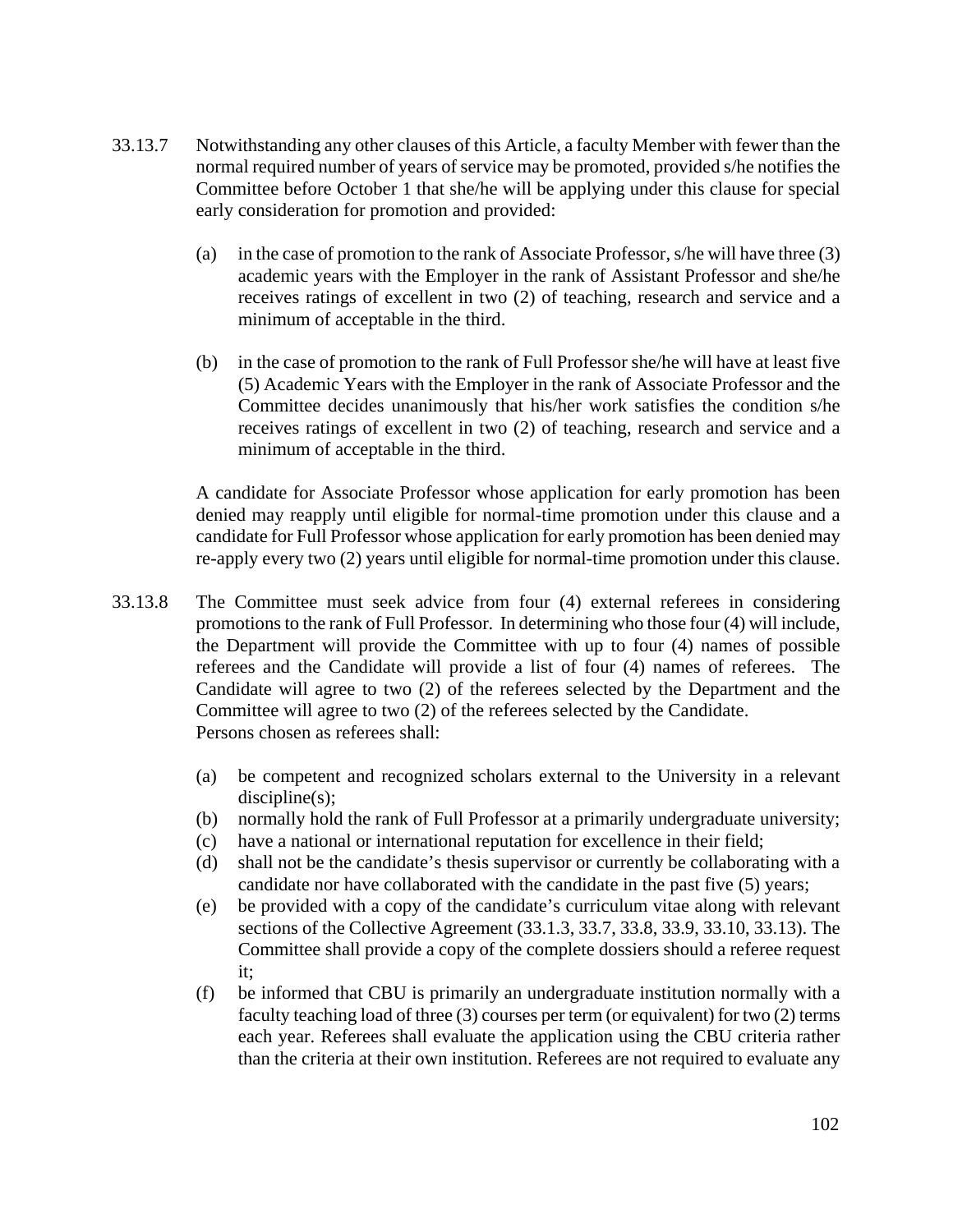area of the application (teaching, research or service) if they do not feel qualified to do so.

## 33.14 **Years of Service**

- 33.14.1 Except as provided in 33.14.2, 33.14.3 and 33.12.5, the years of service relevant to decisions on renewal, promotion and tenure shall include all years of full-time service as faculty at rank where both teaching and research are required or in the case of limited term contracts of less than 8 months, encouraged. Except as provided in 33.14.2, 33.14.3 and 33.12.5, all such years of service shall be counted on a one-for-one basis, whether at the University or elsewhere, and whether the position was tenured, probationary or limited term. Time spent on sabbatical or industrial leave from the University shall also be included however time spent while an employee of the University was on leave completing an advanced degree shall not. The Candidate may choose to include other leaves approved under the Collective Agreement as years of service.
- 33.14.2 (i)Where a Member has years of service in positions where only research was required and the research was under the supervision of another person, the Member shall be considered to have one year of service for each two years spent in such a position.
	- (ii) A faculty member who goes from a limited term appointment to a tenure track appointment without a break may have such limited term appointment count towards time required in applying for tenure or promotion provided during the limited term appointment both teaching and research are required.
- 33.14.3 Teaching done as a teaching assistant while working toward a graduate degree shall not be counted toward years of service. Teaching in less than full-time positions shall not be counted toward years of service, except under unusual circumstances (e.g., temporary voluntary reduction from an otherwise full-time position with the approval of the Employer and in compliance with Article 27.2.3.1 (Faculty Teaching Workload), partial secondment to a research or administrative position, etc.). It is the responsibility of the Member to establish such unusual circumstances to the satisfaction of the Committee.

# 33.15 **Recommendations to the President and Her/His Decisions**

33.15.1 The Chair of the Committee shall send to the President the materials referred to in clause 33.4.8, including numerical results of any votes taken on any aspect of the recommendations made by the bodies or persons referred to therein, and also the Department's recommendation referred to in clause 33.5.2 and the Dean's recommendation referred to in clause 33.6.2. Further, the Chair of the Committee shall respond to any questions which the President may have concerning any aspect of the Committee's work.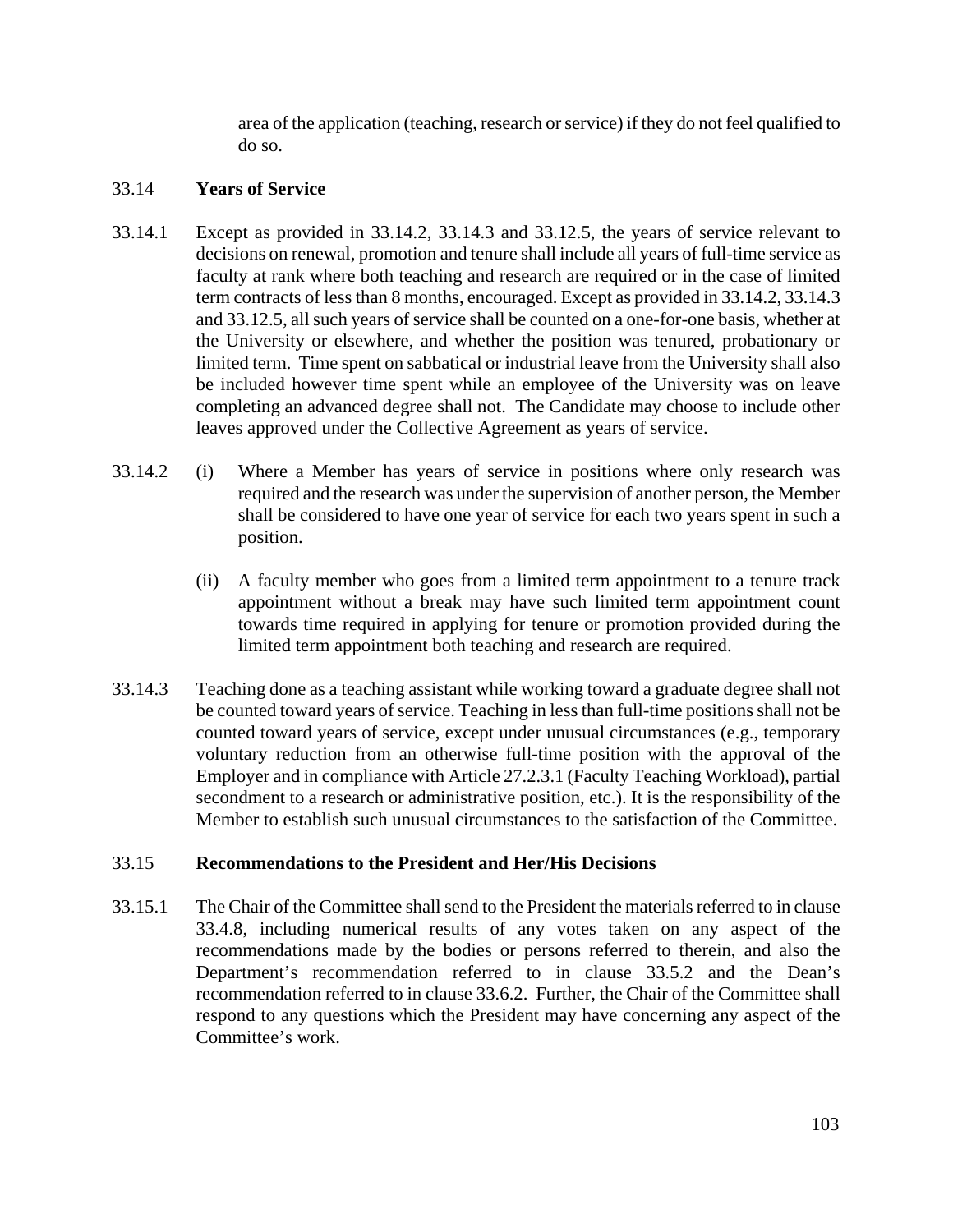- 33.15.2 The President will communicate her/his decision on renewal, tenure or promotion, in writing, to the candidate, with a copy to the Chair of the Committee. If, however, the President's decision and the Committee's recommendation are at variance, the President may request the Committee to reassess its recommendation or alternatively, or additionally, may ask the Committee to meet with her/him. No new evidence may be introduced or considered in any such reassessment by the Committee or meeting between the President of the University and the Committee. In any case, the Committee will forward a second and final recommendation to the President no later than March 15 at which time its function in the case shall cease.
- 33.15.3 No later than February 15 in cases of tenure, and no later than April 7 in cases of promotion, the President will communicate her/his final decision in writing to the candidate, with a copy to the Committee Chair.
- 33.15.4 The President shall advise the University community of the names of candidates who have been promoted and the rank to which they have been promoted, and of candidates whom have been granted tenure, within fourteen (14) days of the communication of the decisions thereon to the candidates.

#### 33.16 **Review**

Each ongoing probationary appointment shall be reviewed upon completion of the first full year of teaching. After a full academic teaching year (two terms), the relevant Dean will contact the candidate in writing to provide notification of the review process, with a copy to the Department Chair. Both the Dean and the Department Chair will be available to provide advice to the Candidate in preparing the application for review.The candidate must submit an application for review to the Chair of Probation, Promotion & Tenure Committee, to the Dean and to the Chair of his/her Department by October 1 following the first full year of teaching. Either Chair may request additional information or clarification on the candidate's teaching, research and service to aid in the deliberations of the Committee and the Department.

The candidate shall receive from her/his Department Chair a written account of the Department's review of the candidate's application no later than October 15 following the first full year of teaching. The Chair of the Department shall send a copy of the review to the Chair of the Committee and to the Dean at the same time.

The candidate shall receive from the Committee a written account of its review no later than November 15 following the first full year of teaching. A copy shall also be sent to the relevant Department and Dean and to the President of the University.

Example: a faculty Member in a probationary tenure-track position with a contract start date of 1 January 2003 or 1 July 2003 would submit an application for review by 1 October 2004. The Department must submit a copy of the review to the candidate and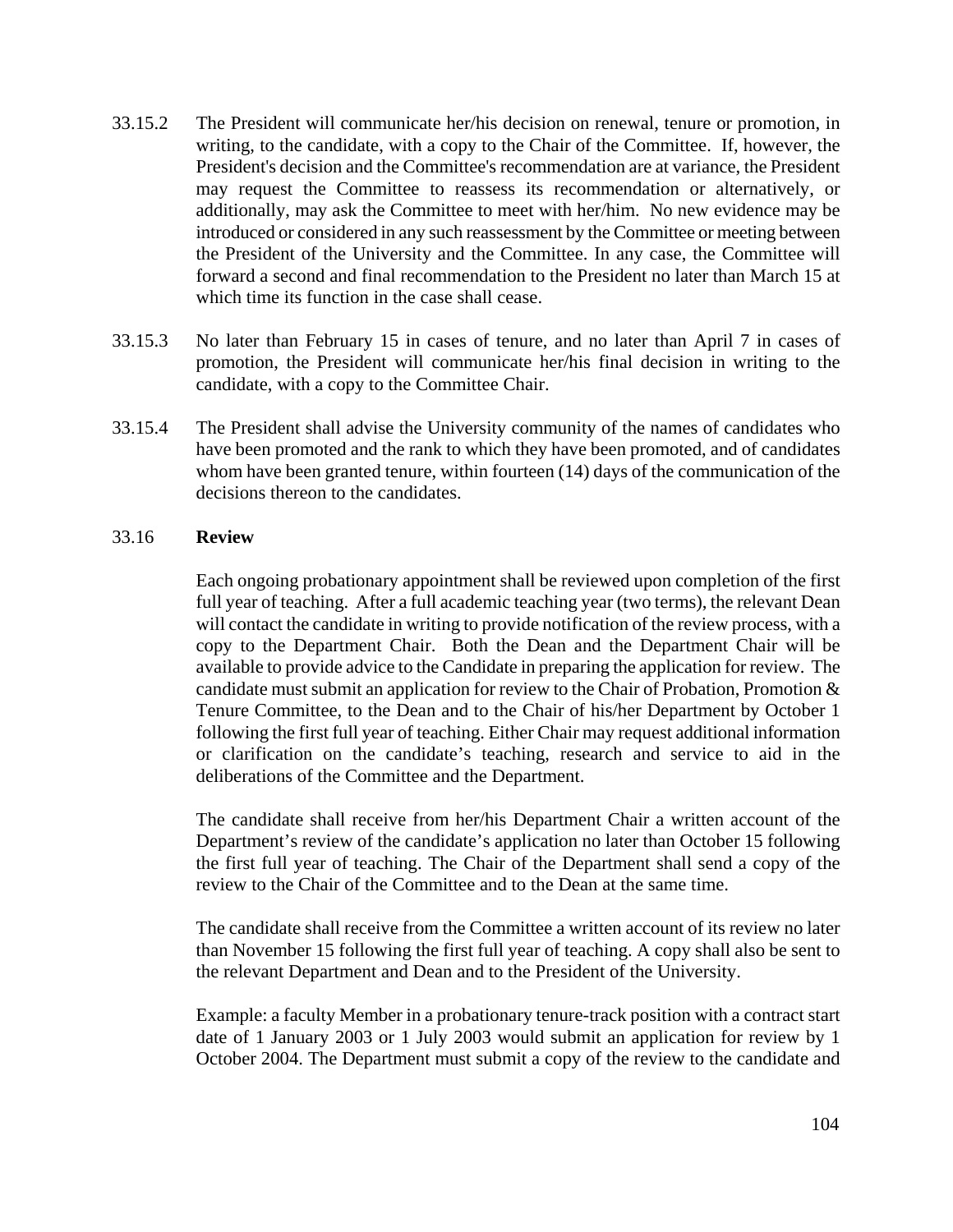PP&T Committee by 15 October 2004. The PP&T Committee must complete its written account of the review no later than 15 November 2004. The candidate would apply for renewal by 1 October 2005.

- 33.16.1 The candidate shall provide the following documents with his/her application:
	- a) an up-to-date curriculum vitae;
	- b) a brief statement of his or her accomplishments and objectives in teaching, research/scholarly/creative activities, and service;
	- c) a list of University level courses s/he is teaching or has previously taught;
	- d) student evaluations and/or other instruments used to evaluate courses taught;
	- e) a list of publications and presentations;
	- f) other relevant material which the candidate wishes to place before the Committee.
- 33.16.2 If the candidate fails to provide the materials in 33.16.1 in a timely manner, he/she will provide a letter to the Dean with a copy to the Chair of PP&T indicating the reason(s) why a review was not undertaken. The letter will be read into the committee minutes and retained as per Article 33.2.5.

## 33.17 **Conflict of Interest**

- (a) An employee of the University who has an immediate marital, familial, sexual, significant financial or similar relationship with a faculty Member who, in a given year, will be considered for appointment renewal or review of a probationary contract, promotion, or tenure, shall be disqualified from being a Member of the Committee for that year. Employees having such conflict(s) of interest shall notify, in writing, his/her School Dean or the Director of Library Services, the Chair(s) of the Committee, or the Director, Human Resources of such conflict of interest. The specific nature of the conflict of interest need not be disclosed.
- (b) The School Dean/Director of Library Services, the Chair of the Committee, or the Director, Human Resources shall forward the advice of the conflict to the Vice-President, Academic and Research. The Vice-President, Academic and Research will discuss the matter with the employee concerned. If the Vice-President, Academic and Research decides that there is even an appearance of a conflict of interest, it is agreed that the employee will be disqualified from being a member of the Committee as indicated in paragraph (a) above. The Vice-President, Academic and Research's decision is final.

#### 33.18 **Subsequent Proceedings**

33.18.1 In a case referred to arbitration where it is alleged that there were substantial procedural defects in the process leading to recommendations or decisions under this Article, it is agreed that, in addition to those arbitrator powers set forth in the Nova Scotia *Trade*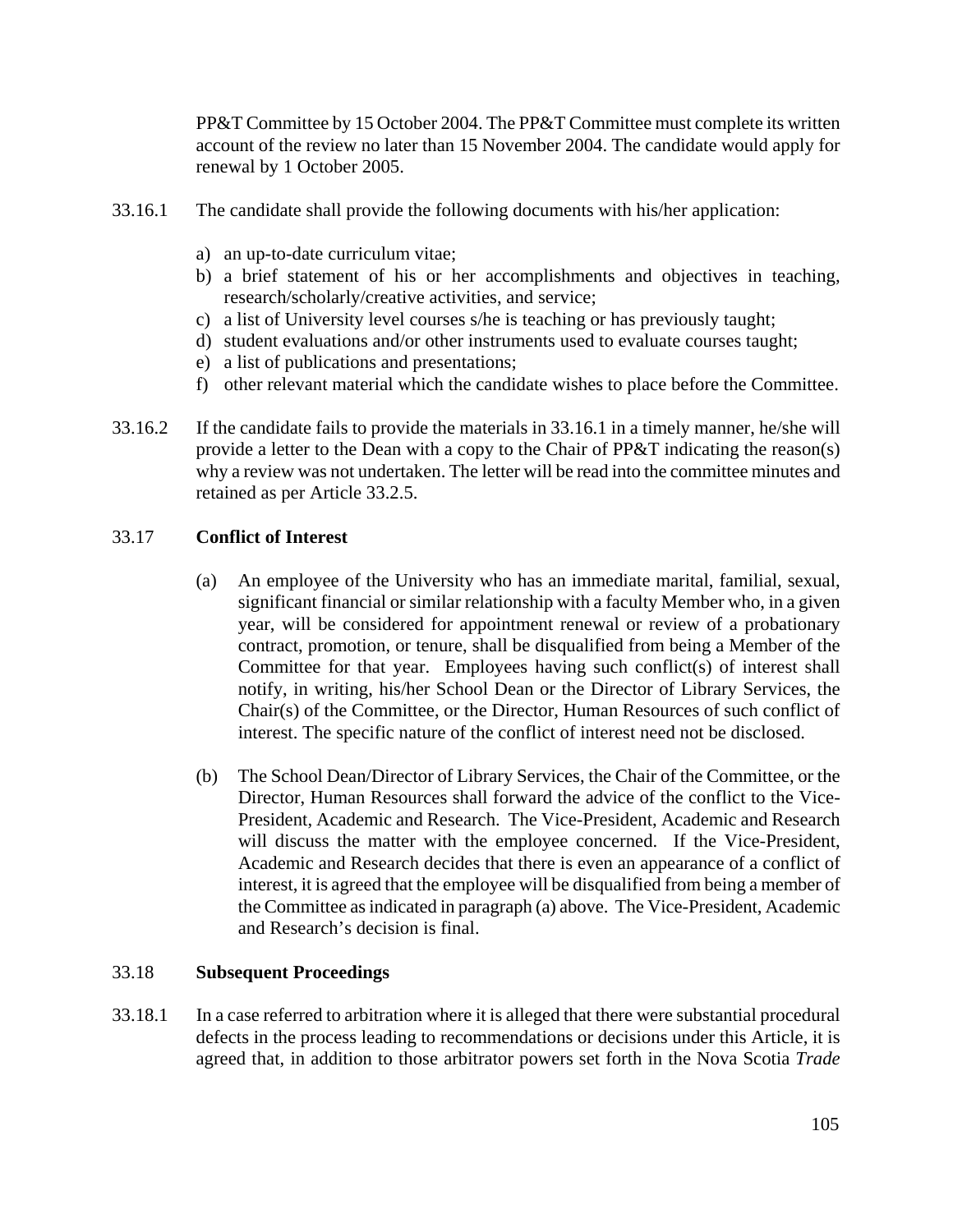*Union Act*, the Arbitration Board (the 'Board') under Article 41, should it find that any such defect(s) was so serious that it likely would have resulted in a different substantive recommendation or ultimate decision, and accordingly, a different ultimate outcome, shall have the power to set aside that ultimate decision and send the matter back to the appropriate individual or body in the relevant process under this Agreement with instructions on how to remedy such defect.

- 33.18.1.1 In such cases of substantial procedural defect, where the Board concludes that such defects cannot be otherwise remedied except by amendment of the timetables specified under this Article, the Board shall have the authority to order such amendment, but in no event shall any such amendment exceed one Academic Year and the Board shall not order such amendment until it has given the Parties full opportunity to make submissions to it on the appropriate length of any such amendment.
- 33.18.1.2 Where the Board concludes, in a particular case, that because a substantive denial of renewal, promotion or tenure is so egregious and patently unreasonable that, having due regard to the requirements of this Article, other relevant provisions of this Agreement, the preponderance of the evidence, and the fundamental point that such decisions are intended to be made collegially within and not external to the University, the only possible conclusion that could have been reached is that the Member receive renewal, promotion or tenure, the Board shall have the authority to grant such renewal, promotion or tenure but without compensation to the faculty Member affected. Such decision shall be made only after giving full opportunity to the Parties to make submissions on the appropriateness of any such proposed action.

## 33.19 **Timetables**

When in this clause and the balance of this Article things are required to be done on a date certain and any such date occurs on a weekend or holiday, the date for doing such things shall be on the work day (Monday through Friday) next following such weekend or holiday. When a timeline is extended to accommodate the candidate, subsequent timelines will also be adjusted to reflect the same period of extension.

33.19.1 The Timetable for consideration of renewal and tenure shall be as follows:

| May $30$     | Probation Promotion and Tenure (PP&T) Committee is constituted.                                                                               |
|--------------|-----------------------------------------------------------------------------------------------------------------------------------------------|
| October 1    | Deadline for submission of applications for tenure and renewal to<br>Chair of the Committee, Department Chair and notification to the<br>Dean |
| October 1-21 | Committee meets to determine and inform candidates if additional<br>material is needed                                                        |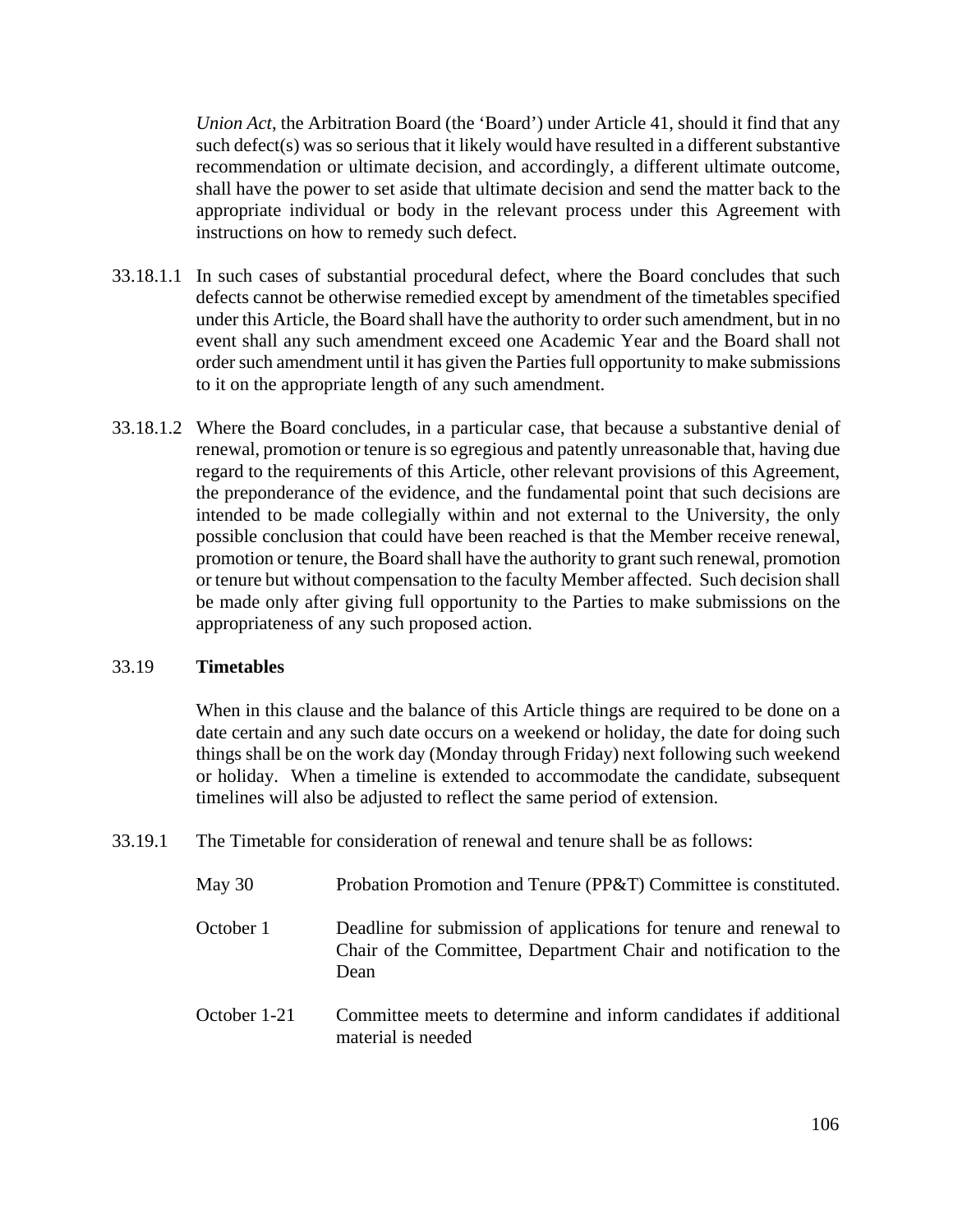- October 21 Department's recommendation to the Chair of the Committee; copies to candidate and Dean
- November 7 Dean's recommendation to Chair of the Committee; copy to candidate
- November 17 Response by candidate to Department and/or Dean's recommendation
- January 10 Committee's proposed recommendations to candidates
- January 17 Candidate's response to the Committee
- January 24 The Committee meets to consider candidate's responses
- January 31 President receives the recommendations of the Committee, the Department and the Dean
- February 15 President informs candidates of decisions
- 33.19.2 The Timetable for consideration for promotions shall be as follows:
	- May 30 Probation Promotion and Tenure (PP&T) Committee is constituted
	- October 1 Deadline for submission of applications to Chair of the Committee, Department Chair, notification to Dean
	- October 21 Department's recommendation to Chair of the Committee; copies to candidate and Dean
	- November 7 Dean's recommendation to Chair of the Committee; copy candidate
	- November 17 Response by candidate to Department and/or Dean's Recommendation
	- February 21 Committee's proposed recommendation to candidates
	- March 1 Candidate's response to Committee
	- March 8 The Committee meets to consider candidate's response
	- March 15 President receives the recommendations of the Committee, the Department and the Dean
	- April 7 President informs candidates of decisions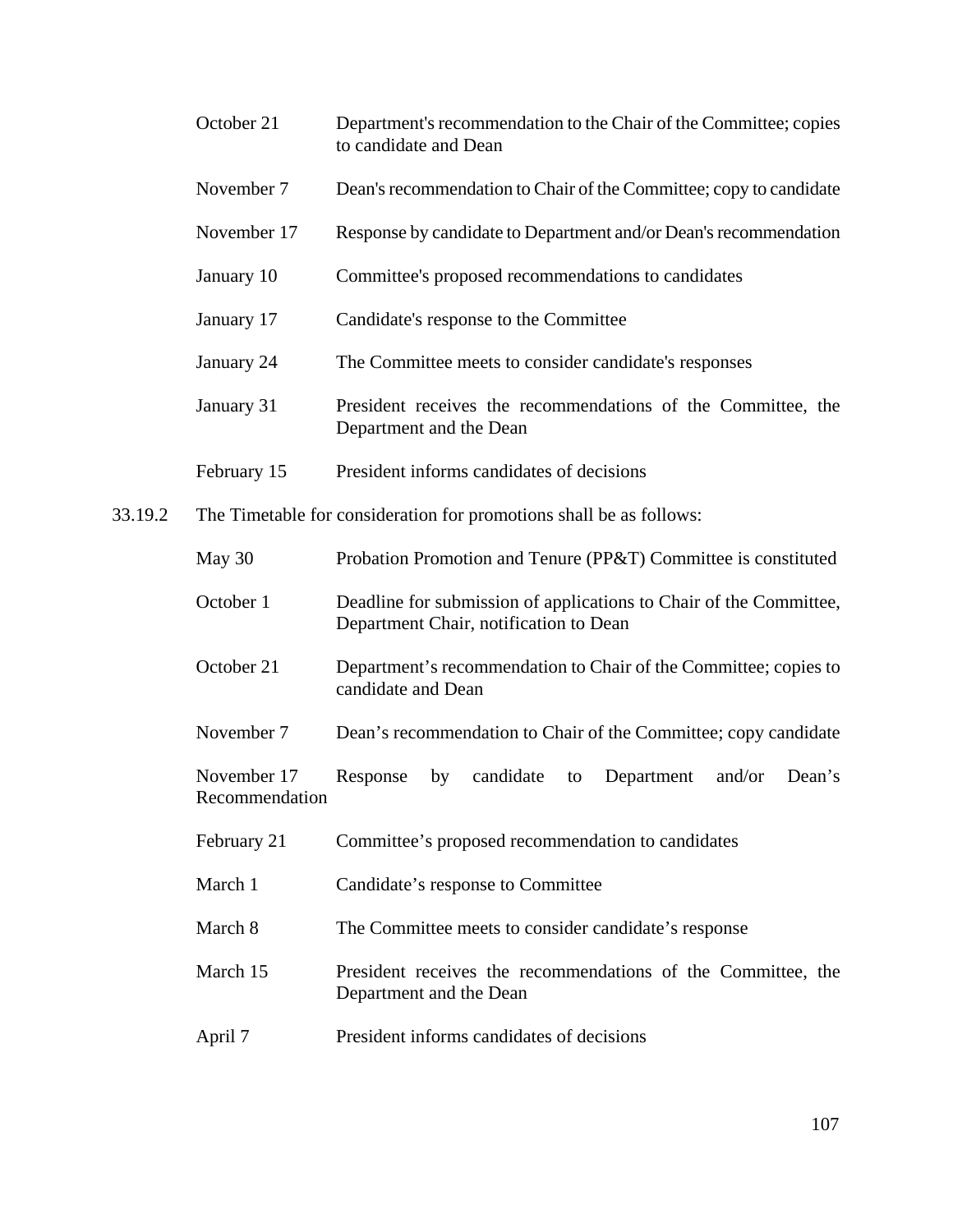| 33.19.3 | The Timetable for review of a Member's performance, pursuant to clause 33.16 shall be<br>as follows: |                                                                                                                |  |
|---------|------------------------------------------------------------------------------------------------------|----------------------------------------------------------------------------------------------------------------|--|
|         | October 15                                                                                           | Department reviews Member's performance; copies to Chair of the<br>Committee and the Dean                      |  |
|         | November 15                                                                                          | The Committee's review is sent to Member; copies to the President,<br>the Chair of the Department and the Dean |  |

### ARTICLE 34

### 34 **PERMANENT APPOINTMENT AND PROMOTION OF LIBRARIANS**

#### 34.1 **Librarian Ranks**

(a) LIBRARIAN  $I - A$  Librarian I shall have a Masters degree in Library and Information Science from a program accredited by the American Library Association or its equivalent as a minimum qualification. A probationary librarian shall ordinarily be appointed at Librarian I.

LIBRARIAN II - A Librarian II, in addition to meeting the qualifications above for Librarian I, shall have successfully completed his/her probationary appointment.

LIBRARIAN III - A Librarian III, in addition to meeting the qualifications above for Librarian II, shall ordinarily have seven (7) years of successful relevant experience as a Professional Librarian, and shall meet all criteria and standards set forth in clauses 34.7 (Criteria), 34.7.2 (Academic Qualifications and Work Performance), and 34.8 (c) (Standards) to be promoted to this rank.

LIBRARIAN IV – A Librarian III is eligible for promotion to Librarian IV upon the completion of eight (8) years' service at the rank of Librarian III, and shall meet the requirements set forth in article 34.8 (d) to be promoted to this rank.

### 34.2 **Initial Probationary Review**

- (a) Three (3) months prior to the end of the first year of the initial probationary appointment, the Director of Library Services shall notify the probationary Librarian of the Initial Probationary Review to be conducted by the Librarian's Review Committee ('LRC'). The LRC will schedule a review meeting which will occur during the first month of the second year of the initial probationary appointment referred to in Article 24.2.1.
- (b) One to two months prior to the end of the first year of the probationary period, the probationary Librarian shall submit the materials referred to in clause 34.3 (b) to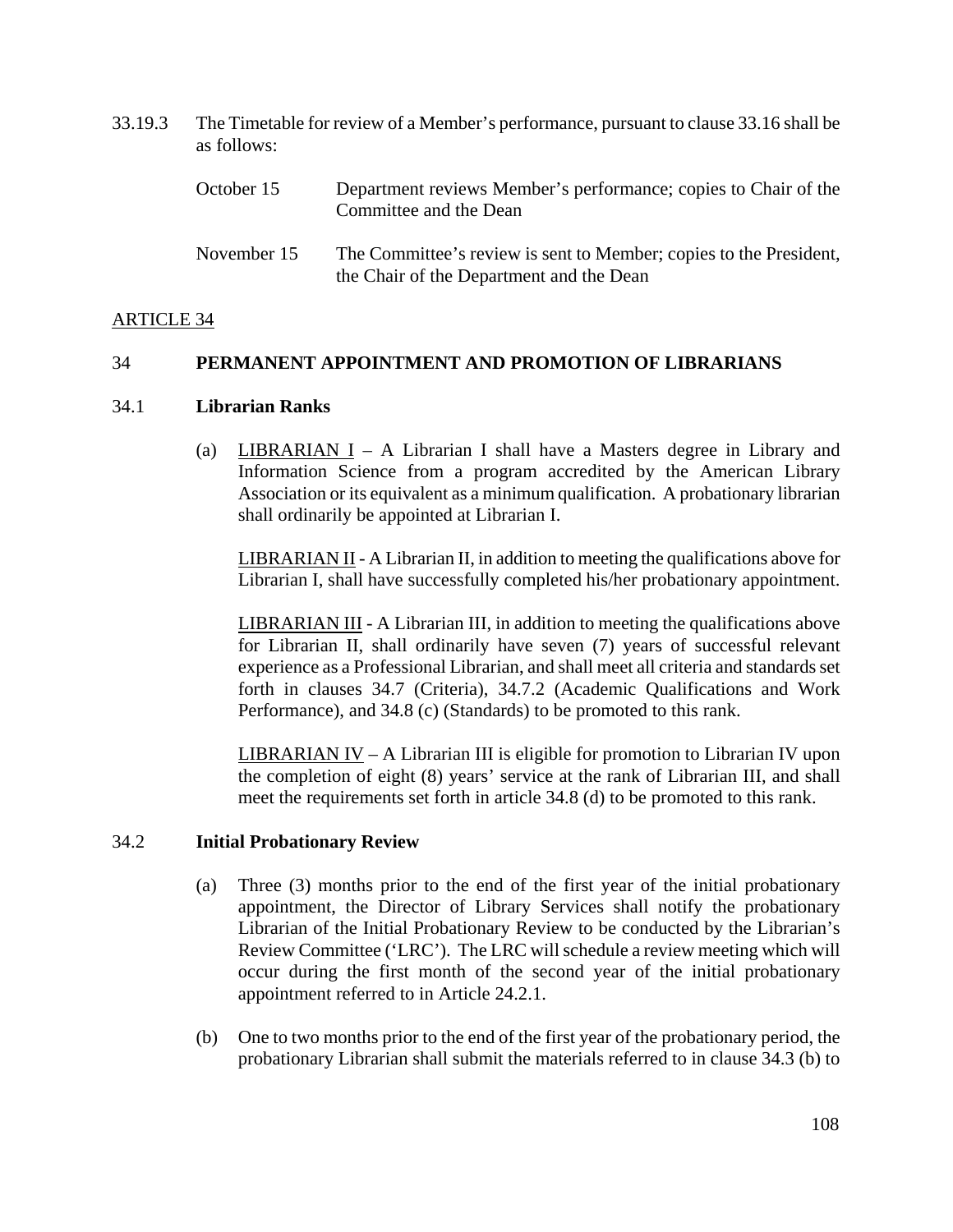the Director of Library Services and the LRC.

(c) The LRC shall conduct a review of the probationary Librarian's progress taking into account the factors referred to in clause 34.6 (Procedures), 34.7 (Criteria), 34.7.2 (Academic Qualifications and Work Performance), 34.8 (Standards), and 34.9 (Factors). The Director of Library Services shall inform the probationary Librarian of the outcome of the review, in writing, including any areas needed remediation.

## 34.3 **Permanent Appointment**

- (a) Approximately four (4) months prior to the end of the probationary period, the Director of Library Services shall remind, in writing, probationary Librarians who are eligible for permanent appointment, that if they wish to apply for permanent appointment they must do so three (3) months prior to the end date of the probationary period, providing all materials as outlined in (b) below. Failure to apply for permanent appointment shall conclusively be deemed a resignation of her/his employment at the University effective the end of the probationary period as indicated the Librarian's contract of employment.
- (b) The probationary Librarian shall provide the LRC with the following materials to be used by the LRC pursuant to clauses 34.5 through 34.10. If this ad hoc Committee is not in place, the Director of Library Services shall establish such a committee in accordance with clause 34.5 of this Article. The Probationary Librarian shall provide to the LRC:
	- (i) a complete and up to date curriculum vitae;
	- (ii) a copy of her/his letter of appointment and any other documents describing the candidate's current responsibilities;
	- (iii) a completed Librarian Professional Activities Report (Appendix "D") and/or a letter detailing what the candidate has accomplished in the areas of academic qualifications, performance of her/his Librarian duties and responsibilities, scholarly activity, professional development, and University, professional, and community service since the candidate's initial appointment, together with any supporting documentation; and
	- (iv) any other material which the candidate considers pertinent to his/her application.

### 34.4 **Promotion**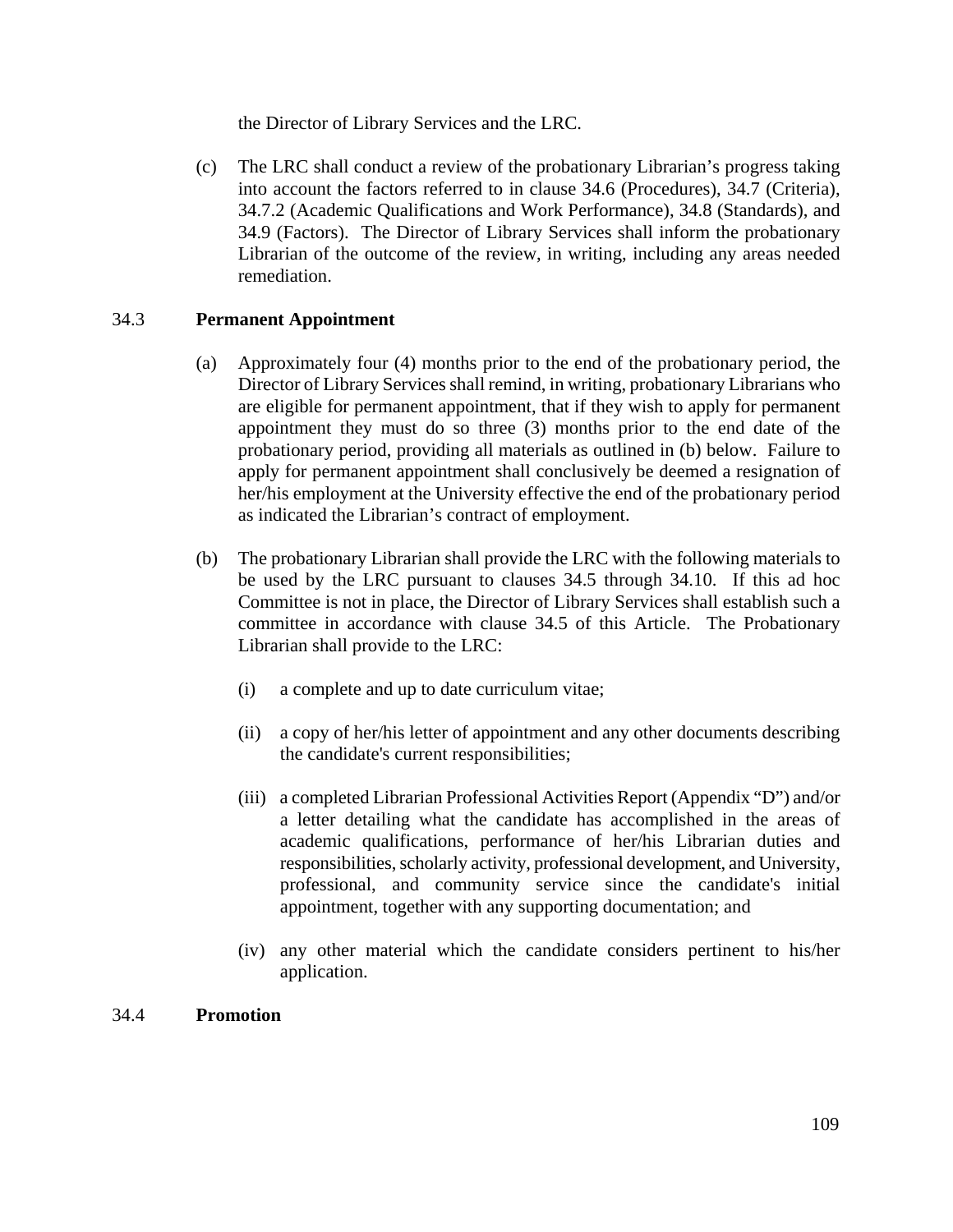- (a) By September 15 of each year, the Director of Library Services shall ask, in writing, Librarians holding permanent appointments if they wish to apply for promotion to Librarian III or Librarian IV.
- (b) By September 30 of each year, eligible Librarians holding permanent appointments may apply for promotion to Librarian III by notifying the Director of Library Services, in writing, and with such notice also submit the materials specified in (c) below. Upon receipt of such notification and materials, the Director of Library Services shall notify the LRC of such application. If this ad hoc committee is not in place, the Director of Library Services shall establish such a committee in accordance with clause 34.5 of this Article.
- (c) The candidate shall provide the LRC with the following materials:
	- (i) a complete and up to date curriculum vitae;
	- (ii) a copy of his/her letter of appointment and any other documents describing the candidate's current responsibilities;
	- (iii) a completed Librarian Professional Activities Report (Appendix "D") and/or a letter detailing what the candidate has accomplished in the areas of academic qualifications, performance of her/his Librarian duties and responsibilities, scholarly activity, professional development, and University , professional, and community service since the candidate's initial appointment, together with any supporting documentation; and
	- (iv) any other material which the candidate considers pertinent to his/her application.

### 34.5 **Composition and Mandate of the Librarians' Review Committee**

- (a) The LRC shall consist of:
	- (i) the Director of Library Services, who shall chair the Committee but not have a vote except if necessary to break a tie;
	- (ii) two (2) Librarians selected by the Librarians in the bargaining unit;
	- (iii) one (1) faculty Member from the School for which the candidate has been responsible. If the candidate is not responsible for a particular School, the Director of Library Services, in consultation with the Librarians, will select an appropriate School be requested to select a member.

Members of the Committee will be required to make a genuine commitment to the business of the Committee.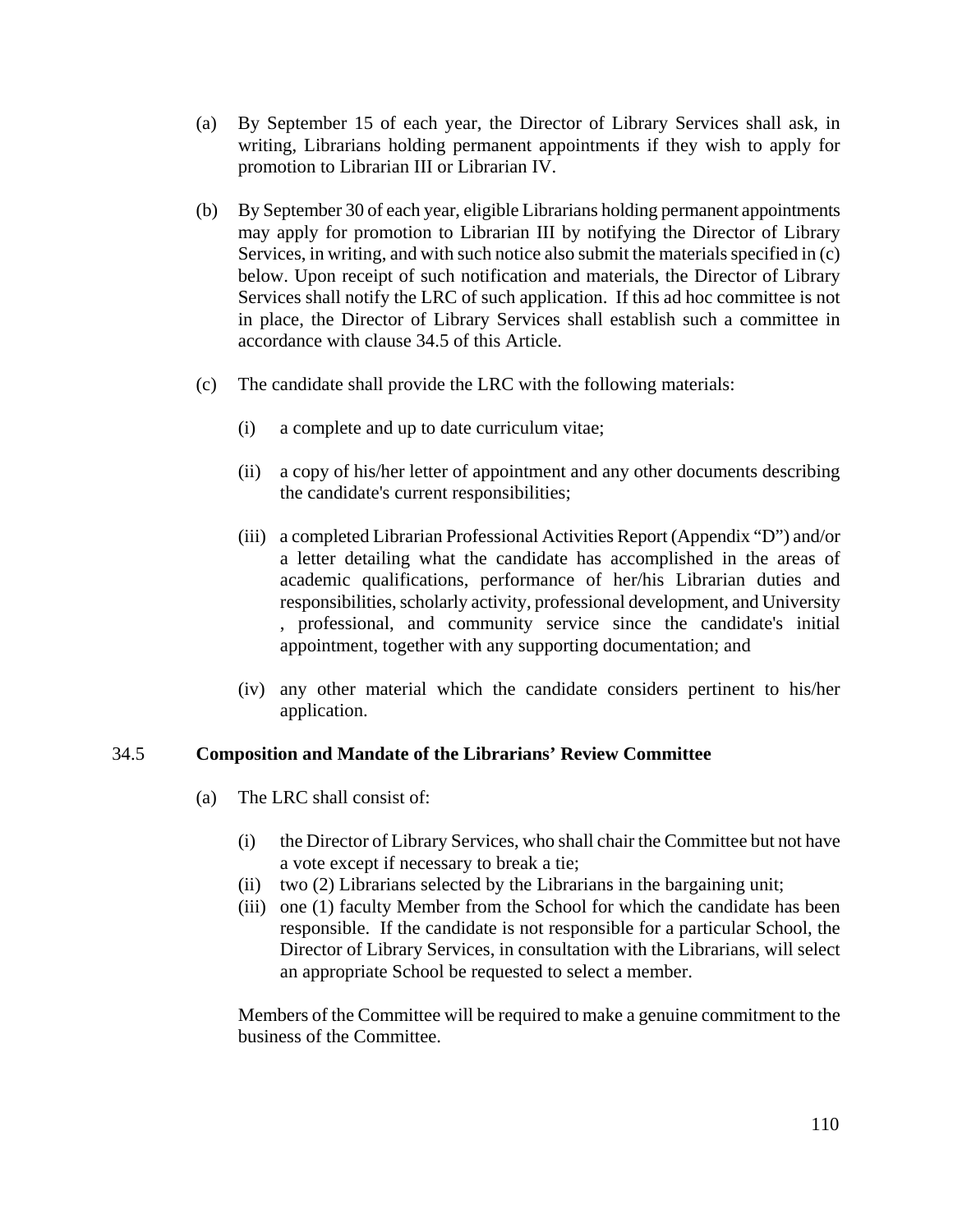### 34.6 **Librarians' Review Committee Procedures**

- (a) The LRC shall review all applications for permanent appointment and/or promotion and make its recommendation(s) to the Vice-President, Academic and Research, according to the following schedule:
	- (i) Permanent Appointment: no longer than 10 weeks after the probationary Librarian has submitted his/her materials to the LRC;
	- (ii) Promotion: no later than 1 December of the Academic Year during which the application for promotion is made.
- (b) The LRC must:
	- (i) use no anonymous material;
	- (ii) base its recommendation(s) on the contents of the candidate's materials and the relevant provisions of this Collective Agreement.
- (c) The LRC shall invite the candidate to meet with it to discuss his/her application and its supporting documentation. It is the candidate's choice to be present for this purpose, but his/her presence or absence shall not be interpreted in a negative fashion by the LRC or the Director of Library Services. If present, the candidate shall withdraw at the completion of these discussions and the Committee shall then consider its recommendation.
- (d) The Committee shall evaluate the application and its supporting documentation based on the criteria, standards and factors specified in clauses 34.7, 34.8, 34.9 and 34.10 of this Article.
- (e) The LRC shall select a secretary who shall record minutes of its meetings, and keep a file of all documents supplied to the Committee. The secretary will also record the recommendation of the Committee and the rationale for it.
- (f) The Committee shall make its recommendation, with rationale, in writing, to the Vice-President, Academic and Research. If the Vice-President, Academic and Research disagrees with the Committee's recommendation, she/he shall meet with the Committee to discuss the matter. If following that meeting, the Director of Library Services still disagrees with the Committee's recommendation, he/she shall decide the matter and inform the Committee of his/her decision together with a written rationale for it. The candidate shall also be provided with a copy of the reasoned decision at the same time it is provided to the LRC.

### 34.7 **Criteria for Permanent Appointment and Promotion**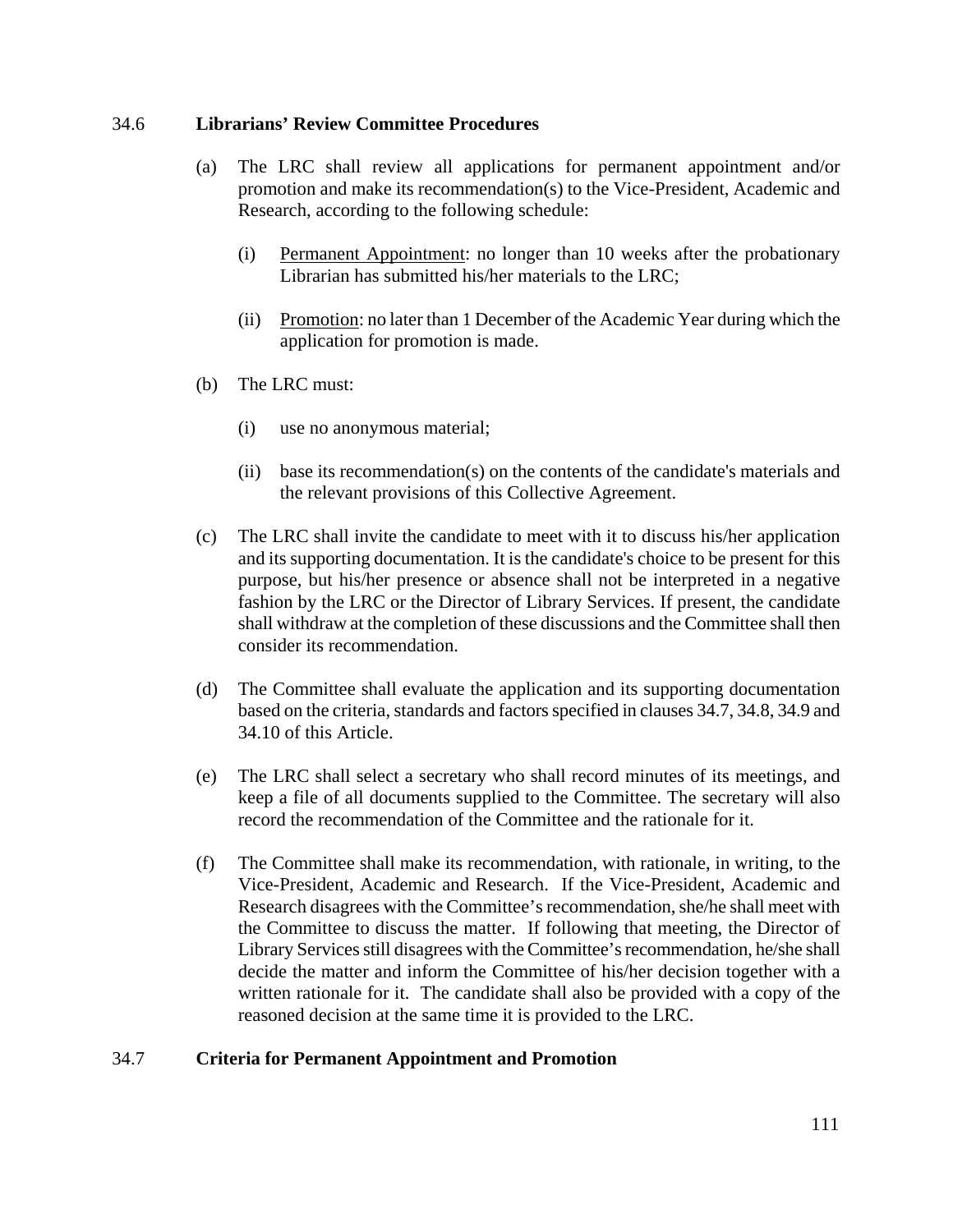- 34.7.1 Criteria to be considered in determining permanent appointments or promotion to the Librarian III or Librarian IV rank shall be:
	- (a) academic qualifications and professional development ('academic qualifications');
	- (b) performance as a Librarian within the context of assigned duties ('work performance');
	- (c) scholarly activity; and
	- (d) service to the University, profession, and community ('service').

 While all of these criteria must be present in an application for permanent appointment and/or promotion to Librarian III and Librarian IV; nevertheless, work performance will receive greater relative emphasis than the other criteria specified above unless stated otherwise in a candidate's letter of appointment or as indicated by the candidate's current responsibilities. It is an overall assessment of the candidate in relation to these criteria that must guide the recommendation of the Committee.

### 34.7.2 **Academic Qualifications and Work Performance**

- (a) The minimum academic qualification is a Master of Library and Information Science or its equivalent from a program accredited by the American Library Association.
- (b) For the purposes of this Article, professional development shall include, but not be limited to, completing professional development courses, workshops or seminars, or receiving additional degrees, diplomas and/or certificates.
- (c) Work Performance

Performance of librarian duties and responsibilities, scholarly activity, and service shall be evaluated in the context of the duties and responsibilities of Librarians as described in Article 28 (Professional Librarian Workload Article). Assessment of work performance for a particular Librarian shall be done within the context of her/his assigned duties.

### 34.8 **Standards for Permanent Appointment and Promotion**

### (a) **Permanent Appointment**

The standards for permanent appointment shall be: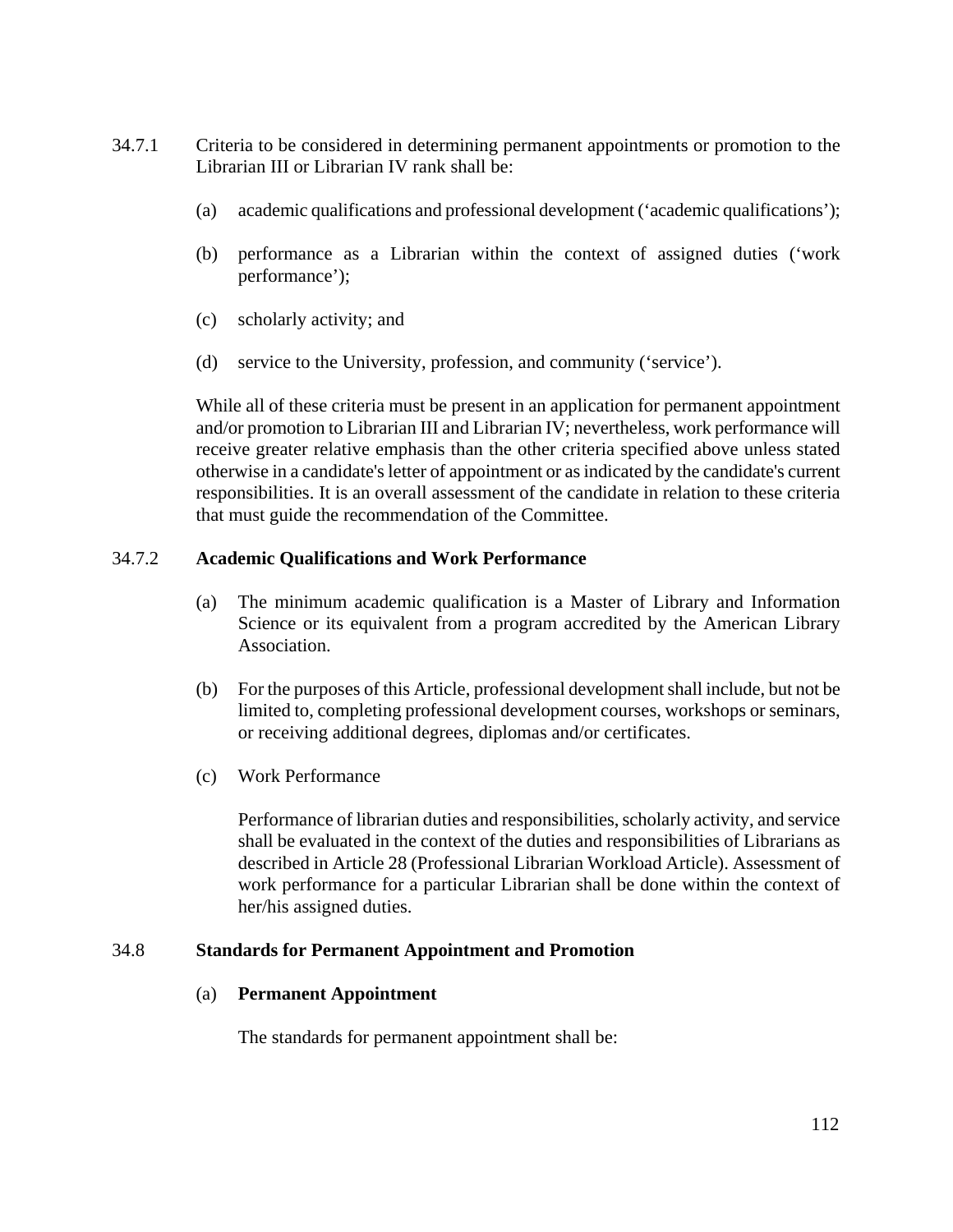- (i) possession of a Master of Library and Information Science or its equivalent;
- (ii) evidence of satisfactory work performance;
- (iii) evidence of achievement in scholarly activity;
- (iv) evidence of contributions to the effective functioning of the University.

#### (b) **Promotion to Librarian II**

Promotion to the rank of Librarian II shall occur simultaneously with the awarding of permanent appointment to a Librarian.

### (c) **Promotion to Librarian III**

Promotion to the rank of Librarian III shall be based upon a record of consistent accomplishment demonstrated by:

- (i) evidence of a consistently excellent record of work performance;
- (ii) evidence of consistent accomplishment in the discipline as demonstrated by scholarly or professional activity recognized by the Librarian's professional peers;
- (iii) evidence of ongoing and active service to the University, and service to the profession and/or the community which is relevant to the Librarian's area(s) of expertise.

### (d) **Promotion to Librarian IV**

The primary criteria for promotion to the rank of Librarian IV are:

The candidate must exhibit evidence of a substantial extension of the record on which promotion to Librarian III was based. Pursuant to Article 34.8 (a), a candidate's application may be strengthened by a record of excellence in service to the University, the Union, the profession, and the community and/or substantial scholarly activity in the field of library and information science or area of academic specialization. Such service and scholarly activity must be in addition to that considered at the time of promotion to the rank of Librarian III. Service and scholarly activity, alone or in combination, are an inadequate basis for promotion in the absence of demonstrated excellence in the performance of the candidate's primary responsibility. The Candidate must provide evidence of leadership in the profession through such accomplishments as the academic direction of projects and/or the coordination of the work of other Library personnel. An application will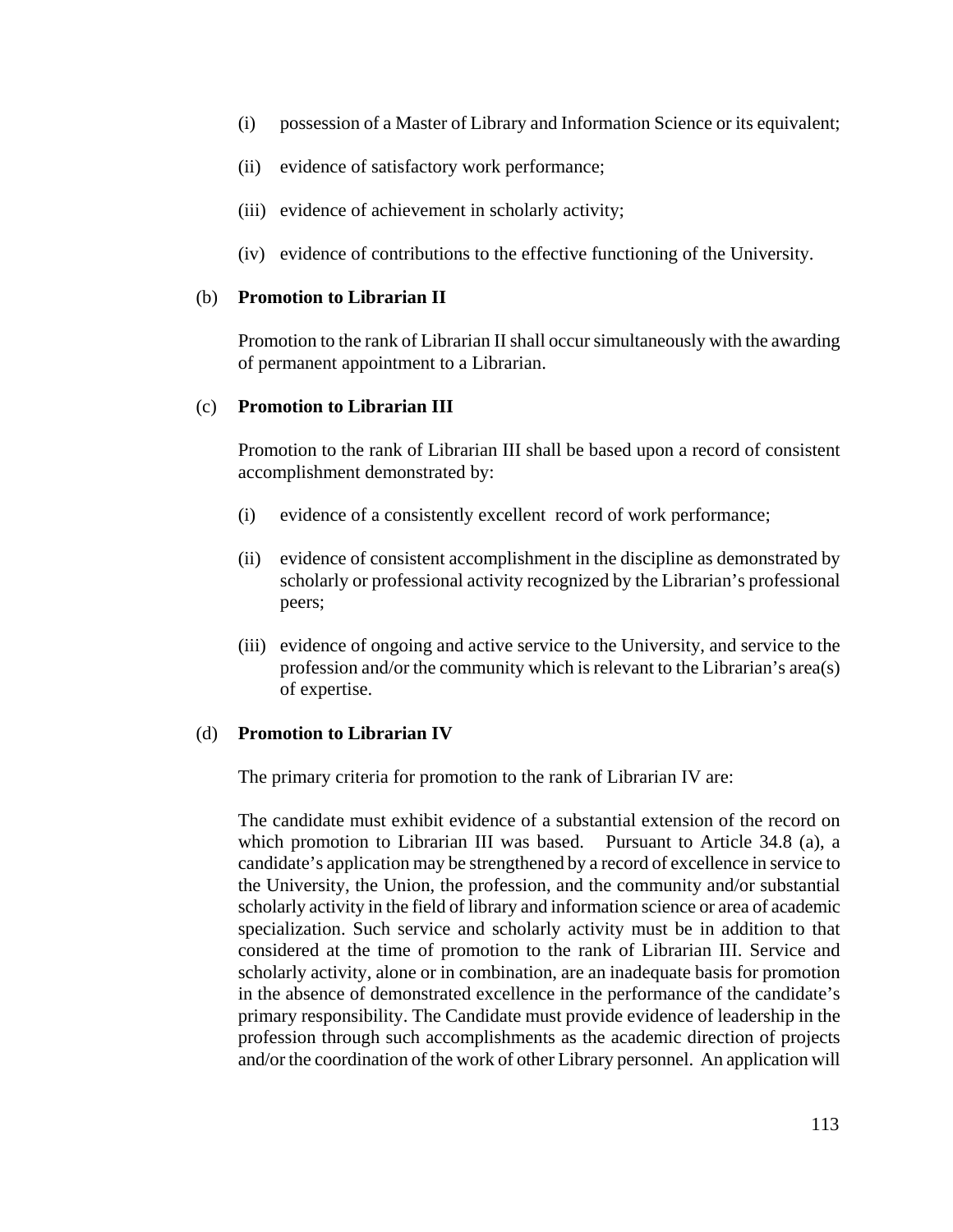be strengthened by evidence of recognition of the candidate's achievements beyond the Cape Breton University community.

# 34.9 **Factors for Consideration for Permanent Appointment and Promotion**

- (a) Lists of activities that will be used to demonstrate the required level of competence in the various criteria specified in clause 34.7 may include both quantitative and qualitative aspects. These lists of activities are not exclusive nor do they imply expectations of specific performance. These lists are not presented in order of preference with regard to permanent appointment or promotion, but reflect activities that Librarians may perform in carrying out their normal duties and responsibilities.
	- (i) Work Performance as a Librarian

Development of information literacy programs (outlines for class presentations, research guides, home pages, etc.)

Class presentations Library orientations Student consultation Delivery of information services Development of the Library collection Selection of library materials Development or revision of library policies and procedures Administration of library services Leadership of library program and project teams Participation in professional development activities Promotion of library services and collaborative programs with faculty Contribution to the delivery of library programs

Candidates shall present evidence of these activities as part of their supporting documentation.

(ii) Scholarly Activity

Examples of scholarly activities that may be presented by a candidate for evaluation are listed below. The list is not ranked, but the candidate should be aware that material adjudicated by external referees carries significantly more weight than does non-refereed material. Materials produced for external use would, in general, be of more significance than material produced for internal use.

Books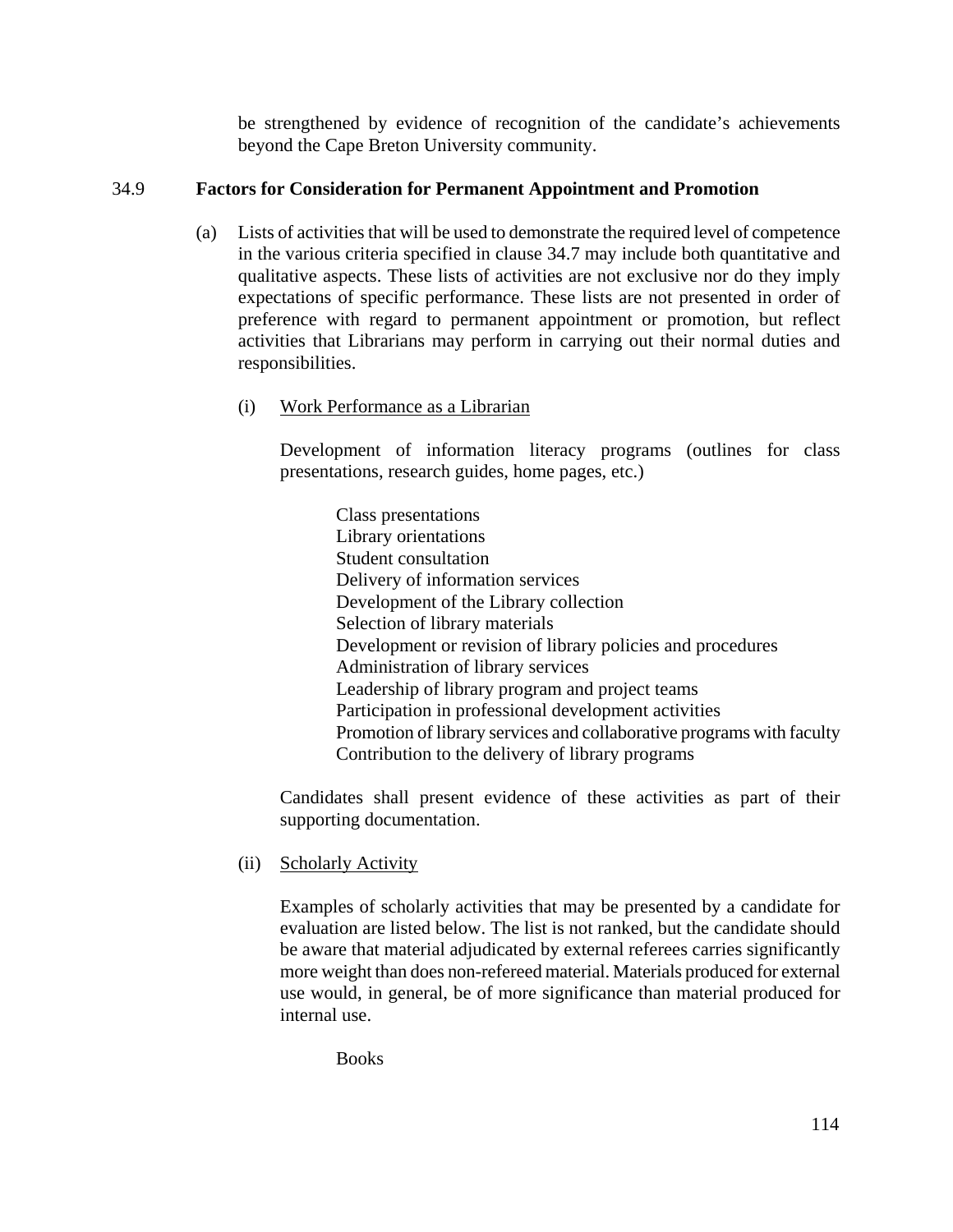Reports Papers in refereed and non-refereed journals Obtained research grants and funding Contract research Awards in recognition of scholarly or professional achievement Papers delivered at professional meetings, conferences and seminars Papers/research in progress Consulting and other activities which require professional or scholarly competence, editorial and refereeing duties Service on external grant committees Commissioned reports for external circulation Participation in external panels, seminars, etc. Active participation in and leadership given to professional conferences, workshops, symposia, etc. Public speaking engagements related to one's professional expertise

(iii) Service to the University

Service to the University includes contributions to the development and effective functioning of the University through contribution to student activities, membership on Library, Faculty, University, Board and Association committees and councils; active participation in local, provincial, national and international organizations and programs related to the candidate's discipline.

(iv) Community Service

Service to the wider community includes active participation in a wide variety of governmental, societal and community institutions, programs and services, where such participation is based on the candidate's academic or professional expertise.

34.10 Permanent appointments and promotion of Librarian shall normally become effective July 1.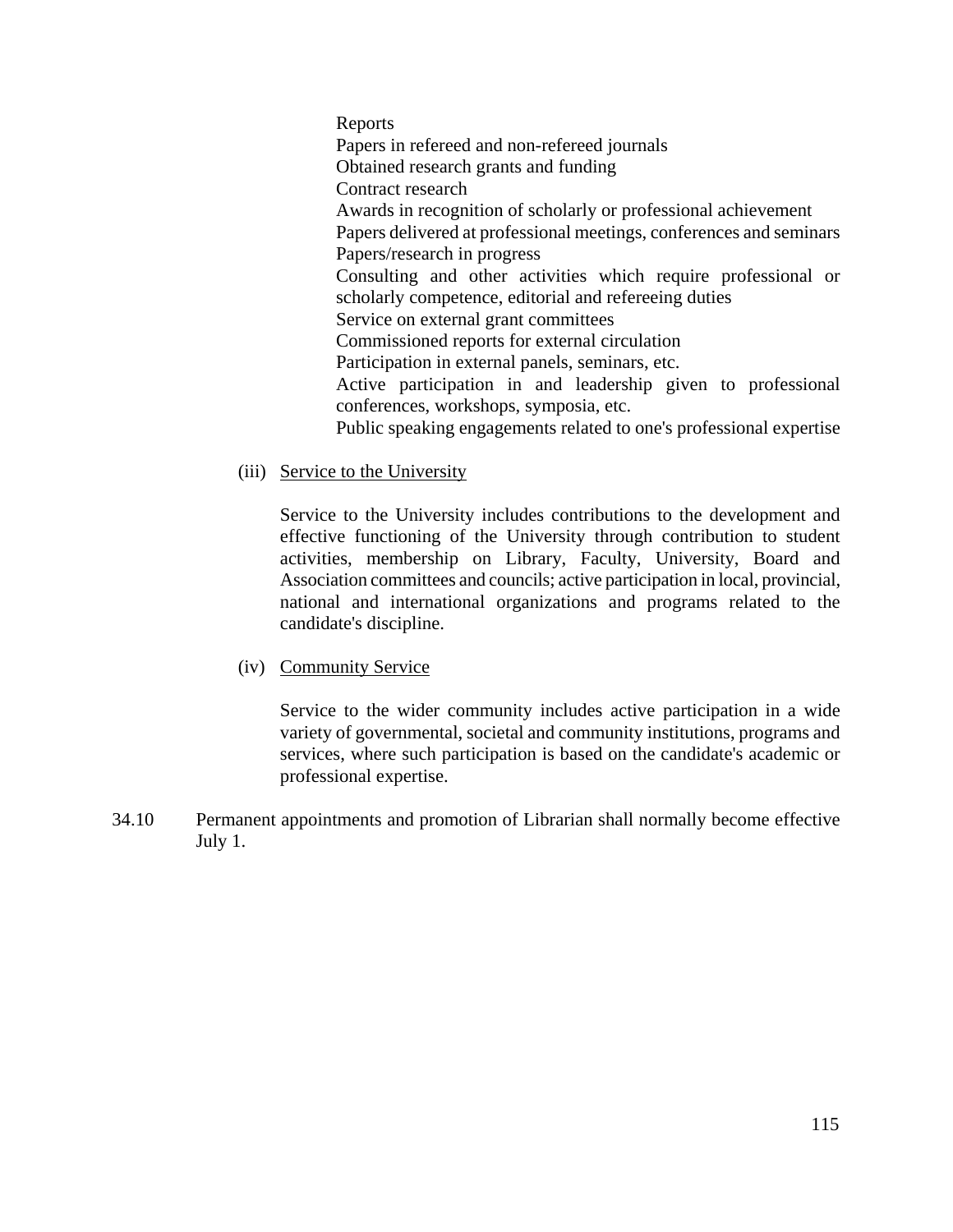### ARTICLE 35

### 35 **FACULTY APPOINTMENTS**

#### 35.1 **General**

- 35.1.1 With the exception of those appointed to positions specified in clause 35.7 all faculty Member appointments shall be to one of the following ranks: Lecturer, Assistant Professor, Associate Professor or Professor.
- 35.1.2 Types of appointments under this Article shall be (to) full-time or regular part-time positions on a limited term, probationary-tenure track or tenured basis.
- 35.1.3 All new faculty Members shall be appointed by Letter of Appointment as provided for in clause 35.10, issued by the President of the University.
- 35.1.4 No person possessing an earned Doctoral Degree shall be appointed below the rank of Assistant Professor unless hired in the capacity of Senior Lecturer, Lab Instructor, or Librarian. Individuals who are appointed to a probationary-tenure track position at the rank of Lecturer, a condition of whose appointment is the obtaining an earned Doctoral Degree in the discipline for which they were appointed, if they obtain such an earned Doctoral Degree within twelve (12) months of the start date of the appointment or by such other date as may be agreed at the time of the initial appointment, shall be then promoted to the rank of Assistant Professor.
- 35.1.5 (a) Except as provided for under Article 35.1.5 (b), appointments at a rank higher than that of Assistant Professor and/or tenured appointments, and appointments of Academic Administrators who are to be given rank and/or tenure shall only be made after materials are provided to PP&T referred to in Article 33 (Faculty Probation, Promotion and Tenure) to enable it to make a recommendation to the President on the appropriateness of granting such rank or tenure.
	- (b) The hiring committee may recommend to PP&T that a candidate be granted tenure and/or rank higher than Assistant Professor if the candidate has achieved such rank at another accredited university.
- 35.1.6 In this Article, reference to 'Department(s)' shall, where appropriate, include 'Cross Appointments in Departments in one or more Schools'.
- 35.1.7 In accordance with CBU's Affirmative Action Agreement and in order to be consistent with their support for employment equity and diversity, the parties will make concerted efforts to encourage and promote the appointment in Departments of persons from minority groups or an under represented sex. In the evaluation of candidates for appointment, concerted efforts will be made to ensure that processes, procedures and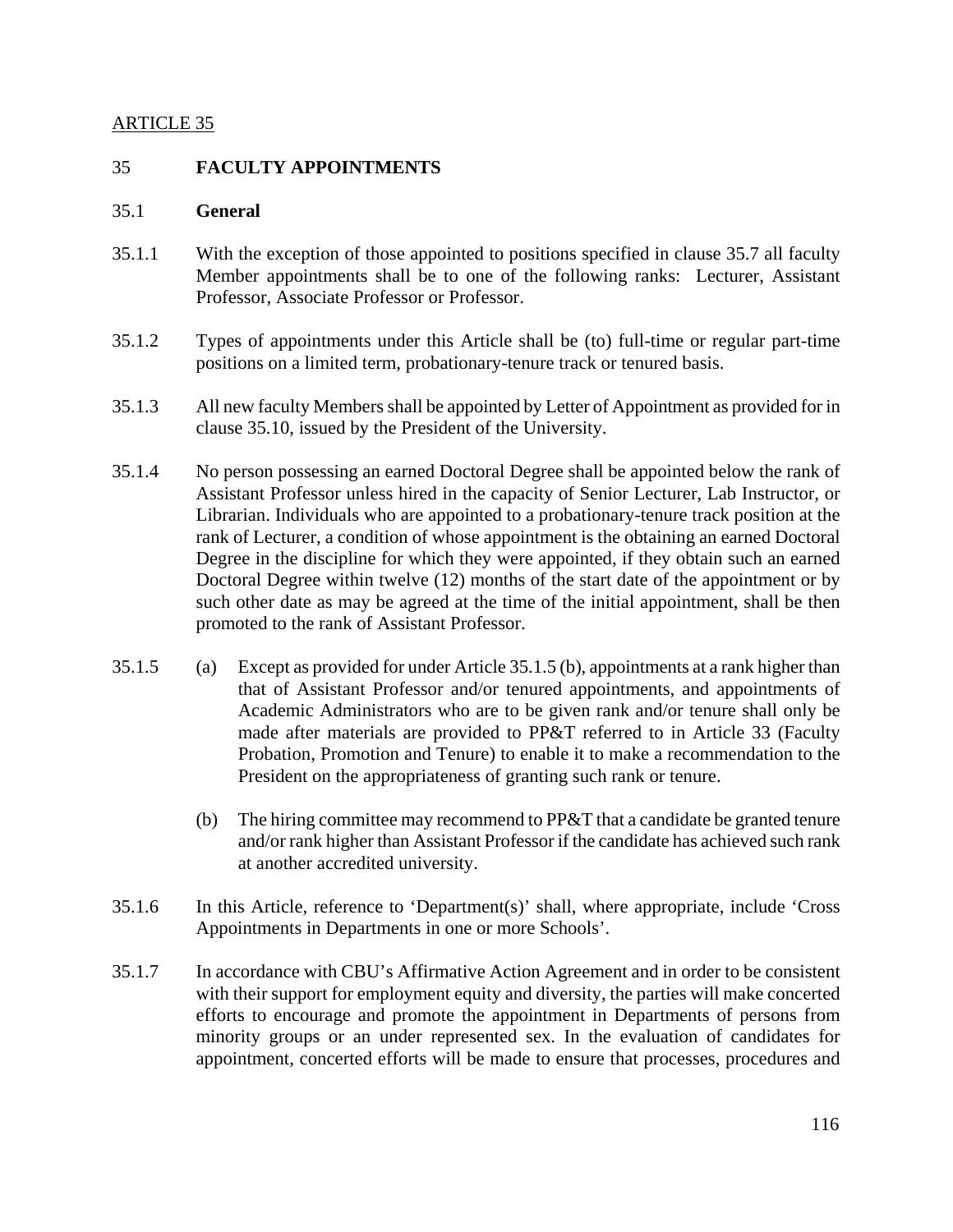criteria do not systematically discriminate against women or minority groups. In accordance with the CBU's Affirmative Action Agreement, CBU will develop a specific Affirmative Action Plan. CBUFA may have representation on the committee to develop the Affirmative Action Plan for the purpose of developing specific processes and procedures to give effect to the foregoing general statements of intent. Until the Affirmative Action Plan is developed, the foregoing will not create any specific rights or obligations.

## 35.2 **Advertising**

- 35.2.1 All faculty vacancies within the bargaining unit shall be posted internally (by internal email, on the CBU web page, and on the Mail Room bulletin boards).
- 35.2.2 Subject to 35.2.5, vacancies for full-time limited term appointments of four (4) months or less, shall be advertised locally in the print media. Other forms of advertising for such positions are not precluded.
- 35.2.3 Subject to 35.2.5, full-time faculty vacancies (probationary-tenure track, tenured and limited term appointments of greater than four (4) months duration) and regular part-time faculty vacancies shall be advertised locally, in the CAUT Bulletin, and in other appropriate national publications such as University Affairs. All probationary tenuretrack and tenured appointments will normally be advertised in the fall semester; advertisements will indicate if budgetary approval is pending.Where appropriate, the advertisement may also be placed by electronic means, and otherwise, as the Director, Human Resources considers appropriate after consultation with the Chair of the Department where the vacancy exists and the relevant School Dean.
- 35.2.4 The advertisement shall state the Department in which the appointment is to be made: rank or range of ranks at which the appointment is to be made; the Department; the anticipated type of appointment; the general qualifications and responsibilities, as well as more specific ones which are relevant; and that applications and supporting documents should be directed to the Director, Human Resources. The proposed final copy of the advertisement shall be forwarded for information to the Chair of the Department and be available in the Human Resources Department for members of the Department to review before it is submitted for publication. A copy of the advertisement and a statement of the publication(s) wherein it is to be placed shall be forwarded to the Association President at the same time as the advertisement is submitted for publication.
- 35.2.5 In exceptional circumstances, where the need for a limited term appointment arises on short notice and time and other operational constraints make national print advertising impractical, a vacancy in a full-time position may be filled for a maximum of one (1) academic year following local advertising and, where appropriate, electronic posting. Such circumstances include, but are not limited to, the death, disability, or sudden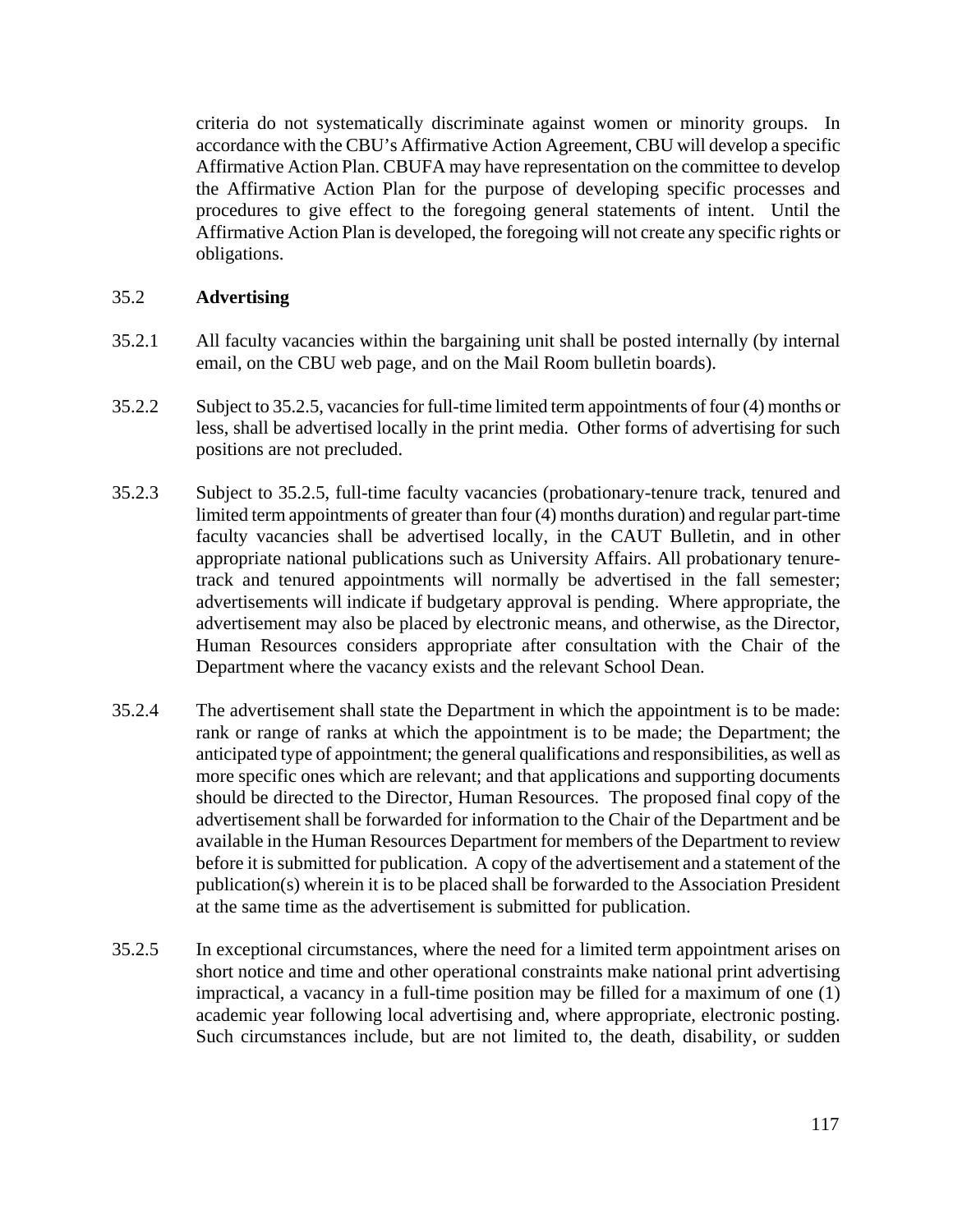resignation of a full-time faculty Member, or such other circumstances as the Association President may agree are exceptional.

## 35.3 **Limited Term Appointments**

- 35.3.1 Limited term appointments carry no implication of renewal of appointment beyond the specified term and no indication that the appointee is on probation for a permanent appointment and shall not be entitled to apply for renewal, tenure or promotion. Normally, such appointments will be for one of the following purposes:
	- (a) To meet a temporary need created when a faculty Member is granted a leave of absence or is temporarily transferred to another duty within the University;
	- (b) To engage distinguished visiting professors or persons with required special knowledge, expertise or experience;
	- (c) When it is necessary to fill a full-time academic vacancy for which qualified persons acceptable to fill such vacancy are unavailable;
	- (d) To provide for specific teaching or research needs of limited duration which, for budgetary and/or academic reasons, the University cannot meet by making a probationary-tenure track or tenured appointment;
	- (e) To make appointments to programs which have provisional funding or are of a trial or experimental nature;
	- (f) To make an appointment pursuant to clause 35.7;
	- (g) To make appointments for such other reasons as shall be agreed upon by the Association President.
- 35.3.2 Limited term appointments shall be made for up to twelve (12) months. Where reasonably practicable, a reasonable preparation period will be included in such appointment.

Where it is known that the term appointment is needed for a period in excess of twelve (12) months, the Employer will request permission from the Union to advertise the position for a period in excess of twelve (12) months as noted above. Permission will not be unreasonably withheld.

35.3.3 Faculty who hold limited term appointments may be appointed for up to two consecutive additional appointments of up to twelve (12) months duration each, without advertising, if such additional appointments are approved by the relevant School Dean in consultation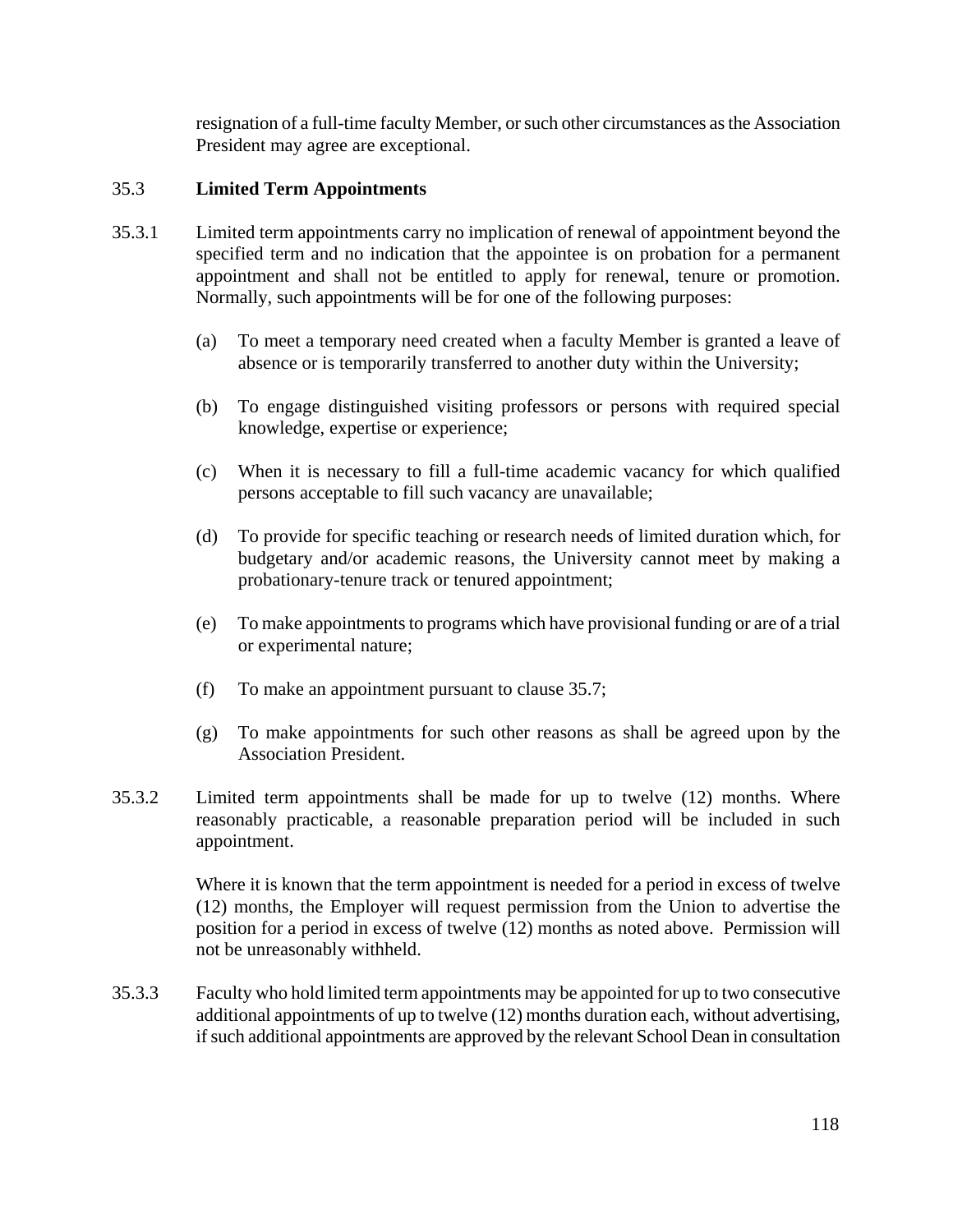with the relevant Department Chair(s), who shall have appropriate consultation with members of the Department.

- 35.3.4 Members holding limited term appointments or Members holding indefinite permanent appointments shall not be entitled to apply for promotion and/or tenure.
- 35.3.5 Normally, a specific vacancy may be filled by limited term appointments of no more than four (4) consecutive years, after which time the Employer will either:
	- (a) not fill the vacancy further;
	- (b) fill the vacancy as a probationary-tenure track or tenured position pursuant to the procedures in clauses 35.2 and 35.8; or
	- (c) make one and only one further limited term appointment with the written approval of the Association President, which approval will not be unreasonably withheld.

# 35.4 **Cross Appointments**

- 35.4.1 A faculty Member may receive an initial appointment in two (2) or more Departments whereby the Member is based in a home or primary Department but also has duties and responsibilities in another Department(s) (a "cross appointment").
- 35.4.2 A faculty Member who has not been hired in a cross appointment shall hold such appointment only with his/her written consent. However, where there are sound academic reasons for making such an appointment, and after consultation with the affected Member, the cross appointment Department, and the Association President, the Member's consent to such cross appointment will not be unreasonably withheld. Recognizing the growing importance of cross appointments, it is agreed that faculty Members may propose that they receive such appointments.
- 35.4.3 Before the Member agrees to a cross appointment, the Member shall meet with the relevant Department Chair(s), School Dean(s), and/or Director(s) to arrive at a written agreement on how the Member's work is to be allocated between the cross appointment Departments or other units such as Institutes. This agreement shall also stipulate which Department is to have primary responsibility for the Member in administrative and academic matters. The Member shall retain residual rights in her/his home Department to which he/she shall return on a full-time basis should academic needs change. The Employer shall provide the Association President with a copy of this agreement within five (5) days of its signing.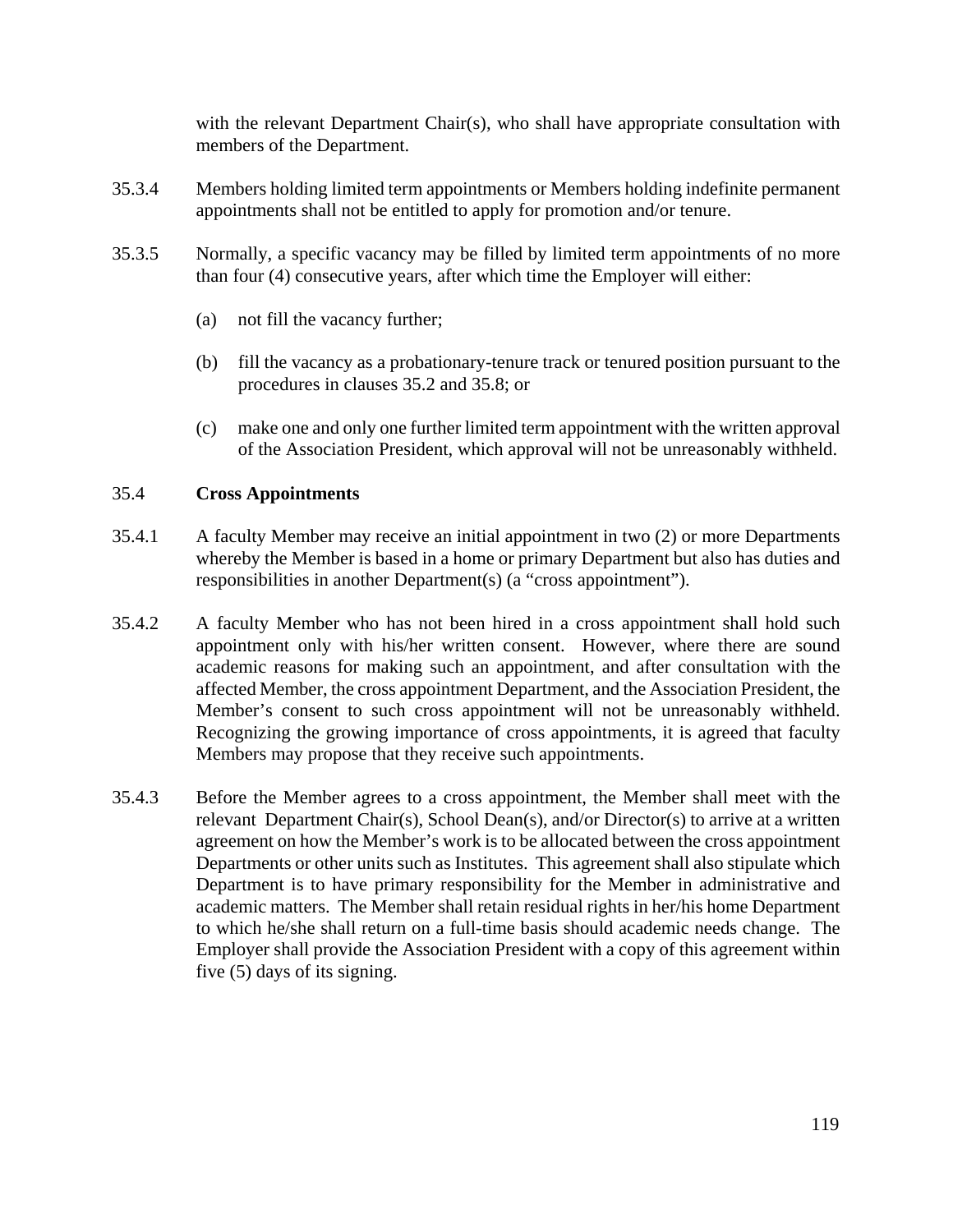## 35.5 **Probationary-Tenure Track Appointments**

- 35.5.1 The initial probationary appointment shall be for three (3) years normally commencing on the first day of July or the first day of January and terminating on the 30th day of June of the third year next following. In the second year of this initial appointment, the Committee referred to in Article 33 will conduct a review of the faculty Member's progress pursuant to Article 33 (Faculty Probation, Promotion and Tenure). During the final year of this initial probationary appointment, a renewal application, if made, will be considered pursuant to Article 33.
- 35.5.2 If the initial probationary appointment is renewed, it shall be for a further two (2) years commencing on the first day of July and terminating on the 30th day of June of the second year next following. During the final year of this second probationary appointment, tenure will be considered pursuant to Article 33.
- 35.5.3 In recognition of the unique challenges during the initial probationary contract of a probationary tenure-track academic appointment, a new Member appointed to a fulltime, tenure-track position (including those previously hired on a part-time or limited term basis), effective 28 February 2003, are eligible for the following:

### (a) **Research Grant**

The New Member will be eligible, upon application to the Dean of Research, for a one-time start-up research grant, paid by the Employer, of up to \$2,000 which must be used within the first two years of employment. The purpose of this grant is to assist in the development of a research direction and such grant applications shall not be unreasonably refused. Funds allocated under this clause will be separate from and in addition to other internal research funds, including the annual research grants adjudicated by the RAP Committee of Senate. Once awarded, funds will be made available to the new Member immediately. Award of a start-up grant will not affect the new Member's eligibility in any other internal grant application process.

## (b) **Teaching Reduction**

The new Member will be eligible for a teaching load reduction of up to two (2) three-credit courses during the period of the initial probationary contract. The two (2) three-credit course reductions shall not normally be taken during the same academic year. The new Member shall choose which terms the teaching reductions are to be taken in, subject to approval by the relevant School Dean.

Example: A new member granted a teaching reduction of one (1) three-credit course in the first year of his/her initial probationary period will be eligible for a further teaching reduction of one (1) three-credit course in either the second or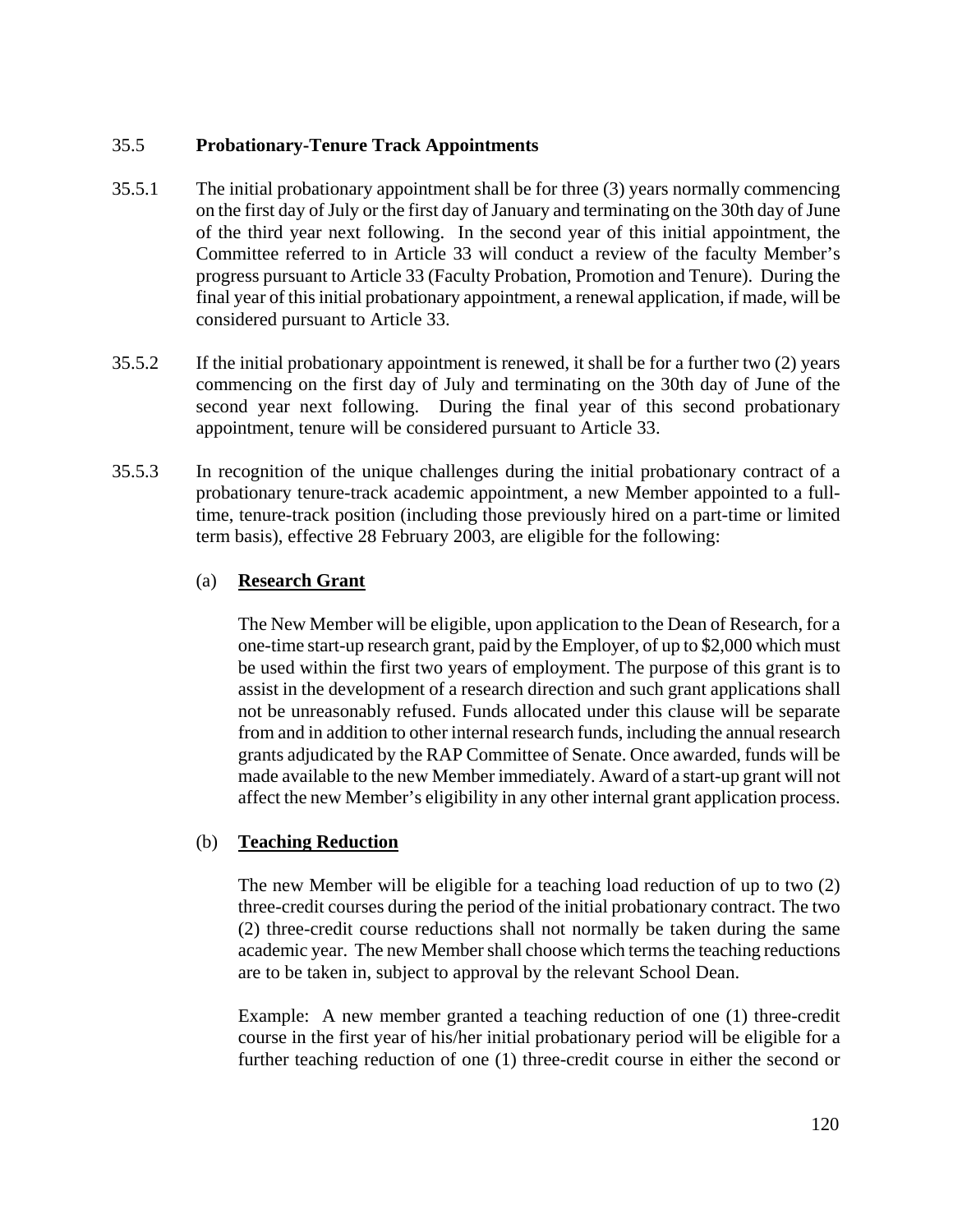third year of his/her initial probationary period, subject to the approval of the relevant School Dean.

If course relief is granted, no additional credit hour teaching (overload), regardless of method of delivery, shall be undertaken.

## 35.6 **Impact of Entry or Re-entry of Administrators into the Bargaining Unit Pursuant to Article 17 (Entry or Re-entry of Administrators to the Bargaining Unit)**

- 35.6.1 When an Academic Administrator hired at rank enters the bargaining unit, or a Member re-enters from an administrative position**,** if there is not a vacancy in the area or areas within the department for which he/she is qualified, his/her entry or re-entry shall be deemed an additional financial allocation for that department until such time as a vacancy occurs in that department in an area or areas for which he/she is qualified, at which time he/she shall fill such vacancy. During the time when there is no such vacancy, the additional allocation shall not be at the expense of any other department's or the Library's financial allocation and shall not be considered a position for purposes of establishing faculty complement or staffing levels. No Member holding a tenured**,** permanent or probationary appointment shall be displaced from the department because of the entry or re-entry of either of the above into the bargaining unit.
- 35.6.2 The granting of tenure and/or academic rank by the University to any faculty member or administrator which prior to the signing of this Collective Agreement was determined by rules and/or procedures in effect at the time such tenure and/or academic rank was granted shall be deemed to have been granted pursuant to the provisions of this Collective Agreement.

## 35.7 **Special Academic Appointments**

- 35.7.1 The terms and conditions of the following special academic positions shall be individually negotiated between the affected person and the Employer, but shall not conflict with the non-monetary terms of this Agreement, (the Employer will inform the Association President of the monetary terms of such appointment),
	- (a) Visiting Professor is a faculty member at any of the four (4) ranks, who normally holds a similar rank at another university or university college, who is visiting the University;
	- (b) Artist-in-Residence (or other professional person in residence) is a faculty member who is a specialist in an applied field;

There may be up to one special academic position per School at any one time. Any exception to this shall require consent of the Association President.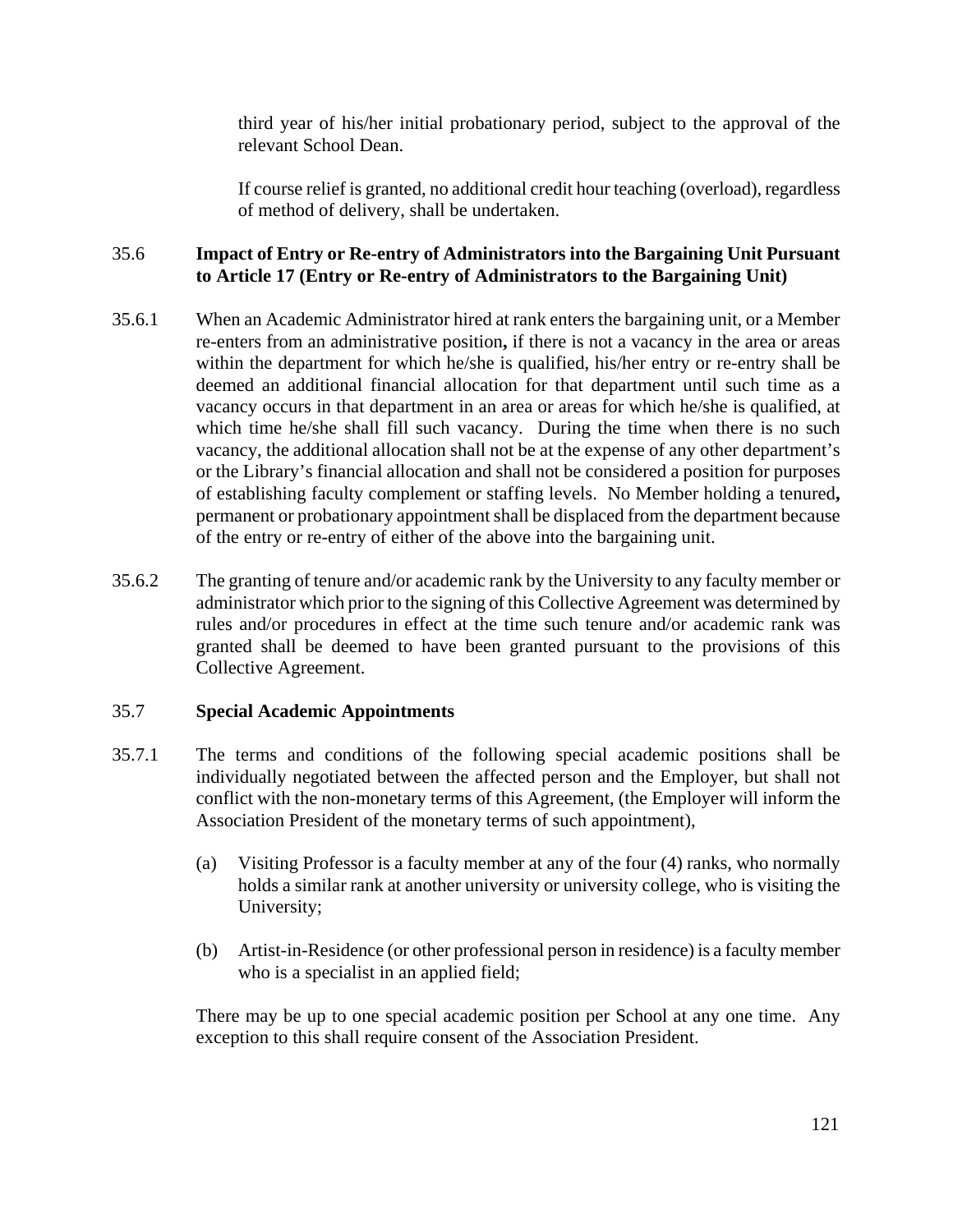Such appointments shall be for a limited period of not more than one (1) year, subject to the Employer's right to extend such appointment for at most one (1) additional year.

Holders of these special appointments shall not be in the bargaining unit.

When the University makes such an appointment, the President shall inform the Association President of the appointment and its type.

35.7.2 The provisions of this clause shall not apply to situations such as where in a joint program with another university, faculty from and paid by that other university put on portions of such joint program at the University. In the event such joint program concludes and the University assumes sole responsibility for such program, faculty for such program shall be appointed in accordance with the provisions of this Article.

# 35.8 **Process for full-time limited term appointments of greater than four (4) months, regular part-time faculty, full-time probationary-tenure track and tenured faculty appointments.**

35.8.1 In consultation with the relevant academic Department Chair(s), the Employer shall decide whether a vacancy exists and, if one does exist, the type of appointment, rank, and qualifications required. Members of the relevant Department are entitled to make recommendations to their Department Chair on any or all of these matters.

## 35.8.2 **Search Committees**

There shall be Search Committees made up of the following:

- (a) The Dean of the School where the vacancy exists (the "Dean"), or his/her  $designate<sup>1</sup>;$
- (b) Three (3) faculty members of the Department concerned, selected by faculty in the Department;
- (c) A student, selected by the Students' Union;
- (d) Two (2) other employees of the University one of whom shall be selected by the Department concerned and the other of whom shall be selected by the Dean or his/her designate, which persons shall have qualifications relevant to the particular selection process and one of whom shall be a faculty Member in the relevant School;

<sup>&</sup>lt;sup>1</sup> Whenever a Dean's designate functions for the Dean, all actions and decisions by him/her under this Article shall require the approval of that Dean.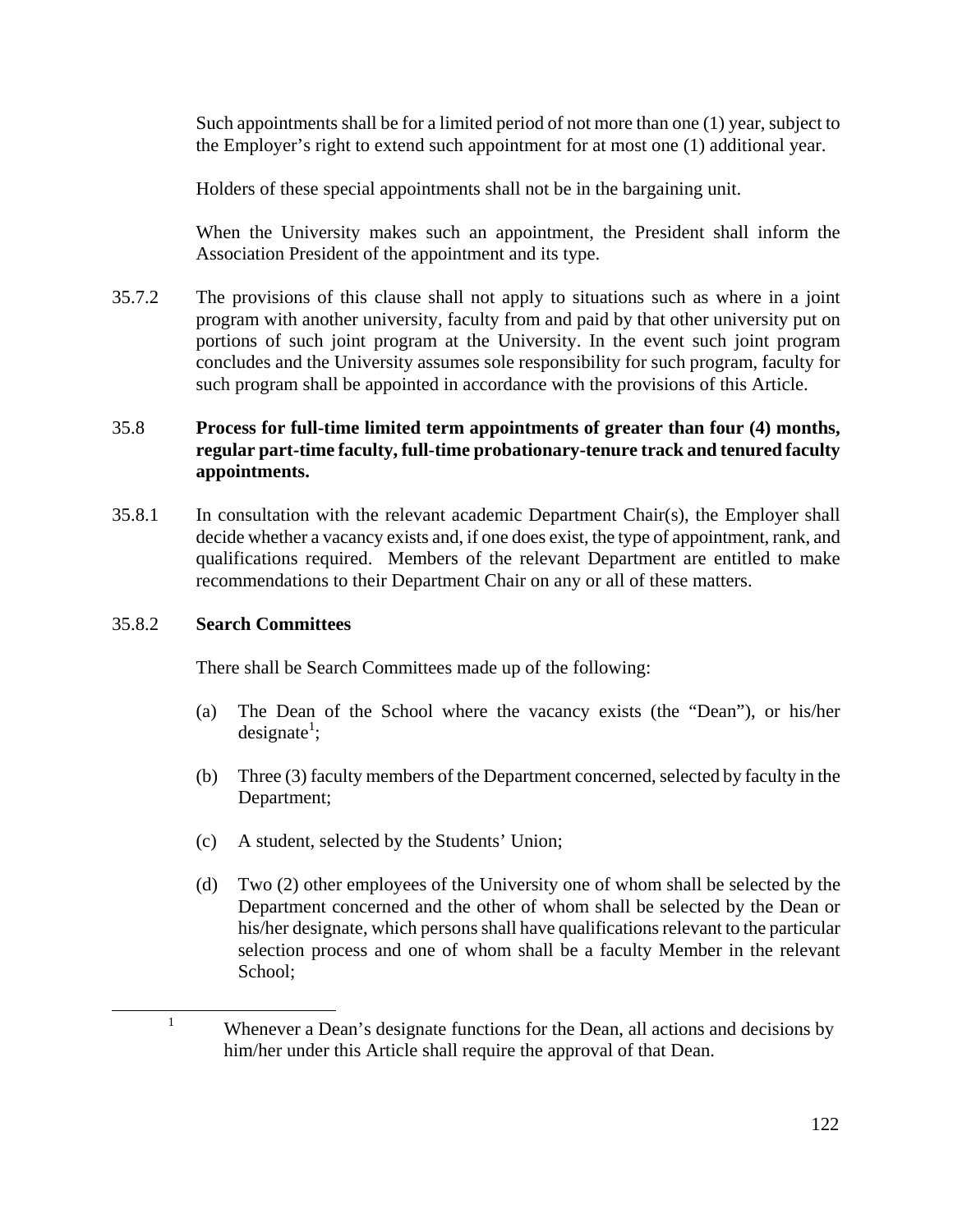(e) The Chair of the Committee shall be elected by its Members.

In the event that a faculty Member is to be hired into a department without sufficient number of eligible faculty Members to serve on a Hiring Committee, the executive of CBUFA in consultation with the Dean and/or the Vice-President, Academic and Research will identify faculty to serve on the Hiring Committee.

On a case-by-case basis, the Employer and the Association may agree to reduce the size of this committee on terms agreed between them in writing.

### 35.8.3 **Procedure**

- (a) When all applications are received by the Director, Human Resources, the applications and supporting documents (the "documents") shall immediately be given to the Committee Chair or to the appropriate Dean if the Search Committee is not yet established. The documents of all candidates shall subsequently be made available to all members of the Search Committee, through the Committee Chair. The Search Committee shall determine the candidates to be interviewed. The documents of all candidates to be interviewed will be accessible to Members of the Department, through the Committee Chair.
- (b) The Director, Human Resources, in collaboration with the Committee Chair shall arrange interviews. Each candidate interviewed shall meet with all available members of the Search Committee and later with available members of the Department. If reasonably practicable, each candidate interviewed shall make a presentation which shall be open to all members of the University community. The particular format of such presentation will be determined by the Committee Chair in consultation with each candidate and the Members of the committee. Members of the Department may provide their views on those candidates to the Committee Chair.
- (c) The Search Committee shall make a recommendation on the appointment to the Dean at the same time providing the Department Chair with a copy of its recommendation and the rationale for same. The Committee may recommend that a given candidate, or any one from a group of candidates, be offered the appointment or that no candidate from the list of candidates be offered the appointment. A recommendation may include more than one name or group of names listed in order of preference.
- (d) The Dean will consider the recommendations of the Search Committee. If the Dean does not intend to recommend the appointment of a person recommended by the Committee, the Committee will be so informed, in writing, of the intended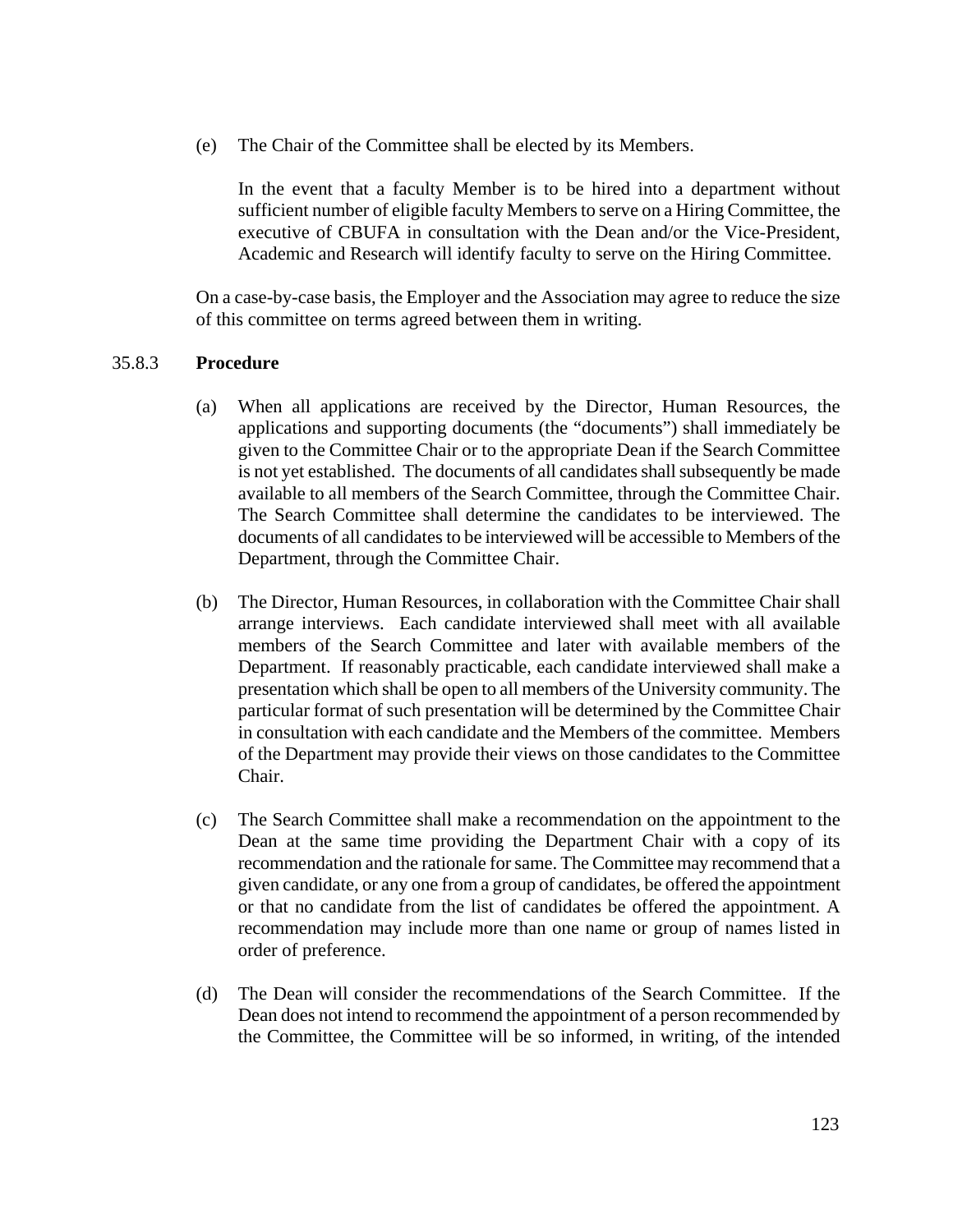decision and the reasons for it and will be given a reasonable opportunity for further input before the final recommendation is made by the Dean.

(e) The Dean, in consultation with the Director, Human Resources, shall recommend which candidate, if any, is to be offered the appointment, and the rank, salary, type of appointment, and any special terms or conditions which are to be offered provided that such special terms or conditions do not conflict with the terms of this Collective Agreement. The Dean will make her/his recommendations to the Vice-President, Academic and Research who will make the decision on the appointment.

## 35.9 **Process for Full-Time Limited Term Faculty Appointments of Four (4) Months or Less**

- 35.9.1 In consultation with the relevant academic Department Chair(s), the Employer shall decide whether a vacancy exists, and if so, the length of appointment and qualifications required.
- 35.9.2 The relevant Dean or his/her designate shall establish a Selection Committee consisting of the Dean or his/her designate, not less than two faculty Members from the relevant Department(s) and two other employees of the University as the Dean or his/her designate may determine. The Committee shall make a recommendation on the appointment to the Dean who shall decide which candidate shall be appointed and will determine, in consultation with the Director, Human Resources, the rank and salary for the position.
- 35.9.3 The procedures in clause 35.8.3, with the exception of paragraph (e), shall apply. In view of the fact that circumstances often require that such appointments be made on very short notice, it is agreed that all members of the Selection Committee will commit to be available to act on such short notice.
- 35.9.4 The Employer agrees that such appointments shall be made only when necessary and not for the purpose of preventing the making of full-time tenure-track or tenured appointments.

## 35.10 **Letters of Appointment**

- 35.10.1 When an individual is to be appointed, he/she shall receive a letter of appointment, in duplicate, from the President specifying the terms and conditions of the appointment, including, but not limited to, the following:
	- (a) The Department(s) to which the appointment is made;
	- (b) The individual's rank;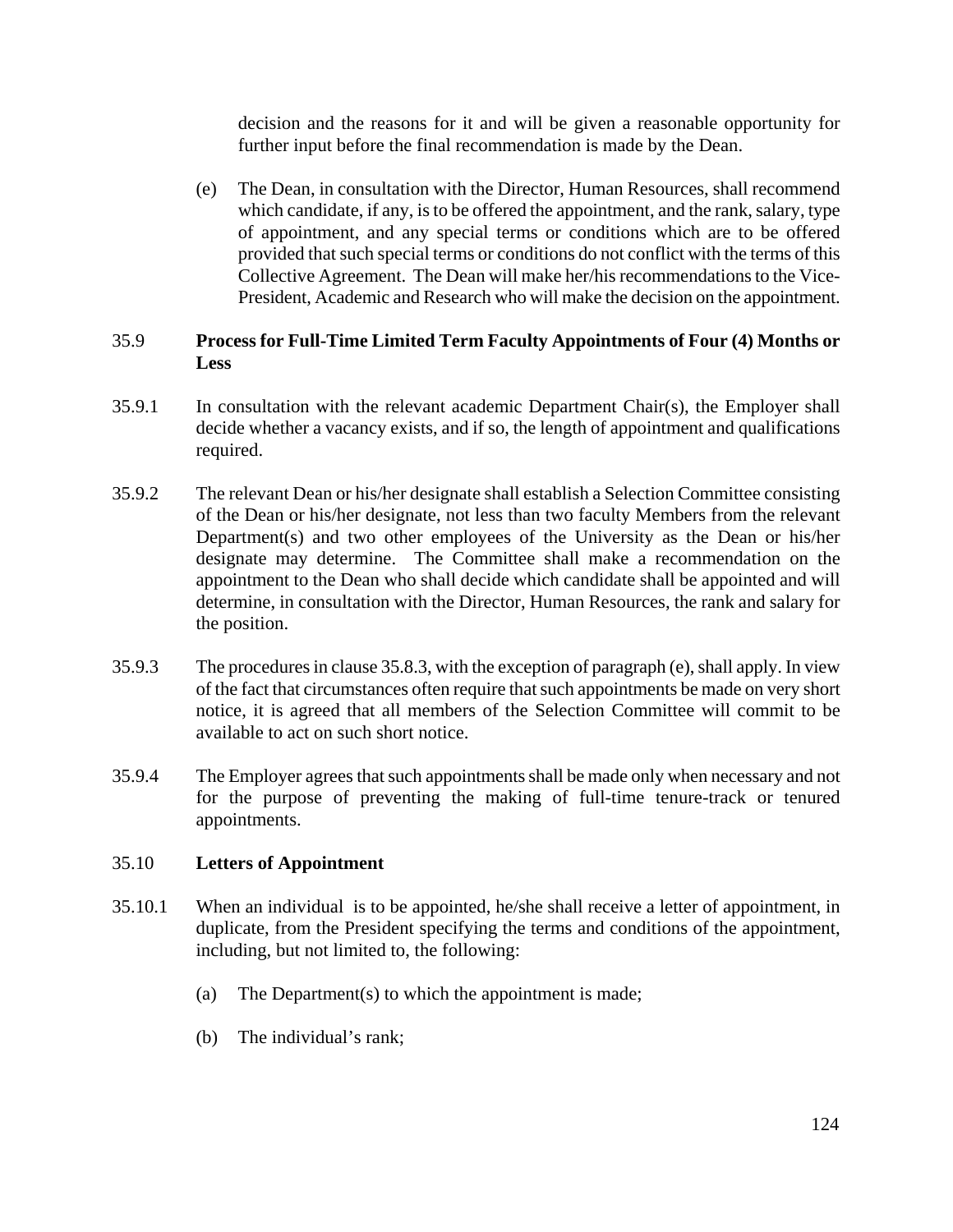- (c) The individual's salary and the step on the grid pursuant to Article 43 (Salaries and Overloads);
- (d) The type of appointment;
- (e) The date on which the appointment commences and (if appropriate) ends;
- (f) Where applicable, the number of years of credited service, generally and at rank as specified in Article 33.13.1 and 33.14;
- (g) All other terms and conditions of the appointment which have been agreed upon by the Member and the University (e.g. a requirement to complete a doctoral degree), provided they are not in conflict with the terms of this Agreement;
- (h) A statement that the Cape Breton University Faculty Association (CBUFA) is the sole and exclusive bargaining agent for Faculty Members at rank;
- (i) A statement that the appointment is subject to the terms of the Agreement.
- 35.10.2 A copy of this Agreement shall be included with the Letter of Appointment, and if the offer is acceptable to the individual, the individual shall sign and return one (1) copy of the Letter to the Director, Human Resources.
- 35.10.3 A copy of the Letter of Appointment shall be provided to the Association President at the time the Letter is sent to the candidate. All contingent terms of acceptance not listed in the standard Letter of Appointment shall be provided to the Association President one day prior to the time the Letter is sent to the candidate.

## ARTICLE - 36

## 36 **RETIREMENT, PENSION, GROUP BENEFITS, AND PARKING**

### 36.1 **Retirement**

 (a) Retirement from the University is available to eligible members in accordance with the CBU Pension Plan and normally shall occur on April 30, unless another mutually agreeable date is confirmed in writing with sufficient time to allow for course planning.

A Member is encouraged to notify his/her Department and Dean/Director of his/her intent to retire twelve (12) months prior to retirement, but in any event, a minimum of four (4) months notice is required.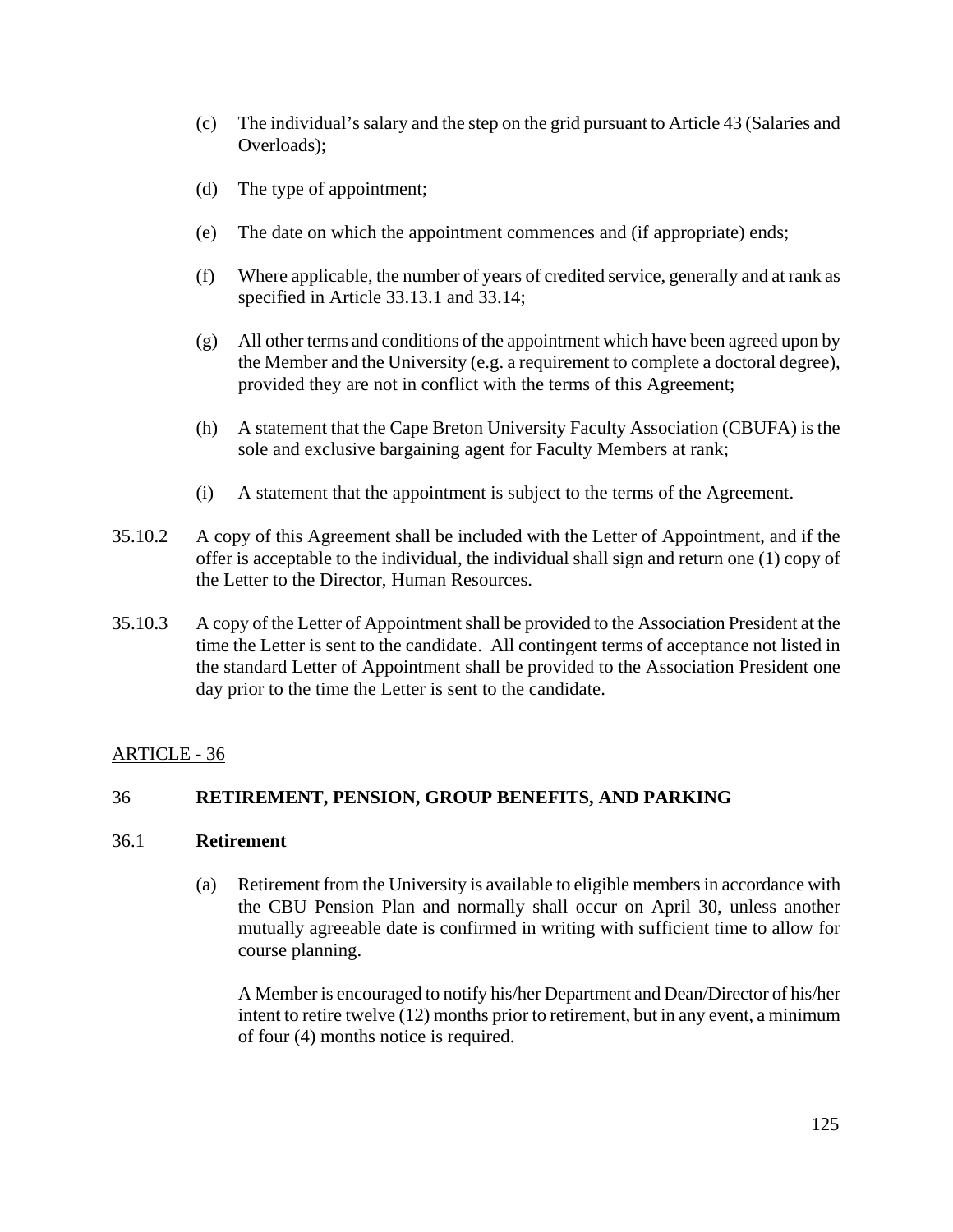(b) Faculty Members on Post Retirement Term Appointment Commencing July 1, 2009 or Earlier

The salary for such a post retirement modified workload will be 60% of the Member's base salary at the time of retirement.

For those who assume a post retirement modified workload, duties of the position will relate to teaching (including office hours for student consultation) and a full teaching load will include 18 credits, which may be spread over two (2) or three (3) terms, as well as service. While research will not be a requirement under post retirement modified workload, those who wish to continue research activities may access research support related to Professor Emeritus status but will also be considered eligible to apply for institutional research grants.

At the discretion of the Employer, a faculty Member on post retirement appointment may be paid 100% of the Member's base salary if the Member has demonstrated, prior to retirement and agrees subsequent to retirement, to continue to assume all responsibilities for the position including a full teaching load, research and service. Each year while eligible for a Post Retirement Appointment, the Member will complete the Professional Activities report and the Employer will reassess the faculty Member's eligibility to continue at 100% pay. If the Member chooses to no longer pursue research activities, he may continue with a modified workload, subject to limits on term appointments and the Employer's right to no longer fill the position, and will be paid 60% of base salary.

These arrangements (both as a modified workload at 60% or a post retirement workload at (100%) may be extended upon notification by the member for up to two additional consecutive appointments of twelve (12) months duration subject to a maximum number of term appointments as noted in Article 35.3. However, any extension is subject to the Employer's entitlement to not fill the vacancy further.

### 36.2 **Partial Retirement**

- 36.2.1A full-time Member of the bargaining unit, with tenure or permanence, who is at least 60 years of age and who has a minimum of twenty years of service at the University (including years of service as ST. FX Nursing Members who made the transition to CBU) is eligible to apply for partial retirement for a period of up to four (4) years. At the end of the four year period, the Member will fully retire.
- 36.2.2 The workload of a member taking partial retirement shall be:
	- i) 2/3 of the workload outlined in Articles 27 (i.e. 12 credits of teaching per year), 28, 29 or 30; or
	- ii) 50% of the workload outlined in Articles 27 (i.e. 9 credits of teaching/year),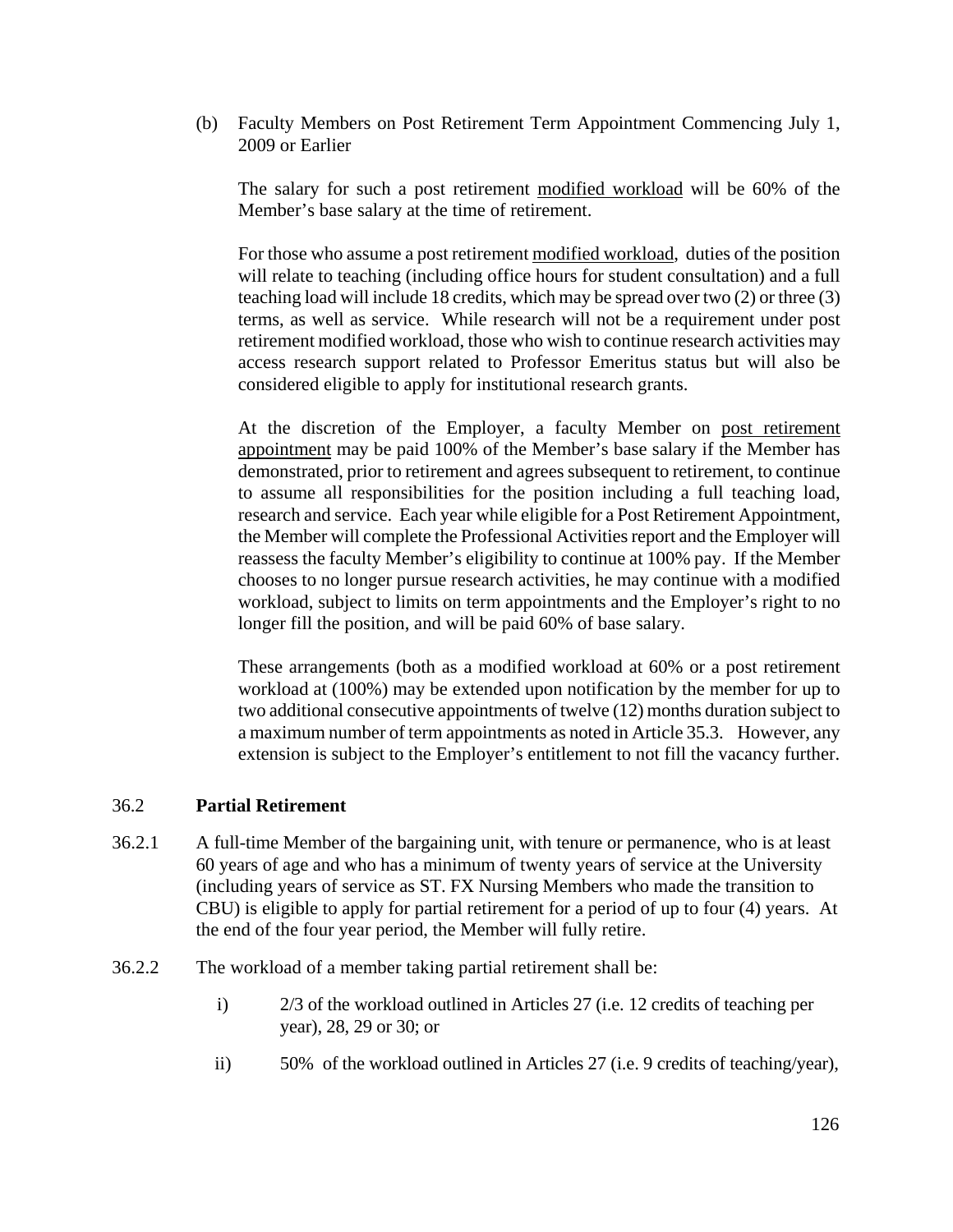28, 29 or 30 or full workload in accordance with Articles 27, 28, 29, 30 for six months of the year commencing either 1 July or 1 January each year.

36.2.3 A member who is approved for partial retirement shall receive:

| $\vert$ 2/3 workload (as noted in 37.2.2 i above)  | 75% salary |
|----------------------------------------------------|------------|
| $\vert$ 1/2 workload (as noted in 37.2.2 ii above) | 55% salary |

- i) The Employer and the Member will continue to make contributions to the Member's Pension on the Member's prorated salary as in Clause 36.3(a).
- ii) Eligibility for Group Benefits will continue until age 65 in keeping with the provisions of the various Plans and based on the partial salary received. The Member will continue on the same cost sharing basis as he/she did while working full-time.
- iii) Other benefit coverage will be prorated in keeping with the percentage of time worked. E.g., A Member who has been approved for partial retirement of 50% will be entitled to 50% of PD allowance; the Member will receive 50% of the annual vacation entitlement.
- iv) Tuition waiver benefit will continue to be available on the same basis as prior to commencing partial retirement.
- v) Service Award will be based on actual time worked. A Member who has been approved for a partial retirement of 50% for 4 years will accrue 2 years of service during the 4 years worked. Calculation of service award will be based on the annual base salary at the time of retirement on which the Member's partial pay has been calculated.
- 36.2.4 Once a Member opts for Partial Retirement, s/he is no longer eligible for Sabbatical Leave and a Sabbatical Leave which has already been approved will be forfeited. There shall be no compensation for unused years accumulated toward sabbatical leave.
- 36.2.5 By October 2 of the year preceding the date she/he wishes to commence partial retirement, the member shall provide written notice of his/her request to his/her Dean, with a copy to his/her Chair. In the case of librarian members, written request to commence partial retirement shall be provided to the Director of Library Services.
- 36.2.6 The Dean/Director shall consult with the Department regarding the Department's ability to meet its academic requirements in the event of the member's partial retirement. By 15 November, the Dean/Director shall provide the Vice-President, Academic & Research with a recommendation regarding the member's partial retirement, with copies to the Department and the Member.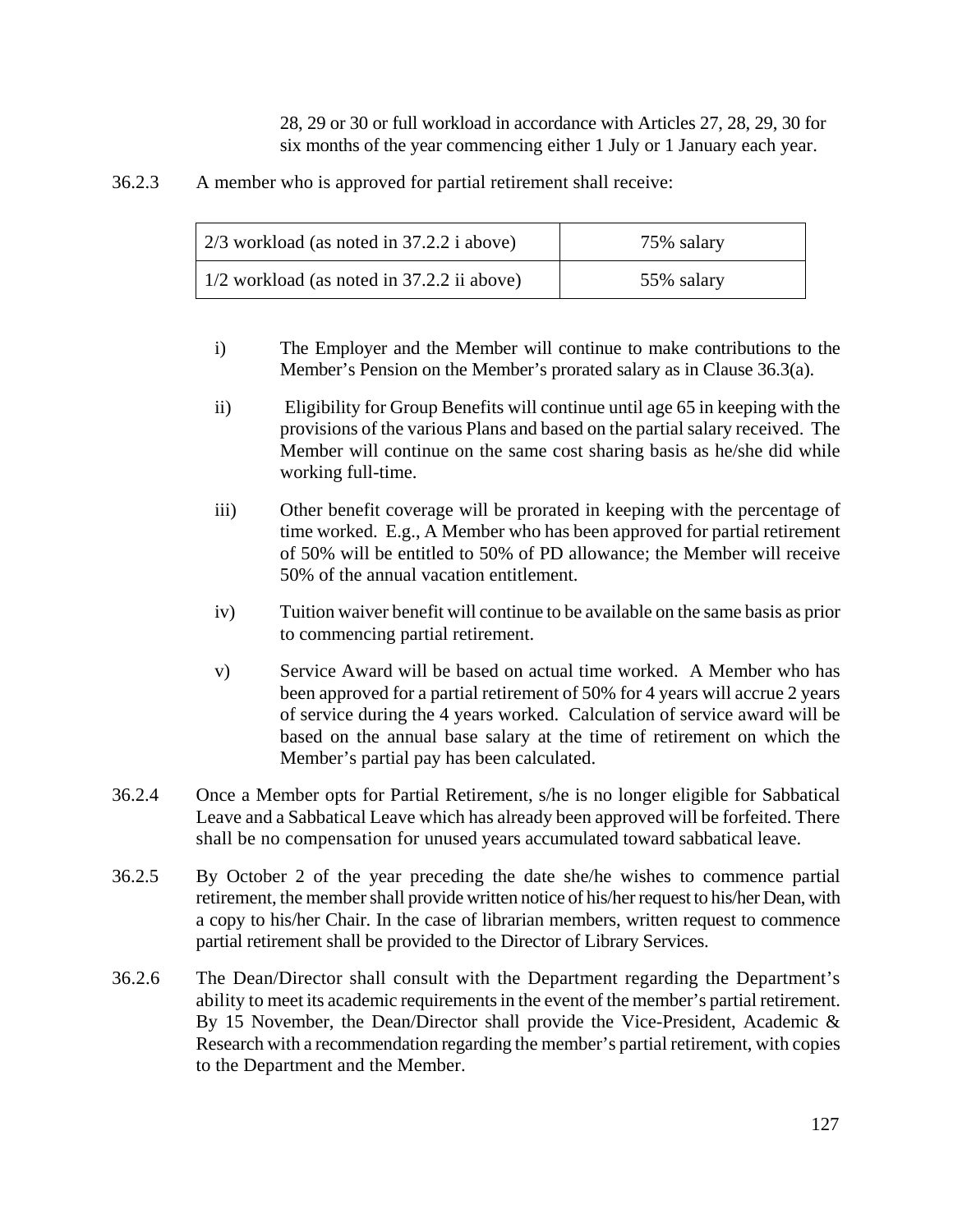- 36.2.7 The Vice-President, Academic & Research shall provide the President with a recommendation regarding the Member's partial retirement by 1 December.
- 36.2.8 The President shall advise the Member in writing of his/her decision by December 15, with copies to the President of the Faculty Association, the Dean or Director of Library Services and the Vice-President, Academic and Research.
- 36.2.9 Partial retirement shall normally commence 1 July; the President may accept an alternative date of partial retirement.
- 36.2.10 Once a partial retirement has been approved such arrangement is irrevocable.

### 36.3 **Pension**

- (a) All full-time probationary, continuing, permanent and tenured Members of the bargaining unit (hereinafter referred to as the "eligible Members") are eligible to be members of the Cape Breton University Pension Plan (the "Pension Plan"). The levels of contribution shall be:
	- (i) the University will contribute 7% of the Member's gross annual base salary also of any overload, chair or Spring/Summer stipends received by him/her. Effective July 1, 2011, the University's contribution will change from 7% to 7.5% of Member's gross annual base salary also of any overload, chair or spring/summer stipends received by him/her; and
	- (ii) the Member will contribute 5% of his/her gross annual base salary and also of any overload, chair or Spring/Summer stipends received by him/her.
- (b) For each eligible Member who was not a member of the Pension Plan as at July 1, 1987, and for all employees holding limited term appointments of eight months or longer, the University will, on request in writing from such Member, make contributions to a Registered Retirement Savings Plan (RRSP). The amounts so contributed will be equal to that which would be paid into the Pension Plan, if the said Member were registered in the Plan, as in 36.2(a).
	- (i) The Member will designate a Registered Retirement Savings Plan into which such contributions will be paid on a monthly basis, and may change the designation at most once in each calendar year.
	- (ii) A Member holding a limited term appointment who is hired after July 1, 2003 shall make such contribution into an RRSP arranged by the University.
- (c) All eligible Members appointed on or after July 1, 1987 are required to become members of the University Pension Plan within one year of the initial date of appointment.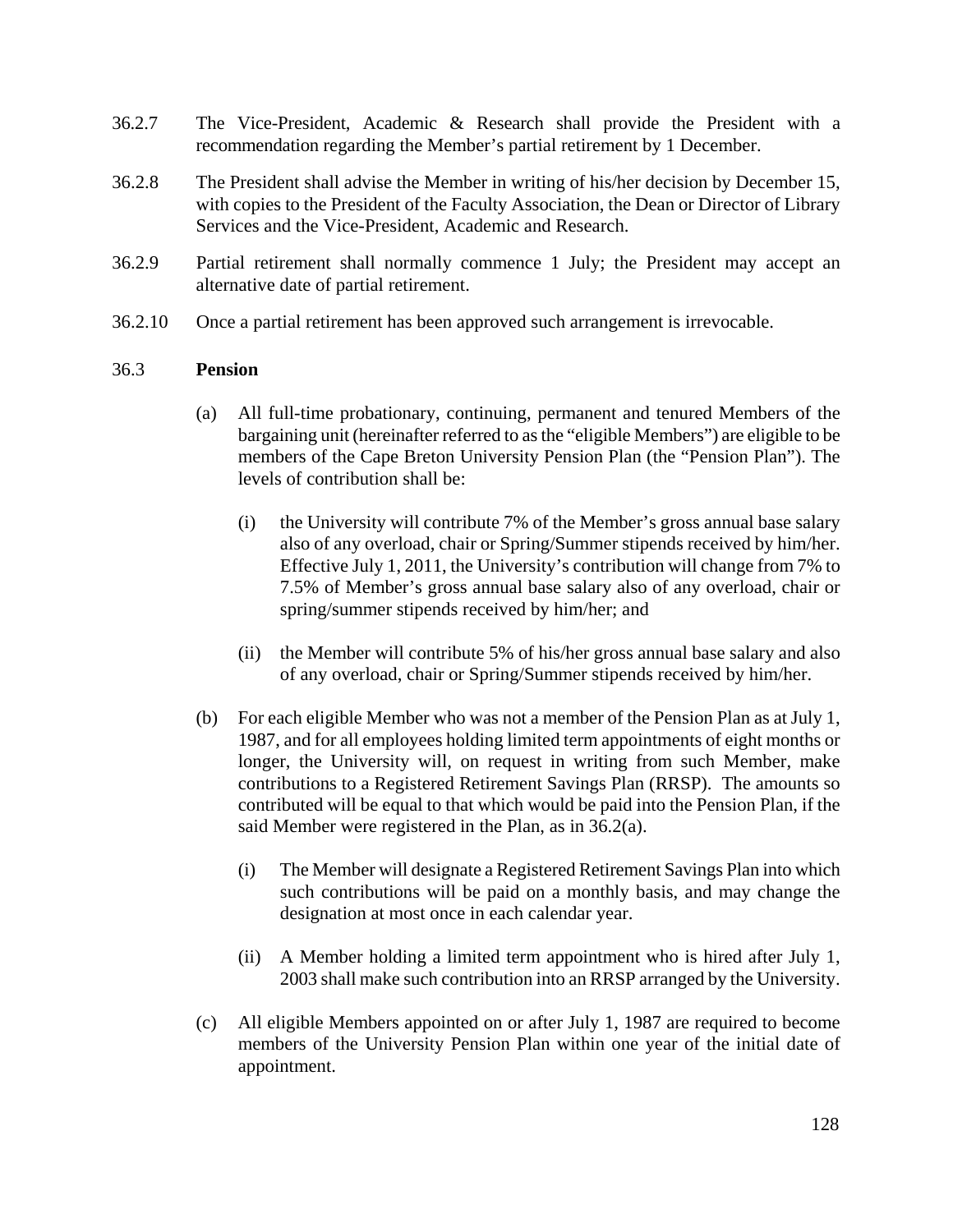(d) The eligibility requirements of the Pension Plan shall govern in determining who among the eligible Members is eligible to participate, and the extent of such participation, in the said Plan.

### 36.4 **Group Benefits**

Members who are eligible shall participate in the following group benefit plans, details of which are available from the Department of Human Resources:

Group Health Insurance Plan Group Dental Insurance Plan Group Life Insurance Plan Group Dependent Life Group Long Term Disability Plan (LTD) Group Accidental Death and Dismemberment Insurance Plan (AD&D)

The eligibility requirements of the Benefit Plans shall govern in determining who among the eligible Members is eligible to participate, and the extent of such participation, in the said Plan.

- 36.4.1 The University agrees to continue the Benefits Committee. The Association appoints one representative to this Committee.
- 36.4.2 A Member who has been employed on a continuous basis for a minimum of 20 years and has been absent from work for 30 months due to illness, accident or disability and has subsequently had his/her employment terminated will be eligible to continue extended health and dental benefits in accordance with the terms of the plan. Cost sharing of premiums will continue for a maximum period of (ten) 10 years or to age 65 which ever comes first. The cost sharing for that period will be based on the Employer paying 50% of the premium cost at the time of termination. Future increases in premium costs will be borne by the former Member.

## 36.5 **Parking**

Members may park their cars, at no cost, in the area around the MacDonald Residence or will pay the same amount for parking permits or daily parking access as all others who use the parking areas of the University.

### 36.6 **Service Award**

(a) A Member who is retired because of age or mental or physical incapacity, shall be granted a Service Award the equivalent of: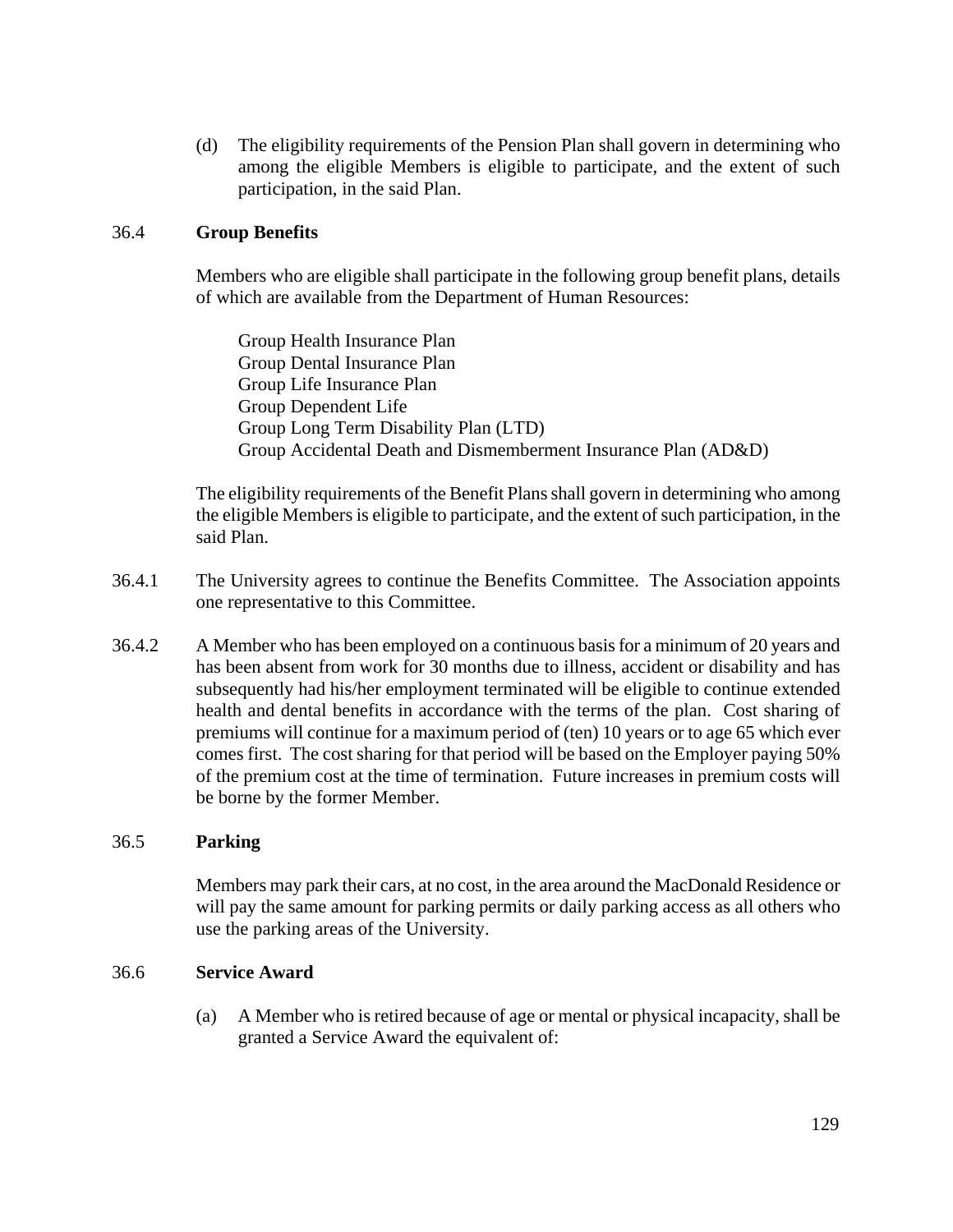- (i) one (1) month's pay if he/she has been employed for ten (10) years but less than fifteen (15) years;
- (ii) two (2) months' pay if he/she has been employed for fifteen (15) years but less than twenty (20) years;
- (iii) four (4) months' pay if he/she has been employed for twenty (20) years or more.
- (b) The amount of Service Award provided under Article 34.5 shall be calculated by the formula:

bi-weekly rate x  $26/12$  = one month

- 36.6.1 The entitlement of a Member to a service award shall be based on a Member's total service since commencement of his/her continuous full-time employment.
- 36.6.2 Where a Member dies and he/she would have been entitled to receive a Service Award if he/she had retired from the service of the Employer immediately before his/her death, the Service Award to which he/she would have been entitled shall be paid:
	- (a) to his/her beneficiary; or
	- (b) to his/her estate if there is no such beneficiary.
- 36.6.3 The salary which shall be used to calculate the amount of the Service Award in accordance with this article shall be the salary which the employee was receiving on the day immediately prior to retirement or date of disability.
- 36.7 Upon retirement, members shall be entitled to retain free parking as well as email and library services at Cape Breton University.

## ARTICLE - 37

### 37 **TUITION FEE BENEFITS**

37.1 The Employer agrees to waive tuition fees for Members of the bargaining unit other than term appointees (hereinafter called eligible employees) employed in that capacity prior to 6 March 2007 (see Schedule "E" for listing of employees) and their dependent children based on the criteria noted below. The Memorandum dated 30 May 2005 re Tuition Fee Benefit and Tuition Scholarship for BScN Degree shall continue to apply.

> The Employer agrees to waive 50% of tuition fees for Members of the bargaining unit other than term appointees (hereinafter called eligible employees) employed in that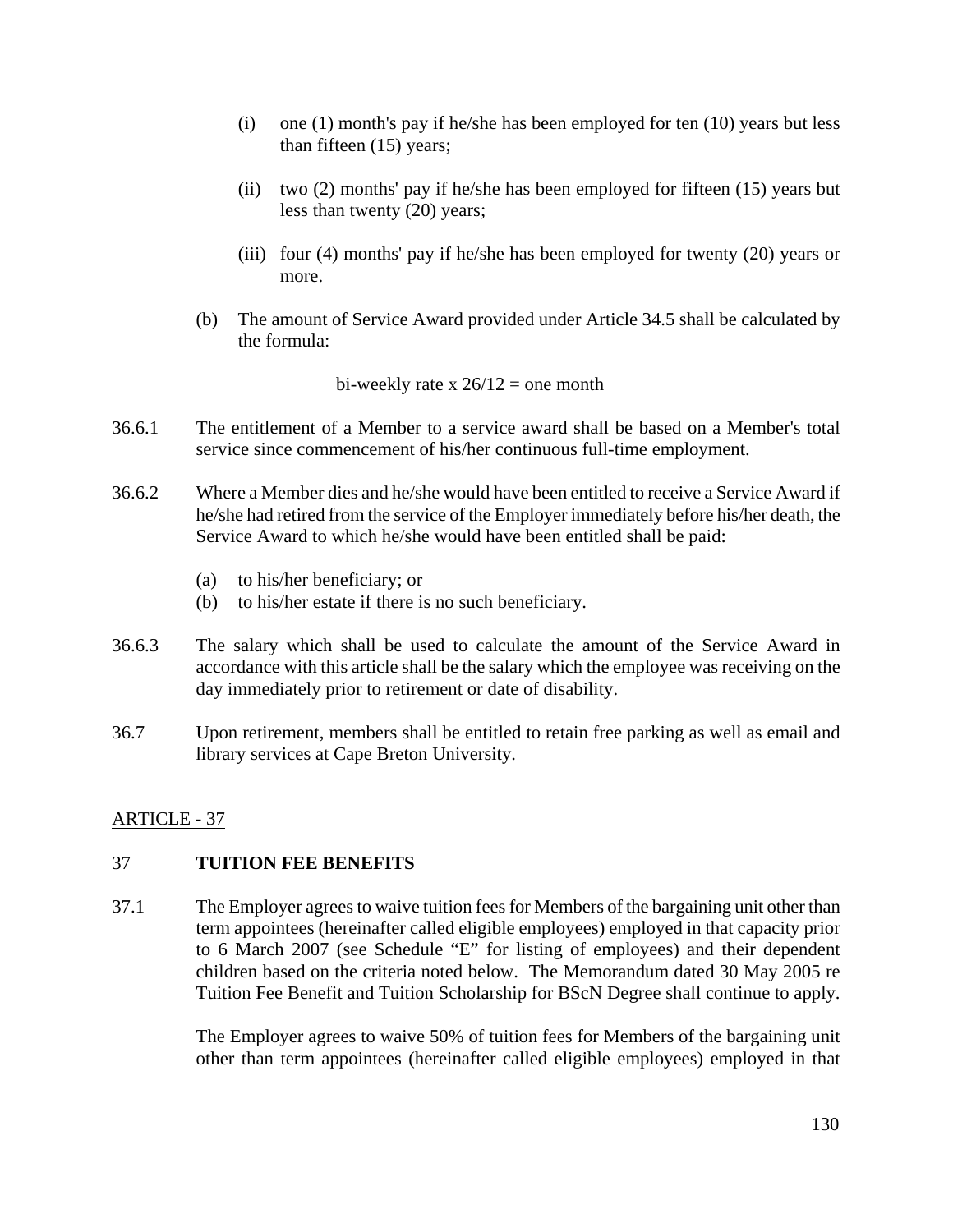capacity as of 6 March 2007 and their dependent children based on the criteria noted below:

- (a) Dependent Children
	- (i) The tuition fees waived shall be for full-time or part-time credit courses in any undergraduate degree, diploma, or certificate programme or their equivalent.
	- (ii) 'Dependent children' shall mean any dependent child of the eligible Member concerned to the end of the academic year of the child's 26th birthday, or beyond that date if the child is dependent on the eligible Member by reason of mental or physical disability. The child must be a child for whom the eligible Member is entitled to claim tax credit under the Income Tax Act in the year in which the tuition waiver is requested or a child not over the age of 26 to whom the Member declares that they provide regular financial support. Where the child of an eligible Member is living with and financially dependent on an eligible Member, consideration will be given to extending the tuition waiver up to age 27.
	- (iii) "Tuition fee" shall mean only the basic tuition fee applicable to specific credit courses;
	- (iv) To qualify for the continuation of the waiver, the child must be eligible to continue in his/her programme.
- (b) An eligible Member of the bargaining unit (employed in that capacity prior 6 March 2007), subject to the approval of the Employer and, where operational requirements permit, is entitled to enrol in a credit course offered by the University outside normal working hours in any undergraduate degree, diploma, or certificate programme or their equivalent and receive tuition fee waiver for such course.

 An eligible Member of the bargaining unit (employed in that capacity after the signing of this agreement) is, subject to the approval of the Employer and, where operational requirements permit, entitled to enrol in a credit course offered by the University outside normal working hours in any undergraduate degree, diploma, or certificate programme or their equivalent, and receive a tuition fee waiver of 50% for such course.

## (c) Spousal Waiver

A tuition waiver of 50% will be provided to the spouse of an eligible Member enrolled in a credit course(s) in any undergraduate degree, diploma, or certificate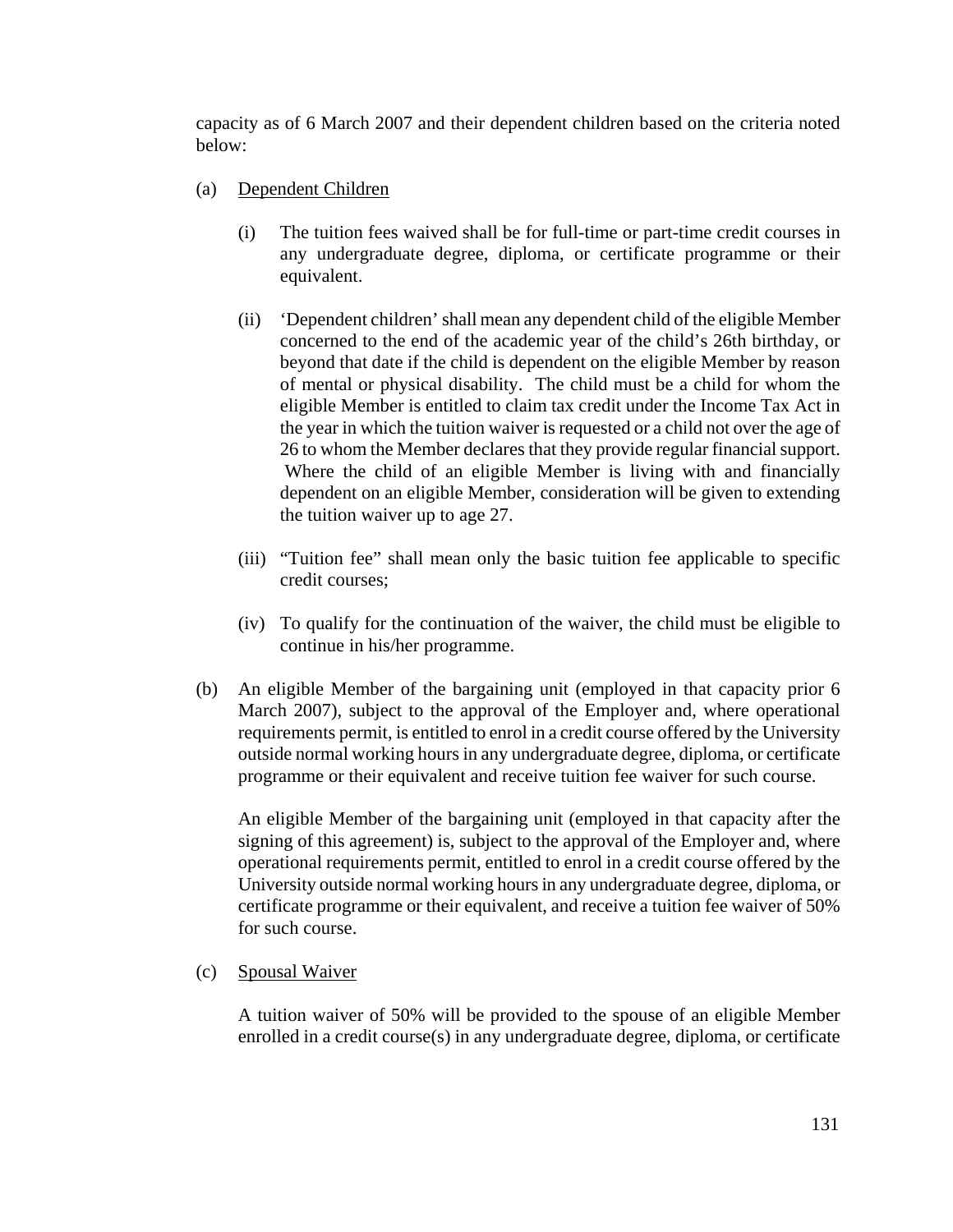programme or their equivalent where the eligible Member has been employed for two or more years prior to the date on which the course will commence.

(d) Admission Criteria

Admission to credit courses shall be subject to:

- (i) the normal prerequisite admission requirements;
- (ii) the availability of free space within the credit course;
- (iii) available space within a given credit course shall be first given to students paying full tuition fees;
- (iv) courses delivered by tutorial or distance delivery are ineligible for tuition waiver.

Tuition Waiver benefit and Tuition Scholarship Plan does not apply to the following:

- (a) Students enrolled in graduate courses
- (b) Students involved in an International Exchange Program
- (e) Death or Retirement of an Eligible Member

The above will continue to apply to the spouse and dependent children of currently employed eligible Members after their death or retirement.

(f) A Member who has been employed on a continuous basis for a minimum of 20 years and has been absent from work for 30 months due to illness, accident or disability and has subsequently had his/her employment terminated will be deemed a retired employee for the purposes of tuition waiver benefit as per Clause 37.1(e).

#### 37.2 **Tuition Scholarship**

- (a) Where the dependent child or spouse of a Member (as defined herein) meets the eligibility criteria and conditions for Tuition Fee Benefit as set out in clause 37.1 above and meets the academic standards set out in Schedule D, the tuition benefit may be replaced by a tuition scholarship to the student in an amount equal to the applicable tuition benefit.
- (b) Students awarded a tuition scholarship will not be eligible for the tuition fee benefit.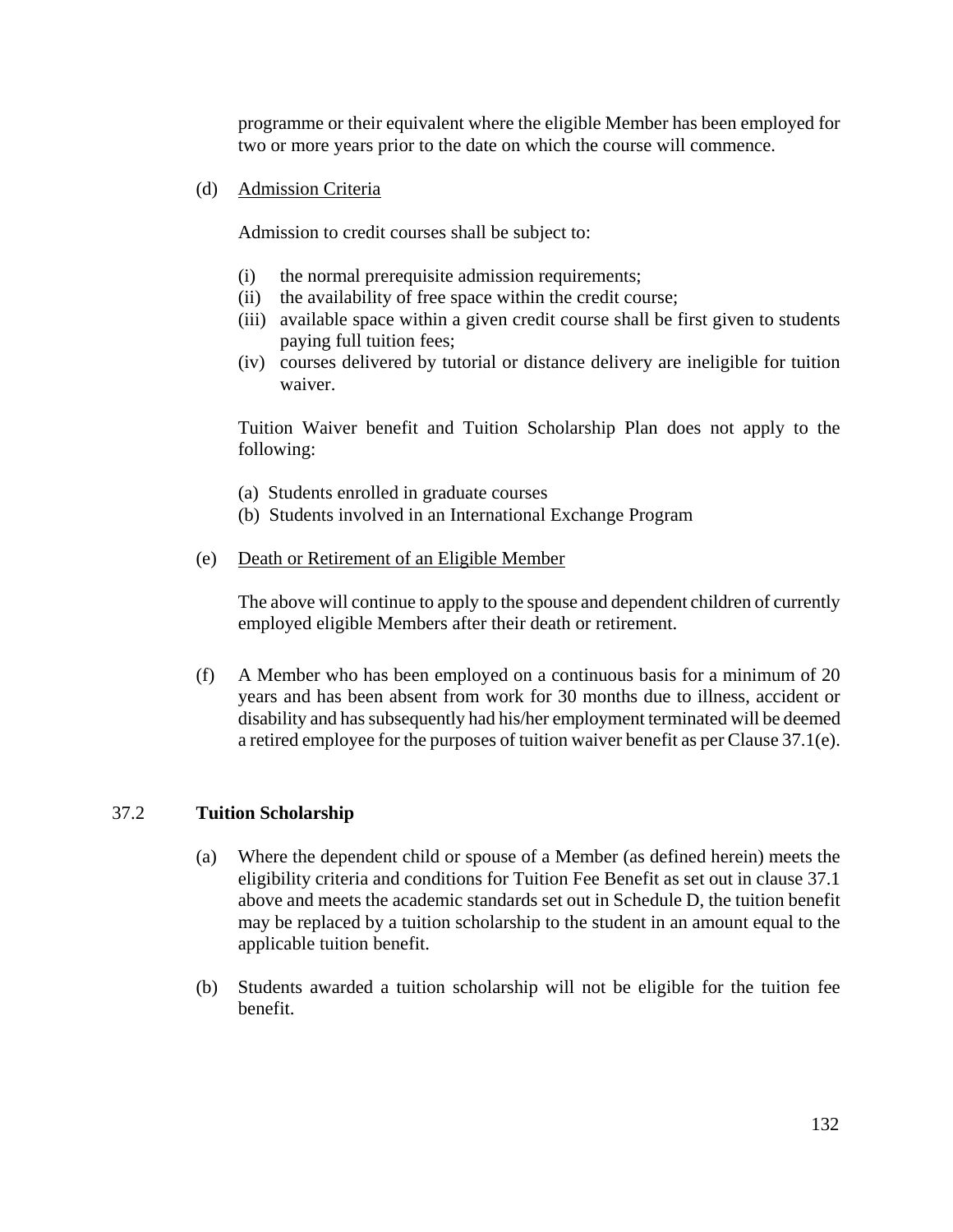- (c) It is understood that these funds described as 'tuition scholarship' are not a budget amount within CBU's budget under current practice and will not be charged against the endowed or non-endowed scholarship lines in CBU's budget. If the Canadian Institute of Chartered Accountants' (CICA) general accounting and auditing principles (GAAP) requires different treatment of this particular tuition scholarship option which would have a negative impact on CBU's budget, the Employer has the right to discontinue the tuition scholarship option following consultation with the Association.
- (d) The continuation of this benefit is subject to all legal requirements and, without limiting the generality of this qualification, it is agreed that should taxation law and/or rulings or interpretations from the Canada Revenue Agency (CRA) deem this Tuition Scholarship a taxable benefit for the Member, this option will be discontinued.

# ARTICLE 38

## 38 **LEGAL LIABILITY**

- 38.1 Where a Member, as a result of acting in the performance of his/her employment duties or responsibilities to the University, is the subject of a legal claim up to and including litigation, by a party other than a Party to this Collective Agreement, the University undertakes to defend and, as necessary, to provide and pay for legal representation for such Member and to indemnify and save him/her harmless against damages and/or legal costs agreed to by the Employer or its insurers to be paid as part of a settlement or as may be awarded in the event of a suit against the Member provided:
	- (a) that such damages and/or legal costs arose from the action or default of the Member acting within the scope of his/her employment, save and except instances of gross negligence or willful misconduct; and
	- (b) that the Member cooperates fully with the defense of such legal action.

However, where the Member retains his/her own legal counsel, the University shall be relieved of all obligations under this clause, provided that this shall not apply where the Member engages legal counsel for the purpose of providing to him/her a legal opinion about the matter, or where such legal counsel is retained to represent the Member in such proceeding and such representation is in no way in conflict with the legal representation and defense of the University in its own right and on behalf of the Member.

38.2 Members have a strict obligation to give to the University timely notice of any legal action or claim made against a Member as soon as possible after the Member has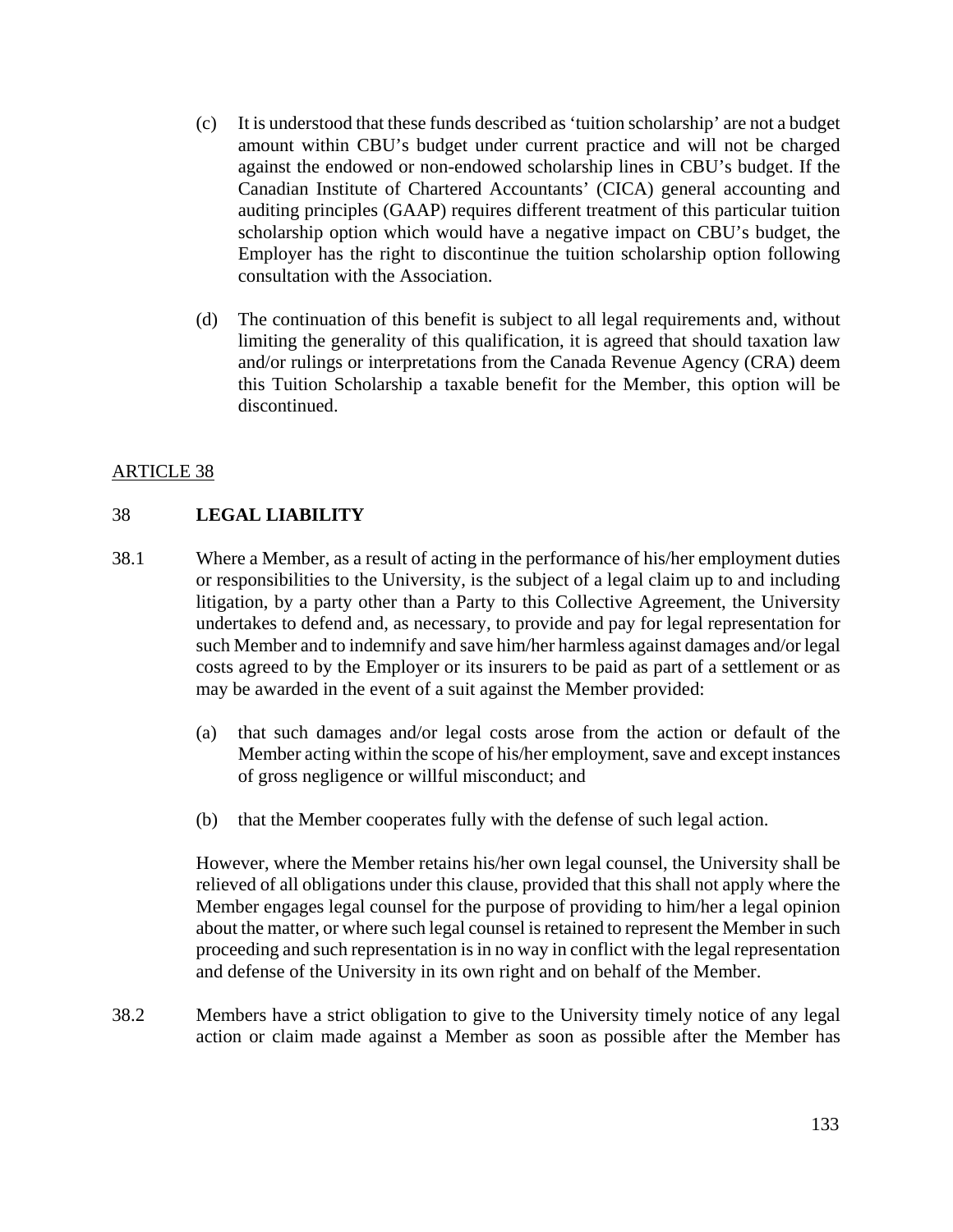knowledge of such action or claim or ought reasonably to know that an occurrence may give rise to such action or claim.

### ARTICLE 39

## 39 *BONA FIDE* **FINANCIAL OR ACADEMIC REASONS CAUSING EMPLOYEE LAYOFFS**

- 39.1 The Parties recognize that if the purposes and objectives of the University as well as its public responsibilities are to be served in the future, the Employer must remain financially healthy and must have the ability to add to, delete from and change its courses of study.
- 39.2 The Parties also recognize that if the purposes and objectives of the University are to be served, the Employer must attract and retain the best possible employees and that its ability to do so depends, in part, on the security of employment it can offer.
- 39.3 The Parties further recognize that the principles expressed in clauses 39.1 and 39.2 may come into conflict and may require that Members be laid off.
- 39.4 Therefore, while they recognize that the layoff of Members may be necessary, the Parties agree that such layoffs shall occur only as required by:
	- (a) *bona fide* financial reasons; or
	- (b) *bona fide* academic reasons; or
	- (c) *bona fide* financial reasons and *bona fide* academic reasons;

and further shall only occur after all of the provisions of this Article are met. However, this will not prevent the Employer making a practical, early intervention, in consultation with the Association, which may avoid the notice prescribed in clause 39.5.

- 39.5 When the President considers that there are *bona fide* financial reasons, or *bona fide* academic reasons, or *bona fide* financial reasons and *bona fide* academic reasons, which would justify laying off a Member she/he shall provide written notice thereof to the Board, the Senate and the Association.
- 39.6 Within ten (10) days of provision of this notice, the Association and the Board shall each appoint two (2) persons, who shall agree on a fifth person to be the Chair of the Committee, or failing such agreement, the Chair shall be selected by lot from a list to be agreed upon by the Parties. The Committee may give to the Board a non binding opinion as to whether the President is correct in her/his decision under 39.5. The Committee shall examine possible methods of avoiding the layoff of Members including, but not restricted to, leaves of absence, early retirements, transfers and re-training.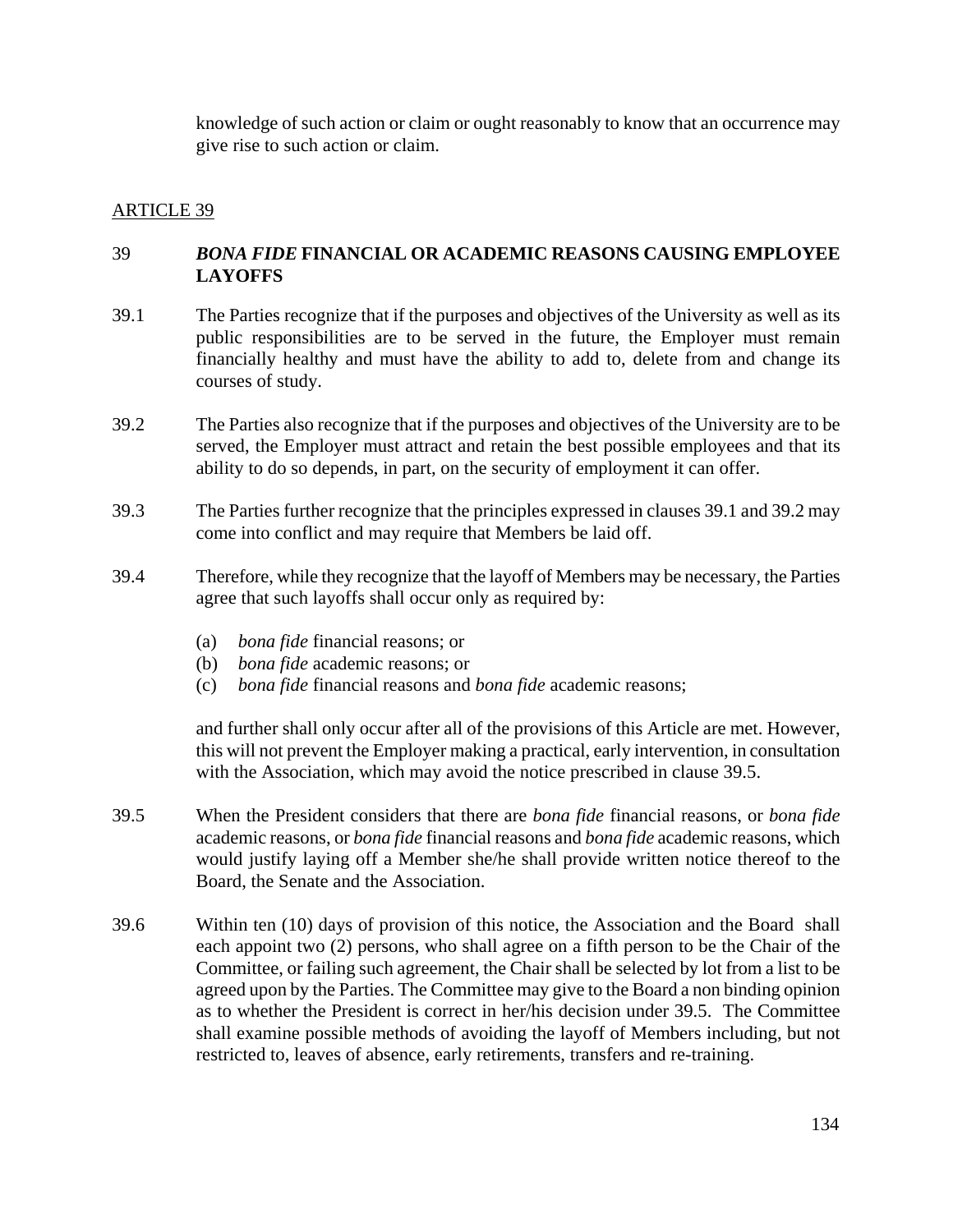- 39.7 Within thirty (30) days of the provision of the said notice, the Committee referred to in clause 39.6 shall report in writing to the Board, the Senate, the President and the Association.
- 39.8 If, following the receipt of this written report or following the expiration of the period of time specified in clause 39.7, the President decides that the reasons set out in his/her notice under clause 39.5 continue to exist for the layoff of Members, she/he shall so notify the Board, the Senate and the Association.
- 39.9 The Board may then make such decisions as it deems to be in the best interests of the University.
- 39.10 Within ten (10) days of any decision to lay off Members under clause 39.12, the Association shall appoint three (3) Members and the Board three (3) Deans who shall, by majority vote, within a further twenty (20) days, decide the specific Members who shall be laid off.
- 39.11 If following the expiration of the said twenty (20) day period the Committee referred to in clause 39.10 has not made the decision required thereunder, then the Board shall make the decision.
- 39.12 Subject to clauses 39.13 and 39.14, the following shall determine the specific persons to be laid off:
	- faculty Members shall be laid off in the order of term employees, probationary tenure-track faculty Members and tenured Members; and
	- a Member with less continuous service in a Department or the Library shall be laid off before a Member with more continuous service.
- 39.13 A person who would otherwise be laid off as determined by clause 39.12 shall not be laid off and another person shall be laid off, if the person who would otherwise remain is not able or qualified to perform the work required to be performed in the Library or in the Department concerned. The work required to be performed shall be determined by the Dean in consultation with the Department concerned or by the University Librarian as the case may be.
- 39.14 No tenured faculty Member shall be laid off without having received nine (9) months' notice. No other Member shall be laid off without having received six (6) months' notice.
- 39.15 A tenured faculty Member, or a librarian, lab instructor, Writing Centre Coordinator or Nursing Practice Educator, who has permanence, who is laid off shall receive for each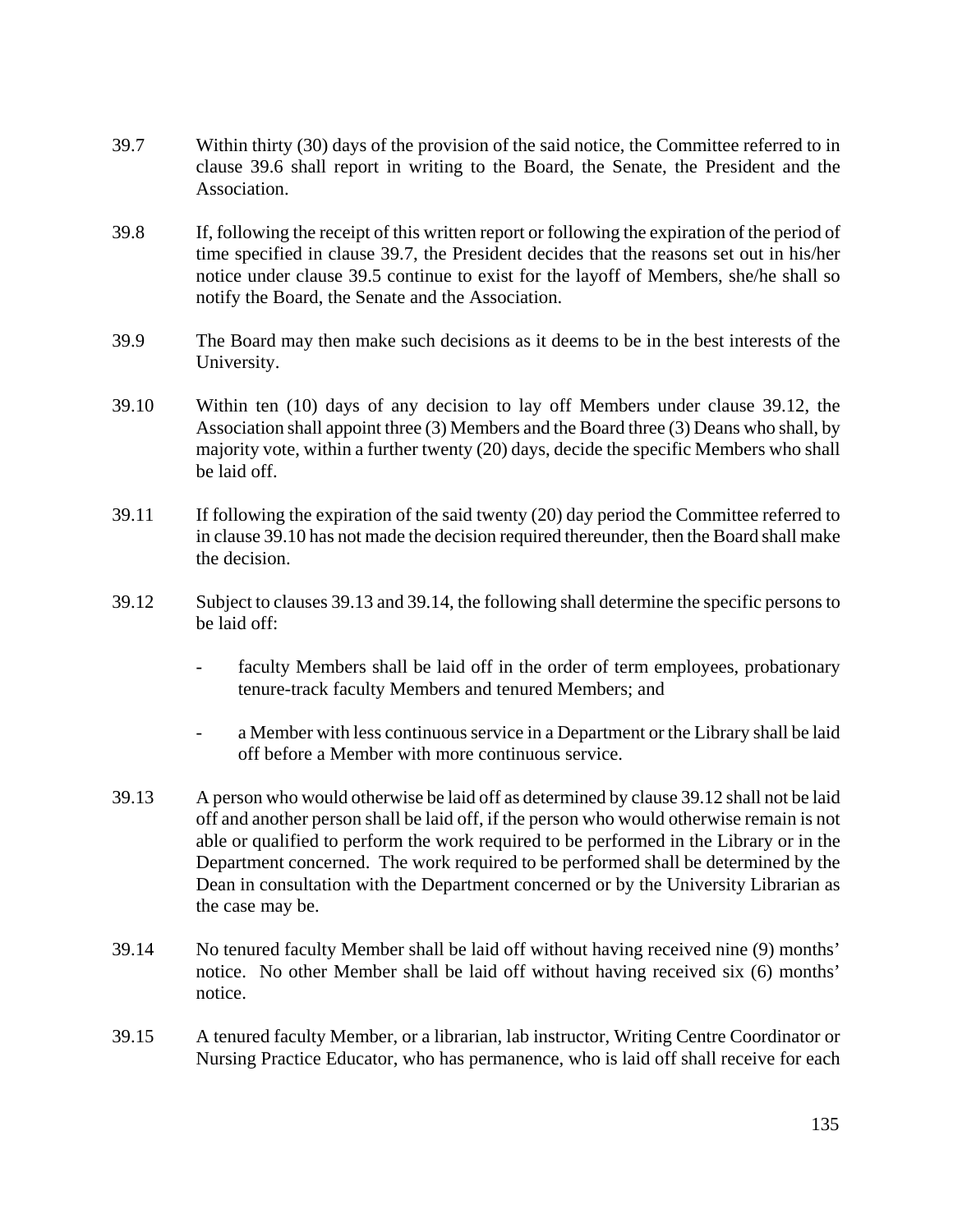year of continuous service, one (1) month's salary, as termination pay, to a maximum of twelve (12) months' salary in the case of a layoff for *bona fide* financial reasons, or for *bona fide* financial reasons and *bona fide* academic reasons; and a maximum of eighteen (18) months' in the case of a layoff for *bona fide* academic reasons.

Termination pay will commence at the time of lay off and will be paid on a bi-weekly basis until such time as the Member is recalled to work or until such time as the full amount of termination pay as calculated above has been paid out to the member, which ever comes first. If the Member is recalled prior to receiving the maximum amount, there will be no further entitlement to the balance unless the recall is to a term position. In that case, the balance will become payable in bi-weekly installments once the term appointment has ended.

 Such termination pay will be paid out at the end of the lay off period and will be paid based on the rate of pay the Member was receiving at the time of his/her lay off.

- 39.16 No new person shall be hired as a faculty Member, librarian, lab instructor, Writing Centre Coordinator or Nursing Practice Educator until all tenured faculty or librarians, lab instructors, Writing Centre Coordinator or Nursing Practice Educator on layoff, who have the required qualifications and abilities, have been offered the position, provided, however, that if a tenured faculty Member, or librarian, lab instructor, Writing Centre Coordinator or Nursing Practice Educator, who has permanence accepts a term appointment pursuant to this clause she/he shall automatically be on layoff at the end of the term unless she/he receives a further appointment pursuant to the terms of this Agreement.
- 39.17 If a tenured faculty Member or a librarian, lab instructor, Writing Centre Coordinator or Nursing Practice Educator has been on layoff for more than two (2) years, clause 39.16 shall not apply to him/her.
- 39.18 For the purposes of clauses 39.15 and 39.16, a Member who, in lieu of layoff, has been transferred to an administrative position or is retraining during a period of layoff, shall be deemed to have been laid off.
- 39.19 A Member who has been transferred to another Department when she/he otherwise would have been laid off shall have, subject to his/her having the necessary qualifications and abilities, the right of first refusal of each position which becomes available in his/her original Department. For the purposes of this clause, the Library is a Department.

## ARTICLE 40

### 40 **INTELLECTUAL PROPERTY**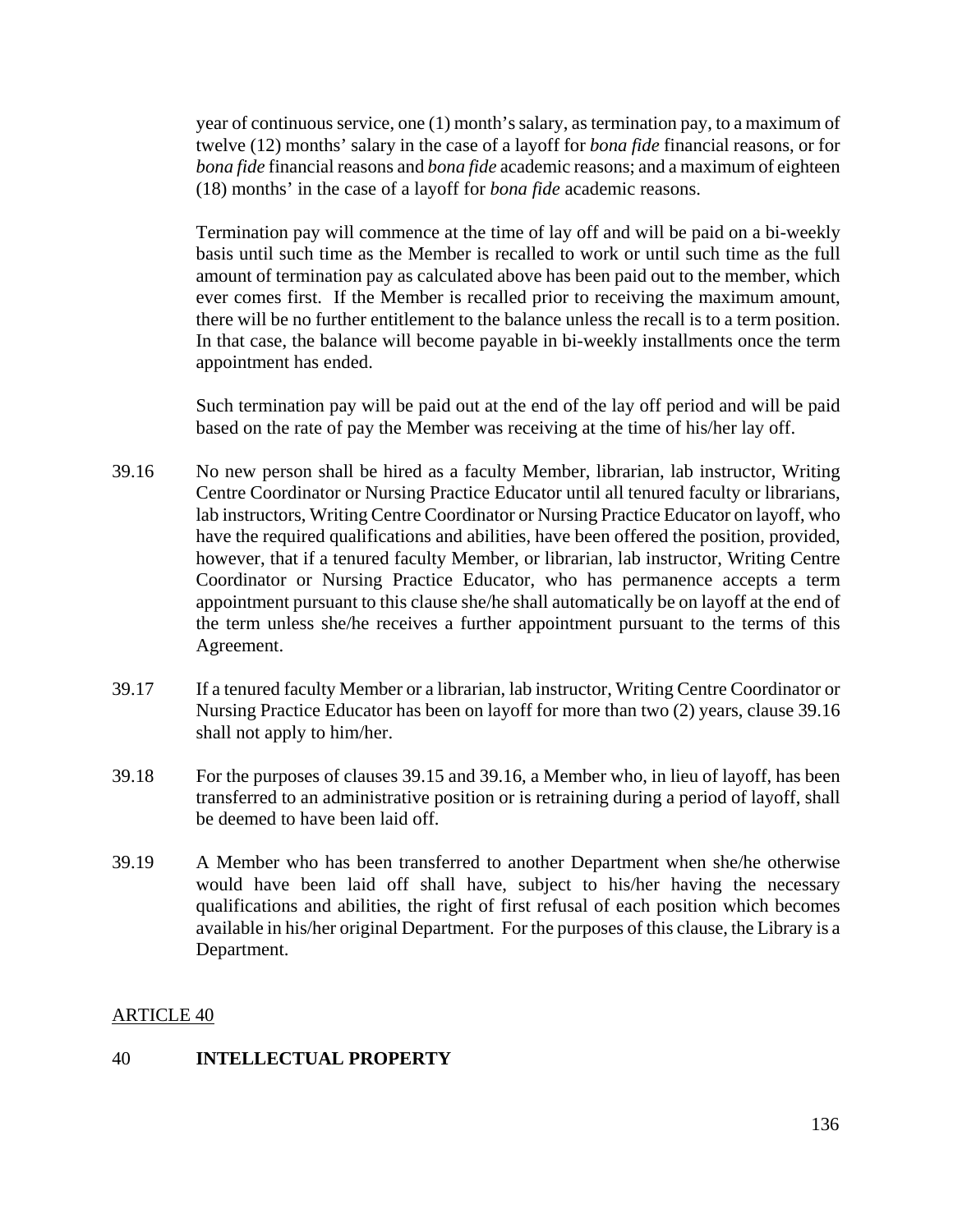### 40.1 **General**

- 40.1.1 Intellectual property means any result of intellectual or artistic activity, created by a Member that can be owned by a person. This includes, but is not limited to, inventions, publications, computer software, works of art, industrial or artistic designs, as well as other creations that can be protected under patent, copyright, or trademark laws. It does not include course and program titles and descriptions as they appear in the University Calendar and as they appear in the forms used in the approval process of courses and programs. Specific course content is owned by the Member who created such content except where the provisions of 40.1.3 apply.
- 40.1.2 Any provisions of this Article shall apply to joint creators of a piece of intellectual property, on a pro rata basis.
- 40.1.3 Subject to clauses 40.1.4, 40.2 and 40.3, all intellectual property is owned by the Member who creates it except in those cases:
	- (a) where there is a written contract to the contrary between the Member and the Employer, or between the Member and a third party, or between the Member and the Employer and a third party which assigns the ownership rights of the intellectual property to the Employer or the third party; or
	- (b) where the Employer provides contribution from the Employer's resources, personnel or facilities (referred to for convenience as 'Employer assistance'), the Member agrees to share ownership rights of the intellectual property with the Employer in percentages of ownership established by means of a contract between the Member and the Employer. Payment of the Member's regular salary and benefits and the provision of a normal academic environment and/or facilities which the Member uses to carry out his/her duties and responsibilities to the University shall not be included among such assistance.
- 40.1.3.1 When a Member negotiates a contract referred to in 40.1.3(b), 40.2.2 or 40.3.2, the Association shall act as an advisor to the Member. The Association shall be given a copy of the contracts within 10 days of its conclusion. The nature and content of such contracts will remain strictly confidential.
- 40.1.4 The University is hereby granted a non-exclusive, royalty-free, irrevocable, indivisible, and non-transferable, right to use solely for its internal non-commercial educational and research purposes, all intellectual property created by Members as part of the discharge of their employment duties and responsibilities until such time as the Member is no longer employed by the University. The University agrees that a Member who owns intellectual property has the unqualified right to disseminate such property by any means whatsoever.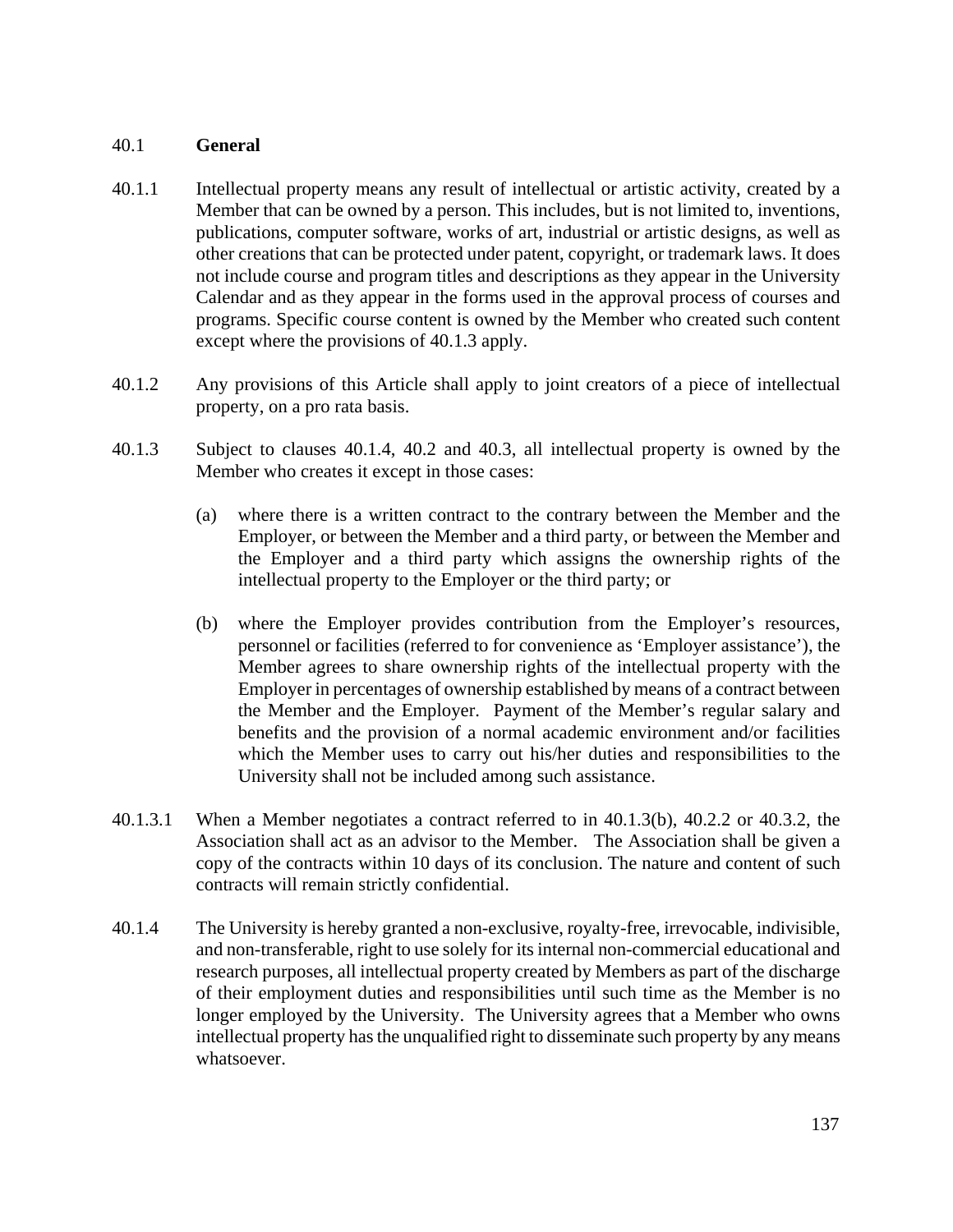- 40.1.5 Members hereby agree to waive any claim for monetary compensation arising out of copyright or other intellectual property claims in relation to teaching materials created, developed or produced by Members internally within the University as part of the discharge of their teaching or instructional duties under this Agreement.
- 40.1.6 The Employer shall not enter into any agreement with a third party which alters or abridges, the intellectual property rights of a Member without the Member's written consent.
- 40.1.7 In the event that the ownership rights of intellectual property becomes a matter of dispute, the matter shall be submitted to mediation before an individual expert in such matters mutually agreeable to the Employer and the Member. If a satisfactory resolution is not provided by mediation, the matter may be submitted to arbitration as specified in Article 41 (Grievance & Arbitration), provided, however, that the Arbitration Board Chair, or sole Arbitrator, if applicable, shall be an individual knowledge in such matters.
- 40.1.8 In the event that either the *Patent* or *Copyright Acts* of Canada are amended, the parties agree to re-open negotiation of this Article with a view to making mutually agreeable amendments which they consider necessary as a result of such legislative amendments.

### 40.2 **Copyright**

- 40.2.1 Except as herein specified, the Employer shall have no interest in and shall make no claim to the copyright in any work produced or created by a Member without the Employer's assistance as described in clause 40.1.3(b).
- 40.2.2 The Employer may enter into a contract with a Member the terms of which give the Employer sole ownership or part ownership in the copyright of any work.

### 40.3 **Patents**

- 40.3.1 The Employer waives, disclaims and abandons any interest in or claim to any invention made by a Member without the Employer's assistance as described in clause 40.1.3(b).
- 40.3.2 The Employer may enter into a contract with a Member the terms of which give the Employer sole ownership or part ownership in an invention and any patent obtained for the invention.

## ARTICLE 41

## 41 **GRIEVANCE AND ARBITRATION**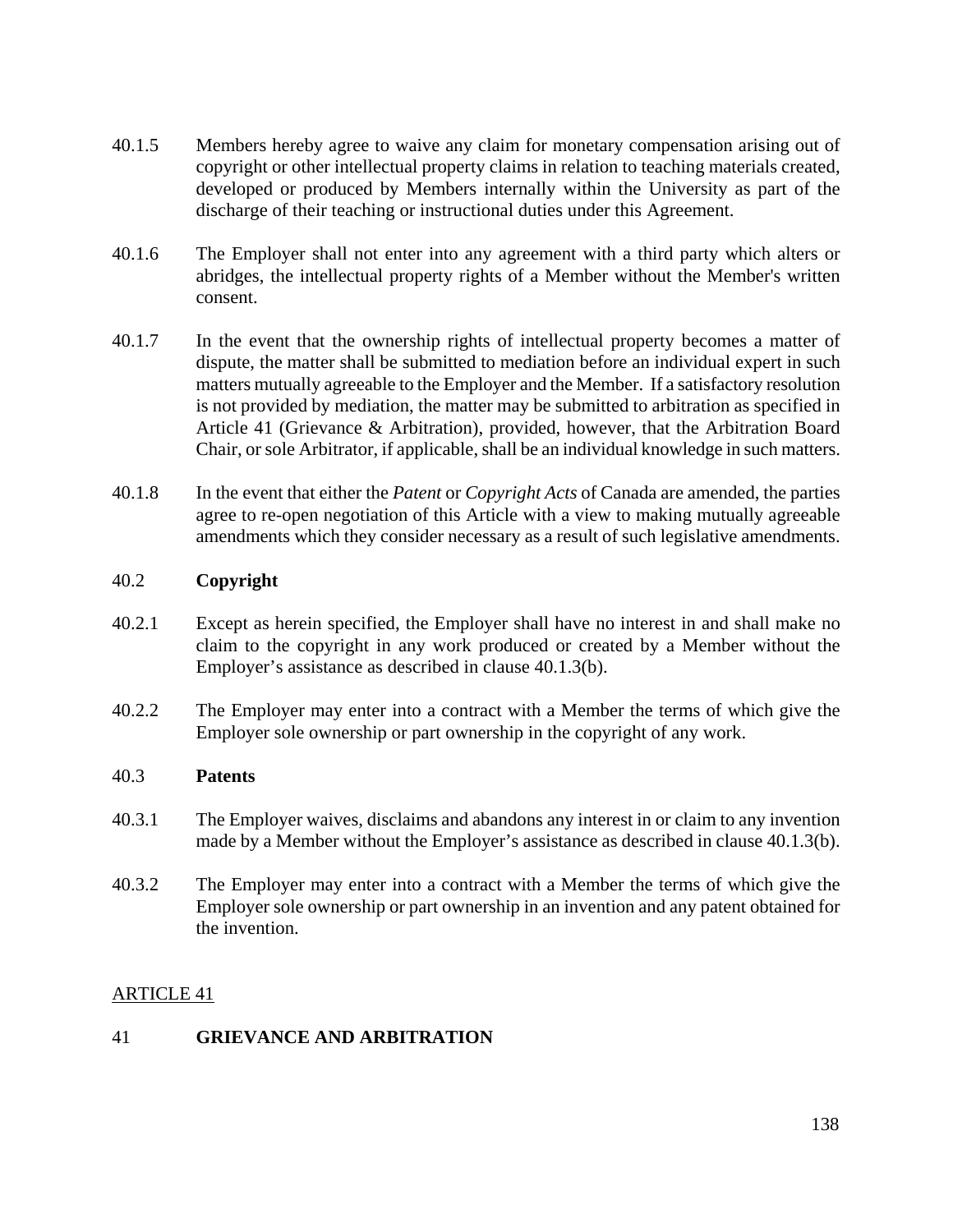### 41.1 **Other Processes and Procedures**

Procedures and/or processes specifically established in Articles or clauses of this Agreement to resolve disagreements or to appeal decisions will be completed prior to resorting to the following Grievance and Arbitration procedures. Furthermore, prior to pursuing the grievance and arbitration procedures below, the relevant persons will use whatever informal means may be available to them to resolve their differences. Any resolution of a difference which involves the application, non-application, administration, interpretation, or alleged violation of the provisions of this Agreement reached through such means shall not violate any of the provisions of this Agreement and will be on a without prejudice, without precedent basis. The Employer will provide to the Association President written advice as to such resolution.

### 41.2 **Definition of Grievance**

A grievance is any dispute or difference arising out of the application, non-application, administration, interpretation, or alleged violation of the provisions of this Agreement.

### 41.3 **Designates**

All references in the following to the Dean, University Librarian or Vice-President, Academic and Research of the University and to the President of the Association shall, for the purposes of this Article only, include designates of each of them from time to time.

### 41.4 **Types of Grievances**

An individual grievance is a grievance initiated by an individual Member; an Association grievance is a grievance initiated by the Association; an Employer grievance is a grievance initiated by the Employer. Nothing in this Article shall be deemed to preclude either the Association or the Member(s) from each initiating a grievance arising out of the same incident or event, provided that such grievances shall be processed simultaneously, including at arbitration. Where such grievances contain any common elements of alleged breaches of this Agreement or remedy, such common elements shall be merged into the Association grievance.

## 41.5 **Formal Grievance Procedure**

(a) With the exceptions noted in 41.5(b) and 41.5(c), the grievor shall initiate the grievance at Step I of the grievance procedure. No grievance shall be processed through the grievance procedure that has not been initiated within twenty (20) days of the occurrence of the incident giving rise to the grievance, or twenty (20) days from the time when the grievor first became aware of the incident giving rise to the grievance. Should the incident giving rise to the grievance have occurred outside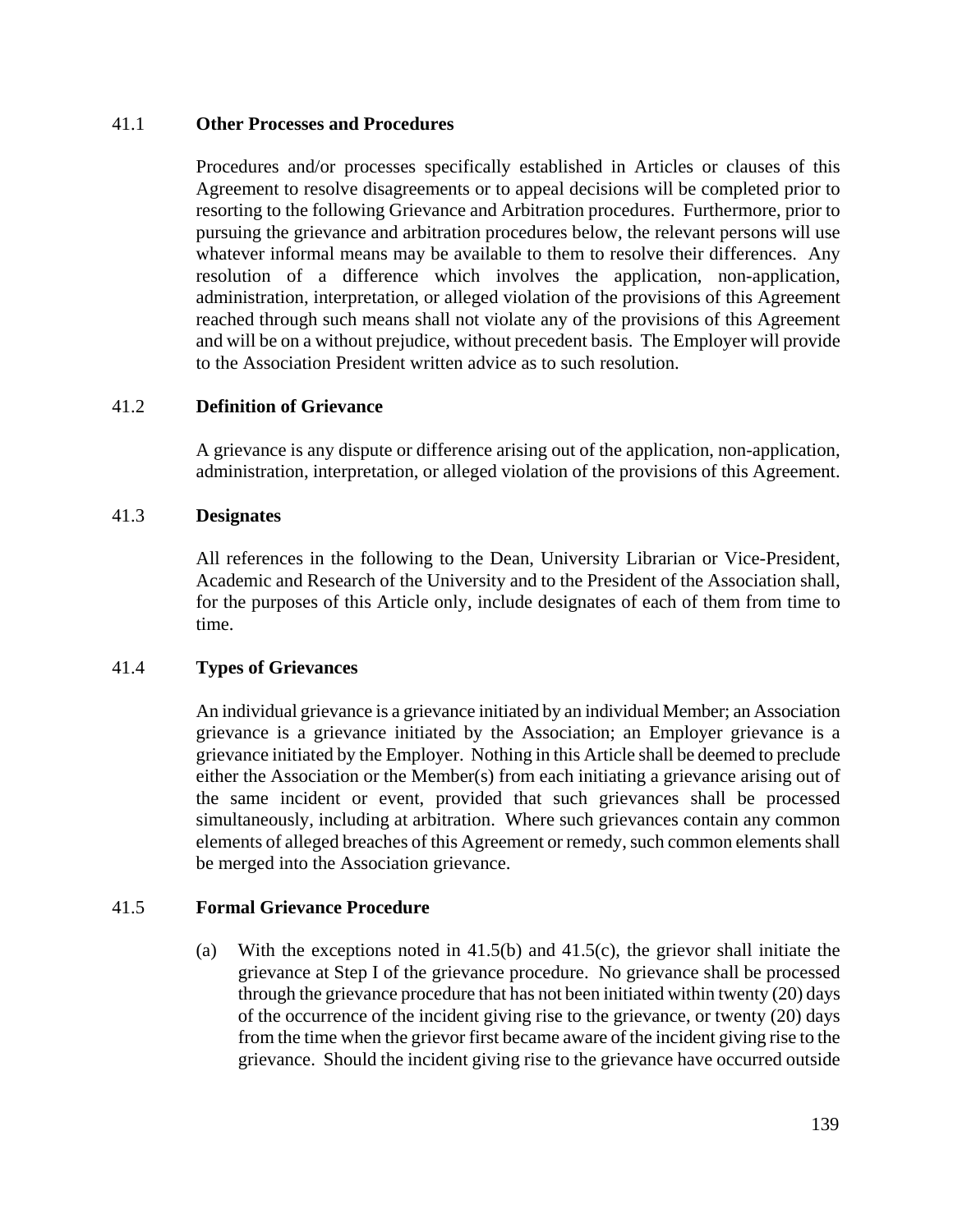the Academic Year, the grievor shall have twenty (20) days from the start of the Academic Year in which to initiate the grievance or from the time within the following Academic Year when the grievor first became aware of the incident giving rise to the grievance.

- (b) The following grievances shall be initiated at Step II:
	- (i) denial of tenure, permanence, re-appointment or promotion of a Member;
	- (ii) an Association or Employer grievance (see 41.6, 41.7).
- (c) Grievances involving the dismissal of a member shall be initiated at Step III. In such cases, the grievor shall, as part of that step complete and file the grievance form attached as Appendix A to this Agreement within and not later than ten (10) days after the member is notified of the final dismissal decision of the Employer.
- (d) Any step or time limit in this Article may be by-passed or delayed by the written consent of both parties and all references to "day" shall be as defined in Article 3. No grievance shall be rendered invalid by reason of technical defect or irregularity.

### 41.5.1 **Step I (Individual Grievances)**

- (a) An individual grievance shall be filed in writing by the aggrieved Member with her/his Dean or the Director of Library Services, as appropriate, by completing the grievance form attached as Appendix A to this Agreement, after it is endorsed by a grievance officer of the Association, within the time frame specified in 41.5(a).
- (b) Within ten (10) days following receipt of the grievance, the relevant Dean or Director of Library Services shall meet with the grievor, who may be accompanied by a grievance officer of the Association, to attempt to resolve the grievance. The Dean or Director of Library Services may also be accompanied by a representative. If the grievance is resolved at this step, such settlement shall be reduced to writing and countersigned by the Member, her/his Dean or the Director of Library Services, and the Association President, within seven (7) days following the date of the meeting. In the event that the grievance is not settled at this step, the Dean or Director of Library Services shall, within five (5) days of the meeting, give a reply in writing to the grievor and to the Association.

### 41.5.2 **Step II (Individual Grievances)**

(a) If the grievance is not resolved in Step I or if the Dean or Director of Library Services fails to respond within fifteen (15) days of receipt of the grievance, the grievor may within a further ten (10) days submit her/his grievance to the Vice-President, Academic and Research. Grievances initiated at Step II shall be initiated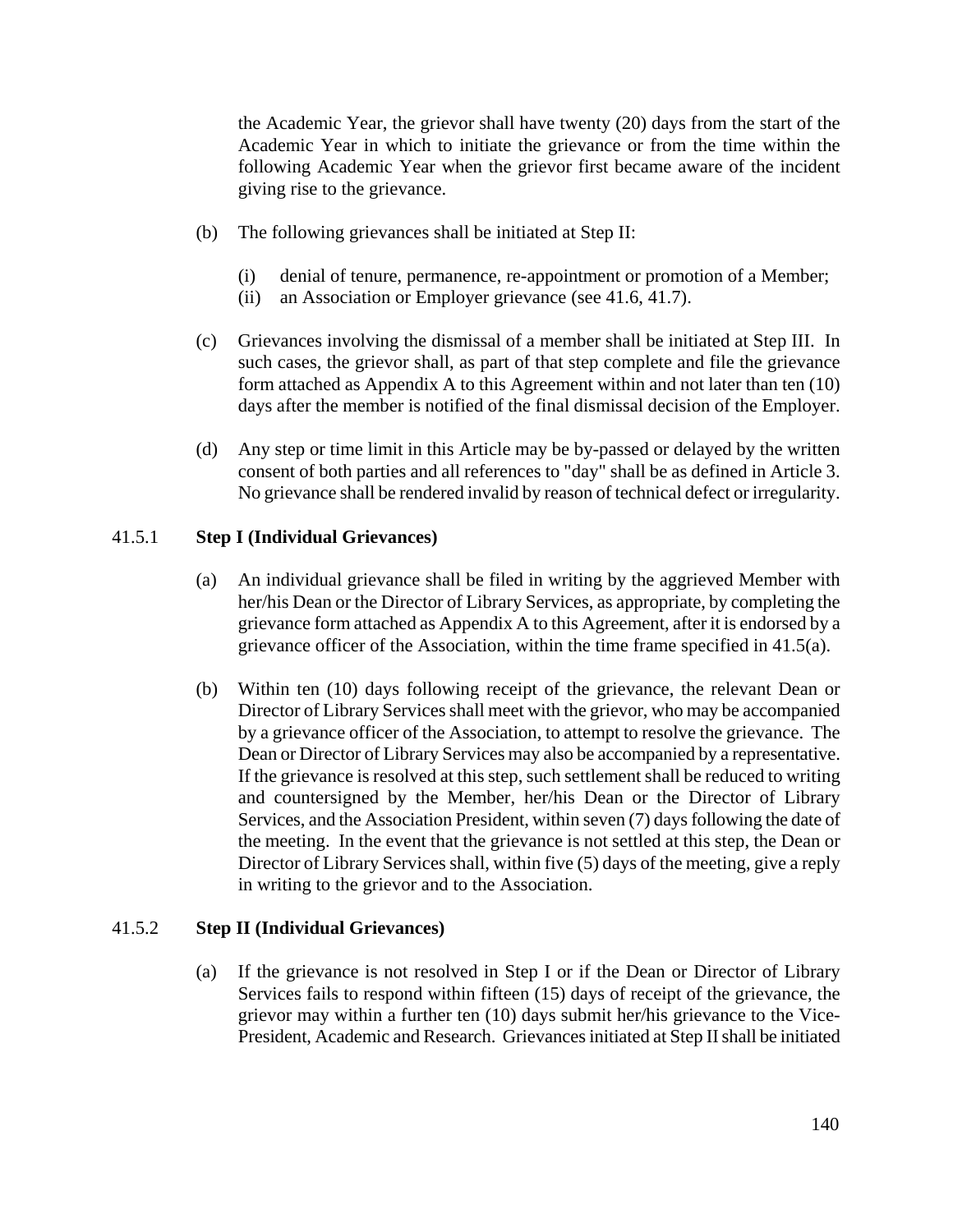within twenty (20) days of the date upon which the grievor knew or ought to have known of the incident or event giving rise to the grievance.

- (b) No individual grievance shall proceed beyond Step II of the grievance procedure without the written consent of the Association except where the grievance alleges a breach of academic freedom or involves the loss of the individual's employment resulting from a decision of the Employer. In those cases where a Member alleges a breach of academic freedom or a Member has lost employment as a result of the Employer's decision, the individual Member shall be responsible for all arbitration expenses which are normally the Association's responsibility. A settlement of, or an award arising from, a grievance taken beyond Step II without the Association's consent shall be without prejudice or precedent to the Association, the Employer, or any other Member.
- (c) Within ten (10) days following receipt of the grievance, the Vice-President, Academic and Research shall meet with the individual grievor, who shall be accompanied by a grievance officer of the Association, to attempt to resolve the grievance. The Vice-President, Academic and Research may also be accompanied by a representative. If the grievance is resolved at this step, such settlement shall be reduced to writing and countersigned by the Member, the Vice-President, Academic and Research and the Association President within seven (7) days following the date of the meeting. In the event that the grievance is not settled at this step, the Vice-President, Academic and Research shall, within five (5) days of the meeting, give a reply in writing to the grievor and to the Association.

## 41.5.3 **Step III**

If the foregoing procedure does not resolve the grievance, the grievor may submit the matter to arbitration pursuant to clause 41.11.

#### 41.6 **Association Grievance**

Where the Association grieves on behalf of an individual Member(s) or a group of Members, such grievance shall be initiated by forwarding a grievance according to the procedures outlined in clause 41.5(b) above within twenty (20) days of the date upon which the Association knew or ought to have known of the incident or event giving rise to the grievance.

The Association may file a grievance on its own behalf by completing the grievance form attached as Appendix A within twenty (20) days of the date upon which the Association knew or ought to have known of the incident or event giving rise to the grievance. Within ten (10) days following receipt of the grievance, the Vice-President, Academic and Research shall meet with the Association President to attempt to resolve the grievance. If the grievance is resolved at this step, such settlement shall be reduced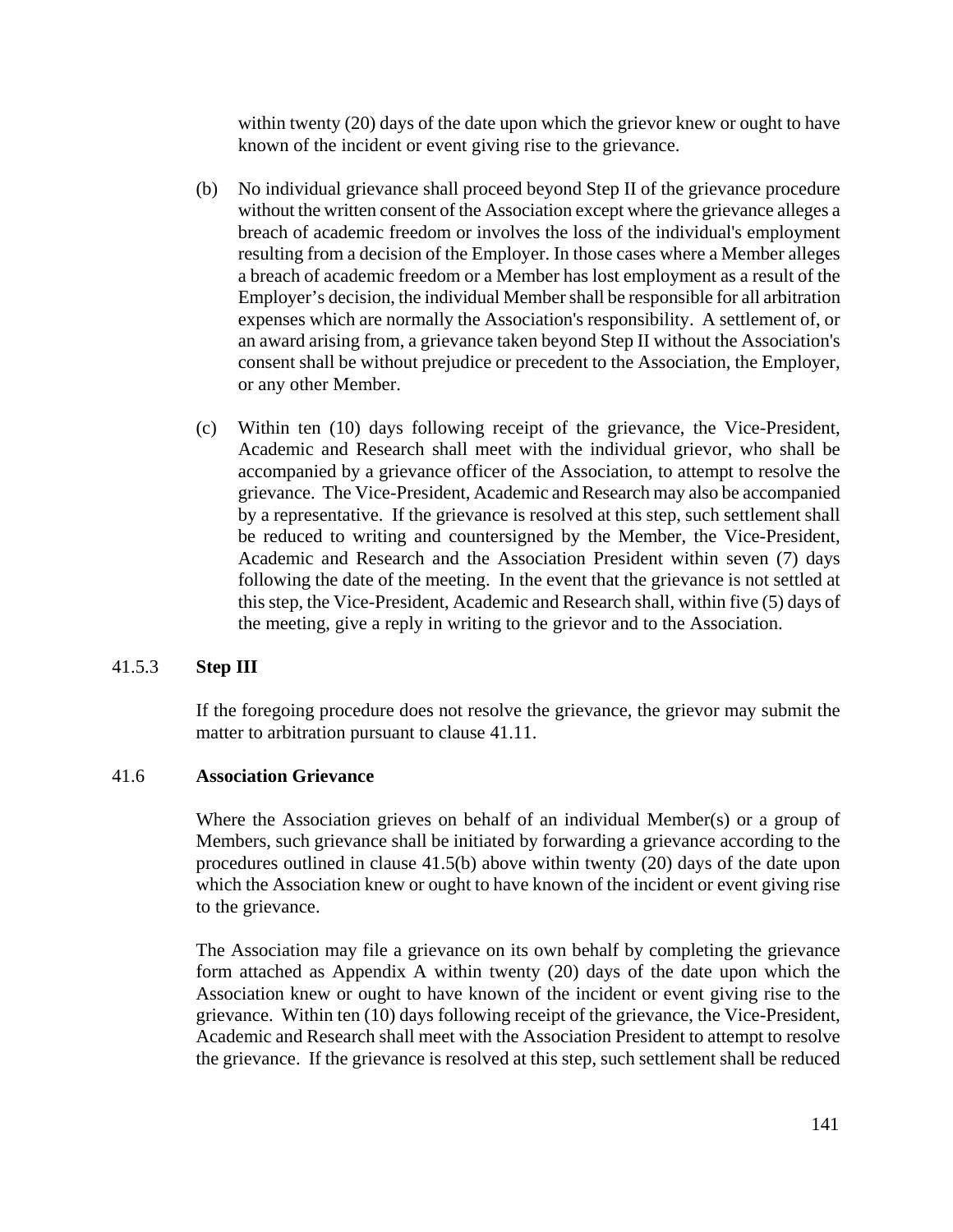to writing and countersigned by the Association President and the Vice-President, Academic and Research within seven (7) days following the date of the meeting. In the event that the grievance is not settled at this step, the Vice-President, Academic and Research shall, within five (5) days of the meeting, give a reply in writing to the Association President. If the grievance is not resolved according to this procedure, the Association may submit the matter to arbitration pursuant to clause 41.11.

### 41.7 **Employer Grievance**

The Employer may grieve by forwarding the grievance form attached as Appendix A to the Association President within twenty (20) days of the date upon which the Employer knew or ought to have known of the incident or event giving rise to the grievance. Within ten (10) days following receipt of the grievance, the Association President shall meet with the Vice-President, Academic and Research to attempt to resolve the grievance. If the grievance is resolved at this step, such settlement shall be reduced to writing and countersigned by the Association President and the Vice-President, Academic and Research within seven (7) days following the date of the meeting. In the event that the grievance is not settled at this step, the Association President shall, within five (5) days of the meeting, give a reply in writing to the Vice-President, Academic and Research. If the grievance is not resolved according to this procedure, the Employer may submit the matter to arbitration pursuant to clause 41.11.

### 41.8 **Grievance Officers**

The Association may appoint up to five (5) Member grievance officers. The role of the grievance officer shall be to assist in the processing of grievances under this Article. Wherever possible, such activity will be carried out:

- a) only after the grievance officer notifies her/his immediate management supervisor of same; and
- b) provided such activity does not unreasonably interfere with the performance of the grievance officer's work responsibilities to the Employer.

### 41.9 **Protection of Members Involved in the Processing of Grievances**

The Employer shall not harass, intimidate, coerce or penalize in respect of matters related to employment, a Member by reason of her/his bona fide participation in the investigation and/or resolution of her/his own grievance or any other grievance.

## 41.10 **Access to Information**

On request by either the Association or the Employer, the other Party shall provide access to documents relevant to the subject matter of a grievance, including, without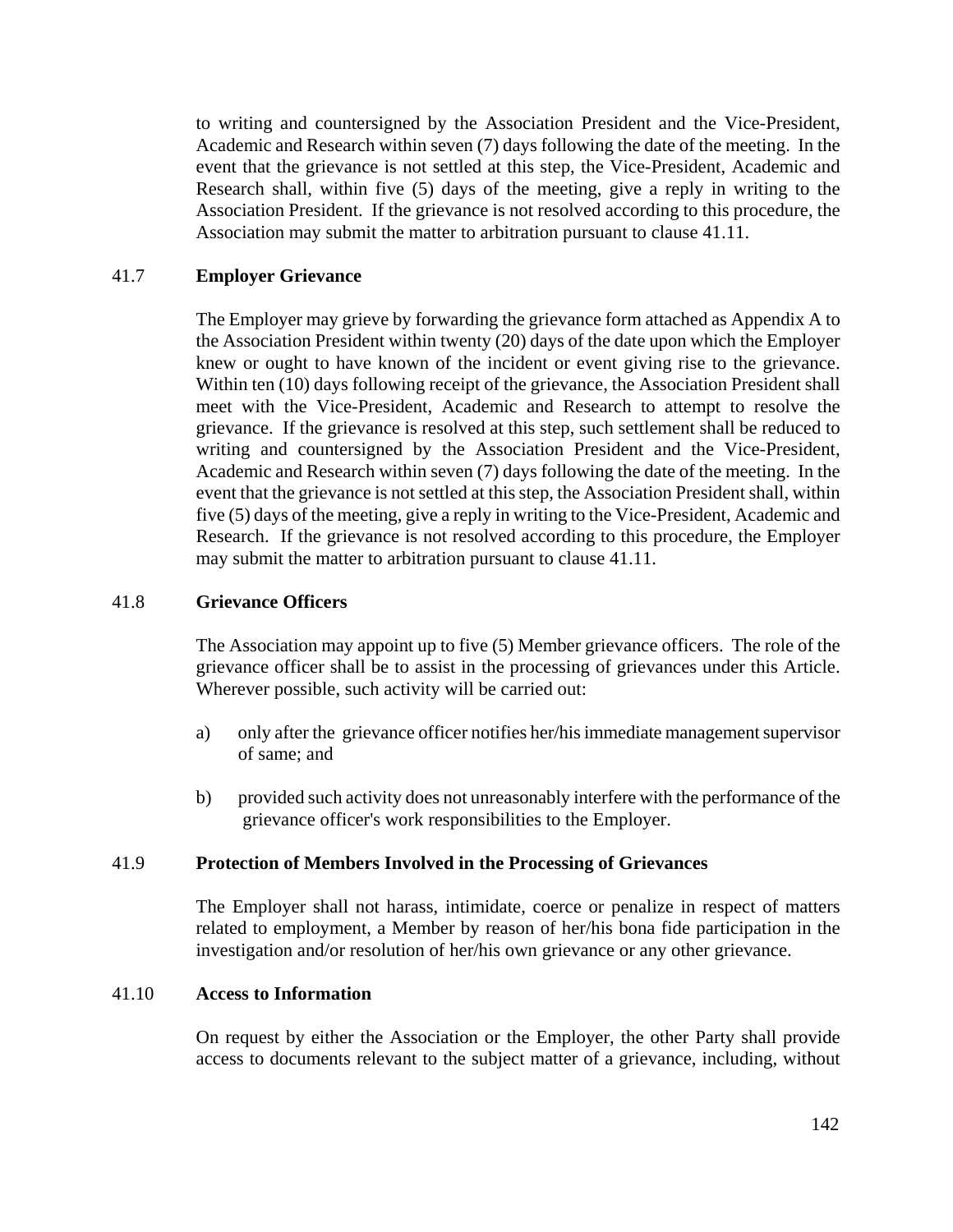limiting the generality of the foregoing, copies of minutes of any meeting where the subject matter which gave rise to the grievance was discussed, copies of any documents considered and copies of any written recommendations made during any procedures leading up to the matter being grieved, provided, however, that such documents shall not include privileged or confidential documents. For better certainty, it is the intent of this clause to encourage the Parties to provide each other with as much documentary access as reasonably possible with a view to an open, fair and expeditious processing of grievances.

#### 41.11 **Arbitration**

No matter may be submitted to arbitration unless the grievor has carried it through all the steps of the grievance procedure. An individual, Association, or Employer grievor wishing to refer a grievance to arbitration, shall give to the other party written notice of intention to arbitrate and at the same time name a nominee to the Arbitration Board. Such notice shall be given within and not later than twenty (20) days of the day on which the grievor received the reply to the grievance at the conclusion of the grievance procedure. In the case of a grieved dismissal, the reference to arbitration shall be in accordance with clause 41.5(c) above. The Party receiving such notice shall, within and not later than ten (10) days of the receipt of such notice, advise the other Party of the name of its nominee to the Arbitration Board. The two (2) nominees so appointed shall within five (5) days of the appointment of the latter of them attempt to agree on a third person as Chairperson. If either Party fails to appoint its nominee to the Board within the time for doing so, the other Party may request the Nova Scotia Minister of Labour to appoint the nominee for the Party in default. If the Parties do appoint their nominees as required, but the nominees are unable to agree upon a chairperson within the time for doing so, either Party may then request the Nova Scotia Minister of Labour to appoint the chairperson. Subject to clause 41.5 Step II (b) above, each Party shall pay the fees and expenses of the arbitrator they appoint and one-half of the fees and expenses of the chairperson of the Arbitration Board or of the sole arbitrator that are not paid by the Minister of Labour.

The Arbitration Board, in the conduct of the proceeding:

- (i) shall determine its own procedures but shall give all parties full opportunity to present evidence and to make representations to it;
- (ii) shall confine itself to the grievance submitted to arbitration and shall not determine any other issue(s) except that the Arbitration Board shall have the power to determine whether any particular grievance is arbitrable;
- (iii) shall adjudicate all differences between the parties as contained in the grievance and decide all relevant questions of fact or law necessary to determine the substantive arbitrable issues raised by the grievance, including applying relevant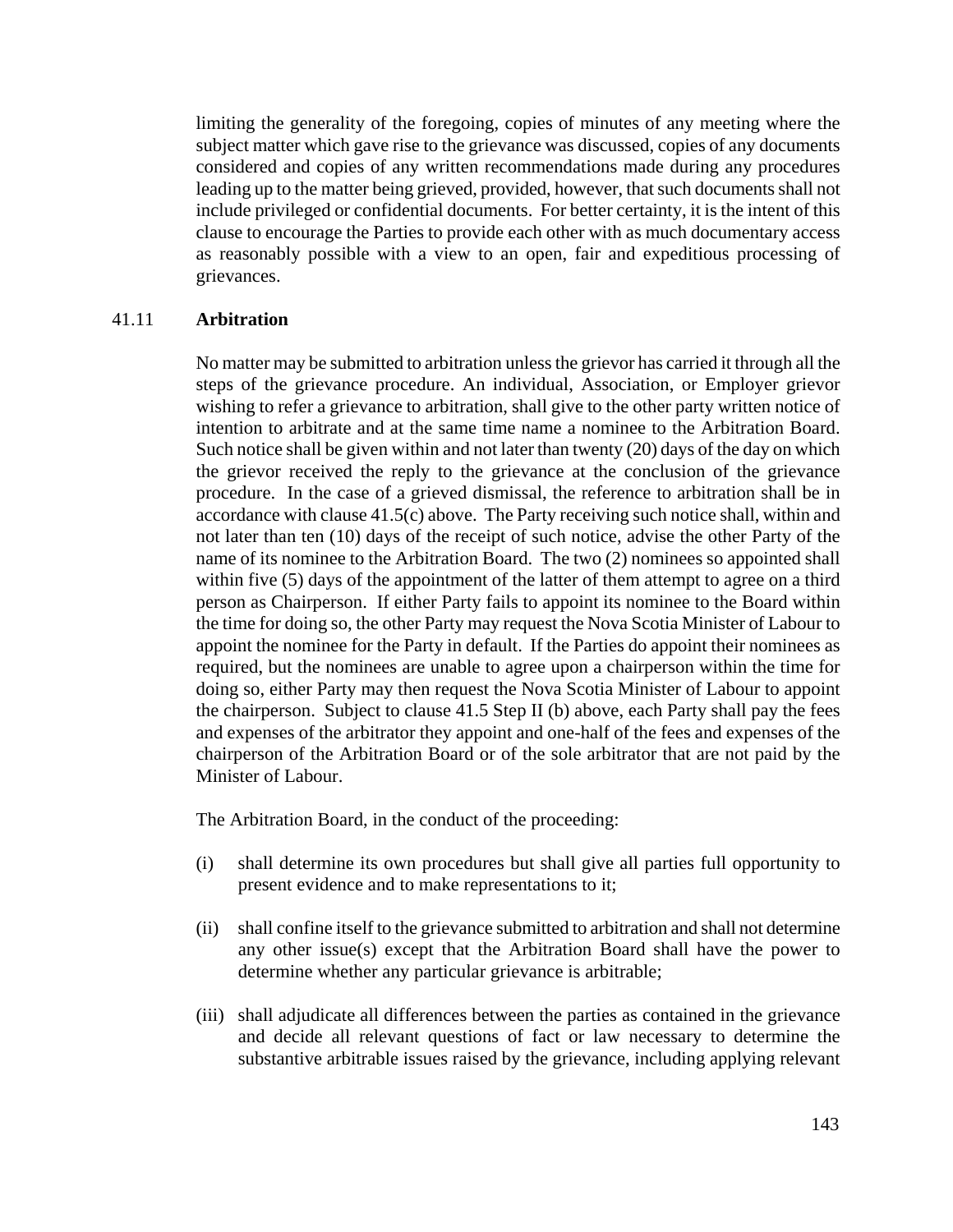arbitral standards in accordance with established legal principles which apply where there are allegations of arbitrariness, bad faith, discrimination, or unreasonableness having regard to all relevant criteria;

- (iv) shall not alter, add to, amend or modify any of the provisions of this Agreement;
- (v) where it determines that there is just cause for the dismissal or discipline of a Member by the Employer, may substitute such other penalty for the dismissal or discipline as to the Board seems just and reasonable in all the circumstances, provided that this Agreement does not contain a specific penalty for the infraction that is the subject of the arbitration;
- (vi) shall have the power to award compensation for monies and/or benefits lost; including repayment to the Employer of any monies paid pursuant to clause 20.6.2(a) where the Board upholds a suspension without pay and benefits, in whole or in part; such power shall exist for all types of grievances;
- (vii) subject to Article 20.6.3, shall render a decision within thirty (30) days of the conclusion of the arbitration hearing unless this time limit is waived by both Parties. The decision of the majority shall be the decision of the Arbitration Board and if there is not a majority decision, the decision of the Chairperson shall be the decision of the Arbitration Board. The decision of the Arbitration Board shall be final and binding on the parties.
- 41.12 The Parties may agree on a sole arbitrator instead of a Board in which event the provisions of clause 41.11 shall apply mutatis mutandis to such sole arbitrator.

### ARTICLE 42

### 42 **FRAUD OR MISCONDUCT IN ACADEMIC RESEARCH OR SCHOLARLY ACTIVITY**

### 42.1 **Definition**

- 42.1.1 Nothing in this Article shall be construed to restrict the academic freedom of Members, pursuant to Article 12 (Academic Freedom).
- 42.1.2 Factors intrinsic to the process of academic research or scholarly activity such as honest error, conflicting data, or differences in interpretation or assessment of data or of experimental design or practice do not constitute fraud or misconduct.
- 42.1.3 Fraud or misconduct in academic research or scholarly activity includes: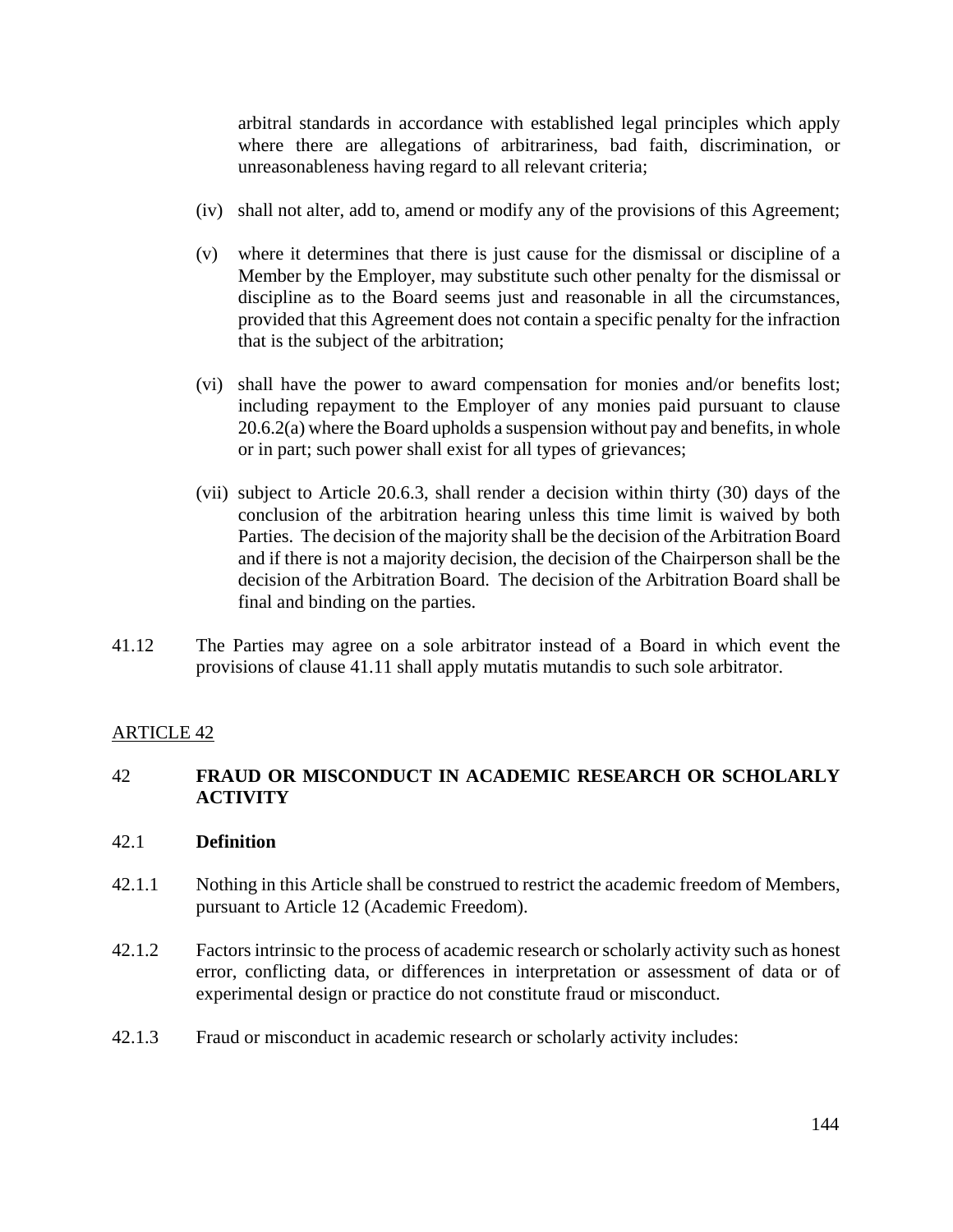- (a) fabrication, falsification, or plagiarism;
- (b) failure to recognize by due acknowledgment the substantive contributions of others, including students, or the use of unpublished material of others without permission, or the use of archival materials in violation of the rules of the archival source;
- (c) failure to obtain the permission of the author before making significant use in any publication of new information, concepts or data obtained through access to manuscripts or grant applications during a review process for purposes of considering renewal of probation, promotion, or tenure or during review of such information or materials when assisting a colleague obtain approval for publication of the results of his/her research, or during a review of materials sent to a Member for review by a granting committee, council or agency, either internal or external;
- (d) attribution of authorship to persons other than those who have participated sufficiently in the work to take public responsibility for its intellectual content. Purely formal association with the research project, such as the headship of a laboratory or Faculty, where the head or Dean had no direct research or research direction involvement may be noted as an acknowledgment, but not as authorship. General supervision of a research group is not normally sufficient for authorship, but may be acknowledged. Technical help, data collection or critical reviews of a manuscript prior to its publication may be acknowledged in a separate paragraph;
- (e) submission for publication of articles originally published elsewhere except where it is clearly indicated in the published work that the publication is intended to be a republication;
- (f) unauthorized and intentional diversion of the research funds of the University, federal or provincial granting councils or other sponsors of research;
- (g) material failure to comply with relevant federal or provincial statutes or regulations for the protection of researchers, human subjects, or the health and safety of the public, or for the welfare of laboratory animals;
- (h) material failure to meet other relevant legal requirements that relate to the conduct or reporting of research or scholarly activity;
- (i) failure to reveal material conflict of interest to sponsors or to those who commission work, or when asked to undertake reviews of research grant applications or manuscripts for publication, or to test products for sale or for distribution to the public;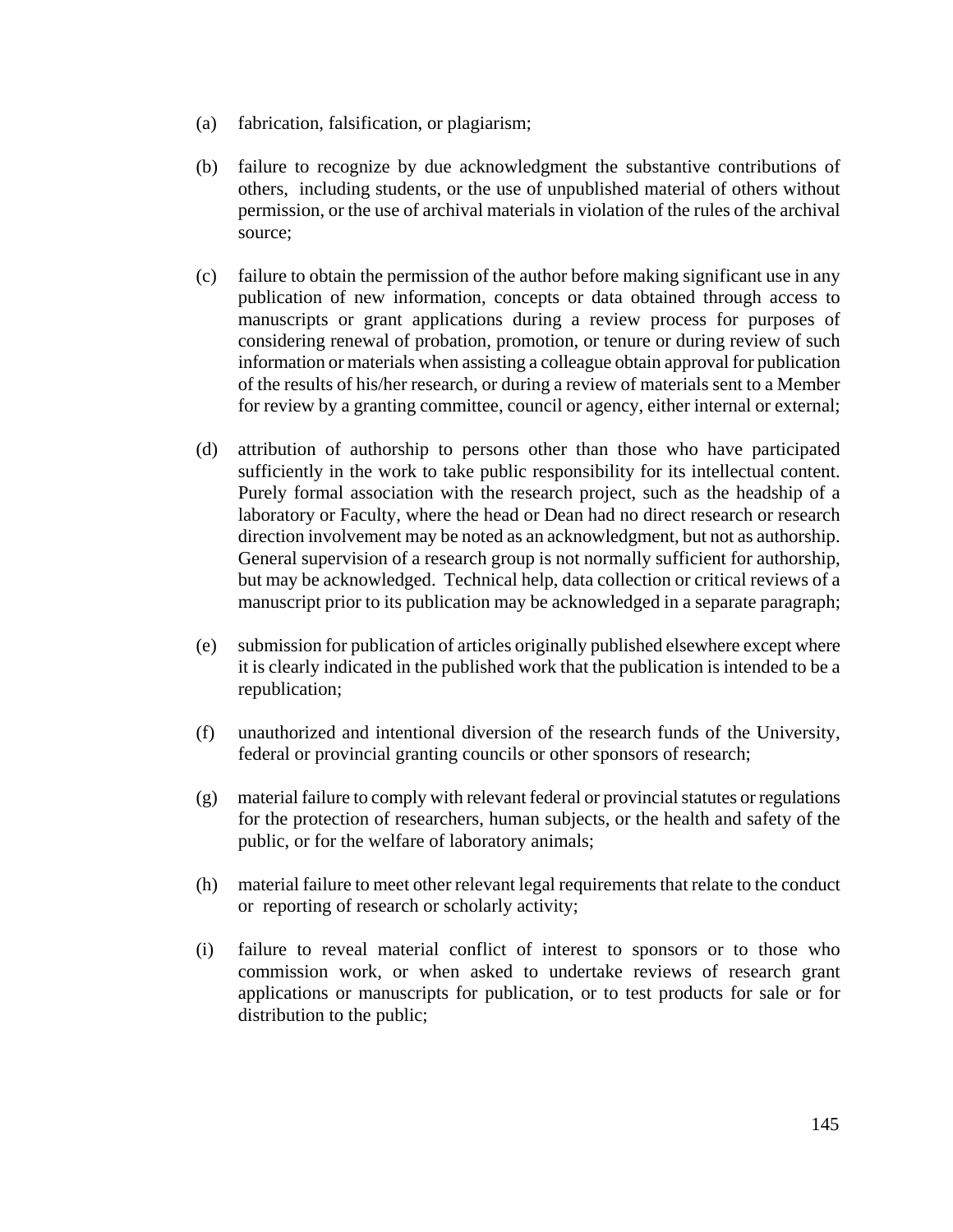(j) failure by those involved in a research project to reveal to the University any material financial interest in a company that contracts with the University to undertake research, particularly research involving the company's products or those of its direct competitors, or to provide research-related materials or services. Material financial interest includes ownership, substantial stock holding, a directorship, significant honoraria or consulting fees but does not include routine stock holding in a large, publicly traded company.

### 42.2 **Retention Of Research Or Scholarly Activity Materials**

- 42.2.1 Employees shall only be responsible for providing an Arbitration Board access to research or scholarly activity materials which are in their possession and not for research materials which may be stored in archives, libraries or other institutions which the University may consult at its expense and according to the rules of the host institution.
- 42.2.2 Normally, employees shall retain research or scholarly activity materials that are within their personal control for five years.
- 42.2.3 No disciplinary action may be taken in respect of any research or scholarly activity if such disciplinary action is initiated more than two (2) years after the date upon which such activity came to the attention of the University, but in any event, no later than five (5) years after such activity was completed.
- 42.2.4 Where there are substantial costs involved in the retention of research material which the Employer requires be retained, such costs shall be borne by the Employer.
- 42.2.5 The employee shall be indemnified by the Employer for any material loss resulting from the search or seizure, change of supervisory personnel, or access by third parties to or the use of his/her research or scholarly activity materials in the course of any investigation, inquiry or arbitration.

### 42.3 **Grievance and Arbitration**

- 42.3.1 Any discipline, other than dismissal imposed on an employee for fraud or misconduct in research or scholarly activity shall be subject to Article 41 (Grievance and Arbitration).
- 42.3.1.1 If such discipline is referred to an Arbitration Board pursuant to Article 41 (Grievance and Arbitration), the Employer shall bear the onus of proving just cause for any such discipline. The Board shall have authority to vary the disciplinary penalty imposed by the Employer.
- 42.3.2 In any arbitration proceeding, in considering the issue of whether a Member's actions constituted fraud or misconduct in academic research or scholarly activity, that matter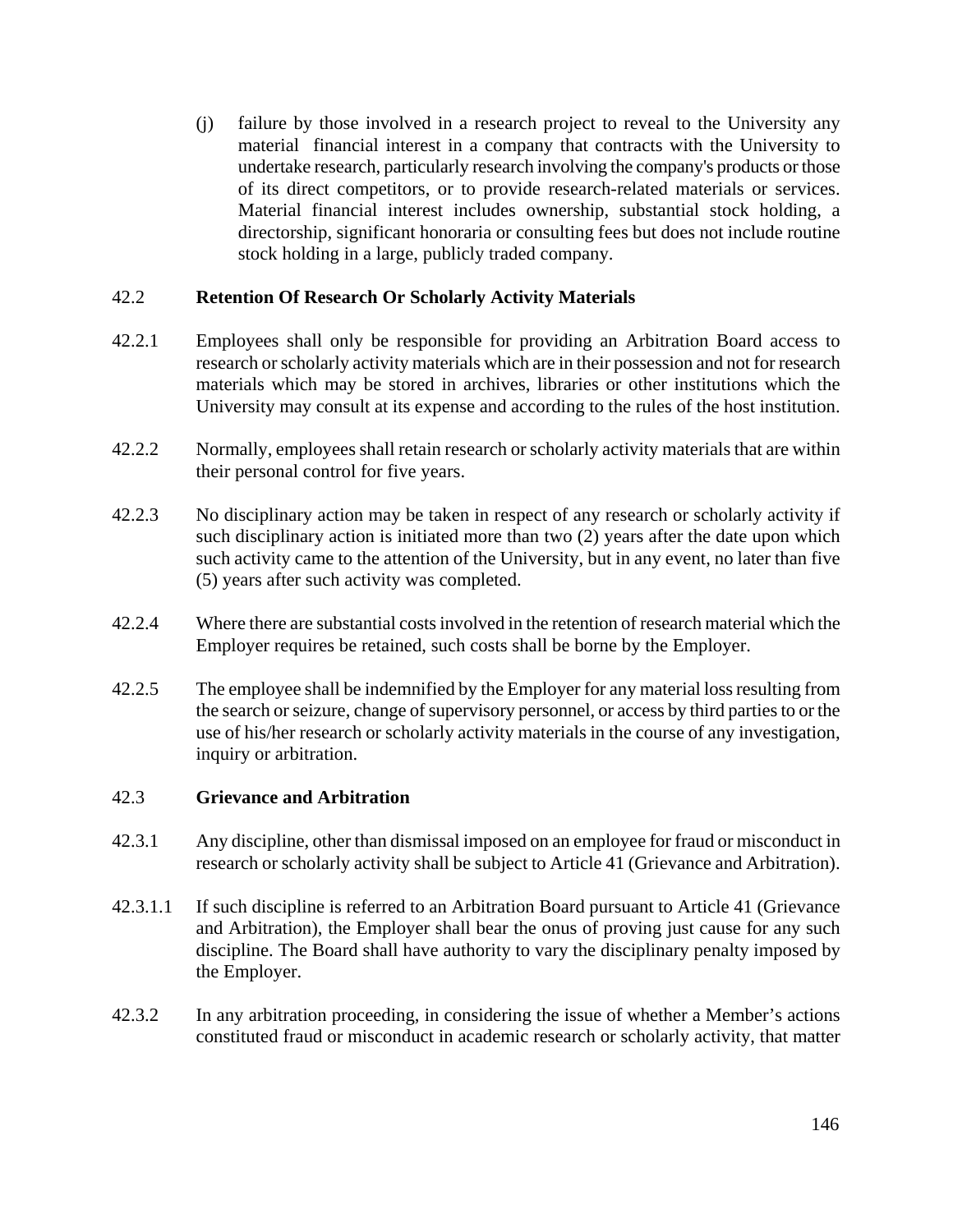shall be considered *de novo* and the report of any previous inquiry into such matter shall not be admitted into evidence.

- 42.3.2.1 No person consulted by the University concerning the case shall be appointed an arbitrator in any subsequent arbitration dealing with these allegations.
- 42.3.3 In any arbitration where an allegation of fraud or misconduct in research or scholarly activity is involved, the Arbitration Board, in addition to determining the issue giving rise to the grievance at arbitration, where it finds that an allegation of fraud or misconduct is unfounded, shall determine whether the person making such allegation did so recklessly, maliciously, or in bad faith.

### 42.4 **Report of Allegations**

- 42.4.1 All allegations of fraud or misconduct in research or scholarly activity shall be in writing, with documented evidence, signed, dated and directed to the Dean of Research (the 'Dean' which shall include his/her designate). The Dean may refer the allegations to a designate.
- 42.4.2 The Dean or designate shall investigate the allegations promptly, fairly, and in a confidential manner. All those contacted by the Employer in the course of this investigation shall be explicitly informed that the process is confidential.
- 42.4.3 Before an investigation begins, the Dean shall inform, in writing, the employee named in the allegations (the 'respondent') of the investigation with a summary thereof sufficiently detailed to permit him/her a fair opportunity to respond if he/she wishes to do so. The Dean shall request, in writing, a meeting with the respondent and shall, in writing, inform the respondent of his/her right to be accompanied by a representative of the Faculty Association. Any statements against interest made by the Dean or the respondent at such meeting shall be without prejudice, and accordingly, any proceedings related to the allegations shall be conducted *de novo*.
- 42.4.4 If the Dean finds that a formal investigation is warranted, he/she shall give written notice to the respondent, the Association, and the complainant that such investigation is to be conducted. The written notice shall include a copy of the signed allegations to allow the respondent an opportunity to respond, and shall inform the respondent in writing of his/her right to be represented by the Association.

### 42.5 **Formal Investigation**

42.5.1 The formal investigation process commences when the respondent has received the written notice specified in 42.4.4. A representative of the Faculty Association shall be present at any meeting involving the respondent during the course of the formal investigation. Any statements against interest made by the Dean or the respondent at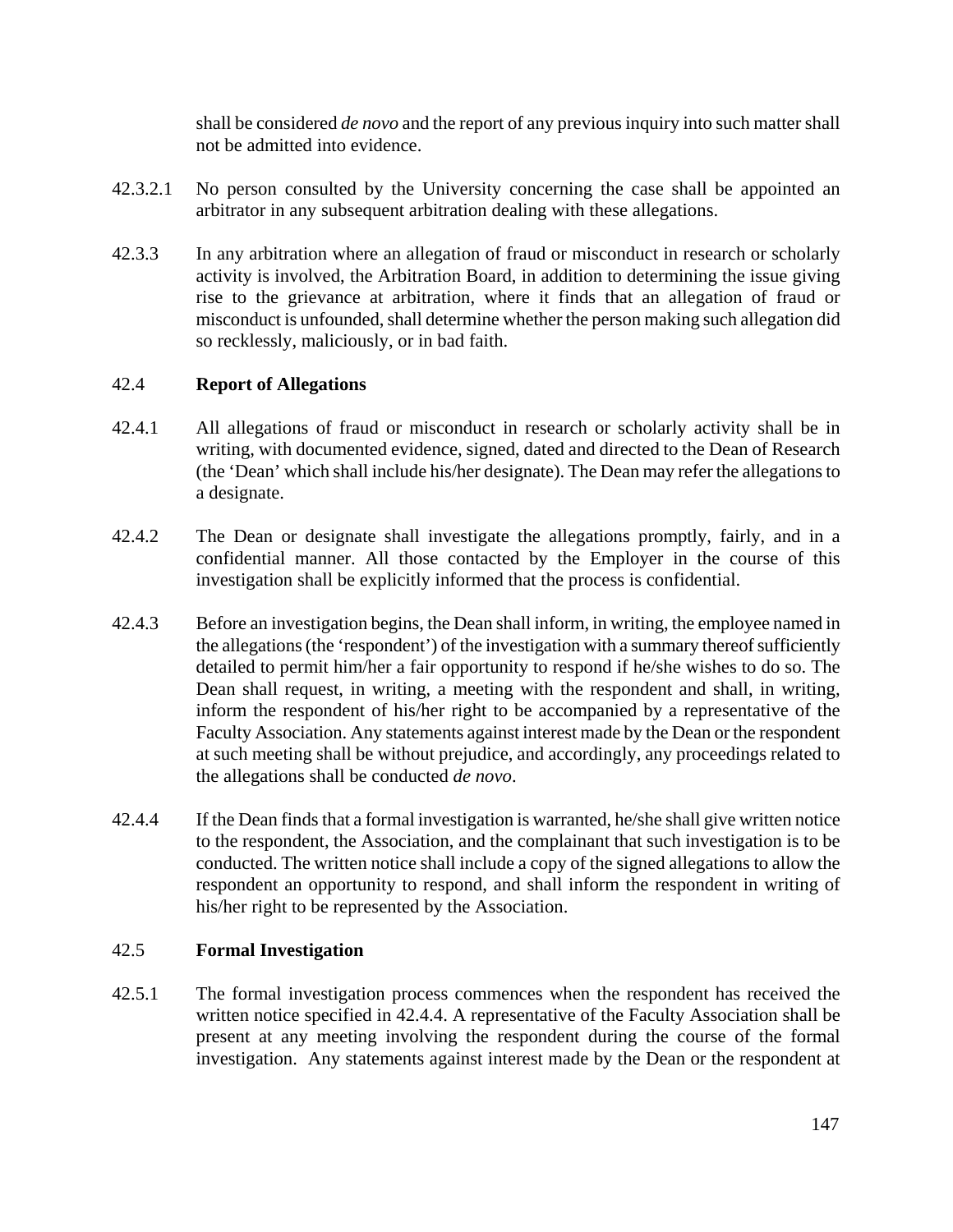such meeting shall be without prejudice, and accordingly, any proceedings related to the allegations shall be conducted *de novo*.

42.5.2 The Dean shall investigate the allegations promptly and in a confidential manner, ensuring that the respondent has adequate opportunity to know any evidence presented and to respond to that evidence if he/she chooses to do so.

### 42.6 **Outcome of the Investigation**

- 42.6.1 Within fifteen (15) working days following commencement of the formal investigation, the Dean shall make a written report to the President. The report shall include a copy of the signed allegations, the written response, if any, from the employee(s), and the finding as to whether or not the allegations have been upheld, together with the reasons for the finding. Copies of the report shall be provided to the respondent, the complainant and the Faculty Association.
- 42.6.2 Within ten (10) working days following receipt of this report, the President shall notify the respondent, in writing, with a copy to the Faculty Association, of the outcome of the inquiry. Any action(s) or sanction(s), she/he proposes to impose on the respondent shall be applied pursuant to Article 20 (D&D). Where such action involves discipline or dismissal, Article 20 shall be followed. The complainant shall be notified, in general terms, whether the President imposed any action or sanction on the respondent, but not the details of such action or sanction.
- 42.6.3 A statement from the President that a Member is guilty of fraud or misconduct in research or scholarly activity, with or without any formal sanctions, constitutes discipline and may be grieved and arbitrated, pursuant to Article 41 (Grievance and Arbitration).
- 42.6.4 Any finding of fraud or misconduct in research or scholarly activity shall require clear, cogent, and convincing proof.
- 42.6.5 If the University decides after the formal investigation not to take disciplinary action against the respondent named in the allegations, or if an Arbitration Board decides in his/her favour, the University shall remove all documentation concerning the allegations from the employee's Official File, and shall, at the sole discretion of the respondent, destroy the documentation or transfer it to the employee, except that it shall retain any arbitration award.
- 42.6.6 The University shall take such reasonable steps as may be necessary to:
	- (a) protect the reputation and credibility of Members wrongfully accused of fraud or misconduct in research or scholarly activity, including written notification of the outcome of a formal investigation or arbitration proceeding to all agencies, publishers, or individuals who were informed by the Employer of the investigation.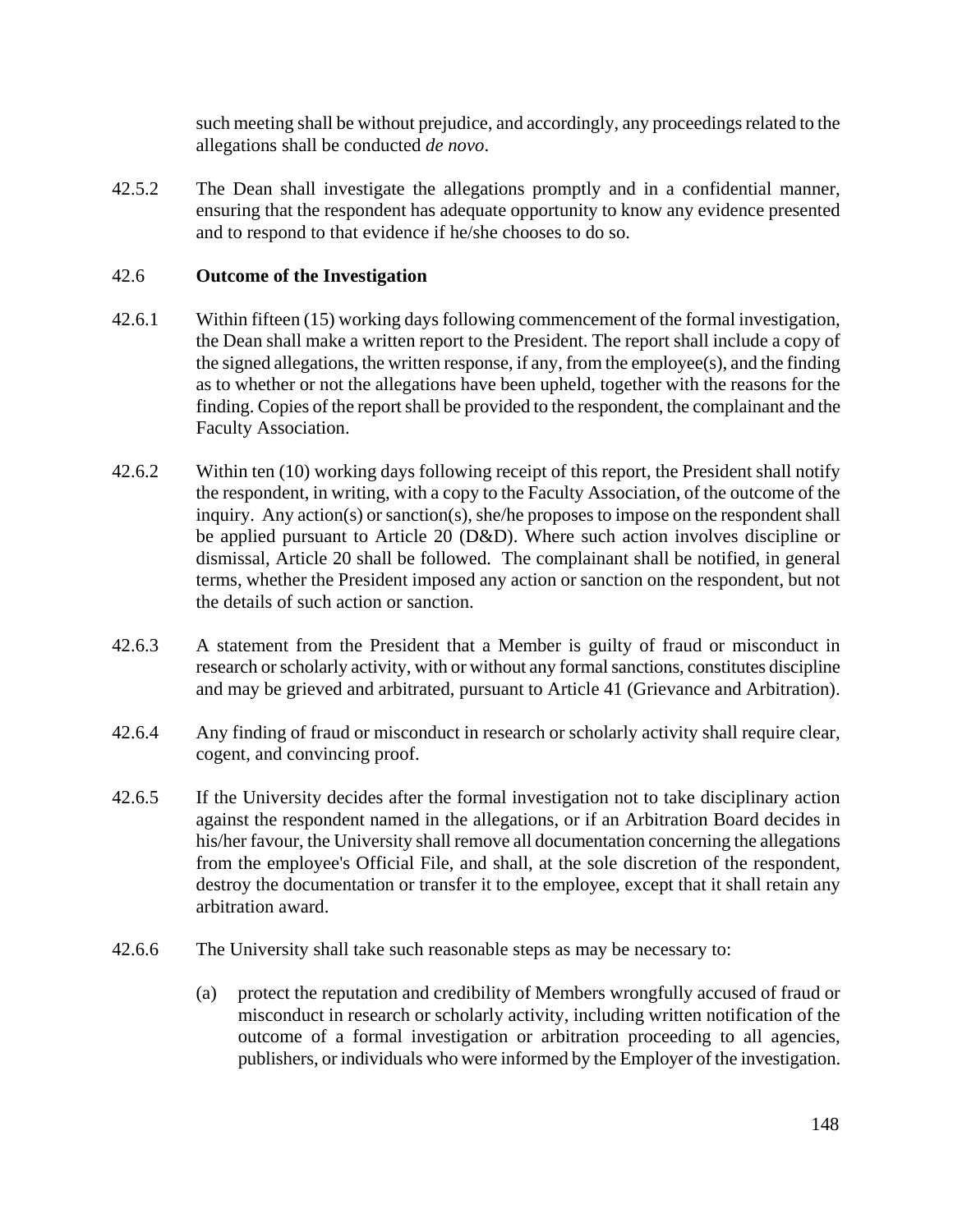- (b) protect the rights, positions and reputations of employees who in good faith make allegations of research or scholarly activity misconduct, or whom it calls as witnesses in the formal investigation conducted by the Dean. Such protection shall include application of Article 38 (Legal Liability) should the employee be sued for their participation in any investigation or in arbitration proceedings.
- (c) minimize disruption to the research of the person making the allegation, and of any third party whose research may be affected, by the securing of evidence relevant to the allegation during the course of any investigation; and
- (d) ensure that any disruption in research, teaching or community service resulting from allegations of fraud or misconduct does not adversely affect future decisions concerning the careers of those referenced in (a-c) above.
- 42.6.7 The University shall take appropriate disciplinary or other action against employees or students who make unfounded allegations of fraud or misconduct in research or scholarly activity misconduct which are reckless, malicious or in bad faith. When such action is taken against a Member, it shall only be taken pursuant to Article 20 (D&D).
- 42.6.8 If the Employer's investigation or the Arbitration Board sustains an accusation of fraud or misconduct in research, and if that research is funded by an outside agency or has been published or submitted for publication, the President shall inform the agency or publisher concerned of the decision, as well as the Faculty Association, the complainant and respondent. In any event, if the outside agency or publisher has been informed of the proceedings before a judgment has been rendered, the President shall send a copy of the decision of the University administration or the Arbitration Board to the agency or publisher concerned.

### 42.7 **Conflict of Interest**

42.7.1 In the event that the Dean is the complainant, the President shall designate the Vice-President, Academic and Research to serve in place of the Dean for purposes of this article and the President shall serve in the role of the Vice-President, Academic and Research for the purposes of this article.

### ARTICLE 43

### 43 **SALARIES, OVERLOADS, SPRING/SUMMER STIPENDS**

### 43.1 **Salary Grids**

Attached as Schedule 'A' are salary grids for Faculty, Librarian**,** Nursing Practice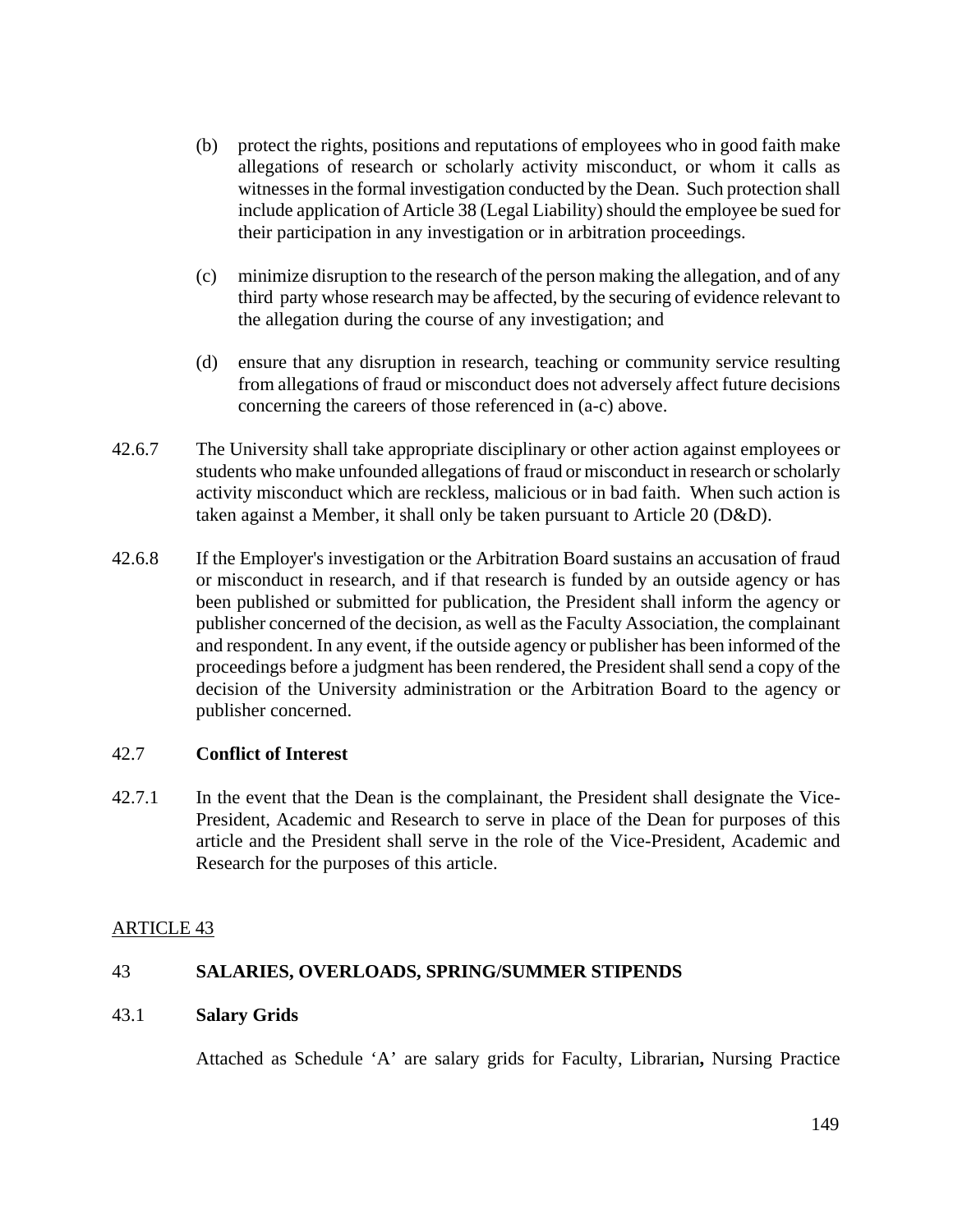Educators and Laboratory Instructor Members. The first grid shall commence on July 1, 2009. The second grid shall commence on July 1, 2010. The third grid shall commence on July 1, 2011. The fourth grid shall commence July 1, 2012.

Salary Grid Step Adjustments for Assistant Professor:

 Effective the date of signing of this Agreement, no faculty member will be hired at step 1 or 2 on the Assistant scale. Effective 1 July 2010, Step 1 will be deleted from the Grid. Effective 1 July 2011, Step 2 will be deleted from the grid. Grid deletions will not cause the incumbents of the Assistant Professor rank to be placed at a higher pay rate than he/she would have otherwise be placed had the steps not been deleted .

Salary Grid Step Adjustments for Associate Professor**:** 

Effective 1 July 2010, Step 1 will be deleted from the grid. Effective 1 July 2011, Step 2 will be deleted from the Grid. Such deletions will not cause the incumbents of the Associate Professor rank to be placed at a higher pay rate than he/she would have otherwise be placed had the steps not been deleted .

Salary Grid Step Adjustments for Professor:

 Effective 1 July 2010, Step 1 will be deleted from the grid. Effective 1 July 2011, Step 2 will be deleted from the Grid. Such deletions will not cause the incumbents of the Professor rank to be placed at a higher pay rate than he/she would have otherwise be placed had the steps not been deleted .

Salary Grid Step Adjustments for Librarian I and II:

 Effective 1 July 2009, Step 1 will be deleted from the Grid. Effective 1 July 2010, Step 2 will be deleted from the grid. Such deletions will not cause the incumbents of the Librarian I and II rank to be placed at a higher pay rate than he/she would have otherwise be placed had the steps not been deleted .

Salary Grid Step Adjustments for Librarian III:

Effective 1 July 2009, Steps 1 and 2 will be deleted from the Grid. Effective 1 July 2010, Step 3 will be deleted from the grid. Effective 1 July 2011, Step 4 will be deleted from the Grid. Such deletions will not cause the incumbents of the Librarian III rank to be placed at a higher pay rate than he/she would have otherwise be placed had the steps not been deleted .

Salary Grid Step Adjustments for Lab Instructor:

Effective 1 July 2009, Step 1 will be deleted from the Grid. Effective 1 July 2010, Step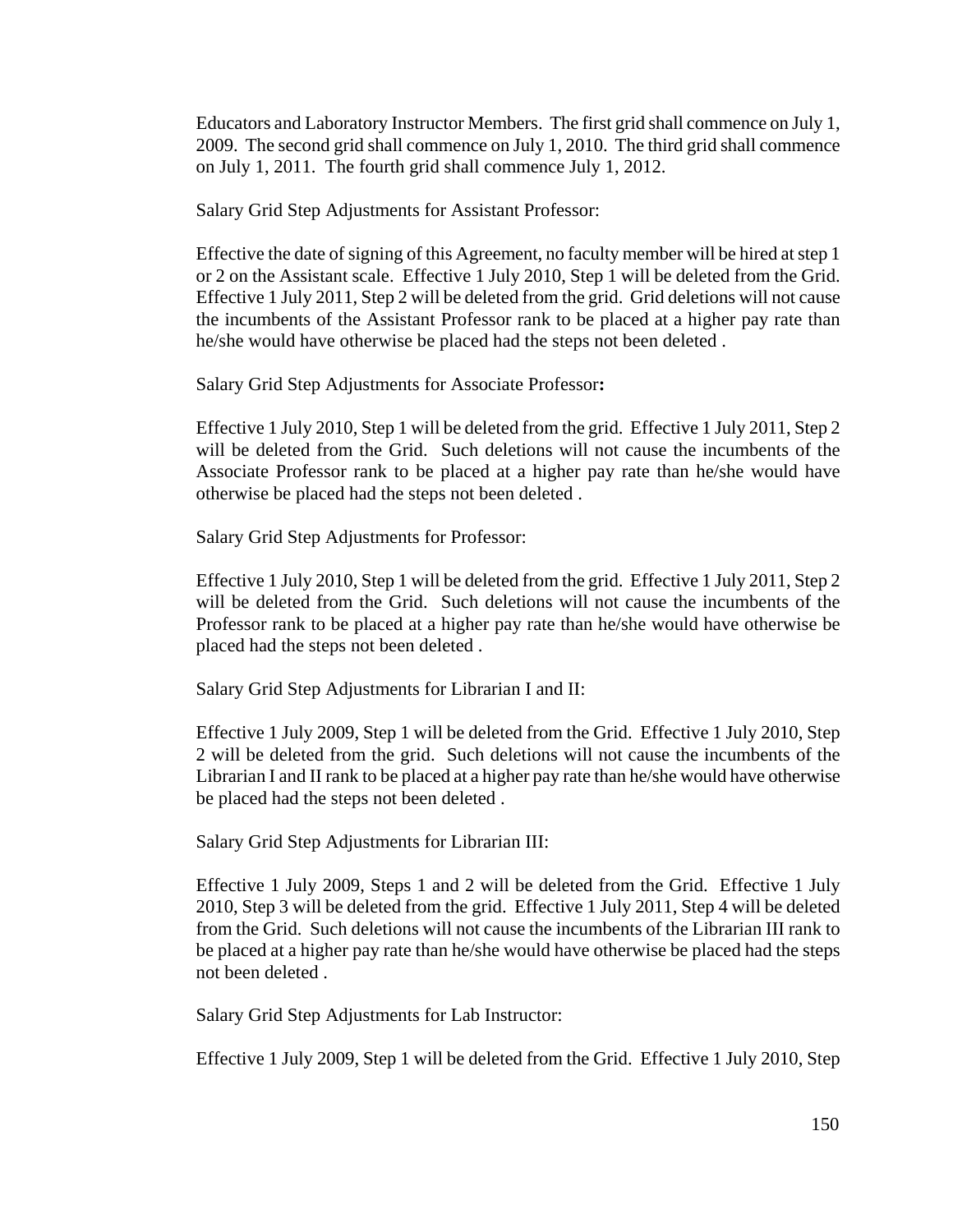2 will be deleted from the grid. Such deletions will not cause the incumbents of the Lab Instructor rank to be placed at a higher pay rate than he/she would have otherwise be placed had the steps not been deleted .

Salary Grid Step Adjustment for Senior Lab Instructor:

 Effective 1 July 2009, Step 1 will be deleted from the Grid. Effective 1 July 2010, Step 2 will be deleted from the grid. Such deletions will not cause the incumbents of the Senior Lab Instructor rank to be placed at a higher pay rate than he/she would have otherwise be placed had the steps not been deleted .

Nursing Practice Educators:

If a Nursing Practice Educator acquires a Masters Degree in Nursing, she will move to the next step on his/her scale effective 1 July following the acquisition of the degree. Such increase will be given in addition to his/her normal incremental increase provided she/he has not reached the top step of the Nursing Practice Educators' scale.

### 43.2 **Retroactive Pay**

Retroactive pay shall be given only to those Members of the bargaining unit who, on the date of signing of this Agreement, are employed by the University and who had periods of employment in the bargaining unit from 1 July 2009 until the date this Agreement is signed, and also to those former Members of the bargaining unit who retired after 1 July 2009 for those full pay periods worked by such retirees until their date of retirement, for which periods retroactive adjustments will be made, less required deductions, to such persons as soon as such payment can be reasonably made after the date of signing of this Agreement, but in any event, no later than 3 December 2009.

### 43.3 **Promotion**

If a Member is promoted to a higher rank or position, she/he shall, effective the 1 July of the year in which the promotion becomes effective, be placed on the grid applicable to the rank or position to which he/she is promoted at the next higher grid step on the new grid which produces an actual salary increase.

### 43.4 **Limited Term Appointments**

All Members on limited term appointments will receive salaries that are a fraction (numerator number of months worked, denominator twelve) of the appropriate grid placement as determined by the Employer, in consultation with the Association, for the Member concerned.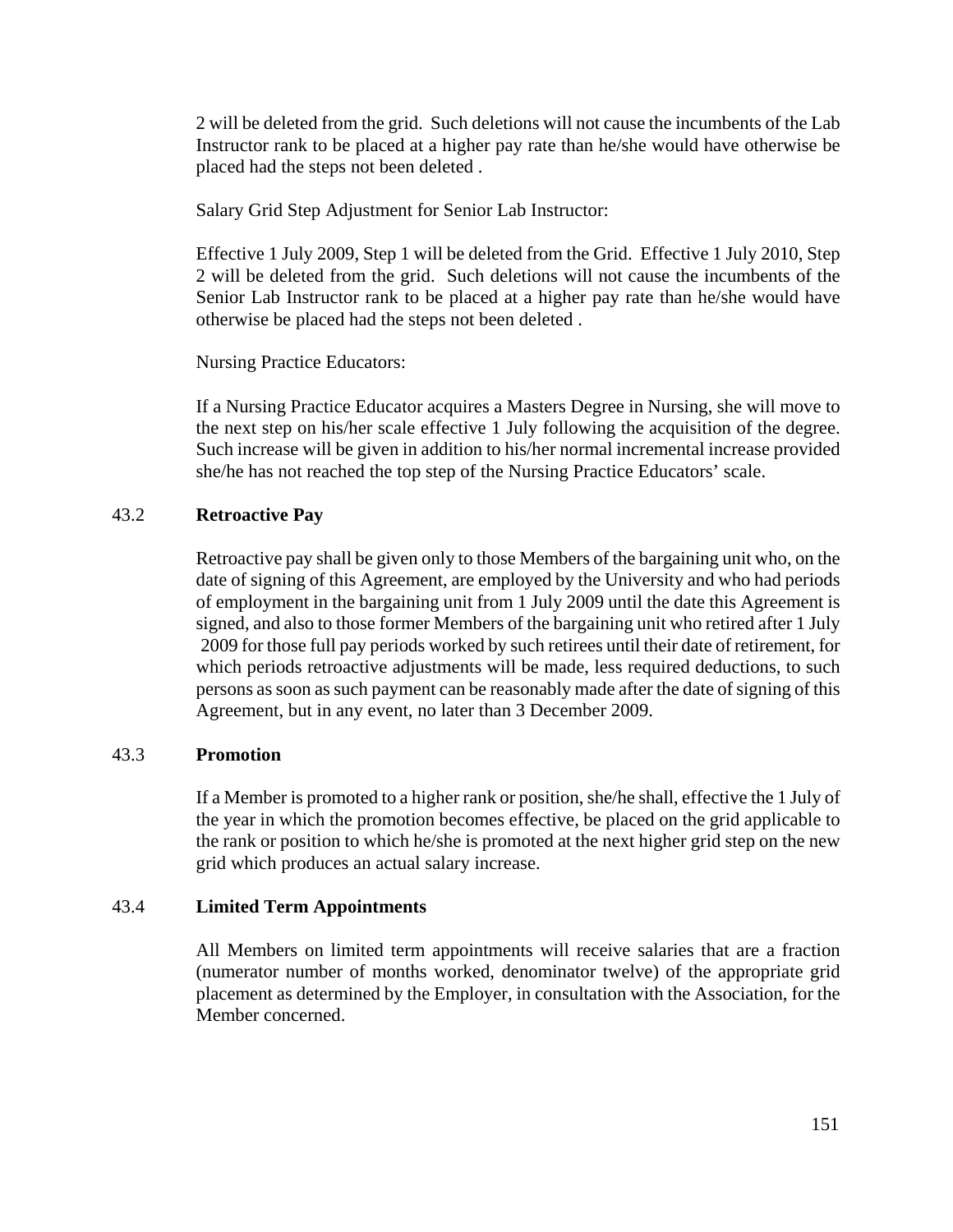|                                                                                                                                  | Effective   |             |             |             |  |
|----------------------------------------------------------------------------------------------------------------------------------|-------------|-------------|-------------|-------------|--|
|                                                                                                                                  | 1 Sep 2009  | 1 May 2010  | 1 May 2011  | 1 May 2012  |  |
| Six (6) credit course<br>(Overload & Spring/Summer)                                                                              | \$7,252     | \$7,542     | \$7,844     | \$8,157     |  |
| Three (3) credit course<br>(Overload & Spring/Summer)                                                                            | \$3,626     | \$3,771     | \$3,922     | \$4,079     |  |
| Six (6) credit lab (3 hr)                                                                                                        | \$2,606     | \$2,710     | \$2,819     | \$2,932     |  |
| Three $(3)$ credit lab $(3 \text{ hr})$                                                                                          | \$1,303     | \$1,355     | \$1,409     | \$1,466     |  |
| Six (6) credit lab (1.5 hr)                                                                                                      | \$1,303     | \$1,355     | \$1,409     | \$1,466     |  |
| Three $(3)$ credit lab $(1.5 \text{ hr})$                                                                                        | \$652       | \$678       | \$705       | \$733       |  |
| Course per Credit Hour                                                                                                           | \$1,209     | \$1,257     | \$1,307     | \$1,360     |  |
| Lab per Credit Hour                                                                                                              | \$434       | \$452       | \$470       | \$489       |  |
| Nursing Practice (12 hr)                                                                                                         | \$7,252     | \$7,542     | \$7,844     | \$8,157     |  |
| Nursing Practice (5 hr)                                                                                                          | \$3,626     | \$3,771     | \$3,922     | \$4,079     |  |
| Print Based – Distance<br><b>On-Line Course Delivery</b><br>(when paid on per student<br>basis) delivered outside<br>normal load | 95% Tuition | 95% Tuition | 95% Tuition | 95% Tuition |  |
| <b>On-Line Course Delivery</b><br>(Distance) Development<br>(when developed outside<br>normal load) (per course<br>credit)       | \$590       | \$613       | \$638       | \$663       |  |
| Graduate Degree six (6) credit                                                                                                   | \$9,065     | \$9,427     | \$9,804     | \$10,196    |  |
| Graduate Degree three (3)<br>credit                                                                                              | \$4,532     | \$4,714     | \$4,902     | \$5,098     |  |
| Challenge Exam                                                                                                                   | 95% of fee  | 95% of fee  | 95% of fee  | 95% of fee  |  |

# 43.5 Members' Overloads and Spring/Summer Stipends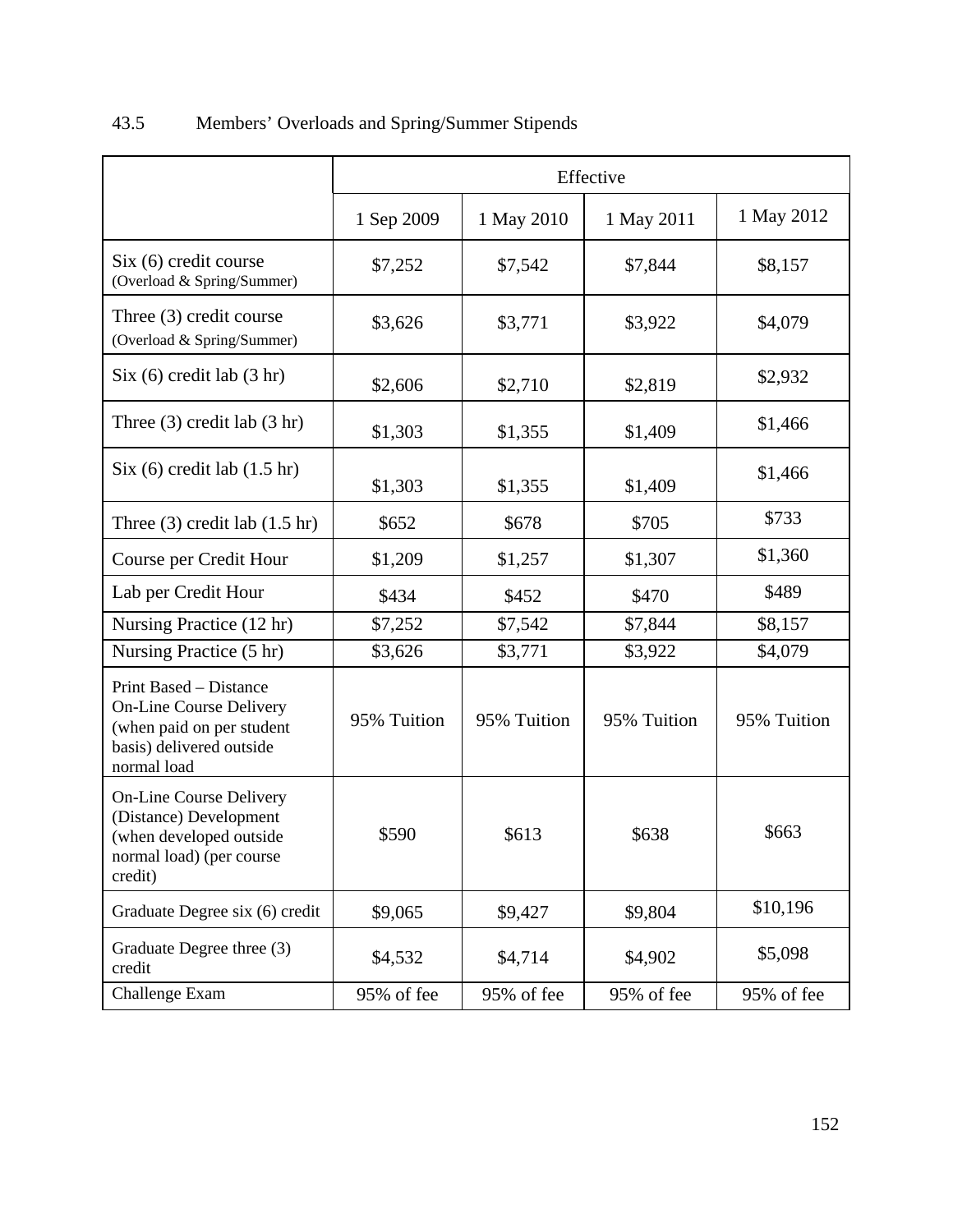### ARTICLE 44

#### 44 **DEPARTMENT CHAIRS**

Members shall be selected Chairs of Departments in accordance with applicable Departmental Bylaws.

- 44.1 (a) The Chair is 'primus inter pares' in an academic Department, provides academic and administrative leadership within the Department, represents the Department to other areas of the University, and works to achieve, in cooperation with the Department, Dean and other bodies of the University, progress and development in all matters affecting the academic life of the Department, the Faculty and the University. In representing the Department, the Chair will put forward the view of the Department.
	- (b) Although responsible for communication, organization and administration within the Department, the Chair remains a scholar for whom teaching and research are also fundamental responsibilities.
	- (c) Basic Departmental policy, developed within the framework of Faculty and University policies, will be established and approved by the Department. The Chair shall execute such policies and be responsible administratively to the Dean.
	- (d) In keeping with the concept of 'primus inter pares' the Chair shall make available to Department Members all information relevant to the organization, administration and representation of the Department.
- 44.2 The Chair shall exercise the following particular responsibilities:
	- (a) initiate and formulate Departmental academic policies, and the planning and development of academic programs;
	- (b) supervise generally the programs and progress of students in the Department;
	- (c) make known and carry out University policies as formulated by the Employer, Senate or Faculty as they affect the Department;
	- (d) meet on a regular basis with the Dean to review the operation of the Department;
	- (e) initiate recommendations relating to Departmental appointments, renewals, promotions or tenure in accordance with provisions of the Agreement;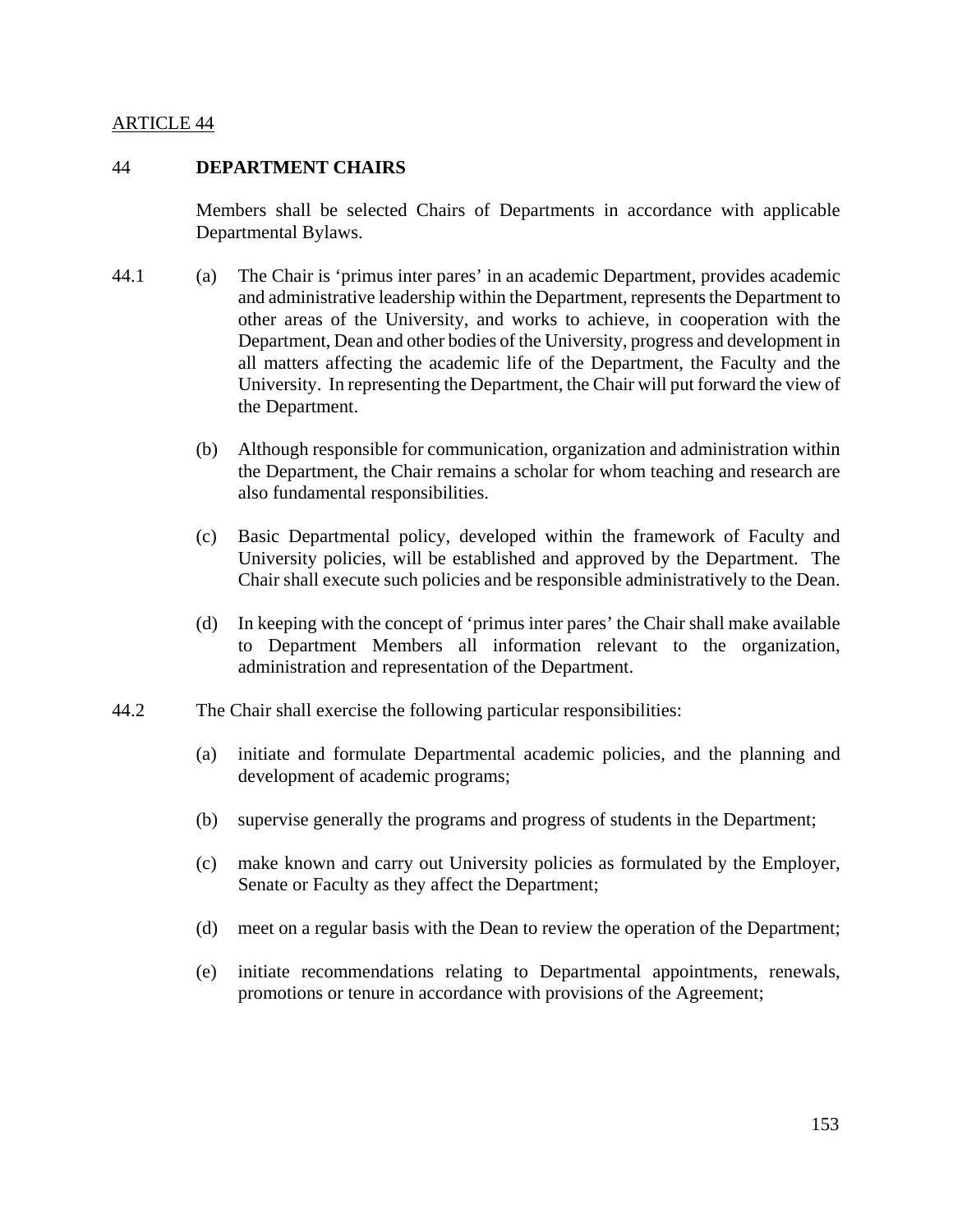- (f) advise the Department Members of their teaching, research and other responsibilities, and bring to the attention of a colleague any reported neglect of such responsibilities;
- (g) prepare, in consultation with Department colleagues and the Dean, an allocation of teaching responsibilities, pursuant to Article 25 (Laboratory Instructor Workload); Article 26 (Nursing Practice Educator Workload) and Article 27 (Faculty Workload);
- (h) advise the Department and Dean of courses or sections of courses which may have to be cancelled for lack of instructors or students;
- (i) assist with operating and capital budget estimates and administer authorized budgets;
- (j) facilitate appropriate student involvement in the affairs of the Department;
- (k) call and chair meetings of the Department;
- (l) arrange for Departmental approval of faculty and Nursing Practice Educators to teach courses and arrange for ICA contracts to be prepared;
- (m) coordinate Departmental recommendations for sabbatical/industrial leaves;
- (n) provide input into professional development applications in accordance with the procedures in Article 32 (Professional Development);
- (o) coordinate Departmental input into program review process.
- (p) other related duties consistent with the Chair's role, as described in 44.1.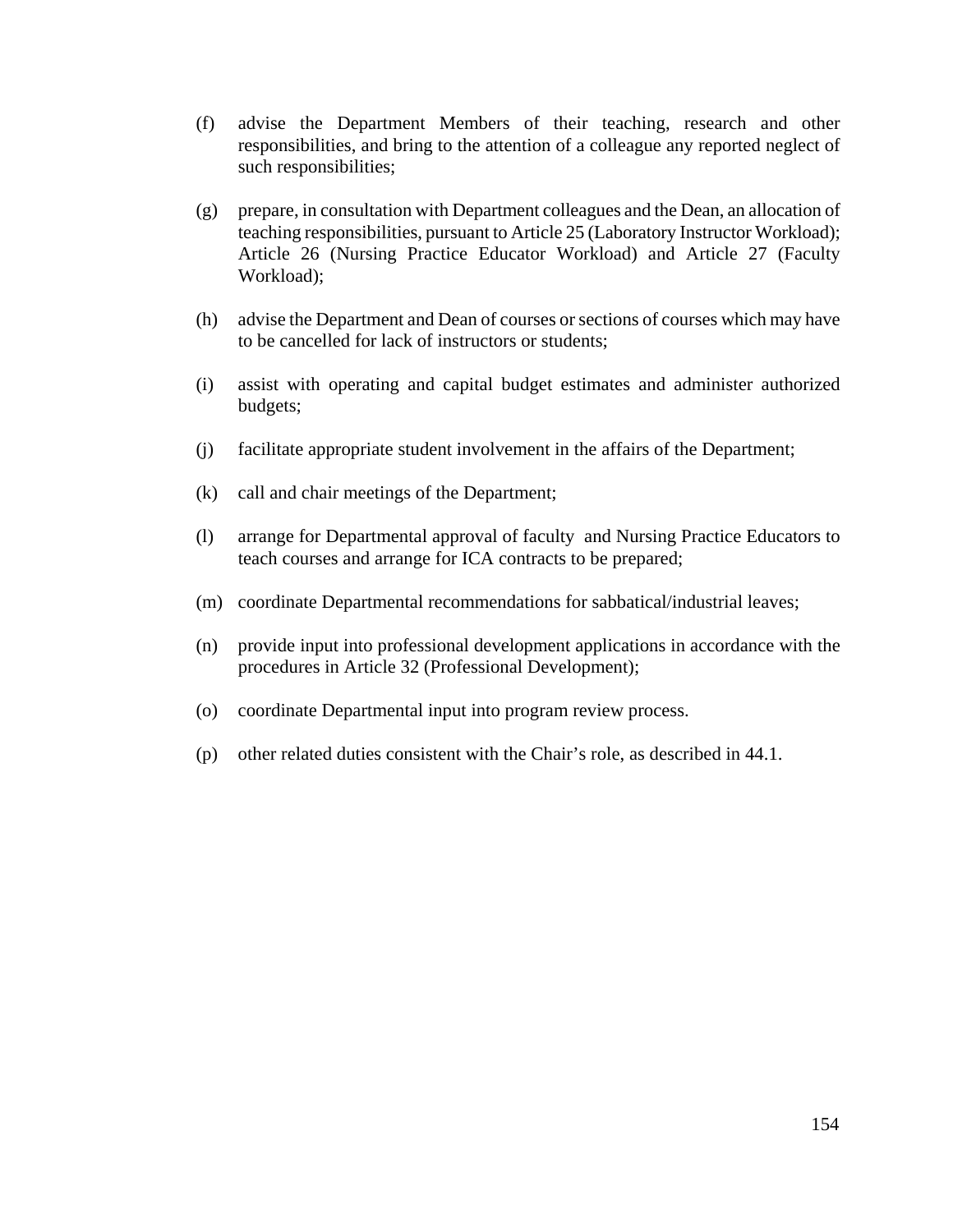### 44.3 Stipends for Department Chairs shall be as follows:

| Department Chair Stipends                                |         |         |         |         |  |  |  |
|----------------------------------------------------------|---------|---------|---------|---------|--|--|--|
| 1 July 2011<br>1 July 2009<br>1 July 2010<br>1 July 2012 |         |         |         |         |  |  |  |
| Departments with less than                               |         |         |         |         |  |  |  |
| ten $(10)$ members                                       | \$6,057 | \$6,344 | \$6,641 | \$6,951 |  |  |  |
| Departments with ten (10)                                |         |         |         |         |  |  |  |
| to nineteen $(19)$ members                               | \$7,157 | \$7,444 | \$7,741 | \$8,051 |  |  |  |
| Departments with                                         |         |         |         |         |  |  |  |
| 20 members or more                                       | \$8,257 | \$8,544 | \$8,841 | \$9,151 |  |  |  |

Stipends will be issued in November and June each year. The final June payment will be calculated based on the position count determined by the Dean in consultation with the Department Chair using the Fall/Winter timetable.

For the purpose of this article only, positions held by tenured or tenure track faculty, permanent instructors, lab instructors and Nursing Practice Educators plus part-time members and ICAs not otherwise employed at CBU on a full-time equivalency basis, will be counted when determining the number of members in a department.

### ARTICLE 45

### 45 **TERM OF AGREEMENT**

- 45.1 This Agreement shall be binding and remain in effect from date of signing of this Agreement until 30 June 2013, and shall be automatically renewed thereafter for successive periods of twelve (12) months, unless either party requests the negotiation of a new agreement by giving written notice to the other party not less than thirty (30) calendar days, and not more than sixty (60) calendar days, prior to the expiration of this Agreement, or any renewal thereof.
- 45.2 Where notice is given under clause 45.1:
	- (a) the parties shall commence collective bargaining within fourteen (14) days after the notice is given, or within such further period as the parties may mutually agree; and
	- (b) the provisions of this Agreement or any renewal thereof, shall continue in force until a new agreement is signed, or the right to strike or lockout accrues, whichever first occurs.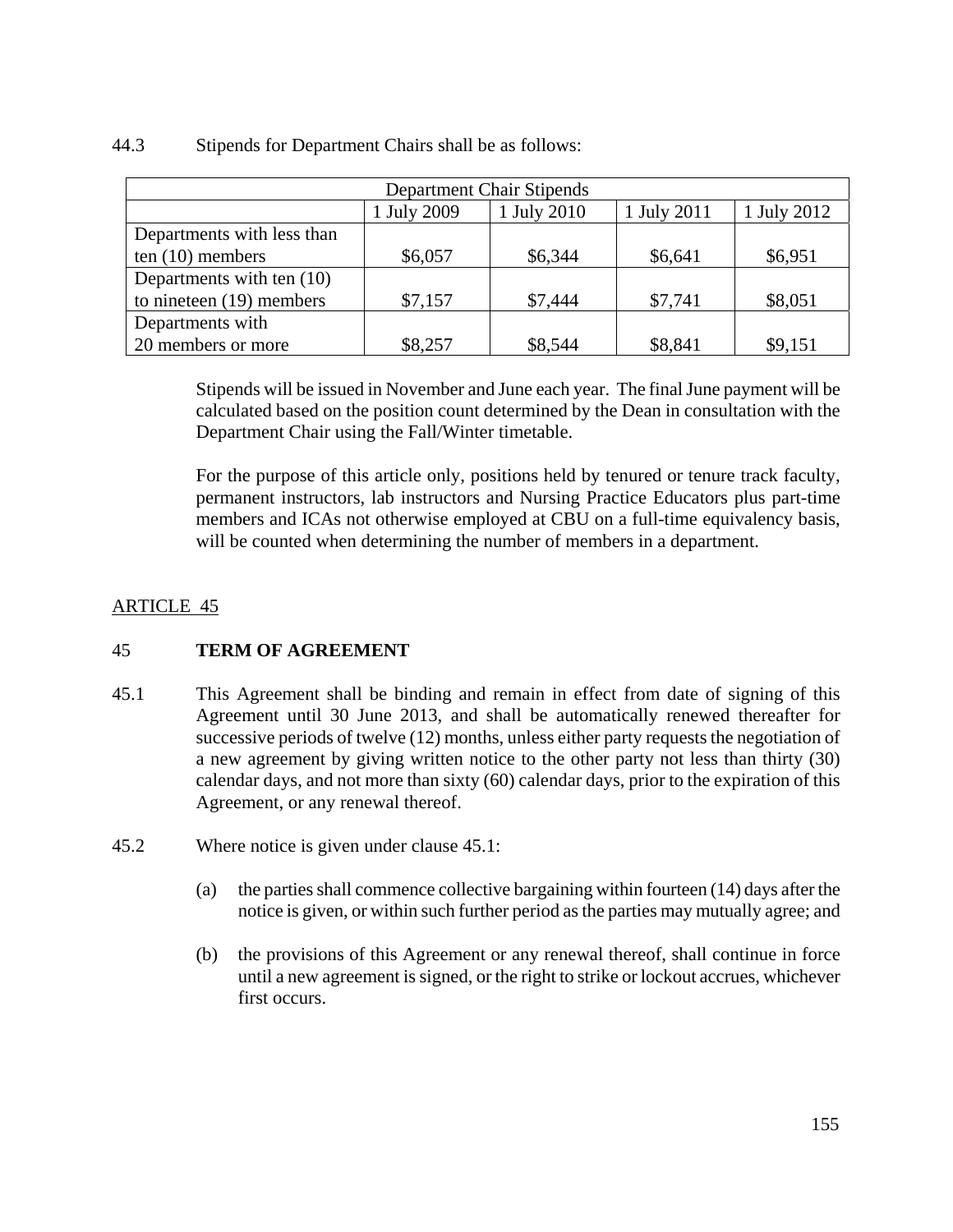- 45.3 Any change deemed necessary in this Agreement may be made by mutual agreement at any time during the life of this Agreement.
- 45.4 Except as otherwise provided, all provisions of this Agreement shall be prospective from date of signing of this Agreement.

\_\_\_\_\_\_\_\_\_\_\_\_\_\_\_\_\_\_\_\_\_\_\_\_\_ \_\_\_\_\_\_\_\_\_\_\_\_\_\_\_\_\_\_\_\_\_\_\_\_\_

 $\mathcal{L}_\mathcal{L} = \{ \mathcal{L}_\mathcal{L} = \mathcal{L}_\mathcal{L} \}$  , where  $\mathcal{L}_\mathcal{L} = \{ \mathcal{L}_\mathcal{L} = \mathcal{L}_\mathcal{L} \}$ 

Dated at Sydney, Nova Scotia this \_\_\_\_\_ day of \_\_\_\_\_\_\_\_\_\_ 2009.

BOARD OF GOVERNORS CAPE BRETON UNIVERSITY

l

CAPE BRETON UNIVERSITY FACULTY ASSOCIATION (CBUFA)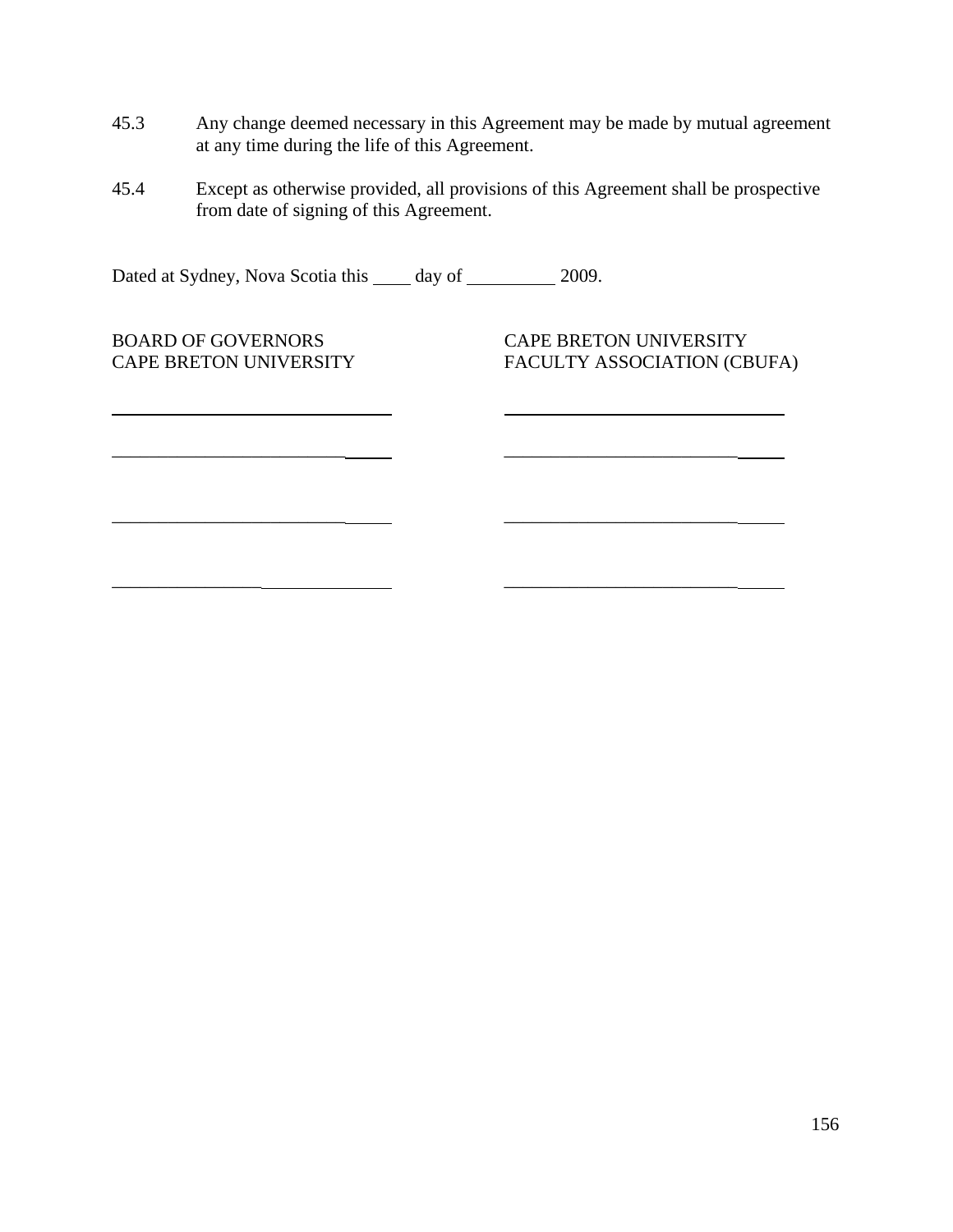## **APPENDIX A - GRIEVANCE FORM**

| PHONE: |                                                                   |  |  |  |
|--------|-------------------------------------------------------------------|--|--|--|
|        |                                                                   |  |  |  |
|        |                                                                   |  |  |  |
|        | 1. Nature of Grievance:                                           |  |  |  |
| 2.     | Section(s) of Collective Agreement alleged to have been breached: |  |  |  |
| 3.     | Facts of the Case: (attach separate page if necessary)            |  |  |  |
| 4.     | Specific Remedies Sought:                                         |  |  |  |

Signature of Grievor Date

\_\_\_\_\_\_\_\_\_\_\_\_\_\_\_\_\_\_\_\_\_\_\_\_\_\_\_\_\_\_\_\_\_\_\_\_\_\_\_\_\_\_\_\_\_\_ \_\_\_\_\_\_\_\_\_\_\_\_\_\_\_\_\_\_\_\_\_\_\_\_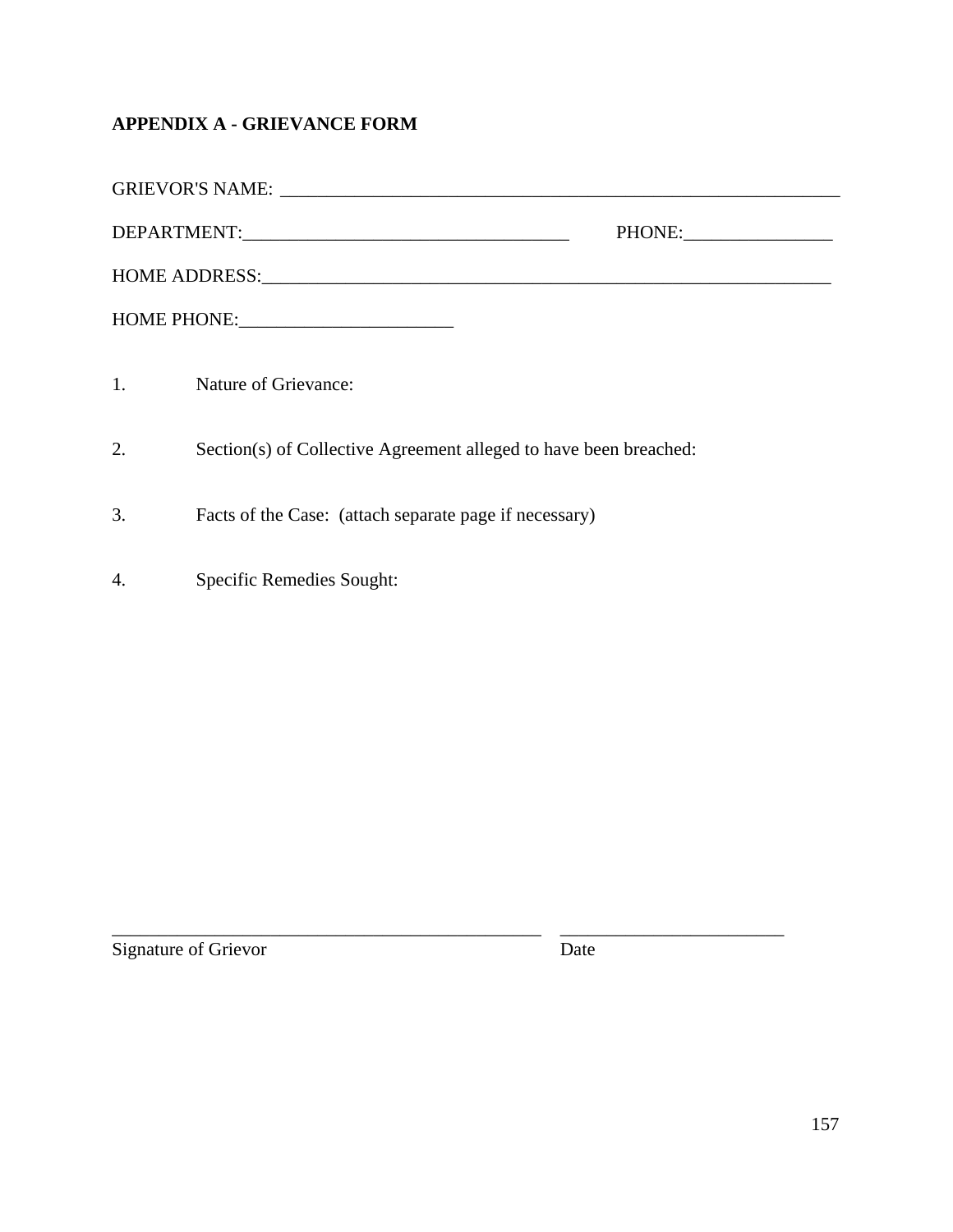### **APPENDIX B - PRESERVATION OF RESEARCH MATERIAL AND RELATED ASPECTS**

1. (a) This Appendix is not a part of the Collective Agreement between the Parties, but is a separate and enforceable agreement notwithstanding the legal expiry of the Collective Agreement. Its enforcement shall be by using procedures as are set out in the Grievance and Arbitration provisions (Article 41) of the Collective Agreement. It shall expire upon the signing of the Collective Agreement negotiated to replace the expired Collective Agreement.

\_\_\_\_\_\_\_\_\_\_\_\_\_\_\_\_\_\_\_\_\_\_\_\_\_\_\_\_\_\_\_\_ \_\_\_\_\_\_\_\_\_\_\_\_\_\_\_\_\_\_\_\_\_\_\_\_\_\_\_\_\_\_\_\_\_\_\_\_\_\_\_

\_\_\_\_\_\_\_\_\_\_\_\_\_\_\_\_\_\_\_\_\_\_\_\_\_\_\_\_\_\_\_\_ \_\_\_\_\_\_\_\_\_\_\_\_\_\_\_\_\_\_\_\_\_\_\_\_\_\_\_\_\_\_\_\_\_\_\_\_\_

\_\_\_\_\_\_\_\_\_\_\_\_\_\_\_\_\_\_\_\_\_\_\_\_\_\_\_\_\_\_\_\_ \_\_\_\_\_\_\_\_\_\_\_\_\_\_\_\_\_\_\_\_\_\_\_\_\_\_\_\_\_\_\_\_\_\_\_\_

 $\overline{\phantom{a}}$  , and the set of the set of the set of the set of the set of the set of the set of the set of the set of the set of the set of the set of the set of the set of the set of the set of the set of the set of the s

(b) The Parties agree that it is in their mutual interest to maintain certain ongoing pure or applied research in the event of a legal strike or lockout, in order to prevent danger to human life, or damage to plant and animal life, equipment or supplies, decomposable material, or non-repeatable research in progress.

Accordingly, in the event of an impending legal strike or lockout, they will meet as soon as is practicable to try to agree on a list of such research, how and by whom work on such research will be done, and under what terms and conditions, in the event of such strike or lockout occurring.

Dated at Sydney, Nova Scotia this \_\_\_\_\_ day of \_\_\_\_\_\_\_\_\_\_\_ 2009.

BOARD OF GOVERNORS CAPE BRETON UNIVERSITY

CAPE BRETON UNIVERSITY FACULTY ASSOCIATION (CBUFA)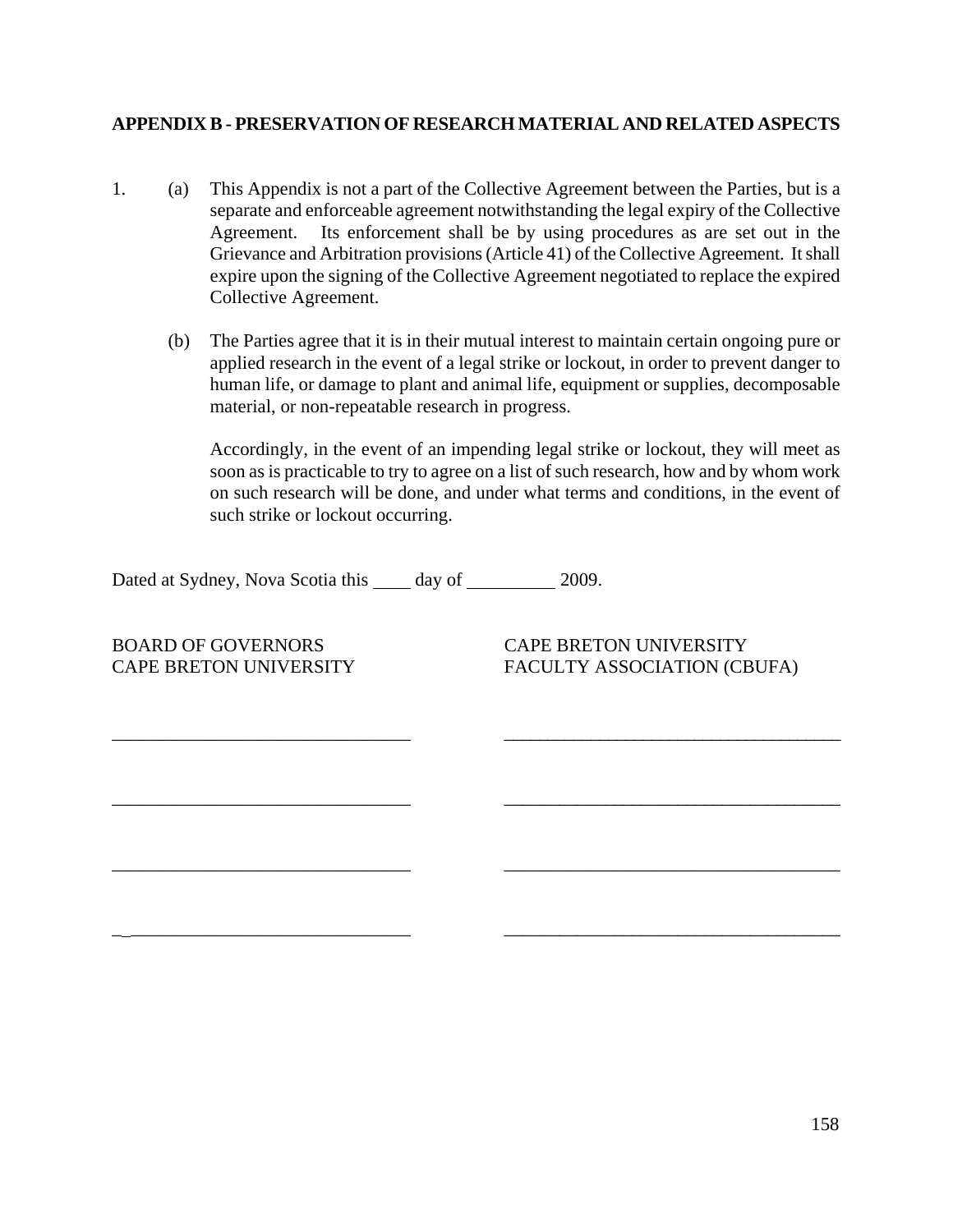### **APPENDIX C – FACULTY PROFESSIONAL ACTIVITIES REPORT**

| <b>FACULTY PROFESSIONAL ACTIVITIES REPORT</b> |                                              |                                                                                                                                                                                                       |                                     |  |                                                                                                                                                                       |
|-----------------------------------------------|----------------------------------------------|-------------------------------------------------------------------------------------------------------------------------------------------------------------------------------------------------------|-------------------------------------|--|-----------------------------------------------------------------------------------------------------------------------------------------------------------------------|
|                                               |                                              | <b>SECTION 1</b> (To be completed by the Dean prior to commencement of the Academic Year, normally before June 1)                                                                                     |                                     |  |                                                                                                                                                                       |
|                                               | <b>Name of Faculty Member:</b>               |                                                                                                                                                                                                       |                                     |  | For the year commencing: Sep 1,                                                                                                                                       |
|                                               |                                              | Normal workload as defined by Collective Agreement:<br>(For instance: NSGEU or CBUFA; Lecturer, Nursing Practice Educator, Lab Instructor, etc. Use categories that help define the normal workload.) |                                     |  |                                                                                                                                                                       |
|                                               | Workload, as assigned by the Dean:           |                                                                                                                                                                                                       |                                     |  |                                                                                                                                                                       |
| a)                                            |                                              | Teaching assignment (indicate if overload):                                                                                                                                                           |                                     |  |                                                                                                                                                                       |
|                                               | Course                                       | # Credits                                                                                                                                                                                             | Type <sup>1</sup>                   |  | <b>Anticipated Enrollment</b>                                                                                                                                         |
|                                               |                                              |                                                                                                                                                                                                       |                                     |  |                                                                                                                                                                       |
|                                               |                                              |                                                                                                                                                                                                       |                                     |  |                                                                                                                                                                       |
|                                               |                                              |                                                                                                                                                                                                       |                                     |  |                                                                                                                                                                       |
|                                               |                                              |                                                                                                                                                                                                       |                                     |  | ${}^{1}$ Can be described in several ways. Use a descriptive respectful of the course description as approved by Senate and of the actual academic activity. Regular, |
|                                               |                                              | clinical course, course with clinical section, practicum/internship, with field work, student research projects, etc.                                                                                 |                                     |  |                                                                                                                                                                       |
|                                               |                                              |                                                                                                                                                                                                       |                                     |  |                                                                                                                                                                       |
| b)                                            | Teaching reduction (if any):                 |                                                                                                                                                                                                       |                                     |  |                                                                                                                                                                       |
|                                               | # Credits                                    | Reason                                                                                                                                                                                                |                                     |  |                                                                                                                                                                       |
|                                               |                                              |                                                                                                                                                                                                       |                                     |  |                                                                                                                                                                       |
|                                               |                                              |                                                                                                                                                                                                       |                                     |  |                                                                                                                                                                       |
|                                               |                                              |                                                                                                                                                                                                       |                                     |  |                                                                                                                                                                       |
|                                               | Date Submitted by Dean:                      |                                                                                                                                                                                                       |                                     |  |                                                                                                                                                                       |
|                                               |                                              | <b>SECTION 2</b> (To be completed by the faculty member prior to the commencement of the Academic Year, normally no later than June 30.)                                                              |                                     |  |                                                                                                                                                                       |
|                                               |                                              |                                                                                                                                                                                                       |                                     |  |                                                                                                                                                                       |
| a.                                            | <b>Teaching:</b>                             |                                                                                                                                                                                                       |                                     |  |                                                                                                                                                                       |
|                                               |                                              | Course                                                                                                                                                                                                | Syllabus <sup>2</sup> (attach copy) |  | Delivery <sup>3</sup>                                                                                                                                                 |
|                                               |                                              |                                                                                                                                                                                                       |                                     |  |                                                                                                                                                                       |
|                                               |                                              |                                                                                                                                                                                                       |                                     |  |                                                                                                                                                                       |
|                                               |                                              |                                                                                                                                                                                                       |                                     |  |                                                                                                                                                                       |
|                                               |                                              |                                                                                                                                                                                                       |                                     |  |                                                                                                                                                                       |
|                                               |                                              |                                                                                                                                                                                                       |                                     |  |                                                                                                                                                                       |
|                                               | Other teaching duties <sup>4</sup> (if any): |                                                                                                                                                                                                       |                                     |  |                                                                                                                                                                       |
|                                               |                                              |                                                                                                                                                                                                       |                                     |  |                                                                                                                                                                       |
|                                               |                                              |                                                                                                                                                                                                       |                                     |  |                                                                                                                                                                       |
|                                               |                                              |                                                                                                                                                                                                       |                                     |  |                                                                                                                                                                       |
|                                               |                                              |                                                                                                                                                                                                       |                                     |  |                                                                                                                                                                       |
|                                               |                                              | <sup>2</sup> Indicate whether new, revamped, updated, maintained, etc.                                                                                                                                |                                     |  |                                                                                                                                                                       |
|                                               |                                              | ${}^{3}$ Indicate whether technology based (partly or totally), in classroom, in lab, in field, etc.<br>${}^{4}$ Brief description (course or program development, etc.)                              |                                     |  |                                                                                                                                                                       |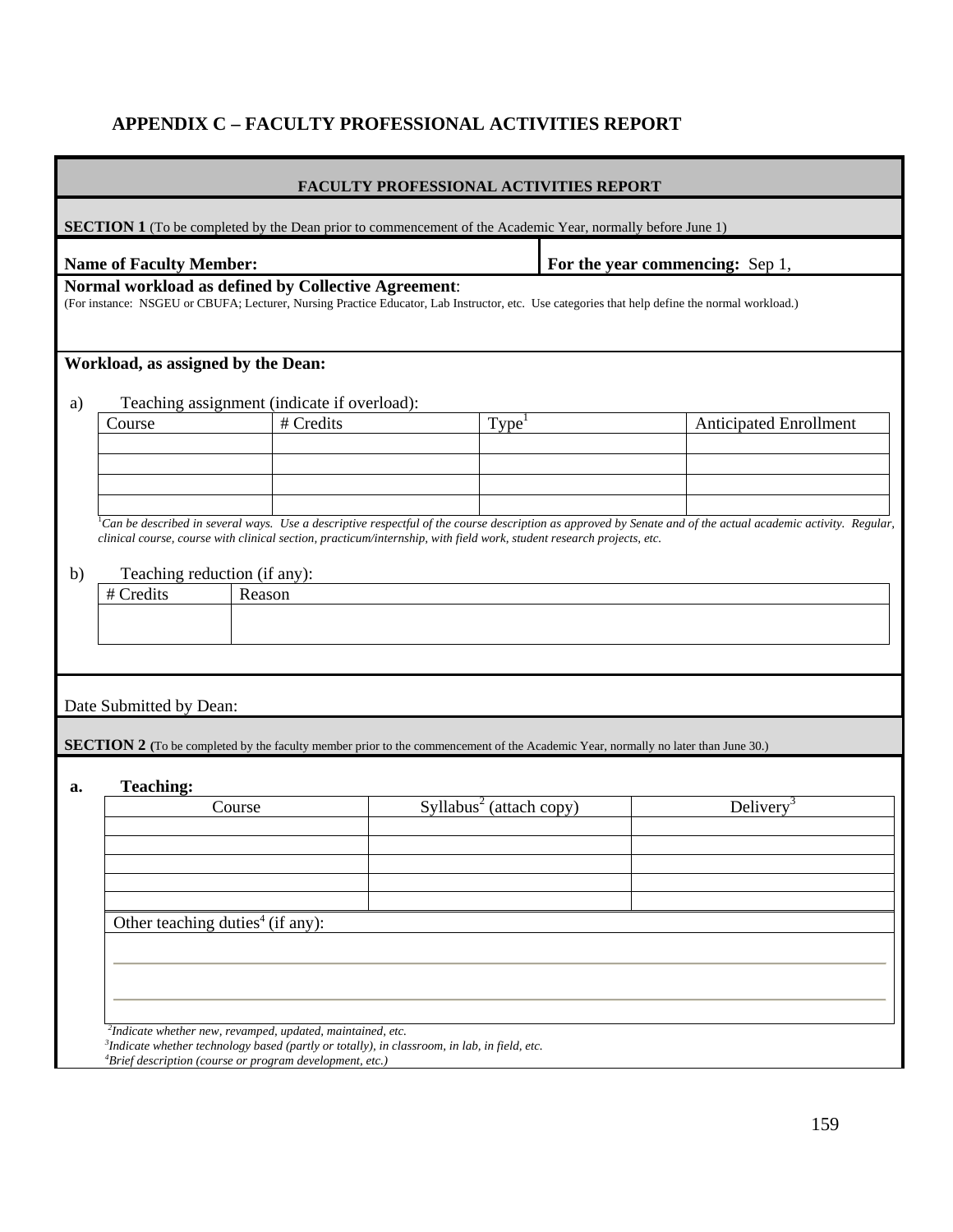| b. | <b>Research:</b>                                     |                                                                                    |                                                                                                                            |                                                                                                                                                                |  |  |  |
|----|------------------------------------------------------|------------------------------------------------------------------------------------|----------------------------------------------------------------------------------------------------------------------------|----------------------------------------------------------------------------------------------------------------------------------------------------------------|--|--|--|
|    | Publications <sup>5</sup> (if any):                  |                                                                                    |                                                                                                                            |                                                                                                                                                                |  |  |  |
|    |                                                      |                                                                                    |                                                                                                                            |                                                                                                                                                                |  |  |  |
|    |                                                      |                                                                                    |                                                                                                                            |                                                                                                                                                                |  |  |  |
|    |                                                      |                                                                                    | ${}^5$ For each publication, indicate the reference. Also include the date first submitted, whether in collaboration, etc. |                                                                                                                                                                |  |  |  |
|    | Grants <sup>6</sup> (if any):                        |                                                                                    |                                                                                                                            |                                                                                                                                                                |  |  |  |
|    | Amount                                               | <b>Start</b>                                                                       | Finish                                                                                                                     | Source                                                                                                                                                         |  |  |  |
|    |                                                      |                                                                                    |                                                                                                                            |                                                                                                                                                                |  |  |  |
|    |                                                      |                                                                                    |                                                                                                                            |                                                                                                                                                                |  |  |  |
|    | <b>Other Research Duties:</b>                        |                                                                                    |                                                                                                                            |                                                                                                                                                                |  |  |  |
|    |                                                      |                                                                                    |                                                                                                                            |                                                                                                                                                                |  |  |  |
|    |                                                      |                                                                                    |                                                                                                                            |                                                                                                                                                                |  |  |  |
|    |                                                      |                                                                                    |                                                                                                                            | <sup>6</sup> Add any relevant information such as collaborators, students hired, external partners that would help understand the extent of the work involved. |  |  |  |
| c. | Service:                                             |                                                                                    |                                                                                                                            |                                                                                                                                                                |  |  |  |
|    |                                                      |                                                                                    | List service activities within the institution (CBU) and locally (Cape Breton):                                            |                                                                                                                                                                |  |  |  |
|    |                                                      |                                                                                    |                                                                                                                            |                                                                                                                                                                |  |  |  |
|    |                                                      |                                                                                    |                                                                                                                            |                                                                                                                                                                |  |  |  |
|    |                                                      |                                                                                    |                                                                                                                            |                                                                                                                                                                |  |  |  |
|    |                                                      |                                                                                    |                                                                                                                            | List service activities in professional organizations, editorial boards, grant applications, assessment, expert                                                |  |  |  |
|    | panel, etc.:                                         |                                                                                    |                                                                                                                            |                                                                                                                                                                |  |  |  |
|    |                                                      |                                                                                    |                                                                                                                            |                                                                                                                                                                |  |  |  |
|    |                                                      |                                                                                    |                                                                                                                            |                                                                                                                                                                |  |  |  |
|    | Submitted by:                                        |                                                                                    | Date:                                                                                                                      |                                                                                                                                                                |  |  |  |
|    |                                                      |                                                                                    |                                                                                                                            |                                                                                                                                                                |  |  |  |
|    |                                                      | SECTION 3 (Further follow-up/discussion between Dean and Faculty Member if needed. |                                                                                                                            |                                                                                                                                                                |  |  |  |
|    | <b>Date of Discussion:</b>                           |                                                                                    |                                                                                                                            |                                                                                                                                                                |  |  |  |
|    | Topics discussed:                                    |                                                                                    |                                                                                                                            |                                                                                                                                                                |  |  |  |
|    |                                                      |                                                                                    |                                                                                                                            |                                                                                                                                                                |  |  |  |
|    |                                                      |                                                                                    |                                                                                                                            |                                                                                                                                                                |  |  |  |
|    | <b>Suggestions or requests following discussion:</b> |                                                                                    |                                                                                                                            |                                                                                                                                                                |  |  |  |
|    |                                                      |                                                                                    |                                                                                                                            |                                                                                                                                                                |  |  |  |
|    |                                                      |                                                                                    |                                                                                                                            |                                                                                                                                                                |  |  |  |
|    |                                                      |                                                                                    |                                                                                                                            |                                                                                                                                                                |  |  |  |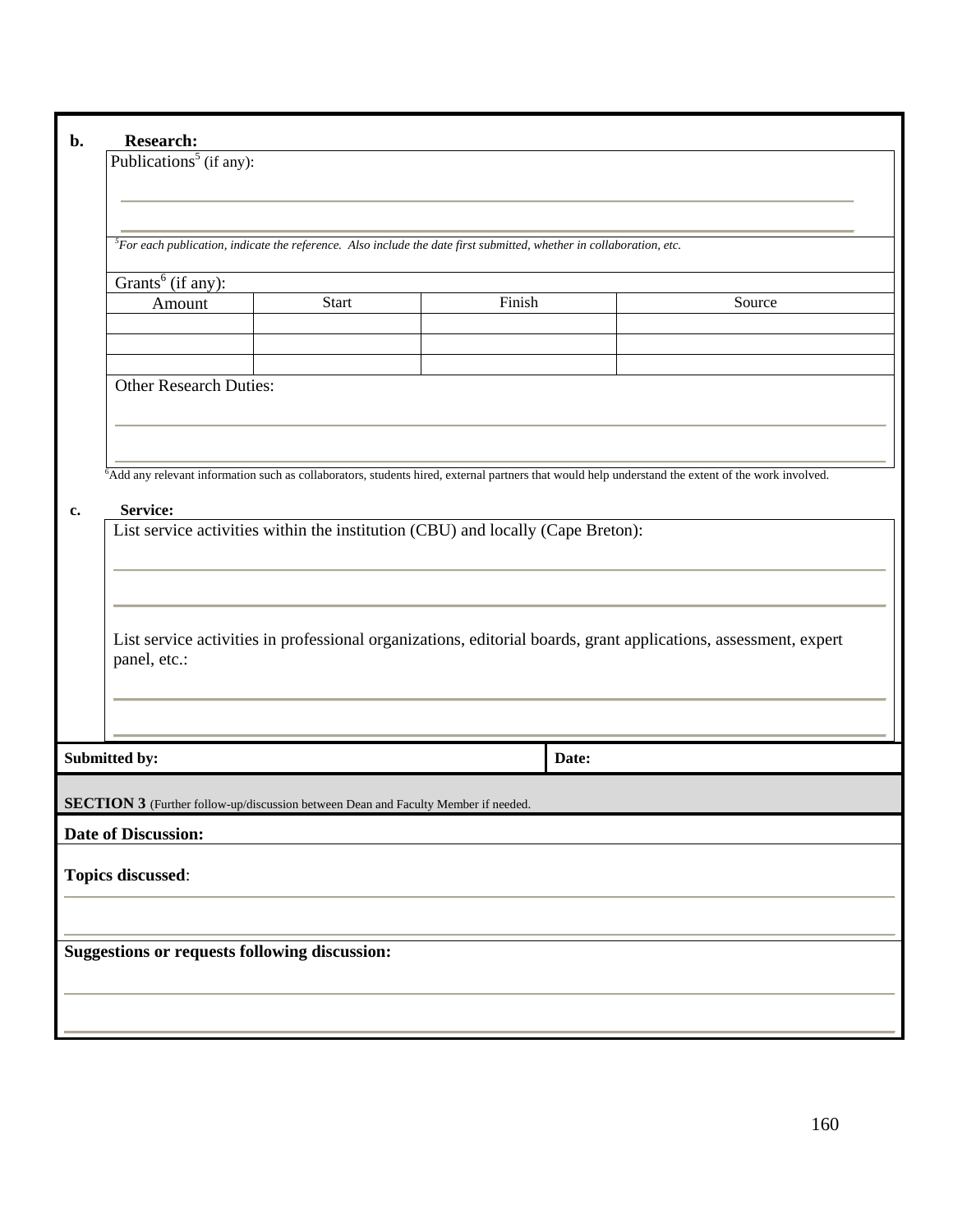## **APPENDIX D – LIBRARIAN PROFESSIONAL ACTIVITIES REPORT**

|                  | <b>LIBRARIAN PROFESSIONAL ACTIVITIES REPORT</b>                                                                                                                  |                                 |
|------------------|------------------------------------------------------------------------------------------------------------------------------------------------------------------|---------------------------------|
|                  | <b>SECTION 1</b> (To be completed annually before June 1, or September 30 for promotion)                                                                         |                                 |
|                  | Name of Librarian Member:                                                                                                                                        | For the year commencing: July 1 |
|                  | Normal assignment (To be filled in by Director of Library Services):<br>(Brief description example, reference, technical, research, scholarly activity, service) |                                 |
|                  |                                                                                                                                                                  |                                 |
| <b>SECTION 2</b> |                                                                                                                                                                  |                                 |
| d.               | Reference, Technical, Collection Development Activities:                                                                                                         |                                 |
|                  |                                                                                                                                                                  |                                 |
|                  |                                                                                                                                                                  |                                 |
|                  |                                                                                                                                                                  |                                 |
|                  |                                                                                                                                                                  |                                 |
|                  |                                                                                                                                                                  |                                 |
|                  |                                                                                                                                                                  |                                 |
|                  |                                                                                                                                                                  |                                 |
|                  |                                                                                                                                                                  |                                 |
|                  |                                                                                                                                                                  |                                 |
| e.               | Student/Staff Information Sessions/Instruction:                                                                                                                  |                                 |

| <b>Instruction Session</b> | Topic or Program | Delivery Method |
|----------------------------|------------------|-----------------|
|                            |                  |                 |
|                            |                  |                 |
|                            |                  |                 |
|                            |                  |                 |
|                            |                  |                 |
|                            |                  |                 |
|                            |                  |                 |
|                            |                  |                 |
|                            |                  |                 |

 Indicate whether sessions are new, revamped, updated, maintained, offered annually, etc. Indicate whether technology based (partly or totally), in classroom setting, or elsewhere, etc. May describe course or program development, etc.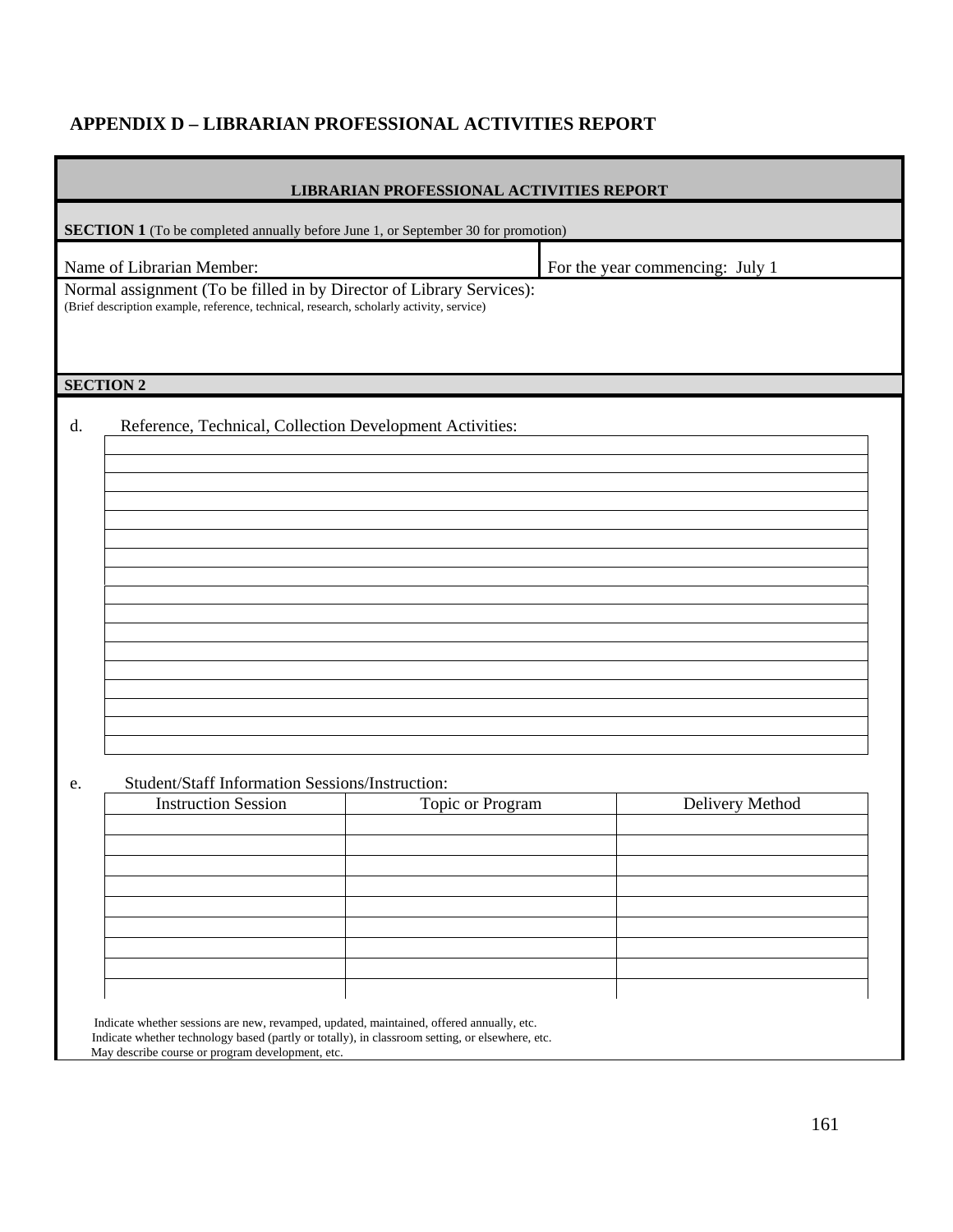| f. |                                         | Research or Scholarly Activities:                                                                                                |        |                                                                                                                                                                |
|----|-----------------------------------------|----------------------------------------------------------------------------------------------------------------------------------|--------|----------------------------------------------------------------------------------------------------------------------------------------------------------------|
|    | Publications <sup>1</sup> (if any):     |                                                                                                                                  |        |                                                                                                                                                                |
|    |                                         |                                                                                                                                  |        |                                                                                                                                                                |
|    |                                         |                                                                                                                                  |        |                                                                                                                                                                |
|    |                                         |                                                                                                                                  |        |                                                                                                                                                                |
|    |                                         |                                                                                                                                  |        |                                                                                                                                                                |
|    |                                         |                                                                                                                                  |        |                                                                                                                                                                |
|    | Grants <sup>2</sup> (if any):           |                                                                                                                                  |        |                                                                                                                                                                |
|    | Amount                                  | <b>Start</b>                                                                                                                     | Finish | Source                                                                                                                                                         |
|    |                                         |                                                                                                                                  |        |                                                                                                                                                                |
|    |                                         |                                                                                                                                  |        |                                                                                                                                                                |
|    |                                         | <sup>1</sup> For each publication, indicate the reference. Also include the date first submitted, whether in collaboration, etc. |        |                                                                                                                                                                |
|    |                                         |                                                                                                                                  |        | <sup>2</sup> Add any relevant information such as collaborators, students hired, external partners that would help understand the extent of the work involved. |
|    |                                         |                                                                                                                                  |        |                                                                                                                                                                |
| g. | Service:                                | List service activities within the institution (CBU) and locally (Cape Breton):                                                  |        |                                                                                                                                                                |
|    |                                         |                                                                                                                                  |        |                                                                                                                                                                |
|    |                                         |                                                                                                                                  |        |                                                                                                                                                                |
|    |                                         |                                                                                                                                  |        |                                                                                                                                                                |
|    |                                         |                                                                                                                                  |        |                                                                                                                                                                |
|    |                                         |                                                                                                                                  |        |                                                                                                                                                                |
|    |                                         |                                                                                                                                  |        |                                                                                                                                                                |
|    |                                         |                                                                                                                                  |        | List service activities in professional organizations, editorial boards, grant application assessment, expert                                                  |
|    |                                         |                                                                                                                                  |        | panel, etc. (If serving on a Board, please indicate if you are covered by liability insurance as a Board Member.)                                              |
|    |                                         |                                                                                                                                  |        |                                                                                                                                                                |
|    |                                         |                                                                                                                                  |        |                                                                                                                                                                |
|    |                                         |                                                                                                                                  |        |                                                                                                                                                                |
|    |                                         |                                                                                                                                  |        |                                                                                                                                                                |
|    | Submitted by:                           |                                                                                                                                  |        | Date:                                                                                                                                                          |
|    |                                         | <b>SECTION 3</b> (Further follow-up/discussion between Director and Librarian Member if needed.)                                 |        |                                                                                                                                                                |
|    |                                         |                                                                                                                                  |        |                                                                                                                                                                |
|    | Date of Discussion:                     |                                                                                                                                  |        |                                                                                                                                                                |
|    | Topics discussed:                       |                                                                                                                                  |        |                                                                                                                                                                |
|    |                                         |                                                                                                                                  |        |                                                                                                                                                                |
|    |                                         |                                                                                                                                  |        |                                                                                                                                                                |
|    |                                         | Suggestions or requests following discussion:                                                                                    |        |                                                                                                                                                                |
|    |                                         |                                                                                                                                  |        |                                                                                                                                                                |
|    |                                         |                                                                                                                                  |        |                                                                                                                                                                |
|    |                                         |                                                                                                                                  |        |                                                                                                                                                                |
|    |                                         |                                                                                                                                  |        |                                                                                                                                                                |
|    | Date copy provided to Librarian Member: |                                                                                                                                  |        | Date sent to HR Office:                                                                                                                                        |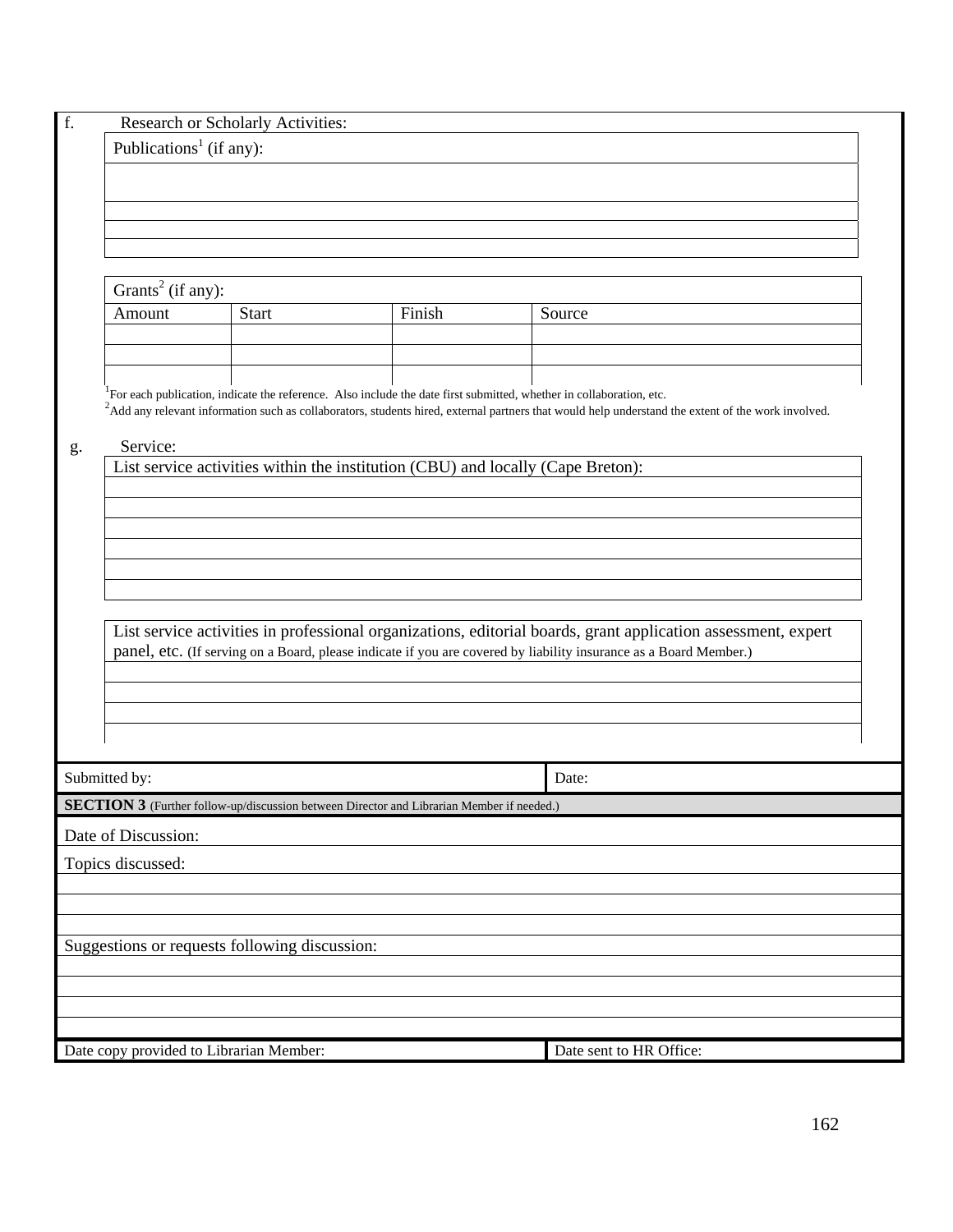## **SCHEDULE A - SALARY GRIDS**

| <b>LECTURER</b> |             | 2.90%      | 2.90%      | 2.90%      | 2.90%    |
|-----------------|-------------|------------|------------|------------|----------|
| <b>Step</b>     | 1-Jul-08    | $1-Jul-09$ | $1-Jul-10$ | $1-Jul-11$ | 1-Jul-12 |
|                 | \$43,595.53 | \$44,895   | \$46,251   | \$47,643   | \$49,024 |
| 2               | \$45,115.53 | \$46,495   | \$47,951   | \$49,443   | \$50,877 |
|                 | \$46,635.53 | \$48,095   | \$49,651   | \$51,243   | \$52,729 |
| 4               | \$48,155.53 | \$49,695   | \$51,351   | \$53,043   | \$54,581 |
|                 | \$49,675.53 | \$51,295   | \$53,051   | \$54,843   | \$56,433 |
| 6               | \$51,195.53 | \$52,895   | \$54,751   | \$56,643   | \$58,285 |
|                 | \$52,715.53 | \$54,495   | \$56,451   | \$58,443   | \$60,138 |
|                 | \$54,235.53 | \$56,095   | \$58,151   | \$60,243   | \$61,990 |

| <b>ASSISTANT</b><br><b>PROFESSOR</b> |             | 2.90%    | 2.90%      | 2.90%      | 2.90%      |
|--------------------------------------|-------------|----------|------------|------------|------------|
| <b>Step</b>                          | $1-Jul-08$  | 1-Jul-09 | $1-Jul-10$ | $1-Jul-11$ | $1-Jul-12$ |
|                                      | \$53,312.81 | \$54,951 | Deleted    | Deleted    | Deleted    |
| 2                                    | \$55,262.81 | \$57,051 | \$58,884   | Deleted    | Deleted    |
| 3                                    | \$57,212.81 | \$59,151 | \$61,134   | \$63,011   | \$64,934   |
| 4                                    | \$59,162.81 | \$61,251 | \$63,384   | \$65,361   | \$67,384   |
| 5                                    | \$61,112.81 | \$63,351 | \$65,634   | \$67,711   | \$69,834   |
| 6                                    | \$63,062.81 | \$65,451 | \$67,884   | \$70,061   | \$72,284   |
| 7                                    | \$65,012.81 | \$67,551 | \$70,134   | \$72,411   | \$74,734   |
| 8                                    | \$66,962.81 | \$69,651 | \$72,384   | \$74,761   | \$77,184   |
| 9                                    | \$68,912.81 | \$71,751 | \$74,634   | \$77,111   | \$79,634   |
| 10                                   | \$70,862.81 | \$73,851 | \$76,884   | \$79,461   | \$82,084   |
| 11                                   |             | \$75,951 | \$79,134   | \$81,811   | \$84,534   |
| 12                                   |             | \$78,051 | \$81,384   | \$84,161   | \$86,984   |

| <b>ASSOCIATE PROFESSOR</b> |             | 2.90%      | 2.90%      | 2.90%      | 2.90%      |
|----------------------------|-------------|------------|------------|------------|------------|
| <b>Step</b>                | $1-Jul-08$  | $1-Jul-09$ | $1-Jul-10$ | $1-Jul-11$ | $1-Jul-12$ |
|                            | \$67,637.77 | \$69,606   | Deleted    | Deleted    | Deleted    |
| 2                          | \$69,695.77 | \$71,731   | \$73,818   | Deleted    | Deleted    |
| 3                          | \$71,753.77 | \$73,856   | \$76,008   | \$78,201   | \$80,499   |
| 4                          | \$73,811.77 | \$75,981   | \$78,198   | \$80,451   | \$82,824   |
| 5                          | \$75,869.77 | \$78,106   | \$80,388   | \$82,701   | \$85,149   |
| 6                          | \$77,927.77 | \$80,231   | \$82,578   | \$84,951   | \$87,474   |
| 7                          | \$79,985.77 | \$82,356   | \$84,768   | \$87,201   | \$89,799   |
| 8                          | \$82,043.77 | \$84,481   | \$86,958   | \$89,451   | \$92,124   |
| 9                          | \$84,101.77 | \$86,606   | \$89,148   | \$91,701   | \$94,449   |
| 10                         | \$86,159.77 | \$88,731   | \$91,338   | \$93,951   | \$96,774   |
| 11                         | \$88,217.77 | \$90,856   | \$93,528   | \$96,201   | \$99,099   |
| 12                         | \$90,275.77 | \$92,981   | \$95,718   | \$98,451   | \$101,424  |
| 13                         | \$92,333.77 | \$95,106   | \$97,908   | \$100,701  | \$103,749  |
| 14                         | \$94,391.77 | \$97,231   | \$100,098  | \$102,951  | \$106,074  |
| 15                         | \$96,449.77 | \$99,356   | \$102,288  | \$105,201  | \$108,399  |
| 16                         | \$98,507.77 | \$101,481  | \$104,478  | \$107,451  | \$110,724  |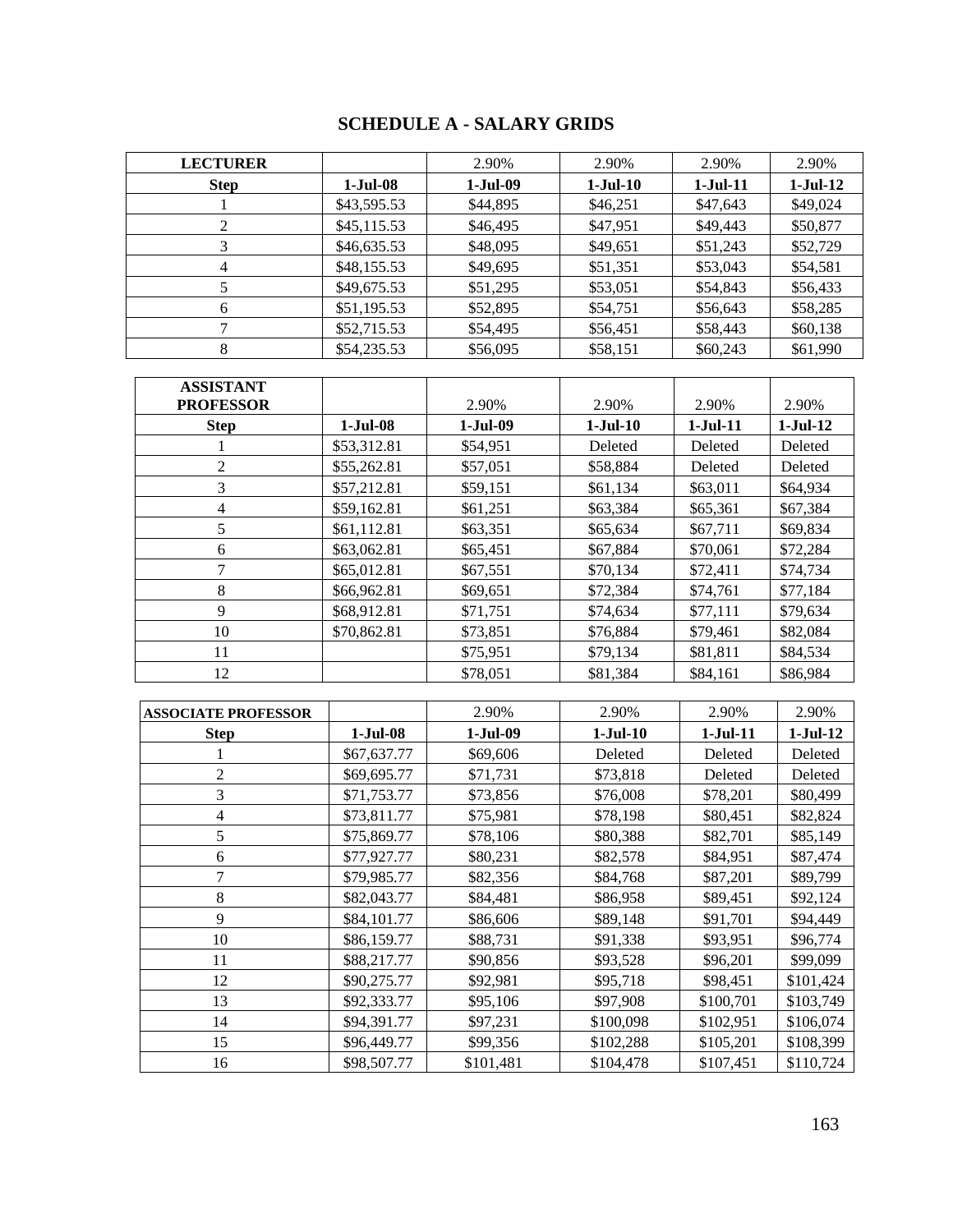| <b>FULL</b>      |              |            |            |            |            |
|------------------|--------------|------------|------------|------------|------------|
| <b>PROFESSOR</b> |              | 2.90%      | 2.90%      | 2.90%      | 2.90%      |
| <b>Step</b>      | $1-Jul-08$   | $1-Jul-09$ | $1-Jul-10$ | $1-Jul-11$ | $1-Jul-12$ |
|                  | \$88,925.40  | \$91,504   | Deleted    | Deleted    | Deleted    |
| $\overline{2}$   | \$91,086.30  | \$93,727   | \$96,446   | Deleted    | Deleted    |
| 3                | \$93,247.20  | \$95,951   | \$98,734   | \$101,883  | \$104,850  |
| $\overline{4}$   | \$95,408.10  | \$98,175   | \$101,022  | \$104,333  | \$107,375  |
| 5                | \$97,569.00  | \$100,399  | \$103,310  | \$106,783  | \$109,900  |
| 6                | \$99,729.90  | \$102,622  | \$105,598  | \$109,233  | \$112,425  |
|                  | \$101,890.80 | \$104,846  | \$107,886  | \$111,683  | \$114,950  |
| 8                | \$104,051.70 | \$107,070  | \$110,175  | \$114,133  | \$117,475  |
| 9                | \$106,212.60 | \$109,293  | \$112,463  | \$116,583  | \$120,000  |
| 10               | \$108,373.50 | \$111,517  | \$114,751  | \$119,033  | \$122,525  |
| 11               | \$110,534.40 | \$113,741  | \$117,039  | \$121,483  | \$125,050  |
| 12               | \$112,695.30 | \$115,964  | \$119,327  | \$123,933  | \$127,575  |
| 13               | \$114,856.20 | \$118,188  | \$121,615  | \$126,383  | \$130,100  |
| 14               | \$117,017.10 | \$120,412  | \$123,903  | \$128,833  | \$132,625  |
| 15               |              | \$122,635  | \$126,192  | \$131,283  | \$135,150  |
| 16               |              | \$124,859  | \$128,480  | \$133,733  | \$137,675  |

| <b>LIBRARIAN I/II</b> |             | 2.90%      | 2.90%      | 2.90%      | 2.90%      |
|-----------------------|-------------|------------|------------|------------|------------|
| <b>Step</b>           | $1-Jul-08$  | $1-Jul-09$ | $1-Jul-10$ | $1-Jul-11$ | $1-Jul-12$ |
|                       | \$46,782.07 | Deleted    | Deleted    | Deleted    | Deleted    |
| 2                     | \$48,482.07 | \$49,939   | Deleted    | Deleted    | Deleted    |
| 3                     | \$50,182.07 | \$51,714   | \$53,285   | \$54,894   | \$56,543   |
| 4                     | \$51,882.07 | \$53,489   | \$55,135   | \$56,819   | \$58,543   |
| 5                     | \$53,582.07 | \$55,264   | \$56,985   | \$58,744   | \$60,543   |
| 6                     | \$55,282.07 | \$57,039   | \$58,835   | \$60,669   | \$62,543   |
|                       | \$56,982.07 | \$58,814   | \$60,685   | \$62,594   | \$64,543   |
| 8                     | \$58,682.07 | \$60,589   | \$62,535   | \$64,519   | \$66,543   |
| 9                     | \$60,382.07 | \$62,364   | \$64,385   | \$66,444   | \$68,543   |
| 10                    |             | \$64,139   | \$66,235   | \$68,369   | \$70,543   |
| 11                    |             | \$65,914   | \$68,085   | \$70,294   | \$72,543   |
| 12                    |             | \$67,689   | \$69,935   | \$72,219   | \$74,543   |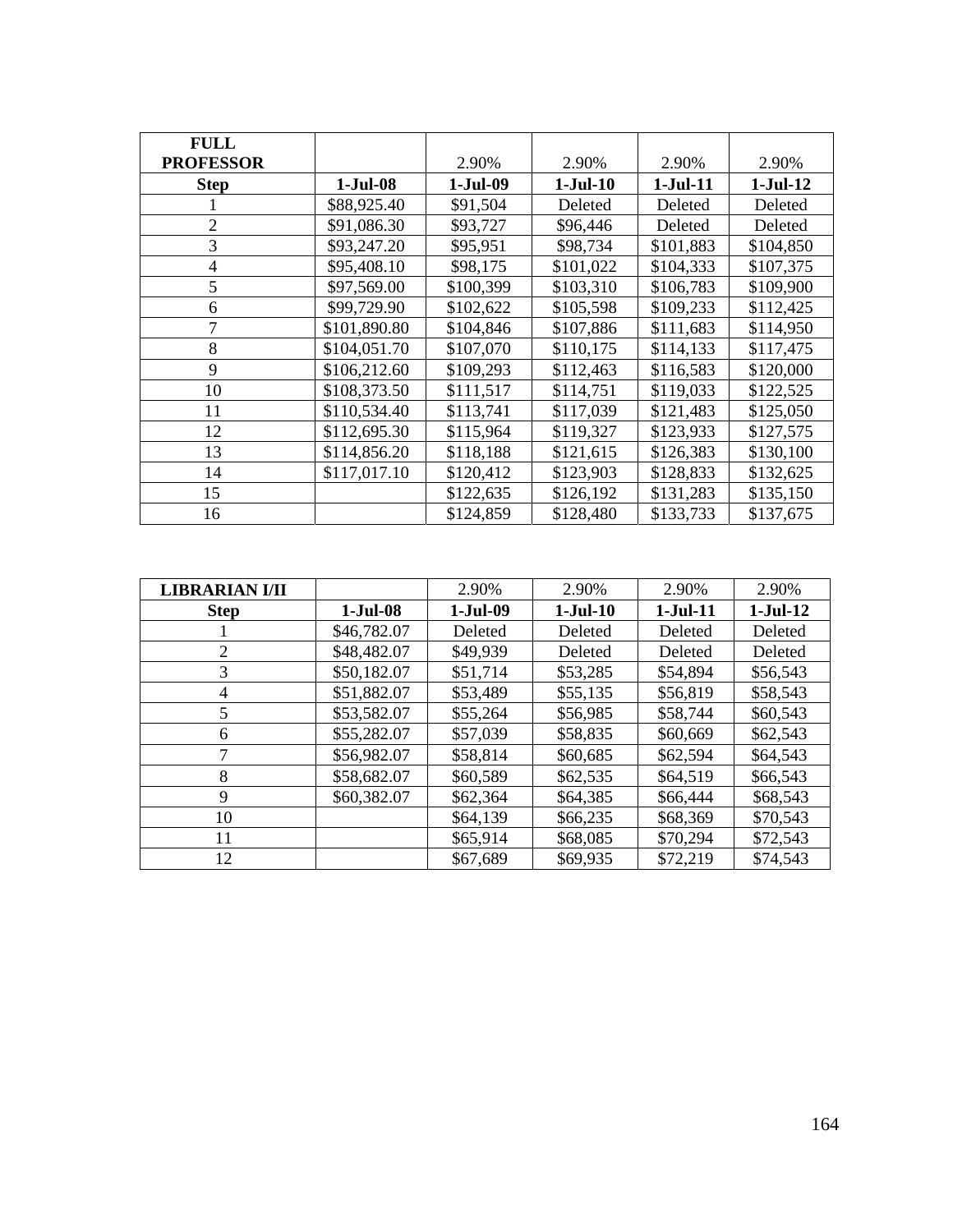| <b>LIBRARIAN III</b> |             | 2.90%      | 2.90%      | 2.90%      | 2.90%      |
|----------------------|-------------|------------|------------|------------|------------|
| <b>Step</b>          | $1-Jul-08$  | $1-Jul-09$ | $1-Jul-10$ | $1-Jul-11$ | $1-Jul-12$ |
|                      | \$52,509.63 | Deleted    | Deleted    | Deleted    | Deleted    |
| 2                    | \$54,209.63 | Deleted    | Deleted    | Deleted    | Deleted    |
| 3                    | \$55,909.63 | \$57,682   | Deleted    | Deleted    | Deleted    |
| 4                    | \$57,609.63 | \$59,482   | \$61,399   | Deleted    | Deleted    |
| 5                    | \$59,309.63 | \$61,282   | \$63,299   | \$65,359   | \$67,339   |
| 6                    | \$61,009.63 | \$63,082   | \$65,199   | \$67,359   | \$69,414   |
| 7                    | \$62,709.63 | \$64,882   | \$67,099   | \$69,359   | \$71,489   |
| 8                    | \$64,409.63 | \$66,682   | \$68,999   | \$71,359   | \$73,564   |
| 9                    | \$66,109.63 | \$68,482   | \$70,899   | \$73,359   | \$75,639   |
| 10                   | \$67,809.63 | \$70,282   | \$72,799   | \$75,359   | \$77,714   |
| 11                   | \$69,509.63 | \$72,082   | \$74,699   | \$77,359   | \$79,789   |
| 12                   | \$71,209.63 | \$73,882   | \$76,599   | \$79,359   | \$81,864   |
| 13                   | \$72,909.63 | \$75,682   | \$78,499   | \$81,359   | \$83,939   |
| 14                   | \$74,609.63 | \$77,482   | \$80,399   | \$83,359   | \$86,014   |
| 15                   | \$76,309.63 | \$79,282   | \$82,299   | \$85,359   | \$88,089   |
| 16                   |             | \$81,082   | \$84,199   | \$87,359   | \$90,164   |
| 17                   |             | \$82,882   | \$86,099   | \$89,359   | \$92,239   |

| <b>LIBRARIAN IV</b> | 2.90%      | 2.90%      | 2.90%      | 2.90%      |
|---------------------|------------|------------|------------|------------|
| <b>Step</b>         | $1-Jul-09$ | $1-Jul-10$ | $1-Jul-11$ | $1-Jul-12$ |
|                     | \$77,396   | \$79,641   | \$81,950   | \$84,327   |
| $\overline{2}$      | \$79,326   | \$81,626   | \$83,993   | \$86,429   |
| 3                   | \$81,255   | \$83,611   | \$86,036   | \$88,531   |
| 4                   | \$83,184   | \$85,597   | \$88,079   | \$90,633   |
| 5                   | \$85,114   | \$87,582   | \$90,122   | \$92,735   |
| 6                   | \$87,043   | \$89,567   | \$92,165   | \$94,838   |
| 7                   | \$88,972   | \$91,553   | \$94,208   | \$96,940   |
| 8                   | \$90,902   | \$93,538   | \$96,251   | \$99,042   |
| 9                   | \$92,831   | \$95,523   | \$98,294   | \$101,144  |
| 10                  | \$94,761   | \$97,509   | \$100,336  | \$103,246  |
| 11                  | \$96,690   | \$99,494   | \$102,379  | \$105,348  |
| 12                  | \$98,619   | \$101,479  | \$104,422  | \$107,450  |
| 13                  | \$100,549  | \$103,465  | \$106,465  | \$109,553  |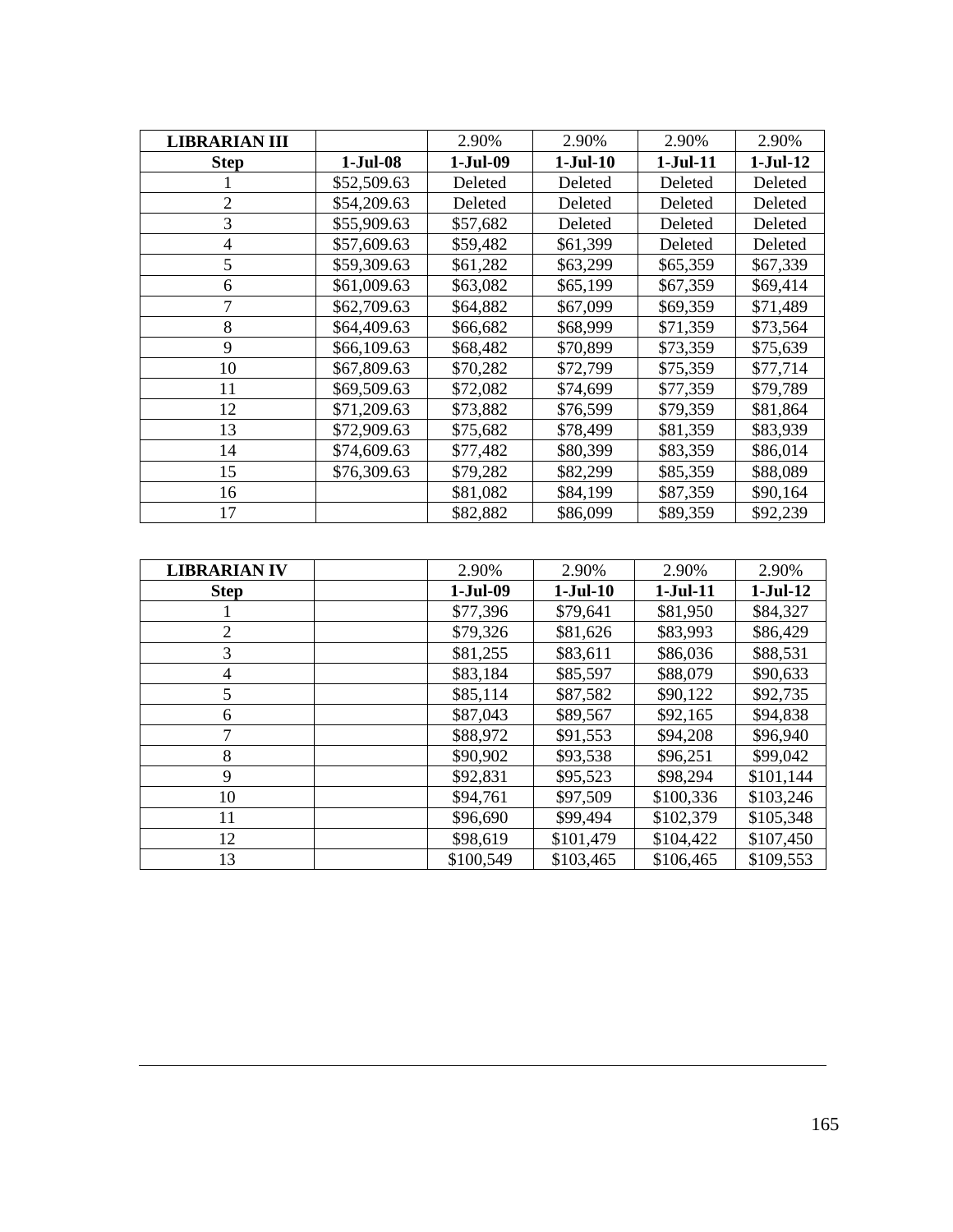| <b>LAB</b><br><b>INSTRUCTOR</b> |             | 2.90%    | 2.90%      | 2.90%      | 2.90%          |
|---------------------------------|-------------|----------|------------|------------|----------------|
| <b>Step</b>                     | 1-Jul-08    | 1-Jul-09 | $1-Jul-10$ | $1-Jul-11$ | $1-Jul-12$     |
|                                 | \$37,002.12 | Deleted  | Deleted    | Deleted    | Deleted        |
| 2                               | \$38,648.52 | \$39,781 | Deleted    | Deleted    | <b>Deleted</b> |
| 3                               | \$40,294.92 | \$41,481 | \$42,686   | \$43,922   | \$45,219       |
| 4                               | \$41,941.32 | \$43,181 | \$44,436   | \$45,722   | \$47,079       |
| 5                               | \$43,587.72 | \$44,881 | \$46,186   | \$47,522   | \$48,939       |
| 6                               | \$45,234.12 | \$46,581 | \$47,936   | \$49,322   | \$50,799       |
| 7                               | \$46,880.52 | \$48,281 | \$49,686   | \$51,122   | \$52,659       |
| 8                               | \$48,526.92 | \$49,981 | \$51,436   | \$52,922   | \$54,519       |
| 9                               | \$50,173.32 | \$51,681 | \$53,186   | \$54,722   | \$56,379       |
| 10                              | \$51,819.72 | \$53,381 | \$54,936   | \$56,522   | \$58,239       |

| <b>SENIOR LAB</b> |             |            |            |            |            |
|-------------------|-------------|------------|------------|------------|------------|
| <b>INSTRUCTOR</b> |             | 2.90%      | 2.90%      | 2.90%      | 2.90%      |
| <b>Step</b>       | $1-Jul-08$  | $1-Jul-09$ | $1-Jul-10$ | $1-Jul-11$ | $1-Jul-12$ |
|                   | \$40,174.22 | Deleted    | Deleted    | Deleted    | Deleted    |
| 2                 | \$41,820.62 | \$43,094   | Deleted    | Deleted    | Deleted    |
| 3                 | \$43,467.02 | \$44,819   | \$46,194   | \$47,542   | \$48,924   |
| 4                 | \$45,113.42 | \$46,544   | \$47,994   | \$49,397   | \$50,834   |
| 5                 | \$46,759.82 | \$48,269   | \$49,794   | \$51,252   | \$52,744   |
| 6                 | \$48,406.22 | \$49,994   | \$51,594   | \$53,107   | \$54,654   |
|                   | \$50,052.62 | \$51,719   | \$53,394   | \$54,962   | \$56,564   |
| 8                 | \$51,699.02 | \$53,444   | \$55,194   | \$56,817   | \$58,474   |
| 9                 | \$53,345.42 | \$55,169   | \$56,994   | \$58,672   | \$60,384   |
| 10                | \$54,991.82 | \$56,894   | \$58,794   | \$60,527   | \$62,294   |
| 11                | \$56,638.22 | \$58,619   | \$60,594   | \$62,382   | \$64,204   |
| 12                |             |            |            | \$64,237   | \$66,114   |

| <b>NURSING</b><br><b>PRACTICE</b><br><b>EDUCATOR</b>             |            | 2.90%      | 2.90%      | 2.90%      | 2.90%      |
|------------------------------------------------------------------|------------|------------|------------|------------|------------|
| <b>Step</b>                                                      | $1-Jul-08$ | $1-Jul-09$ | $1-Jul-10$ | $1-Jul-11$ | $1-Jul-12$ |
|                                                                  | \$63,791   | \$65,671   | \$67,606   | \$69,569   | \$71,588   |
| $\overline{2}$                                                   | \$65,268   | \$67,221   | \$69,231   | \$71,244   | \$73,313   |
| 3                                                                | \$66,745   | \$68,771   | \$70,856   | \$72,919   | \$75,038   |
| 4                                                                | \$68,221   | \$70,321   | \$72,481   | \$74,594   | \$76,763   |
| 5                                                                | \$69,698   | \$71,871   | \$74,106   | \$76,269   | \$78,488   |
| 6                                                                |            | \$73,421   | \$75,731   | \$77,944   | \$80,213   |
|                                                                  |            | \$74,971   | \$77,356   | \$79,619   | \$81,938   |
| 8                                                                |            | \$76,521   | \$78,981   | \$81,294   | \$83,663   |
| Acquire Masters Degree $= 1$ additional step on following July 1 |            |            |            |            |            |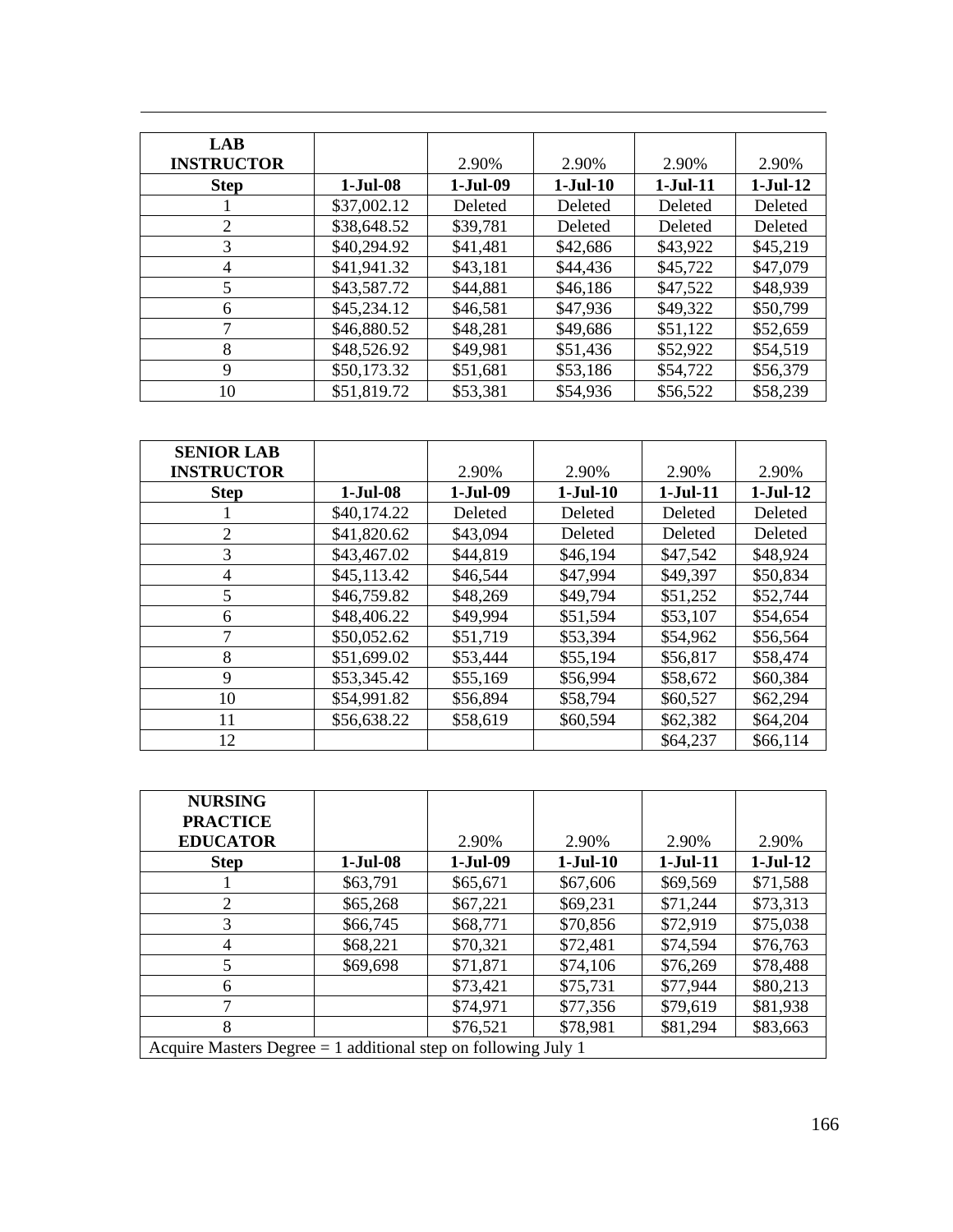### **SCHEDULE B - PERSONS IN THE BARGAINING UNIT ON 17 MARCH 2000 AND THEIR STATUS AS OF 21 FEBRUARY 2003**

### WITHOUT PREJUDICE

| <b>NAME</b>          | <b>STATUS</b> |
|----------------------|---------------|
| Bartlett, Cheryl     | Tenure        |
| Bouman, Thomas       | Tenure-track  |
| Brann-Barrett, Tanya | Tenure-track  |
| Britten, Allen*      | Tenure        |
| Broadhead, Lee-Anne  | Tenure-track  |
| Carre, Geoff         | Tenure-track  |
| Chisholm, Cathy      | Full-time     |
| Connell, Jane        | Tenure-track  |
| Covell, Katherine    | Tenure        |
| Curtis, Jan          | Tenure        |
| deRoche, Constance   | Tenure        |
| deRoche, John        | Tenure        |
| Dobson, Mary         | Full-time     |
| Drodge, Janice       | Full-time     |
| Fraser, Allan        | Tenure-track  |
| Howe, Brian          | Tenure        |
| Inglis, Stephanie    | Tenure        |
| Johnson, David       | Tenure        |
| Johnson, Eleanor     | Tenure        |
| Johnstone, Harvey*   | Tenure        |
| Karaphillis, George  | Tenure        |
| Kavanagh, Afra       | Tenure-track  |
| Keating, Mary        | Tenure-track  |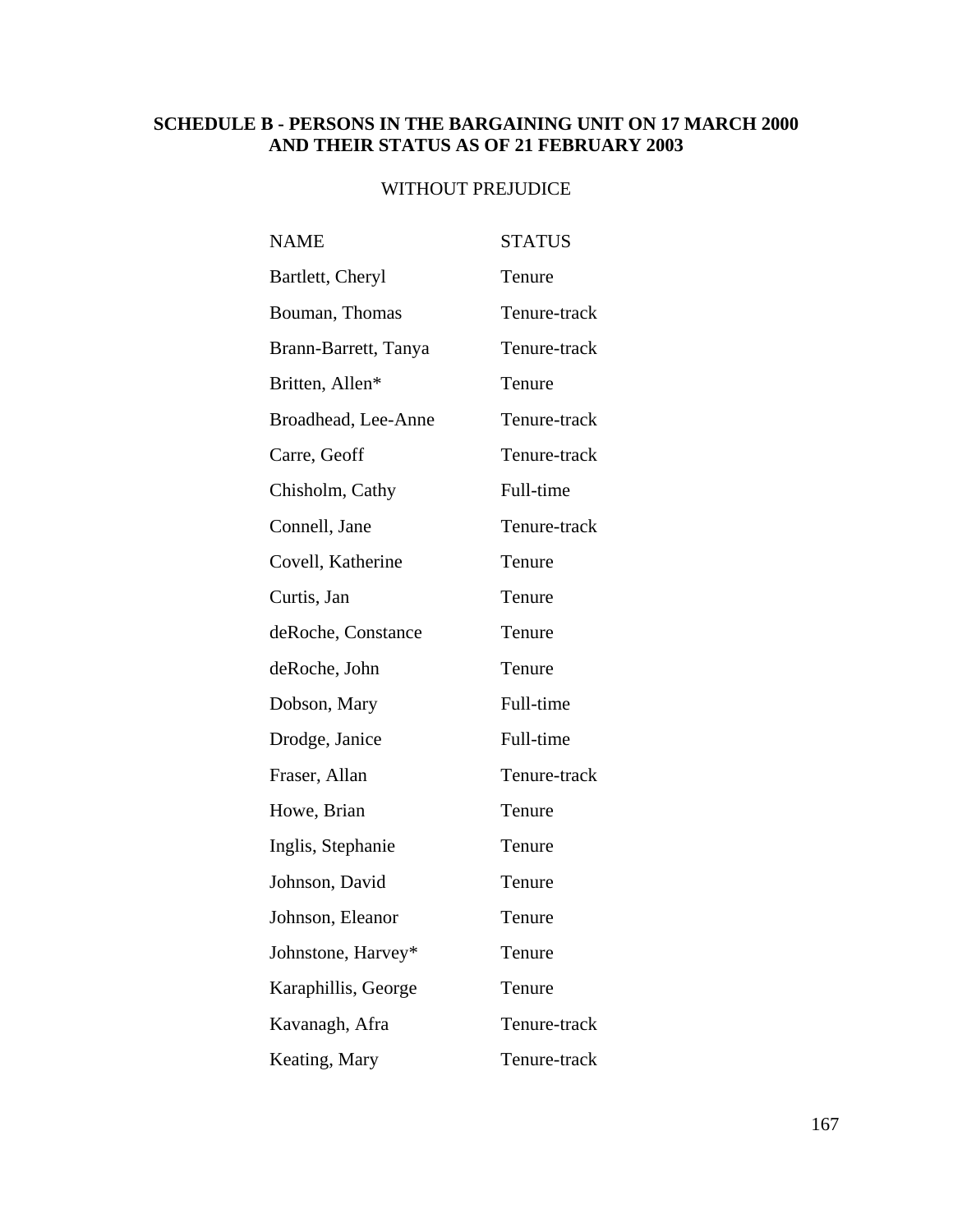| <b>NAME</b>         | <b>STATUS</b> |
|---------------------|---------------|
| Keefe, Dale         | Tenure        |
| Keshen, Richard     | Tenure        |
| MacDonald, Michael  | Tenure        |
| MacIntyre, Peter    | Tenure        |
| MacKinnon, John*    | Tenure        |
| MacKinnon, Richard  | Tenure        |
| MacLellan, Edwin    | Tenure        |
| MacLeod, Mary K.    | Tenure        |
| MacNeil, Elaine     | Tenure-track  |
| Manley, Alexis*     | Tenure        |
| Marchand, Richard   | Tenure        |
| McCann Stewart      | Tenure        |
| McCarron, Ron       | Tenure        |
| McCorquodale, David | Tenure        |
| Michalik, Paula     | Tenure        |
| Molloy, Andrew      | Tenure-track  |
| Moore, Barry        | Tenure        |
| Moy, Martin         | Tenure        |
| Mullan, David       | Tenure        |
| Nicholls, Rod*      | Tenure        |
| Nicklason, Gary     | Tenure        |
| Reynolds, Andrew    | Tenure-track  |
| Rolls, Judy         | Tenure        |
| Rudiuk, Edmund      | Tenure        |
| Smith, Tracey       | Tenure-track  |
| Springston, Fred    | Tenure        |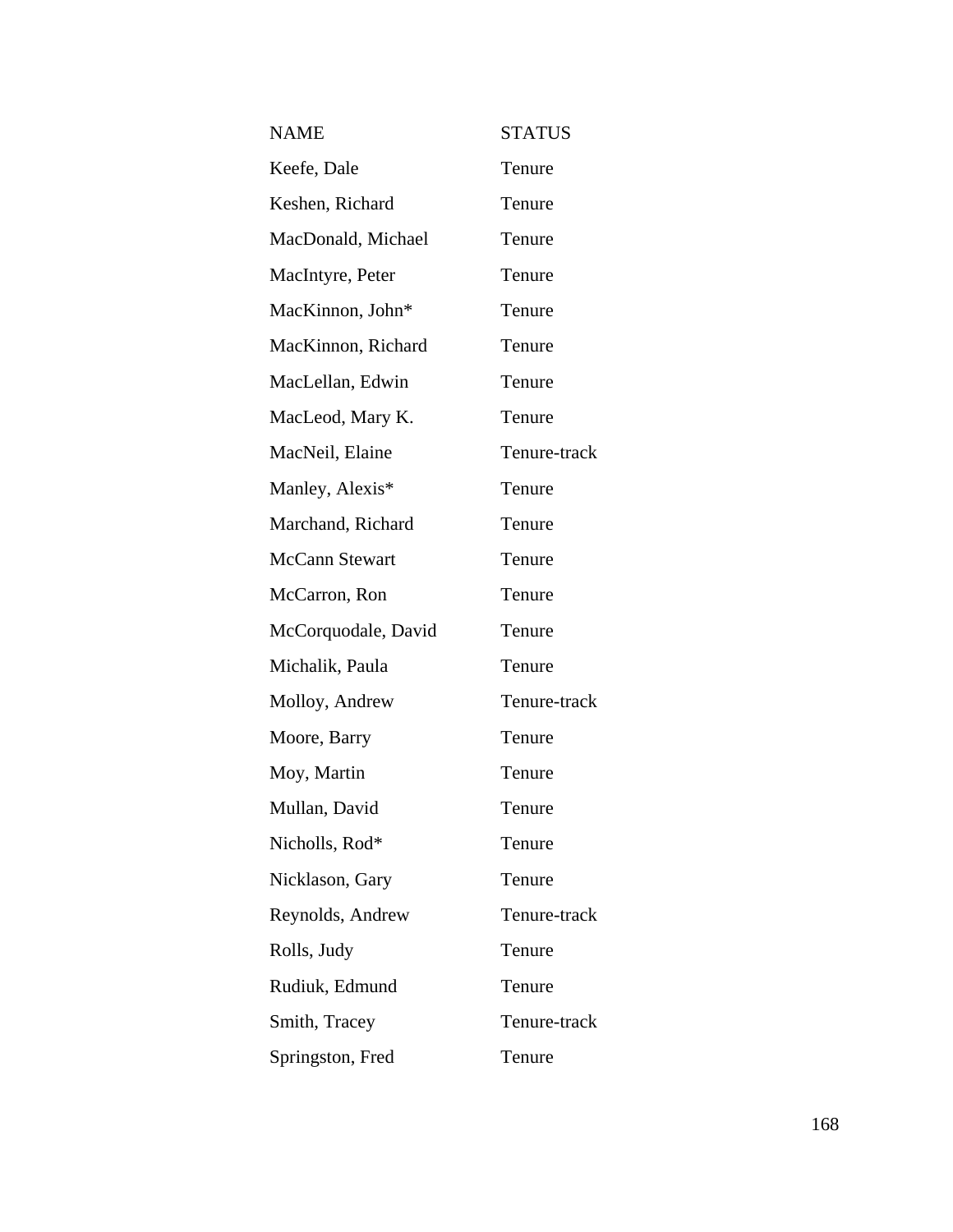| <b>NAME</b>      | <b>STATUS</b> |
|------------------|---------------|
| Stewart, Scott   | Tenure        |
| Syms, Laura      | Full-time     |
| Tanchak, Michael | Tenure        |

\*upon re-entry into the Bargaining Unit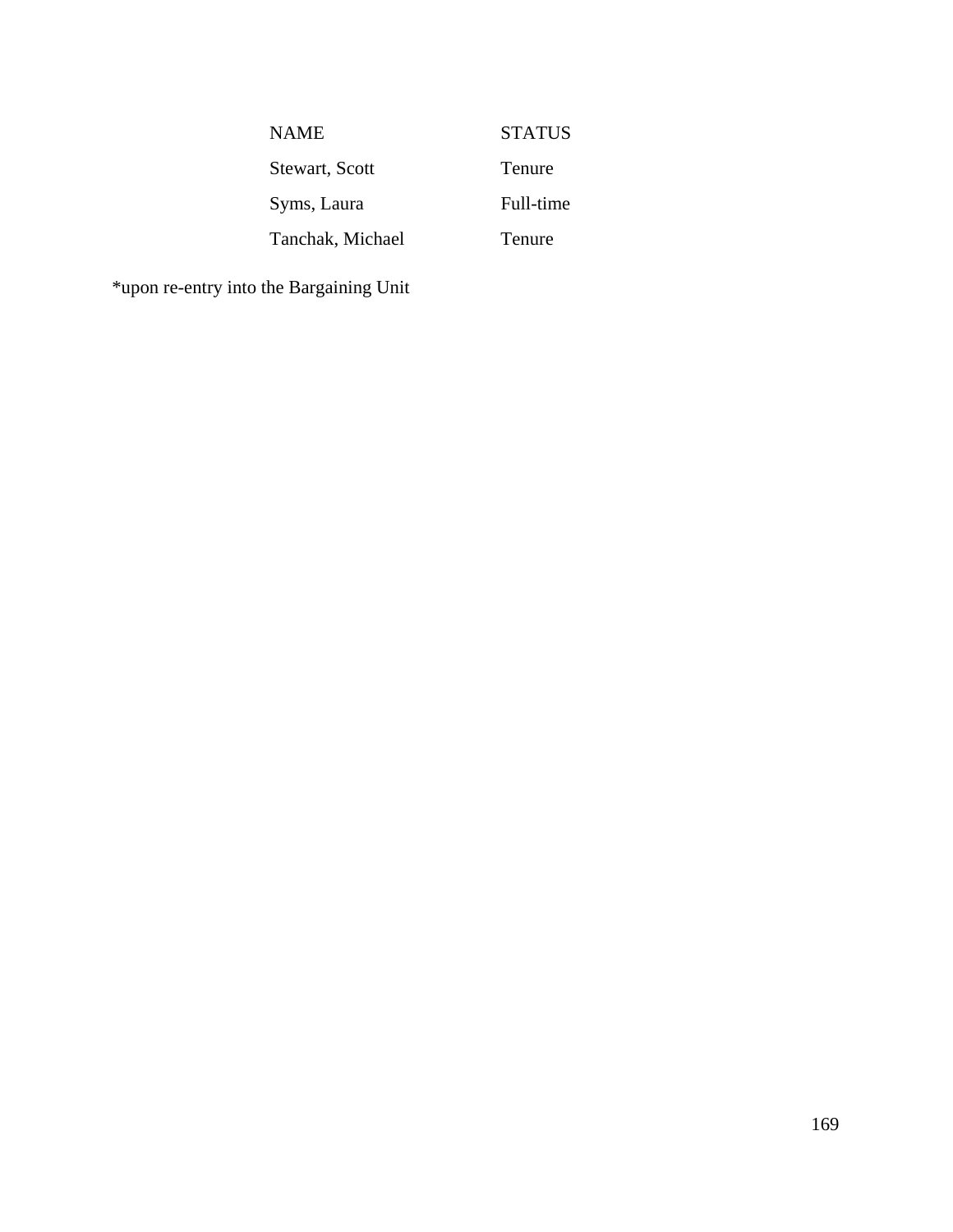### **SCHEDULE C - UNIVERSITY RESEARCH GRANT IN LIEU OF SALARY**  Application Guidelines and Conditions

A faculty member (tenured or tenure track) or Librarian (permanent) who wishes to pursue a specific research project during any academic year (including a year when on paid leave) may be eligible for this program. The program permits, under certain conditions, the receipt of a research grant in lieu of salary through a mechanism which includes peer review by the CBU RAP Committee. The purpose and object of the proposed expenditures must be warranted in the context of the research proposal. The grant may be used to finance regular research expenses, but not to supplement income. This program covers only research activities and is not intended to cover projects directed at teaching or the development of teaching-related skills. When the research grant is awarded, the funds are no longer considered to be salary but constitute a research grant which is subject to the conditions of the program and research-related policies of the University. Specific conditions relating to the program are outlined below.

Successful applicants will continue to assume full responsibility for their normal teaching, administrative or committee assignments, even though some portion of their salary is received as a research grant. That is, if 20% of the full salary is assigned as a research grant in lieu of salary, this does not constitute 20% reduction in assigned responsibilities.

Grants awarded under this program are considered as taxable income. However, the grant payment will be treated as T4A income for tax purposes and accordingly, no income tax will be deducted by the University. The recipient is responsible for reporting the income to Canada Revenue Agency (CRA) and declaring against it eligible expenditures.

### Eligibility

- 1. An applicant must be a tenured or tenure track faculty member or Librarian (permanent) of the University.
- 2. Only one University Salary Research Grant per candidate may be held during any one calendar year.
- 3. Faculty may not apply for another University Salary Research Grant if the report on a previously held University Salary Research Grant is still outstanding.

Please note that CRA has attached additional conditions of eligibility for the Salary Research Grant Program as follows:

- 1. The University will benefit from the research.
- 2. The activity is timely and appropriate for the field of interest of the researcher.
- 3. The amounts requested appear reasonable and justifiable.
- 4. The research must involve a critical or specific inquiry, having for its aim the discovery of new facts and a discussion of the theoretical interpretation and/or practical application of the findings.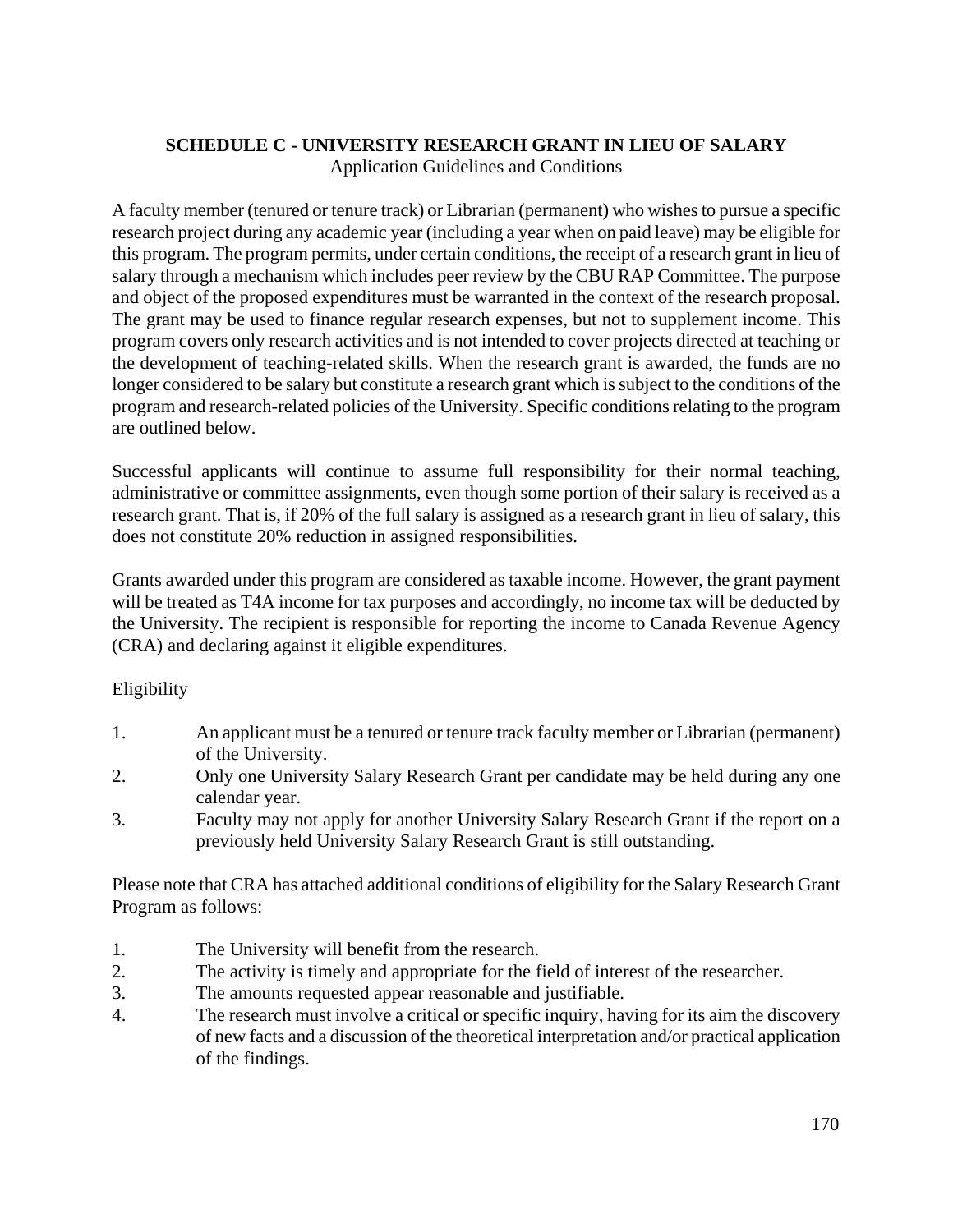### Amount

The maximum grant will be determined by the salary of the applicant. Subject to CRA guidelines, the grant must be awarded and paid to the awardee during the calendar year in which the expenses are incurred. When preparing an application to the program, the applicant should request an amount equal to the eligible expenses included in the proposed budget. Normally, the University will limit the amount of the grant to 30% of the regular annual salary of the applicant.

The minimum amount of a grant must be \$1500.

An applicant whose application is approved will have his or her salary reduced by an amount corresponding to the total of the grant. Grant payments will be included with the regular monthly salary payment; normally, the gross monthly amount of grant and salary (before deductions) may not exceed the normal gross monthly salary. For some research grants, a lump sum payment is possible as long as the expenses can be claimed against revenue in the current calendar year.

### Travel and Related Costs

Travel costs will be allowable for purposes essential to the research outlined. According to CRA guidelines, researchers may claim only their own expenses of traveling between their home in Canada and the place at which they temporarily reside while engaged in research work, provided that such travel is essential to the research. Traveling expenses of spouses and children may not be claimed. Researchers are not permitted to claim their own personal and living expenses, including meals and lodging, while temporarily residing in a place while engaged in research. However, researchers are entitled to claim expenses for meals and lodging, but excluding any personal living expenses, while on brief field trips in connection with their research. Personal moving expenses are not allowable under the program.

### Procedures

When applying, researchers should provide a description of the research activity which is sufficiently detailed for a determination to be made as to the reasonableness of the proposed location of the research and of the proposed expenditures in conjunction with the research to be carried out. In addition, the applicant must document that the proposed research "is timely and appropriate for the field of interest of the researcher".

If approved by the RAP Committee, the award letter will indicate the amount of the grant to be allocated in the current and/or subsequent calendar year. Approved applications will be forwarded to Payroll for processing during the taxation year of the grant. The amount of the research grant will be reflected as a reduction in the applicant's salary and will be reported on an income tax T4A slip. Thus, under this program, the researcher's total payment will be divided into two components: 1) salary; and 2) research grant. The method of payment is to be arranged, by the applicant, with the Human Resources Office, with monthly payments beginning on either 1 July or 1 January. In the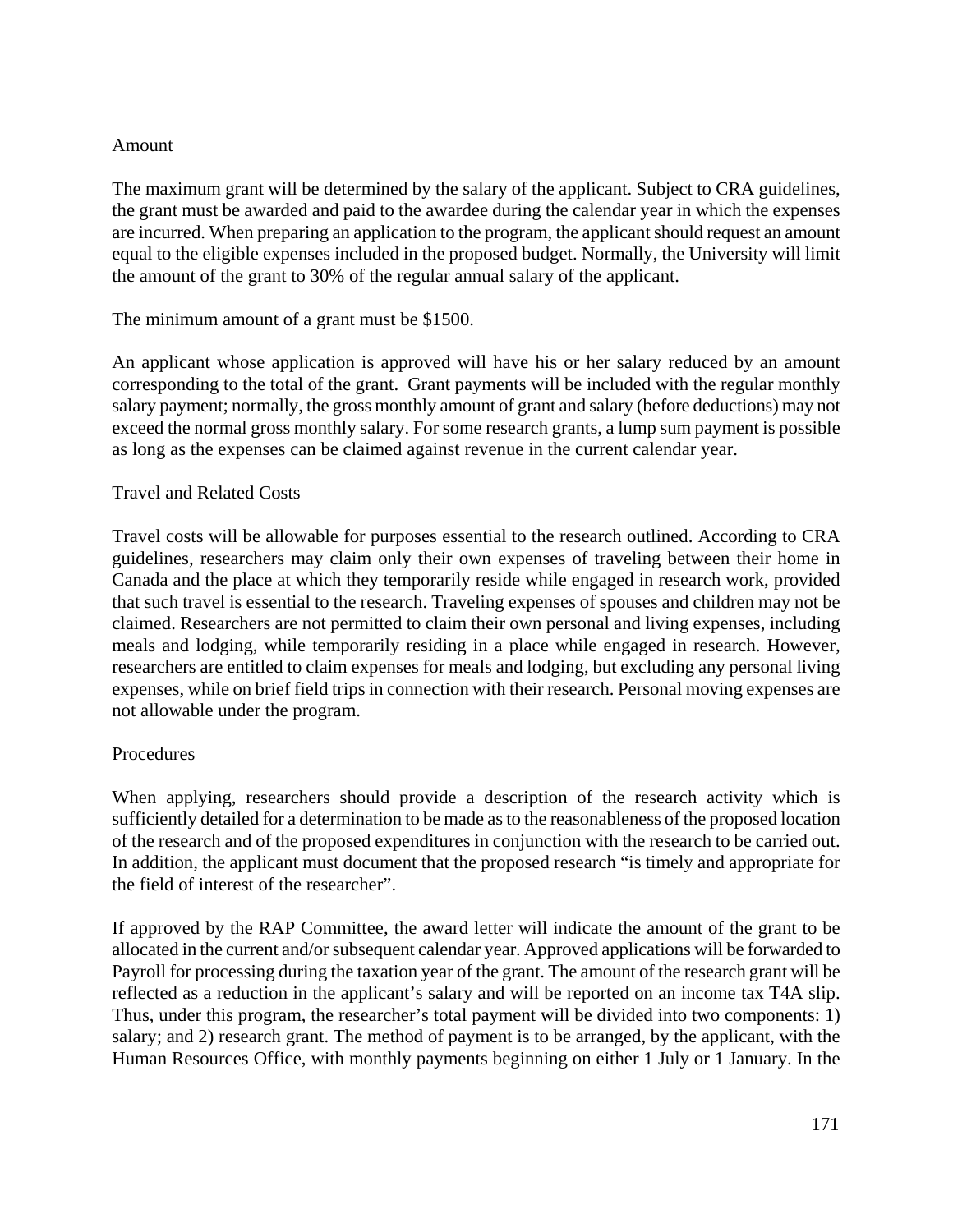case of lump sum payments, the amortization of the lump sum amount must be completed within the calendar year in which the payment is received.

Leaving the University

If at any time during the term for which the Grant has been made, the grantee ceases to be a member of the University and his or her salary ceases, the grant arrangement will terminate and the salary and grant amount will be reconciled between the grantee and the University.

### Tax Information

Please note that although the University approves the Research Grant:

- 1. the question of the deductibility of expenses for income tax purposes must be in accordance with CRA regulations and such deductions should be claimed when the researcher files his or her personal income tax return; and
- 2. any questions with respect to the eligibility of expense deduction must be resolved between the research and CRA. The grantee is solely responsible for any additional income tax which may become payable as a result thereof. The grantee is not required to submit an accounting for these funds to the University; but since it is the responsibility of the applicant to support claims for deductions to CRA, applicants should keep detailed records of research expenditures. The University is not in a position to offer tax information, nor will the University assist the faculty member in the presentation of a case to CRA. Any questions about taxation regulations should be referred directly to CRA or to an external advisor.

### Footnotes

- 1. Applicants are responsible for reading and understanding Interpretation Bulletin IT-75R3 (October 4, 1993) with respect to CRA's position regarding the treatment of these research grants.
- 2. Please note that according to CRA, research grant-related expenses must be incurred in the same calendar year in which the research grant is received in order to be deductible from the grant. In some cases, research expenses may be incurred in the year immediately preceding or immediately after the year in which the grant is received. See CRA Taxation Bulletin IT-75R3 for further details.

### Final Report

Awardees must submit to RAP a brief report, within three months of the end of the award period.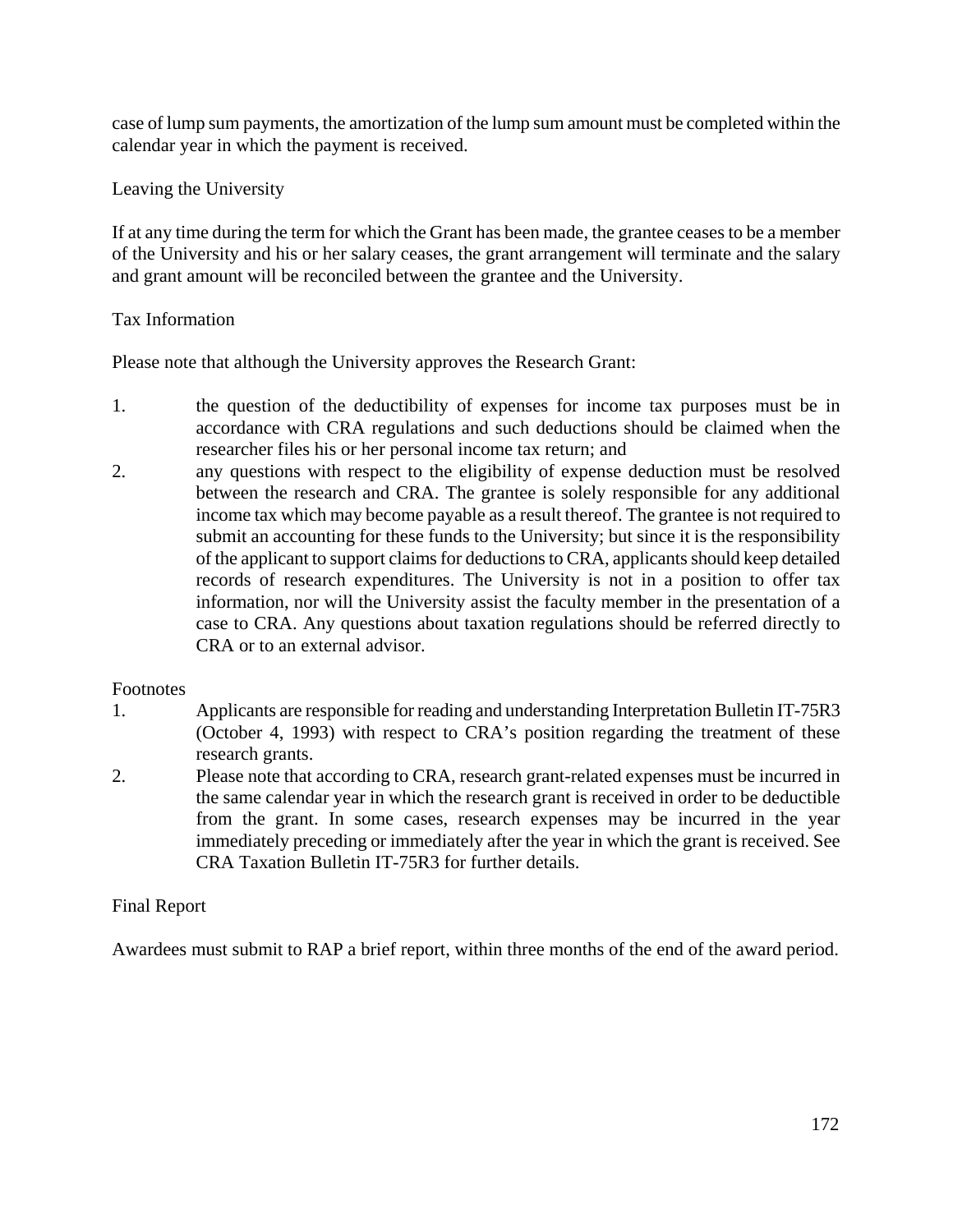### **SCHEDULE D - APPLICATION FOR DEPENDENTS' TUITION SCHOLARSHIP PLAN**

#### *Applications must be submitted by 30 June of year of enrollment.*

To be eligible, an employee must qualify for Tuition Fee Benefits under the applicable Collective Agreement or CBU Policy (attach application). The student must be full-time (18 credits over fall/winter term–3 courses per term). There is a limit of 15 scholarships awarded each year by the Awards Committee. Students will be notified by the Awards Committee if they have been awarded the Tuition Scholarship.

| <b>STUDENT INFORMATION</b>                          |  |  |         |  |  |  |
|-----------------------------------------------------|--|--|---------|--|--|--|
| Name                                                |  |  | Address |  |  |  |
| S.I.N.                                              |  |  | Phone   |  |  |  |
| Student ID                                          |  |  | Email   |  |  |  |
| Relationship to Employee<br>Date of Birth $(d/m/y)$ |  |  |         |  |  |  |

#### **Eligibility Criteria** (check one)

- I have completed secondary school within the previous 2 years, with an average of 80% or higher in the best five Nova Scotia Grade 12 courses (or equivalent if completed in another province). *Attach official high school transcript.*
- \_\_\_\_\_ I have completed at least the first year of a university degree and have an 80% average or higher in the courses taken during the most recent year. *Attach official university transcript.*
- \_\_\_\_\_ I am a mature or part-time student with a minimum of 80**%** average in my last year of formal education. *Attach official transcript.*

*I* certify that the above statements are true in all material respects and that I am eligible to pursue the course *of studies.* 

Student Signature Date

\_\_\_\_\_\_\_\_\_\_\_\_\_\_\_\_\_\_\_\_\_\_\_\_\_\_\_\_\_ \_\_\_\_\_\_\_\_\_\_\_\_\_\_\_\_\_\_\_\_\_

| <b>CBU EMPLOYEE INFORMATION</b> |  |         |  |  |  |
|---------------------------------|--|---------|--|--|--|
| Name                            |  | Address |  |  |  |
| Dept.                           |  |         |  |  |  |
| Phone                           |  | Email   |  |  |  |

*I certify that the student named above is my dependent, that I hold an eligible appointment at CBU and that the above statements made by the student are true in all material respects.*

| <b>Employee Signature</b><br>Date<br><b>Authorization</b> |             |  |       |            |  |
|-----------------------------------------------------------|-------------|--|-------|------------|--|
| ELIGIBILITY (depending on date of hire)                   | 100% WAIVER |  |       | 50% WAIVER |  |
| <b>HUMAN RESOURCES:</b>                                   |             |  | DATE: |            |  |
| <b>STUDENT SERVICES</b>                                   |             |  | DATE: |            |  |

Tuition Scholarship Granted?

 $\Box$  Yes  $\Box$  No

\_\_\_\_\_\_\_\_\_\_\_\_\_\_\_\_\_\_\_\_\_\_\_\_\_\_\_\_\_\_\_\_\_ \_\_\_\_\_\_\_\_\_\_\_\_\_\_\_\_\_\_\_\_\_ Awards Committee **Date**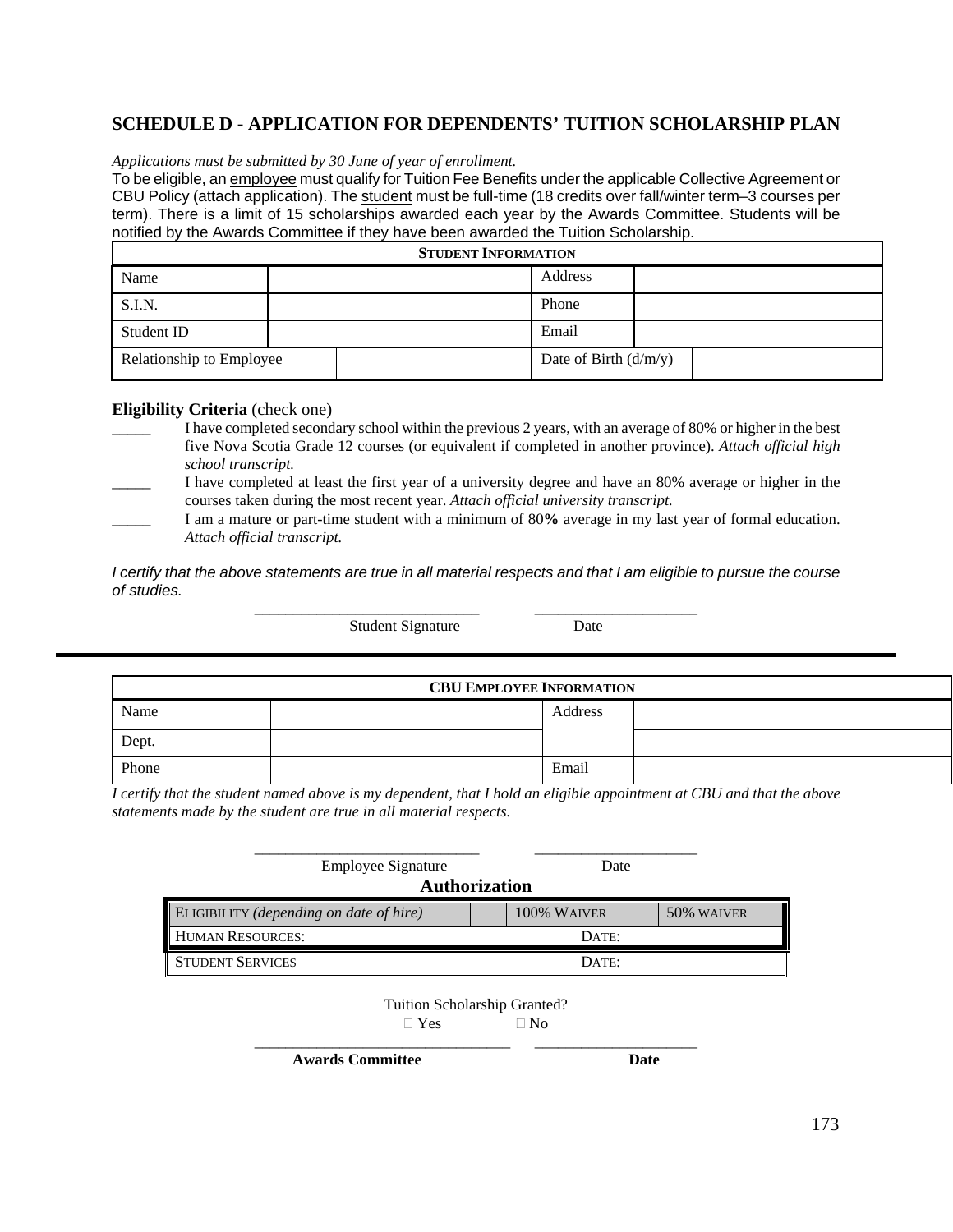### **SCHEDULE E - TUITION WAIVER BENEFIT**

In applying Article 37, the following employees and their dependent children will, subject to the criteria outlined in clause 37, be entitled to tuition waiver privileges at the rate of 100%:

| Allison, Cyndie               |
|-------------------------------|
| Baker, Rachel K.              |
| Barre, D. Edward              |
| Bartlett, Cheryl M.           |
| Beresford, Rod                |
| <b>Bierenstiel</b> , Matthias |
| Bouman, Thomas                |
| Brann-Barrett, M. Tanya       |
| Britten, Allen                |
| Broadhead, Lee-Anne           |
| Brodie, Ian B.                |
| Burrow, Sylvia                |
| Carre, Geoffrey P.            |
| Chen, Shaohua                 |
| Chisholm, Catherine F.        |
| Connell, Jane                 |
| Cormier, Chantelle            |
| Corsano, Theresa              |
| Covell, Katherine             |
| Curtis, Jan M.                |
| D'Cunha, Godwin               |
| deLamirande, Patrick          |
| deRoche, Constance            |
| deRoche, John E.              |
| Dobson, Mary A.               |
| Drodge, Janice                |
| Duggan, Lawrence              |
| Farnsworth, Jane              |
| Finney, Sherry                |
| Fisher, Anne                  |
| Forgeron, Denise M.           |
| Foss, Karen M.                |
| Fraser, Allan                 |
| Gerrie, James B.              |
| Gibbs, Terry L.               |
| Glassey, Barb C.              |
| Harris, Tracey                |
| Howe, R. Brian                |
|                               |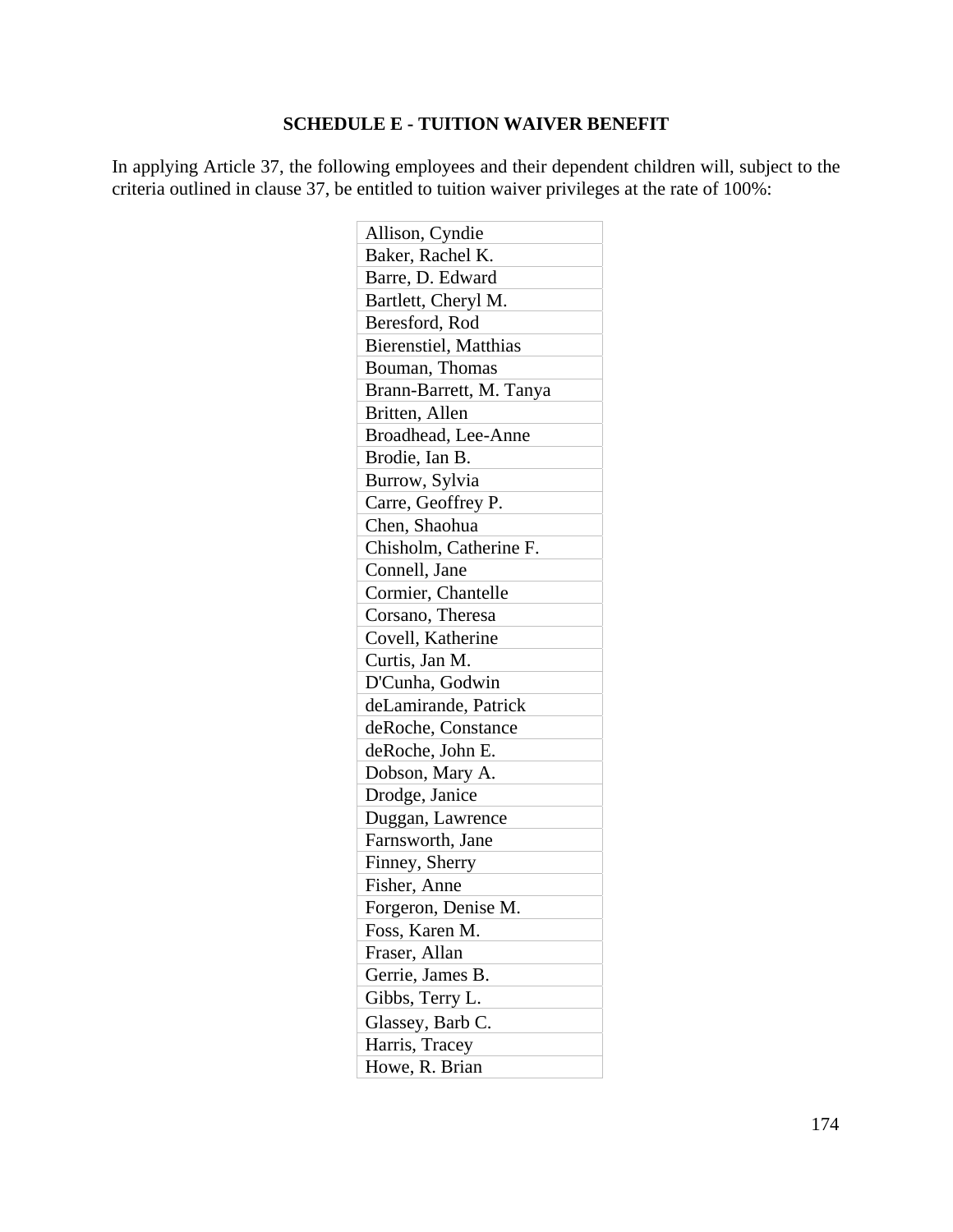| Howley, Calvin         |
|------------------------|
| Hudec, John            |
| Inglis, Stephanie H.   |
| Johnson, David A.      |
| Johnson, Eleanor       |
| Jones, K. Martha       |
| Kavanagh, Afra F.      |
| Keating, Mary E.       |
| Keefe, Dale            |
| Keshen, Richard D.     |
| Korol, Susan A.        |
| Krug, Kate             |
| Leach, Nathaniel       |
| Lee-Dadswell, Geoffrey |
| Lionais, Doug          |
| MacDonald, Michael G.  |
| MacEachern, Kevin      |
| MacInnis, Judith A.    |
| MacIntosh, Kathryn     |
| MacIntyre, Peter D.    |
| MacKenzie, Wendy       |
| MacKinnon, John        |
| MacKinnon, Richard P.  |
| MacLellan, Edwin J.    |
| MacLeod, Mary K.       |
| MacNeil, Elaine        |
| Marchand, Richard F.J. |
| Martell, Stephen G.    |
| Martell, Jaime         |
| McCann, Stewart J.H.   |
| McCarron, Ronald V.    |
| McCorquodale, David B. |
| Miadonye, Adango       |
| Michalik, Paula A.     |
| Modesto, Sean P.       |
| Moir, Scott            |
| Molloy, Andrew         |
| Moore, M. Barry        |
| Moy, Martin M.         |
| Mullan, David G.       |
| Mulo Farenkia, Bernard |
| Mysyk, Avis            |
| Nicholls, Roderick     |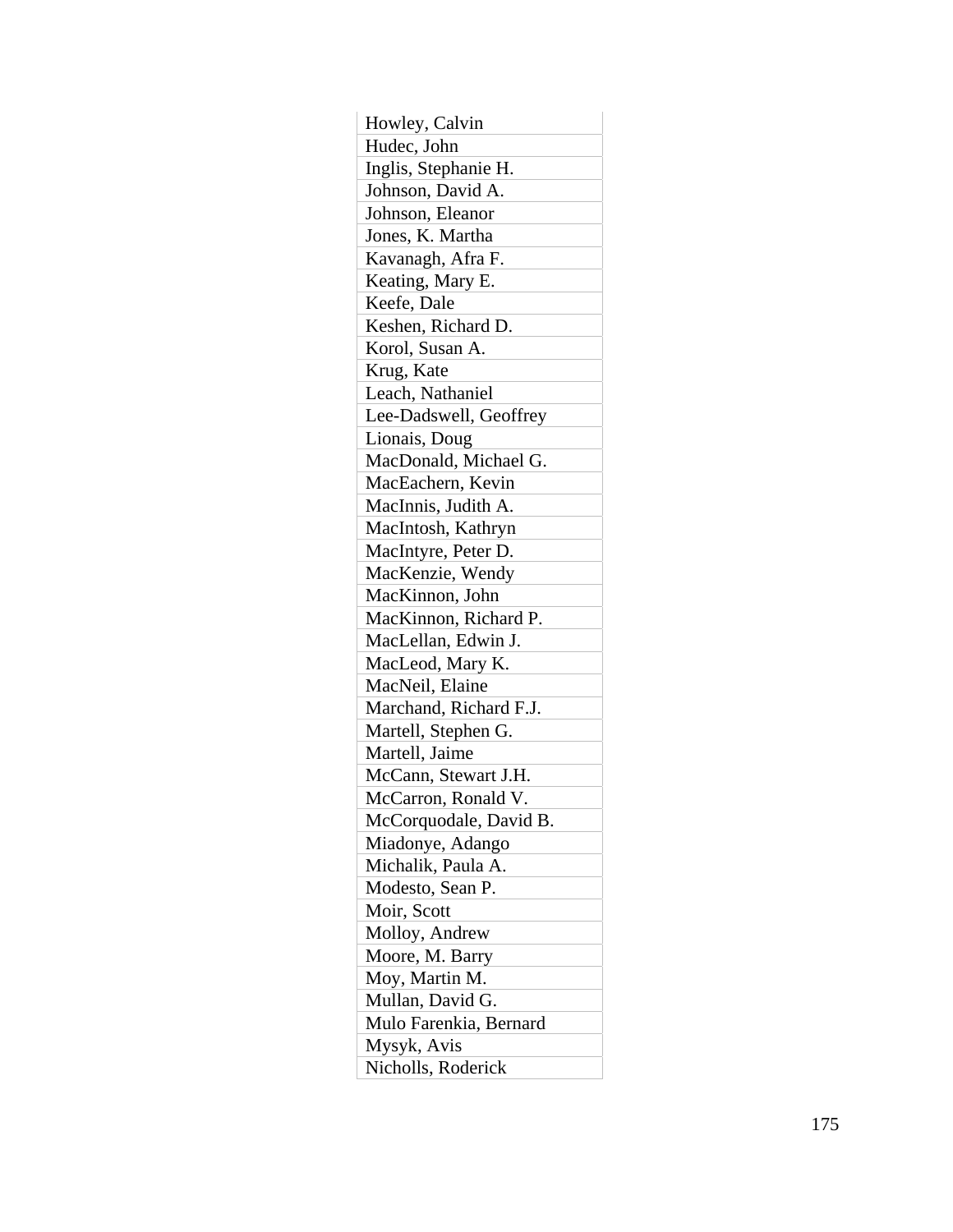| Nicklason, Gary R.          |
|-----------------------------|
| O'Brien, Catherine          |
| Parish, Joseph M.           |
| Parnaby, Andrew             |
| Pettigrew, Todd             |
| Preen, James                |
| Pyke, Joanne L.             |
| Pyne, Chester A.            |
| Ramji, Rubina               |
| Rawlings, Timothy A.        |
| Reynolds, Andrew            |
| Richardson, Joyce E.        |
| Rolls, Judith A.            |
| Rudiuk, Edmund              |
| Scott, Jacquelyn Thayer     |
| Silverberg, Mark            |
| Sparling, Heather           |
| Springston, Frederick J.    |
| Stewart, R. Scott           |
| Syms, Laura R.              |
| Tanchak, Michael A.         |
| Urbaniak, Tom               |
| Watuwa, Richard W.          |
| White, Kellie L.            |
| White, Dawn                 |
| Wright, Margaret A. (Peggy) |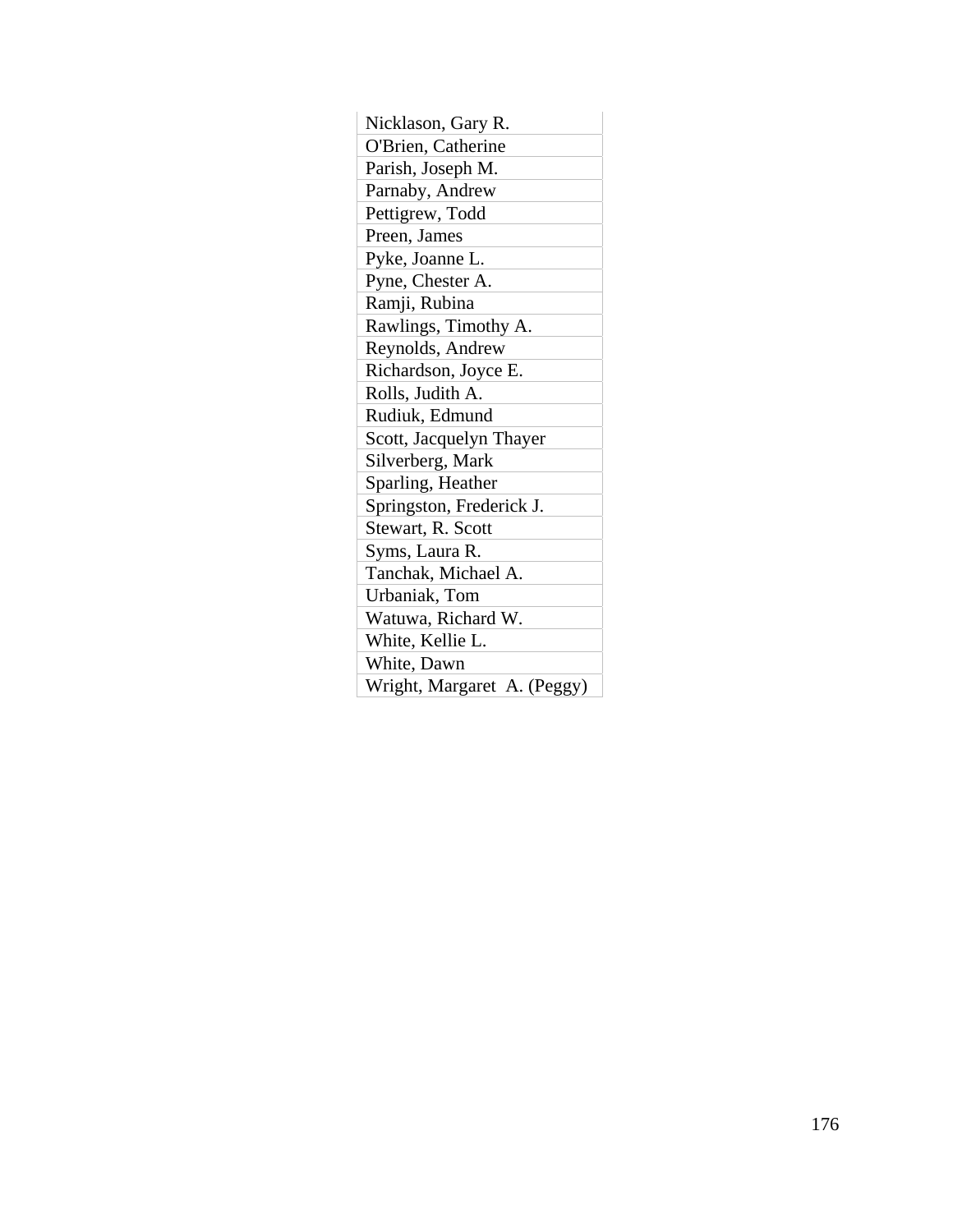#### **MEMORANDUM OF UNDERSTANDING**

### **BETWEEN**

### **CAPE BRETON UNIVERSITY**

#### **AND**

### **CBU FACULTY ASSOCIATION**

It is agreed that Janice Drodge on an indefinite permanent basis, and not subject to those provisions of this Agreement applicable to persons holding either limited term appointments or probationary tenure-track appointments, will continue to hold her present position, including her place on the appropriate salary grid, in accordance with Article 43 (Salaries and Overloads).

Signed in Sydney, Nova Scotia this \_\_\_\_\_\_ day of \_\_\_\_\_\_ 2009.

 $\overline{a}$ 

 $\overline{a}$ 

 $\overline{a}$ 

 $\overline{a}$ 

BOARD OF GOVERNORS CAPE BRETON UNIVERSITY CAPE BRETON UNIVERSITY FACULTY ASSOCIATION (CBUFA)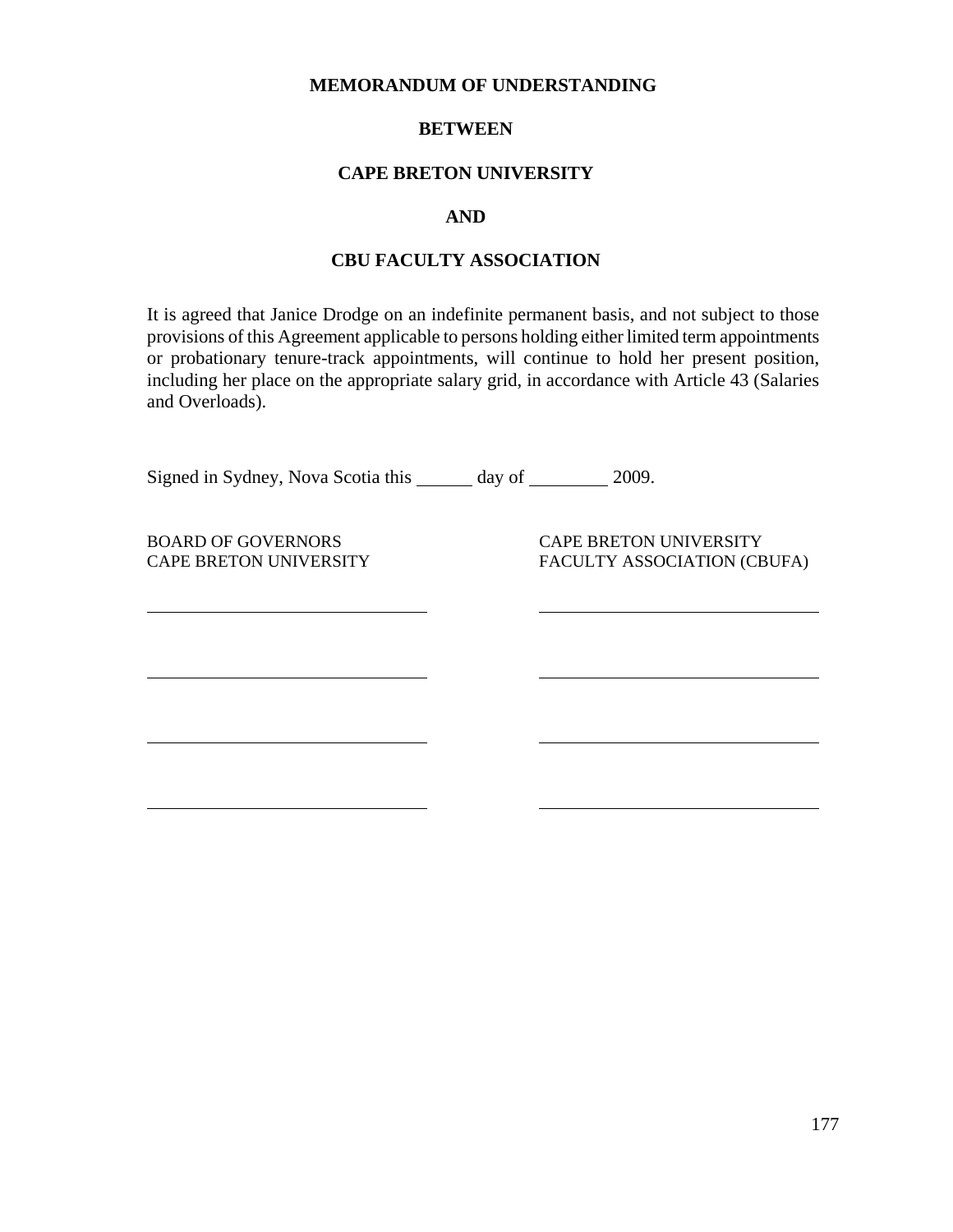### **MEMORANDUM OF AGREEMENT BETWEEN CAPE BRETON UNIVERSITY AND CBU FACULTY ASSOCIATION**

Whereas CBUFA has proposed a change in faculty workload to reflect a 15 credit (3/2) teaching load;

And whereas CBU has proposed the introduction of the new rank of Teaching Professor coupled with the abolition of Schedule B (Collective Agreement 2006-2009);

The Parties therefore agree to create, within 30 days of the signing of this agreement, a Task Force to study these issues with the goal of determining how these proposals can be adapted to the CBU environment without jeopardizing the academic culture of the University or the academic integrity of the programs offered.

The Task Force will be composed of three (3) members appointed by the Employer and three (3) members appointed by the Association. The Task Force will be required to provide a progress report to their respective parties within six (6) months of their first meeting and a recommendation within twelve (12) months of their first meeting. Extension beyond this timeframe will require the agreement of both Parties.

The Parties further agree that in  $2010 - 2011$ , 24 teaching reductions of 3 credits per academic year will be made available for Members engaged in major research projects. The procedure and eligibility for such reduction will be in keeping with the criteria as outlined in Article 27.2.3.1. If the Task Force reaches agreement and makes recommendations on the 3/2 teaching load and the rank of Teaching Professor by 1 May 2011, then in 2011-2012, 30 teaching reductions of 3 credits per academic year will be made available for Members engaged in major research projects.

Upon receiving the recommendation of the Task Force, both parties shall, within 30 days, commence meeting to discuss the feasibility of implementing the recommendations.

 If the Task Force does not reach agreement and make recommendations by 1 May 2011, for the remainder of the term of the Collective Agreement, 12 teaching reductions of 3 credits per academic year will be made available for Members engaged in major research projects. The procedure and eligibility for these reductions will be in keeping with the criteria as outlined in Article 27.2.3.1.

Among other things, the following must be considered by the Task Force:

- Proposals and related materials submitted for consideration by the Parties during bargaining.
- Maintenance of existing and approved by Senate Academic Programs with a 3/2 teaching load without increasing the existing faculty complement.
- The impact of a 3/2 teaching load on such things as course caps, the number of course sections offered, and the use of individuals from outside the bargaining unit who teach on a part-time basis (ICAs).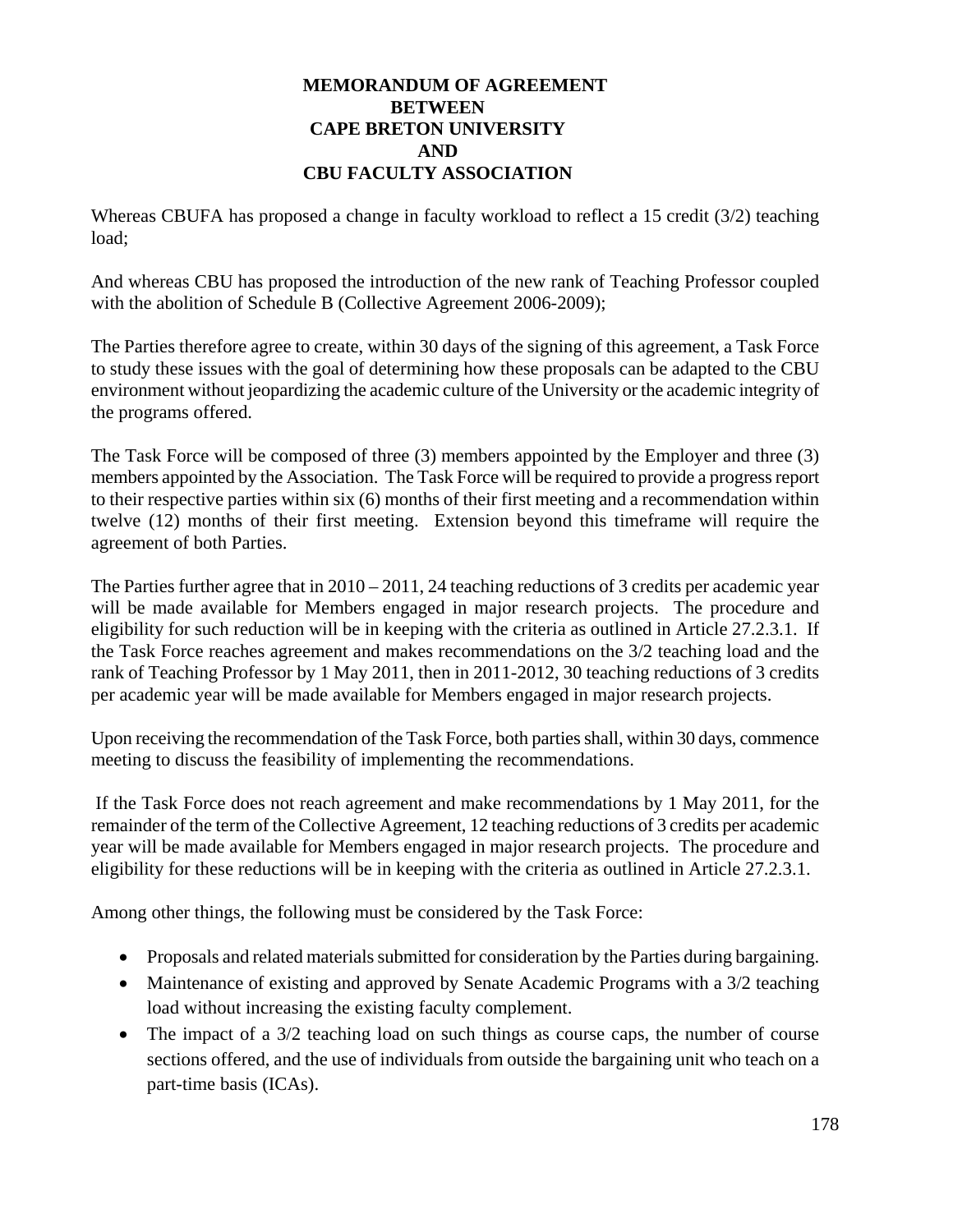- Eligibility criteria for 3/2 loading.
- Identification of areas of the collective agreement that will be impacted by  $3/2$  teaching load, e.g. will the new faculty member on tenure track continue to be eligible for course load reduction in order to start up his/her research.
- Identification of areas where a rank of Teaching Professor could be utilized within a program.
- Examining ways, including the rank of Teaching Professor, in which Members whose names appear on Schedule B and who are not actively engaged in research can have their workload adjusted in order to compensate for lack of research activity.
- Identify ways in which the rank of Teaching Professor can be recognized as an integral component of the faculty and individuals with the rank of Teaching Professor can be recognized for excellence in teaching and service.
- Identify ways that non-active researchers might re-engage in research.

Dated at Sydney, Nova Scotia this day of 2009.

 $\overline{a}$ 

l

l

l

BOARD OF GOVERNORS CAPE BRETON UNIVERISTY CAPE BRETON UNIVERSITY FACULTY ASSOCIATION (CBUFA)

179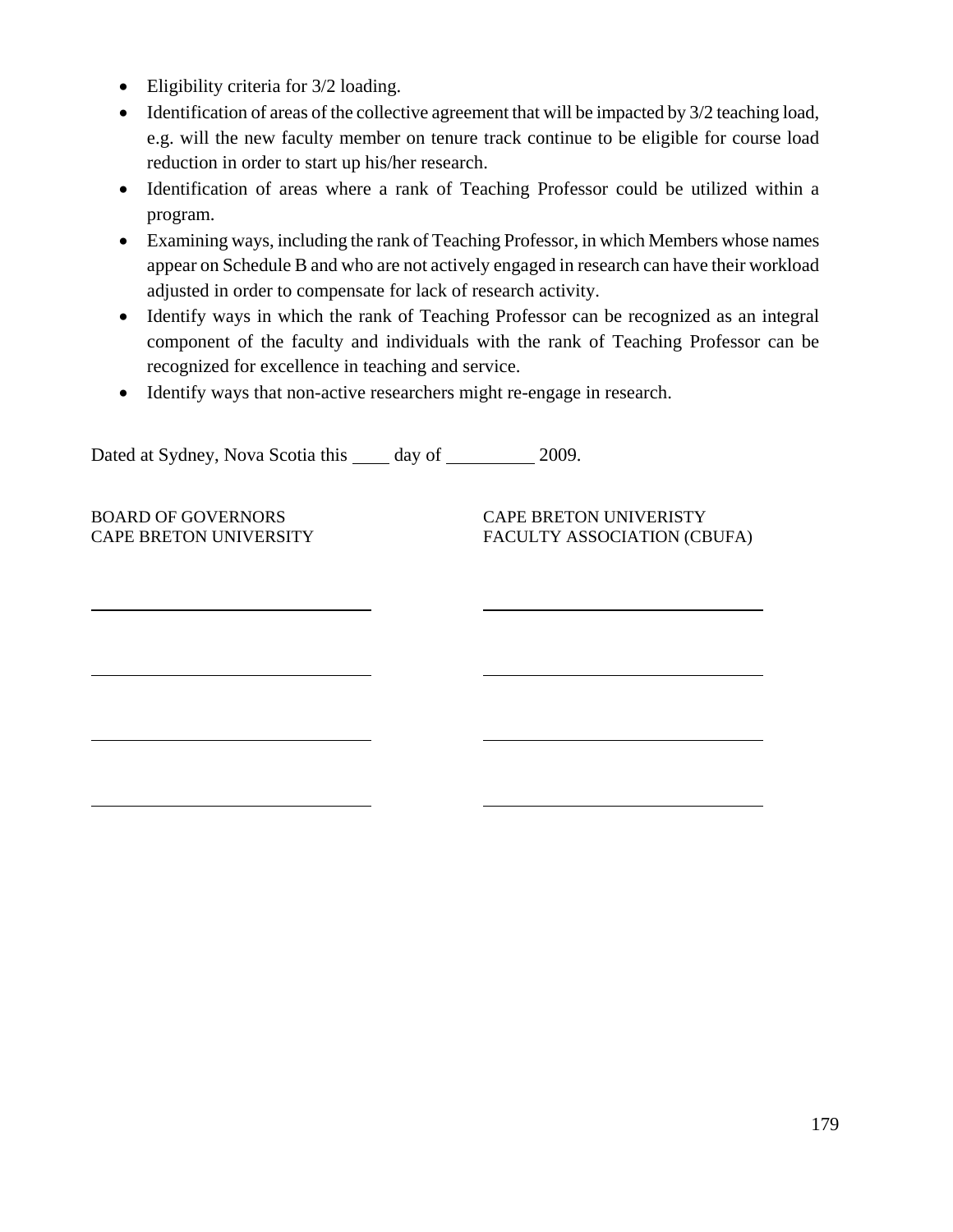# **MEMORANDUM OF AGREEMENT BETWEEN CAPE BRETON UNIVERSITY AND CBU FACULTY ASSOCIATION**

### **Benefits**

The Employer and the Association agree to invite the CBU Benefits Committee to:

- Explore/evaluate membership in the CAUT Benefits Trust. If the Benefits Committee opts to consider this, the Employer agrees to facilitate the examination and, within constraints of privacy laws, provide any information necessary to determine the coverage available and costs thereof.
- Examine options related to the possibility of extending eligibility of employees who might otherwise be disqualified from coverage because of their age (for example, an employee over age 65).

A written report on the above will be submitted to the Employer and the Association within 6 months of signing the agreement.

Dated at Sydney, Nova Scotia this day of 2009.

BOARD OF GOVERNORS CAPE BRETON UNIVERSITY

 $\overline{a}$ 

 $\overline{a}$ 

 $\overline{a}$ 

 $\overline{a}$ 

CAPE BRETON UNIVERSITY FACULTY ASSOCIATION (CBUFA)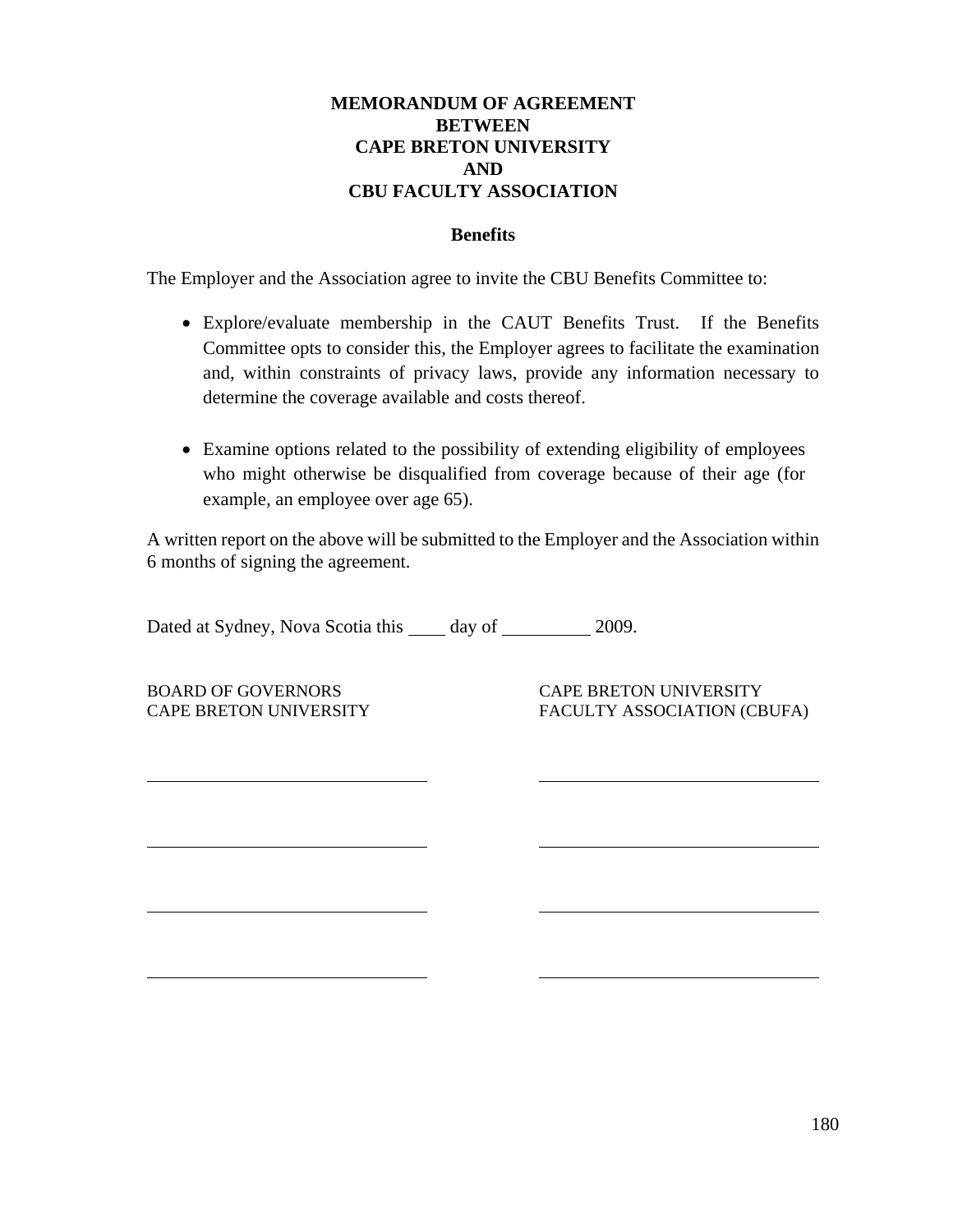# **MEMORANDUM OF UNDERSTANDING BETWEEN CAPE BRETON UNIVERSITY AND CBU FACULTY ASSOCIATION**

#### **Standard teaching Evaluation**

The Employer and the Association agree to refer the issue of creating a standard teaching evaluation instrument for use by students to the Teaching, Learning and Evaluation Committee of Senate.

That committee will be given until April 2010 to make its recommendation(s) concerning teaching evaluations. If the committee's recommendations are accepted by Senate, the Employer and the Association, a revised procedure for teaching evaluations will begin in the fall 2010 term.

In its deliberations, the committee will make reference to:

- ‐ The MPHEC Quality Assurance Report for CBU.
- The CAUT statement on the formative and summative evaluation of teaching.
- The existing methods of evaluation at CBU, considering their strengths and limitations.
- ‐ Best Practices at other universities.
- Scholarly research on the evaluation of teaching.
- ‐ Any other relevant information that the committee wishes to use.

The committee will consult with faculty, administration, and students before making its recommendations. If a proposal is approved by Senate, it will require ratification by both the Employer and the Association. The timelines may be extended with the agreement of Senate, the Employer, and the Association.

Dated at Sydney, Nova Scotia this \_\_\_\_\_ day of \_\_\_\_\_\_\_\_\_\_ 2009.

| <b>BOARD OF GOVERNORS</b><br><b>CAPE BRETON UNIVERSITY</b> | <b>CAPE BRETON UNIVERSITY</b><br>FACULTY ASSOCIATION (CBUFA) |
|------------------------------------------------------------|--------------------------------------------------------------|
|                                                            |                                                              |
|                                                            |                                                              |
|                                                            |                                                              |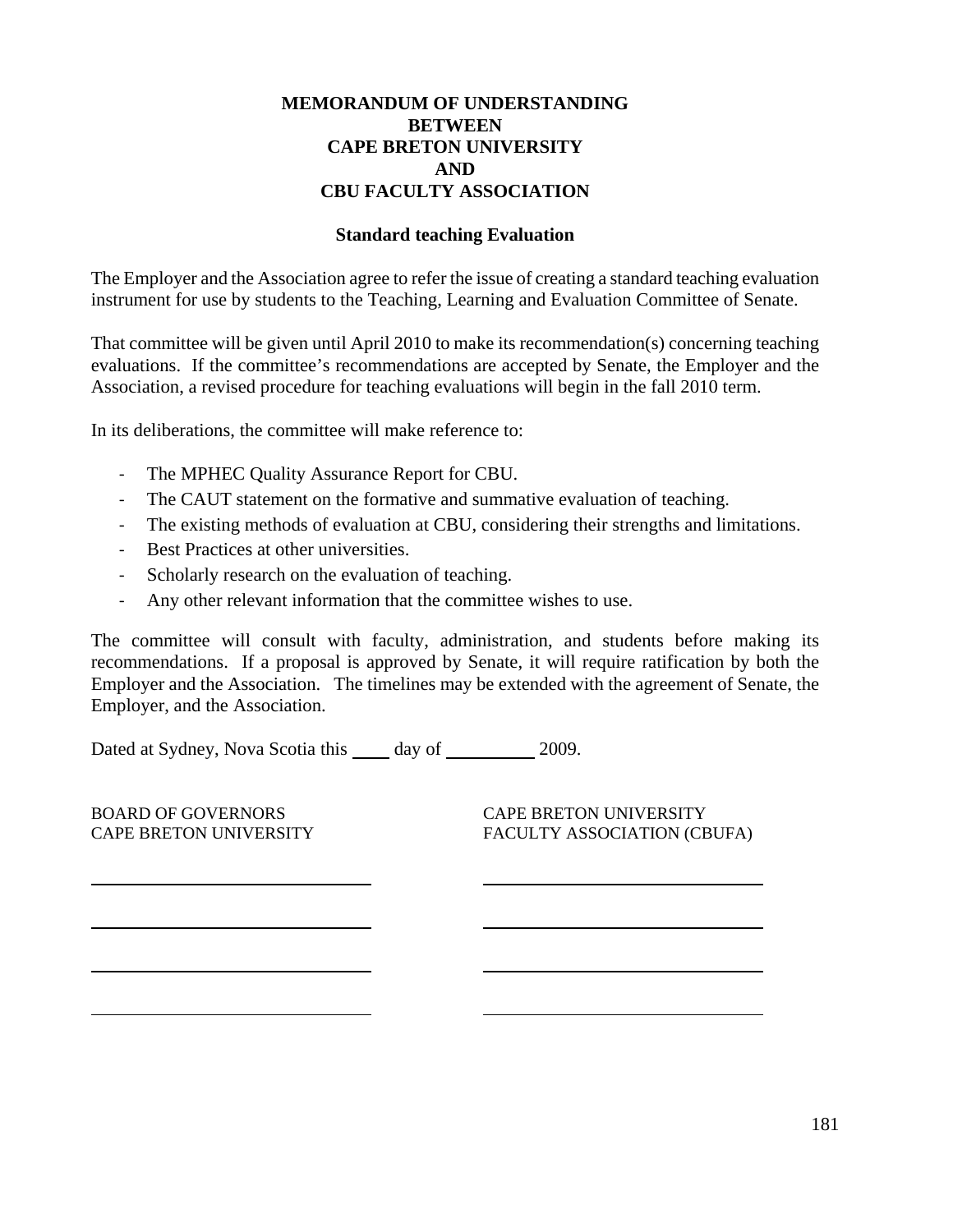### **MEMORANDUM OF AGREEMENT**

### IN THE MATTER OF:

The Transition of the Jointly Delivered Bachelor of Science in Nursing Program to Cape Breton University

### BETWEEN:

### BOARD OF GOVERNORS OF CAPE BRETON UNIVERSITY ("CBU")

AND

# CAPE BRETON UNIVERSITY FACULTY ASSOCIATION ("CBUFA")

WHEREAS St. FX and CBU jointly delivered a Bachelor of Science in Nursing Program (the "Program") on the campus of Cape Breton University in Sydney, Nova Scotia since 1999;

AND WHEREAS effective September 1, 2007, CBU assumed full and exclusive academic and administrative responsibility for the Program;

NOW THEREFORE the parties agree as follows:

- 1. Those employees noted below will receive full credit for service purposes under the CBU-CBUFA Collective Agreement for all years of full-time service as faculty at rank at St. FX (and in the case of the Nursing Practice Educator, all years of full-time service in continuous term employment at St. FX).
- 2. On transition those Faculty noted below were placed on the CBUFA salary scales at the same or next highest level to their new "combined rate" on the scale associated with their existing rank. Their new rate was determined by taking their base salary plus any related market stipend the faculty member was receiving as well as an additional stipend of \$925/year in recognition of the higher costs associated with the CBU benefit plans.

For example, an Assistant Professor at step 5 of the St. FX salary scale who was paid a base salary of \$62,405/year and is also receiving a \$1500/year stipend was placed on the Assistant Professor scale at CBU giving consideration to her base salary of \$62,405 + \$1500/year + \$925/year for a new combined rate of \$64,830 and was placed at the next highest step on the CBU scale which is step 8 at \$65,110/year.

A Faculty Member whose combined rate exceeded the CBU scale but had not exceeded the St. FX scale was provided with an additional \$1000 stipend on July 1, 2008 (payable over the next 26 pays) and will be, thereafter, "green circled", i.e. she will receive general salary increases only as long as she remains at that rank.

For example, an Assistant Professor at Step 8 of the St. FX salary scale who was paid a base salary of \$68,284/year and was also receiving a \$1500/year stipend was placed on the Assistant Professor scale at CBU giving consideration to her base salary of \$68,284 +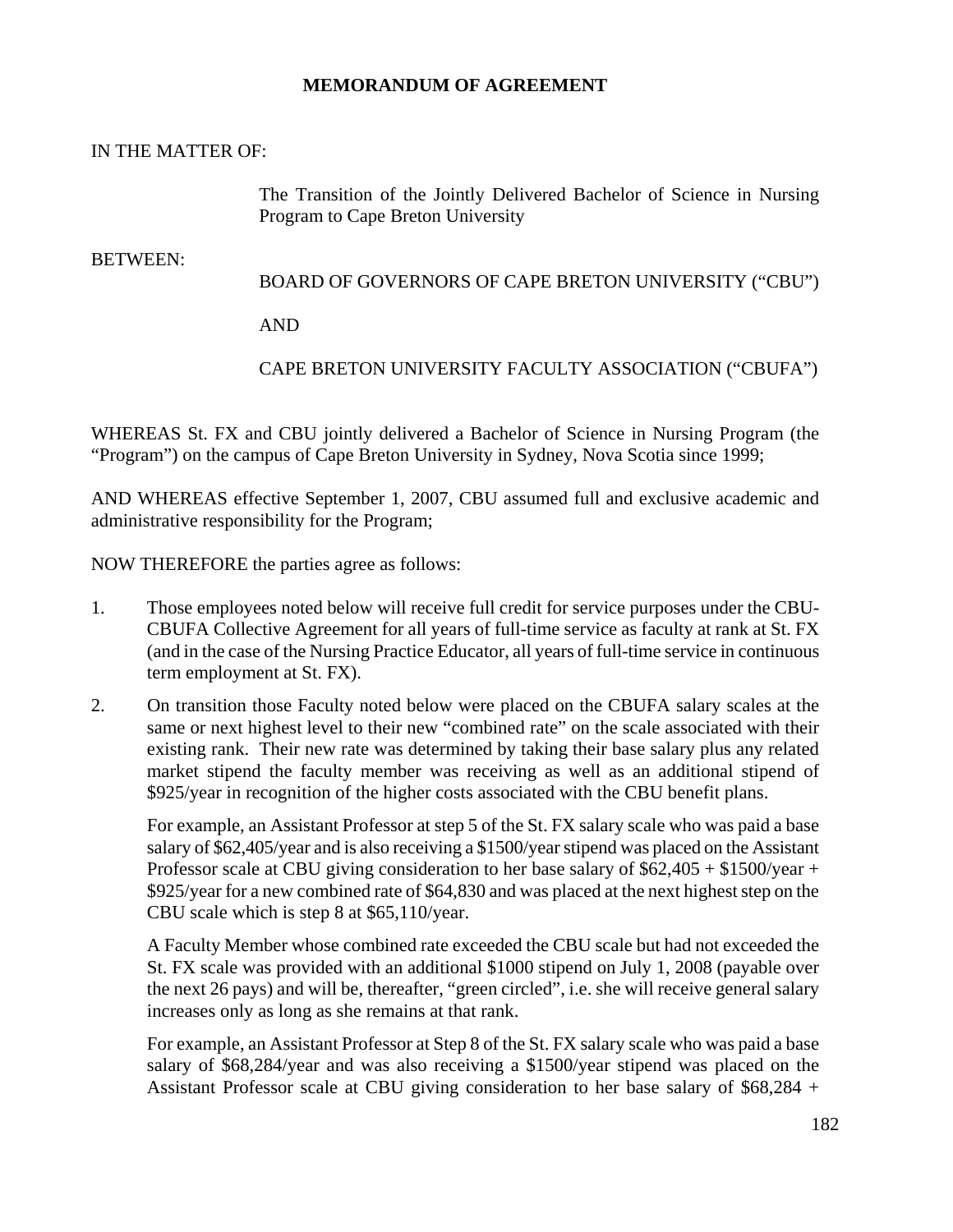\$1500/year stipend +\$925/year for a new combined rate of \$70,709. Because her new rate exceeded the top of the CBU scale, she will no longer be eligible for incremental increases but because she does not exceed the St. FX scale, she was eligible for an additional \$1000 as of July 1, 2008 and then general salary increases as per the CBUFA Collective Agreement.

- 2. An additional \$925/year will be added to the established rate for those listed below in recognition of the higher costs associated with the CBU benefit plans.
- 3. CBU recognizes the carry over of St. FX sick leave bank credits for Nursing Practice Educators as noted below.
- 4. Former St. FX Nursing Faculty and Nursing Practice Educators as listed below will for as long as the CBU Employer contribution to the Pension Plan remains at 7%, will receive an annual lump sum of 1% of base salary into a Sun Life voluntary RRSP. Effective July 1, 2011 former St. FX Nursing Faculty and Nursing Practice Educators will receive an annual lump sum of ½ % of base salary into a Sun Life voluntary RRSP for as long as the CBU Employer contribution to the Pension Plan remains at 7.5%.
- 5. Choice on tuition waiver benefit as noted below cannot be changed. Eligibility for this benefit will be as per Institution guidelines.
- 6. Employees who were in receipt of a "forgivable loan" from St. FX at the time of transition will not be required to pay back money borrowed provided the affected employee agrees to serve her commitment of service at CBU.

| 7. | Name of Faculty Member | Date of Service  | <b>Tuition Waiver Selection</b> |  |
|----|------------------------|------------------|---------------------------------|--|
|    | Brenda Jacono          | 1 January 2000   | <b>CBU</b>                      |  |
|    | Sheila Profit          | 1 July 2000      | <b>CBU</b>                      |  |
|    | Evelyn Kennedy         | 1 August 2001    | <b>CBU</b>                      |  |
|    | Corrine McIsaac        | 1 August 2001    | <b>CBU</b>                      |  |
|    | Odette Griscti         | 1 August 2001    | <b>CBU</b>                      |  |
|    | <b>Judy Bailey</b>     | 1 January 2002   | <b>CBU</b>                      |  |
|    | <b>Cyndee MacPhee</b>  | 1 July 2002      | <b>CBU</b>                      |  |
|    | Claudette Taylor       | 1 August 2003    | <b>SFX</b>                      |  |
|    | Debbie Brennick        | 1 August 2003    | <b>CBU</b>                      |  |
|    | Barbara Jamieson       | 1 August 2004    | <b>CBU</b>                      |  |
|    | <b>Audrey Walsh</b>    | 1 August 2004    | <b>CBU</b>                      |  |
|    | Willena Nemeth         | 2 August 2004    | <b>CBU</b>                      |  |
|    | <b>Helen Fraser</b>    | 1 May 2005       | <b>CBU</b>                      |  |
|    | Name of Nursing        |                  |                                 |  |
|    | Practice Educator      | Date of Service  | <b>Tuition Waiver Selection</b> |  |
|    | Kim Lake               | 1 August 2005    | <b>SFX</b>                      |  |
|    | Janice Rozee           | 1 August 2006    | <b>SFX</b>                      |  |
|    | Jill MacMullen         | 1 August 2006    | <b>CBU</b>                      |  |
|    | Patricia O'Neil        | 1 September 2006 | <b>CBU</b>                      |  |
|    | Karen Harroun          | 15 August 2006   | <b>CBU</b>                      |  |
|    |                        |                  |                                 |  |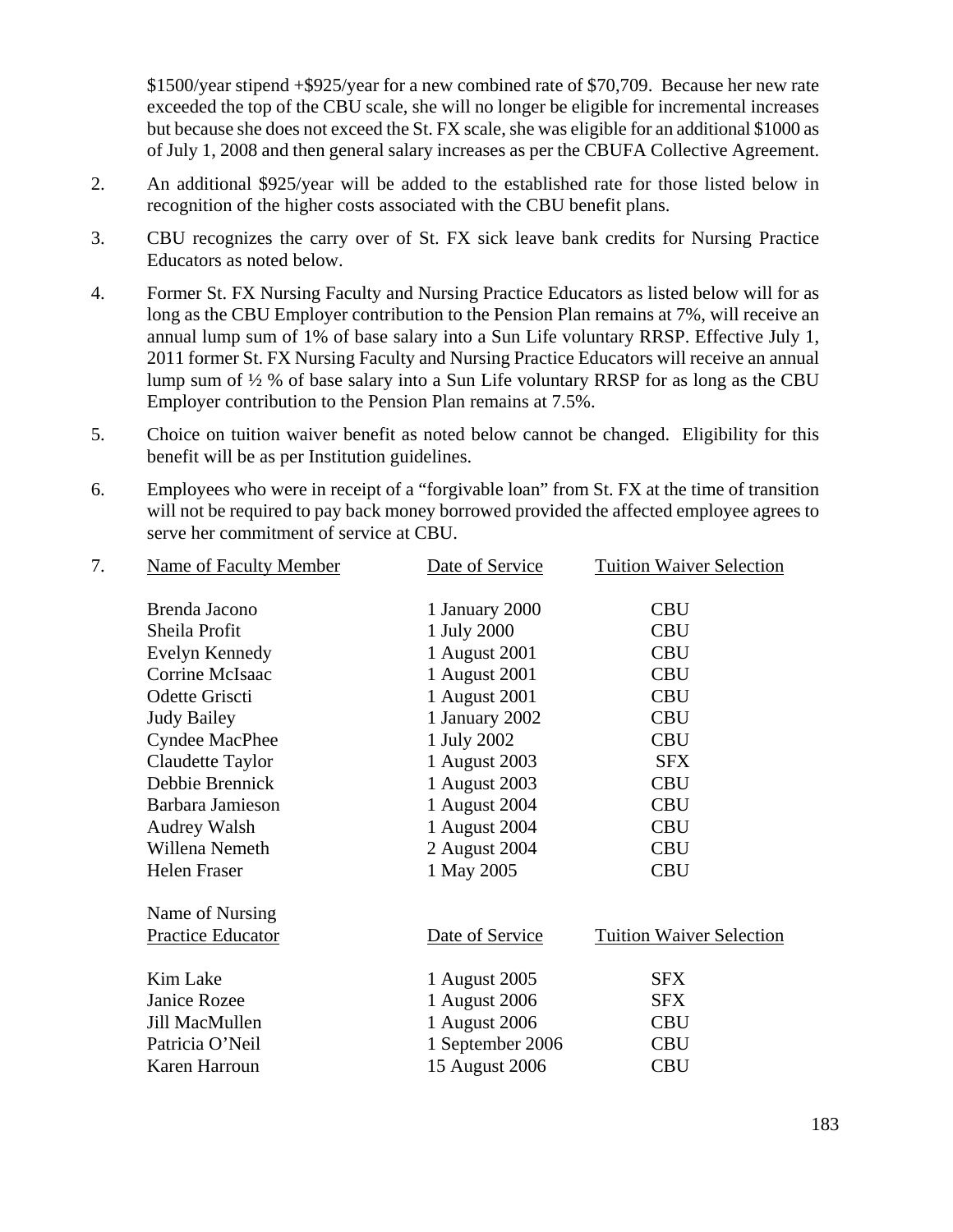| Dated at Sydney, Nova Scotia this _____ day of ____        | 2009.                                                        |  |
|------------------------------------------------------------|--------------------------------------------------------------|--|
| <b>BOARD OF GOVERNORS</b><br><b>CAPE BRETON UNIVERSITY</b> | <b>CAPE BRETON UNIVERSITY</b><br>FACULTY ASSOCIATION (CBUFA) |  |
|                                                            |                                                              |  |
|                                                            |                                                              |  |
|                                                            |                                                              |  |
|                                                            |                                                              |  |